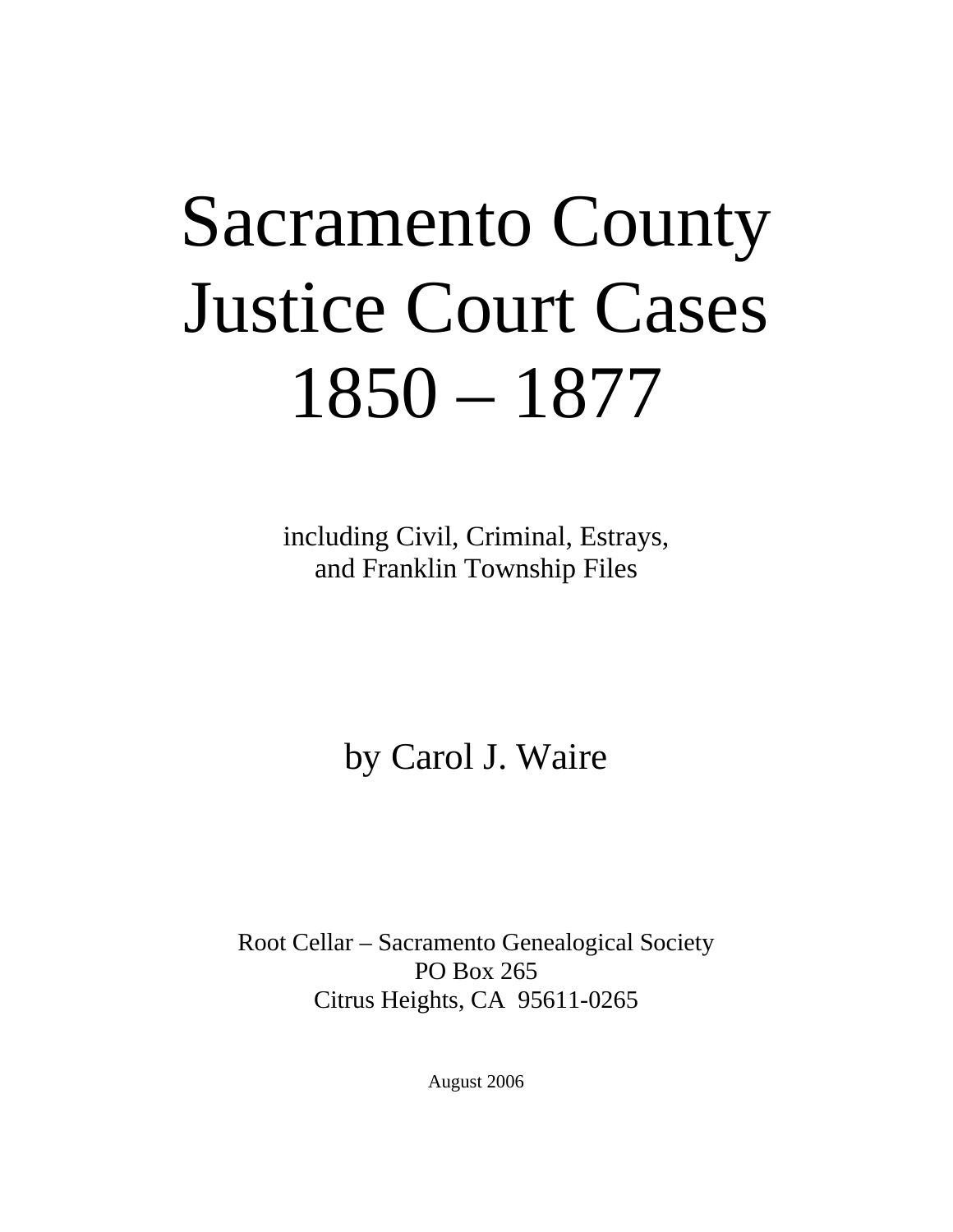|               | $(1 \text{D} \cup 1)$<br><b>CIVIL CASE FILES 1850 TO 1877</b> |                                                            |                                    |                                                                                                 |                |  |  |
|---------------|---------------------------------------------------------------|------------------------------------------------------------|------------------------------------|-------------------------------------------------------------------------------------------------|----------------|--|--|
| <b>FOLDER</b> | CASE                                                          | <b>PLAINTIFF</b>                                           | <b>DEFENDANT</b>                   | <b>CAUSE OF ACTION</b>                                                                          | <b>DATE</b>    |  |  |
| $\#$          | $\#$                                                          |                                                            |                                    |                                                                                                 |                |  |  |
| $\mathbf{1}$  | None                                                          | <b>MORELAND</b>                                            | <b>BACON</b>                       | Bond For \$250.                                                                                 | 10 DEC 1850    |  |  |
| $\mathbf{1}$  | None                                                          | THE STATE                                                  | ANDERSON, A. J.                    | Affidavit by Theresa<br>Garsia Assault & Battery.                                               | 25 FEB 1851    |  |  |
| $\mathbf{1}$  | None                                                          | THE STATE                                                  | ANDERSON, A. J.                    | Sworn statements of T.L.<br>Hill, Edwin Bunn,<br>Schenski Glass & Wm<br>W. Burditt.             | 27 FEB 1851    |  |  |
| $\mathbf{1}$  | None                                                          | THE STATE                                                  | ANDERSON, A. J.                    | Sworn statements by Wm<br>Burditt & Lewis P.<br>Sanford.                                        | 25 FEB 1851    |  |  |
| $\mathbf{1}$  | None                                                          | THE STATE                                                  | ANDERSON, A. J.                    | To Sheriff to arrest A. J.<br>Anderson for assault &<br>battery.                                | 25 FEB 1851    |  |  |
| $\mathbf{1}$  | 125                                                           | McLANE, M. W. Dr.                                          | MERRILL, R. D.<br>DAVIS, N. A.     | Summons to appear on<br>debt owed on Services<br>Rendered.                                      | 19 MAR 1851    |  |  |
| $\mathbf{1}$  | None                                                          | KINZER, David                                              | MEREDITH, H. B.<br>TEFT, Nelson    | Debt owed on Services<br>Rendered.                                                              | 01 MAR 1851    |  |  |
| $\mathbf{1}$  | None                                                          | ALMY, Moses B.                                             | CAIMON, John                       | Motion to Dismiss.                                                                              | 26 APR 1851    |  |  |
| $\mathbf{1}$  | None                                                          | CHURCHMAN, T. C.                                           | <b>BASTA</b>                       | An Order to Appear on<br>Debt owed on repair of<br>wagon.                                       | 29 SEP 1851    |  |  |
| $\mathbf{1}$  | $\overline{7}$                                                | ALLEN, James                                               | CROW, James R.                     | Order to Sheriff to collect<br>debt owed to Mr. Allen.                                          | 30 APR 1851    |  |  |
| $\mathbf{1}$  | None                                                          | EWING, Samuel<br>LOSSON, L.                                | SHANNON, George M.                 | Writ of Execution. To<br>the Sheriff to collect debt<br>from Mr. Shannon.                       | 12 FEB 1851    |  |  |
| $\mathbf{1}$  | None                                                          | EWING, Samuel<br>LOSSON, L.                                | SHANNON, George M.                 | Assignment of Judgment.<br>Must post bond to pay by<br>Samuel Ewing.                            | 05 FEB 1851    |  |  |
| $\mathbf{1}$  | None                                                          | JESSUP, Rico M.<br>etal<br>FOX, George<br>SCOFFIELD, Cyrus | GERSICKER, E.A.<br>BOTHERTON, T.W. | Writ of Execution. To<br>Sheriff to collect debt of<br>\$41.50 & cost from<br>defendants.       | 02 MAY 1851    |  |  |
| $\mathbf{1}$  | 125                                                           | McLANE, M. W.                                              | MERRILL, R. D.<br>DAVIS, N. A.     | Transcript from docket.<br>Judgment was for<br>plaintiff.                                       | 26 JUL 1851    |  |  |
| $\mathbf{1}$  | 677                                                           | ALMY, Moses B.                                             | DOE, John (alias)                  | Affidavit for Injunction.                                                                       | 26 AUG 1851    |  |  |
| 1             | None                                                          | ALMY, Moses B.                                             | DOE, John (alias)                  | Bond for injunction.                                                                            | <b>NO DATE</b> |  |  |
| $\mathbf{1}$  | None                                                          | ALMY, Moses B.                                             | DOE, John (alias)                  | Notice of attachment.                                                                           | <b>NO DATE</b> |  |  |
| $\mathbf{1}$  | None                                                          | ALMY, Moses B.                                             | DOE, John (alias)                  | Affidavit in attachment<br>granting an injunction.                                              | 26 AUG 1851    |  |  |
| $\mathbf{1}$  | 677                                                           | ALMY, Moses B.                                             | DOE, Jno (alias)                   | Action for damages.<br>Failure to comply on<br>contract for delivery of<br>ice. Summons issued. | 28 AUG 1851    |  |  |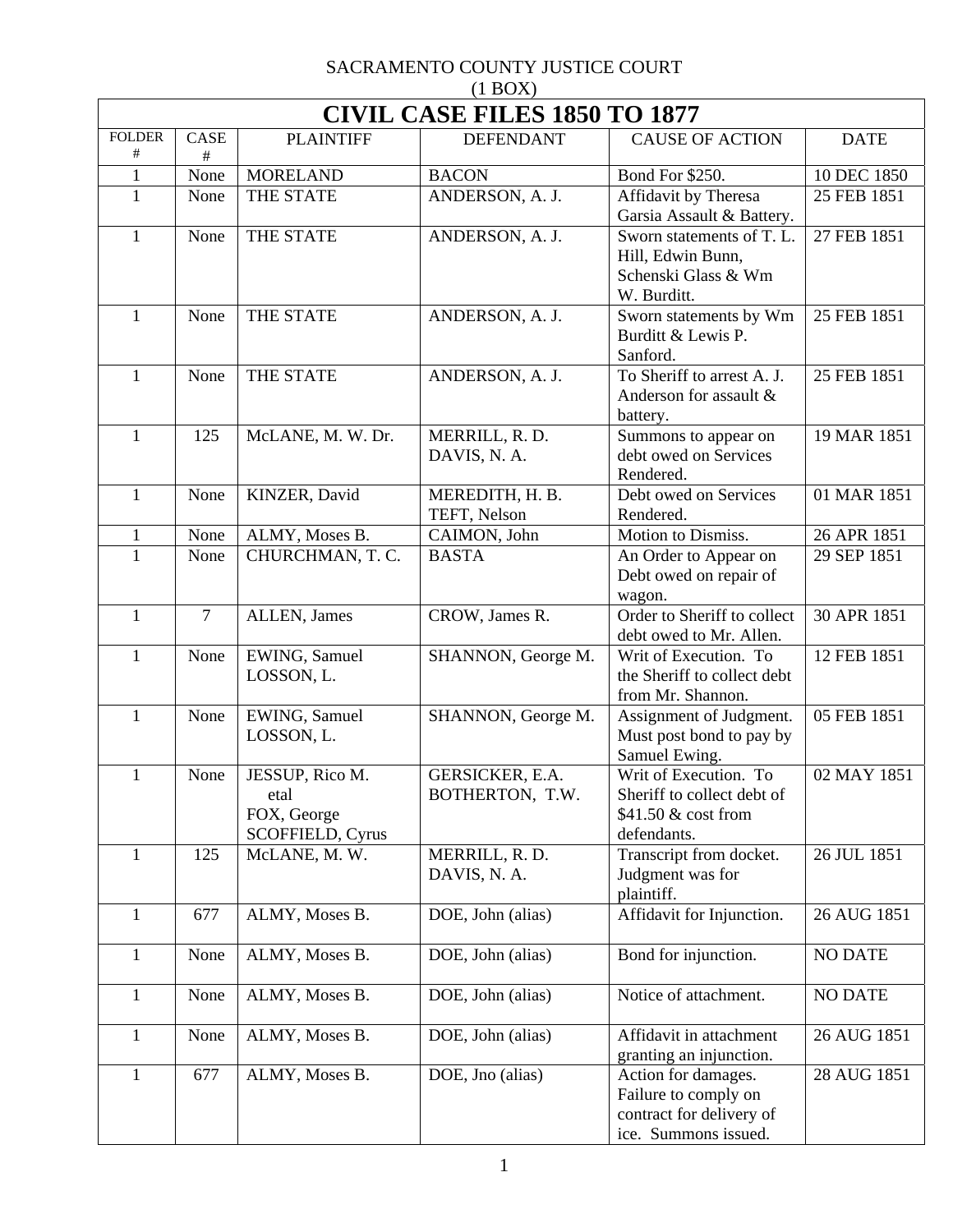| $(1$ BOX)                |                                      |                          |                                |                                                                                                                                                          |                |  |  |  |
|--------------------------|--------------------------------------|--------------------------|--------------------------------|----------------------------------------------------------------------------------------------------------------------------------------------------------|----------------|--|--|--|
|                          | <b>CIVIL CASE FILES 1850 TO 1877</b> |                          |                                |                                                                                                                                                          |                |  |  |  |
| <b>FOLDER</b><br>$^{\#}$ | CASE<br>#                            | <b>PLAINTIFF</b>         | <b>DEFENDANT</b>               | <b>CAUSE OF ACTION</b>                                                                                                                                   | <b>DATE</b>    |  |  |  |
| $\mathbf{1}$             | None                                 | ALMY, Moses B.           | DOE, John (alias)              | Order to Sheriff to attach<br>the body of John Doe<br>(alias) $& \text{bring him}$<br>forthwith before the<br>Judge.                                     | 26 AUG 1851    |  |  |  |
| $\mathbf{1}$             | None                                 | ALMY, Moses B.           | DOE, John (alias)              | Injunction against John<br>Doe (alias) to recover<br>judgment against him.                                                                               | 26 AUG 1851    |  |  |  |
| $\mathbf{1}$             | None                                 | McLANE, M. N.            | LEWIS, M. G.                   | Writ of Execution. Mr.<br>McLain to recover<br>judgment against Lewis.                                                                                   | 24 APR 1851    |  |  |  |
| $\mathbf{1}$             | None                                 | NIETSCKE, John J.        | PORTER, Henry Hart             | Recovery of horse or<br>value.                                                                                                                           | 04 APR 1851    |  |  |  |
| $\mathbf{1}$             | None                                 | NIESCKIE, John J.        | PORTER, H. H.                  | Subpoena.                                                                                                                                                | 08 APR 1851    |  |  |  |
| $\mathbf{1}$             | None                                 | NIESCKIE, John J.        | PORTER, H. H.                  | Order to Constable to<br>summon 6 men for jury.                                                                                                          | 11 APR 1851    |  |  |  |
| $\mathbf{1}$             | None                                 | ROBINETT, Samuel F.      | HOPKINS, Ephraim               | Writ of Execution to<br>collect judgment from<br>Mr. Hopkins.                                                                                            | 17 SEP 1851    |  |  |  |
| $\mathbf{1}$             | 51                                   | DAVIS, Robert H.         | HAYS, John                     | Writ of Restitution Order<br>to Sheriff to remove Mr.<br>Hays from premises $\&$<br>restore property to Mr.<br>Davis. Hays pay \$750<br>plus court cost. | 25 JAN 1851    |  |  |  |
| $\mathbf{1}$             | None                                 | DAVIS, Robert H.         | HAYS, John                     | Writ of Restitution<br>admitted as evidence.                                                                                                             | <b>NO DATE</b> |  |  |  |
| 1                        | 156                                  | SATSON, A.C.             | TRAINER, John                  | Writ of Execution. Order<br>to Sheriff to collect<br>\$138.11 plus 10 %<br>interest per annum<br>judgment from Mr.<br>Trainey.                           | 10 SEP 1850    |  |  |  |
| $\mathbf{1}$             | None                                 | <b>BROOKS &amp; BUSH</b> | TRAINER, J. W.                 | Citation to Sheriff to<br>summons Mr. Trainer to<br>see Judge-To answer to<br>why he refuses to use<br>Real property to settle<br>judgment.              | 15 SEP 1851    |  |  |  |
| $\mathbf{1}$             | 125                                  | McLAIN, M. W.            | MERRILL, R. D.<br>DAVIS, N. H. | Bond for \$53.33 & costs.                                                                                                                                | 26 JUL 1851    |  |  |  |
| $\mathbf{1}$             | 163                                  | HOLBROOK, I. T. A.       | WHITNEY, D. G.                 | Writ of Execution. To<br>Sheriff to collect<br>judgment form Mr.<br>Whitney.                                                                             | 11 JAN 1851    |  |  |  |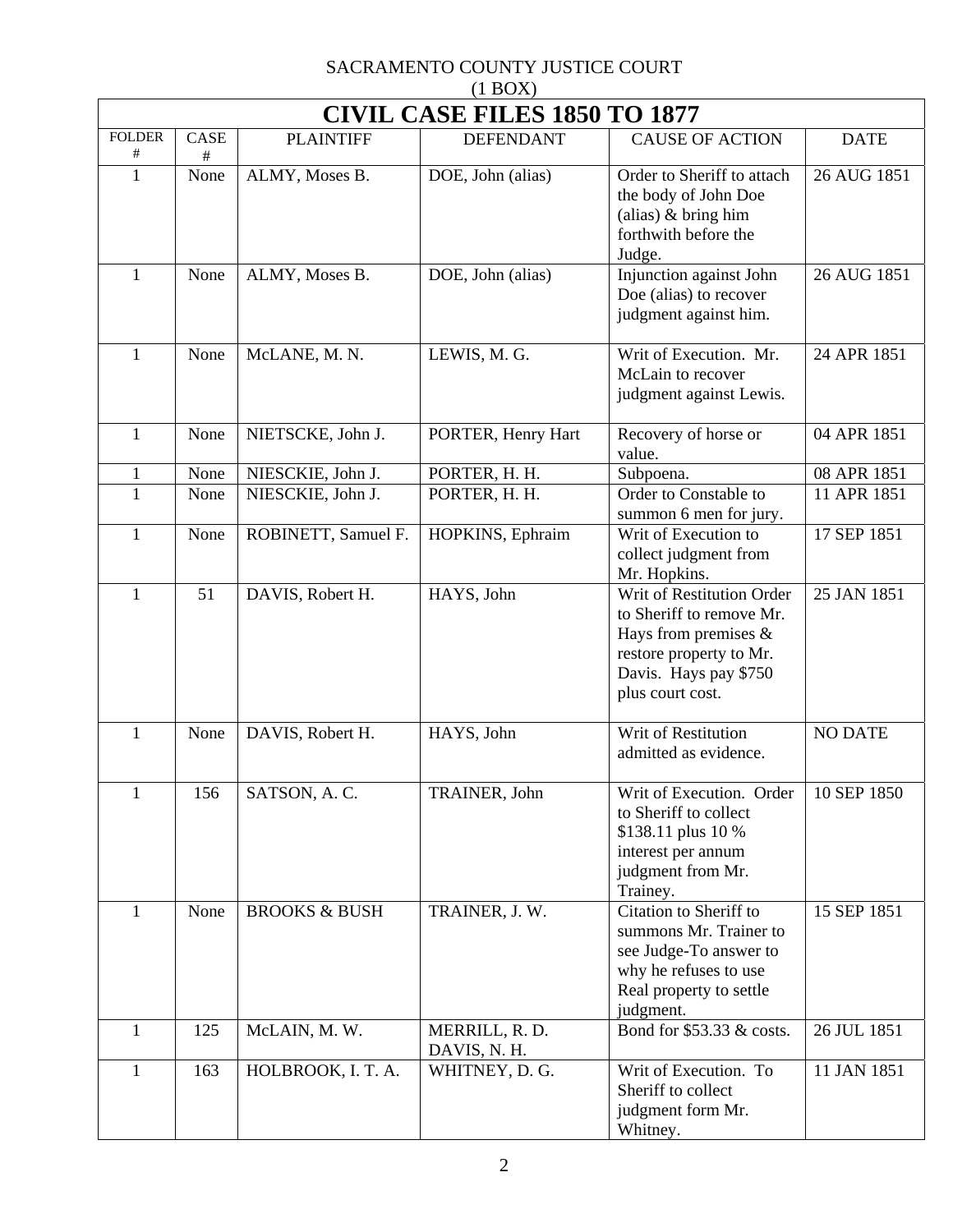| (11001)<br><b>CIVIL CASE FILES 1850 TO 1877</b> |          |                            |                                |                                                                                                                                                     |                |  |  |
|-------------------------------------------------|----------|----------------------------|--------------------------------|-----------------------------------------------------------------------------------------------------------------------------------------------------|----------------|--|--|
| <b>FOLDER</b>                                   | CASE     | <b>PLAINTIFF</b>           | <b>DEFENDANT</b>               | <b>CAUSE OF ACTION</b>                                                                                                                              | <b>DATE</b>    |  |  |
| $\#$<br>$\mathbf{1}$                            | #<br>376 | MASON, James               | SUSAN, John                    | Writ of Execution. To<br>Sheriff to collect<br>judgment of \$90.50 plus<br>10% of amount & court<br>cost \$9.05 from Mr.<br>Susan.                  | 26 SEP 1851    |  |  |
| 1                                               | None     | WARNER, Otis W.            | MILLS, Christopher             | Writ of Execution. To<br>Sheriff to collect<br>judgment from Mr. Mills<br>for \$88.10 plus interest $\&$<br>costs.                                  | 17 OCT 1851    |  |  |
| 1                                               | None     | MORGAN &<br><b>EDWARDS</b> | Mark, John<br>(John Doe Alias) | Larceny-summons to<br>bring before judge.                                                                                                           | 05 SEP 1850    |  |  |
| 1                                               | None     | McDONALD, R. H.            | <b>HEIMMAN &amp; LOVELL</b>    | Affidavit notarized-<br>obtained judgment<br>against Mr. Lovell for<br>$$220 + $12.50$ . Been<br>executed & return to said<br>court unsatisfactory. | 06 DEC 1851    |  |  |
| $\mathbf{1}$                                    | None     | MEEKS, Stephen H.          | <b>BURNETT, B</b>              | Affidavit-indebted \$500<br>debt owed. Defrauding<br>his creditors.                                                                                 | 18 OCT 1851    |  |  |
| 1                                               | None     | HOFNER, Michael            |                                | Summons to appear<br>before the judge to give<br>evidence in case that is<br>pending.                                                               | 01 SEP 1851    |  |  |
| 1                                               | None     | CHURCHMAN, T. C.           | <b>COSTA</b>                   | List of costs. Mr. Costa<br>must pay debt owed on<br>goods sold & delivered.<br>$(2$ Pages)                                                         | 25 SEP 1851    |  |  |
| $\mathbf{1}$                                    | None     | COGOMER, J. W.             | GARONT, SEE &<br><b>BRUCE</b>  | Order bill found against<br>defendant.                                                                                                              | 15 MAY 1851    |  |  |
| 1                                               | None     | <b>UNKNOWN</b>             | <b>UNKNOWN</b>                 | Jury finds for plaintiff.                                                                                                                           | 11 APR 1851    |  |  |
| $\mathbf{1}$                                    | None     | HITCHCOCK, Rufus           | RENSTEYN, M.                   | Affidavit. To return<br>trunk with its valuables of<br>\$2000, which had been<br>left on board the Steamer<br>"Senator" while in port.              | 23 APR 1851    |  |  |
| 1                                               | None     | HITCHCOCK, Rufus           | RENSTEYN, M.                   | <b>Affidavit from Martin</b><br>Enbenstein on what he<br>saw that happened with<br>the trunk & the valuables<br>inside.                             | <b>NO DATE</b> |  |  |
| $\overline{2}$                                  | None     | DYE, Clarkson              | SATSON, A.C.                   | Debt owed on note &<br>interest. Deposition of<br>Augustus C. Downing.<br>$(3$ Pages)                                                               | 12 JAN 1852    |  |  |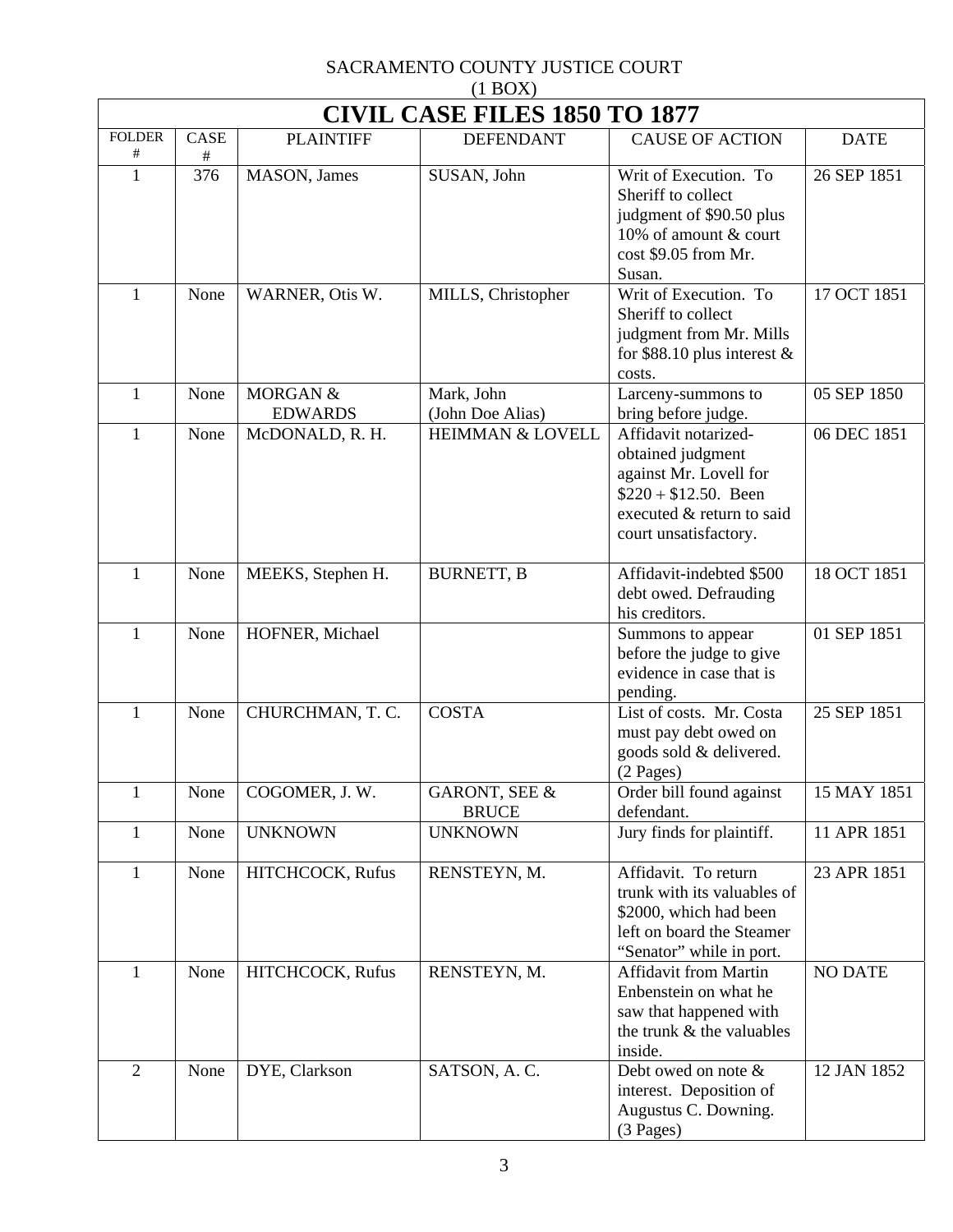| $(1 \text{D} \text{O} \Omega)$<br><b>CIVIL CASE FILES 1850 TO 1877</b> |           |                                   |                                                                                          |                                                                                                                                                                                                                                   |             |  |  |
|------------------------------------------------------------------------|-----------|-----------------------------------|------------------------------------------------------------------------------------------|-----------------------------------------------------------------------------------------------------------------------------------------------------------------------------------------------------------------------------------|-------------|--|--|
| <b>FOLDER</b><br>#                                                     | CASE<br># | <b>PLAINTIFF</b>                  | <b>DEFENDANT</b>                                                                         | <b>CAUSE OF ACTION</b>                                                                                                                                                                                                            | <b>DATE</b> |  |  |
| $\overline{2}$                                                         | None      | ATHRAM, Prince A.<br>VANCE, Wm M. | WEEKS, George P.                                                                         | Execution order. To<br>Sheriff to collect fees<br>from Mr. Weeks.                                                                                                                                                                 | 17 FEB 1852 |  |  |
| $\overline{2}$                                                         | None      | BURNHAM, W. C.                    | HEMES, David                                                                             | Order to Charles Van Pelt<br>Capt. of the Steamer<br>"Confidence" & J.<br>Hannah Clerk agent of<br>the said boat & to show<br>cause why they should<br>not be held in contempt<br>for not complying with<br>said order to appear. | 17 MAR 1852 |  |  |
| $\overline{2}$                                                         | 202       | <b>BUCKNER</b> , James            | CLARK, Samuel C.                                                                         | Affidavit of plaintiff for<br>order of arrest of Clark<br>who was about to depart<br>from CA to defraud his<br>creditors. Complaint<br>filed.                                                                                     | 24 MAR 1852 |  |  |
| $\overline{2}$                                                         | 202       | <b>BUCKNER</b> , James            | CLARK, Samuel C.                                                                         | Writ of Execution. To<br>Sheriff to collect debt<br>from Mr. Clark of \$95.60.                                                                                                                                                    | 24 MAR 1852 |  |  |
| $\overline{2}$                                                         | 202       | <b>BUCKNER</b> , James            | CLARK, Sam'l C.                                                                          | Statement of debt owed<br>for board minus labor<br>done & some board paid.                                                                                                                                                        | 24 MAR 1852 |  |  |
| $\overline{2}$                                                         | 202       | <b>BUCKNER</b> , James            | CLARK, Samuel C.                                                                         | Summons to Clark to<br>appear.                                                                                                                                                                                                    | 24 MAR 1852 |  |  |
| $\overline{2}$                                                         | 202       | <b>BUCKNER</b> , James            | CLARK, Samuel C.                                                                         | Undertaking of plaintiff.<br>Amount he will pay.                                                                                                                                                                                  | 24 MAR 1852 |  |  |
| $\sqrt{2}$                                                             | 202       | <b>BUCKNER</b> , James            | CLARK, Samuel C.                                                                         | Complaint filed against<br>Clark.                                                                                                                                                                                                 | 24 MAR 1852 |  |  |
| $\overline{2}$                                                         | None      | WELCH, William                    | DOE, John<br>ROE, Richard                                                                | Order to Sheriff to arrest<br>John Doe & Richard Roe<br>for pettit larceny against<br>Mr. Welch.                                                                                                                                  | 24 DEC 1850 |  |  |
| $\overline{2}$                                                         | None      | MARSHALL &<br><b>STANLEY</b>      | CROWELL, William H.<br>McDOWELL, Thomas<br>POOLE, Edward A.<br>Crowell McDowell &<br>Co. | Order to Sheriff to collect<br>\$200 & Cost from<br>defendants.                                                                                                                                                                   | 28 JUN 1852 |  |  |
| $\overline{2}$                                                         | None      | HART, A.G.                        | MARSHALL, J. E.                                                                          | Writ of Execution. To<br>Sheriff to collect<br>judgment of \$140 & cost<br>from defendant.                                                                                                                                        | 14 JUN 1852 |  |  |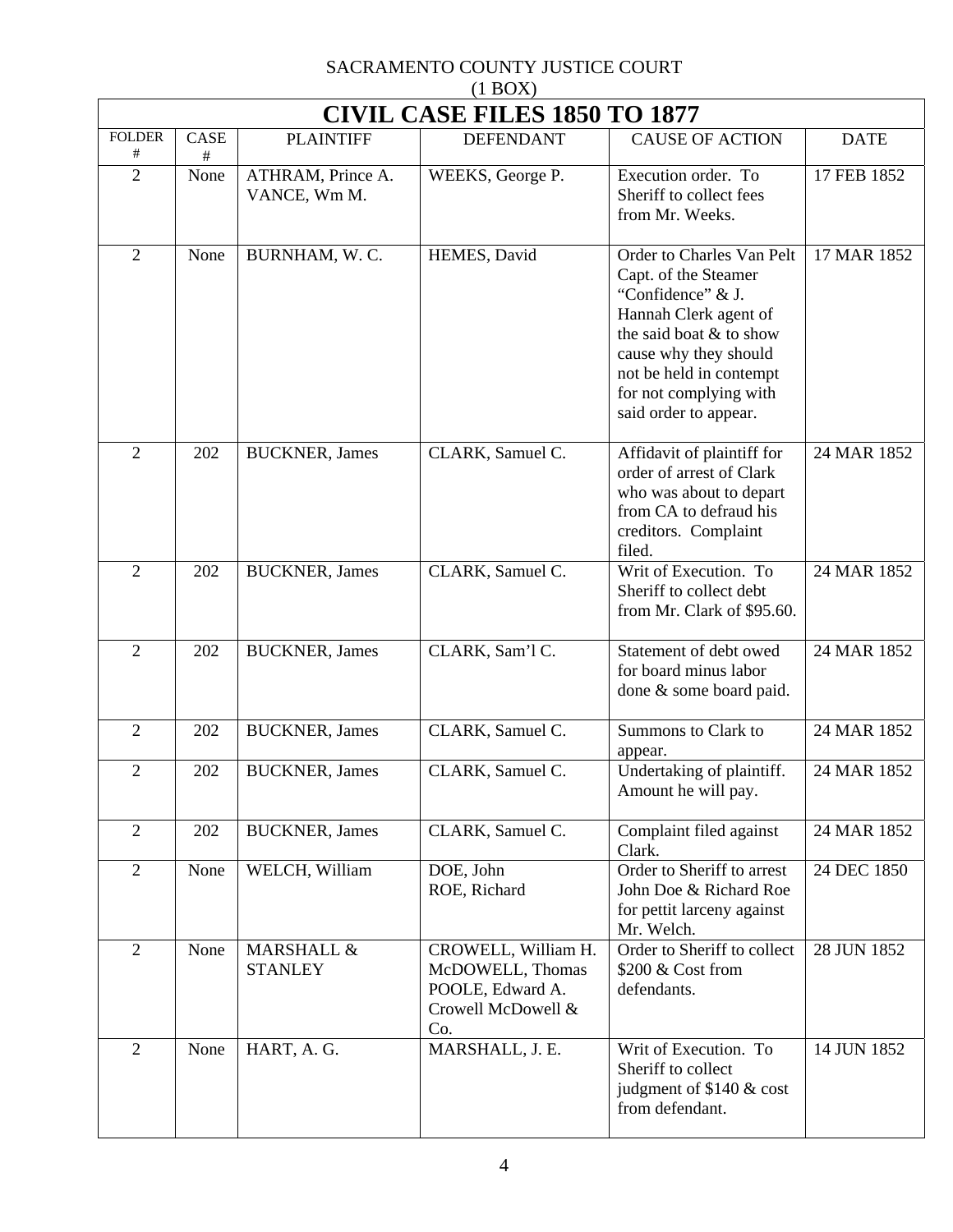| $(1$ BOX $)$       |                                      |                                    |                                                            |                                                                                                                                                                                                                                      |             |  |  |  |
|--------------------|--------------------------------------|------------------------------------|------------------------------------------------------------|--------------------------------------------------------------------------------------------------------------------------------------------------------------------------------------------------------------------------------------|-------------|--|--|--|
|                    | <b>CIVIL CASE FILES 1850 TO 1877</b> |                                    |                                                            |                                                                                                                                                                                                                                      |             |  |  |  |
| <b>FOLDER</b><br># | <b>CASE</b><br>#                     | <b>PLAINTIFF</b>                   | <b>DEFENDANT</b>                                           | <b>CAUSE OF ACTION</b>                                                                                                                                                                                                               | <b>DATE</b> |  |  |  |
| $\overline{2}$     | None                                 | The MAYOR & CITY<br><b>COUNCIL</b> | CARRICO, James                                             | Violation of a certain<br>ordinance of willfully<br>received money & used<br>the same for own use in<br>discharge of his office $\&$<br>paid to neglect his duties<br>as policeman.                                                  | 09 JUN 1853 |  |  |  |
| $\overline{2}$     | None                                 | The MAYOR & CITY<br><b>COUNCIL</b> | CARRICO, James                                             | Notice on appear. Action<br>to recover penalty for<br>Malfeasance in office as<br>Policeman. Transcript.<br>To Sheriff to arrest<br>Carrico. Violation of<br>Ordinance of city &<br>established & Regulating<br>of Police. (8 Pages) | 09 JUN 1853 |  |  |  |
| $\overline{2}$     | None                                 | The MAYOR & CITY<br><b>COUNCIL</b> | CARRICO, James                                             | Action to recover penalty<br>for Malfeasance in office<br>as Policeman. Notice of<br>Appeal.                                                                                                                                         | 09 JUN 1853 |  |  |  |
| $\overline{c}$     | None                                 | The PEOPLE                         | CARRICO, James                                             | Bond on appeal.                                                                                                                                                                                                                      | 09 JUN 1853 |  |  |  |
| $\overline{2}$     | 206                                  | BOYDEN, John G.                    | BAKER, G. P.                                               | Action to recovery \$125<br>debt on goods sold &<br>delivered.                                                                                                                                                                       | 10 APR 1852 |  |  |  |
| $\overline{2}$     | 206                                  | BOYDEN, John                       | BAKER, G. P.                                               | Statement of defendant.                                                                                                                                                                                                              | 10 APR 1852 |  |  |  |
| $\mathfrak{2}$     | 206                                  | BOYDEN, John G.                    | BAKER, G. P.                                               | Bill of what is owed $\&$<br>statement of denial by<br>defendant.                                                                                                                                                                    | 10 APR 1852 |  |  |  |
| $\overline{2}$     | 206                                  | BOYDEN, John G.                    | BAKER, G. P.                                               | Answer to judgment<br>rendered against<br>defendant. Notice of<br>appeal.                                                                                                                                                            | 10 APR 1852 |  |  |  |
| $\overline{2}$     | 206                                  | BOYDEN, John G.                    | BAKER, G. P.                                               | Complaint filed.<br>Defendant owes \$125 for<br>goods sold & delivered.                                                                                                                                                              | 30 MAR 1852 |  |  |  |
| $\overline{2}$     | None                                 | TOWN & VAN<br><b>WINKLE</b>        | SHARPE, Philip                                             | Execution. To Sheriff to<br>collect \$220.63 plus cost<br>from defendant.                                                                                                                                                            | 26 MAR 1853 |  |  |  |
| $\overline{2}$     | 180                                  | GIRTSON, Bendix                    | KIPP, Alphias<br>PETTIT,<br>SCOFIELD,<br>DOE, John (alias) | Complaint filed to<br>recover damages for<br>trespassing & damaging<br>grass by force braking $\&$<br>entering by servants,<br>horses & cattle tramping<br>down & destroying grass<br>& carried away 10 tons of<br>hay.              | 03 JUL 1852 |  |  |  |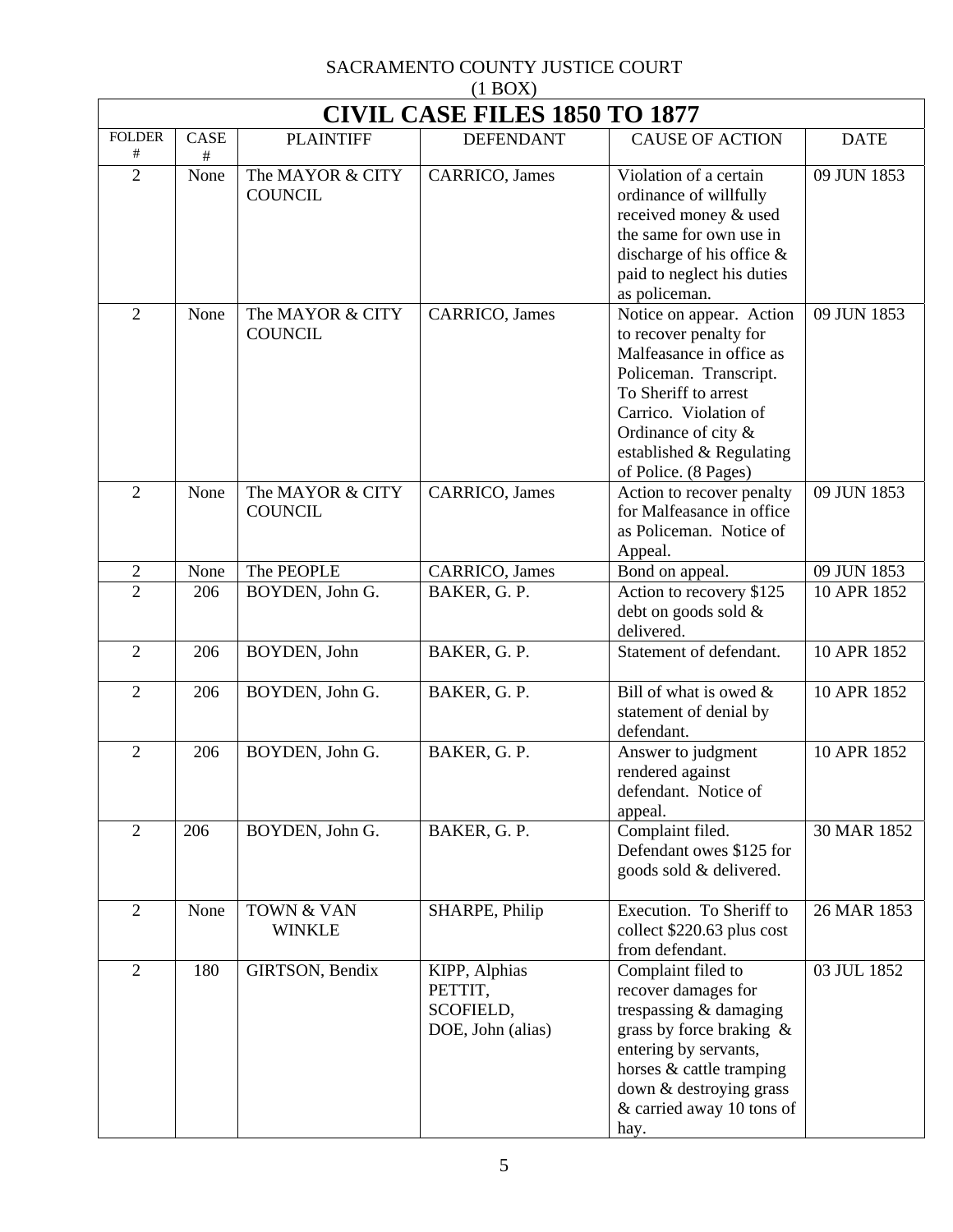| $(1 \text{D} \cup 1)$<br><b>CIVIL CASE FILES 1850 TO 1877</b> |             |                             |                                                                     |                                                                                                             |             |  |  |
|---------------------------------------------------------------|-------------|-----------------------------|---------------------------------------------------------------------|-------------------------------------------------------------------------------------------------------------|-------------|--|--|
| <b>FOLDER</b>                                                 | CASE        | <b>PLAINTIFF</b>            | <b>DEFENDANT</b>                                                    | <b>CAUSE OF ACTION</b>                                                                                      | <b>DATE</b> |  |  |
| $\#$<br>$\overline{2}$                                        | $\#$<br>180 | GIRTSON, Bendix             | KIPP, Alphias<br>PETTIT, Charles<br>SCOFIELD, E.L.<br>VANCE, Robert | Judgment for plaintiff &<br>costs unless an appeal<br>then it will be void.                                 | 09 SEP 1852 |  |  |
| $\overline{2}$                                                | None        | GIRTSON, Bendix             | KIPP, Alphias<br>SCOFIELD,<br>PETTIT,                               | Action of trespassing<br>taking grapes & damages.<br>Judgment for plaintiff.                                | 09 SEP 1852 |  |  |
| $\overline{2}$                                                | None        | GIRTSON, Bendix             | KIPP, Alphias<br>PETITT,<br>SCOFIELD,<br>DOE, John alias            | Answer to complaint. 2<br>Summons. Complaint.<br>$(4$ Pages)                                                | 07 JUL 1853 |  |  |
| $\mathbf{2}$                                                  | 233         | PERSIAN, J.D.               | CADY, Wm B.<br>FRY, J.B.                                            | Recover debt owed of<br>$$160$ on note. $(6$ Pages)                                                         | 19 MAY 1853 |  |  |
| $\overline{2}$                                                | None        | <b>NONE</b>                 | <b>NONE</b>                                                         | Rules for government of<br>county court.                                                                    | 04 MAY 1853 |  |  |
| $\overline{2}$                                                | None        | TAFT, D. H.                 |                                                                     | Statement of cases that<br>came before Judge Taft<br>for DEC 1852.                                          | 10 JAN 1853 |  |  |
| $\overline{2}$                                                | None        | SMITH, Peter                | OWEN, E.<br>SHELLEY, T. R.                                          | Execution of judgment.<br>Recovery \$485 from<br>defendants.                                                | 07 SEP 1852 |  |  |
| $\overline{3}$                                                | None        | WATSON, R. J.<br>WATSON, G. | McCLOY, J. M.                                                       | Execution of writ. To<br>Sheriff to collect debt<br>from J. McCloy for \$150<br>plus \$244.60 cost of suit. | 24 NOV 1854 |  |  |
| $\overline{3}$                                                | None        | BIGGS, E.                   | DREW, Chas W.<br>BROWNING, J. T.                                    | Transcript of judgment.<br>Debt owed on note &<br>interest from defendants.                                 | 31 DEC 1854 |  |  |
| $\mathfrak{Z}$                                                | None        | JONES, T. C.                | MORAN, Benjamin                                                     | Action to recover \$160<br>on written contract. Copy<br>of docket.                                          | 04 AUG 1854 |  |  |
| 3                                                             | None        | JONES, T. C.                | MORAN, Benjamin                                                     | Appeal & Bond.                                                                                              | 04 SEP 1854 |  |  |
| 3                                                             | None        | JONES, T. C.                | MORAN, Benjamin                                                     | Appeal Notice.                                                                                              | 09 SEP 1854 |  |  |
| $\overline{3}$                                                | None        | JONES, T. C.                | MORAN, Benjamin                                                     | Statement of how Mr.<br>Moran will pay for<br>judgment.                                                     | 11 AUG 1854 |  |  |
| $\mathfrak{Z}$                                                | 667         | The COUNTY                  | MOSS, Amelia (alias)                                                | Execution of order. To<br>Sheriff to collect \$30 plus<br>\$45 cost of suit from<br>defendant.              | 08 JUL 1854 |  |  |
| $\overline{3}$                                                | None        | CONCKRITE, H. [N.]          | MERRITT, Wesley                                                     | Transcript. Action to<br>recover \$125 for 1005<br>pounds of Iron.                                          | 05 JUN 1854 |  |  |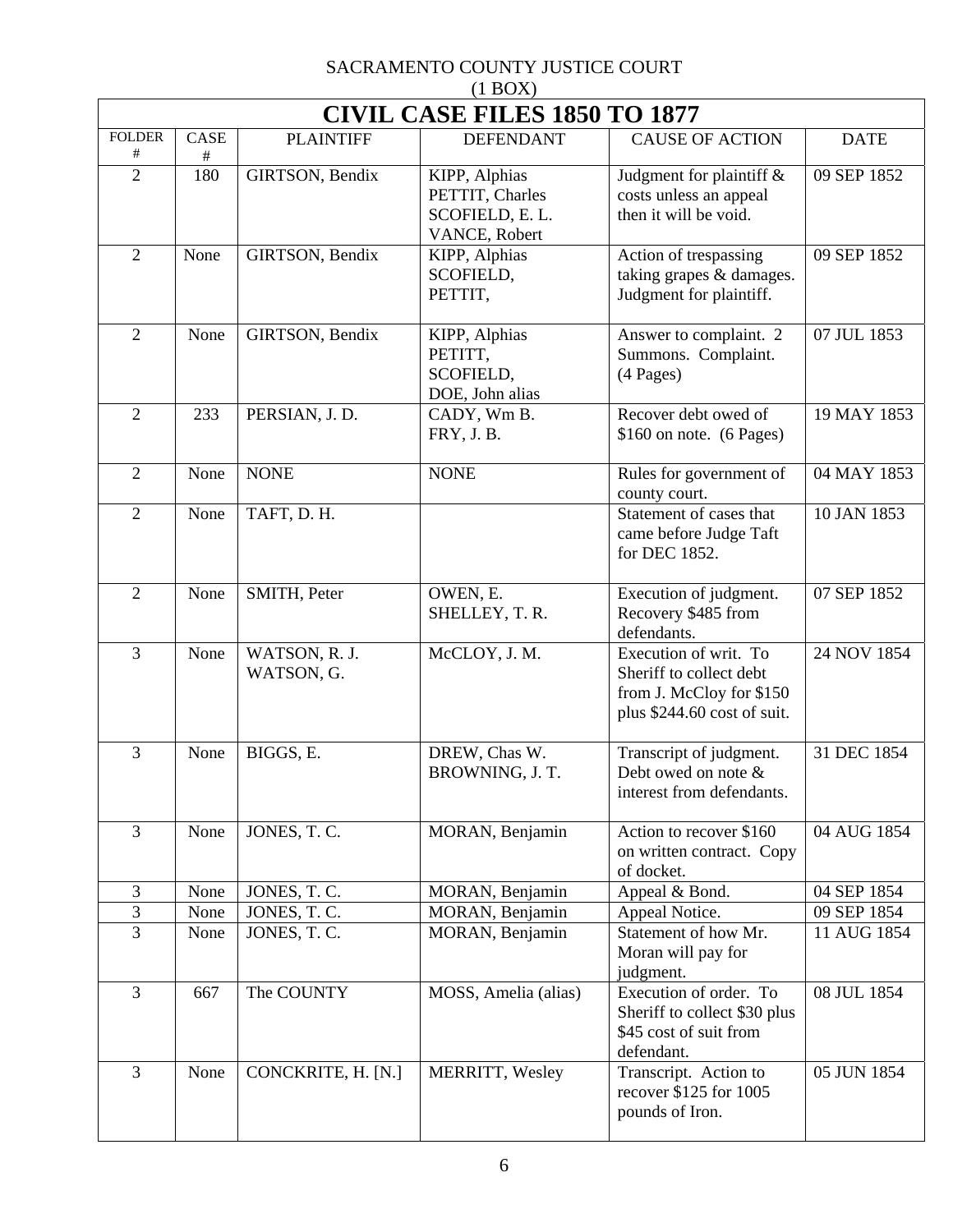| (11001)<br><b>CIVIL CASE FILES 1850 TO 1877</b> |                  |                                           |                                                          |                                                                                                                                                                                                                                                                                                                                         |             |  |
|-------------------------------------------------|------------------|-------------------------------------------|----------------------------------------------------------|-----------------------------------------------------------------------------------------------------------------------------------------------------------------------------------------------------------------------------------------------------------------------------------------------------------------------------------------|-------------|--|
| <b>FOLDER</b><br>#                              | <b>CASE</b><br># | <b>PLAINTIFF</b>                          | <b>DEFENDANT</b>                                         | <b>CAUSE OF ACTION</b>                                                                                                                                                                                                                                                                                                                  | <b>DATE</b> |  |
| 3                                               | 343              | HOLLAND, Patrick                          | CANNEY, John<br>COSTE, John (alias)                      | Action to recover \$500<br>damages sustained by<br>reason of injury of<br>person. Undertaking on<br>appeal. Notice of appeal.<br>Defendant's answer &<br>Complaint. (7 Pages)                                                                                                                                                           | 11 MAY 1854 |  |
| 3                                               | None             | TAYLOR, Frank T.                          | NEVETT, Joseph                                           | Defendant is answering<br>complaint filed by<br>plaintiff.                                                                                                                                                                                                                                                                              | 15 APR 1854 |  |
| 3                                               | 667              | The COUNTY of<br><b>SACRAMENTO</b>        | MOSS, Amelia (alias)<br>HOUSTON, Amelia<br>HOUSTON, A.   | Selling goods, wares &<br>merchandise without a<br>license. (6 Pages)                                                                                                                                                                                                                                                                   | 05 JUL 1854 |  |
| 3                                               | None             | <b>MAYOR &amp; CITY</b><br><b>COUNCIL</b> | CARRICO, James                                           | Bail Bond of \$300.                                                                                                                                                                                                                                                                                                                     | 09 JUN 1853 |  |
| 3                                               | None             | <b>MAYOR &amp; CITY</b><br><b>COUNCIL</b> | CARRICO, James                                           | Warrant for arrest.                                                                                                                                                                                                                                                                                                                     | 09 JUN 1853 |  |
| 3                                               | None             | WILLIS, Edward J.                         | <b>DUNLOP</b> , Presley                                  | Affidavit from Ira G.<br>Smith from State of<br>Illinois County of Bond<br>about property in City of<br>Sacramento. (6 Pages)                                                                                                                                                                                                           | 13 MAR 1854 |  |
| 3                                               | None             | <b>SIDDOUS</b>                            | FRY, HOOPS &<br><b>LINDSEY</b>                           | Order to Sheriff to attach<br>the body of E. Block, Ira<br>McKee, E. W. Williams,<br>Lewis Warner, S.C.<br>Whipple, & Mrs. Smith.<br>Keep them safe & bring<br>before judge to show<br>cause why a fine should<br>not be entered for<br>contempt of court in<br>refusing to appear $\&$ act<br>as jurors after having<br>been summoned. | 22 NOV 1853 |  |
| 3                                               | None             | The MAYOR & CITY<br><b>COUNCIL</b>        | HERTZ, Sam'l                                             | Subpoena for M.<br>Newman, Thos Bones,<br>and A. Klein.                                                                                                                                                                                                                                                                                 | 09 JUN 1853 |  |
| 3                                               | None             | <b>COUNTY OF</b><br><b>SACRAMENTO</b>     | MOSS, Amelia (alias)                                     | Subpoena for J.N.<br>Gallano, Shearer, & Wm<br>Crouse.                                                                                                                                                                                                                                                                                  | 26 JUN 1854 |  |
| 3                                               | None             | <b>MAYOR &amp; CITY</b><br><b>COUNCIL</b> | CARRICO, James                                           | Subpoena for Joseph<br>Soloman.                                                                                                                                                                                                                                                                                                         | 09 JUN 1853 |  |
| 3                                               | None             | EWING, William                            | SMITH, Wm F. W.<br>KNOTT, Joseph W.<br>McNAMN[U], Adrain | New trial granted. Notice<br>of Appeal $\&$ cost paid $\&$<br>transcript of docket<br>delivered, sworn<br>statement of H. Cook.                                                                                                                                                                                                         | 03 JUL 1854 |  |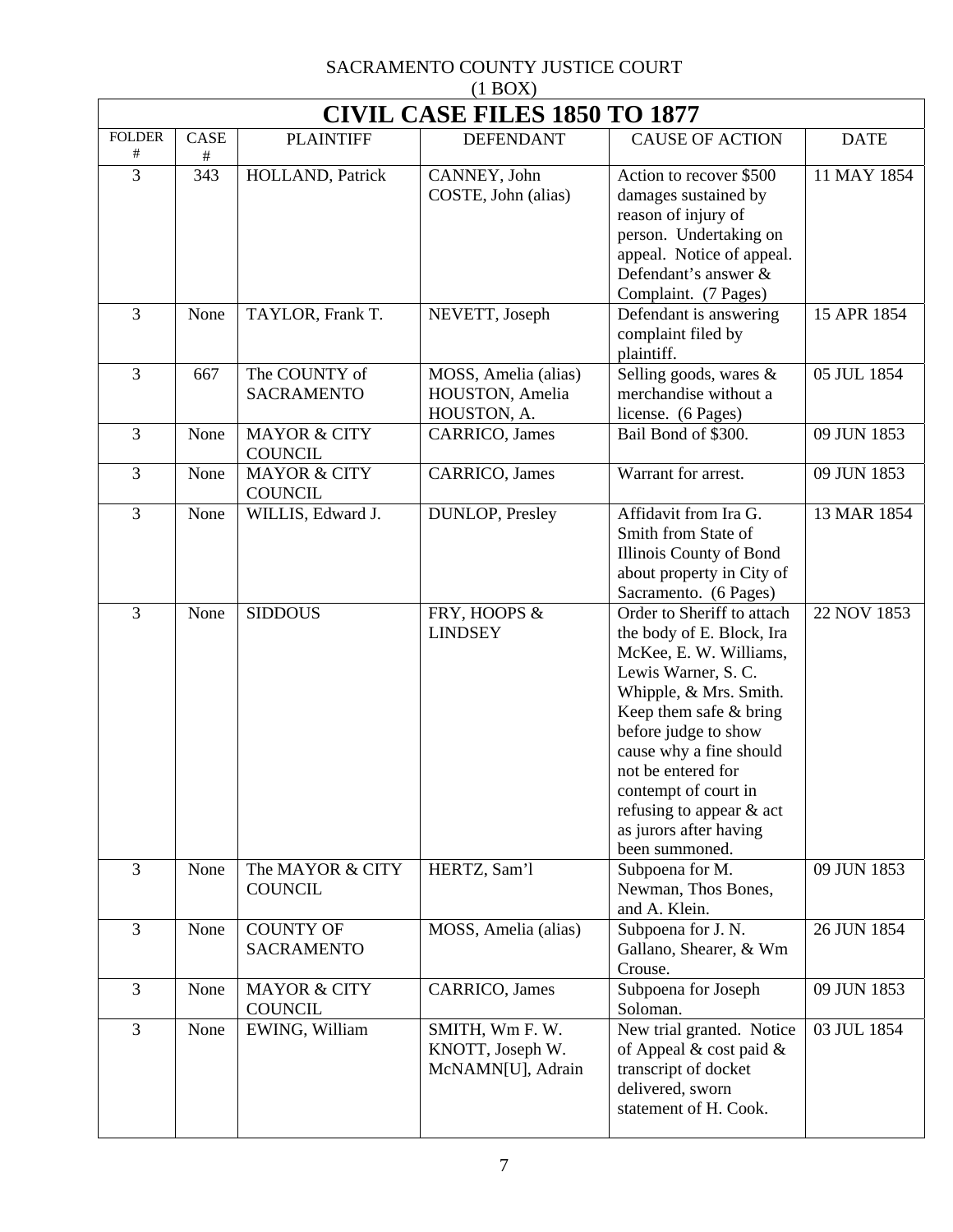| $(1$ BOX)                            |           |                                       |                                   |                                                                                                                                           |                |  |  |  |
|--------------------------------------|-----------|---------------------------------------|-----------------------------------|-------------------------------------------------------------------------------------------------------------------------------------------|----------------|--|--|--|
| <b>CIVIL CASE FILES 1850 TO 1877</b> |           |                                       |                                   |                                                                                                                                           |                |  |  |  |
| <b>FOLDER</b><br>$^{\#}$             | CASE<br># | <b>PLAINTIFF</b>                      | <b>DEFENDANT</b>                  | <b>CAUSE OF ACTION</b>                                                                                                                    | <b>DATE</b>    |  |  |  |
| 3                                    | None      | McDONALD &<br><b>CONNALLY</b>         | <b>NOYES</b>                      | Summons to appear.                                                                                                                        | 04 FEB 1854    |  |  |  |
| 3                                    | 524       | BROWN, John T.                        | DAVIS, William                    | Complaint & summons<br>unlawfully detained<br>property. Recovery of<br>land, rent, & damages.                                             | 09 DEC 1853    |  |  |  |
| 3                                    | None      | Plaintiff Unknown                     | Defendant Unknown                 | Jury found defendant not<br>guilty Jas Hogan<br>foreman.                                                                                  | <b>NO DATE</b> |  |  |  |
| 3                                    | None      | FERGUSON, W. J.                       |                                   | Admitted to the Bar &<br>Licensed.                                                                                                        | 23 NOV 1853    |  |  |  |
| 3                                    | 163       | SMITH, Horace                         | NEWBERG, Julius                   | Complaint. Assault with<br>intent to commit murder.<br>Indebted for legal<br>services rendered \$212.                                     | 14 SEP 1853    |  |  |  |
| 3                                    | 332       | CARLISLE, Samuel<br>ISRAEL, Thos G.   | HARDENBURGH, J. R.<br>HENANI, Les | Execution Order. To<br>Sheriff to recover<br>judgment of \$468.27 plus<br>\$41.40 cost from<br>defendants.                                | 21 SEP 1853    |  |  |  |
| 3                                    | None      | TAFT, D. H.                           |                                   | Mississippi Township<br>statement list of cases<br>tried before him in court<br>from 01 DEC 1853 to<br>07 JUN 1853.                       | 09 MAY 1853    |  |  |  |
| 3                                    | None      | TAFT, D. H.                           |                                   | Mississippi Township<br>statement of civil $\&$<br>criminal cases tried<br>before him month DEC<br>1852 & JAN-FEB-MAR,<br>APR & MAY 1853. | <b>NO DATE</b> |  |  |  |
| $\overline{4}$                       | None      | STEARNS, Nathan<br>STEARNS, Catharine | PRATT, Amos                       | <b>Bill of Cost to the Stearns</b><br>\$136.75 plus cost.                                                                                 | 05 FEB 1855    |  |  |  |
| $\overline{4}$                       | None      | <b>STEARNS</b>                        | <b>PRATT</b>                      | Statement by Constable.                                                                                                                   | <b>NO DATE</b> |  |  |  |
| $\overline{4}$                       | None      | STEARNS, Nathan<br>STEARNS, Catharine | PRATT, Amos                       | Notice of re-tax & credit<br>for plaintiff.                                                                                               | 07 FEB 1855    |  |  |  |
| $\overline{4}$                       | None      | STARNES, N.<br>STARNES, C.            | PRATT, Amos                       | <b>Receipt from N Starnes</b><br>cost of case.                                                                                            | 05 FEB 1855    |  |  |  |
| $\overline{4}$                       | None      | Natoma Water &<br>Mining Co.          | ALLEN, Robt                       | Statement of debt owed<br>on services rendered.                                                                                           | <b>NO DATE</b> |  |  |  |
| $\overline{4}$                       | None      | Natoma Water &<br>Mining Co.          | ALLEN, Robert                     | <b>Summons to Robert Allen</b><br>to appear.                                                                                              | 05 MAR 1855    |  |  |  |
| $\overline{4}$                       | None      | Natoma Water &<br>Mining Co.          | ALLEN, Robert                     | Action to recover 40<br>cords of wood or value.                                                                                           | 11 MAR 1855    |  |  |  |
| $\overline{4}$                       | None      | Natoma Water &<br>Mining Co.          | ALLEN, Robert                     | Complaint filed by<br>plaintiff.                                                                                                          | 04 MAR 1855    |  |  |  |
| $\overline{4}$                       | None      | HUNT, Samuel                          | WILDES, Green<br>NEWELL, Addison  | Envelope that states<br>original papers inside.<br>(Nothing inside)                                                                       | 05 MAY 1855    |  |  |  |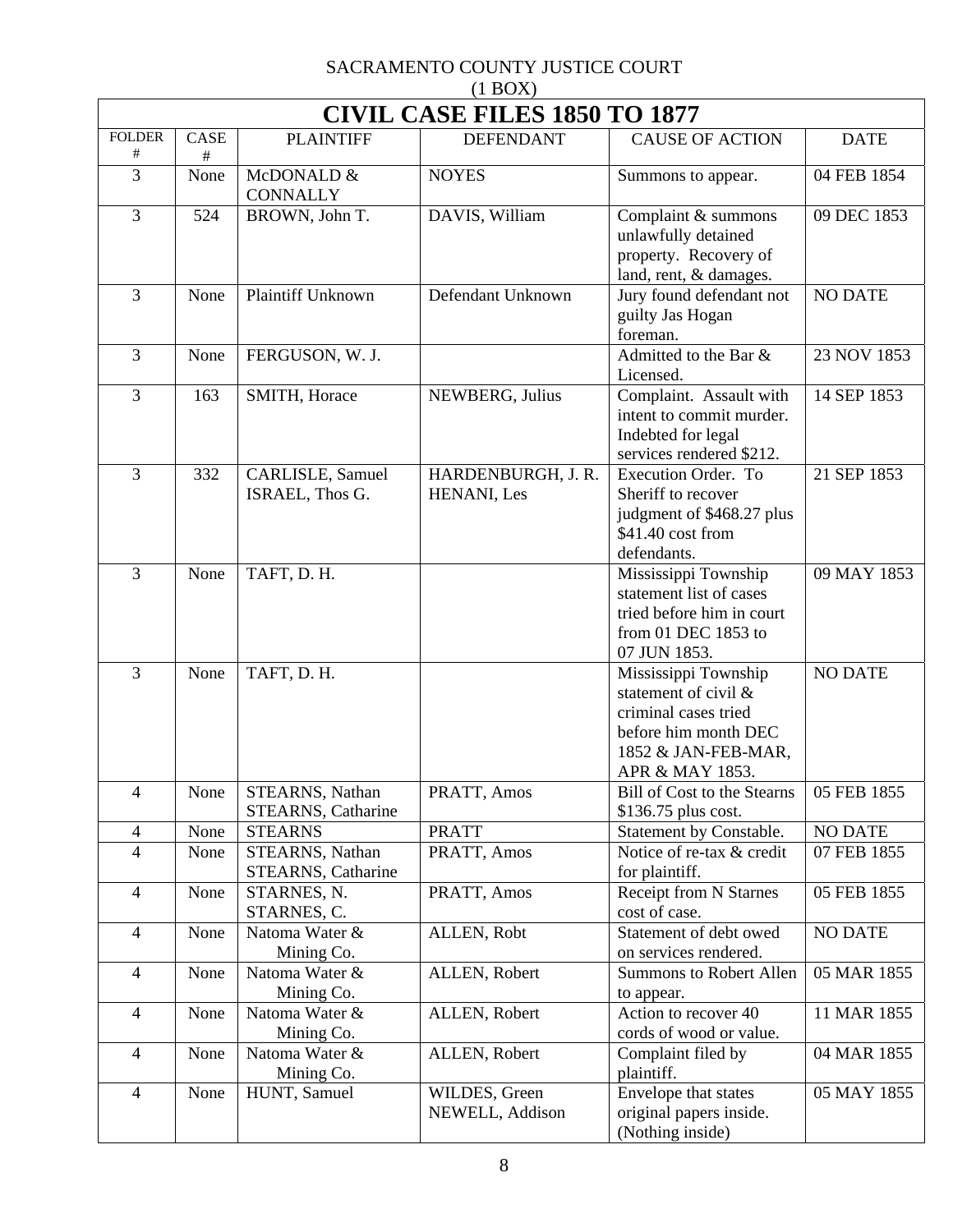| $(1$ BOX $)$                         |           |                            |                                                  |                                                                                                                         |                |  |  |
|--------------------------------------|-----------|----------------------------|--------------------------------------------------|-------------------------------------------------------------------------------------------------------------------------|----------------|--|--|
| <b>CIVIL CASE FILES 1850 TO 1877</b> |           |                            |                                                  |                                                                                                                         |                |  |  |
| <b>FOLDER</b><br>#                   | CASE<br># | <b>PLAINTIFF</b>           | <b>DEFENDANT</b>                                 | <b>CAUSE OF ACTION</b>                                                                                                  | <b>DATE</b>    |  |  |
| 4                                    | None      | HUNT, Samuel L.            | WILDS & NEWELL                                   | Memorandum of Cost.                                                                                                     | 24 MAY 1855    |  |  |
| $\overline{4}$                       | E168      | HUNT, Samuel L.            | WILDS, Green<br>NEWELL, Addison                  | Answer of Mr. Newell.                                                                                                   | 28 APR 1855    |  |  |
| 4                                    | None      | HUNT, Sam'l L.             | WILDS & NEWELL,                                  | Undertaking on appeal.                                                                                                  | 03 AUG 1855    |  |  |
| $\overline{\mathcal{A}}$             | E168      | HUNT, Sam'l L.             | <b>WILDS &amp; NEWELL</b>                        | Notice of Appeal.                                                                                                       | 03 AUG 1855    |  |  |
| $\overline{4}$                       | E168      | HUNT, Sam'l                | WILDS, Green<br>NEWELL, Addison                  | Subpoena to Green<br>Wilds.                                                                                             | 28 APR 1855    |  |  |
| $\overline{4}$                       | E168      | HUNT, Samuel L.            | WILDS, Green<br>NEWELL, Addison                  | Answer of Wilds.                                                                                                        | 28 APR 1855    |  |  |
| 4                                    | E168      | HUNT, Samuel L.            | WILDS, Green<br>NEWELL, Addison                  | Complaint. Unlawfully<br>took possession of 2<br>horses & wagon. Action<br>to have them returned or<br>value.           | 23 APR 1855    |  |  |
| $\overline{4}$                       | None      | WHITNEY &<br><b>ABRAMS</b> | HUNT, S. L. et al<br>HUNT & CO.                  | Debt owed on balance<br>due on note & Interest.                                                                         | 02 JUN 1855    |  |  |
| $\overline{4}$                       | None      | HUNT, S.                   | WILDES, Green<br>NEWELL, Addison                 | Verdict for defendants.                                                                                                 | 23 MAY 1855    |  |  |
| 4                                    | None      | HUNT, Samuel               | WILDES, Green<br>NEWELL, Addison                 | Complaint filed &<br>summons issued & duly<br>served.                                                                   | 28 APR 1855    |  |  |
| 4                                    | None      | HUNT, S.L.                 | WILDES, Green et al                              | Notice to return wagon.                                                                                                 | 21 APR 1855    |  |  |
| 4                                    | None      | <b>CROOKS</b>              | EWING et al                                      | Nothing else on paper.                                                                                                  | <b>NO DATE</b> |  |  |
| 4                                    | None      | <b>CROOKS</b>              | McKEY, EWING, &<br><b>THRUSH</b>                 | Letter saying Transcript<br>$\&$ papers will be filed $\&$<br>the case docketed.                                        | 30 APR 1855    |  |  |
| $\overline{4}$                       | None      | CROOKS, Tho's              | McKEY, Alex<br>EWING, Wm<br>THRUSH, Richard      | Agreement of both<br>parties. Judgment against<br>defendants by jury.                                                   | 28 MAY 1855    |  |  |
| 4                                    | None      | <b>CROOKS</b>              | McKEY et al                                      | Verdict finds for plaintiff.                                                                                            | 21 MAY 1855    |  |  |
| 4                                    | None      | CROOKS, Tho's              | McKEY, Alex<br>EWING, Wm<br>THRUSH, Richard      | Bill of cost of witnesses.                                                                                              | 21 MAY 1855    |  |  |
| $\overline{4}$                       | None      | CROOKS, Thomas             | McKEY, Alexander<br>EWING, Wm<br>THRUSH, Richard | Statement by plaintiff's<br>attorney about verdict<br>was paid cost & \$10<br>damages & calf returned.                  | 10 FEB 1855    |  |  |
| $\overline{4}$                       | None      | CROOKS, Thomas             | McKEY, Alex<br>EWING, Wm<br>THRUSH, Richard      | <b>Statement to Marshall to</b><br>carry out order of verdict<br>against defendants.                                    | 12 FEB 1855    |  |  |
| $\overline{4}$                       | None      | CROOKS, Tho's              | McKEY, Alex<br>EWING, Wm<br>THRUSH, Richard      | Transcription of trial.                                                                                                 | 09 FEB 1855    |  |  |
| $\overline{4}$                       | None      | CROOKS, Thomas             | McKEY, Alexander<br>EWING, Wm<br>THRUSH, Richard | Complaint. Defendants<br>wrongfully took cow &<br>calf from his property.<br>Recovery of personal<br>property or value. | 05 FEB 1855    |  |  |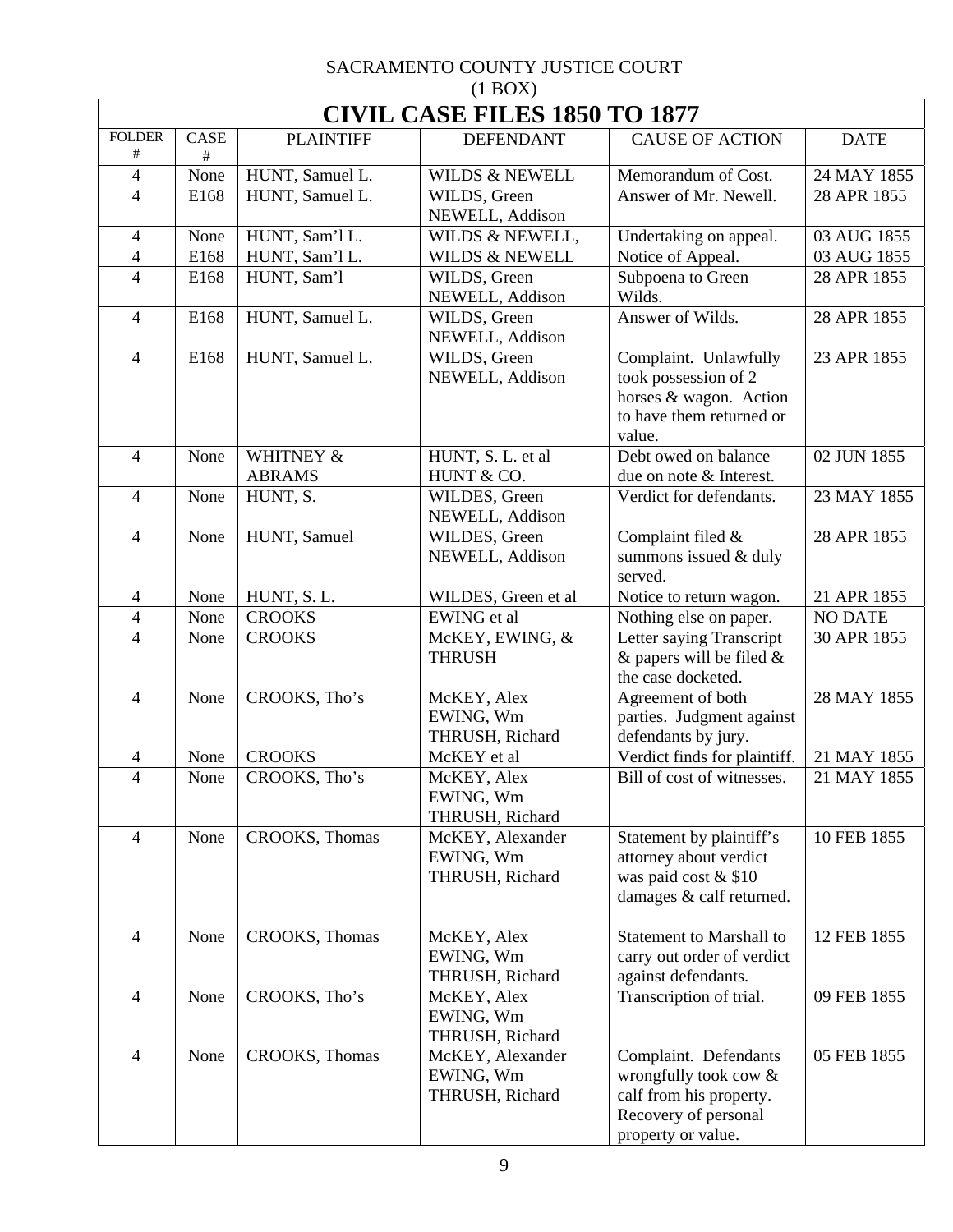| $(1$ BOX)                |                                      |                                                 |                                         |                                                                                                                                                                                                                                   |                |  |  |  |
|--------------------------|--------------------------------------|-------------------------------------------------|-----------------------------------------|-----------------------------------------------------------------------------------------------------------------------------------------------------------------------------------------------------------------------------------|----------------|--|--|--|
|                          | <b>CIVIL CASE FILES 1850 TO 1877</b> |                                                 |                                         |                                                                                                                                                                                                                                   |                |  |  |  |
| <b>FOLDER</b><br>$^{\#}$ | <b>CASE</b><br>#                     | <b>PLAINTIFF</b>                                | <b>DEFENDANT</b>                        | <b>CAUSE OF ACTION</b>                                                                                                                                                                                                            | <b>DATE</b>    |  |  |  |
| $\overline{4}$           | None                                 | BENHAM, Joseph                                  | <b>PALMER SAWYER &amp;</b><br>CO.       | Appeal of defendants.<br>Verdict was against<br>defendants.                                                                                                                                                                       | 09 JUN 1855    |  |  |  |
| $\overline{4}$           | None                                 | BENHAM, Joseph                                  | <b>PALMER SAWYER &amp;</b><br>CO.       | Bill of damages for<br>turning over sluice $\&$<br>wasting gold dust.                                                                                                                                                             | 01 MAY 1855    |  |  |  |
| 4                        | None                                 | Note to A. C. Hunter<br>Esq                     | From Tim Meredith                       | Enclosed transcript from<br>his docket let him know if<br>anything else needs to be<br>done.                                                                                                                                      | <b>NO DATE</b> |  |  |  |
| $\overline{4}$           | None                                 | BENHAM, Joseph                                  | <b>PALMER SAWYER &amp;</b><br>CO.       | Notice of appeal of<br>defendants.                                                                                                                                                                                                | 10 MAY 1855    |  |  |  |
| $\overline{\mathcal{L}}$ | None                                 | <b>BENHAM</b>                                   | <b>PALMER SAWYER &amp;</b><br>CO.       | Sworn statement from<br>Palmer Sawyer & Co.<br>that they filed appeal in<br>County Court.                                                                                                                                         | 12 JUL 1855    |  |  |  |
| 4                        | 553                                  | RIVETT & CO.<br>RIVETT, John<br>JORDAN, John M. | STRONG, T. F.                           | Action to recover \$143<br>for work & labor &<br>material furnished.<br>Transcript of judgment.                                                                                                                                   | 13 JUL 1856    |  |  |  |
| 4                        | None                                 | <b>BARTON</b> , John<br>GRIMM, C. H.            | SPECK, J.                               | Action to recover<br>\$179.98 on account.<br>Recover judgment against<br>defendant.                                                                                                                                               | 19 SEP 1856    |  |  |  |
| 4                        | None                                 | BOYCE, J. R.<br>THOMPSON, Ira D.                | ROOTS, J.C.<br>RONSON, W. A.            | Transcript of judgment to<br>recover sum of \$117 on<br>account. Judgment<br>against defendants.                                                                                                                                  | 22 SEP 1856    |  |  |  |
| 4                        | 302                                  | RICKARDS, John<br>JENKS, Benjamin               | THOMPSON, J. P.<br>CALDWELL, C. G.      | Debt owed of \$166 for<br>work & labor performed.<br>Affidavit & undertaking,<br>summons, writ of<br>attachment, subpoena for<br>Wm Pile, Execution to<br>Sheriff to collect from<br>defendants. Affidavit of<br>cost. (11 Pages) | 20 JAN 1858    |  |  |  |
| $\overline{4}$           | 302                                  | <b>RICKARDS &amp; JENKS</b>                     | <b>CALDWELL &amp;</b><br><b>THMPSON</b> | Balance of account.                                                                                                                                                                                                               | 02 JAN 1858    |  |  |  |
| 5                        | None                                 | <b>THOMPSON</b>                                 | TALBERT, T. A.                          | Notice of unsatisfied with<br>payment. Undertaking on<br>appeal, defendants cost<br>bill, defendants answer,<br>complaint, summons &<br>transcript. (6 Pages)                                                                     | 01 JUL 1858    |  |  |  |
| 5                        | 402                                  | THOMPSON, H. F.                                 | TALBERT, T. A.                          | Recover personal<br>property or value of \$200.                                                                                                                                                                                   | 06 JUL 1858    |  |  |  |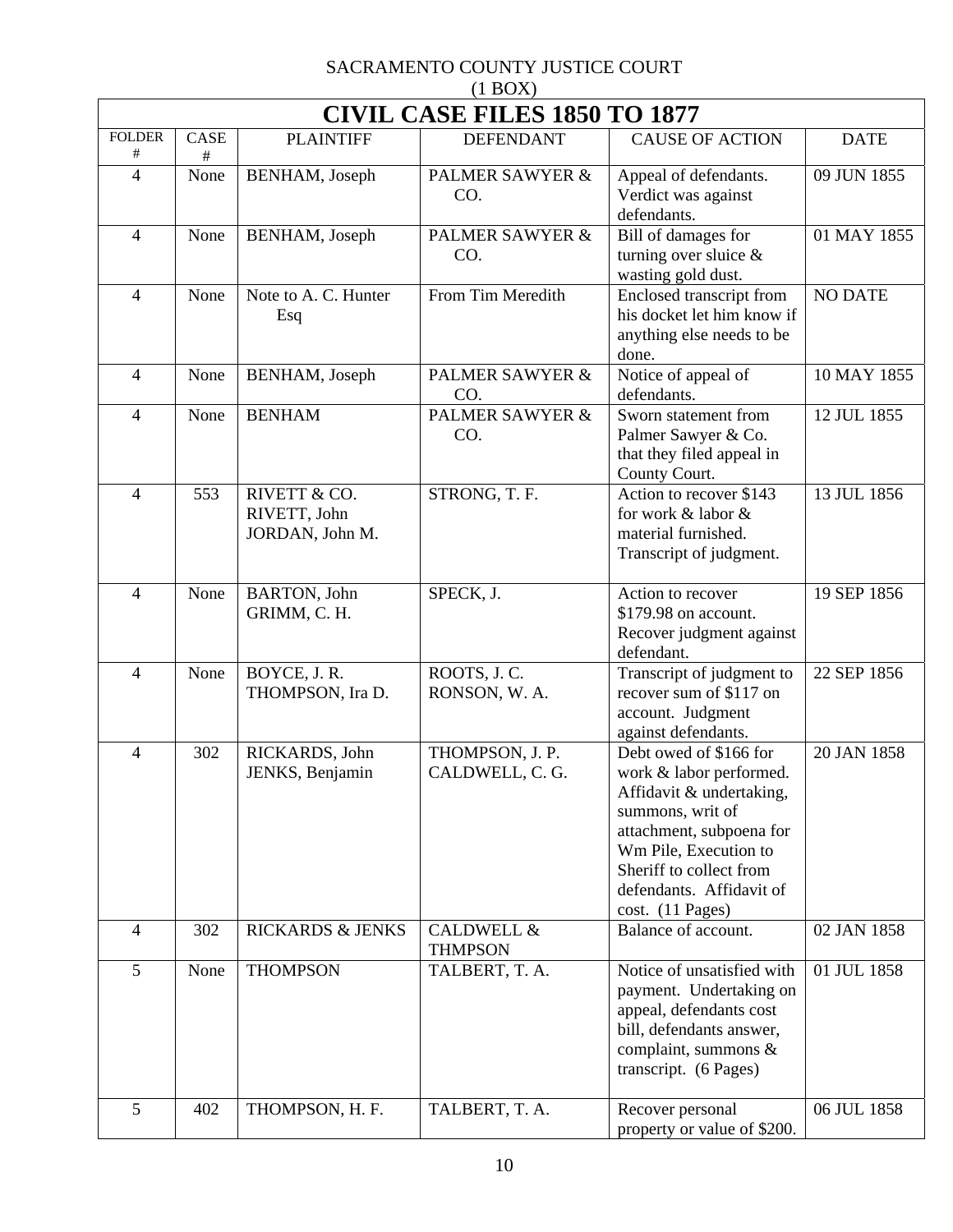| $(1$ BOX)          |                                      |                                 |                                                  |                                                                                                                |                |  |  |  |
|--------------------|--------------------------------------|---------------------------------|--------------------------------------------------|----------------------------------------------------------------------------------------------------------------|----------------|--|--|--|
|                    | <b>CIVIL CASE FILES 1850 TO 1877</b> |                                 |                                                  |                                                                                                                |                |  |  |  |
| <b>FOLDER</b><br># | CASE<br>#                            | <b>PLAINTIFF</b>                | <b>DEFENDANT</b>                                 | <b>CAUSE OF ACTION</b>                                                                                         | <b>DATE</b>    |  |  |  |
| $\overline{5}$     | 408                                  | RABBLIN, James                  | DAILY, Elisha (Pound<br>Master)<br>MORRIS, D. H. | To recover 2 cows or<br>value of \$200.<br>$(15$ Pages)                                                        | 29 JUL 1858    |  |  |  |
| 5                  | None                                 | MULCAHY, Edw<br>MULCAHY, Ann    | SMITH, Wm S.<br>FLETCHER, Patrick<br>MAXIN, Wm   | Appeal bond-plaintiff<br>received judgment for<br>\$50.                                                        | 04 JAN 1858    |  |  |  |
| 5                  | None                                 | MULCAHY, Edward<br>MULCAHY, Ann | SMITH, Wm<br>FLETCHER, Patrick<br>MAXIN, Wm      | Recover damages<br>preventing & hindering<br>plaintiffs from working in<br><b>Blue Ravine wanted</b><br>\$200. | <b>NO DATE</b> |  |  |  |
| 5                  | None                                 | MULCAHY, Edward<br>MULCAHY, Ann | SMITH, Wm<br>FLETCHER, Patrick<br>MAXIN, Wm      | Verdict of jury.                                                                                               | 21 DEC 1857    |  |  |  |
| $\overline{5}$     | None                                 | MULCAHY, Edw'd<br>MULCAHY, Ann  | SMITH, Wm<br>FLETCHER, Patrick<br>MAXIN, Wm      | Notice of appeal.                                                                                              | 21 DEC 1857    |  |  |  |
| 5                  | None                                 | MULCAHY, Edward<br>MULCAHY, Ann | <b>SMITH &amp; FLETCHER</b>                      | Receipt for agreement.                                                                                         | 04 JAN 1858    |  |  |  |
| 5                  | None                                 | MULCAHY, Edward<br>MULCAHY, Ann | SMITH, Wm<br>FLETCHER, Patrick<br>MAXIN, Wm      | Summon of 12 men for<br>jury duty.                                                                             | 21 DEC 1857    |  |  |  |
| $\overline{5}$     | None                                 | Natoma Water &<br>Mining Co.    | ALLEN, Robert                                    | Appeal bond. Recover 40<br>cords of oak wood or cost<br>\$40.                                                  | 11 MAR 1859    |  |  |  |
| 5                  | None                                 | Natoma Water &<br>Mining Co.    | ALLEN, Robert                                    | Defendants statement.                                                                                          | 14 MAR 1859    |  |  |  |
| 5                  | None                                 | Natoma Water &<br>Mining Co     | ALLEN, Robert                                    | Subpoena of 2 witnesses.                                                                                       | 12 MAR 1859    |  |  |  |
| 5                  | None                                 | Natoma Water &<br>Mining Co     | ALLEN, Robert                                    | Notice of appeal.                                                                                              | 14 MAR 1859    |  |  |  |
| 5                  | None                                 | Natoma Water &<br>Mining Co     | ALLEN, Robert                                    | Bond for release of<br>property. Judgment for<br>plaintiff \$280.                                              | 07 MAR 1859    |  |  |  |
| 5                  | None                                 | Natoma Water &<br>Mining Co     | ALLEN, Robert                                    | Affidavit of plaintiff.                                                                                        | 04 MAR 1859    |  |  |  |
| 5                  | None                                 | Natoma Water &<br>Mining Co     | ALLEN, Robert                                    | Undertaking on claim &<br>delivery of personal<br>property.                                                    | 04 MAR 1859    |  |  |  |
| 6                  | None                                 | COFFEY, John H.                 | TOZER, Chas H.                                   | Recover \$120.87 for<br>work & labor performed.                                                                | 03 JUN 1859    |  |  |  |
| 6                  | None                                 | COFFEY, John H.                 | TOZER, Charles H.                                | Summons to Charles H.<br>Tozer to appear.                                                                      | 31 MAY 1859    |  |  |  |
| $\sqrt{6}$         | None                                 | COFFEY, John H.                 | TOZER, C. H.                                     | Notice to defendant of<br>dissatisfaction with<br>payment.                                                     | 03 JUN 1859    |  |  |  |
| 6                  | None                                 | COFFEY, J.H.                    | TOZER, C. H.                                     | Answer of the defendant.                                                                                       | 02 JUN 1859    |  |  |  |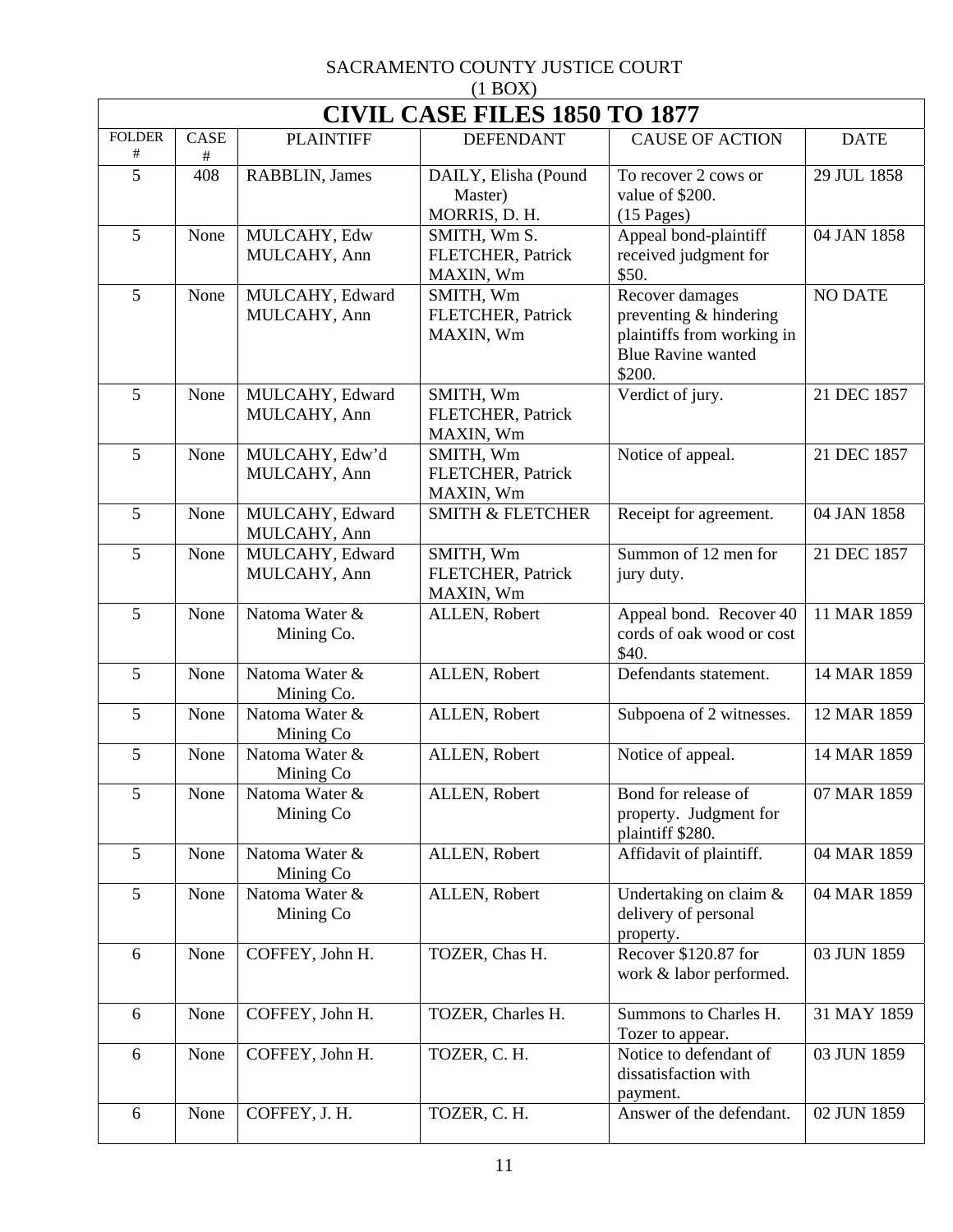| $(1$ BOX)                |                                      |                                          |                   |                                                                                                                            |             |  |  |  |
|--------------------------|--------------------------------------|------------------------------------------|-------------------|----------------------------------------------------------------------------------------------------------------------------|-------------|--|--|--|
|                          | <b>CIVIL CASE FILES 1850 TO 1877</b> |                                          |                   |                                                                                                                            |             |  |  |  |
| <b>FOLDER</b><br>$^{\#}$ | <b>CASE</b><br>#                     | <b>PLAINTIFF</b>                         | <b>DEFENDANT</b>  | <b>CAUSE OF ACTION</b>                                                                                                     | <b>DATE</b> |  |  |  |
| 6                        | None                                 | <b>COFFEE</b>                            | TOZER, C. H. Dr.  | Statement showing what<br>was billed & what has<br>been paid.                                                              | 02 JUN 1859 |  |  |  |
| 6                        | None                                 | COFFEE, Mr.                              | Dr. TOZER         | <b>Statement to George</b><br>White Dr. for repairing $&$<br>fixing front of Doctor<br>Tozer's house. Received<br>payment. | 04 MAY 1859 |  |  |  |
| 6                        | None                                 | <b>COFFEE</b>                            | TOZER, C. H.      | Statement of Receipt of<br>Dr. Tozer's the sum of<br>\$238.47 of contract for<br>\$250.00.                                 | 02 JUN 1859 |  |  |  |
| 6                        | None                                 | COFFEY, John H.                          | TOZER, Charles H. | Complaint filed showing<br>what was purchased $\&$<br>what's been paid & what<br>is still owed.                            | 30 MAY 1859 |  |  |  |
| 6                        | None                                 | COFFEY, John H.                          | TOZER, C. H.      | Subpoena to G. W. Davis<br>& G. White.                                                                                     | 02 JUN 1859 |  |  |  |
| 6                        | None                                 | COFFEY, John H.                          | TOZER, Charles H. | Subpoena to Charles<br>Zeitler, J. W. Avery,<br>Hartwell, E. Garrahan, &<br>G. White.                                      | 02 JUN 1859 |  |  |  |
| 6                        | None                                 | COFFEY, Jno H.                           | TOZER, C. H.      | Statement showing<br>material bought & how<br>much was paid & how<br>much is still owed.                                   | 02 JUN 1859 |  |  |  |
| 6                        | None                                 | COFFEE, John H.                          | TOZER, Chas H.    | Appeal Bond. Defendant<br>dissatisfied with payment.                                                                       | 03 JUN 1859 |  |  |  |
| 6                        | 857                                  | <b>REYNOLDS &amp;</b><br><b>COMSTOCK</b> | BIDWELL, H. C.    | Transcript. Action to<br>recover \$85.12 for goods<br>& wares sold &<br>delivered.                                         | 04 NOV 1859 |  |  |  |
| 6                        | None                                 | STODDARD &<br><b>PRENTICE</b>            | HEILBORN, H.      | Transcript. Action to<br>recover \$152.35 for good<br>& wares sold &<br>delivered.                                         | 01 FEB 1860 |  |  |  |
| 6                        | None                                 | STODDARD &<br><b>PRENTICE</b>            | HEILBORN, H.      | Collect legal interest from<br>date of judgment.<br>Judgment for \$152.35.                                                 | 19 MAR 1860 |  |  |  |
| 6                        | None                                 | EARLE, George                            | SAGER, S.         | Transcript. Action to<br>recover \$104.98 balance<br>due on promissory note<br>and interest.                               | 20 FEB 1860 |  |  |  |
| 6                        | None                                 | EARLE, George                            | SAGER, S.         | Execution. Order to<br>Sheriff to collect \$104.98<br>plus cost from defendant.                                            | 26 MAR 1860 |  |  |  |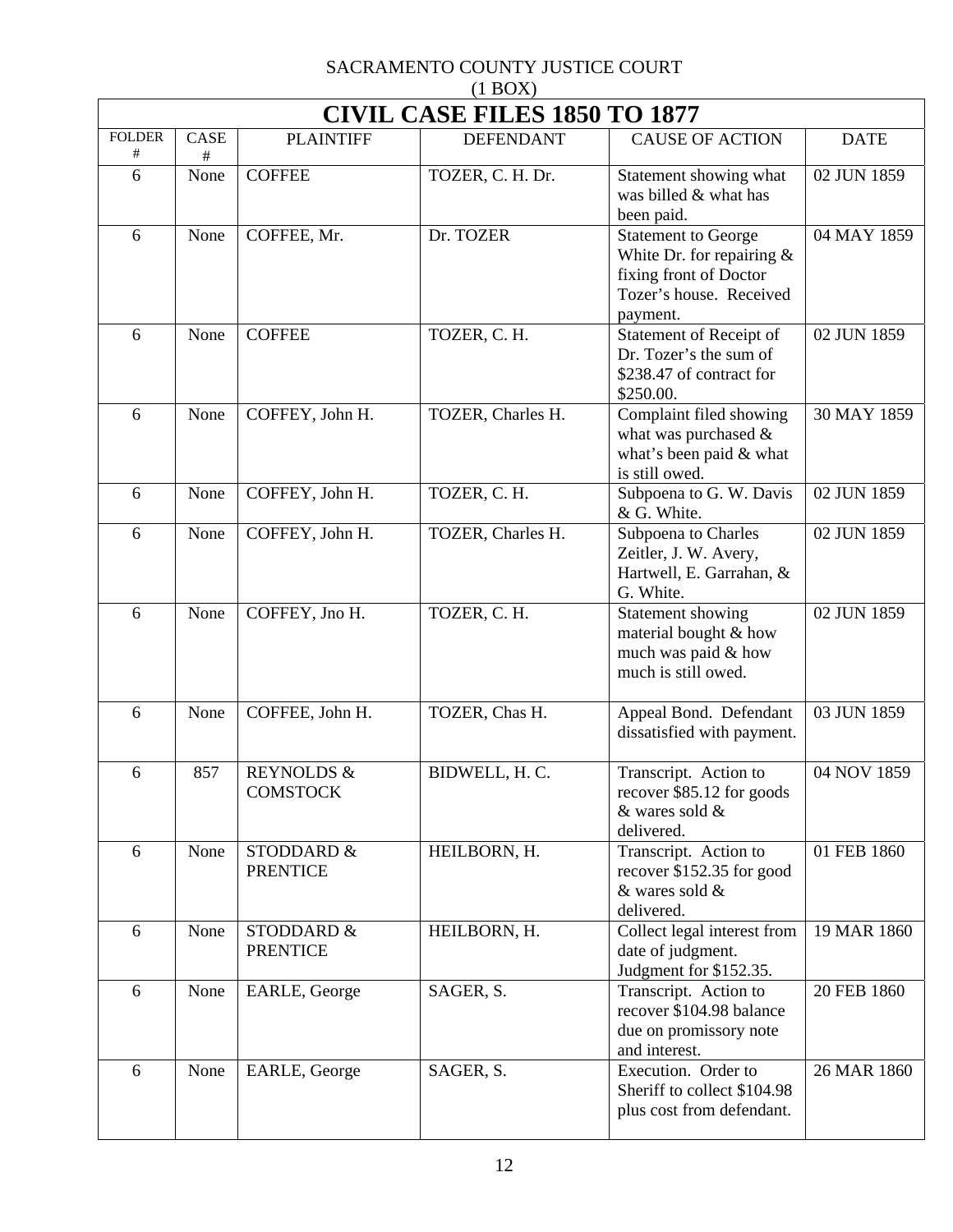| $(1 + 1)$<br><b>CIVIL CASE FILES 1850 TO 1877</b> |           |                                                                                                      |                          |                                                                                                                       |             |  |  |
|---------------------------------------------------|-----------|------------------------------------------------------------------------------------------------------|--------------------------|-----------------------------------------------------------------------------------------------------------------------|-------------|--|--|
| <b>FOLDER</b><br>#                                | CASE      | <b>PLAINTIFF</b>                                                                                     | <b>DEFENDANT</b>         | <b>CAUSE OF ACTION</b>                                                                                                | <b>DATE</b> |  |  |
| 6                                                 | #<br>None | STEVENSON,<br>Jonathan D.<br>HART, Mary<br>(Executrix for<br>William Hart Decs)<br>BOWDEN, Joseph J. | DOE, John                | Copy of notice to be<br>served. Testimony to be<br>taken from John W.<br>Davidson.                                    | 03 APR 1860 |  |  |
| 6                                                 | None      | GARDNER, Z.                                                                                          | BASKETT, R. H.           | Transcript. Action to<br>recover \$150.00 plus 3%<br>interest on note due.                                            | 11 APR 1860 |  |  |
| 6                                                 | None      | GARDNER, Z.                                                                                          | BASKETT, R. H.           | Execution. Order to<br>Sheriff to collect<br>judgment from R. H.<br>Baskett for \$261.15 plus<br>cost.                | 07 APR 1860 |  |  |
| 6                                                 | None      | LOGAN, Tho's M.                                                                                      | SMITH, Miguel            | Transcript. Recover of<br>\$177.55. Judgment for<br>plaintiff for \$177.55 plus<br>cost.                              | 21 APR 1860 |  |  |
| 6                                                 | None      | LOGAN, Tho's M.                                                                                      | SMITH, Miguel            | Execution. Order to<br>Sheriff to collect from<br>Mr. Smith \$177.55 plus<br>costs.                                   | 25 APR 1860 |  |  |
| 6                                                 | None      | LOGAN, Thomas M.                                                                                     | SMITH, Miguel            | Execution. Order to<br>Sheriff to collect from<br>Mr. Smith \$177.55 plus<br>costs.                                   | 28 AUG 1860 |  |  |
| 6                                                 | None      | HOUCH, John                                                                                          | CORBETT, R.L.            | Action to recover<br>\$100.00 for promissory<br>note & interest & cost.                                               | 23 MAY 1860 |  |  |
| 6                                                 | None      | HOUCH, John                                                                                          | CORBETT, R.L.            | Execution. Order to<br>Sheriff to collect from R.<br>L. Corbett \$100 plus<br>costs.                                  | 03 OCT 1861 |  |  |
| 6                                                 | None      | MORRILL, A. J.                                                                                       | WEED, E.O.<br>JORDAN, M. | Summons for E. O. Weed<br>& M. Jordan to appear.<br>Action to recover \$200<br>for goods & wares sold &<br>delivered. | 04 JUN 1860 |  |  |
| 6                                                 | None      | MORRILL, A. J.                                                                                       | WEED, E.O.<br>JORDAN, M. | Not found. Summons for<br>defendants to appear to<br>answer to the complaint.                                         | 02 JUN 1860 |  |  |
| 6                                                 | None      | MORRILL, A. J.                                                                                       | WEED, E.O.<br>JORDAN, M. | Account bill of goods for<br>\$200 to A. J. Morrill.                                                                  | 31 MAY 1860 |  |  |
| 6                                                 | None      | MORRILL, A. J.                                                                                       | WEED, E.O.<br>JORDAN, M. | Affidavit. Notice of<br>published summons in<br>Sacramento Bee to E.O.<br>Weed & M. Jordan to<br>appear.              | 14 JUN 1860 |  |  |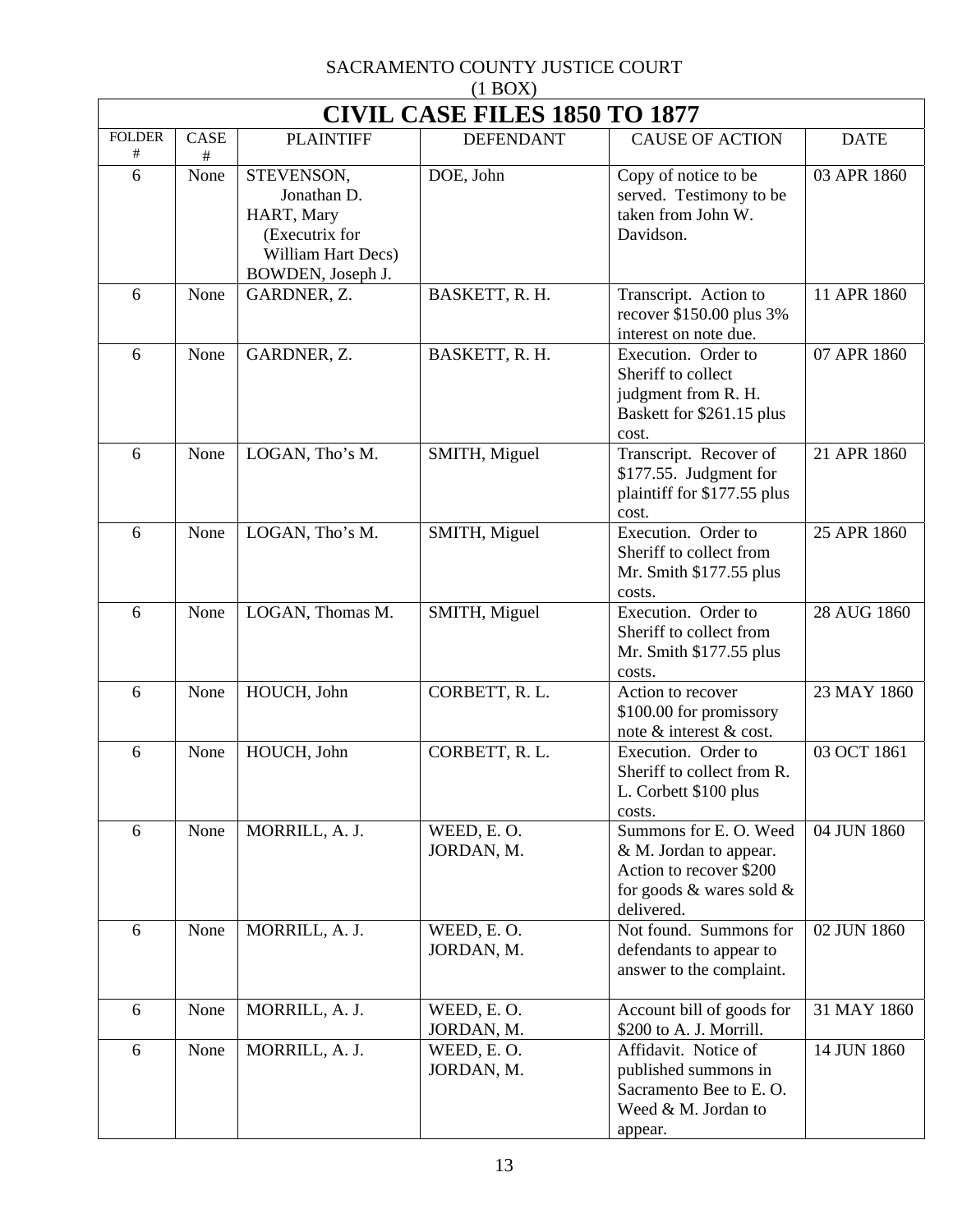|                          | $(1$ BOX)                            |                  |                            |                                                                                                                                                                                                                                                                                                                                                     |                |  |  |  |  |
|--------------------------|--------------------------------------|------------------|----------------------------|-----------------------------------------------------------------------------------------------------------------------------------------------------------------------------------------------------------------------------------------------------------------------------------------------------------------------------------------------------|----------------|--|--|--|--|
|                          | <b>CIVIL CASE FILES 1850 TO 1877</b> |                  |                            |                                                                                                                                                                                                                                                                                                                                                     |                |  |  |  |  |
| <b>FOLDER</b><br>$^{\#}$ | CASE<br>#                            | <b>PLAINTIFF</b> | <b>DEFENDANT</b>           | <b>CAUSE OF ACTION</b>                                                                                                                                                                                                                                                                                                                              | <b>DATE</b>    |  |  |  |  |
| 6                        | None                                 | MORRILL, A. J.   | WEED, E.O.<br>JORDAN, M.   | Notice of set aside &<br>vacates judgment that<br>was rendered on 14 JUN<br>1860.                                                                                                                                                                                                                                                                   | 29 SEP 1860    |  |  |  |  |
| 6                        | None                                 | MORRILL, A. J.   | WEED, E.O.<br>JORDAN, M.   | <b>Statement from Judge</b><br>that all papers of case<br>have been filed with the<br>County Clerks Office.                                                                                                                                                                                                                                         | 01 OCT 1860    |  |  |  |  |
| 6                        | None                                 | MORRILL, A. J.   | WEED, E.O.<br>JORDAN, M.   | Affidavit of A. J. Morrill.                                                                                                                                                                                                                                                                                                                         | 02 JUN 1860    |  |  |  |  |
| 6                        | None                                 | MORRILL, A. J.   | WEED, E.O.<br>JORDAN, M.   | Affidavit of M. Jordan.<br>Summons to Weed &<br>Jordan. (15 Pages)                                                                                                                                                                                                                                                                                  | 29 SEP 1860    |  |  |  |  |
| 6                        | None                                 | MORRILL, A. J.   | WEED, E.O.<br>JORDAN, M.   | Action to recover \$200<br>on account. Transcript.                                                                                                                                                                                                                                                                                                  | 20 AUG 1860    |  |  |  |  |
| 6                        | None                                 | MORRILL, A. J.   | WEED, E.O. et al           | Assignment of judgment<br>in the case.                                                                                                                                                                                                                                                                                                              | 22 AUG 1860    |  |  |  |  |
| 6                        | None                                 | MORRILL, A. J.   | WEED, E.O.<br>JORDAN, M.   | Copy of order to set aside<br>for want of Jurisdiction.                                                                                                                                                                                                                                                                                             | <b>NO DATE</b> |  |  |  |  |
| 6                        | None                                 | MORRILL, A. J.   | WEED, E. O. etal           | Order to Judge L. H.<br>Foote commanded to<br>certify to said court all<br>proceedings, papers,<br>orders & pleading to send<br>to Judge Robert<br>Robinson.                                                                                                                                                                                        | 08 OCT 1860    |  |  |  |  |
| $\overline{7}$           | None                                 | QUIGLEY, B.C.    | <b>JOHN BROWN &amp; CO</b> | Writ of attachment.<br>Defendant owes \$24.                                                                                                                                                                                                                                                                                                         | 12 JUL 1860    |  |  |  |  |
| $\overline{7}$           | None                                 | BUTLER, Amos W.  | <b>BUTLER, Norris</b>      | Transcript. Action to<br>recover \$200 on Note &<br>Damages.                                                                                                                                                                                                                                                                                        | 17 JUL 1860    |  |  |  |  |
| $\tau$                   | None                                 | DAY, James T.    | THOMAS, James              | Transcript of docket.<br>Action to recover \$200<br>plus damages for false<br>imprisonment for assault<br>& battery.                                                                                                                                                                                                                                | 20 JUL 1860    |  |  |  |  |
| $\overline{7}$           | None                                 | DAY, James T.    | THOMAS, James              | Complaint for malicious<br>prosecution. Plaintiff<br>said defendant<br>maliciously, forcibly $\&$<br>without cause imprisons<br>under & by virtue of a<br>warrant of arrest by false<br>& malicious charge that<br>plaintiff guilty of assault<br>& battery. Plaintiff<br>imprisoned for 5 hours.<br>Charges dismissed &<br>discharged from arrest. | 20 JUL 1860    |  |  |  |  |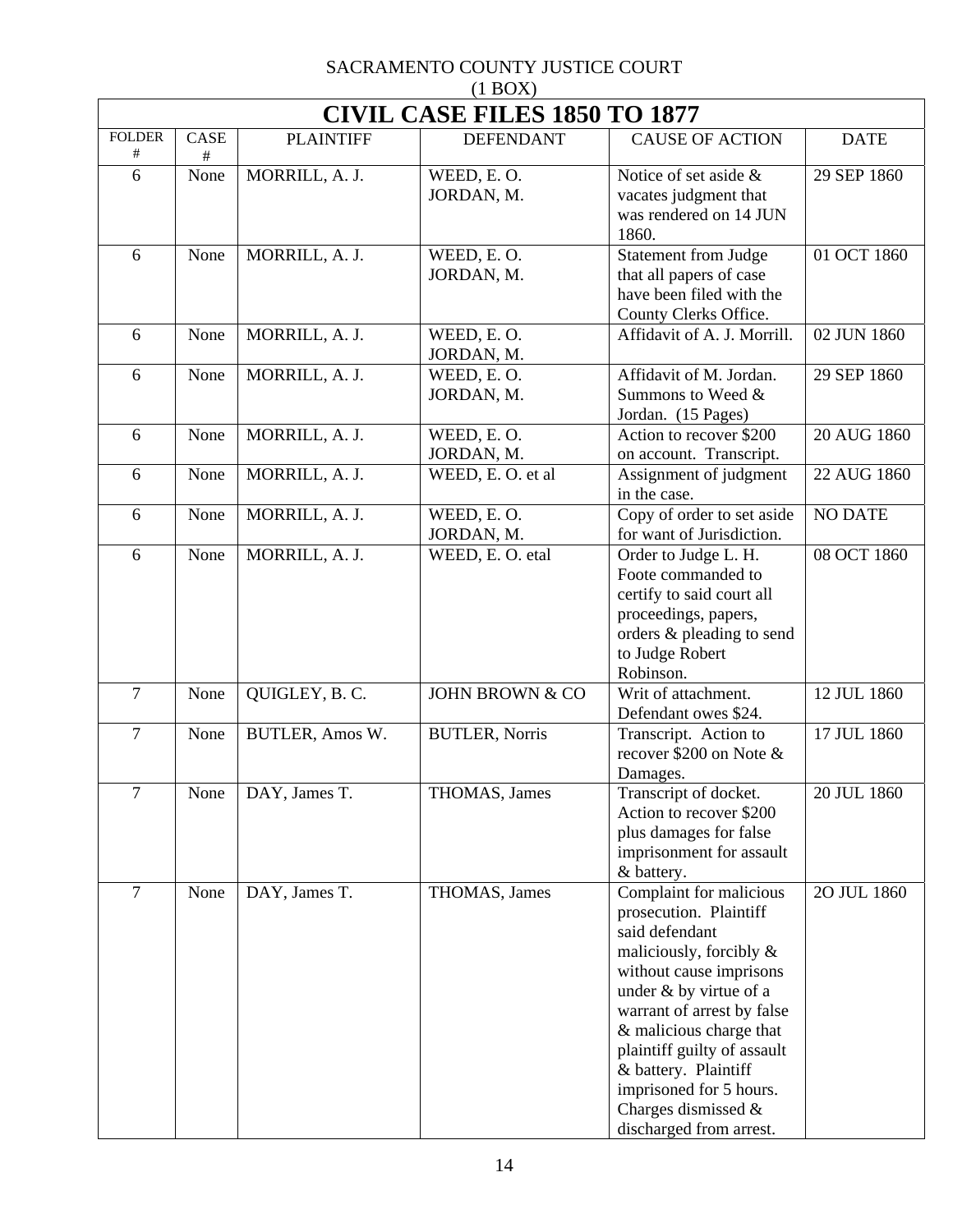| $(1 + 1)$<br><b>CIVIL CASE FILES 1850 TO 1877</b> |              |                                |                                |                                                                                                                                 |                            |  |  |
|---------------------------------------------------|--------------|--------------------------------|--------------------------------|---------------------------------------------------------------------------------------------------------------------------------|----------------------------|--|--|
| <b>FOLDER</b>                                     | CASE         | <b>PLAINTIFF</b>               | <b>DEFENDANT</b>               | <b>CAUSE OF ACTION</b>                                                                                                          | <b>DATE</b>                |  |  |
| $^{\#}$                                           | #            |                                |                                |                                                                                                                                 |                            |  |  |
| $\boldsymbol{7}$<br>$\overline{7}$                | None<br>None | DAY, James T.<br>DAY, James T. | THOMAS, James<br>THOMAS, James | Order of dismissal.<br>Warrant. Arrest of James                                                                                 | 14 NOV 1860<br>20 JUL 1860 |  |  |
|                                                   |              |                                |                                | T. Day for assault &<br>battery.                                                                                                |                            |  |  |
| $\overline{7}$                                    | None         | DAY, James T.                  | THOMAS, James                  | <b>Summons to James</b>                                                                                                         | 22 JUL 1860                |  |  |
|                                                   |              |                                |                                | Thomas to appear.<br>Complaint files James T.<br>Day to recover \$200 for<br>damages for false charges<br>of assault & battery. |                            |  |  |
| $\overline{7}$                                    | None         | DAY, James T.                  | THOMAS, James                  | Subpoena to Wm S.<br>Manlove to appear.                                                                                         | 25 JUL 1860                |  |  |
| $\overline{7}$                                    | None         | DAY, James T.                  | THOMAS, James                  | Notice of appeal.                                                                                                               | 02 AUG 1860                |  |  |
| $\overline{7}$                                    | None         | DAY, James T.                  | THOMAS, James                  | Appeal Bond. Defended<br>recovered judgment<br>against plaintiff for cost<br>of suit. Plaintiff feeling<br>aggrieved.           | 18 AUG 1860                |  |  |
| $\overline{7}$                                    | None         | DAY, James T.                  | THOMAS, James                  | Answer from defendant.<br>(2 Pages)                                                                                             | 25 JUL 1860                |  |  |
| 7                                                 | None         | PETREE, John                   | Oague, Wm B.                   | Transcript of case.                                                                                                             | 30 JUL 1860                |  |  |
| $\overline{7}$                                    | None         | PETREE, John                   | Oague, Wm B.                   | Execution. To Sheriff to<br>recover judgment of \$35<br>plus costs from Mr.<br>Oague.                                           | 30 JUL 1860                |  |  |
| $\overline{7}$                                    | None         | TALBERT, T. A.                 | GOLDSMITH, Lewis               | Transcript. Action to<br>recover \$25 for service<br>rendered.                                                                  | 13 AUG 1860                |  |  |
| $\overline{7}$                                    | None         | TALBOT, T. A.                  | <b>GOLDSMITH, Lewis</b>        | Execution. To Sheriff to<br>recover judgment of \$25<br>plus costs from Mr.<br>Goldsmith.                                       | 23 OCT 1860                |  |  |
| 7                                                 | None         | TALBOT, T. A.                  | <b>GOLDSMITH, Lewis</b>        | Order to Sheriff to<br>recover judgment of \$25<br>plus costs from Mr.<br>Goldsmith.                                            | 23 APR 1861                |  |  |
| $\overline{7}$                                    | None         | TALBOT, T. A.                  | GOLDSMITH, Lewis               | Testimony & reference.<br>Affidavit of defendant.<br>Affidavit & order for<br>examination of judgment<br>debtor. (13 Pages)     | 29 MAR 1861                |  |  |
| $\overline{7}$                                    | None         | BAYLIS, M. H.                  | McKIM, J. A.                   | Action to recover balance<br>of \$84 & interest at the<br>rate of 2% per month on a<br>note due. Transcript.                    | 22 AUG 1860                |  |  |
| $\overline{7}$                                    | None         | MORROW, J.B.                   | COMBS, J.C.                    | Transcript. Action to<br>recover \$158 due on<br>promissory note $\&$<br>interest.                                              | 10 SEP 1860                |  |  |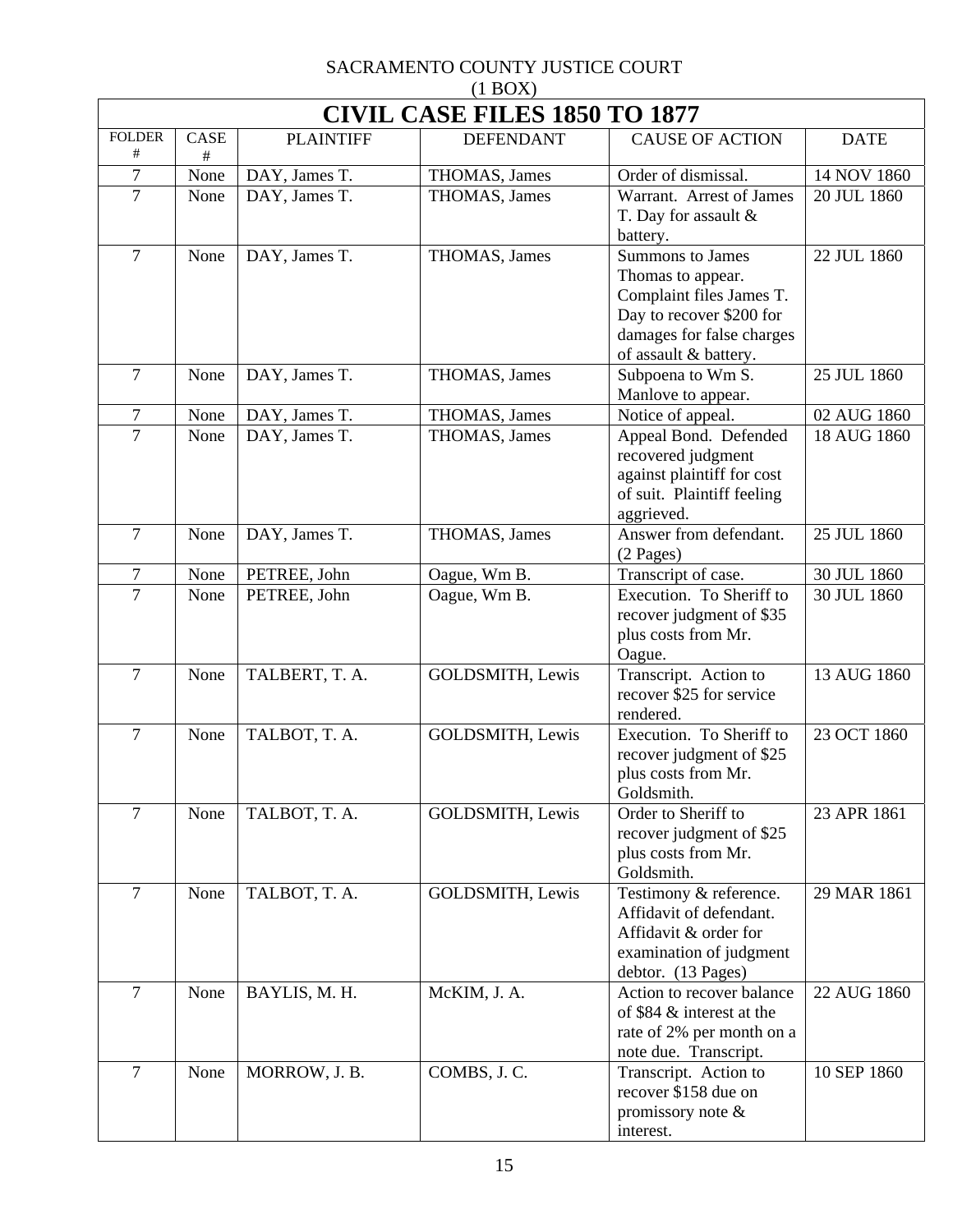| $(1 \text{D}O/\Lambda)$<br><b>CIVIL CASE FILES 1850 TO 1877</b> |           |                                  |                                       |                                                                                                                                                                                                |             |  |  |
|-----------------------------------------------------------------|-----------|----------------------------------|---------------------------------------|------------------------------------------------------------------------------------------------------------------------------------------------------------------------------------------------|-------------|--|--|
| <b>FOLDER</b><br>$\#$                                           | CASE<br># | <b>PLAINTIFF</b>                 | <b>DEFENDANT</b>                      | <b>CAUSE OF ACTION</b>                                                                                                                                                                         | <b>DATE</b> |  |  |
| $\overline{7}$                                                  | None      | MORROW, J. B.                    | COMBS, J.C.                           | Order to Sheriff to<br>recover judgment of \$158<br>plus 2% interest plus<br>costs from Mr. Combs.                                                                                             | 12 NOV 1860 |  |  |
| $\overline{7}$                                                  | None      | <b>BILITZ</b> , Julius           | CONNOR, Henry<br>CONNOR, John         | Mandamus to J. C. Barr<br>Justice of the Peace for<br>him to show cause why<br>he refused to transfer<br>above case for trial on an<br>affidavit for a change of<br>venue in the above action. | 29 SEP 1860 |  |  |
| $\overline{7}$                                                  | None      | <b>BILITZ</b> , Julius           | CONNOR, Henry<br>CONNOR, John         | Petition & mandamus.<br>Wanted change of venue<br>because of prejudice $\&$<br>bias.                                                                                                           | 28 SEP 1860 |  |  |
| $\overline{7}$                                                  | None      | <b>BILITZ</b> , Julius           | CONNOR, H.<br>CONNOR, J.              | Answer to mandamus to<br>show cause.                                                                                                                                                           | 29 SEP 1860 |  |  |
| $\overline{7}$                                                  | None      | CONNOR, H.<br>CONNOR, J.         | BARR, J. C. (Justice of<br>the Peace) | Answer to mandamus to<br>show cause.                                                                                                                                                           | 29 SEP 1860 |  |  |
| $\overline{7}$                                                  | None      | HAWKS, James<br>Dba: HAWKES & CO | SMITHE, Jacob                         | Transcript. Action to<br>recover \$45 for goods,<br>wares, & merchandise<br>sold.                                                                                                              | 15 OCT 1860 |  |  |
| $\overline{7}$                                                  | None      | HAWKS, James<br>Dba: HAWKES & CO | SMITH, Jacob                          | Execution. Order to<br>Sheriff to recover<br>judgment of \$48.50 plus<br>cost from Mr. Smith.                                                                                                  | 12 NOV 1860 |  |  |
| $\overline{7}$                                                  | None      | WADE, A.                         | FAVENBAKER, A.<br>FAVENBAKER, M.      | Transcript & docket.<br>Action to recover \$200<br>value of Roan mare &<br>colt plus cost.                                                                                                     | 03 NOV 1860 |  |  |
| $\overline{7}$                                                  | None      | WADE, A.                         | FAVENBAKER, A.<br>FAVENBAKER, M.      | Appeal Bond. Appealing<br>the judgment that was in<br>favor of A. Wade.                                                                                                                        | 13 NOV 1860 |  |  |
| $\overline{7}$                                                  | None      | WADE, A.                         | FAVENBAKER, A.<br>FAVENBAKER, M.      | Notice of appeal.                                                                                                                                                                              | 12 NOV 1860 |  |  |
| $\overline{7}$                                                  | None      | WADE, A.                         | FAVENBAKER, A.<br>FAVENBAKER, M.      | Summons for A. M.<br>Favenbaker to appear to<br>answer complaint filed by<br>A. Wade.                                                                                                          | 10 NOV 1860 |  |  |
| $\overline{7}$                                                  | None      | WADE, Abner                      | FAVENBAKER, A.<br>FAVENBAKER, M.      | Complaint filed by Mr.<br>Wade.                                                                                                                                                                | 10 NOV 1860 |  |  |
| $\overline{7}$                                                  | None      | WADE, A.                         | FAVENBAKER, A.<br>FAVENBAKER, M.      | Subpoena to Mark Frellen<br>& J. C. Babcock.                                                                                                                                                   | 10 NOV 1860 |  |  |
| $\overline{7}$                                                  | None      | WILSON, L. W.                    | SMILEY, David J.                      | Action to recover \$26.50<br>plus interest on<br>promissory note.                                                                                                                              | 07 DEC 1860 |  |  |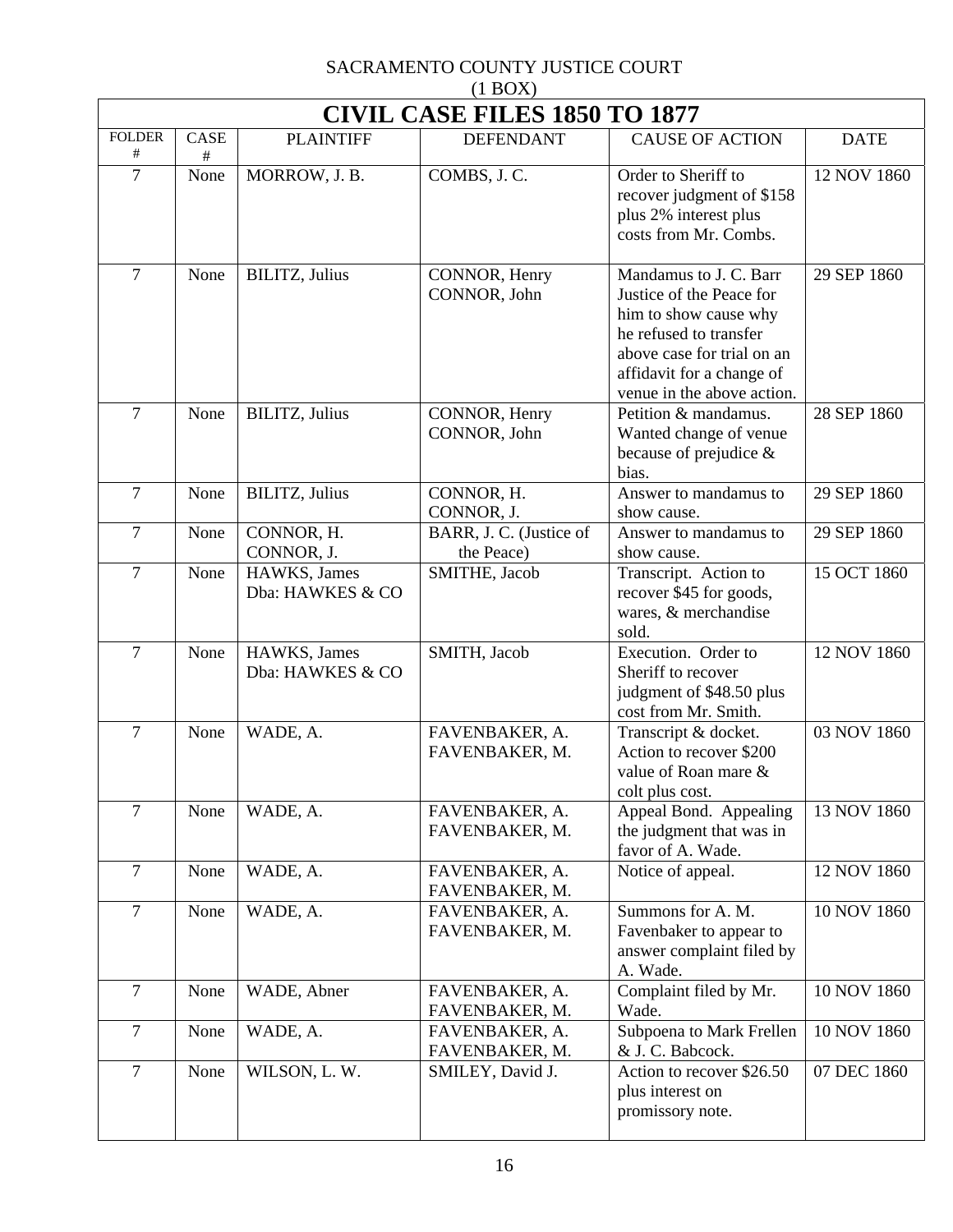| $(1$ BOX)                |                                      |                                    |                      |                                                                                                                                                  |             |  |  |  |  |
|--------------------------|--------------------------------------|------------------------------------|----------------------|--------------------------------------------------------------------------------------------------------------------------------------------------|-------------|--|--|--|--|
|                          | <b>CIVIL CASE FILES 1850 TO 1877</b> |                                    |                      |                                                                                                                                                  |             |  |  |  |  |
| <b>FOLDER</b><br>$^{\#}$ | <b>CASE</b><br>#                     | <b>PLAINTIFF</b>                   | <b>DEFENDANT</b>     | <b>CAUSE OF ACTION</b>                                                                                                                           | <b>DATE</b> |  |  |  |  |
| 8                        | None                                 | BURNS, J.L.                        | GORDON. Wm H.        | Action to recover \$58<br>plus interest on<br>promissory note.                                                                                   | 02 JAN 1861 |  |  |  |  |
| 8                        | None                                 | BURNS, J.L.                        | GORDON, William H.   | Execution. Order to<br>Sheriff to recover<br>judgment of \$58 plus cost<br>from Mr. Gordon.                                                      | 15 MAY 1861 |  |  |  |  |
| 8                        | None                                 | CONNOR, C.L.                       | ROONEY, John         | Execution. Order to<br>Sheriff to recover<br>\$107.60 plus cost from<br>Mr. Rooney. Note stating<br>received \$125.85 signed<br>by C. L. Connor. | 23 JAN 1861 |  |  |  |  |
| 8                        | None                                 | <b>J G CLARK &amp; CO</b>          | HUBBARD, J. F.       | Transcript of judgment.<br>Action to recover \$110<br>on account plus interest<br>& costs.                                                       | 07 JAN 1861 |  |  |  |  |
| 8                        | None                                 | CLARK, J. G.                       | <b>HUBBARD</b>       | Received \$120.75 entitled<br>less \$1 express charge<br>from Clerk.                                                                             | 13 MAR 1861 |  |  |  |  |
| 8                        | None                                 | <b>J G CLARK &amp; CO</b>          | HUBBARD, J. F.       | Execution. Order to<br>Sheriff to recover<br>judgment of \$110 plus<br>costs from Mr. Hubbard.                                                   | 10 MAR 1861 |  |  |  |  |
| 8                        | None                                 | HARRIS, Wm<br>SELDEN, E.C.         | MORGAN, H.<br>BROWN, | Action to recover \$88.50<br>on account.                                                                                                         | 29 JAN 1861 |  |  |  |  |
| 8                        | None                                 | JONES, William W.<br>JONES, Hannah | NOE, David W.        | Action to recover \$100<br>plus interest on a note.                                                                                              | 14 JAN 1861 |  |  |  |  |
| 8                        | None                                 | JONES, William W.<br>JONES, Hannah | NOE, David W.        | Execution. Order to<br>Sheriff to recover<br>judgment of \$100 plus<br>3% interest per month<br>until paid & costs from<br>Mr. Noe.              | 02 MAR 1861 |  |  |  |  |
| 8                        | None                                 | JONES, William<br>JONES, Hannah    | NOE, David W.        | Execution. Order to<br>Sheriff to recover<br>judgment of \$100 plus<br>3% interest per month<br>until paid & costs from<br>Mr. Noe.              | 27 MAR 1861 |  |  |  |  |
| 8                        | None                                 | HUNTER, James                      | ENNOR, Thomas        | Execution. Order to the<br>Sheriff to recover \$125<br>plus 10% interest per year<br>& cost from Mr. Ennor.                                      | 20 MAY 1861 |  |  |  |  |
| 8                        | None                                 | HUNTER, James                      | ENNOR, Thomas        | Transcript to recover<br>\$125 Debt by attachment.                                                                                               | 25 APR 1861 |  |  |  |  |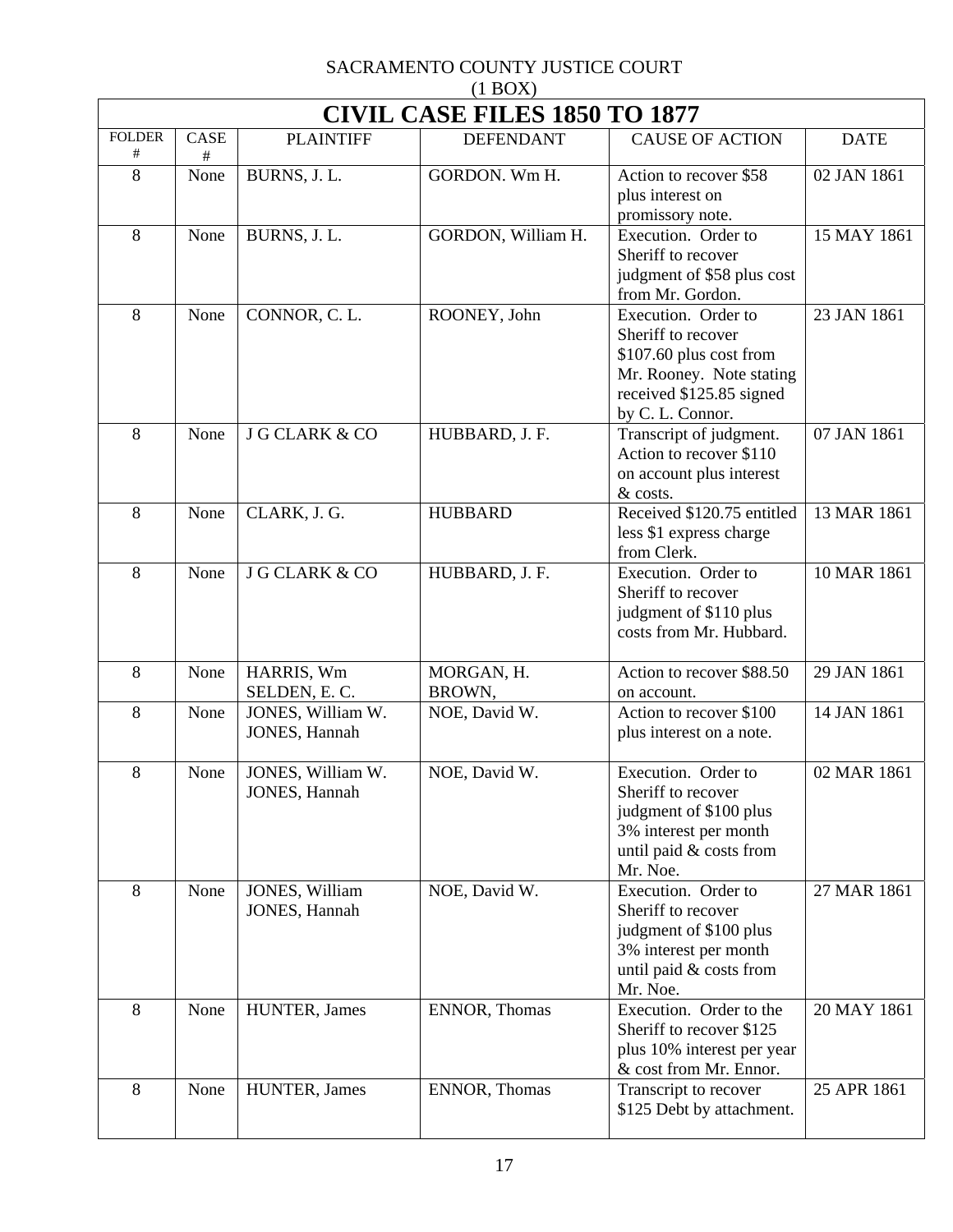| $(1$ BOX)                |                                      |                        |                      |                                                                                                                                                                                                                                                                                            |             |  |  |  |
|--------------------------|--------------------------------------|------------------------|----------------------|--------------------------------------------------------------------------------------------------------------------------------------------------------------------------------------------------------------------------------------------------------------------------------------------|-------------|--|--|--|
|                          | <b>CIVIL CASE FILES 1850 TO 1877</b> |                        |                      |                                                                                                                                                                                                                                                                                            |             |  |  |  |
| <b>FOLDER</b><br>$^{\#}$ | CASE<br>#                            | <b>PLAINTIFF</b>       | <b>DEFENDANT</b>     | <b>CAUSE OF ACTION</b>                                                                                                                                                                                                                                                                     | <b>DATE</b> |  |  |  |
| 8                        | None                                 | <b>BAKER</b> , Pamelia | SEFTON, W.           | Transcript of judgment.<br>Recover \$111 Due on<br>account filed. Judgment<br>for plaintiff.                                                                                                                                                                                               | 31 MAY 1861 |  |  |  |
| 8                        | None                                 | MAYO, Eli              | KENNY, Patrick       | Transcript. Action to<br>recover 1 young bay mare<br>branded on the near hip<br>or value \$100.<br>Complaint. Summons to<br>Patrick Kenny. Subpoena<br>for Geo C. Zeh.<br>Subpoena to Andrew<br>McWilliams, P. Gouch,<br>& M. J. S. McWilliams.<br>Answer. Notice to<br>appeal. (11 Pages) | 31 MAY 1861 |  |  |  |
| 8                        | None                                 | MAYO, Eli              | KENNY, Patrick       | Stipulation to withdraw<br>appeal.                                                                                                                                                                                                                                                         | 02 JUL 1861 |  |  |  |
| 8                        | None                                 | BREMER, H.             | <b>KRESSLER, Jos</b> | Action to recover<br>\$168.50 for goods $\&$<br>moneys furnished &<br>delivered.                                                                                                                                                                                                           | 06 AUG 1861 |  |  |  |
| 8                        | None                                 | BREMER, H.             | KRESSLER, Joseph     | Execution. Order to<br>Sheriff to recover<br>judgment of $$153.50 \&$<br>damages & costs from<br>Mr. Kressler.                                                                                                                                                                             | 10 SEP 1861 |  |  |  |
| 8                        | None                                 | TREAT, J.D.            | KINKER, John S.      | Execution. Order to<br>Sheriff to recover<br>judgment of $$100.23$ &<br>interest & cost from Mr.<br>Kinker.                                                                                                                                                                                | 29 OCT 1861 |  |  |  |
| 8                        | None                                 | TREAT, J.D.            | KINKER, John S.      | Transcript. Action to<br>recover \$100.23 on<br>account & cost of suit.                                                                                                                                                                                                                    | 08 AUG 1861 |  |  |  |
| 8                        | None                                 | TREAT, J.D.            | KINKER, John S.      | Execution. Order to<br>Sheriff to recover<br>judgment of $$100.23$ &<br>10% interest annum $\&$<br>cost from Mr. Kinker.                                                                                                                                                                   | 15 MAR 1862 |  |  |  |
| $8\,$                    | None                                 | GARDNER, Z.            | HOAG, J.N.           | Action to recover<br>\$125.73 the balance due<br>& interest.                                                                                                                                                                                                                               | 13 AUG 1861 |  |  |  |
| 8                        | None                                 | GARDNER, Z.            | HOAG, J.N.           | Execution. Order to<br>Sheriff to recover<br>judgment of \$132.73 $\&$<br>damages & costs from J.<br>N. Hoag.                                                                                                                                                                              | 13 AUG 1861 |  |  |  |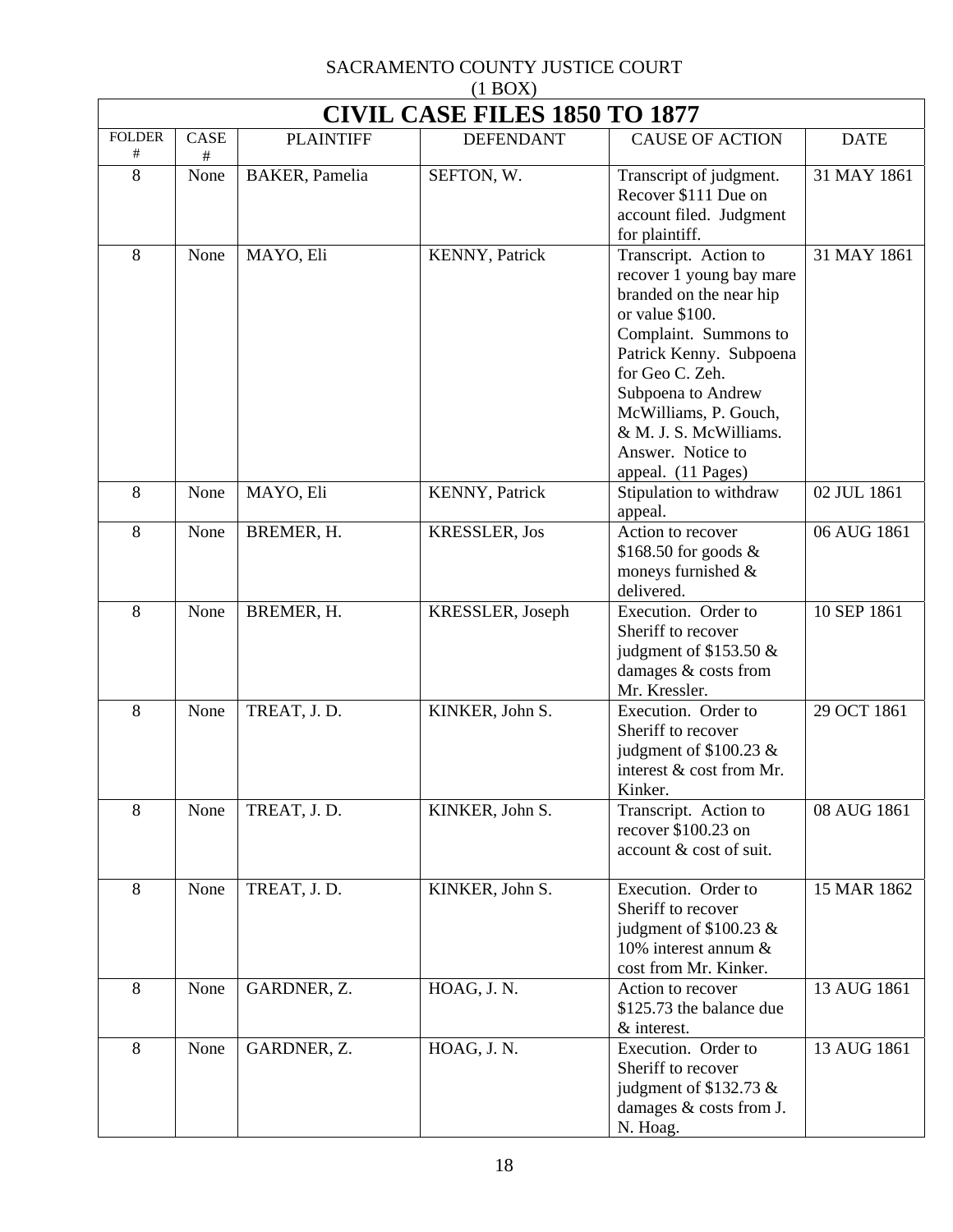| (11001)<br><b>CIVIL CASE FILES 1850 TO 1877</b> |           |                                 |                                                      |                                                                                                                                                                                                                                                                                                                                              |             |  |  |
|-------------------------------------------------|-----------|---------------------------------|------------------------------------------------------|----------------------------------------------------------------------------------------------------------------------------------------------------------------------------------------------------------------------------------------------------------------------------------------------------------------------------------------------|-------------|--|--|
| <b>FOLDER</b><br>#                              | CASE      | <b>PLAINTIFF</b>                | <b>DEFENDANT</b>                                     | <b>CAUSE OF ACTION</b>                                                                                                                                                                                                                                                                                                                       | <b>DATE</b> |  |  |
| 8                                               | #<br>None | SWINERTON, G. H.                | Steamer "Laura Ellen"<br>SWINERTON, W. R.<br>(Owner) | Transcript of judgment.<br>Action to recover<br>\$163.10 for material<br>furnishes to the Steamer.<br>Judgment was for G. W.<br>Swinerton.                                                                                                                                                                                                   | 14 AUG 1861 |  |  |
| 9                                               | None      | WELTY, Jacob<br>DENTON, R. D.   | SMILEY, O.                                           | Transcript. Attachment<br>to recover \$200.                                                                                                                                                                                                                                                                                                  | 16 AUG 1861 |  |  |
| 9                                               | None      | CULVER, S. M.<br>ROSS,          | GOFF. C. P.                                          | Transcript. Action to<br>recover \$178 balance due<br>on goods, wares, &<br>merchandise.                                                                                                                                                                                                                                                     | 20 AUG 1861 |  |  |
| 9                                               | None      | <b>WILLIAM GEAKLER</b><br>& SON | FALLON, Thomas                                       | Transcript. Action to<br>recover \$73.50 on<br>promissory note & costs.                                                                                                                                                                                                                                                                      | 09 OCT 1861 |  |  |
| 9                                               | None      | DOWNS, James                    | LEET, B. F.                                          | Action to recover<br>\$145.25 for work & labor<br>service on survey of<br>swampland & overflowed<br>land in Sacramento Co.<br>Execution. To Sheriff to<br>recover judgment of<br>\$73.75 & costs form B. F.<br>Leet. Summons to B. F.<br>Leet. Cost bill.<br>Undertaking & Notice of<br>appeal. Complaint.<br>Appeal papers.<br>$(13$ Pages) | 04 DEC 1861 |  |  |
| 9                                               | None      | L. L. HUNT & CO                 | WARD, John                                           | Transcript from justice<br>docket. Action to recover<br>\$28.47 balance due on<br>lumber $&$ building<br>material.                                                                                                                                                                                                                           | 20 DEC 1861 |  |  |
| 9                                               | None      | KLAYS, H.                       | DURRELL, Henry                                       | Transcript of judgment.<br>Action to recover \$175 $\&$<br>interest on a note due.                                                                                                                                                                                                                                                           | 31 MAY 1862 |  |  |
| 9                                               | None      | KLAYS, H.                       | DURRELL, Henry                                       | Execution. Order to<br>Sheriff to collect<br>judgment from Mr.<br>Durrell of \$175 & interest<br>& cost.                                                                                                                                                                                                                                     | 31 MAY 1862 |  |  |
| 9                                               | None      | CONGER, Thomas                  | PLUMMER, J. G.                                       | Action to recover \$200<br>due on bill. Transcript of<br>judgment.                                                                                                                                                                                                                                                                           | 23 JUL 1862 |  |  |
| 9                                               | None      | TINDELL, Samuel H.              | CALDWELL, John                                       | Transcript. Action to<br>recover \$20 wrongfully<br>taking pears, peaches $\&$<br>apples.                                                                                                                                                                                                                                                    | 13 AUG 1862 |  |  |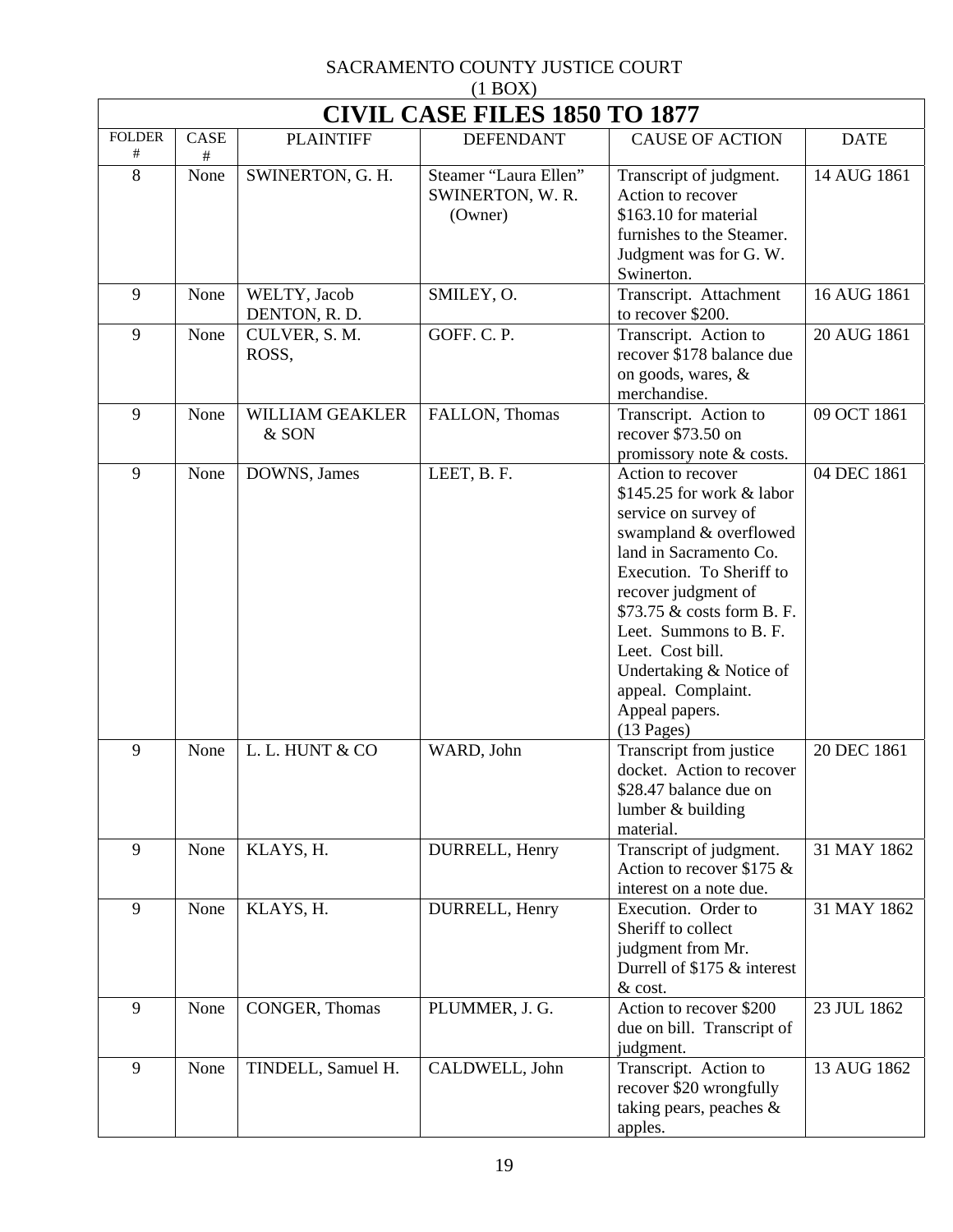| $(1$ BOX)          |                                      |                                                            |                                                                   |                                                                                                                       |             |  |  |  |
|--------------------|--------------------------------------|------------------------------------------------------------|-------------------------------------------------------------------|-----------------------------------------------------------------------------------------------------------------------|-------------|--|--|--|
|                    | <b>CIVIL CASE FILES 1850 TO 1877</b> |                                                            |                                                                   |                                                                                                                       |             |  |  |  |
| <b>FOLDER</b><br># | <b>CASE</b><br>#                     | <b>PLAINTIFF</b>                                           | <b>DEFENDANT</b>                                                  | <b>CAUSE OF ACTION</b>                                                                                                | <b>DATE</b> |  |  |  |
| 9                  | None                                 | TINDELL, Sam'l H.                                          | CALDWELL, John                                                    | Affidavit of Sheriff.<br>Execution was issued<br>upon judgment.                                                       | 22 SEP 1862 |  |  |  |
| 9                  | None                                 | TINDELL, Samuel H.                                         | CALDWELL, John                                                    | Execution. Order to<br>Sheriff to collect<br>judgment of \$20 & costs<br>from Mr. Caldwell.                           | 13 AUG 1862 |  |  |  |
| 9                  | None                                 | HAWKS, James                                               | KADEL, Tobias                                                     | Petition for mandate to<br>prevent constable from<br>selling personal property<br>to settle execution of<br>judgment. | 14 AUG 1862 |  |  |  |
| 9                  | None                                 | HAWKS, James<br>(Survivor of late firm<br>of HYDE & HAWKS) | KADELL, Tobias                                                    | Answer to S. Allen J. P.<br>showing why papers not<br>sent to county court.                                           | 21 AUG 1862 |  |  |  |
| 9                  | None                                 | KLAYS, H.                                                  | DURRELL, Henry                                                    | Petition to have court sell<br>personal property in order<br>to pay judgment against<br>Mr. Durrell.                  | 20 AUG 1862 |  |  |  |
| 9                  | None                                 | HARMON & CO.                                               | LIPSETT, A.                                                       | Transcript. Action to<br>recover \$159 balance due<br>on goods, wares, &<br>merchandise sold.                         | 17 OCT 1862 |  |  |  |
| 9                  | None                                 | HARMON & CO.                                               | LIPSETT, A.                                                       | Execution. Order to<br>Sheriff to collect<br>judgment of \$159 & cost<br>from A. Lipsett.                             | 17 OCT 1862 |  |  |  |
| 9                  | None                                 | RIDER, D. S.                                               | BOLLES, E.T.                                                      | Transcript. Judgment for<br>D. S. Rider of $$114 \&$<br>cost & damages.                                               | 02 SEP 1862 |  |  |  |
| 9                  | None                                 | RIDER, D. S.                                               | BOLLES, E.T.                                                      | Execution. Order to<br>Sheriff to collect<br>judgment of \$114 & costs<br>from E. T. Bolles.                          | 30 SEP 1862 |  |  |  |
| 9                  | None                                 | LONG, W.S.                                                 | HOUSTON, Eli<br>McGREEN, N. H.<br>LYNCH,<br>GRIFFITH, H.O.        | Petition to stay action to<br>collect judgment.                                                                       | 25 OCT 1862 |  |  |  |
| 9                  | None                                 | LONG, William. S.                                          | HOUSTON, Eli<br>LYNCH, Robert<br>McGREEN, N. H.<br>GRIFFITH, H.O. | Execution. Order to<br>Sheriff to collect<br>judgment of \$200 & cost<br>from Houston, Lynch,<br>McGreen, & Griffith. | 24 OCT 1862 |  |  |  |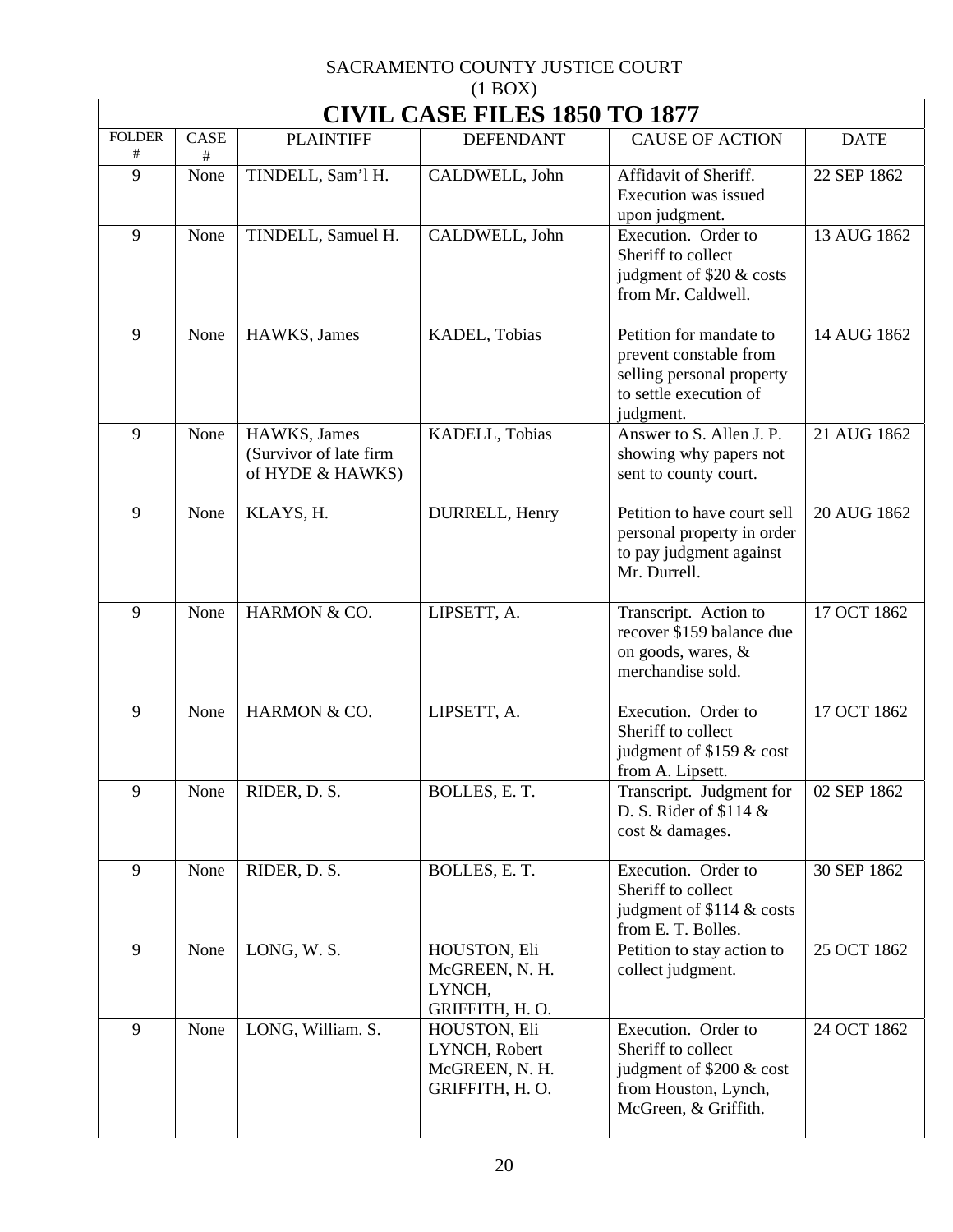| $(1$ BOX $)$       |                                      |                                       |                                                                         |                                                                                                                                                                                                                                                                                                                                                       |             |  |  |  |
|--------------------|--------------------------------------|---------------------------------------|-------------------------------------------------------------------------|-------------------------------------------------------------------------------------------------------------------------------------------------------------------------------------------------------------------------------------------------------------------------------------------------------------------------------------------------------|-------------|--|--|--|
|                    | <b>CIVIL CASE FILES 1850 TO 1877</b> |                                       |                                                                         |                                                                                                                                                                                                                                                                                                                                                       |             |  |  |  |
| <b>FOLDER</b><br># | CASE<br>#                            | <b>PLAINTIFF</b>                      | <b>DEFENDANT</b>                                                        | <b>CAUSE OF ACTION</b>                                                                                                                                                                                                                                                                                                                                | <b>DATE</b> |  |  |  |
| 10                 | None                                 | BEST, John B.                         | <b>BRANKS</b> , Alexander<br>BRANKS, Mrs.<br>DAVIDSON, Mrs.             | Transcript. Judgment of<br>\$113.15 $&$ costs $&$ taxes<br>against defendants.                                                                                                                                                                                                                                                                        | 01 NOV 1862 |  |  |  |
| 10                 | None                                 | WILLIAMS, Henry                       | TRANT, Charles                                                          | Transcript. Action to<br>recover \$75 for cash<br>loaned & interest.                                                                                                                                                                                                                                                                                  | 03 NOV 1862 |  |  |  |
| 10                 | None                                 | Note of County Clerk<br>of Sacramento | To County Court Room                                                    | Please file docket & issue<br>execution directed to<br>Sheriff of El Dorado Co.                                                                                                                                                                                                                                                                       | 03 NOV 1862 |  |  |  |
| 10                 | None                                 | WILLIAMS, Henry                       | TRANT, Charles                                                          | Execution. Order to<br>Sheriff to collect<br>judgment of \$83.37 $\&$<br>interest, & costs from Mr.<br>Trout.                                                                                                                                                                                                                                         | 03 NOV 1862 |  |  |  |
| 10                 | None                                 | THE PEOPLE                            | FOGERTY, Michael                                                        | Charged of discovery of<br>deadly weapon exhibit &<br>drawn a deadly weapon<br>Vs a knife (corn cutter) in<br>a rude, angry, &<br>threatening way against<br>Mr. Armstrong & others.<br>Case was dismissed, as<br>plaintiff was not present<br>(William Armstrong) &<br>plaintiff pay court costs.<br>Ordered all proceedings<br>be stayed. (3 Pages) | 22 NOV 1862 |  |  |  |
| 10                 | None                                 | KINCHALA, J. B.                       | ENGLISH, Wm G.                                                          | Transcript. Action to<br>recover \$128.37 on<br>account for work & labor<br>performed & for material.                                                                                                                                                                                                                                                 | 03 DEC 1862 |  |  |  |
| 10                 | None                                 | GILDAY, C.                            | DOE, John (alias) (Judd,<br>David)<br>ROE, Richard (alias)<br>(Rudolph) | Transcript. Action to<br>recover \$100 for damages<br>to stove.                                                                                                                                                                                                                                                                                       | 08 DEC 1862 |  |  |  |
| 10                 | None                                 | GILDAY, C.                            | JUDD, D.<br>RUDOLPH, D.                                                 | Execution. Order to<br>Sheriff to collect<br>judgment of \$100 & costs<br>from Judd & Rudolph.                                                                                                                                                                                                                                                        | 08 DEC 1862 |  |  |  |
| 10                 | None                                 | POWELL, Joseph                        | PANDESSUS, Reney                                                        | Action to recover \$26.79<br>for medicine & medical<br>services rendered.                                                                                                                                                                                                                                                                             | 09 DEC 1862 |  |  |  |
| 10                 | None                                 | POWELL, Joseph                        | PANDESSUS, Reney                                                        | Execution. Order to<br>Sheriff to collect<br>judgment of \$26.75 &<br>costs from Reney<br>Pandessus.                                                                                                                                                                                                                                                  | 09 DEC 1862 |  |  |  |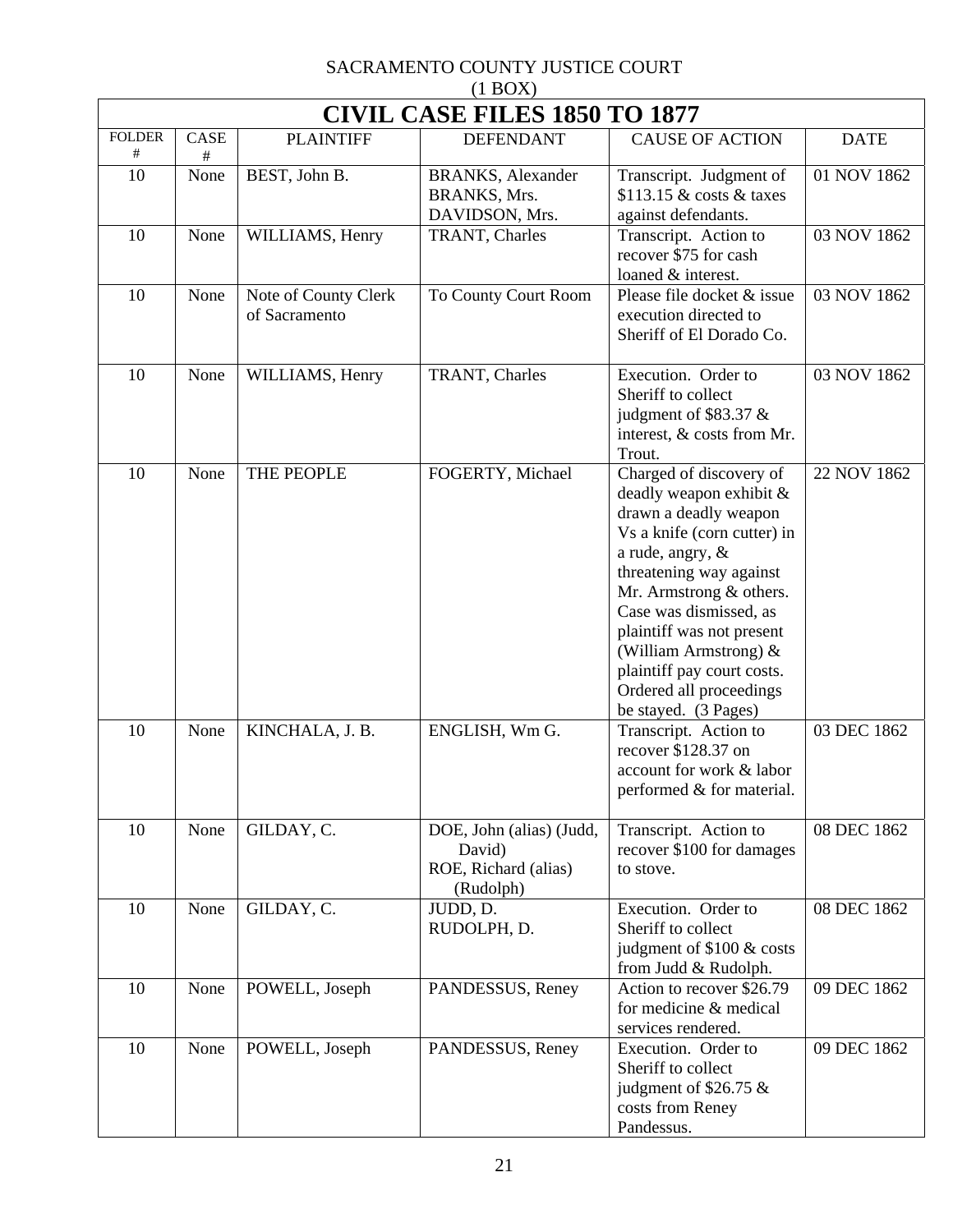| $(1$ BOX)                |                                      |                  |                                               |                                                                                                                                                     |             |  |  |  |  |
|--------------------------|--------------------------------------|------------------|-----------------------------------------------|-----------------------------------------------------------------------------------------------------------------------------------------------------|-------------|--|--|--|--|
|                          | <b>CIVIL CASE FILES 1850 TO 1877</b> |                  |                                               |                                                                                                                                                     |             |  |  |  |  |
| <b>FOLDER</b><br>$^{\#}$ | <b>CASE</b><br>#                     | <b>PLAINTIFF</b> | <b>DEFENDANT</b>                              | <b>CAUSE OF ACTION</b>                                                                                                                              | <b>DATE</b> |  |  |  |  |
| 10                       | None                                 | POWELL, Joseph   | PANDESSUS, Reny                               | Statement from Mr.<br>Powell that he received<br>the \$26.75 from Reny<br>Pandessus.                                                                | 12 DEC 1862 |  |  |  |  |
| 10                       | None                                 | POWELL, Joseph   | PANDESSUS, Reney                              | Execution. Order to<br>Sheriff to collect<br>judgment of \$26.75 $\&$<br>costs from Reney<br>Pardessue.                                             | 09 DEC 1862 |  |  |  |  |
| 10                       | 1180                                 | RHOADS, John P.  | WELSH, Charles                                | Transcript. Action to<br>recover \$50 for rent of<br>land.                                                                                          | 19 DEC 1862 |  |  |  |  |
| 10                       | None                                 | FENNIMORE, Henry | MARBLE, B. S.                                 | Action to recover<br>\$164.24. Order to Sheriff<br>to collect judgment of<br>\$164.24 $\&$ interest $\&$<br>costs from B. S. Marble.<br>$(5$ Pages) | 29 DEC 1862 |  |  |  |  |
| 10                       | None                                 | MANLOVE, N. S.   | McKIME, J. H.<br>[McKune]<br>CAULFIELD, H. A. | Transcript of judgment.<br>Action to recover \$150<br>due on note & interest.                                                                       | 20 DEC 1862 |  |  |  |  |
| 10                       | None                                 | HAMMOND & CO.    | VOSS, Louis                                   | Transcript-Recover \$125.                                                                                                                           | 13 DEC 1862 |  |  |  |  |
| 10                       | None                                 | HAMMOND & CO.    | VOSS, Louis                                   | Execution. Order to<br>Sheriff to collect<br>judgment of \$125 &<br>interest from Mr. Voss.                                                         | 09 FEB 1863 |  |  |  |  |
| 10                       | None                                 | HAMMOND & CO.    | VOSS, Louis                                   | Execution. Order to<br>Sheriff to collect<br>judgment of \$116 &<br>interest from Mr. Voss.                                                         | 09 FEB 1863 |  |  |  |  |
| 10                       | None                                 | HAMMOND & CO.    | VOSS, Louis                                   | 2 Execution. Order to<br>Sheriff to collect<br>judgment of \$125 $\&$<br>interest $&$ \$116 $&$ interest<br>Mr. Voss.                               | 28 AUG 1862 |  |  |  |  |
| 10                       | None                                 | HAMMOND & CO.    | VOSS, Louis                                   | Transcript to recover<br>\$116 $\&$ interest on<br>promissory note.                                                                                 | 13 DEC 1862 |  |  |  |  |
| 10                       | None                                 | FENNIMORE, Henry | MARBLE, B. T.                                 | Transcript of Judgment.                                                                                                                             | 27 DEC 1862 |  |  |  |  |
| 10                       | None                                 | CULLEN, Stephen  | <b>BURKE, James</b>                           | Notice of motion.<br>Judgment for Mr. Cullens<br>for \$53 & cost. Mr.<br>Burke has filed an appeal.                                                 | 17 JAN 1863 |  |  |  |  |
| 10                       | None                                 | LEWIS, J. F.     | McCARTY, John B.                              | Certificate of Justice<br>Perkins. Judgment for<br>Mr. Lewis & Mr.<br>McCarty has not paid<br>costs yet. Appeal being<br>filed.                     | 05 JAN 1863 |  |  |  |  |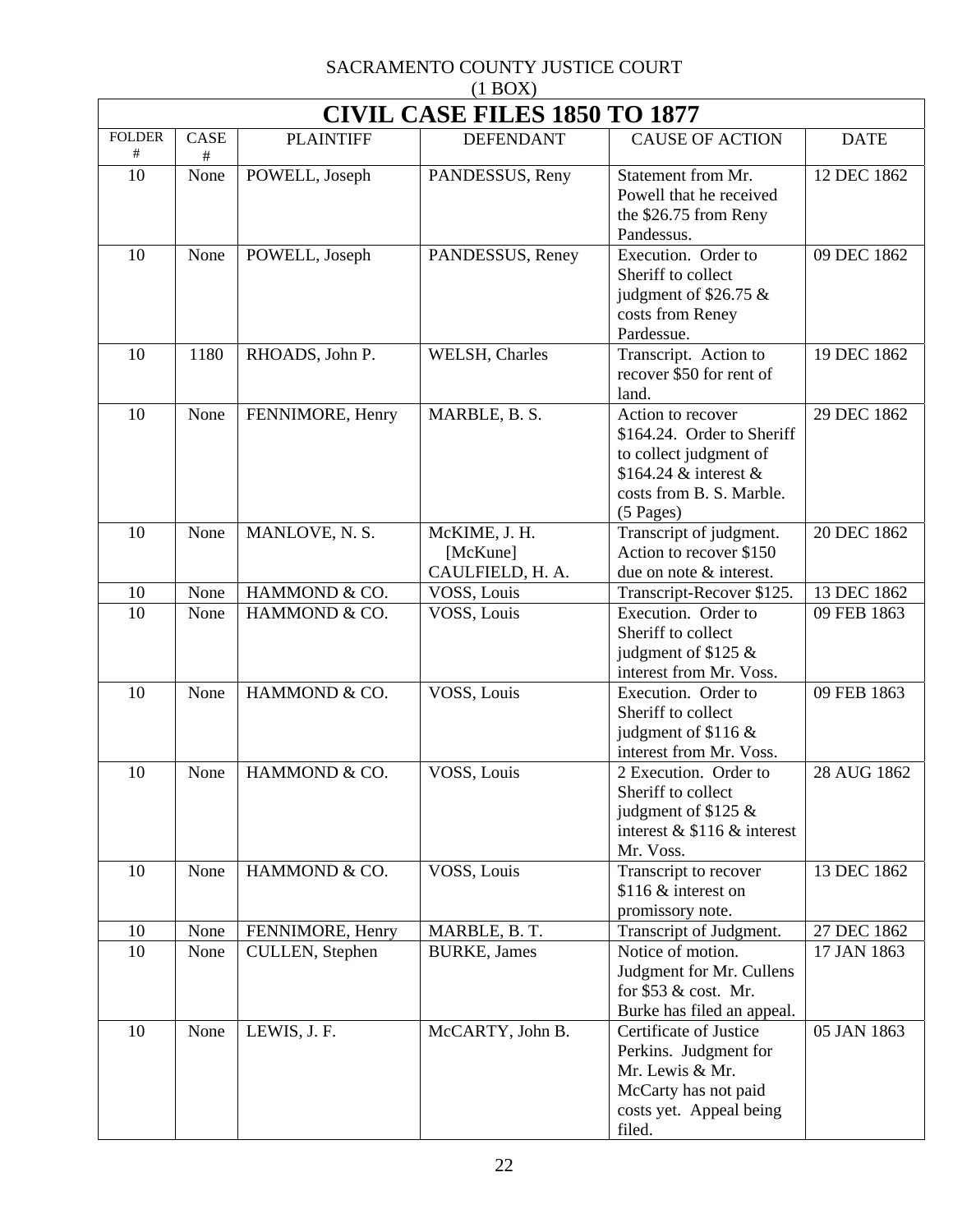| $(1$ BOX)                |                                      |                         |                                           |                                                                                                                                                                                                                                           |             |  |  |  |
|--------------------------|--------------------------------------|-------------------------|-------------------------------------------|-------------------------------------------------------------------------------------------------------------------------------------------------------------------------------------------------------------------------------------------|-------------|--|--|--|
|                          | <b>CIVIL CASE FILES 1850 TO 1877</b> |                         |                                           |                                                                                                                                                                                                                                           |             |  |  |  |
| <b>FOLDER</b><br>$^{\#}$ | <b>CASE</b><br>$\#$                  | <b>PLAINTIFF</b>        | <b>DEFENDANT</b>                          | <b>CAUSE OF ACTION</b>                                                                                                                                                                                                                    | <b>DATE</b> |  |  |  |
| 10                       | None                                 | LEWIS, J. F.            | McCARTY, John                             | Motion to dismiss appeal<br>of Mr. McCarty.                                                                                                                                                                                               | 05 JAN 1863 |  |  |  |
| 10                       | None                                 | CULLEN, Stephen         | <b>BURKE</b> , James                      | Notice to Mr. Cullen &<br>Mr. Burke & their<br>attorney's that judgment<br>will be rendered on<br>appeal 17 JAN 1863.                                                                                                                     | 17 JAN 1863 |  |  |  |
| 11                       | None                                 | MAYO, Eli               | MOSS, Amelia                              | Certificate & papers.<br>Recover \$192.50 for rent<br>& use of property.<br>Delinquent taxes.<br>Summons. Complaint.<br>Answer to complaint.<br>$(10$ Pages)                                                                              | 20 JAN 1863 |  |  |  |
| 11                       | None                                 | RUTTER, Dianna          | <b>STEPHENS</b> , James                   | Action to recover \$190<br>balance due for board &<br>attendance on child.<br>Judgment for Ms. Rutter.                                                                                                                                    | 02 FEB 1863 |  |  |  |
| 11                       | None                                 | HEYMAN[D], A.           | HASKELL, D. H.                            | Transcript. Action to<br>recover \$159.64 for note<br>& interest. Judgment for<br>A. Heymand[d] \$159.64<br>& damages & costs.                                                                                                            | 03 FEB 1863 |  |  |  |
| 11                       | None                                 | FARRAR, Thomas L.       | BUTLER, A.W.<br>BUTLER, L. G.             | Notice of motion.<br>Judgment for Mr. Farrar.<br>Defendants appealed, but<br>didn't pay court costs.<br>Plaintiff filed to have<br>appeal dismissed. Court<br>dismissed appeal because<br>did not do what was<br>required within 30 days. | 09 MAR 1863 |  |  |  |
| 11                       | None                                 | ALLPORT, William        | <b>MORRIS</b> , James<br>MORRIS, Susannah | Transcript $&$ judgment to<br>recover \$148.30.                                                                                                                                                                                           | 29 OCT 1863 |  |  |  |
| 11                       | None                                 | GILLIS, James           | WILLIAMS, Henry                           | Recover possession of<br>property, rent. damages $\&$<br>costs. (11 Pages)                                                                                                                                                                | 24 DEC 1863 |  |  |  |
| 11                       | None                                 | SPRAGUE, M.             | HARDENBURGHT &<br><b>DAYTON</b>           | Action to recover \$100 $\&$<br>interest on debt due.                                                                                                                                                                                     | 09 JAN 1864 |  |  |  |
| 11                       | None                                 | <b>BOGUIER</b> , Joseph | CAULFIELD, H. A.<br>WATSON, J. J.         | Certificate of justice.<br>Judgment for Mr.<br>Boguice of $$244.20 \&$<br>costs & taxes & interest.                                                                                                                                       | 05 JAN 1864 |  |  |  |
| 11                       | None                                 | THE PEOPLE              | HERMANCE, Levi                            | Affidavit. Mr. Hernance<br>Such a state of insanity<br>that unfit to be at large.                                                                                                                                                         | 02 APR 1866 |  |  |  |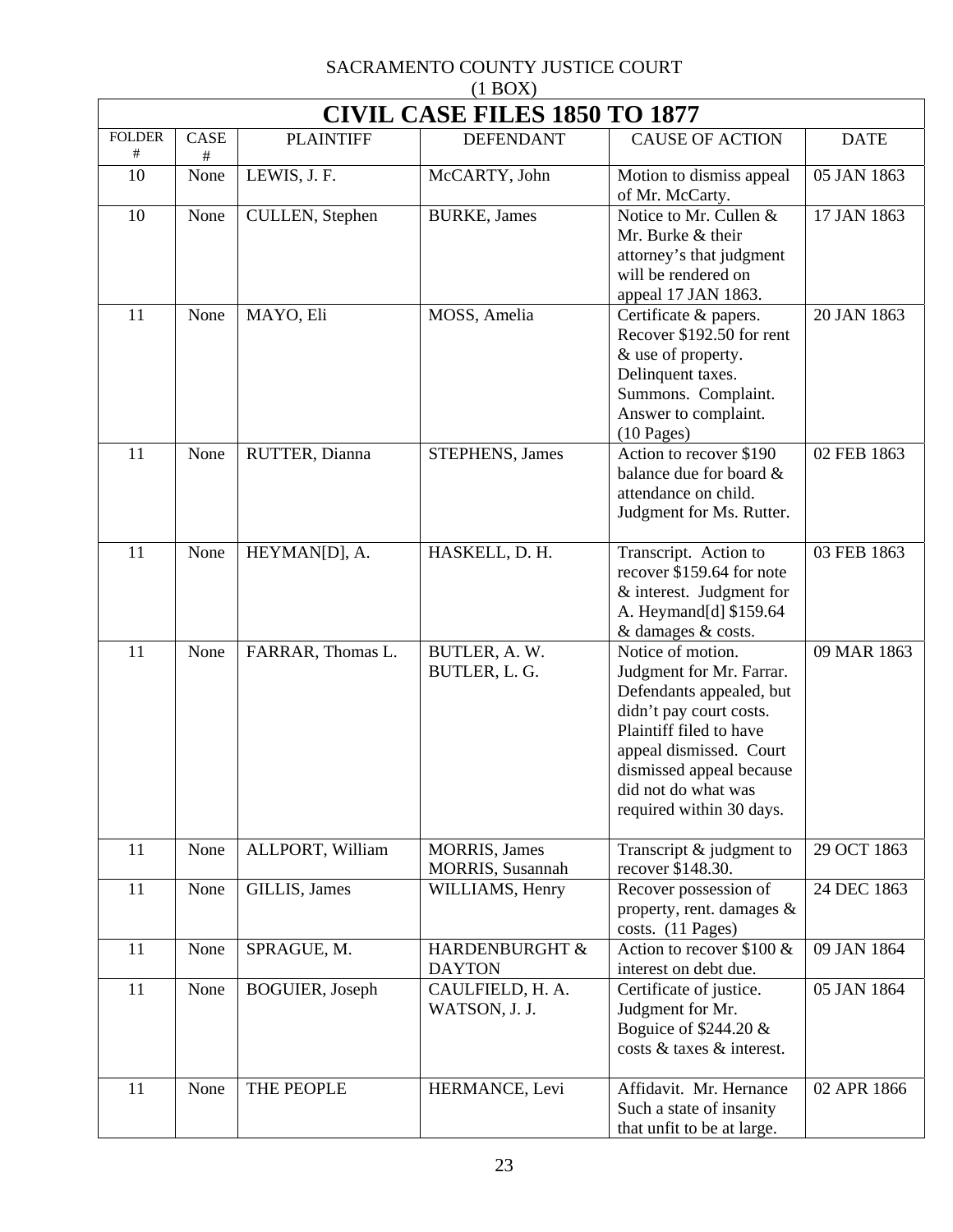| $(1 \text{D} \text{O} \Omega)$<br><b>CIVIL CASE FILES 1850 TO 1877</b> |           |                                                                                        |                                            |                                                                                                                                                                                                                                                          |             |  |
|------------------------------------------------------------------------|-----------|----------------------------------------------------------------------------------------|--------------------------------------------|----------------------------------------------------------------------------------------------------------------------------------------------------------------------------------------------------------------------------------------------------------|-------------|--|
| <b>FOLDER</b><br>$^{\#}$                                               | CASE<br># | <b>PLAINTIFF</b>                                                                       | <b>DEFENDANT</b>                           | <b>CAUSE OF ACTION</b>                                                                                                                                                                                                                                   | <b>DATE</b> |  |
| 11                                                                     | None      | THE PEOPLE                                                                             | HERMANCE, Levi                             | To Sheriff to bring Levi<br>Hermance before the<br>judge on 05 APR 1866 10<br>o'clock am for him to be<br>examined on alleged<br>charge of insanity &<br>summon A. B. Nixon &<br>H. L. Michales & L.<br>Lowry.                                           | 05 APR 1866 |  |
| 12                                                                     | None      | HARLTY, Elize<br>Madison<br>(Administratix of estate<br>of Henry Hare Harlty,<br>Decs) | HENDERSON, Robert                          | Transcript. Recover<br>\$106.60 judgment for Ms<br>Harlty of \$106.50 in gold<br>coins of U.S. & interest<br>& costs & taxes.                                                                                                                            | 27 FEB 1871 |  |
| 12                                                                     | None      | WEINREICH &<br><b>LOHSE</b>                                                            | BLAIR, Henry                               | Undertaking on<br>attachment. Attach<br>property of Mr. Blair to<br>recover judgment.<br>Plaintiffs will pay all<br>costs that may be<br>awarded to Mr. Blair &<br>all damages that he may<br>sustain by reason of<br>attachment not to exceed<br>\$300. | 13 MAR 1871 |  |
| 12                                                                     | None      | <b>WEINREICH &amp;</b><br><b>LOHSE</b><br>WEINREICH, Henry                             | BLAIR, Henry                               | Affidavit for attachment<br>against resident. Action<br>to recover \$150.28<br>balance due on account<br>for goods sold to Mr.<br>Blair.                                                                                                                 | 13 MAR 1871 |  |
| 12                                                                     | None      | WEINREICH &<br><b>LOHSE</b>                                                            | BLAIR, Henry                               | Summons for Mr. Blair to   14 MAR 1871<br>appear in court for action<br>to recover \$150.28<br>balance due on goods,<br>wares, & merchandise<br>sold & delivered.                                                                                        |             |  |
| 12                                                                     | None      | <b>WEINREICH &amp;</b><br><b>LOHSE</b>                                                 | BLAIR, Henry                               | Answer of defendant.                                                                                                                                                                                                                                     | 18 MAR 1871 |  |
| 12                                                                     | None      | WEINREICH &<br><b>LOHSE</b>                                                            | BLAIR, Henry                               | Complaint. Copy of<br>goods, wares &<br>merchandise sold &<br>delivered to Mr. Blair.                                                                                                                                                                    | 18 MAR 1871 |  |
| 12                                                                     | None      | WEINREICH &<br><b>LOHSE</b>                                                            | BLAIR, Henry                               | Notice of appeal by Mr.<br>Blair on questions of law<br>& fact.                                                                                                                                                                                          | 06 APR 1871 |  |
| 12                                                                     | None      | HIN HEW SIC & TOE<br>[TOC] [HING, TIE]                                                 | DALE, E.<br>McKEEN, Mrs.<br>Margaret et al | Order to have writ of<br>execution to be issued to<br>the Sheriff.                                                                                                                                                                                       | 16 SEP 1868 |  |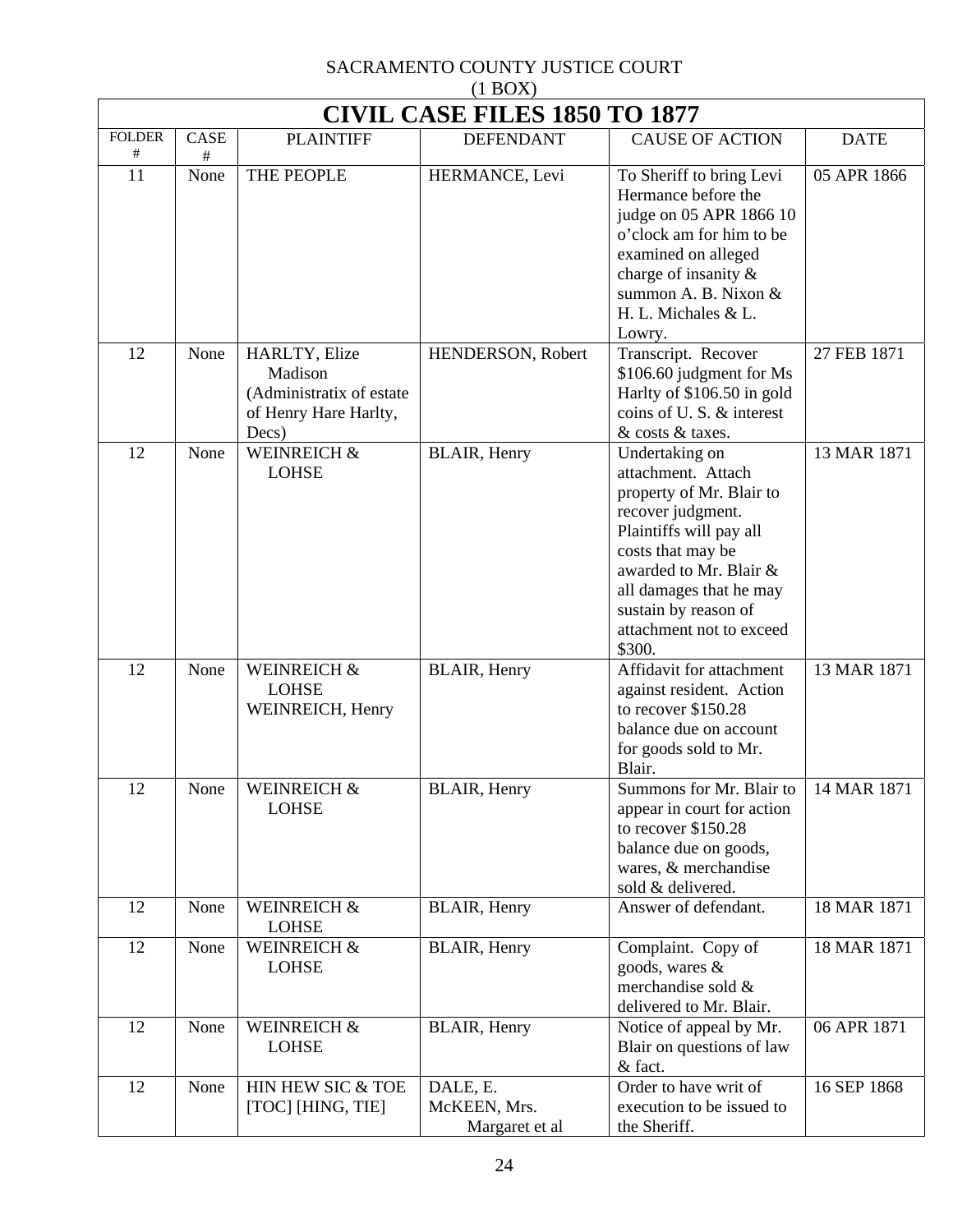| $(1$ BOX)          |                                      |                                                                                                                    |                             |                                                                                                                                                                                                                                                                                                                                                                       |             |  |  |  |
|--------------------|--------------------------------------|--------------------------------------------------------------------------------------------------------------------|-----------------------------|-----------------------------------------------------------------------------------------------------------------------------------------------------------------------------------------------------------------------------------------------------------------------------------------------------------------------------------------------------------------------|-------------|--|--|--|
|                    | <b>CIVIL CASE FILES 1850 TO 1877</b> |                                                                                                                    |                             |                                                                                                                                                                                                                                                                                                                                                                       |             |  |  |  |
| <b>FOLDER</b><br># | <b>CASE</b><br>#                     | <b>PLAINTIFF</b>                                                                                                   | <b>DEFENDANT</b>            | <b>CAUSE OF ACTION</b>                                                                                                                                                                                                                                                                                                                                                | <b>DATE</b> |  |  |  |
| 12                 | None                                 | <b>WEINREICH &amp;</b><br><b>LOHSE</b>                                                                             | BLAIR, Henry                | Notice of Motion to<br>dismiss appeal by Mr.<br>Blain.                                                                                                                                                                                                                                                                                                                | 16 MAY 1871 |  |  |  |
| 12                 | None                                 | WEINREICH &<br><b>LOHSE</b>                                                                                        | BLAIR, Henry                | Transcript of docket.<br>Action to recover of<br>\$150.28 balance due on<br>goods, wares,<br>merchandise sold &<br>delivered.                                                                                                                                                                                                                                         | 10 APR 1871 |  |  |  |
| 12                 | None                                 | <b>WEINREICH &amp;</b><br><b>LOHSE</b>                                                                             | BLAIR, Henry                | Appeal bond.                                                                                                                                                                                                                                                                                                                                                          | 06 APR 1871 |  |  |  |
| 12                 | None                                 | Envelope that said<br>justice appeal papers.<br>Appeal dismissed by<br>order of the court<br>W. B. C. Brown, Clerk | Nothing in envelope         |                                                                                                                                                                                                                                                                                                                                                                       | 22 MAY 1871 |  |  |  |
| 13                 | None                                 | MURRAY, Michael<br>(Administrator of John<br>P. Rhoads, Decs)                                                      | DEVOE, Albert               | Undertaking on appeal.<br>Action in attachment to<br>recover \$296.75 for rent<br>of land belonging to<br>estate of John P. Rhoads<br>deceased. (10 Pages)                                                                                                                                                                                                            | 20 DEC 1873 |  |  |  |
| 13                 | 3157                                 | CADOGAN, J. J.                                                                                                     | BLOOM, L.D.<br>BLOOM, Ellen | Action to recover \$85 in<br>gold coins for goods,<br>groceries & provisions<br>sold & delivered. Cost<br>bill. Writ of Attachment.<br>Notice of appeal. Notice<br>for plaintiff to furnish<br>copy of account show<br>what was owed & what<br>debt was on. Answer<br>defendants deny they owe<br>plaintiff. Complaint<br>filed. Summons to<br>defendants. (13 Pages) | 03 MAY 1875 |  |  |  |
| 13                 | None                                 | CADOGAN, J. J.                                                                                                     | BLOOM, L. D. et al          | Envelope only.<br>Deposition of S. [L.] D.<br>Bloom. Nothing in<br>envelope. Addressed to<br>clerk of county court of<br>Sacramento, opened 19<br>MAY 1875 as requested<br>by H. Starr.                                                                                                                                                                               | 19 MAY 1875 |  |  |  |
| 13                 | None                                 | CADOGAN, J. J.                                                                                                     | BLOOM, L. D. et al          | Disposition of S. [L] D.<br>Bloom taken in front of<br>Samuel Cross a Notary<br>Public at his office on 27<br>APR 1875. (16 Pages)                                                                                                                                                                                                                                    | 19 MAY 1875 |  |  |  |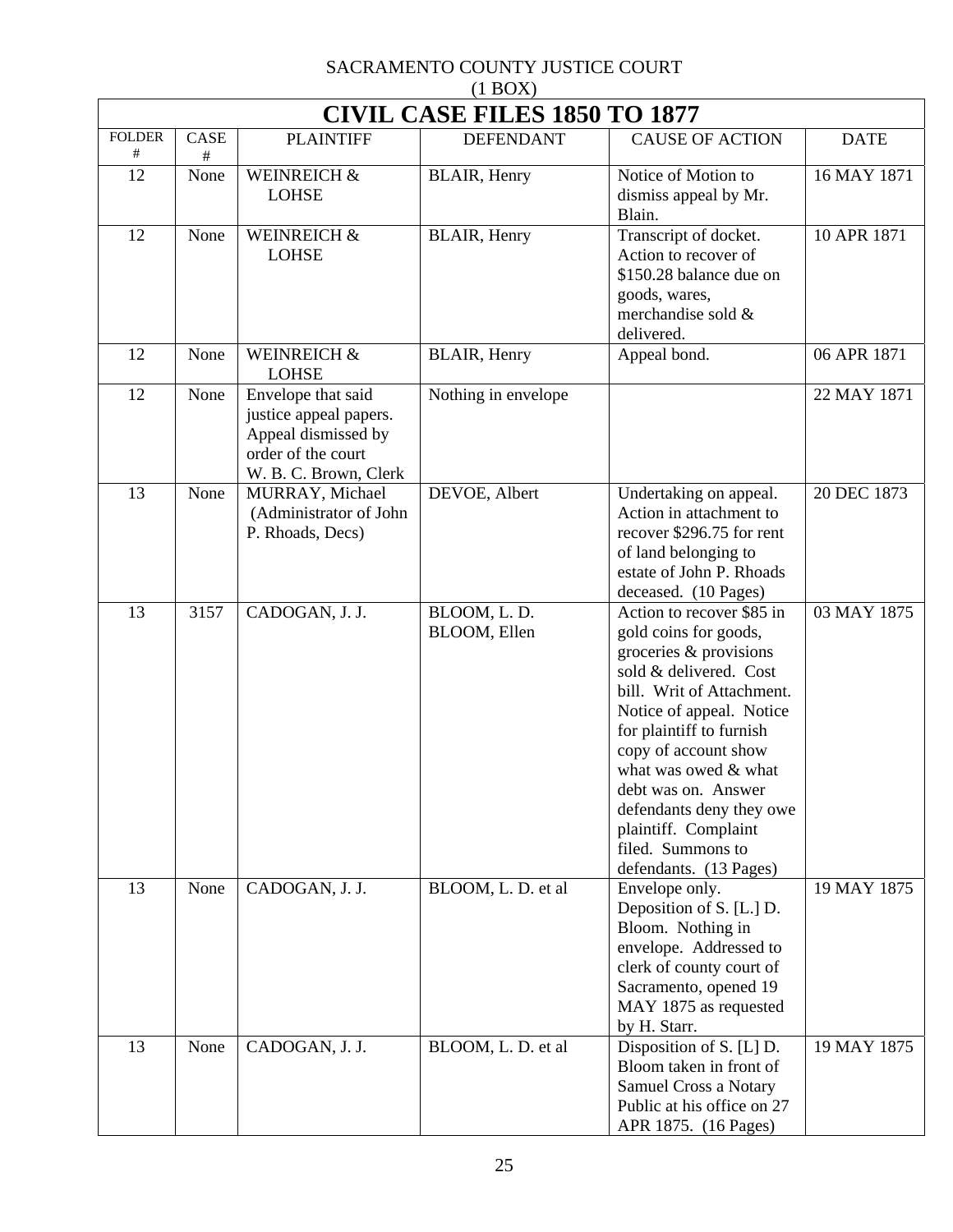| $(1 + 1)$<br><b>CIVIL CASE FILES 1850 TO 1877</b> |           |                         |                                       |                                                                                                                                                                                   |                |  |  |
|---------------------------------------------------|-----------|-------------------------|---------------------------------------|-----------------------------------------------------------------------------------------------------------------------------------------------------------------------------------|----------------|--|--|
| <b>FOLDER</b><br>$^{\#}$                          | CASE<br># | <b>PLAINTIFF</b>        | <b>DEFENDANT</b>                      | <b>CAUSE OF ACTION</b>                                                                                                                                                            | <b>DATE</b>    |  |  |
| 14                                                | None      | NEWTON, John            | LATHAM, Wm B.<br><b>HIBBERD RANCH</b> | Exhibit $# 1$ A note 3<br>months after date for<br>value received I promise<br>to pay John Newton on<br>order \$200 in gold coin<br>with interest.                                | 13 OCT 1875    |  |  |
| 14                                                | None      | NEWTON, John            | LATHAM, Wm B.<br><b>HIBBERD RANCH</b> | Exhibit #2 Note promise<br>to pay John Newton on<br>order or before the 01<br>SEP 1875 the sum of<br>\$490 in gold coin with<br>1% interest per month<br>signed by P. S. Hibberd. | 01 SEP 1875    |  |  |
| 14                                                | None      | NEWTON, John            | LATHAM, W.B.<br><b>HIBBERD RANCH</b>  | Exhibit #3 Accounting of<br>what was bought & what<br>was paid for on 1 side $\&$<br>on the other side what<br>was sold by Mr. Newton<br>& balance due Mr.<br>Newton.             | <b>NO DATE</b> |  |  |
| 14                                                | None      | NEWTON, John            | LATHAM, W.B.<br><b>HIBBERD RANCH</b>  | Exhibit #4 Contract<br>between Mr. Newton &<br>Mr. Latham & receipt of<br>sums of money on<br>foregoing contract<br>agreement on respective<br>dates.                             | 13 OCT 1875    |  |  |
| 14                                                | None      | <b>BANDEEN, William</b> | TRUSLER, William                      | Copy of Docket. Action<br>to recover \$100 for<br>damages by sheep.<br>Defendant prohibiting<br>plaintiff by force &<br>violence from dipping<br>sheep.                           | 09 OCT 1876    |  |  |
| 14                                                | None      | BANDEEN, Wm             | TRUSLER, Wm                           | Complaint was filed by<br>Mr. Bandeen, that Mr.<br>Trusler forcible &<br>violently stops him from<br>dipping his sheep $\&$<br>performing his work.                               | 09 OCT 1876    |  |  |
| 14                                                | None      | <b>BANDEEN, William</b> | TRUSLER, William                      | Summons to Mr. Trusler<br>to appear in court to<br>answer complaint.                                                                                                              | 28 SEP 1876    |  |  |
| 14                                                | None      | <b>BANDEEN, William</b> | TRUSLER, William                      | Demurrer. Defendant<br>demurrers to complaint.                                                                                                                                    | 03 OCT 1876    |  |  |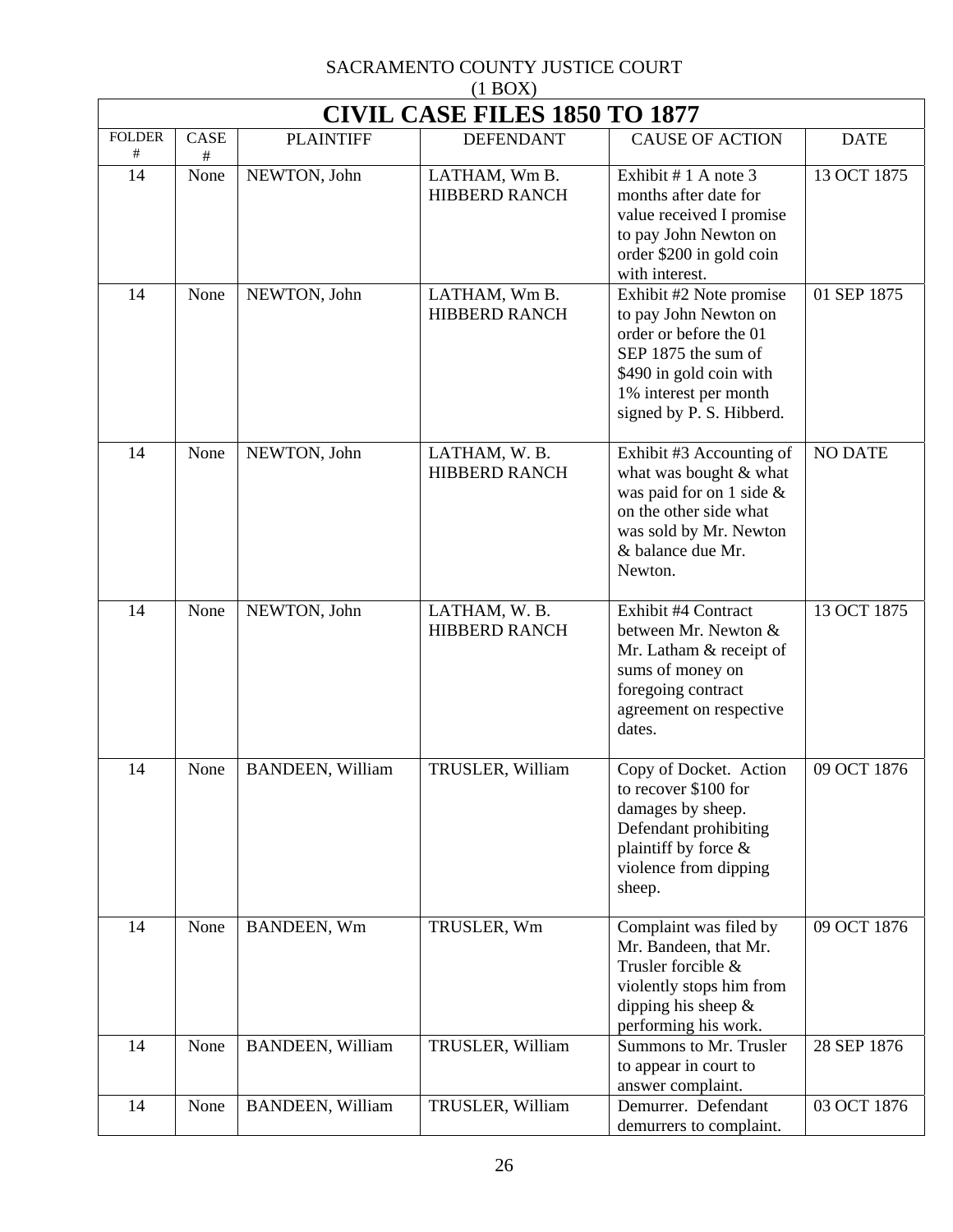| $(1 \text{D} \cup 1)$<br><b>CIVIL CASE FILES 1850 TO 1877</b> |           |                                      |                         |                                                                                                                                                                                                                                        |                |  |
|---------------------------------------------------------------|-----------|--------------------------------------|-------------------------|----------------------------------------------------------------------------------------------------------------------------------------------------------------------------------------------------------------------------------------|----------------|--|
| <b>FOLDER</b><br>#                                            | CASE<br># | <b>PLAINTIFF</b>                     | <b>DEFENDANT</b>        | <b>CAUSE OF ACTION</b>                                                                                                                                                                                                                 | <b>DATE</b>    |  |
| 14                                                            | None      | <b>BANDEEN, William</b>              | TRUSLER, William        | Affidavit for change of<br>place of trial. Defendant<br>believes he cannot have a<br>fair & impartial trail<br>before J. O. Kane Esq.<br>The Justice whom this<br>action is pending.<br>Reason of prejudice &<br>bias of said justice. | 03 OCT 1876    |  |
| 14                                                            | None      | BANDEEN, Wm                          | TRESSLER, Wm            | Subpoena to Doc Hoyt,<br>Dan'l Hoyt, A J.<br>Nakiman, Dennis Murrey<br>& Dillard to appear<br>before the justice of the<br>peace J. K. McKinstry in<br>Sacramento 17 OCT 1876<br>2 o'clock p.m.                                        | 16 OCT 1876    |  |
| 14                                                            | None      | BANDEEN, Wm                          | TRESSLER, W.            | Subpoena to Wm Wilson,<br>Sam'l Wriston & Charles<br>Lenell to appear before J.<br>K. McKinstry Justice of<br>the Peace on 10 NOV<br>1876 2 o'clock p.m.                                                                               | 10 NOV 1876    |  |
| 14                                                            | None      | <b>BANDEEN, William</b>              | TRUSLER, William        | Answer. Defendants<br>answer to plaintiff<br>complaint.                                                                                                                                                                                | 17 OCT 1876    |  |
| 14                                                            | None      | <b>BANDEEN, William</b>              | TRESSLER, Wm            | Appeal bond. Mr.<br><b>Tressler</b> obtained<br>judgment against Mr.<br>Bandeen & A stay of<br>proceeding is claimed.                                                                                                                  | 17 NOV 1876    |  |
| 14                                                            | None      | BANDEEN, Wm                          | TRESSLER, Wm            | Transcript of docket. (6<br>Pages)                                                                                                                                                                                                     | 09 OCT 1876    |  |
| 14                                                            | None      | <b>BANDEEN, William</b>              | TRUSSLER, William       | Notice of motion to<br>dismiss. Appeal.                                                                                                                                                                                                | 08 FEB 1877    |  |
| 14                                                            | None      | WAGONER, Philip                      | MURPHY, William         | Complaint filed for<br>damages $$100 \& \text{costs}$ for<br>sheep being put on his<br>land.                                                                                                                                           | 01 DEC 1877    |  |
| 14                                                            | None      | The MAYOR &<br><b>COMMON COUNCIL</b> | <b>BIGELOW</b> , Dubois | Note from judge that case<br>was submitted upon the<br>court question of law<br>alone. That judgment<br>rendered in case be<br>affirmed & executed.                                                                                    | <b>NO DATE</b> |  |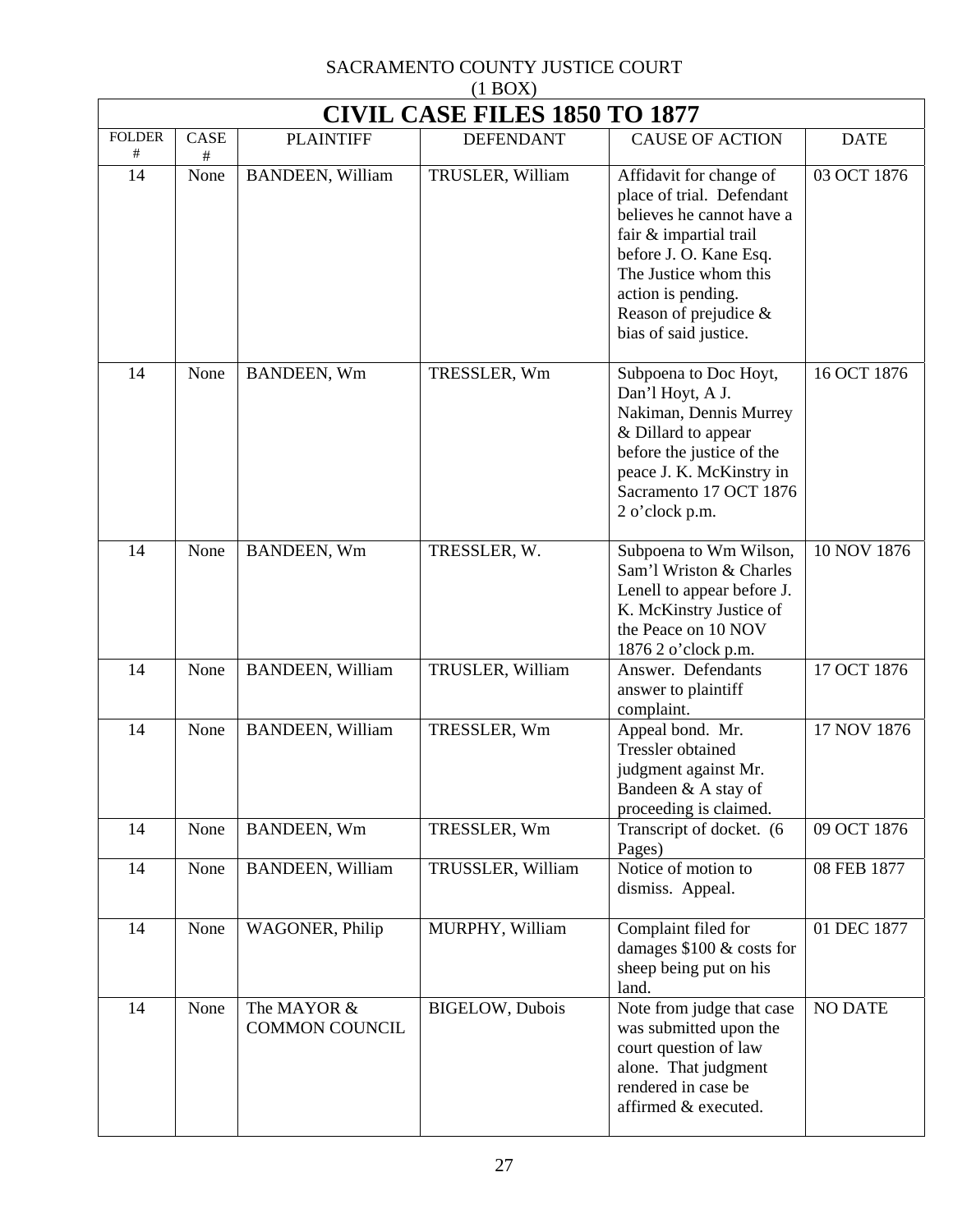|                                      | $(1$ BOX $)$     |                                      |                       |                                                                                                                      |                |  |  |
|--------------------------------------|------------------|--------------------------------------|-----------------------|----------------------------------------------------------------------------------------------------------------------|----------------|--|--|
| <b>CIVIL CASE FILES 1850 TO 1877</b> |                  |                                      |                       |                                                                                                                      |                |  |  |
| <b>FOLDER</b><br>#                   | <b>CASE</b><br># | PLAINTIFF                            | <b>DEFENDANT</b>      | <b>CAUSE OF ACTION</b>                                                                                               | <b>DATE</b>    |  |  |
| 14                                   | None             | The MAYOR &<br><b>COMMON COUNCIL</b> | <b>MADAM GANNTREE</b> | The case submitted to<br>court upon the question<br>of law alone. Judgment<br>for city be affirmed $\&$<br>executed. | <b>NO DATE</b> |  |  |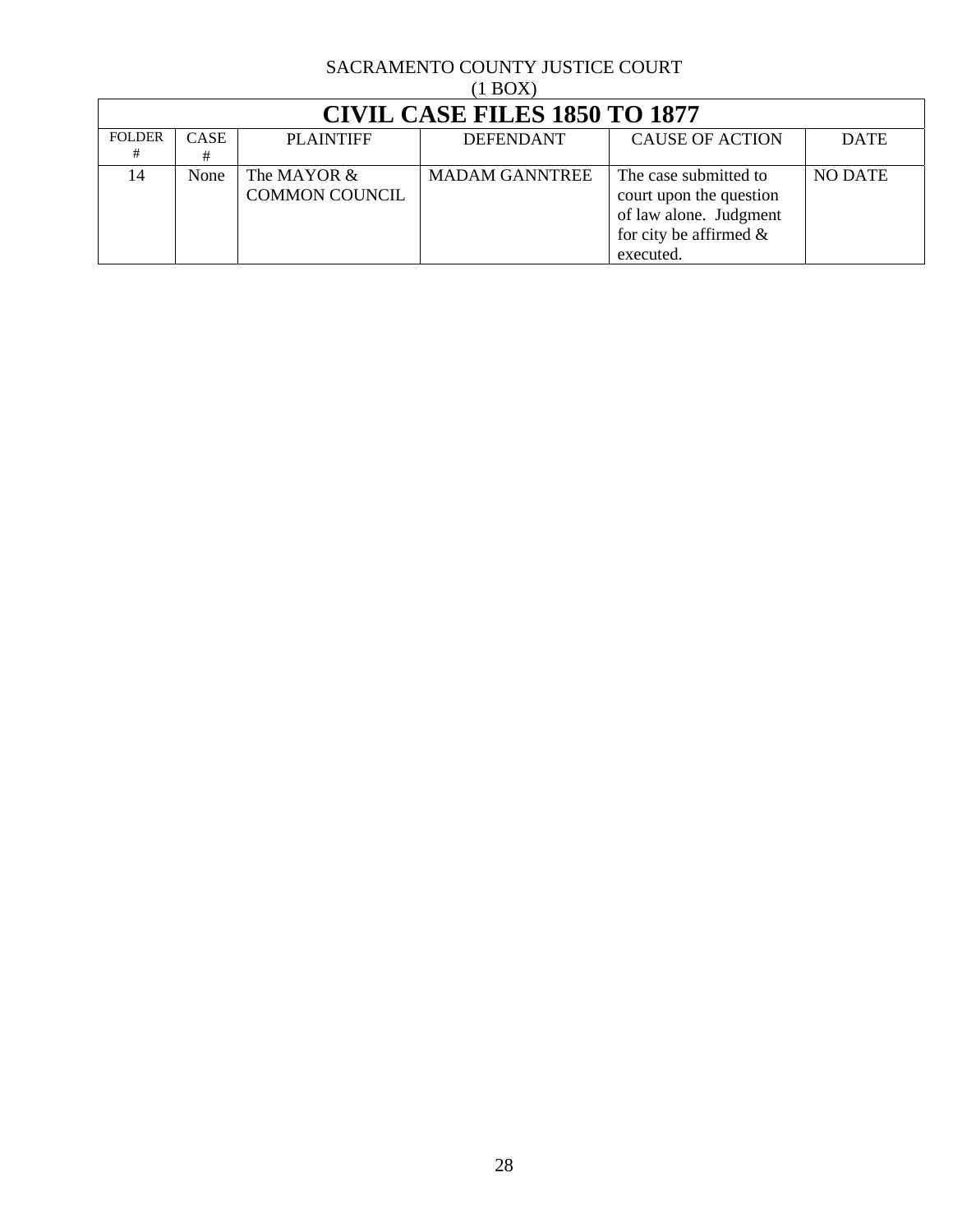| <b>CRIMINAL CASE FILES 1850 TO 1877</b> |      |                   |                                  |                                                    |             |  |
|-----------------------------------------|------|-------------------|----------------------------------|----------------------------------------------------|-------------|--|
| <b>FOLDER</b>                           | CASE | <b>PLAINTIFF</b>  | <b>DEFENDANT</b>                 | <b>CAUSE OF ACTION</b>                             | <b>DATE</b> |  |
| $^{\#}$                                 | #    |                   |                                  |                                                    |             |  |
| $\mathbf{1}$                            | None | THE PEOPLE        | MAXSFIELD, H. H.                 | Testimony of Mr. Sage &<br>Lawrence Robbins that a | 18 MAY 1850 |  |
|                                         |      |                   |                                  | bag of gold was taken                              |             |  |
|                                         |      |                   |                                  | from bar. No sufficient                            |             |  |
|                                         |      |                   |                                  | evidence of guilt case                             |             |  |
|                                         |      |                   |                                  | discharged.                                        |             |  |
| 1                                       | None | THE PEOPLE        | MCENINEY, Joseph                 | Subpoena for all                                   | 24 MAY 1850 |  |
|                                         |      |                   | TATT, John A.                    | defendants to appear on                            |             |  |
|                                         |      |                   | HAYES,                           | 24 MAY 1850 at 2                                   |             |  |
|                                         |      |                   | PORMIBY, L.<br>CUNNINGHAM, W. C. | o'clock p.m. in judge's<br>office.                 |             |  |
| 1                                       | None | THE PEOPLE        | CORNE, Ned                       | Assault & Battery with                             | 29 MAY 1850 |  |
|                                         |      |                   | ROE, Richard alias et al         | dangers missiles.                                  |             |  |
|                                         |      |                   |                                  |                                                    |             |  |
| 1                                       | None | THE PEOPLE        | ATKINS, Robert                   | Warrant to Sheriff to                              | 29 MAY 1850 |  |
|                                         |      |                   |                                  | apprehend Mr. Atkins &                             |             |  |
|                                         |      |                   |                                  | answer charges of<br>felonies taking &             |             |  |
|                                         |      |                   |                                  | carrying off boat from                             |             |  |
|                                         |      |                   |                                  | property boats value \$40.                         |             |  |
|                                         |      |                   |                                  |                                                    |             |  |
| 1                                       | None | THE PEOPLE        | ATKINS, R.                       | Affidavit of Jerome C.                             | 29 MAY 1850 |  |
|                                         |      |                   |                                  | Davis who owned boat.                              |             |  |
| $\mathbf{1}$                            | None | THE PEOPLE        | MCLAIN, William B.               | Sworn statement from                               | 30 JUN 1850 |  |
|                                         |      |                   |                                  | Thomas Edwards. He                                 |             |  |
|                                         |      |                   |                                  | knocked down man &                                 |             |  |
|                                         |      |                   |                                  | inflected a sever beating                          |             |  |
|                                         |      |                   |                                  | & stomped upon him                                 |             |  |
|                                         |      |                   |                                  | with his feet. Then he                             |             |  |
|                                         |      |                   |                                  | attempted to escape when                           |             |  |
|                                         |      |                   |                                  | pursued & arrested him.                            |             |  |
| 1                                       | None | <b>STATE OF</b>   | BRANNAGAN,                       | Warrant. Mr. Brannagan                             | 01 JUN 1850 |  |
|                                         |      | <b>CALIFORNIA</b> | Michael                          | stole \$5 from Jack Smith                          |             |  |
|                                         |      |                   |                                  | on 24 MAY 1850. To                                 |             |  |
|                                         |      |                   |                                  | Sheriff to apprehend Mr.                           |             |  |
|                                         |      |                   |                                  | Brannagan & bring him                              |             |  |
|                                         |      |                   |                                  | before court.                                      |             |  |
| 1                                       | None | THE PEOPLE        | CORNE, Ned<br>ROE, Richard alias | To Sheriff to apprehend<br>all defendants & bring  | 29 MAY 1850 |  |
|                                         |      |                   | -------, Jack C.                 | them before the court.                             |             |  |
|                                         |      |                   | -------, Dier C.                 |                                                    |             |  |
| $\mathbf{1}$                            | None | THE PEOPLE        | HUFF, Joseph                     | Affidavit of George                                | 08 JUN 1850 |  |
|                                         |      |                   |                                  | Rouse that Mr. Huff                                |             |  |
|                                         |      |                   |                                  | felonious stole a quantity                         |             |  |
|                                         |      |                   |                                  | of gold dust & specimen                            |             |  |
|                                         |      |                   |                                  | of gold value at \$455.                            |             |  |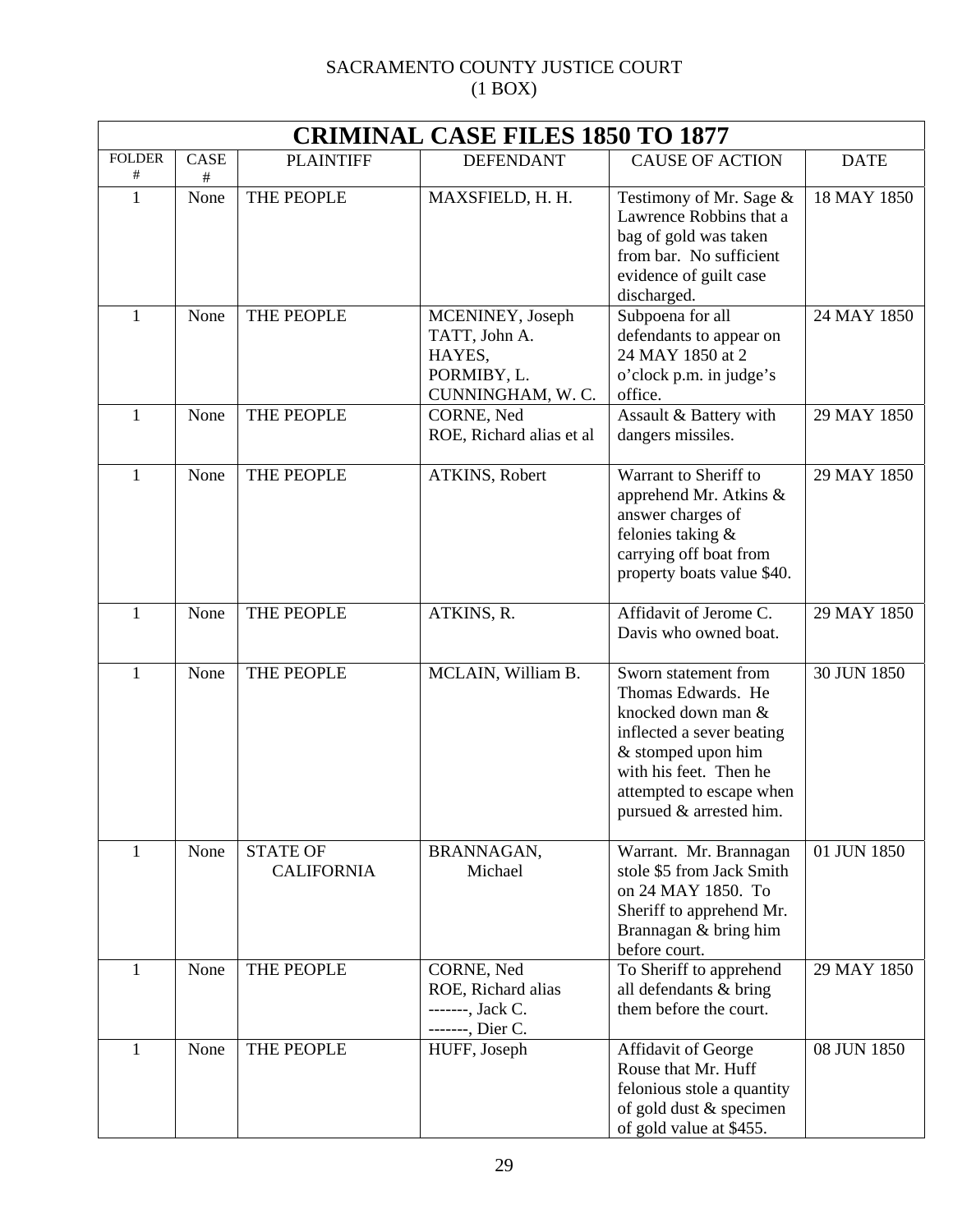| (11)<br><b>CRIMINAL CASE FILES 1850 TO 1877</b> |                  |                  |                           |                                                                                                                                                                                              |                |  |
|-------------------------------------------------|------------------|------------------|---------------------------|----------------------------------------------------------------------------------------------------------------------------------------------------------------------------------------------|----------------|--|
| <b>FOLDER</b><br>#                              | <b>CASE</b><br># | <b>PLAINTIFF</b> | <b>DEFENDANT</b>          | <b>CAUSE OF ACTION</b>                                                                                                                                                                       | <b>DATE</b>    |  |
| $\mathbf{1}$                                    | None             | THE PEOPLE       | BAGBY,                    | Sworn statement that<br>Bagby felonious stole &<br>carried away gold watch<br>$($100)$ , silver dollars in<br>bag (\$70) & silver watch<br>(\$20). Order to Sheriff to<br>arrest Bagby.      | 15 JUN 1850    |  |
| 1                                               | None             | THE PEOPLE       | DOE, John (alias)         | Affidavit James Glenn.<br>Defendant fraudulently<br>took white horse valued<br>at \$100.                                                                                                     | 18 JUN 1850    |  |
| 1                                               | None             | THE PEOPLE       | DOE, John (alias)         | Affidavit Robert Murray<br>about white horse, that he<br>did not give any person $&$<br>order to withdraw from<br>livery.                                                                    | 18 JUN 1850    |  |
| 1                                               | None             | THE PEOPLE       | CARPENTER,                | Warrant to Sheriff to<br>arrest Carpenter for<br>making violent assault on<br>John Fitzgerald.                                                                                               | 22 JUN 1850    |  |
| 1                                               | None             | THE PEOPLE       | CARPENTER, Jno D.         | Affidavit of John<br>Fitzgerald that Mr.<br>Carpenter did strike me<br>with heavy stick & drew<br>a pistol on me & affidavit<br>of William J. Krag.                                          | <b>NO DATE</b> |  |
| 1                                               | None             | THE PEOPLE       | CARPENTER,                | Affidavit of John<br>Fitzgerald that Mr.<br>Carpenter with force $\&$<br>violence struck with<br>heavy club & with pistols<br>violently assault him &<br>inflicted great personal<br>injury. | 22 JUN 1850    |  |
| 1                                               | None             | THE PEOPLE       | APPLEBY, R. S.            | Sworn statement of<br>Fielding Jones that R. S.<br>Appleby take, steal &<br>felonious carry away 1<br>mule valued \$115 $\&$<br>belonging to the County<br>of Yuba.                          | 23 JUN 1850    |  |
| 1                                               | None             | THE PEOPLE       | <b>BLANKENSHIP, Felix</b> | Subpoena for E. Carter,<br>Joseph Duncan & M. H.<br>Clough to appear on 30<br>June 1850.                                                                                                     | 30 JUN 1850    |  |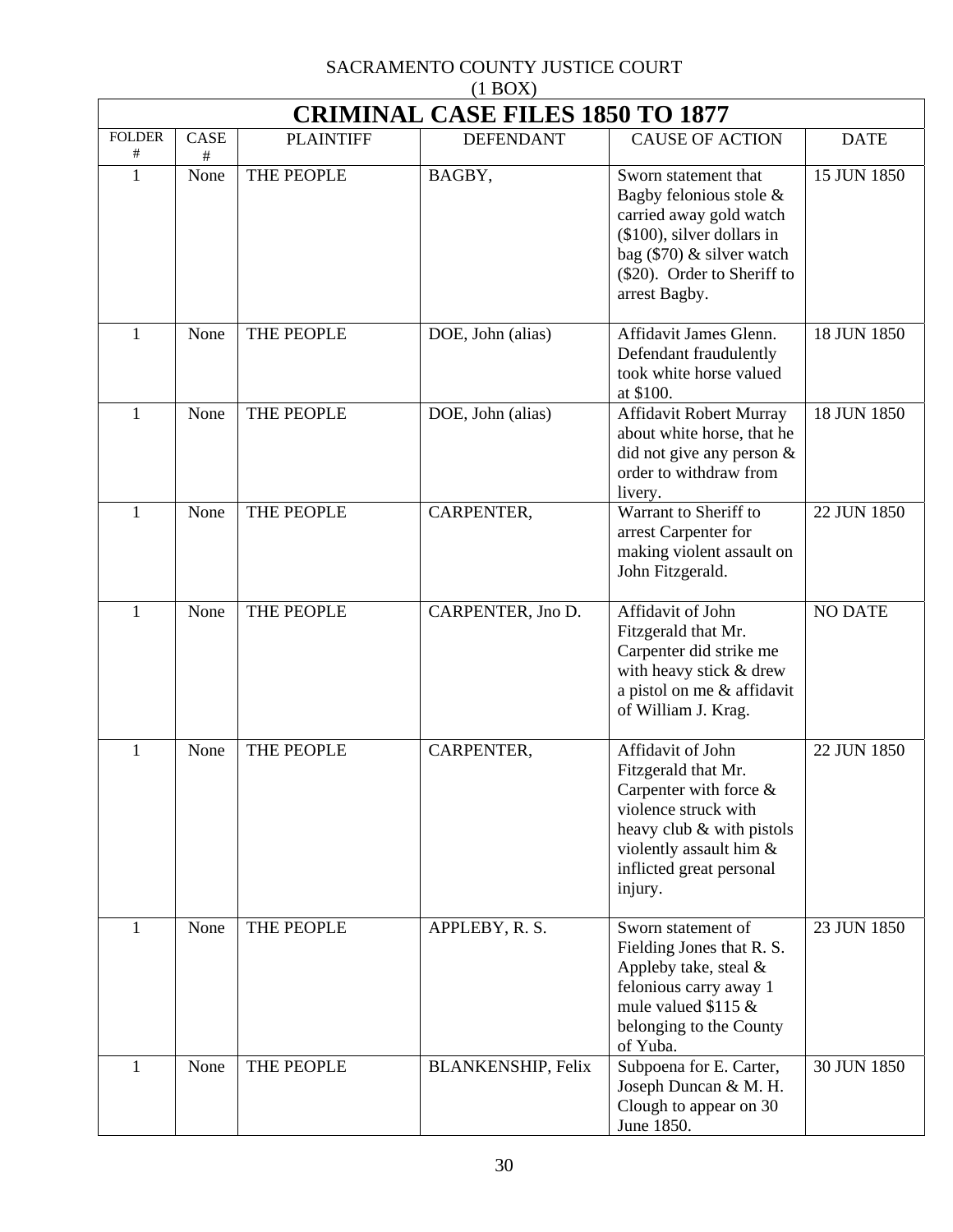| $(1$ BOX)                               |           |                                      |                                                               |                                                                                                                                                                                                                                      |             |  |  |
|-----------------------------------------|-----------|--------------------------------------|---------------------------------------------------------------|--------------------------------------------------------------------------------------------------------------------------------------------------------------------------------------------------------------------------------------|-------------|--|--|
| <b>CRIMINAL CASE FILES 1850 TO 1877</b> |           |                                      |                                                               |                                                                                                                                                                                                                                      |             |  |  |
| <b>FOLDER</b><br>#                      | CASE<br># | <b>PLAINTIFF</b>                     | <b>DEFENDANT</b>                                              | <b>CAUSE OF ACTION</b>                                                                                                                                                                                                               | <b>DATE</b> |  |  |
| $\mathbf{1}$                            | None      | THE PEOPLE                           | BLANKENSHIP, F.                                               | Affidavit of J. Duncan<br>that he saw Mr.<br>Blankenship take a stick<br>$&$ inflict number of<br>severe blows. One of the<br>blows was on head and<br>came near to felling him.                                                     | 30 JUN 1850 |  |  |
| $\mathbf{1}$                            | None      | THE PEOPLE                           | <b>BLANKENSHIP, Felix</b>                                     | <b>Affidavit of Augustus</b><br>Vidal, with heavy club<br>attacked & seriously &<br>dangerously injured him.                                                                                                                         | 30 JUN 1850 |  |  |
| $\mathbf{1}$                            | None      | THE PEOPLE                           | <b>BLANKENSHIP, Felix</b>                                     | Warrant. To Sheriff to<br>arrest Mr. Blankenship<br>for assault with bodily<br>injuries.                                                                                                                                             | 30 JUN 1850 |  |  |
| 1                                       | None      | THE PEOPLE                           | <b>BLANKENSHIP, Felix</b>                                     | Depositions of Augustus<br>Vidal, Elijah Carter, & R.<br>H. Bacon on what happen<br>while playing cards $\&$<br>about the attack & also<br>from defendant's attorney<br>Samuel N. Messy.                                             | 01 JUL 1850 |  |  |
| $\mathbf{1}$                            | None      | THE PEOPLE                           | <b>BLANKENSHIP, Felix</b>                                     | Deposition I. J. Clymer.<br>He added nothing, which<br>may affect the<br>seriousness of the matter.<br>Defendant found guilty &<br>that he should answer $\&$<br>bail of \$1,000 be held<br>until gives bail.                        | 30 JUN 1850 |  |  |
| 1                                       | None      | THE PEOPLE                           | SCROGGINS, Jno S.                                             | Being no sufficient cause<br>to find defendant guilty<br>case discharged.                                                                                                                                                            | 06 JUN 1850 |  |  |
| 1                                       | None      | <b>STATE OF</b><br><b>CALIFORNIA</b> | DOE, John (alias)<br>ROW, Richard (alias)<br>PEABODY, John A. | 2 Subpoenas for Wm D.<br>Chapman, Henry<br>Reynolds, E. S. Bennett,<br>L. M. Duke & Chas M.<br>Redman-Thief of a mule-<br>Return mule or value of<br>cost.                                                                           | 21 JUN 1850 |  |  |
| 1                                       | None      | THE PEOPLE                           | PEABODY, J. A.                                                | Affidavits from W. P.<br>Withers, owner of the<br>mule, Wm D. Chapman,<br>L. M. Duke, E. L.<br>Bennett. Joseph Peabody<br>& Lardine Jermus held &<br>bonded of \$100 in State<br>of Indiana. Continuance<br>questions J. A. Peabody. | 21 JUN 1850 |  |  |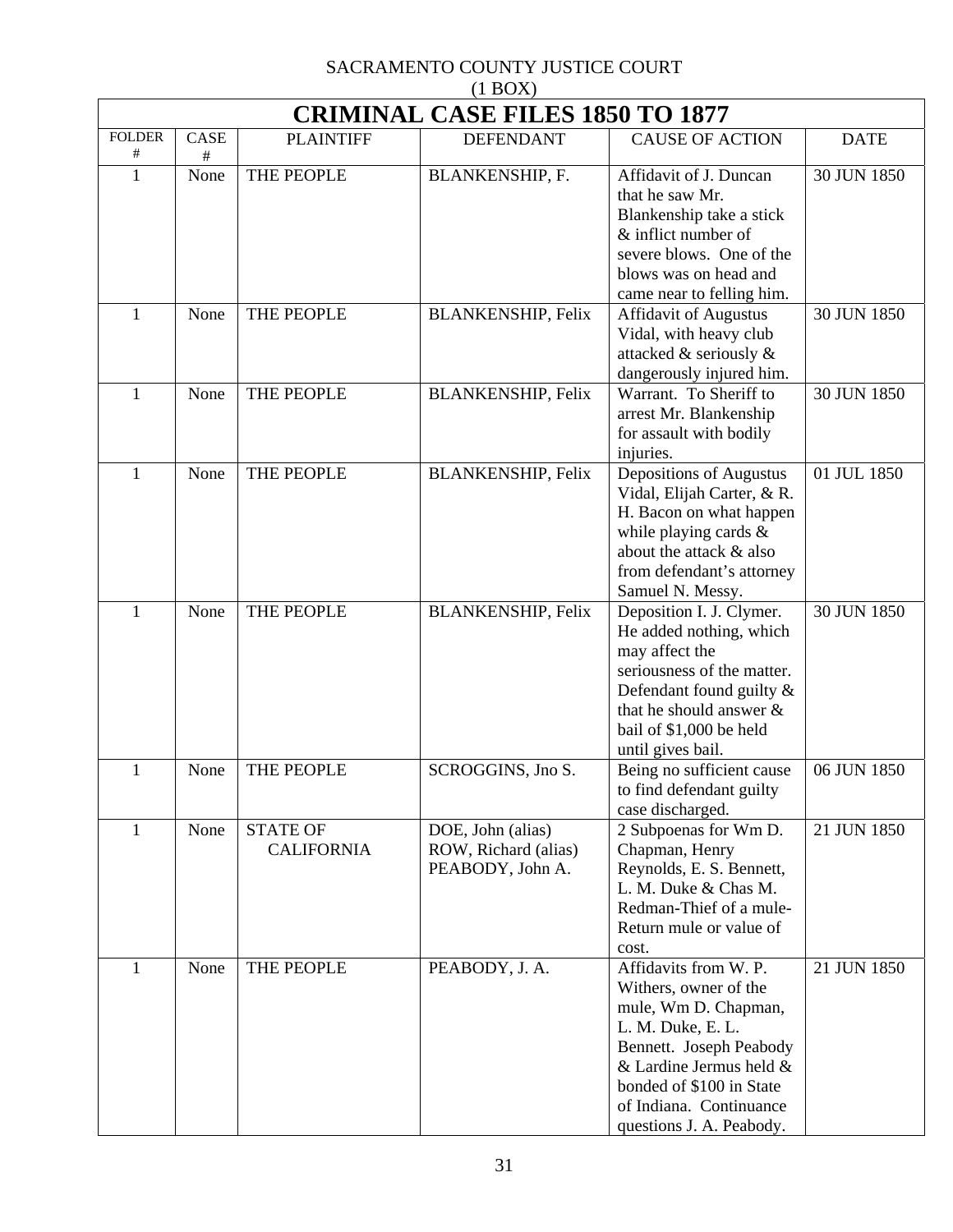| $(1 \text{D} \text{O} \Omega)$<br><b>CRIMINAL CASE FILES 1850 TO 1877</b> |             |                  |                     |                                                    |             |  |
|---------------------------------------------------------------------------|-------------|------------------|---------------------|----------------------------------------------------|-------------|--|
| <b>FOLDER</b>                                                             | <b>CASE</b> | <b>PLAINTIFF</b> | <b>DEFENDANT</b>    | <b>CAUSE OF ACTION</b>                             | <b>DATE</b> |  |
| $\#$                                                                      | #           |                  |                     |                                                    |             |  |
| $\mathbf{1}$                                                              | None        | THE PEOPLE       | DOE, John (alias)   | Warrant. To Sheriff to                             | 02 JUL 1850 |  |
|                                                                           |             |                  | ROE, Ric'd (alias)  | arrest John Doe alias &                            |             |  |
|                                                                           |             |                  |                     | Ric'd Roe (alias) for the                          |             |  |
| 1                                                                         | None        | THE PEOPLE       | DOE, John (alias)   | crime of a felony.<br>Complaint. Jose Vidat        | 02 JUL 1850 |  |
|                                                                           |             |                  | ROE, Ric (alias)    | states 2 men did strike                            |             |  |
|                                                                           |             |                  |                     | beat & belabor causing                             |             |  |
|                                                                           |             |                  |                     | server personal injury.                            |             |  |
| 1                                                                         | None        | THE PEOPLE       | <b>NOTHER THERE</b> | Affidavit. Felonious took                          | 05 JUL 1850 |  |
|                                                                           |             |                  |                     | 2 leather bags containing                          |             |  |
|                                                                           |             |                  |                     | gold dust & California                             |             |  |
|                                                                           |             |                  |                     | coins valued at about                              |             |  |
|                                                                           |             |                  |                     | \$3,500.                                           |             |  |
| 1                                                                         | None        | THE PEOPLE       | LEWIS, Chas         | Deposition of Geo                                  | 11 JUL 1850 |  |
|                                                                           |             |                  |                     | Thompson. Asked                                    |             |  |
|                                                                           |             |                  |                     | defendant to leave & he                            |             |  |
|                                                                           |             |                  |                     | struck him. He asked                               |             |  |
|                                                                           |             |                  |                     | defendant to leave again                           |             |  |
|                                                                           |             |                  |                     | & he threatens to knock<br>him down.               |             |  |
| 1                                                                         | None        | THE PEOPLE       | DOE, Jno            | Affidavit. 6 mules & 2                             | 25 JUL 1850 |  |
|                                                                           |             |                  |                     | horses valued at \$2,000                           |             |  |
|                                                                           |             |                  |                     | was feloniously stolen &                           |             |  |
|                                                                           |             |                  |                     | carried away.                                      |             |  |
| 1                                                                         | None        | THE PEOPLE       | DOE, John           | To Sheriff to arrest John                          | 01 AUG 1850 |  |
|                                                                           |             |                  |                     | Doe for the crime of                               |             |  |
|                                                                           |             |                  |                     | grand larceny.                                     |             |  |
| $\mathbf{1}$                                                              | None        | THE PEOPLE       | HOLEDIN, Charles    | Defendant broke into                               | 29 JUL 1850 |  |
|                                                                           |             |                  |                     | house at Sutter's Fort an                          |             |  |
|                                                                           |             |                  |                     | feloniously broke into                             |             |  |
|                                                                           |             |                  |                     | trunk & took property at a                         |             |  |
| 1                                                                         | None        | THE PEOPLE       | HARTLEY, James F.   | value of \$800.<br>Statement of defendant.         | 23 AUG 1850 |  |
| 1                                                                         | None        | THE PEOPLE       | HARTLEY, J. F.      | Warrant. To Sheriff to                             | 20 JUL 1850 |  |
|                                                                           |             |                  |                     | arrest Mr. Hartley for the                         |             |  |
|                                                                           |             |                  |                     | crime of grand larceny.                            |             |  |
| 1                                                                         | None        | THE PEOPLE       | HARTLEY, James F.   | Deposition of Samuel                               | 20 JUL 1850 |  |
|                                                                           |             |                  |                     | Lockhart that Mr. Hartley                          |             |  |
|                                                                           |             |                  |                     | has been losing gold                               |             |  |
|                                                                           |             |                  |                     | coins and gold dust at the                         |             |  |
|                                                                           |             |                  |                     | tables.                                            |             |  |
| 1                                                                         | None        | THE PEOPLE       | HARTLEY, James F.   | Deposition of C.W.                                 | 20 JUL 1850 |  |
|                                                                           |             |                  |                     | LaTournett proprietor of                           |             |  |
|                                                                           |             |                  |                     | "Wright Hotel". Mr.                                |             |  |
|                                                                           |             |                  |                     | Hartley had been an                                |             |  |
|                                                                           |             |                  |                     | employee of hotel. Ask<br>for rent, he didn't have |             |  |
|                                                                           |             |                  |                     | money & was sleeping                               |             |  |
|                                                                           |             |                  |                     | mostly with miners.                                |             |  |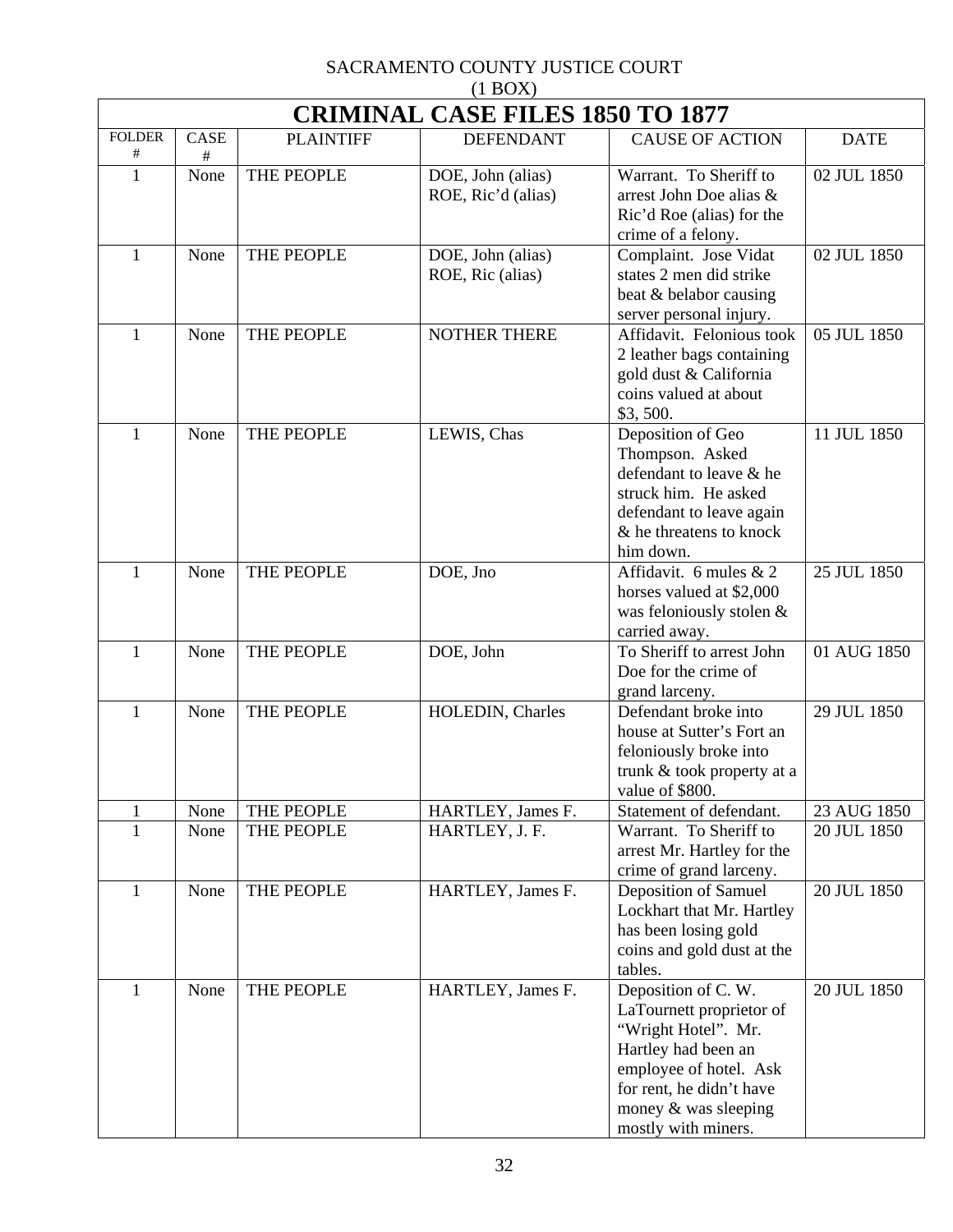| $(1 + 1)$<br><b>CRIMINAL CASE FILES 1850 TO 1877</b> |      |                  |                     |                                           |             |  |
|------------------------------------------------------|------|------------------|---------------------|-------------------------------------------|-------------|--|
| <b>FOLDER</b>                                        | CASE | <b>PLAINTIFF</b> | <b>DEFENDANT</b>    | <b>CAUSE OF ACTION</b>                    | <b>DATE</b> |  |
| #                                                    | #    |                  |                     |                                           |             |  |
| $\mathbf{1}$                                         | None | THE PEOPLE       | HARTLEY, James F.   | Deposition of James H.                    | 20 JUL 1850 |  |
|                                                      |      |                  |                     | Harrison (Actor). Know                    |             |  |
|                                                      |      |                  |                     | only for 3 wks, does not                  |             |  |
|                                                      |      |                  |                     | know about his money.                     |             |  |
|                                                      |      |                  |                     | Saw him playing at table                  |             |  |
|                                                      |      |                  |                     | for \$10 & \$20 a time.                   |             |  |
| 1                                                    | None | THE PEOPLE       | HARTLEY, James F.   | Deposition of G. W Held,                  | 20 JUL 1850 |  |
|                                                      |      |                  |                     | that he knew Mr Hartley                   |             |  |
|                                                      |      |                  |                     | since 1847 said won gold                  |             |  |
|                                                      |      |                  |                     | at house on J St. & next                  |             |  |
|                                                      |      |                  |                     | day also he had gold dust                 |             |  |
| 1                                                    | None | THE PEOPLE       | HARTLEY, James F.   | in possession.                            | 20 JUL 1850 |  |
|                                                      |      |                  |                     | Deposition of James<br>Orchard, had about |             |  |
|                                                      |      |                  |                     | \$8,000 worth gold dust &                 |             |  |
|                                                      |      |                  |                     | gold coins in possession                  |             |  |
|                                                      |      |                  |                     | & was feloniously taken                   |             |  |
|                                                      |      |                  |                     | from Wright Hotel by Mr.                  |             |  |
|                                                      |      |                  |                     | Hartley.                                  |             |  |
| 1                                                    | None | THE PEOPLE       | HARTLEY, J. F.      | Subpoena for James                        | 20 JUL 1850 |  |
|                                                      |      |                  |                     | Harrison.                                 |             |  |
| 1                                                    | None | THE PEOPLE       | HARTLEY, J. F.      | Subpoena for G. W. Held                   | 20 JUL 1850 |  |
|                                                      |      |                  |                     | & J. C. Fox.                              |             |  |
| 1                                                    | None | THE PEOPLE       | BARNETT, Charles W. | Fine \$250 & Mr. Barnett                  | 02 AUG 1850 |  |
|                                                      |      |                  |                     | to keep the peace                         |             |  |
|                                                      |      |                  |                     | especially on Mrs.                        |             |  |
|                                                      |      |                  |                     | Miller's property &                       |             |  |
|                                                      |      |                  |                     | person then for 3 Months                  |             |  |
|                                                      |      |                  |                     | the charges will be null.                 |             |  |
| 1                                                    | None | THE PEOPLE       | LORENA, Francisco   | Selling liquor without                    | 03 AUG 1850 |  |
|                                                      |      |                  |                     | license. Found guilty &                   |             |  |
|                                                      |      |                  |                     | was granted bail.                         |             |  |
| 1                                                    | None | THE PEOPLE       | LORENTA, Francisco  | <b>Complaint that Francisco</b>           | 02 AUG 1850 |  |
|                                                      |      |                  |                     | Lorenta to best of his                    |             |  |
|                                                      |      |                  |                     | belief is guilty of                       |             |  |
|                                                      |      |                  |                     | misdemeanor of retailing                  |             |  |
|                                                      |      |                  |                     | liquor without a license.                 |             |  |
| $\mathbf{1}$                                         | None | THE PEOPLE       | LORENA, F           | Subpoena for David H.<br>McDowell.        | 03 AUG 1850 |  |
| $\mathbf{1}$                                         | None | THE PEOPLE       | LORENA, Francisco   | Warrant. To Sheriff to                    | 03 AUG 1850 |  |
|                                                      |      |                  |                     | arrest Mr. Lorena for                     |             |  |
|                                                      |      |                  |                     | selling liquor without                    |             |  |
|                                                      |      |                  |                     | license.                                  |             |  |
| 1                                                    | None | THE PEOPLE       | NORMAN,             | Affidavit of J. S. Tohwill,               | 15 AUG 1850 |  |
|                                                      |      |                  | HASKELL,            | Haskell, Norman, King &                   |             |  |
|                                                      |      |                  | KING,               | others. A scene of                        |             |  |
|                                                      |      |                  |                     | violence when Malloner                    |             |  |
|                                                      |      |                  |                     | was killed. The speaker                   |             |  |
|                                                      |      |                  |                     | was Mr. Edwards.                          |             |  |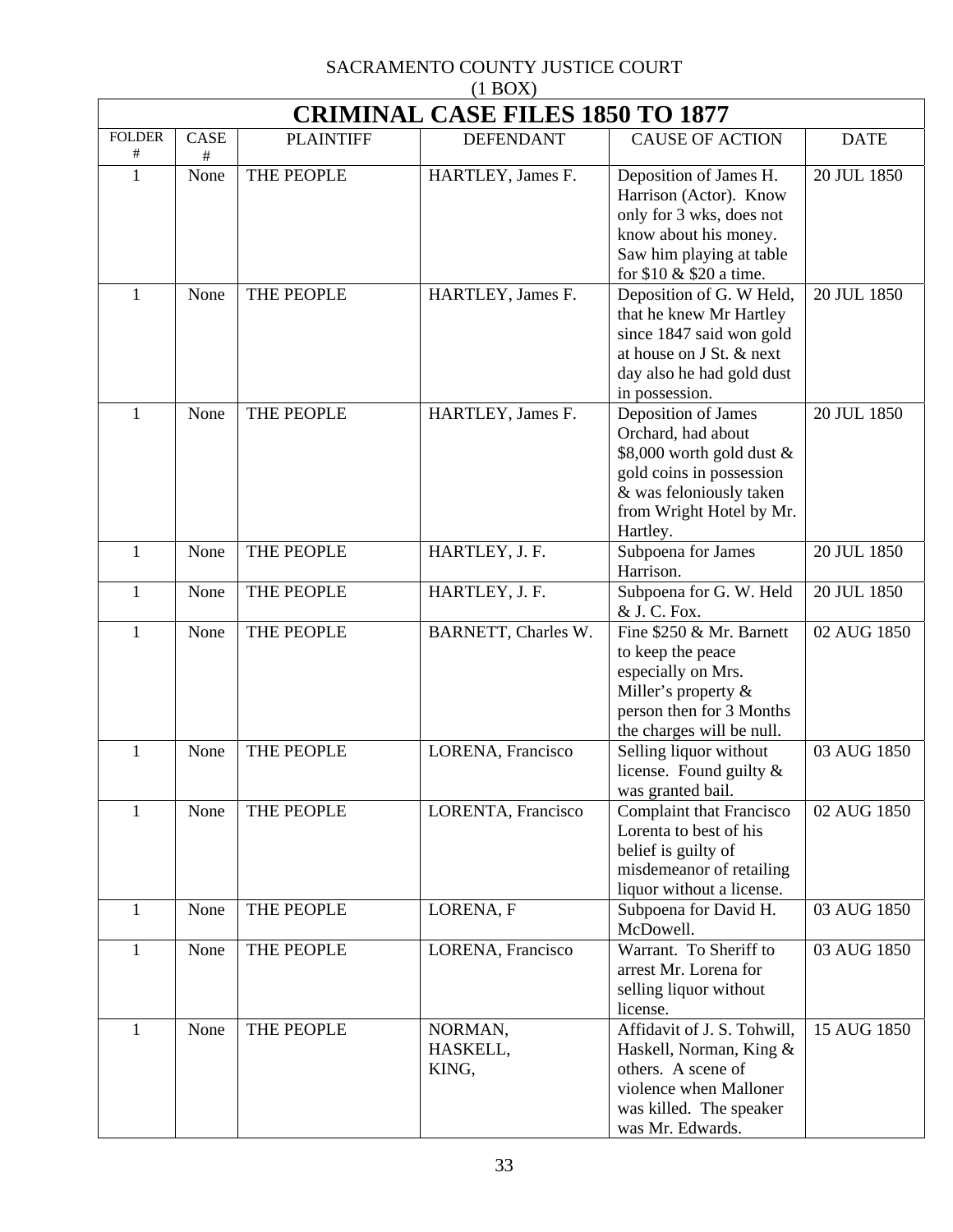| <b>CRIMINAL CASE FILES 1850 TO 1877</b> |             |                  |                                                                          |                                                                                                                                                                                                                                                  |             |  |
|-----------------------------------------|-------------|------------------|--------------------------------------------------------------------------|--------------------------------------------------------------------------------------------------------------------------------------------------------------------------------------------------------------------------------------------------|-------------|--|
| <b>FOLDER</b>                           | <b>CASE</b> | <b>PLAINTIFF</b> | <b>DEFENDANT</b>                                                         | <b>CAUSE OF ACTION</b>                                                                                                                                                                                                                           | <b>DATE</b> |  |
| #<br>$\mathbf{1}$                       | #<br>None   | THE PEOPLE       | DOE, Jno et al                                                           | Complaint. A. B. Caldwell<br>was robbed of gold dust<br>valued at \$1,500 to<br>$$1,600$ & colt revolver<br>was feloniously taken by<br>Jno Doe (alias) Roe (alias).                                                                             | 07 AUG 1850 |  |
| 1                                       | None        | THE PEOPLE       | BROWN, John                                                              | Affidavit of Policeman<br>John Wilding. Ask<br>prisoner what was in bag,<br>he showed badge and he<br>swing bag at officer &<br>throw bag away. Drew<br>scissors & attempted to<br>stab them. He finally got<br>him on board the prison<br>ship. | 14 AUG 1850 |  |
| $\mathbf{1}$                            | None        | THE PEOPLE       | DOE, Jno                                                                 | Affidavit of A. B.<br>Caldwell, colt revolver &<br>sack containing gold dust<br>was feloniously taken.                                                                                                                                           | 11 AUG 1850 |  |
| 1                                       | None        | THE PEOPLE       | HOYT, Wm H.                                                              | Resisting the Sheriff.<br>Executing a writ to seize<br>premises using a gun.<br>Told to deliver the gun to<br>their owners.                                                                                                                      | 07 AUG 1850 |  |
| $\mathbf{1}$                            | None        | THE PEOPLE       | HOYT, Wm H.                                                              | Affidavit of Mr. Hoyt that<br>he didn't have any<br>interest in resisting the<br>Sheriff concerning<br>seizing premises. He<br>took a gun with him that<br>was not loaded.                                                                       | 19 AUG 1850 |  |
| 1                                       | None        | THE PEOPLE       | HOYT,                                                                    | Affidavit of Edwin P.<br>Monroe, their object<br>being to resist the officer<br>in taking their premises.                                                                                                                                        | 17 AUG 1850 |  |
| 1                                       | None        | THE PEOPLE       | HOYT, William H.                                                         | Bail of \$1,00 paid by<br>Edward Sutton & John<br>Rivett that Mr. Hoyt will<br>appear in next district<br>court session 07 OCT<br>1850.                                                                                                          | 17 AUG 1850 |  |
| $\mathbf{1}$                            | None        | THE PEOPLE       | NAGLE, David<br>DOE, John (alias)<br>MEIR, Stephen<br>ROW, Ric'd (alias) | Deposition of Ben R.<br>Nickerson.                                                                                                                                                                                                               | 02 JUL 1850 |  |
| 1                                       | None        | THE PEOPLE       | NAGLE, D.<br>MEIR, Stephen                                               | Subpoena for D, Clark &<br>D. Smith.                                                                                                                                                                                                             | 02 JUL 1850 |  |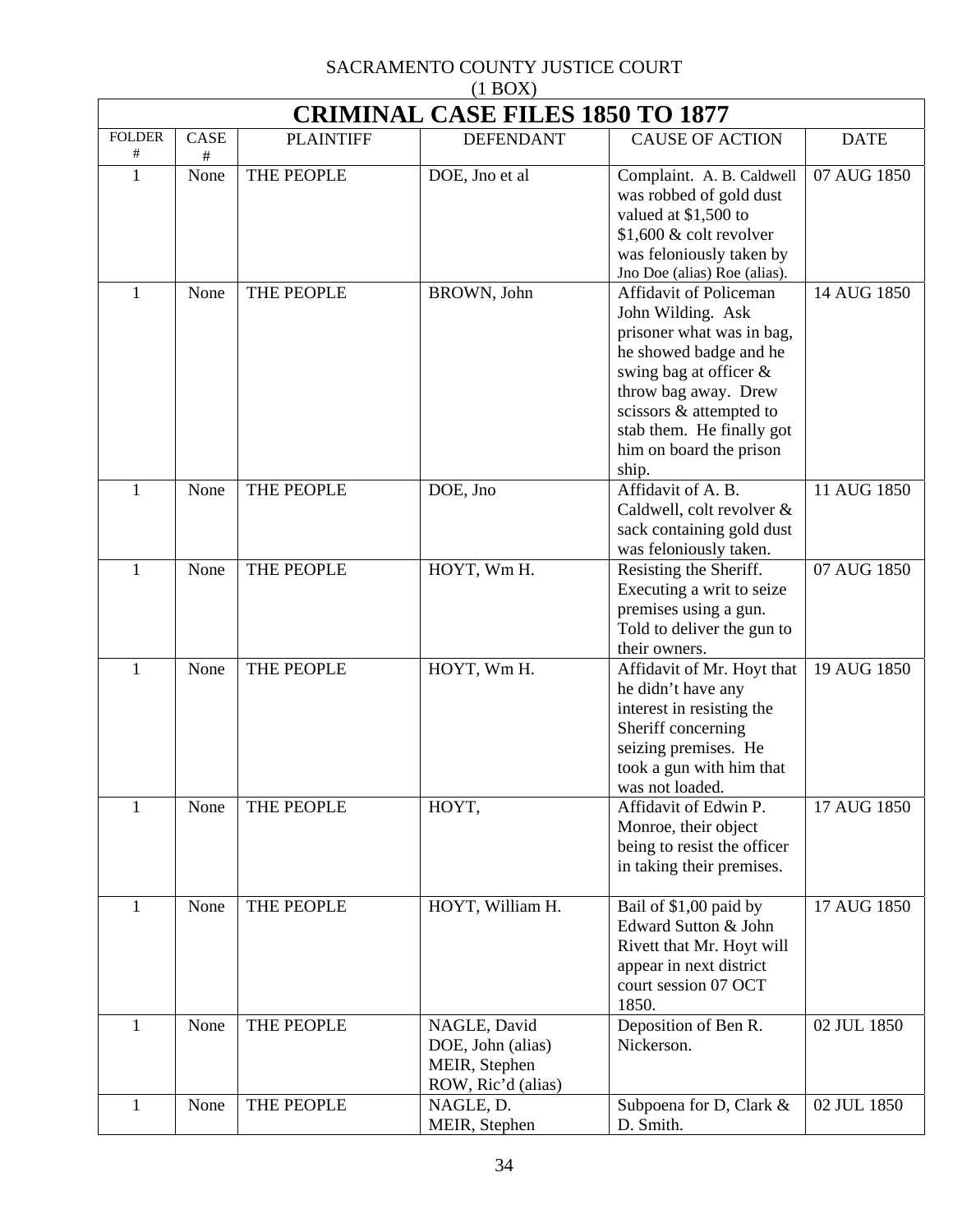| (1)<br><b>CRIMINAL CASE FILES 1850 TO 1877</b> |                  |                                      |                                 |                                                                                                                                                  |             |  |
|------------------------------------------------|------------------|--------------------------------------|---------------------------------|--------------------------------------------------------------------------------------------------------------------------------------------------|-------------|--|
| <b>FOLDER</b><br>#                             | <b>CASE</b><br># | <b>PLAINTIFF</b>                     | <b>DEFENDANT</b>                | <b>CAUSE OF ACTION</b>                                                                                                                           | <b>DATE</b> |  |
| $\mathbf{1}$                                   | None             | <b>STATE OF</b><br><b>CALIFORNIA</b> | ROSS, Samuel H.                 | Subpoena for Daniel Lux,<br>John Mitz, C.O.<br>Minnigar, Joel Akin,<br>Eeward Nailor & James<br>M. Ried.                                         | 05 SEP 1850 |  |
| 1                                              | None             | <b>STATE OF</b><br><b>CALIFORNIA</b> | ROSS, Samuel H.                 | Summons to Sheriff.<br>Complained that Mr.<br>Ross came to their tent $\&$<br>after he left \$1,000 to<br>$$1,500$ was missing.                  | 05 SEP 1850 |  |
| 1                                              | None             | THE PEOPLE                           | ROSS, Samuel H.                 | Affidavit of James H.<br>Borgesser. Mr. Ross<br>went to their tent & after<br>he left gold dust valued at<br>\$1,000 to \$1,500 was<br>missing.  | 16 JUL 1850 |  |
| $\mathbf{1}$                                   | None             | THE PEOPLE                           | DUTCH, Louis (alias)            | Sworn statement of Wm<br>P. Westcott about assault<br>& battery. Warrant<br>issued to arrest Dutch<br>Louis (alias) for assault $\&$<br>battery. | 20 JUL 1850 |  |
| $\mathbf{1}$                                   | None             | <b>STATE OF</b><br><b>CALIFORNIA</b> | REED, David<br>DOE, Jno (alias) | To Sheriff to arrest Jno<br>DOE (alias) & David<br>Reed for the crime of<br>grand larceny.                                                       | 25 JUL 1850 |  |
| 1                                              | None             | THE PEOPLE                           | DOE, John                       | Affidavit of David H.<br>Crowell about roan horse<br>valued at \$90 was<br>feloniously stolen &<br>taken away by a John<br>Doe.                  | 26 JUL 1850 |  |
| 1                                              | None             | THE PEOPLE                           | REED, David                     | Not sufficient to believe<br>the written named David<br>Reed guilty of the offense<br>within mentioned. I order<br>him discharged.               | 26 JUL 1850 |  |
| 1                                              | None             | THE PEOPLE                           | <b>PRISCILLA</b>                | Sworn statement of<br>Thomas J. White about<br>Priscilla's mental<br>condition.                                                                  | 06 AUG 1850 |  |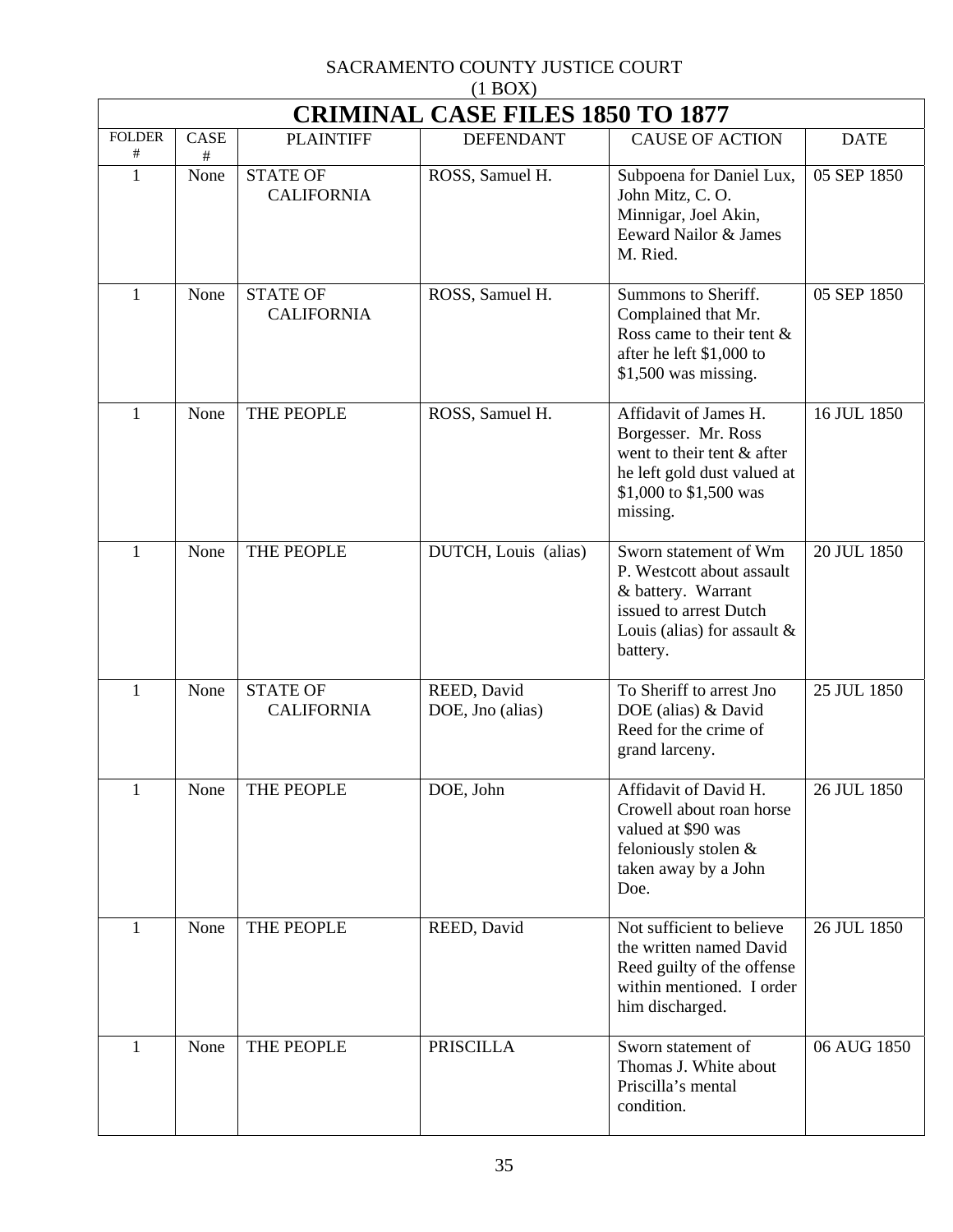| $(1 \text{D} \text{O} \Omega)$<br><b>CRIMINAL CASE FILES 1850 TO 1877</b> |           |                  |                                          |                                                                                                                                                                                                                                    |             |  |
|---------------------------------------------------------------------------|-----------|------------------|------------------------------------------|------------------------------------------------------------------------------------------------------------------------------------------------------------------------------------------------------------------------------------|-------------|--|
| <b>FOLDER</b>                                                             | CASE      | <b>PLAINTIFF</b> | <b>DEFENDANT</b>                         | <b>CAUSE OF ACTION</b>                                                                                                                                                                                                             | <b>DATE</b> |  |
| #<br>$\mathbf{1}$                                                         | #<br>None | THE PEOPLE       | PRISCILLA (Negro)                        | <b>Statement of Dr. Thomas</b><br>J. White that Priscilla was<br>insane & should be<br>confined before she<br>inflicts upon herself<br>violence & possible<br>commit suicide. Court<br>ordered she be brought<br>before the court. | 23 AUG 1850 |  |
| 1                                                                         | None      | THE PEOPLE       | MULLIGAN, M. A.                          | Warrant to Sheriff to<br>arrest Mr. Mulligan, but<br>Sheriff John W. Tracy did<br>not arrest him though he<br>had warrant for him.                                                                                                 | 07 AUG 1850 |  |
| $\mathbf{1}$                                                              | None      | THE PEOPLE       | DOE, John (alias)<br>[LARRY]             | Warrant to Sheriff to<br>arrest John Doe (alias)<br>[Larry] for assault &<br>battery.                                                                                                                                              | 22 AUG 1850 |  |
| $\mathbf{1}$                                                              | None      | THE PEOPLE       | DOE, John (alias)<br>MILLES, Laurance M. | Evidence & affidavit of<br>Michael W. Murphy.<br>Assault & battery, blow<br>to face without cause or<br>provocation & pick up<br>chair & struck at me<br>several times.                                                            | 22 AUG 1850 |  |
| $\mathbf{1}$                                                              | None      | THE PEOPLE       | DOE, John (alias)<br>MILLES, Laurance M. | Deposition of Chas<br>Thompson, did not see<br>blow struck. Murphy<br>called Milles a liar & did<br>not see Milles strike at<br>Murphy, but did see<br>Murphy strike at Milles<br>with chair.                                      | 22 AUG 1850 |  |
| $\mathbf{1}$                                                              | None      | THE PEOPLE       | MYERS, Henry T.<br>PICKETT, William      | Bond for \$2,500.<br>Guarantee payment if one<br>is to be made.                                                                                                                                                                    | 18 AUG 1850 |  |
| $\mathbf{1}$                                                              | None      | THE PEOPLE       | SHURDON, Michael                         | Complaint. Took form<br>hotel room in trunk<br>forcible took gold dust<br>valued between \$300 to<br>\$500. Statement of Mr.<br>Saurdon. (4 Pages)                                                                                 | 23 AUG 1850 |  |
| $\mathbf{1}$                                                              | None      | THE PEOPLE       | SHURDON, Michael                         | Warrant to Sheriff to<br>arrest Michael Shurdon<br>for grand larceny.                                                                                                                                                              | 09 AUG 1850 |  |
| 1                                                                         | None      | THE PEOPLE       | DOE, John (alias)<br>MILLES, L.          | Not sufficient cause to<br>find named person guilty<br>of alleged charged. Court<br>orders him discharged.                                                                                                                         | 22 AUG 1850 |  |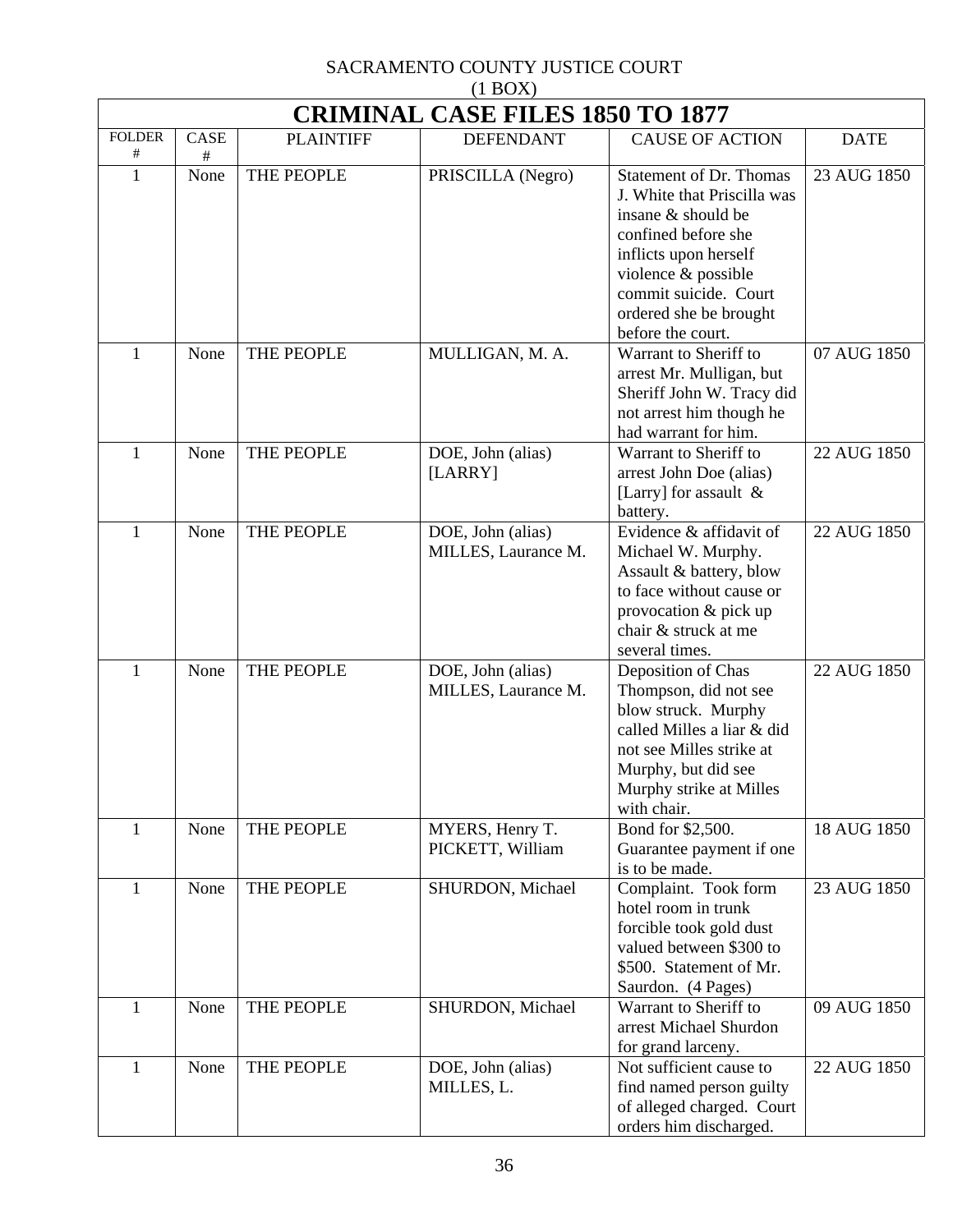|                   | <b>CRIMINAL CASE FILES 1850 TO 1877</b> |                                                                                                                                                                                                                                                                                                                       |                                                                       |                                                                                                                                                                                      |             |  |
|-------------------|-----------------------------------------|-----------------------------------------------------------------------------------------------------------------------------------------------------------------------------------------------------------------------------------------------------------------------------------------------------------------------|-----------------------------------------------------------------------|--------------------------------------------------------------------------------------------------------------------------------------------------------------------------------------|-------------|--|
| <b>FOLDER</b>     | CASE                                    | <b>PLAINTIFF</b>                                                                                                                                                                                                                                                                                                      | <b>DEFENDANT</b>                                                      | <b>CAUSE OF ACTION</b>                                                                                                                                                               | <b>DATE</b> |  |
| #<br>$\mathbf{1}$ | #<br>None                               | THE PEOPLE                                                                                                                                                                                                                                                                                                            | PETERS, P.                                                            | Search warrant issued.<br>Contents of trunk were<br>stolen from Steamer.<br>"Senator." Search the<br>house know as "Red<br>House" for property<br>missing. (3 Pages)                 | 23 AUG 1850 |  |
| 1                 | None                                    | THE PEOPLE                                                                                                                                                                                                                                                                                                            | SCOTT, Frances                                                        | Search warrant issued. A<br>breast pin valued at \$600<br>was taken by Ms Scott &<br>would not give it up.<br>Sheriff to search Ms Scott<br>& her house for said pin.<br>$(4$ Pages) | 23 AUG 1850 |  |
| $\mathbf{1}$      | None                                    | Regarding Wm H. GARRARD-No evidence appearing defendant discharged.<br>Allen RUFUS-No evidence defendant discharged.<br>Allen EDWARDS- No evidence defendant discharged.<br>Jas M. HORN- No evidence case discharged.<br>J. HUGHES- No evidence case discharged.<br>J. R. CAUGHMAN- No evidence defendant discharged. | 19 AUG 1850                                                           |                                                                                                                                                                                      |             |  |
| 1                 | None                                    | THE PEOPLE                                                                                                                                                                                                                                                                                                            | GODDARD, Wm H.                                                        | Subpoena for Jno<br>McDonell, N Brasly, B.<br>B. Milne, Edward Crowell<br>& L. C. Bruce Wallace.                                                                                     | 19 AUG 1850 |  |
| $\mathbf{1}$      | None                                    | THE PEOPLE                                                                                                                                                                                                                                                                                                            | GODDARD, W. H.                                                        | Subpoena for E. Root,<br>Roxy Wates, Mary<br>Stevens, W. Cummings &<br>J. W. Collins.                                                                                                | 19 AUG 1850 |  |
| 1                 | None                                    | THE PEOPLE                                                                                                                                                                                                                                                                                                            | GODDARD, W. H.                                                        | Statement from John W.<br>Collins. He left house on<br>Wed morning $&$ went to<br>Sacramento & been at his<br>house almost every day<br>for a week.                                  | 20 AUG 1850 |  |
| 1                 | None                                    | THE PEOPLE                                                                                                                                                                                                                                                                                                            | BRYARLY, W.<br>CROWELL, Ed<br>CROWELL,<br>MILNE, D. B.<br>BRUCE, S.C. | They are all found guilty<br>of contempt of court.                                                                                                                                   | 20 AUG 1850 |  |
| $\mathbf{1}$      | None                                    | THE PEOPLE                                                                                                                                                                                                                                                                                                            | GODDARD, Wm H.<br>CAUGHMAN, James R.                                  | Examination of Mr.<br>Goddard & Mr.<br>Caughman. Motion to<br>discharge the defendants<br>on the grounds that there<br>is no legal accusation<br>against them.                       | 19 AUG 1850 |  |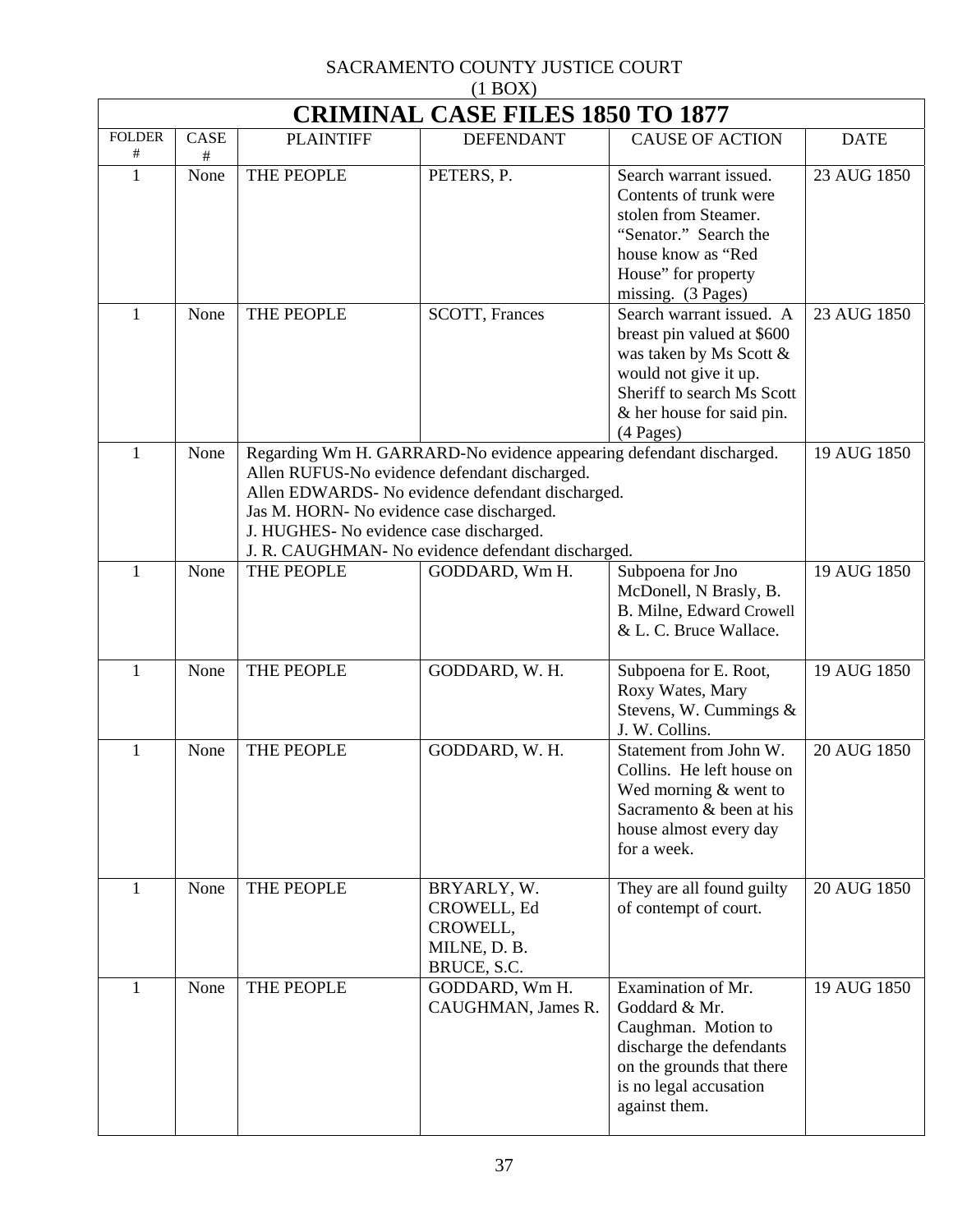| $(1 - 1)$<br><b>CRIMINAL CASE FILES 1850 TO 1877</b> |           |                  |                             |                                                                                                                                                                                                                                                                                                    |                |  |
|------------------------------------------------------|-----------|------------------|-----------------------------|----------------------------------------------------------------------------------------------------------------------------------------------------------------------------------------------------------------------------------------------------------------------------------------------------|----------------|--|
| <b>FOLDER</b><br>#                                   | CASE<br># | <b>PLAINTIFF</b> | <b>DEFENDANT</b>            | <b>CAUSE OF ACTION</b>                                                                                                                                                                                                                                                                             | <b>DATE</b>    |  |
| $\mathbf{1}$                                         | None      | THE PEOPLE       | GODDARD, Wm H.<br>CAUGHMAN, | <b>Examination of Goddard</b><br>& Caughman. Motion to<br>reduce charge untrue,<br>overruled, motion to<br>discharge grounds no<br>accusation active.                                                                                                                                              | <b>NO DATE</b> |  |
| 1                                                    | None      | THE PEOPLE       | GODDARD, Wm H.<br>CAUGHMAN, | Charge #1 Resisting<br>Sheriff in the lawful<br>discharge of his duty on<br>14 AUG 1850. Charge<br>#2 Murder of Sheriff<br>McKenney as principal or<br>accessory before the fact<br>14 AUG 1850.                                                                                                   | <b>NO DATE</b> |  |
| 1                                                    | None      | THE PEOPLE       | GODDARD, Wm H.<br>CAUGHMAN, | Subpoena for Mark H.<br>Burnet, J. Dovoalikin,<br>Wm Dustin, Geo N.<br>Denton, Mark Franklin, J.<br>Cox, J. H. Ling $&$<br>Michael Majors.                                                                                                                                                         | 19 AUG 1850    |  |
| $\overline{2}$                                       | None      | THE PEOPLE       | COSNOGG, Wm                 | Subpoena for Henry<br>Jacobs, Joseph Clough,<br>Jas R. Coffman & M.<br>Cluskey.                                                                                                                                                                                                                    | 20 AUG 1850    |  |
| $\overline{2}$                                       | None      | THE PEOPLE       | COSNOGG, Wm D.              | John McCleester swore<br>he saw the defendant at<br>Mr. Allens, but he left<br>before the affair.                                                                                                                                                                                                  | 20 AUG 1850    |  |
| $\overline{2}$                                       | None      | THE PEOPLE       | COSNOGG, Wm D.              | Wakeman Bryarly a<br>physician knows no<br>participation of<br>defendant, he saw him at<br>barroom of Povillion in<br>Brighton $&$ he told me<br>that he had been at<br>Allen's during the affair.<br>He went at suggestion of<br>several gentlemen who<br>know him & he would go<br>with officer. | 20 AUG 1850    |  |
| $\overline{2}$                                       | None      | THE PEOPLE       | CAUGHMAN, J. R.             | David B. Milner was<br>present when officer<br>McKinney was killed.<br>Sheriff told them to lay<br>down your arms, I have a<br>writ for your arrest was<br>said after Allen had shot<br>& then his next shot<br>killed Sheriff.                                                                    | 20 AUG 1850    |  |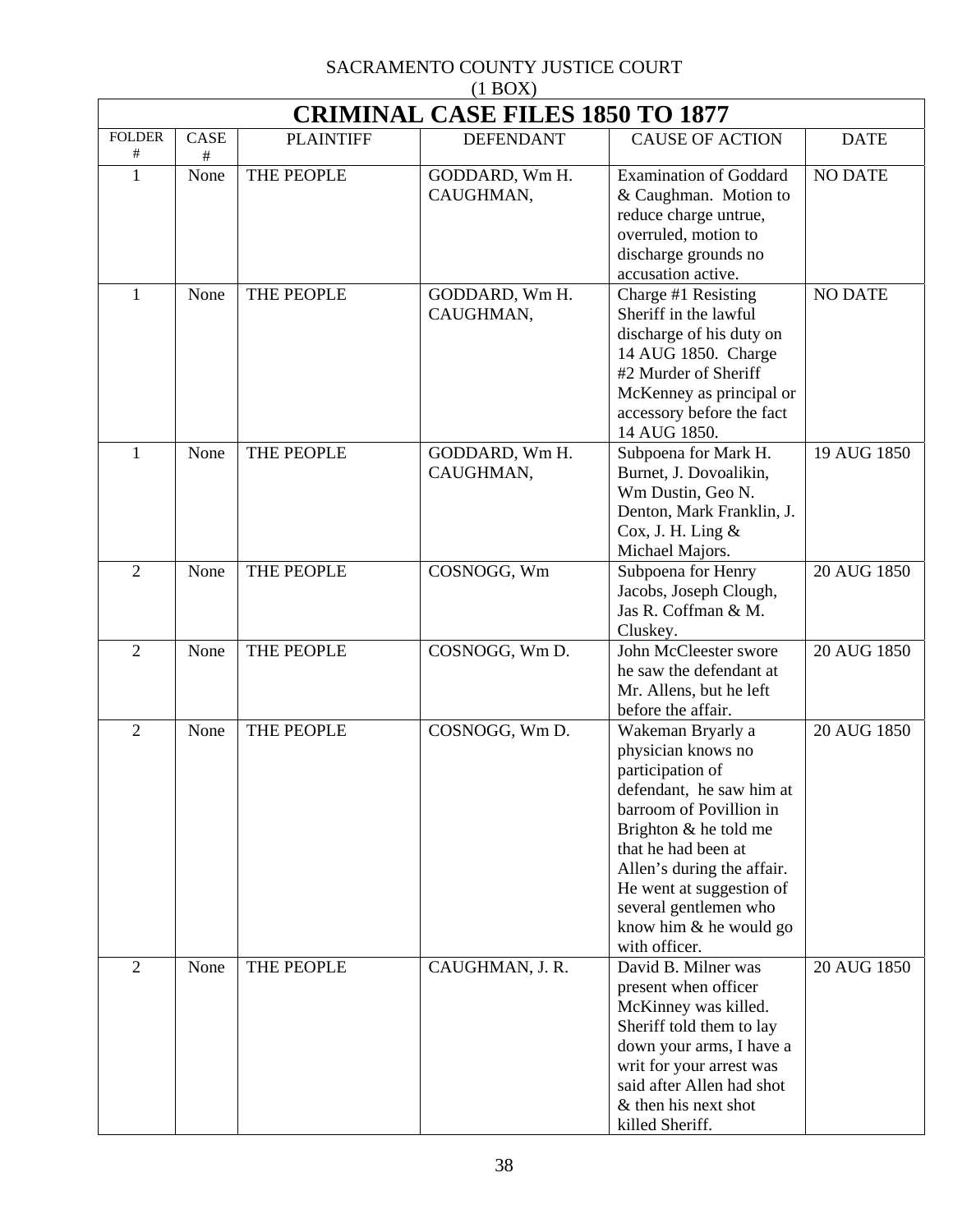| $(1 + 1)$<br><b>CRIMINAL CASE FILES 1850 TO 1877</b> |              |                  |                     |                                                                                                                                                                                                                                                                                                                                               |             |  |
|------------------------------------------------------|--------------|------------------|---------------------|-----------------------------------------------------------------------------------------------------------------------------------------------------------------------------------------------------------------------------------------------------------------------------------------------------------------------------------------------|-------------|--|
| <b>FOLDER</b><br>#                                   | CASE<br>$\#$ | <b>PLAINTIFF</b> | <b>DEFENDANT</b>    | <b>CAUSE OF ACTION</b>                                                                                                                                                                                                                                                                                                                        | <b>DATE</b> |  |
| $\overline{2}$                                       | None         | THE PEOPLE       | CAUGHMAN, Jas R.    | Deposition Wakeman<br>Bryarly doctor of<br>Brighton, was there when<br>Sheriff M. McKinney ask<br>Allen to accompany him.<br>After the shot, the Sheriff<br>said lay down your arms.<br>There was some dozen<br>shots made in a joining<br>room where Sheriffs<br>posse was. Sheriff<br>McKinney was shot $&$<br>killed. (8 Pages)            | 20 AUG 1850 |  |
| $\overline{2}$                                       | None         | THE PEOPLE       | MAXFIELD, H. H.     | Affidavit & search<br>warrant. Henry R. Sage-<br>gold dust valued at \$600<br>to $$700 \&$ some were<br>lumps $& 1$ quick silver<br>valued at \$25 & another<br>of similar quality valued<br>at \$20 was stolen within<br>Bulls Head.                                                                                                         | 22 AUG 1850 |  |
| $\overline{2}$                                       | None         | THE PEOPLE       | MAXFIELD, H. H.     | Henry R. Sage makes<br>oath that he believed H.<br>H. Maxfield guilty of the<br>crime of grand larceny.                                                                                                                                                                                                                                       | 22 AUG 1850 |  |
| $\overline{2}$                                       | None         | THE PEOPLE       | MAXFIELD, H. H.     | To Sheriff to arrest H. H.<br>Maxfield for grand<br>larceny.                                                                                                                                                                                                                                                                                  | 22 AUG 1850 |  |
| $\overline{2}$                                       | None         | THE PEOPLE       | GIBBS, Peter        | To Sheriff to arrest Peter<br>Gibbs on charge of<br>exposing himself & tried<br>to rape Mr. Thompson's<br>wife. His wife resisted $\&$<br>calls neighbors to her<br>rescue.                                                                                                                                                                   | 22 AUG 1850 |  |
| $\mathbf{2}$                                         | None         | THE PEOPLE       | GIBBS, George Peter | <b>Complaint George</b><br>Thompson, Mr. Gibbs<br>came to house enter back<br>room & found his wife,<br>laid violent hands on said<br>wife. He exposed himself<br>& tried to rape her. She<br>resisted & called<br>neighbors to rescue her.<br>There being no evidence<br>in the above cause order<br>George Peter Gibbs to be<br>discharged. | 22 AUG 1850 |  |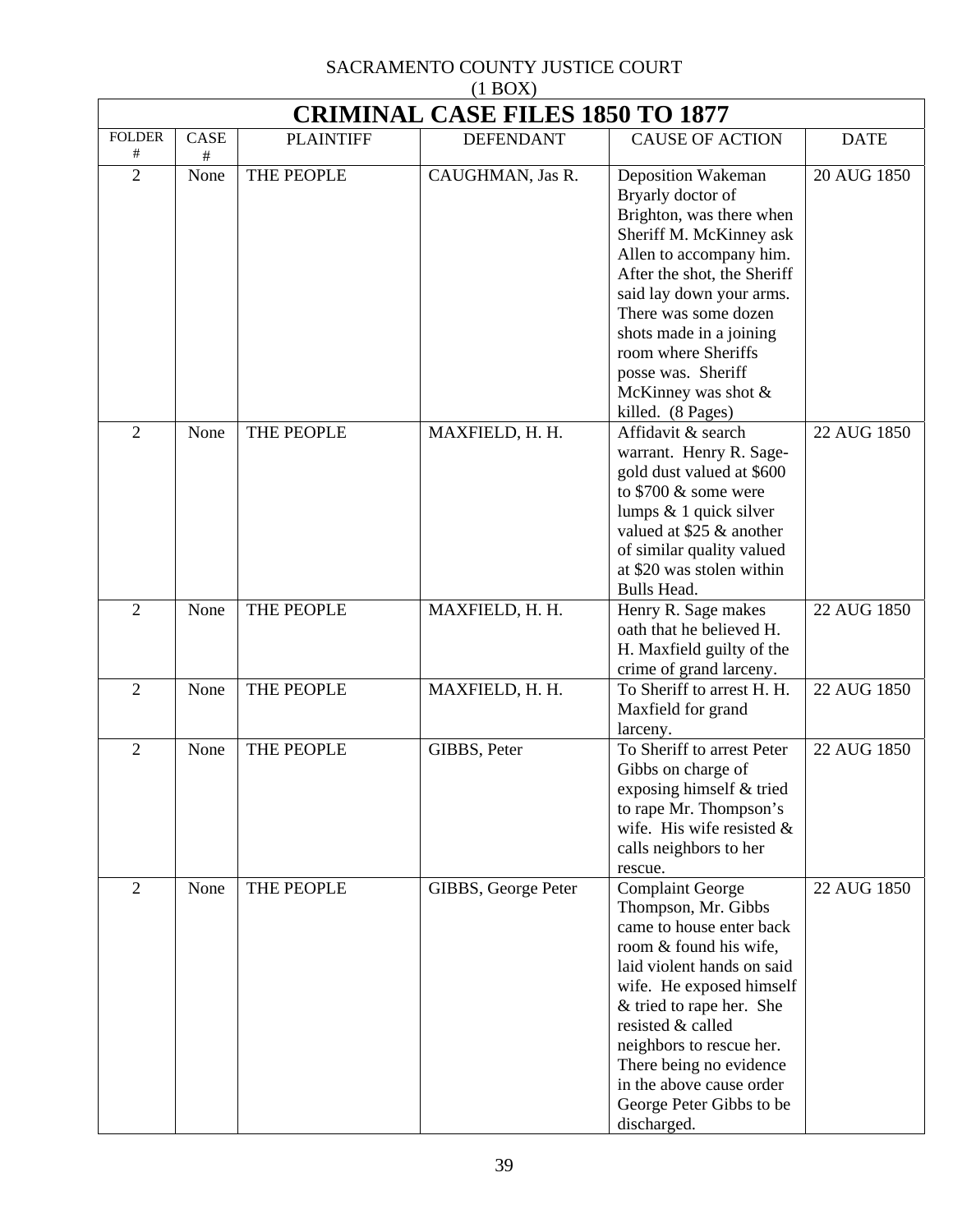|                     | $(1 + 1)$<br><b>CRIMINAL CASE FILES 1850 TO 1877</b> |                  |                       |                                                                                                                                                                                                                                                                                                                                                                                                |                |  |  |
|---------------------|------------------------------------------------------|------------------|-----------------------|------------------------------------------------------------------------------------------------------------------------------------------------------------------------------------------------------------------------------------------------------------------------------------------------------------------------------------------------------------------------------------------------|----------------|--|--|
| <b>FOLDER</b>       | CASE                                                 | <b>PLAINTIFF</b> | <b>DEFENDANT</b>      | <b>CAUSE OF ACTION</b>                                                                                                                                                                                                                                                                                                                                                                         | <b>DATE</b>    |  |  |
| #<br>$\overline{2}$ | #<br>None                                            | THE PEOPLE       | HAMPTON, Daniel       | Almon Wilder & D. E.<br>Gale affidavit. Stole &<br>carried away 1 wagon &<br>1 horse for his use. Ask<br>for writ for Hampton &<br>bring him to justice.                                                                                                                                                                                                                                       | 22 AUG 1850    |  |  |
| $\overline{2}$      | None                                                 | THE PEOPLE       | HAMPTON, Daniel       | To Sheriff to arrest Mr.<br>Hampton and bring<br>before court.                                                                                                                                                                                                                                                                                                                                 | 22 AUG 1850    |  |  |
| $\overline{2}$      | None                                                 | THE PEOPLE       | <b>BURROW</b> , James | Affidavit of Thomas<br>Britten, while sleeping in<br>tent a gold watch was<br>stolen. It was cut from<br>string attach around neck<br>$&$ gold dust missing $&$<br>pocket turned inside out.<br>A man told him the watch<br>was gambled off.<br>(2 Pages)                                                                                                                                      | 23 AUG 1850    |  |  |
| $\overline{2}$      | None                                                 | THE PEOPLE       | DOE, Jno (alias)      | <b>Complaint of Thomas</b><br>Brigley. Watch valued at<br>over \$150 while sleeping<br>in tent was feloniously<br>stolen & coin of value<br>\$40 & gold dust valued<br>\$30.                                                                                                                                                                                                                   | <b>NO DATE</b> |  |  |
| $\overline{2}$      | None                                                 | THE PEOPLE       | DOE, Jno (alias)      | To Sheriff to arrest one<br>Jno Doe (alias) for grand<br>larceny.                                                                                                                                                                                                                                                                                                                              | 06 AUG 1850    |  |  |
| $\overline{2}$      | None                                                 | THE PEOPLE       | DOE, Jno (alias)      | To Sheriff to search<br>premises of the "Empire"<br>on J Street for gold watch<br>at Monte table.                                                                                                                                                                                                                                                                                              | 06 AUG 1850    |  |  |
| $\overline{2}$      | None                                                 | THE PEOPLE       | BARNSTEIN, M.         | Affidavit of Rufus<br>Hitchcock. Wife's trunk<br>was stolen from Steamer<br>"Senator". It was valued<br>at $$2,000$ . Value of<br>goods in defendant's<br>possession was \$500.<br>Affidavit of Levy Jacoby.<br>Merchant said he knew<br>defendant & the<br>barkeeper open trunk &<br>placed several of content<br>dry goods & offered for<br>sale & he bought some of<br>the goods. (2 Pages) | 23 AUG 1850    |  |  |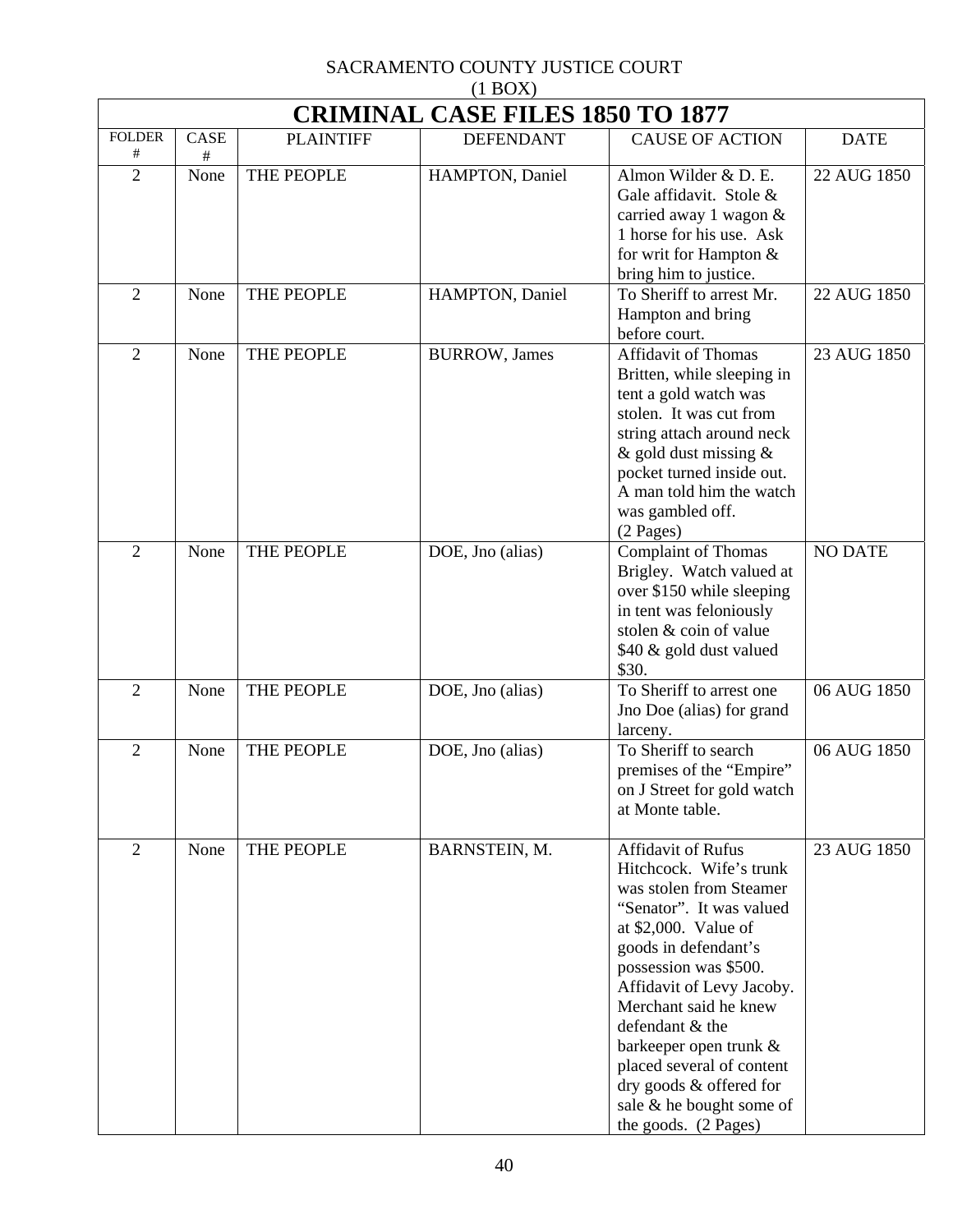|                    | $(1 + 1)$<br><b>CRIMINAL CASE FILES 1850 TO 1877</b> |                  |                                            |                                                                                                                                                                                                                |             |  |  |
|--------------------|------------------------------------------------------|------------------|--------------------------------------------|----------------------------------------------------------------------------------------------------------------------------------------------------------------------------------------------------------------|-------------|--|--|
| <b>FOLDER</b><br># | CASE<br>$\#$                                         | <b>PLAINTIFF</b> | <b>DEFENDANT</b>                           | <b>CAUSE OF ACTION</b>                                                                                                                                                                                         | <b>DATE</b> |  |  |
| $\overline{2}$     | None                                                 | THE PEOPLE       | BUBS, C. S.                                | Grand larceny &<br>discharged. Thief of<br>wagon statement by<br>several people. Court<br>found no sufficient cause<br>to believe Mr. Bubs<br>guilty of the offense.<br>Ordered he be<br>discharged. (3 Pages) | 23 AUG 1850 |  |  |
| $\overline{2}$     | None                                                 | THE PEOPLE       | SEABY, (alias) (BABY)                      | To Sheriff to summons<br>Thos Cleavens, John H.<br>Davis, D. Moore, Wm<br>Armstrong, Thos<br>McKenny, James Glence<br>& T. Armstrong to appear<br>in court.                                                    | 22 AUG 1850 |  |  |
| $\overline{2}$     | None                                                 | THE PEOPLE       | <b>BABY-SELBY</b>                          | To Sheriff to arrest Baby<br>- Selby for grand larceny.                                                                                                                                                        | 23 AUG 1850 |  |  |
| $\overline{2}$     | None                                                 | THE PEOPLE       | <b>BOSTON</b> , Nelson                     | <b>Statement of George</b><br>Thompson stating Mr.<br>Boston snatched a gun<br>from Elisha Robinson &<br>attempted to strike or<br>raise the gun.                                                              | 23 AUG 1850 |  |  |
| $\overline{2}$     | None                                                 | THE PEOPLE       | DOE, John<br>BOSTON, Nelson                | <b>Statement of Elisha</b><br>Robinson, that John Doe<br>committed a<br>misdemeanor attempted<br>to knock my brains out $\&$<br>did strike & mostly attack<br>the deputy.                                      | 01 JUL 1850 |  |  |
| $\overline{2}$     | None                                                 | THE PEOPLE       | DOE, John (alias)<br><b>BOSTON, Nelson</b> | Warrant. To Sheriff to<br>arrest John Doe (alias) $\&$<br>Nelson Boston on assault<br>& battery.                                                                                                               | 18 AUG 1850 |  |  |
| 2                  | None                                                 | THE PEOPLE       | SEGALAP, H.C.                              | Affidavit of several<br>people, Charles<br>Hansickin (Hendley), G.<br>L. Prentice & Thomas G.<br>Kells. Possible squatter.<br>Being no sufficient cause<br>of guilt defendant<br>discharged.                   | 05 SEP 1850 |  |  |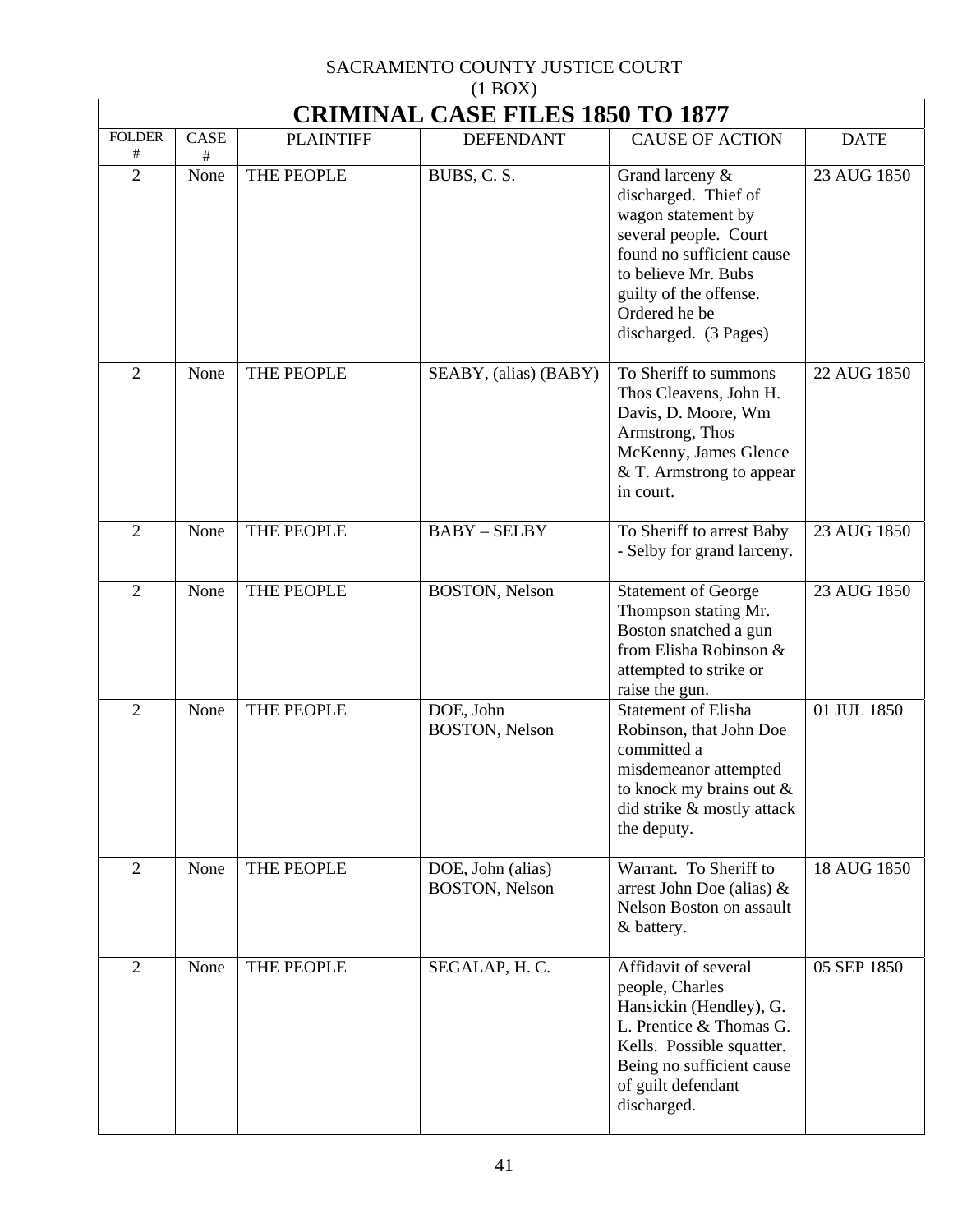|                    | <b>CRIMINAL CASE FILES 1850 TO 1877</b> |                                      |                                  |                                                                                                                                                                                                                                                                                                                                    |             |  |
|--------------------|-----------------------------------------|--------------------------------------|----------------------------------|------------------------------------------------------------------------------------------------------------------------------------------------------------------------------------------------------------------------------------------------------------------------------------------------------------------------------------|-------------|--|
| <b>FOLDER</b><br># | CASE<br>$\#$                            | <b>PLAINTIFF</b>                     | <b>DEFENDANT</b>                 | <b>CAUSE OF ACTION</b>                                                                                                                                                                                                                                                                                                             | <b>DATE</b> |  |
| $\overline{3}$     | None                                    | THE PEOPLE                           | DOE, John (alias)<br>ROOT, D. E. | Affidavit of Lewis B.<br>Harris, said defendant<br>was guilty of grand<br>larceny. He stole mule<br>belonging to Mr. Harris.<br>Evidence. Vincent E.<br>Grigeo he bought mule<br>from a man named<br>Richard & sold said mule<br>to Mr. Root. Warrant.<br>To Sheriff to arrest John<br>Doe (alias) for grand<br>larceny. (3 Pages) | 28 SEP 1850 |  |
| 3                  | None                                    | THE PEOPLE                           | LUNGE, Edward                    | Witness bond.<br>Defendants bond.<br><b>Complaint of Charlotte</b><br>Peters. Warrant. To<br>Sheriff to arrest Mr.<br>Lunge for grand larceny.<br>(5 Pages)                                                                                                                                                                        | 06 SEP 1850 |  |
| 3                  | None                                    | THE PEOPLE                           | PETERS, Charlotte                | Affidavit by Edward<br>Lunge states Ms. Peters<br>stole from his pocket<br>doubloons worth \$80 &<br>also stole a buckskin bag<br>with 13 oz. of gold dust<br>worth \$220.                                                                                                                                                         | 21 SEP 1850 |  |
| 3                  | None                                    | <b>STATE OF</b><br><b>CALIFORNIA</b> | PETERS, Charlotte                | Affidavit by Edward<br>Lunge. Ms Peters stole<br>\$301 from his pocket<br>while he was sick in bed.<br>Cross of Lunge. Sworn<br>statements of John A<br>Tritt, Charlotte Peters,<br>John Melville, & Richard<br>Galway. (2 Pages)                                                                                                  | 09 SEP 1850 |  |
| $\overline{3}$     | None                                    | THE PEOPLE                           | PETERS, Charlotte                | Bond for defendant.<br>Warrant. To Sheriff to<br>arrest Ms Peters for grand<br>larceny. (3 Pages)                                                                                                                                                                                                                                  | 07 SEP 1850 |  |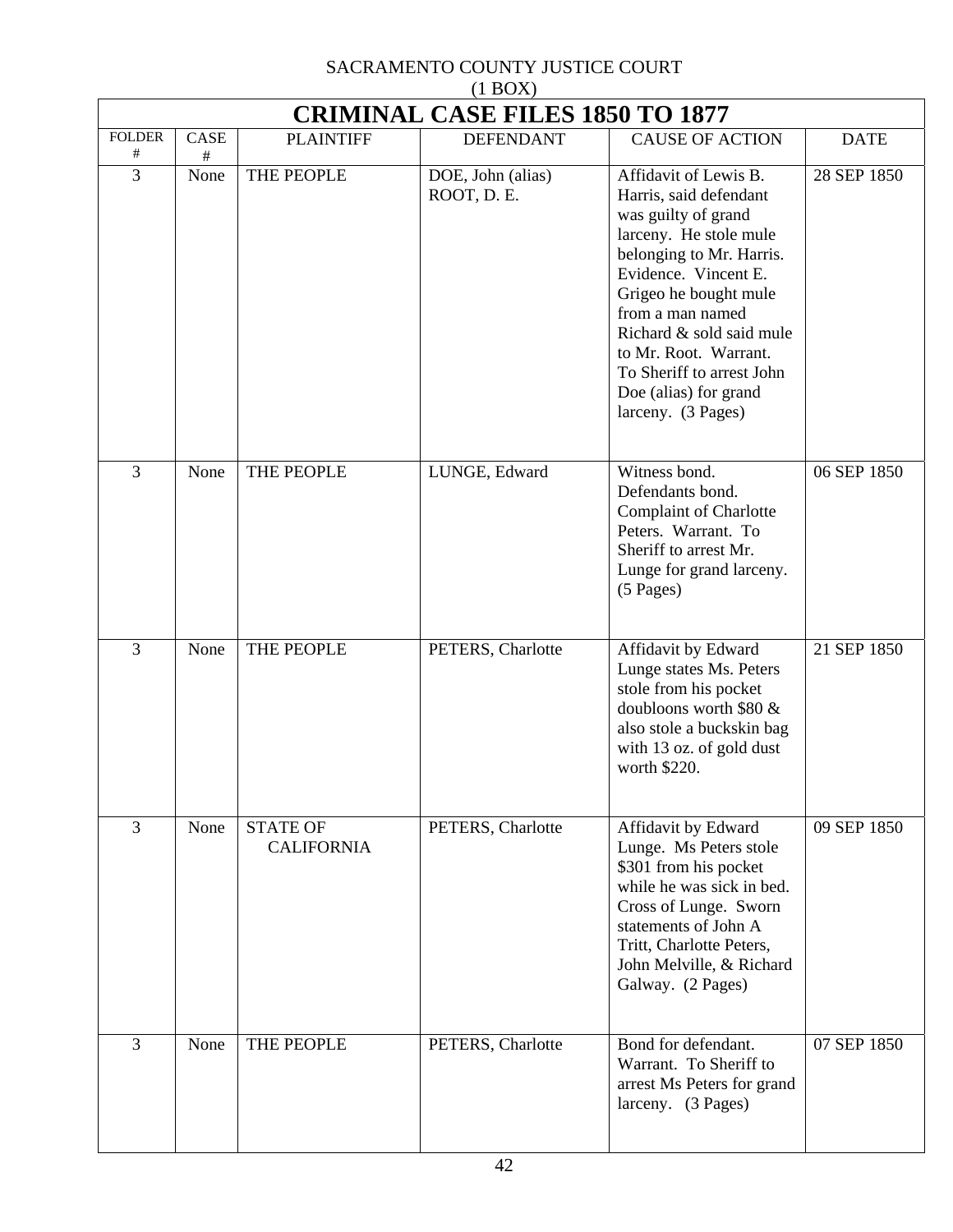| <b>CRIMINAL CASE FILES 1850 TO 1877</b> |           |                                      |                                 |                                                                                                                                                                                                                                                                                                                                                                                                                  |             |
|-----------------------------------------|-----------|--------------------------------------|---------------------------------|------------------------------------------------------------------------------------------------------------------------------------------------------------------------------------------------------------------------------------------------------------------------------------------------------------------------------------------------------------------------------------------------------------------|-------------|
| <b>FOLDER</b>                           | CASE      | <b>PLAINTIFF</b>                     | <b>DEFENDANT</b>                | <b>CAUSE OF ACTION</b>                                                                                                                                                                                                                                                                                                                                                                                           | <b>DATE</b> |
| #<br>$\overline{3}$                     | #<br>None | THE PEOPLE                           | PREACHER (alias)                | Affidavit by Mr. A.<br>Labbersmeir. Defendant<br>called him a name, he<br>said ditto, defendant<br>picked up shovel &<br>struck me. I turned to<br>leave & he threw a brick<br>at me & injured left<br>cheek. I forced him into<br>hole, he said not for court<br>he would kill me.<br>Affidavits by Jacob<br>Hochstraser, Levi Wise,<br>Reuben Myers & Conrad<br>Lubbersmeier. Warrant.<br>To Sheriff to arrest | 19 SEP 1850 |
| 3                                       | None      | THE PEOPLE                           | DOE, John (alias)               | Preacher (alias) on assault<br>& battery. (10 Pages)<br>Sworn statement of<br>Richard N. Berry that<br>John Doe (alias) stole                                                                                                                                                                                                                                                                                    | 25 SEP 1850 |
|                                         |           |                                      |                                 | saddle & bridles valued at<br>\$450.                                                                                                                                                                                                                                                                                                                                                                             |             |
| 3                                       | None      | THE PEOPLE                           | NAVARRO, Eloy                   | Warrant. To Sheriff to<br>arrest Eloy Navarro for<br>grand larceny.                                                                                                                                                                                                                                                                                                                                              | 10 SEP 1850 |
| 3                                       | None      | THE PEOPLE                           | NAVARRO, Eloy                   | Sworn statement by<br>Enacio Pizzano sold to<br>defendant for \$48 a horse.                                                                                                                                                                                                                                                                                                                                      | 07 SEP 1850 |
| 3                                       | None      | <b>STATE OF</b><br><b>CALIFORNIA</b> | PICK, Thos<br>DOE, John (alias) | Affidavit of Edward<br>Murphy that a watch was<br>stolen by John Doe.<br>Warrant. To Sheriff to<br>arrest John Doe (alias) for<br>larceny.<br>(2 Pages)                                                                                                                                                                                                                                                          | 05 SEP 1850 |
| 3                                       | None      | <b>STATE OF</b><br><b>CALIFORNIA</b> | NOBLE, Robert                   | Warrant. To Sheriff to<br>arrest Mr. Noble for pettit<br>larceny. Complaint by<br>Benjamin F. Pond, stole<br>& carried away 1 rolling<br>pin valued $$5 \& 1 \text{ screen}$<br>valued at \$5. Affidavit of<br>John J. Ellison &<br>Dominick Everett. Not<br>sufficient cause of guilty<br>of the offense.<br>Discharged.<br>$(3$ Pages)                                                                         | 05 SEP 1850 |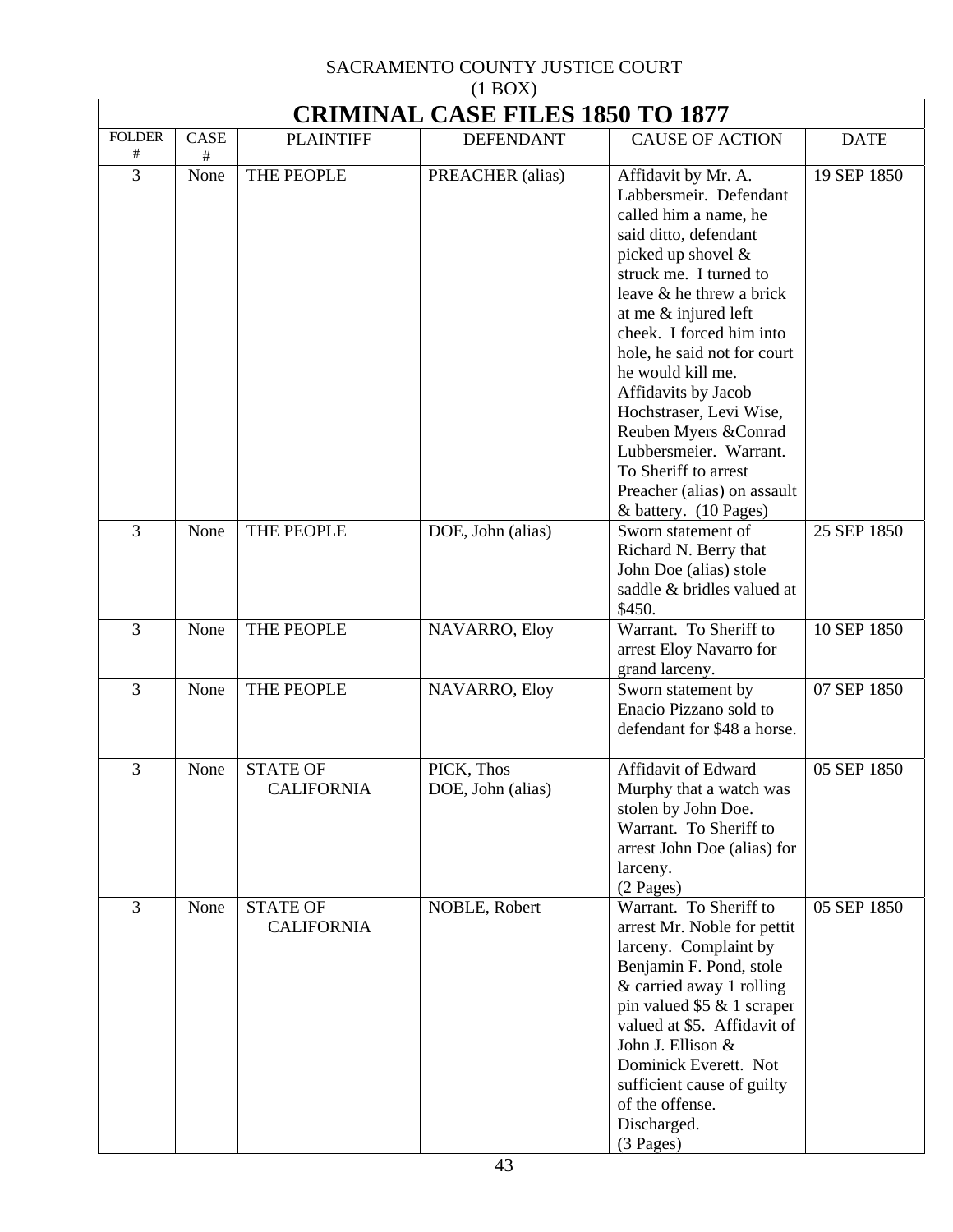| (1)<br><b>CRIMINAL CASE FILES 1850 TO 1877</b> |             |                   |                       |                                                     |             |  |
|------------------------------------------------|-------------|-------------------|-----------------------|-----------------------------------------------------|-------------|--|
| <b>FOLDER</b>                                  | <b>CASE</b> | <b>PLAINTIFF</b>  | <b>DEFENDANT</b>      | <b>CAUSE OF ACTION</b>                              | <b>DATE</b> |  |
| #                                              | $\#$        |                   |                       |                                                     |             |  |
| 3                                              | None        | <b>STATE OF</b>   | DOE, John             | Affidavit of Robert K.                              | 05 SEP 1850 |  |
|                                                |             | <b>CALIFORNIA</b> | ROBERTSON, John       | Mattly that chest was                               |             |  |
|                                                |             |                   |                       | broken open & clothes<br>were taken. Search         |             |  |
|                                                |             |                   |                       | warrant. To Sheriff to                              |             |  |
|                                                |             |                   |                       | search John Robertson &                             |             |  |
|                                                |             |                   |                       | arrest him for larceny.                             |             |  |
|                                                |             |                   |                       | (2 Pages)                                           |             |  |
| $\overline{4}$                                 | None        | THE PEOPLE        | LILEY, Thomas         | Affidavit of John Higgins                           | 05 SEP 1850 |  |
|                                                |             |                   |                       | that \$112 of gold $\&$ silver                      |             |  |
|                                                |             |                   |                       | coins was felonious                                 |             |  |
|                                                |             |                   |                       | stolen & carried away by                            |             |  |
|                                                |             |                   |                       | Thomas Liley.                                       |             |  |
| $\overline{4}$                                 | None        | THE PEOPLE        | LILEY, Thomas         | Warrant. To Sheriff to                              | 05 SEP 1850 |  |
|                                                |             |                   |                       | arrest Thomas Lily for                              |             |  |
|                                                |             |                   |                       | crime of grand larceny.                             |             |  |
| $\overline{4}$                                 | None        | THE PEOPLE        | MACK, John            | Affidavit by of Benedict<br>Morgan & John N.        | 05 SEP 1850 |  |
|                                                |             |                   |                       | Evans, that John Mack                               |             |  |
|                                                |             |                   |                       | took boat that was called                           |             |  |
|                                                |             |                   |                       | a whale boat.                                       |             |  |
| $\overline{4}$                                 | None        | THE PEOPLE        | BARNARD, J.C.         | To Sheriff to arrest                                | 06 SEP 1850 |  |
|                                                |             |                   | [MENNARD]             | Mennard captain of                                  |             |  |
|                                                |             |                   |                       | Steamer "Sacramento"                                |             |  |
|                                                |             |                   |                       | for assault & battery.                              |             |  |
| $\overline{4}$                                 | None        | THE PEOPLE        | <b>MENNARD</b>        | Subpoena for George                                 | 06 SEP 1850 |  |
|                                                |             |                   |                       | Collins, Joseph Taylor &                            |             |  |
|                                                |             |                   |                       | Ambrose Martinez.                                   |             |  |
| $\overline{4}$                                 | None        | THE PEOPLE        | BARNARD, Joseph C.    | Affidavit of Jacob H.                               | 06 SEP 1850 |  |
|                                                |             |                   |                       | Rose (Engineer), John H.                            |             |  |
|                                                |             |                   |                       | [Fenbesh] & Joseph C.<br>Barnard (was informed of   |             |  |
|                                                |             |                   |                       | his rights). Boy serving                            |             |  |
|                                                |             |                   |                       | diner was struck several                            |             |  |
|                                                |             |                   |                       | times & was threatened.                             |             |  |
|                                                |             |                   |                       | I picked up ax to stop                              |             |  |
|                                                |             |                   |                       | disturbance on board the                            |             |  |
|                                                |             |                   |                       | steamer. (5 pages)                                  |             |  |
| $\overline{4}$                                 | None        | THE PEOPLE        | <b>BYNNES</b> , James | Warrant. To Sheriff to                              | 06 SEP 1850 |  |
|                                                |             |                   | DOE, John (alias)     | arrest John Doe (alias) for                         |             |  |
|                                                |             |                   |                       | grand larceny.                                      |             |  |
| $\overline{4}$                                 | None        | THE PEOPLE        | [BRYNES], James       | <b>Affidavit of Charles</b>                         | 05 SEP 1850 |  |
|                                                |             |                   |                       | Rose. Misplaced trunk                               |             |  |
|                                                |             |                   |                       | with clothes, met man on                            |             |  |
|                                                |             |                   |                       | levee with my vest on.<br><b>Affidavit of James</b> |             |  |
|                                                |             |                   |                       | Williams, defendant                                 |             |  |
|                                                |             |                   |                       | bought vest from a man                              |             |  |
|                                                |             |                   |                       | on levee for 2 bits.                                |             |  |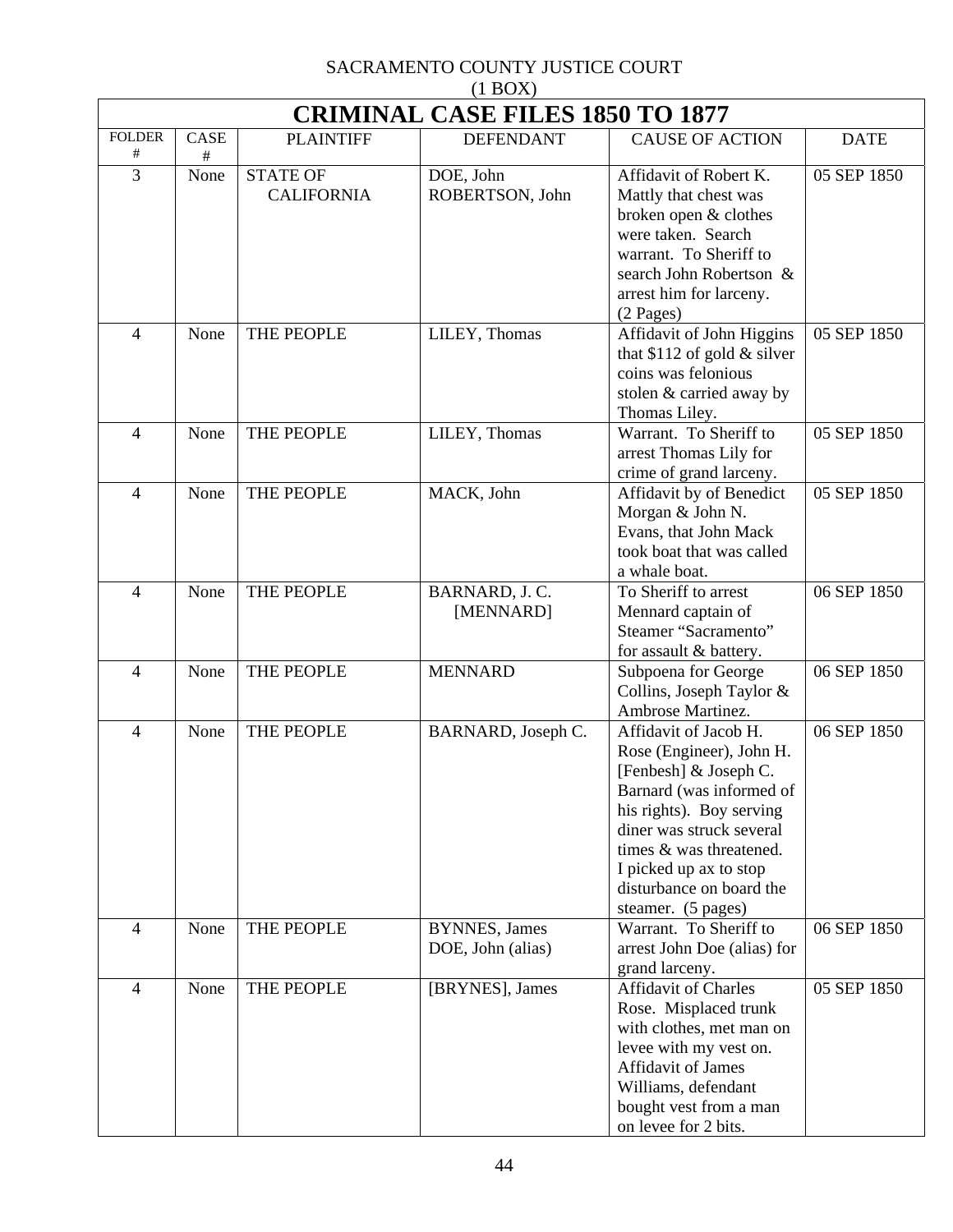| $(1 \text{D}01)$<br><b>CRIMINAL CASE FILES 1850 TO 1877</b> |              |                                      |                                                               |                                                                                                                                                                                                                                                                                                                 |                |  |  |
|-------------------------------------------------------------|--------------|--------------------------------------|---------------------------------------------------------------|-----------------------------------------------------------------------------------------------------------------------------------------------------------------------------------------------------------------------------------------------------------------------------------------------------------------|----------------|--|--|
| <b>FOLDER</b>                                               | <b>CASE</b>  | <b>PLAINTIFF</b>                     | <b>DEFENDANT</b>                                              | <b>CAUSE OF ACTION</b>                                                                                                                                                                                                                                                                                          | <b>DATE</b>    |  |  |
| #<br>$\overline{4}$                                         | $\#$<br>None | THE PEOPLE                           | CONEY, Kaufman                                                | Affidavit of Edward<br>Ramos.                                                                                                                                                                                                                                                                                   | 08 SEP 1850    |  |  |
| 4                                                           | None         | THE PEOPLE                           | CONEY, Kaufman                                                | Warrant. To Sheriff<br>arrested Mr. Coney for<br>fraud & swindling.                                                                                                                                                                                                                                             | 08 SEP 1850    |  |  |
| 4                                                           | None         | THE PEOPLE                           | BANKS, John S.                                                | Sworn statement of John<br>W. Smith. He took off<br>coat & hung it upon the<br>screen in dinning room at<br>City Hotel. 3 purses<br>contained about \$15 &<br>receipt for deed worth<br>$$100 \&$ gold specimens<br>for lot in San Francisco<br>defendant said he took<br>property & would not<br>give it back. | 08 SEP 1850    |  |  |
| 4                                                           | None         | THE PEOPLE                           | BANKS, John S.                                                | Warrant. To Sheriff to<br>arrest Mr. Banks for<br>grand larceny.                                                                                                                                                                                                                                                | 12 SEP 1850    |  |  |
| 4                                                           | None         | THE PEOPLE                           | BANKS, John S.                                                | Affidavit of John W.<br>Smith.                                                                                                                                                                                                                                                                                  | 12 SEP 1850    |  |  |
| $\overline{4}$                                              | None         | THE PEOPLE                           | BANKS, John S.                                                | Sworn statement by<br>James Connolly, a waiter<br>at City Hotel was present<br>in dining room at time of<br>thief.                                                                                                                                                                                              | 12 SEP 1850    |  |  |
| 4                                                           | None         | THE PEOPLE                           | BANKS, John S.                                                | Subpoena of Jas<br>Connolly, Ben Gill &<br>Hyslop.                                                                                                                                                                                                                                                              | 12 SEP 1850    |  |  |
| $\overline{4}$                                              | None         | <b>STATE OF</b><br><b>CALIFORNIA</b> | <b>BLAKE, Robert</b><br>PRISHAND, Henry<br>DOE, John (alias)  | Search Warrant. To<br>Sheriff to search all John<br>Doe (alias) possessions $\&$<br>arrest him for feloniously<br>stealing 20 ounce of gold<br>dust.                                                                                                                                                            | 12 SEP 1850    |  |  |
| $\overline{4}$                                              | None         | <b>STATE OF</b><br><b>CALIFORNIA</b> | <b>BLAKE, Robert</b><br>PITCHNARD, Henry<br>DOE, John (alias) | Affidavit of John Bader.                                                                                                                                                                                                                                                                                        | 09 SEP 1850    |  |  |
| $\overline{4}$                                              | None         | THE PEOPLE                           | <b>BROWN</b> , Nathaniel                                      | Sworn statement of<br>Nathaniel Brown.                                                                                                                                                                                                                                                                          | <b>NO DATE</b> |  |  |
| $\overline{4}$                                              | None         | THE PEOPLE                           | <b>BROWN</b> , Nathaniel                                      | Warrant. To Sheriff to<br>arrest Mr. Brown for<br>grand larceny.                                                                                                                                                                                                                                                | 17 SEP 1850    |  |  |
| $\overline{4}$                                              | None         | THE PEOPLE                           | <b>BROWN</b> , Nathaniel                                      | Affidavit of John Lewis<br>\$500 was feloniously<br>taken by Mr. Brown.                                                                                                                                                                                                                                         | 17 SEP 1850    |  |  |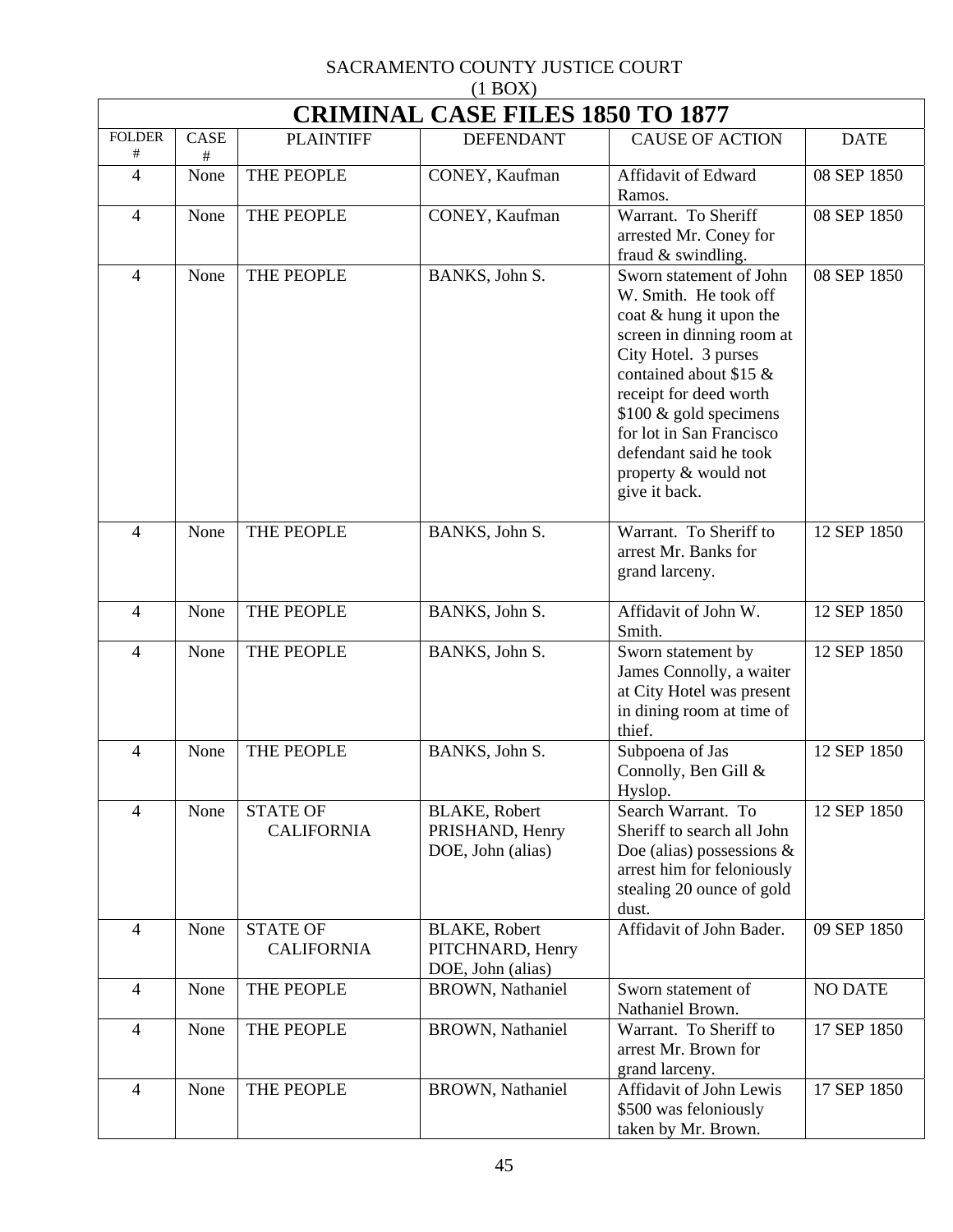|                | $(1 \text{D} \text{O} \Omega)$<br><b>CRIMINAL CASE FILES 1850 TO 1877</b> |                   |                            |                                        |             |  |  |
|----------------|---------------------------------------------------------------------------|-------------------|----------------------------|----------------------------------------|-------------|--|--|
| <b>FOLDER</b>  | CASE                                                                      | <b>PLAINTIFF</b>  | <b>DEFENDANT</b>           | <b>CAUSE OF ACTION</b>                 | <b>DATE</b> |  |  |
| #              | #                                                                         |                   |                            |                                        |             |  |  |
| $\overline{4}$ | None                                                                      | THE PEOPLE        | BROWN, Nathaniel           | Sworn statement by                     | 17 SEP 1850 |  |  |
|                |                                                                           |                   |                            | James Brookerson a                     |             |  |  |
|                |                                                                           |                   |                            | barkeeper in Sacramento                |             |  |  |
|                |                                                                           |                   |                            | where money was taken.                 |             |  |  |
|                |                                                                           |                   |                            | $(2$ pages)                            |             |  |  |
| 4              | None                                                                      | THE PEOPLE        | <b>BROWN</b> , Nathaniel   | Sworn statement by                     | 17 SEP 1850 |  |  |
|                |                                                                           |                   |                            | Robert Fisher who is                   |             |  |  |
|                |                                                                           |                   |                            | blacksmith in                          |             |  |  |
|                |                                                                           |                   |                            | Sacramento. He had                     |             |  |  |
|                |                                                                           |                   |                            | money taken from locked                |             |  |  |
|                |                                                                           |                   |                            | chest at bar. (2 Pages)                |             |  |  |
| 4              | None                                                                      | THE PEOPLE        | <b>BROWN</b> , Nathaniel   | Sworn statement of Jacob               | 17 SEP 1850 |  |  |
|                |                                                                           |                   |                            | Bowen servant in tavern                |             |  |  |
|                |                                                                           |                   |                            | where money was taken.                 |             |  |  |
| 4              | None                                                                      | THE PEOPLE        | <b>BROWN</b> , Nathaniel   | Sworn statement from                   | 17 SEP 1850 |  |  |
|                |                                                                           |                   |                            | Joseph Peter, Keeper of                |             |  |  |
|                |                                                                           |                   |                            | tavern in Sacramento                   |             |  |  |
|                |                                                                           |                   |                            | City. $$500$ in coin &                 |             |  |  |
|                |                                                                           |                   |                            | gold dust in chest in                  |             |  |  |
|                |                                                                           |                   |                            | barroom. Chest was                     |             |  |  |
|                |                                                                           |                   |                            | broken open & taken.                   |             |  |  |
| 4              | None                                                                      | THE PEOPLE        | <b>BROWN</b> , Nathaniel   | Sworn statement of                     | 17 SEP 1850 |  |  |
|                |                                                                           |                   |                            | Ramos Crawford cook of                 |             |  |  |
|                |                                                                           |                   |                            | tavern in Sacramento.                  |             |  |  |
| 5              | None                                                                      | THE PEOPLE        | DOE, John (alias)          | To Sheriff to arrest John              | 17 SEP 1850 |  |  |
|                |                                                                           |                   |                            | Doe (alias) for Felony.                |             |  |  |
| 5              | None                                                                      | THE PEOPLE        | DOE, John (alias)          | Sworn statement of M.L.                | 17 SEP 1850 |  |  |
|                |                                                                           |                   |                            | Hale that John Doe (alias)             |             |  |  |
|                |                                                                           |                   |                            | is guilty of fraudulently              |             |  |  |
|                |                                                                           |                   |                            | taking money from<br>different people. |             |  |  |
| 5              | None                                                                      | <b>STATE OF</b>   | <b>HANSON &amp; GILLAS</b> | Selling liquor without a               | 18 SEP 1850 |  |  |
|                |                                                                           | <b>CALIFORNIA</b> |                            | license.                               |             |  |  |
| 5              | None                                                                      | <b>STATE OF</b>   | <b>HANSON &amp; GILLAS</b> | Statements from Tho's J.               | 22 JAN 1851 |  |  |
|                |                                                                           | <b>CALIFORNIA</b> |                            | Hanna. He had called                   |             |  |  |
|                |                                                                           |                   |                            | several times & no one                 |             |  |  |
|                |                                                                           |                   |                            | was in office. When I can              |             |  |  |
|                |                                                                           |                   |                            | find someone in office I               |             |  |  |
|                |                                                                           |                   |                            | will pay what is needed.               |             |  |  |
| 5              | None                                                                      | THE PEOPLE        | <b>HANSON &amp; GILLET</b> | Summons to Hanson &                    | 12 SEP 1850 |  |  |
|                |                                                                           |                   |                            | Gillet to appear.                      |             |  |  |
| 5              | None                                                                      | THE PEOPLE        | HANSON & GILLET            | Subpoena to F.                         | 12 SEP 1850 |  |  |
|                |                                                                           |                   |                            | Wadsworth to appear.                   |             |  |  |
| 5              | None                                                                      | THE PEOPLE        | <b>HANSON &amp; GILLET</b> | Writ of Execution. To                  | 18 SEP 1850 |  |  |
|                |                                                                           |                   |                            | Sheriff to collect from                |             |  |  |
|                |                                                                           |                   |                            | Hanson & Gillet \$50                   |             |  |  |
|                |                                                                           |                   |                            | damages & cost of suit.                |             |  |  |
| 5              | None                                                                      | <b>STATE OF</b>   | <b>KIRK</b>                | Complaint. Selling liquor              | 18 SEP 1850 |  |  |
|                |                                                                           | <b>CALIFORNIA</b> |                            | without a license.                     |             |  |  |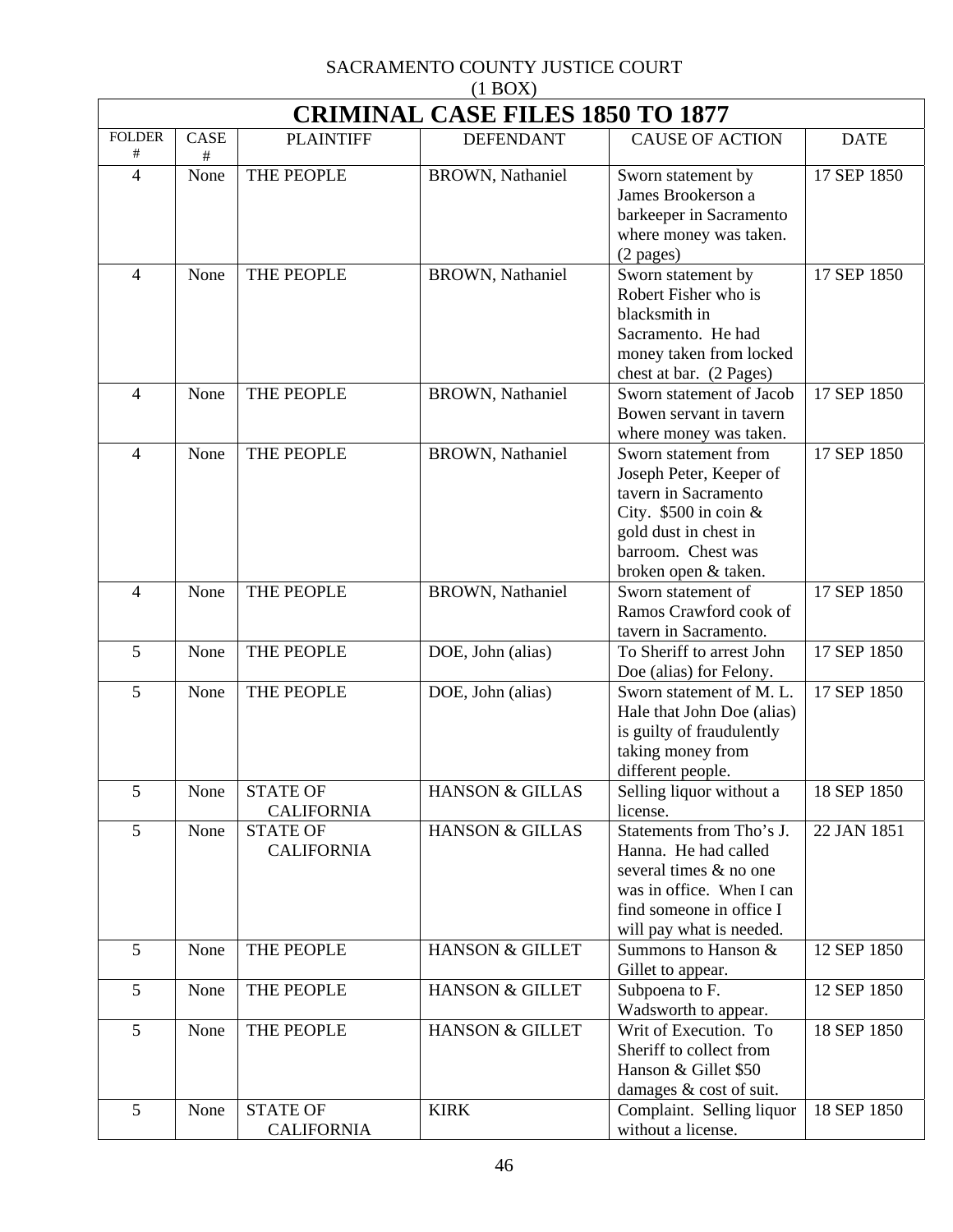| $(1 \text{D}0)$<br><b>CRIMINAL CASE FILES 1850 TO 1877</b> |                  |                  |                    |                                                                                                                                                                                                                                                                    |             |  |
|------------------------------------------------------------|------------------|------------------|--------------------|--------------------------------------------------------------------------------------------------------------------------------------------------------------------------------------------------------------------------------------------------------------------|-------------|--|
| <b>FOLDER</b><br>$^{\#}$                                   | <b>CASE</b><br># | <b>PLAINTIFF</b> | <b>DEFENDANT</b>   | <b>CAUSE OF ACTION</b>                                                                                                                                                                                                                                             | <b>DATE</b> |  |
| 5                                                          | None             | THE PEOPLE       | <b>KIRK</b>        | Subpoena to F.<br>Wadsworth.                                                                                                                                                                                                                                       | 18 SEP 1850 |  |
| 5                                                          | None             | THE PEOPLE       | <b>KIRK</b>        | Summons to Kirk to<br>appear in court for selling<br>liquor without license.                                                                                                                                                                                       | 12 SEP 1850 |  |
| 5                                                          | None             | THE PEOPLE       | <b>KIRK</b>        | Writ of execution. To<br>Sheriff to collect \$50<br>damages $& cost of suit by$<br>Kirk.                                                                                                                                                                           | 08 OCT 1850 |  |
| 5                                                          | None             | THE PEOPLE       | CLANCY, Francis I. | Evidence. Sworn<br>statements of John Glenn,<br>Stephen H. Squire, John<br>Smith & Samuel Deal.<br>Being not sufficient cause<br>to find guilty of grand<br>larceny, Mr. Clancy is<br>discharged.                                                                  | 23 SEP 1850 |  |
| 5                                                          | None             | THE PEOPLE       | CLANCY, Francis I. | Information for warrants.<br>Statement by John Glenn<br>stops by river & buried<br>money. Mr. Clancy was<br>stopping with me & then<br>I discovered money was<br>stolen. Mr. Clancy said<br>he had lost his money. I<br>believe that Mr. Clancy<br>stole my money. | 23 SEP 1850 |  |
| 5                                                          | None             | THE PEOPLE       | CLANCY, Francis I. | Warrant. To Sheriff to<br>arrest Mr. Clancy for<br>grand larceny.                                                                                                                                                                                                  | 23 SEP 1850 |  |
| 5                                                          | None             | THE PEOPLE       | LOSE, Jacob        | Warrant. To Sheriff to<br>arrest Mr. Lose for grand<br>larceny.                                                                                                                                                                                                    | 28 SEP 1850 |  |
| 5                                                          | None             | THE PEOPLE       | LOSE, Jacob        | Affidavit. Sum of gold<br>dust & specimens valued<br>\$2,700 was taken by Mr.<br>Lose. Search warrant.<br>To Sheriff to search Mr.<br>Lose's body &<br>possessions.                                                                                                | 28 SEP 1850 |  |
| 5                                                          | None             | THE PEOPLE       | BURBANK, B.        | Warrant. To Sheriff to<br>arrest B. Burbank for<br>pettit larceny.                                                                                                                                                                                                 | 03 OCT 1850 |  |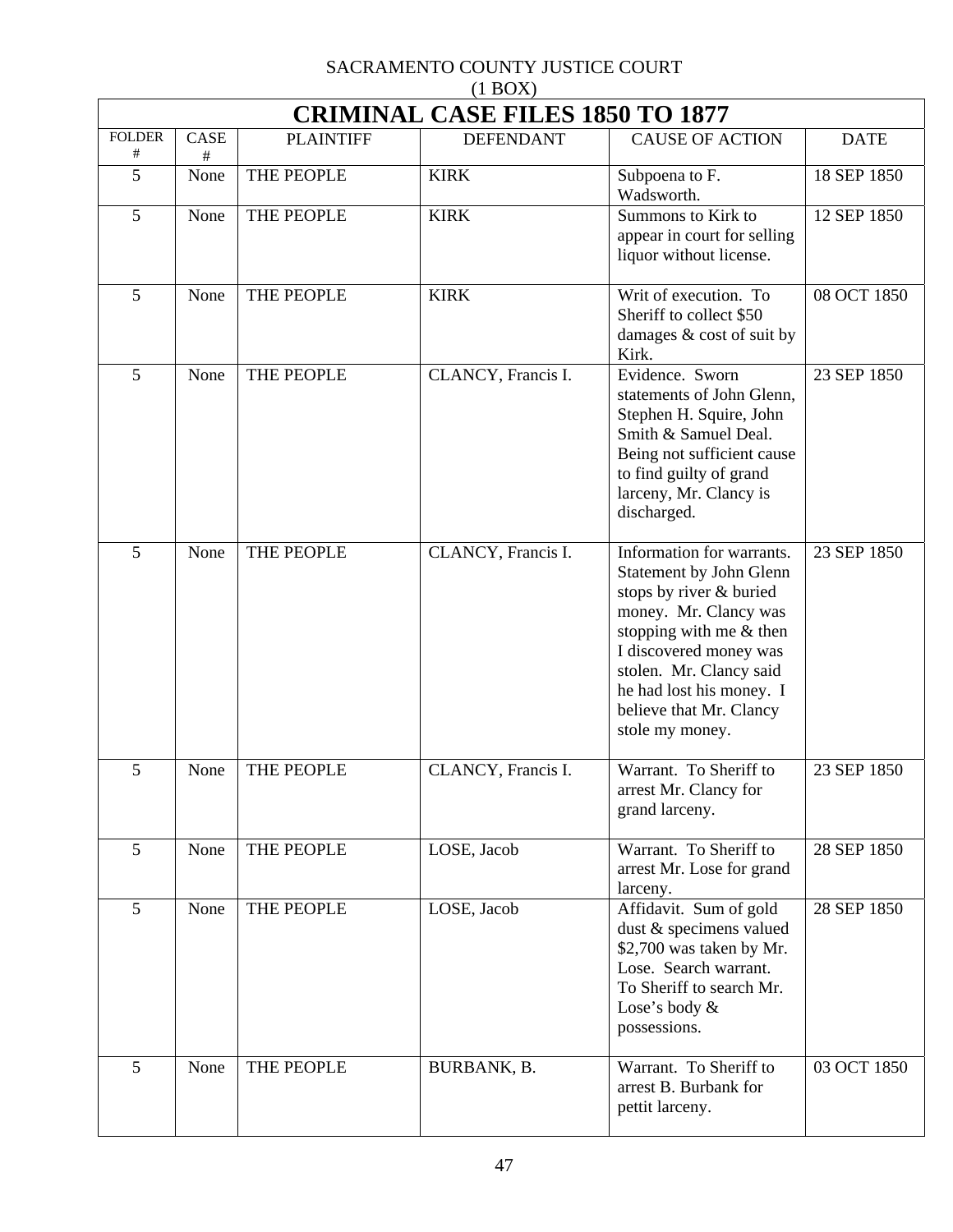|                    | <b>CRIMINAL CASE FILES 1850 TO 1877</b> |                        |                       |                                                                                                                                                                                                                                                                                                                                              |                |  |  |
|--------------------|-----------------------------------------|------------------------|-----------------------|----------------------------------------------------------------------------------------------------------------------------------------------------------------------------------------------------------------------------------------------------------------------------------------------------------------------------------------------|----------------|--|--|
| <b>FOLDER</b><br># | <b>CASE</b><br>$\#$                     | <b>PLAINTIFF</b>       | <b>DEFENDANT</b>      | <b>CAUSE OF ACTION</b>                                                                                                                                                                                                                                                                                                                       | <b>DATE</b>    |  |  |
| 5                  | 21                                      | THE PEOPLE             | GREEN, Abel W.        | 2 mules were tied<br>together & were taken,<br>found one & the other<br>sold to Mr. Richardson by<br>Mr. Green valued \$125.<br>Affidavit of Milo H.<br>Pettiborn & Jim Smith.<br>Statements by A.W.<br>Green, Marion<br>Richardson & J. B. Allen.<br>Execution of writ. To<br>Sheriff to arrest A. Green<br>for grand larceny.<br>(7 Pages) | 03 OCT 1850    |  |  |
| 5                  | None                                    | THE PEOPLE             | GREEN, A.W.           | Subpoena for Calvin<br>Allen, M. L. Petteybone,<br>D. Seaborn, John Smith<br>& M. Richardson.                                                                                                                                                                                                                                                | 03 COT 1850    |  |  |
| 5                  | None                                    | THE PEOPLE             | GRIMM, Chas H.        | To Sheriff to arrest Mr.<br>Grimm for assault &<br>threat to kill.                                                                                                                                                                                                                                                                           | 10 OCT 1850    |  |  |
| 5                  | None                                    | THE PEOPLE             | GRIMM, Chas H         | <b>Statements from John</b><br>Price, Franklin Brown,<br>Tho's J. Hanna, Robert L.<br>Williams, John Barton &<br>Smith Corman. (3 Pages)                                                                                                                                                                                                     | <b>NO DATE</b> |  |  |
| 5                  | None                                    | THE PEOPLE             | GRIMM, Chas H         | Deposition of Robert S.<br>Williams.                                                                                                                                                                                                                                                                                                         | 10 OCT 1850    |  |  |
| 5                  | None                                    | THE PEOPLE             | GRIMM, Chas H         | Subpoena for Dunlap.                                                                                                                                                                                                                                                                                                                         | 10 OCT 1850    |  |  |
| 5                  | None                                    | THE PEOPLE             | <b>GRIMM, Chas H</b>  | Subpoena for John Price.                                                                                                                                                                                                                                                                                                                     | 10 AUG 1850    |  |  |
| 5                  | None                                    | THE PEOPLE             | <b>HERREN</b> , James | Charged with obtaining<br>Money under false<br>pretenses. (5 Pages)                                                                                                                                                                                                                                                                          | 18 OCT 1850    |  |  |
| 5                  | None                                    | THE PEOPLE             | HERREN, James         | Affidavit of A. B. Paul,<br>that Mr. Herren was told<br>if he got subscriptions, he<br>could keep him on as<br>watchman. Gave him the<br>list. He never returned<br>list. He told people that<br>they were to pay him for<br>subscription, but I never<br>authorized Mr. Herren to<br>collect money.                                         | 18 OCT 1850    |  |  |
| 5                  | None                                    | <b>CHAPMAN</b> , Silas | DENNISON, Luther M.   | Statement intent to pay if<br>Mr. Dennison should<br>have judgment go against<br>him. Bond.                                                                                                                                                                                                                                                  | 12 OCT 1850    |  |  |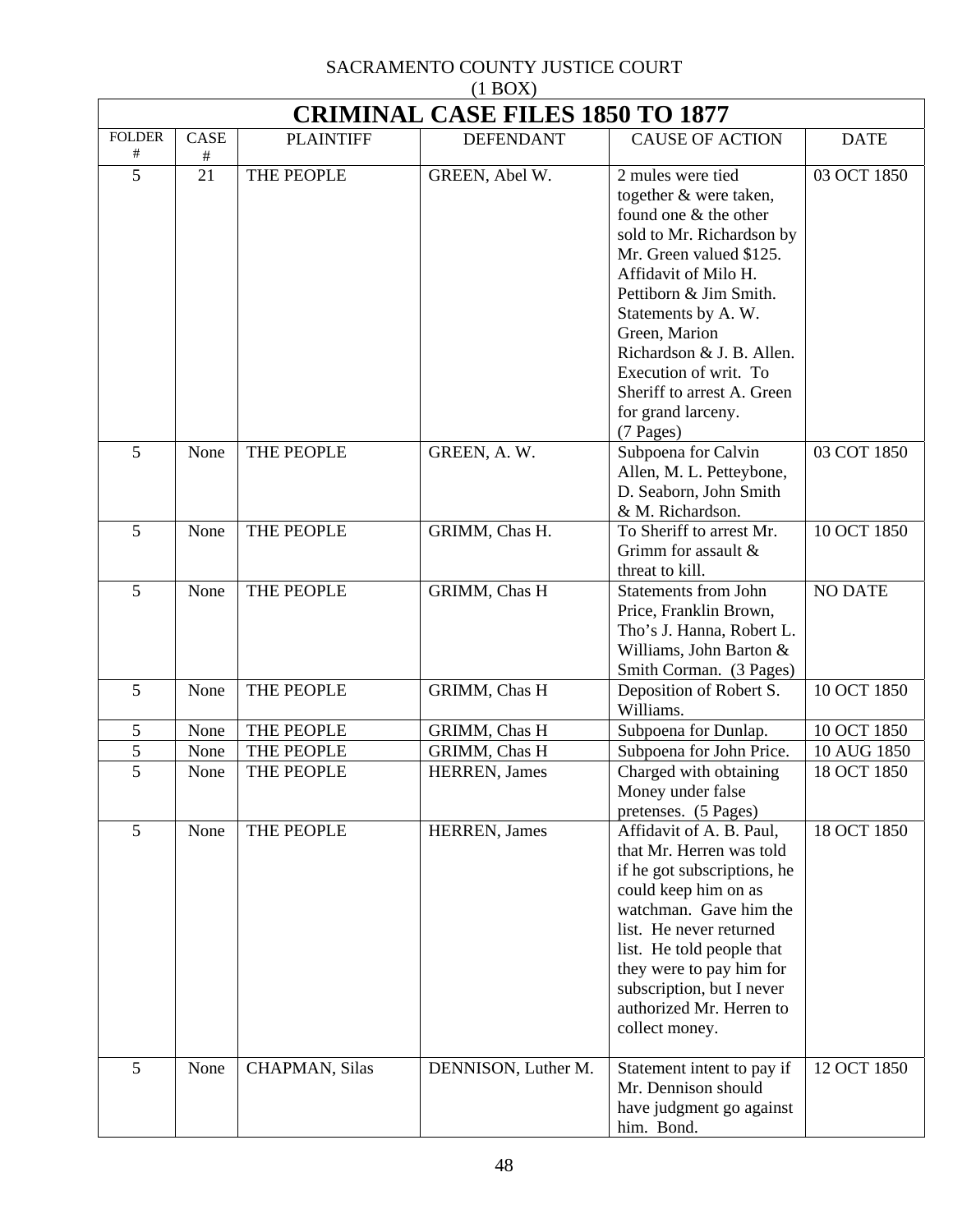| (11001)<br><b>CRIMINAL CASE FILES 1850 TO 1877</b> |           |                  |                                                        |                                                                                                                                                                           |             |  |  |
|----------------------------------------------------|-----------|------------------|--------------------------------------------------------|---------------------------------------------------------------------------------------------------------------------------------------------------------------------------|-------------|--|--|
| <b>FOLDER</b><br>#                                 | CASE<br># | <b>PLAINTIFF</b> | <b>DEFENDANT</b>                                       | <b>CAUSE OF ACTION</b>                                                                                                                                                    | <b>DATE</b> |  |  |
| $\overline{5}$                                     | None      | THE PEOPLE       | HERREN, James                                          | To Sheriff to arrest Mr.<br>Herren for obtaining<br>money under false<br>pretenses.                                                                                       | 18 OCT 1850 |  |  |
| 5                                                  | None      | THE PEOPLE       | HERREN, James                                          | Subpoena for Thomas J.<br>Edwards, James Ramsey,<br>John S. Tutt, Edwards,<br>Doctor Hanna MD, A. B.<br>Paul & Booshe.                                                    | 18 OCT 1850 |  |  |
| 6                                                  | None      | THE PEOPLE       | DOE, John<br>ROE, Richard (alias)<br>DOSWELL, Tho's O. | To Sheriff to arrest John<br>Doe & Richard Roe<br>(alias) for assault $\&$<br>battery.                                                                                    | 23 OCT 1850 |  |  |
| 6                                                  | None      | THE PEOPLE       | DOSWELL, Tho's O.                                      | Affidavit of George<br>Wilson that John Doe &<br>Richard Roe (alias)<br>assaulted, beat & brused<br>him with unlawful<br>weapons & was in fear of<br>great bodily injury. | 23 OCT 1850 |  |  |
| 6                                                  | None      | THE PEOPLE       | DOSWELL, Tho's O.                                      | Statement by defendant.                                                                                                                                                   | 23 OCT 1850 |  |  |
| 6                                                  | None      | THE PEOPLE       | JONES,<br>DOSWELL,                                     | Sworn statement of J.L.<br>Kimmel.                                                                                                                                        | 30 OCT 1850 |  |  |
| 6                                                  | None      | THE PEOPLE       | JONES,<br>DOSWELL, Tho's O.<br>DOE, John (alias)       | Affidavit for warrant by<br>Mr. Geo Wilson that<br>stated they tried to hit<br>him with ax & said he<br>would kill him.                                                   | 30 OCT 1850 |  |  |
| 6                                                  | None      | THE PEOPLE       | JONES, P.<br>DOSWELL, Tho's O.<br>HARDY, H.            | Held to answer.                                                                                                                                                           | 30 OCT 1850 |  |  |
| 6                                                  | None      | THE PEOPLE       | JONES, P.<br>DOSWELL, Thomas O.<br>HARDY, H.           | L. Kimmel testimony.                                                                                                                                                      | 30 OCT 1850 |  |  |
| 6                                                  | None      | THE PEOPLE       | JONES, P.<br>DOSWELL, Tho's O.<br>HARDY, H.            | Testimony of Geo W.<br>Wilson.                                                                                                                                            | 30 OCT 1850 |  |  |
| 6                                                  | None      | THE PEOPLE       | JONES, P.<br>DOSWELL, T.O.                             | Witness for the people<br>find \$100 Robert Handy.                                                                                                                        | 30 OCT 1850 |  |  |
| 6                                                  | None      | THE PEOPLE       | JONES, P.<br>DOSWELL, Tho's O.<br>HARDY, H.            | Statement of Tho's O.<br>Doswell.                                                                                                                                         | 30 OCT 1850 |  |  |
| 6                                                  | None      | THE PEOPLE       | JONES, P.<br>DOSWELL, Tho's O.<br>HARDY, H.            | <b>Testimony of Robert</b><br>Hendy.                                                                                                                                      | 30 OCT 1850 |  |  |
| 6                                                  | None      | THE PEOPLE       | JONES,<br>DOSWELL, Tho's O.<br>DOE, John (alias)       | Warrant to arrest Jones,<br>Tho's O. Doswell & John<br>Doe (alias) for assault $\&$<br>battery with intent to kill.                                                       | 30 OCT 1850 |  |  |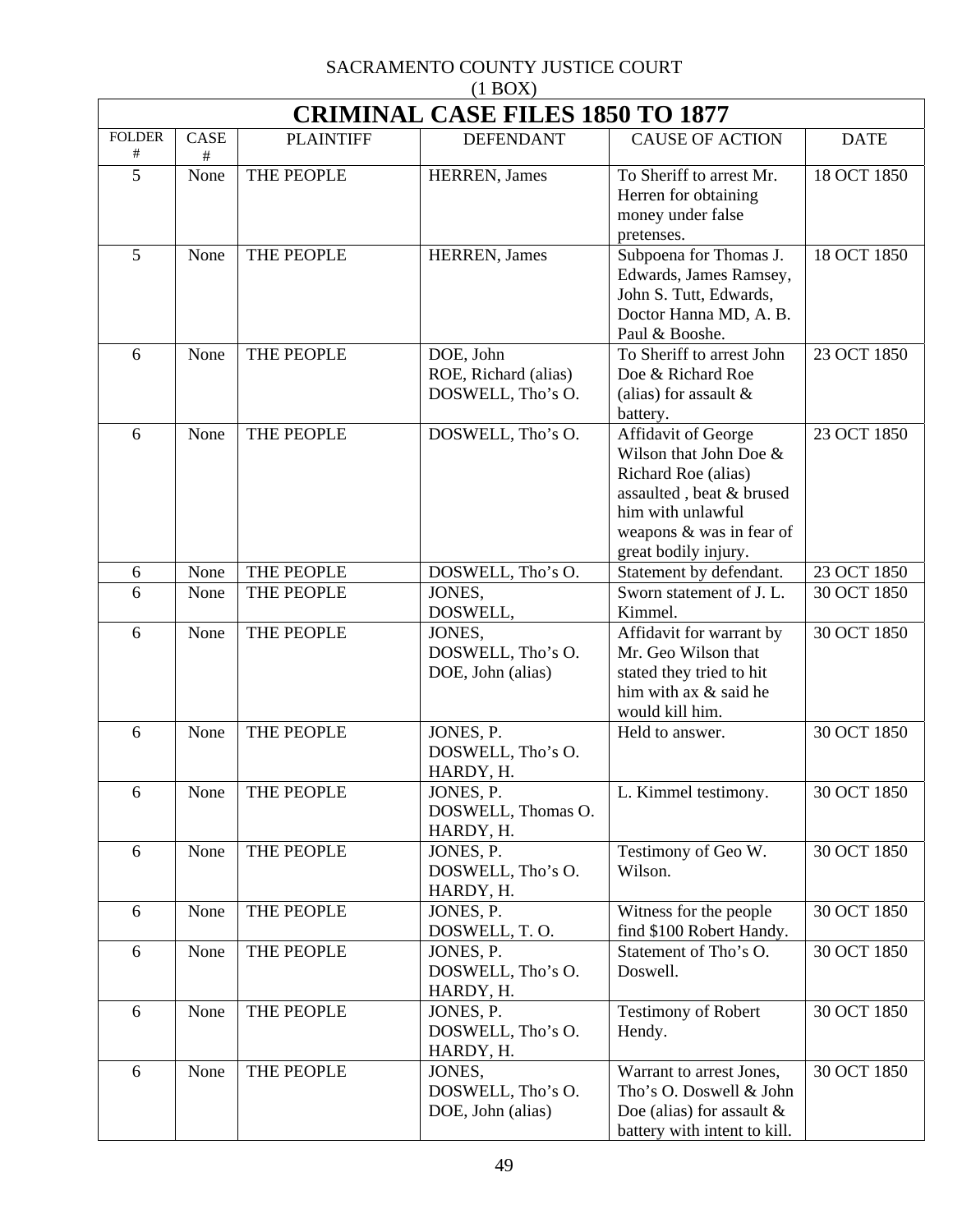|               | $(1 + 1)$<br><b>CRIMINAL CASE FILES 1850 TO 1877</b> |                  |                                  |                                                                                                                                                                                                                                                                                                                                                                                                                        |             |  |  |
|---------------|------------------------------------------------------|------------------|----------------------------------|------------------------------------------------------------------------------------------------------------------------------------------------------------------------------------------------------------------------------------------------------------------------------------------------------------------------------------------------------------------------------------------------------------------------|-------------|--|--|
| <b>FOLDER</b> | <b>CASE</b>                                          | <b>PLAINTIFF</b> | <b>DEFENDANT</b>                 | <b>CAUSE OF ACTION</b>                                                                                                                                                                                                                                                                                                                                                                                                 | <b>DATE</b> |  |  |
| #<br>6        | #<br>None                                            | THE PEOPLE       | MANSFIELD, D. A.                 | Examination. Mr. Hynes<br>gave Mr. Mansfield a bag<br>of money to hold for him<br>until morning. Next<br>morning I ask for my<br>money & he said it was<br>stolen. (2 Pages)                                                                                                                                                                                                                                           | 06 NOV 1850 |  |  |
| 6             | None                                                 | THE PEOPLE       | DOW, Charles                     | <b>Affidavit of Charles</b><br>Dow. He is not ready to<br>go into hearing on<br>charges of a felony.                                                                                                                                                                                                                                                                                                                   | 07 NOV 1850 |  |  |
| 6             | None                                                 | THE PEOPLE       | DOW, Charles                     | Sworn statement of<br>Robert Miller. (2 pages)                                                                                                                                                                                                                                                                                                                                                                         | 07 NOV 1850 |  |  |
| 6             | None                                                 | THE PEOPLE       | DOW, Chas                        | Deposition of witnesses<br>Wm Kugber.                                                                                                                                                                                                                                                                                                                                                                                  | 07 NOV 1850 |  |  |
| 6             | None                                                 | THE PEOPLE       | DOW, Chas                        | Sworn statement of John<br>Smith.                                                                                                                                                                                                                                                                                                                                                                                      | 07 NOV 1850 |  |  |
| 6             | None                                                 | THE PEOPLE       | DOW, Chas                        | Judge Finds that Chas<br>Dow committed pettit<br>larceny & should be held<br>to answer the same.                                                                                                                                                                                                                                                                                                                       | 07 NOV 1850 |  |  |
| 6             | None                                                 | THE PEOPLE       | DOW, Chas                        | Sworn statement of Lewis<br>W. Gillett that a mare had<br>been stolen from him &<br>Chas Dow stole mare &<br>is guilty of pettit larceny.                                                                                                                                                                                                                                                                              | 30 OCT 1850 |  |  |
| 6             | None                                                 | THE PEOPLE       | MANSFIELD, D. A                  | Affidavit & warrant.                                                                                                                                                                                                                                                                                                                                                                                                   | 26 OCT 1850 |  |  |
| 6             | None                                                 | THE PEOPLE       | MANSFIELD, D. A                  | Warrant. To Sheriff to<br>arrest D. A. Mansfield for<br>fraud & swindling.                                                                                                                                                                                                                                                                                                                                             | 26 OCT 1850 |  |  |
| 6             | None                                                 | THE PEOPLE       | CAMBELL, James<br>WILLIAMS, John | Depositions of witnesses<br>C. Stommerman arrested<br>both defendants for<br>attempting to pick a<br>pocket of John Doe<br>(alias). Sworn statement<br>of Panlaleon Miller that<br>he saw Williams put his<br>hand in John Doe's<br>(alias) pocket. Sworn<br>statement by both<br>defendants. Judge said<br>that from statement<br>defendants not guilty of<br>charges alleged &<br>ordered discharged.<br>$(2$ Pages) | 04 NOV 1850 |  |  |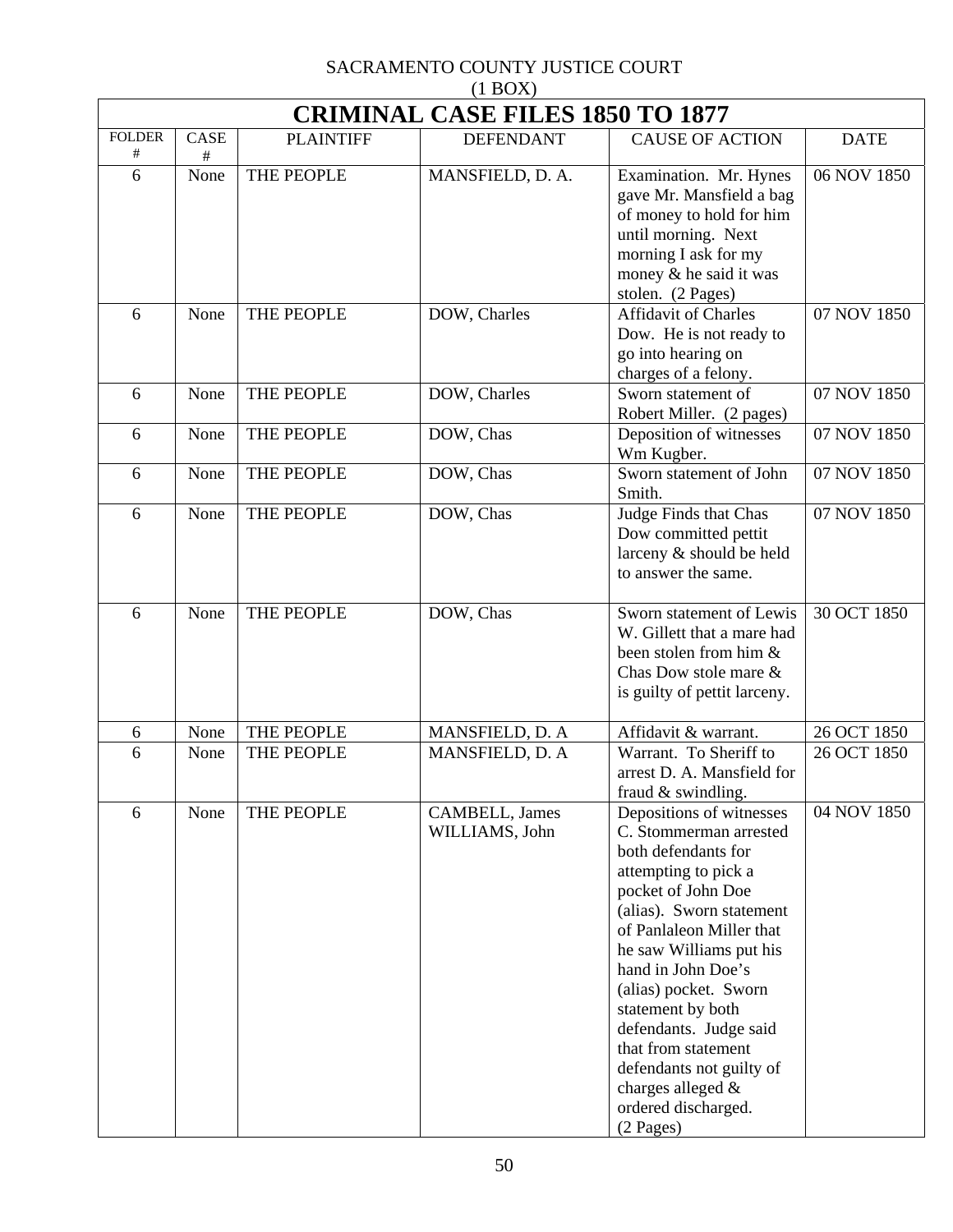# SACRAMENTO COUNTY JUSTICE COURT

| $(1$ BOX)                |                                         |                  |                                                                                                                                 |                                                                                                                                                                                                                                 |             |  |  |  |
|--------------------------|-----------------------------------------|------------------|---------------------------------------------------------------------------------------------------------------------------------|---------------------------------------------------------------------------------------------------------------------------------------------------------------------------------------------------------------------------------|-------------|--|--|--|
|                          | <b>CRIMINAL CASE FILES 1850 TO 1877</b> |                  |                                                                                                                                 |                                                                                                                                                                                                                                 |             |  |  |  |
| <b>FOLDER</b><br>$^{\#}$ | CASE<br>#                               | <b>PLAINTIFF</b> | <b>DEFENDANT</b>                                                                                                                | <b>CAUSE OF ACTION</b>                                                                                                                                                                                                          | <b>DATE</b> |  |  |  |
| 6                        | None                                    | THE PEOPLE       | CARPENTER, John L.                                                                                                              | Sworn state of John<br>Buckman that Mr.<br>Carpenter was in the<br>possession of black mare<br>that belonged to him.                                                                                                            | 05 NOV 1850 |  |  |  |
| 6                        | None                                    | THE PEOPLE       | CARPENTER, J. S.                                                                                                                | Subpoena for Mr.<br>Dunkee. Mr. Cules, Mr.<br>Ungher & Mr. Clarke.                                                                                                                                                              | 05 NOV 1850 |  |  |  |
| 6                        | None                                    | THE PEOPLE       | FORD, Sidney S.                                                                                                                 | Sworn statements of John<br>A. Bensen several horses<br>& mules were stolen from<br>his ranch. Sworn<br>statement of S. Russell he<br>is keeper of the ranch.<br>(4 Pages)                                                      | 11 NOV 1850 |  |  |  |
| 6                        | None                                    | THE PEOPLE       | FORD, S. S.<br>FORD, T. J. (alias)<br>INGLESBY, Holcomb<br>SCUGGIN, L. J.<br>CHAMBERS, Andrew<br>FLATCHER, Wm<br>CROSBY, Edward | Warrant. To Sheriff to<br>arrest S. S. Ford, T. J.<br>Ford, Inglesby Holcomb,<br>L. J. Scuggin, Andrew<br>Chambers, Wm Flatcher<br>& Edward Crosby for<br>grand larceny.                                                        | 14 NOV 1850 |  |  |  |
| 6                        | None                                    | THE PEOPLE       | FORD, S. S.<br>FORD, T. J.<br>INGLESBY, Holcomb<br>SCUGGIN, L. J.<br>CHAMBERS, Andrew<br>FLATCHER, Wm<br>CROSBY, Edward         | Warrant. To Sheriff to<br>arrest all defendants &<br>bring them before the<br>judge.                                                                                                                                            | 18 NOV 1850 |  |  |  |
| 6                        | None                                    | THE PEOPLE       | FORD, S. S.<br>FORD, T. J.<br><b>AND OTHERS</b>                                                                                 | Subpoena for L. H.<br>Taylor & John T. Jefins.                                                                                                                                                                                  | 11 NOV 1850 |  |  |  |
| 6                        | None                                    | THE PEOPLE       | FORD, S. S.<br>FORD, T. J.<br>INGLESBY, Holcomb<br>SCUGGIN, L. J.<br>CHAMBERS, Andrew<br>FLATCHER, Wm<br>CROSBY, Edward         | Affidavit of John A.<br>Benson in business of<br>ranching in partnership<br>with John L. Jeffreys &<br>Anson Kimsey. He had<br>about 60 head of horses<br>& mules & 100 head of<br>cattle that had been taken<br>by defendants. | 14 NOV 1850 |  |  |  |
| 6                        | None                                    | THE PEOPLE       | CUTTER, Edward                                                                                                                  | Warrant. To Sheriff to<br>arrest Mr. Cutter for pettit<br>larceny.                                                                                                                                                              | 16 NOV 1850 |  |  |  |
| 6                        | None                                    | THE PEOPLE       | CUTTER, Edward                                                                                                                  | Affidavit of A. Harris that<br>he believed Mr. Cutter<br>took from his pocket<br>some silver coins.                                                                                                                             | 16 NOV 1850 |  |  |  |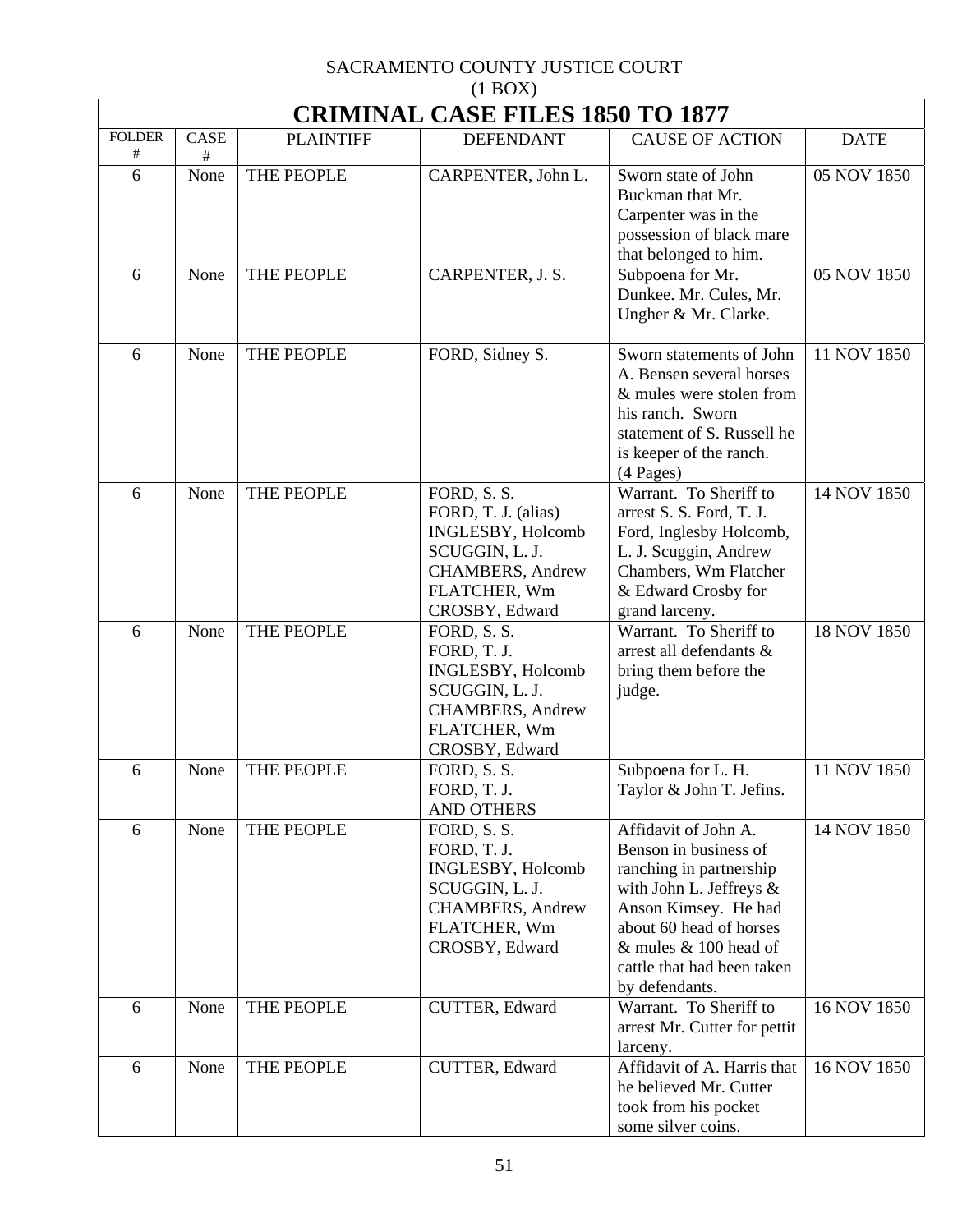| $(1 \text{D} \text{O} \Omega)$<br><b>CRIMINAL CASE FILES 1850 TO 1877</b> |             |                  |                   |                                                                                                                                                                                                                                                                                                                            |             |  |
|---------------------------------------------------------------------------|-------------|------------------|-------------------|----------------------------------------------------------------------------------------------------------------------------------------------------------------------------------------------------------------------------------------------------------------------------------------------------------------------------|-------------|--|
| <b>FOLDER</b>                                                             | <b>CASE</b> | <b>PLAINTIFF</b> | <b>DEFENDANT</b>  | <b>CAUSE OF ACTION</b>                                                                                                                                                                                                                                                                                                     | <b>DATE</b> |  |
| #<br>6                                                                    | #<br>None   | THE PEOPLE       | DOE, John (alias) | Warrant. To Sheriff to<br>arrest John Doe (alias) for<br>grand larceny.                                                                                                                                                                                                                                                    | 16 NOV 1850 |  |
| 6                                                                         | None        | THE PEOPLE       | DOE, John (alias) | Affidavit for warrants.<br>A. N. Drickson left sack<br>of clothes at Sutter's Fort<br>& it was stolen. Value<br>was \$100 & was stolen<br>by John Doe (alias).                                                                                                                                                             | 16 NOV 1850 |  |
| 6                                                                         | None        | THE PEOPLE       | SCOTT, Moses S.   | Sworn statement of Mr.<br>Sorrell resident of San<br>Francisco. That Mr.<br>Scott proprietor of the<br>Empire House in<br>Sacramento & desired to<br>purchase furniture in the<br>amount of $$1,000 \&$<br>would give him a draft<br>from his partners Keith &<br>Burger or Keith Butler &<br>Co.                          | 26 OCT 1850 |  |
| 6                                                                         | None        | THE PEOPLE       | SCOTT, Moses S.   | Affidavit of Anthony H<br>Otherman clerk of<br>Empire House stated that<br>Mr. Scott is not now or<br>ever been having any<br>interest in the Empire<br>House & no such firm as<br>Keith & Butler or Keith<br>Butler & Co. existed on<br>1 <sup>st</sup> day of October.                                                   | 26 OCT 1850 |  |
| 6                                                                         | None        | THE PEOPLE       | SCOTT, Moses S.   | A warrant having been<br>issued for Mr. Scott<br>wants to postpone<br>because of Illness of Mr.<br>Scott & he admitted bail<br>of \$1,500 was poster.<br>The charge was<br>embezzlement.<br>Testimony of Mr.<br>Williams. Sworn<br>statements of Anthony H.<br>Otherman, John G.<br>Witmore & Moses S.<br>Scott. (9 Pages) | 26 OCT 1850 |  |
| 6                                                                         | None        | THE PEOPLE       | SCOTT, M. S.      | Affidavit & order of<br>arrest. Warrant. To<br>Sheriff to arrest Mr. Scott<br>for embezzlement.                                                                                                                                                                                                                            | 26 OCT 1850 |  |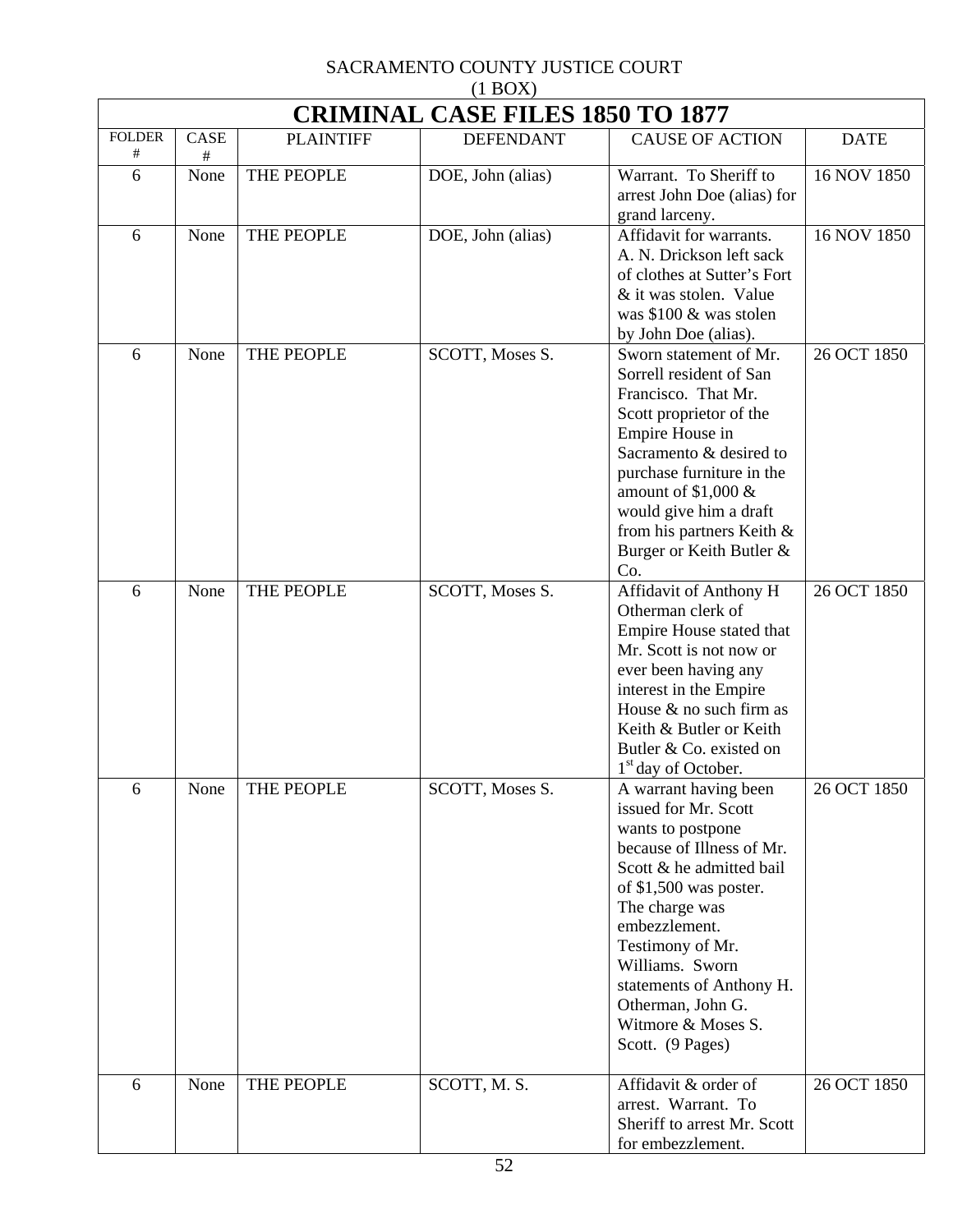| <b>CRIMINAL CASE FILES 1850 TO 1877</b> |             |                  |                                        |                                                                                                                                                                                                                                                                                                                                                                                                                                       |             |  |
|-----------------------------------------|-------------|------------------|----------------------------------------|---------------------------------------------------------------------------------------------------------------------------------------------------------------------------------------------------------------------------------------------------------------------------------------------------------------------------------------------------------------------------------------------------------------------------------------|-------------|--|
| <b>FOLDER</b><br>#                      | <b>CASE</b> | <b>PLAINTIFF</b> | <b>DEFENDANT</b>                       | <b>CAUSE OF ACTION</b>                                                                                                                                                                                                                                                                                                                                                                                                                | <b>DATE</b> |  |
| 6                                       | #<br>None   | THE PEOPLE       | PLOT, Chas (alias)<br>EDSON, Curtis P. | <b>Testimony of Charles</b><br>Howlett that Mr. Plot<br>(alias) & Curtis Edson<br>committed rape of an<br>Indian woman &<br>complaint filed.                                                                                                                                                                                                                                                                                          | 12 OCT 1850 |  |
| $\overline{7}$                          | None        | THE PEOPLE       | DOE, John (alias)                      | Information for warrants.<br>M. McDonald stated John<br>Doe (alias) swindled $\&$<br>cheated him of \$23.                                                                                                                                                                                                                                                                                                                             | 30 OCT 1850 |  |
| $\overline{7}$                          | None        | THE PEOPLE       | DOE, John (alias)                      | Warrant. To Sheriff to<br>arrest John Doe (alias) for<br>fraud (Swindling &<br>Cheating).                                                                                                                                                                                                                                                                                                                                             | 16 NOV 1850 |  |
| $\overline{7}$                          | None        | THE PEOPLE       | DOE, John (alias)<br>DUDLEY, Chas H.   | Warrant. To Sheriff to<br>arrest John Doe (alias) $\&$<br>Chas H. Dudley for<br>swindling & cheating.                                                                                                                                                                                                                                                                                                                                 | 16 NOV 1850 |  |
| $\overline{7}$                          | None        | THE PEOPLE       | DOE, John (alias)<br>DUDLEY, Chas H.   | Deposition of witnesses.<br>William Hornby said<br>defendant ask Mexican if<br>he had any gold dust to<br>change for coin. He said<br>he did & took it out. I<br>told him he should go<br>someplace else to change<br>gold dust. Mexican ask if<br>he could take weights<br>next door to have them<br>checked. Defendant gave<br>him a different set of<br>weights to take next door<br>than the ones he weights<br>the gold dust on. | 16 NOV 1850 |  |
| $\overline{7}$                          | None        | THE PEOPLE       | DOE, John (alias)<br>DUDLEY, Chas H.   | Sworn statement of A.S.<br>Kinny.                                                                                                                                                                                                                                                                                                                                                                                                     | 16 NOV 1850 |  |
| $\overline{7}$                          | None        | THE PEOPLE       | DOE, John (alias)<br>DUDLEY, Chas H.   | Sworn Testimony of Chas<br>H. Dudley. (2 Pages)                                                                                                                                                                                                                                                                                                                                                                                       | 16 NOV 1850 |  |
| $\overline{7}$                          | None        | THE PEOPLE       | DOE, John (alias)<br>DUDLEY, Chas H.   | Affidavit for warrants.<br>Statement of F. B. Maxon<br>that defendant was using<br>false scales to weight<br>gold.                                                                                                                                                                                                                                                                                                                    | 15 NOV 1850 |  |
| 7                                       | None        | THE PEOPLE       | JOHNSON, Henry                         | To Sheriff to arrest Mr.<br>Johnson for grand<br>larceny. Statement by<br>Frank Munoz.                                                                                                                                                                                                                                                                                                                                                | 17 NOV 1850 |  |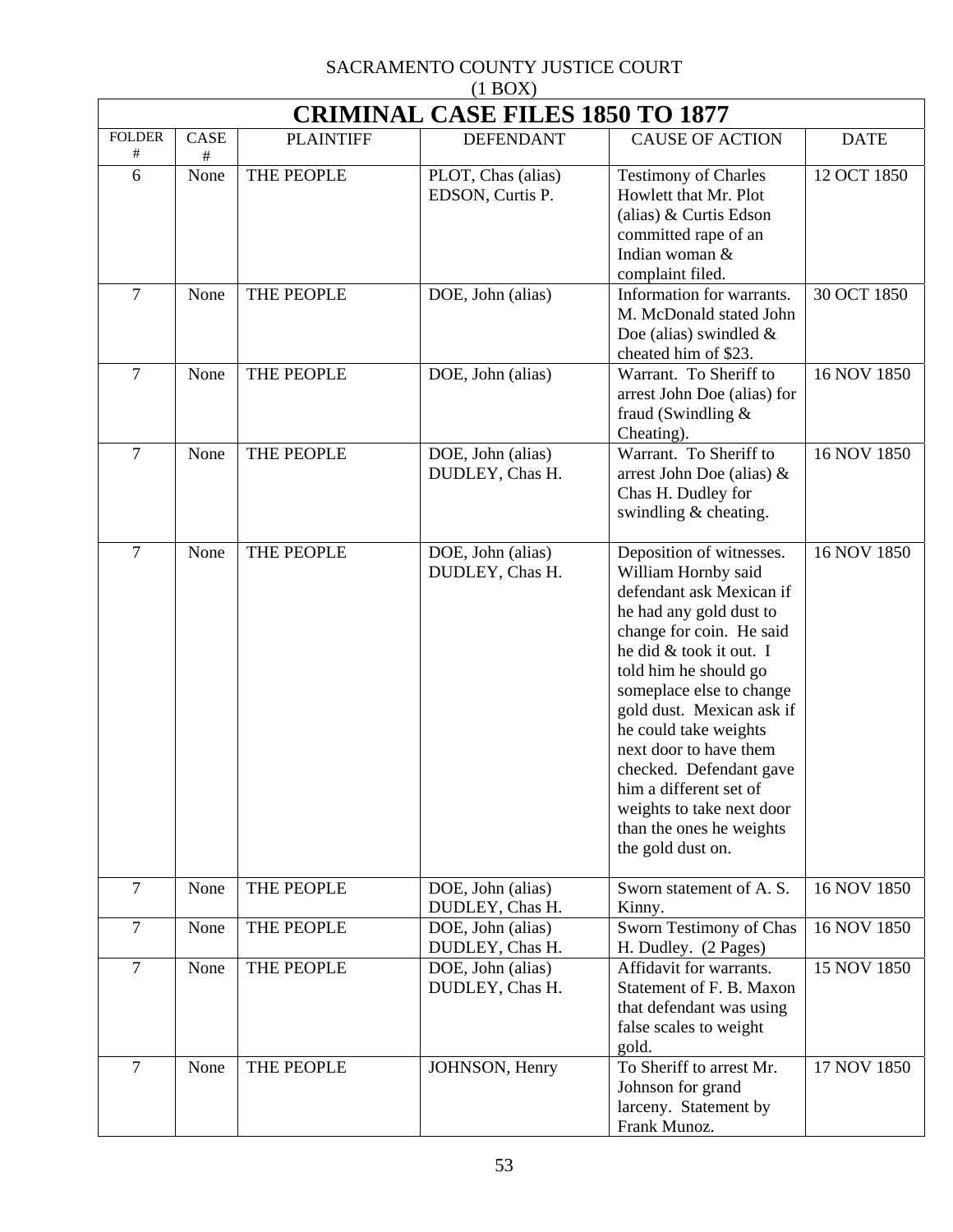| (1)<br><b>CRIMINAL CASE FILES 1850 TO 1877</b> |      |                  |                  |                                                                                                                                                                                                                                                                                                                                                                                                                                                                                                                                                                                                                                                                                                   |             |  |
|------------------------------------------------|------|------------------|------------------|---------------------------------------------------------------------------------------------------------------------------------------------------------------------------------------------------------------------------------------------------------------------------------------------------------------------------------------------------------------------------------------------------------------------------------------------------------------------------------------------------------------------------------------------------------------------------------------------------------------------------------------------------------------------------------------------------|-------------|--|
| <b>FOLDER</b>                                  | CASE | <b>PLAINTIFF</b> | <b>DEFENDANT</b> | <b>CAUSE OF ACTION</b>                                                                                                                                                                                                                                                                                                                                                                                                                                                                                                                                                                                                                                                                            | <b>DATE</b> |  |
| #                                              | #    |                  |                  |                                                                                                                                                                                                                                                                                                                                                                                                                                                                                                                                                                                                                                                                                                   |             |  |
| $\overline{7}$                                 | None | THE PEOPLE       | JOHNSON, Henry   | Statement by Manuel<br>Cruz he had lost saddle,<br>swords $\&$ other things $\&$<br>he saw defendant with<br>swords.                                                                                                                                                                                                                                                                                                                                                                                                                                                                                                                                                                              | 17 NOV 1850 |  |
| $\overline{7}$                                 | None | THE PEOPLE       | JOHNSON, Henry   | Affidavit by Francisco<br>Munoz he had stolen<br>from him saddle, swords<br>& silk dress & he<br>believes that Henry<br>Johnson had taken them.                                                                                                                                                                                                                                                                                                                                                                                                                                                                                                                                                   | 17 NOV 1850 |  |
| $\tau$                                         | None | THE PEOPLE       | HOLCOMBE, B.     | Affidavit of John A.<br>Bensen believes George<br>Hibber has important<br>facts on the case about<br>grand larceny. 60 head of<br>stock was missing<br>(Horses, Mules) & 100<br>head of Cattle. Some of<br>his stock was found in<br>Mr. Moore's corral.<br>Stock was held or<br>claimed by T. T. Ford.<br>Affidavit of Sidney S.<br>Ford that Mr. Holcombe<br>ask me if I knew of a<br>place to hide stock & let<br>them get fat & we would<br>divide the property. I<br>said okay. Value of stock<br>was about \$1,000.<br>Affidavit of Thomas T.<br>Ford. We helped Mr.<br>Holcombe to drive off<br>stock to fatten & divide.<br>Affidavit of James<br>Mundell & Felix G.<br>Doriss. (5 Pages) | 19 NOV 1850 |  |
| $\overline{7}$                                 | None | THE PEOPLE       | MARSHALL, G. M.  | Affidavit of R.T.<br>Kirkpatrick complainant<br>that harnesses was stolen<br>& was in Mr. Marshall<br>possession. Affidavit of<br>Joseph L. Ashton.                                                                                                                                                                                                                                                                                                                                                                                                                                                                                                                                               | 21 NOV 1850 |  |
| $\overline{7}$                                 | None | THE PEOPLE       | MARSHALL, G. M.  | Subpoena for R. H.<br>Stanley, Jared Sheldon,<br>Amos Cook, Wm<br>McMullin & Shepherd.                                                                                                                                                                                                                                                                                                                                                                                                                                                                                                                                                                                                            | 22 OCT 1850 |  |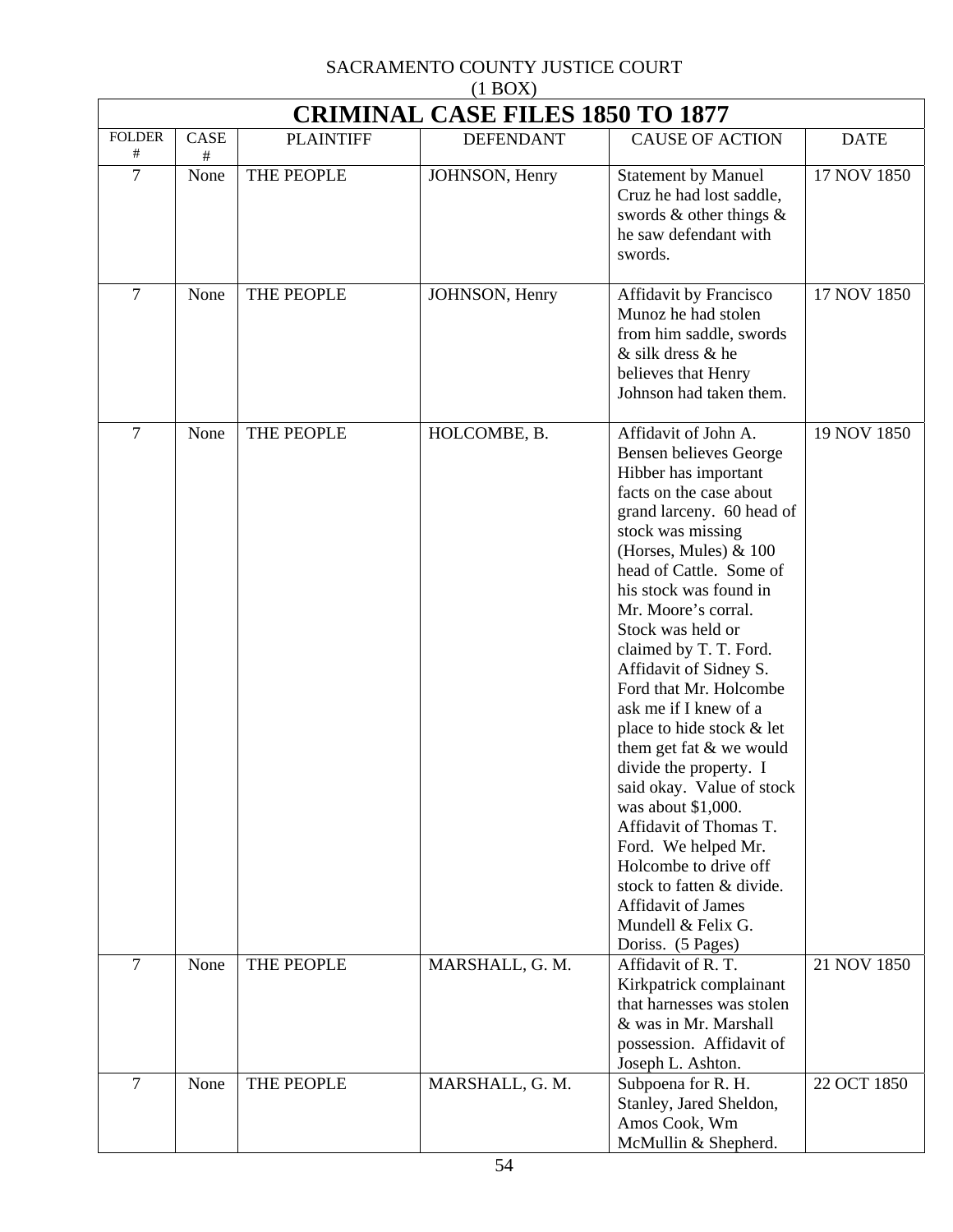| (11)<br><b>CRIMINAL CASE FILES 1850 TO 1877</b> |           |                  |                                  |                                                                                                                                                                                                                                                      |             |  |  |
|-------------------------------------------------|-----------|------------------|----------------------------------|------------------------------------------------------------------------------------------------------------------------------------------------------------------------------------------------------------------------------------------------------|-------------|--|--|
| <b>FOLDER</b><br>#                              | CASE<br># | <b>PLAINTIFF</b> | <b>DEFENDANT</b>                 | <b>CAUSE OF ACTION</b>                                                                                                                                                                                                                               | <b>DATE</b> |  |  |
| $\overline{7}$                                  | None      | THE PEOPLE       | MARSHALL, G. M.                  | Warrant. To Sheriff to<br>arrest Mr. Marshall for<br>frequent threats to take<br>the life of the<br>complainant & cause<br>bodily injury.                                                                                                            | 22 OCT 1850 |  |  |
| $\overline{7}$                                  | None      | THE PEOPLE       | MARSHALL, George M.              | Affidavit of William H.<br>Lewis that he heard Mr.<br>Marshall make the threats<br>against Mr. Kirkpatrick.                                                                                                                                          | 22 OCT 1850 |  |  |
| 7                                               | None      | THE PEOPLE       | HOLCOMB, Burk                    | Affidavit of Burk<br>Holcomb & William<br>Manzey.                                                                                                                                                                                                    | 15 NOV 1850 |  |  |
| $\overline{7}$                                  | None      | THE PEOPLE       | ASHTON, Joseph G.                | R. G. Kirkpatrick had a<br>double set of harnesses<br>stolen & was found in<br>Mr. Ashton's possession.<br>Sworn statements of<br>Alexander McMurry & L.<br>G. Anderson.                                                                             | 27 NOV 1850 |  |  |
| $\overline{7}$                                  | None      | THE PEOPLE       | HIBLER, J. P.                    | As surraty for J. P. Hibler<br>penal sum of \$1,500 bail<br>posted by John I.<br>Scoggins, Wm Fletcher<br>& G F Hibler.                                                                                                                              | 16 NOV 1850 |  |  |
| 7                                               | None      | THE PEOPLE       | HOLCOMB, Burk                    | Penal sum of \$1,000 bail<br>posted by A.C.<br>Chambers, P H. Culvers,<br>& Wm Manzey.                                                                                                                                                               | 18 NOV 1850 |  |  |
| 7                                               | None      | THE PEOPLE       | HOLCOMB, Burk                    | Burt Holcombe & John L.<br>Scoggins are principles $\&$<br>Wm Mauzey & J. P.<br>Hibler be indebted to<br>people of CA \$6,000 bail<br>must appear. Burk<br>Holcomb, J. L. Scoggins,<br>S. S. Ford & T. J. Ford<br>must answer to change of<br>theft. | 16 NOV 1850 |  |  |
| $\overline{7}$                                  | None      | THE PEOPLE       | CHAMBERS, Andrew J.              | Charged with grand<br>larceny.                                                                                                                                                                                                                       | 19 NOV 1850 |  |  |
| $\overline{7}$                                  | None      | THE PEOPLE       | HOLCOMB,<br><b>SCOGGINS</b> etal | Subpoena for James Hill,<br>James Mundell, P. C.<br>Benson & James Martin,<br>Kesburgh.                                                                                                                                                              | 16 NOV 1850 |  |  |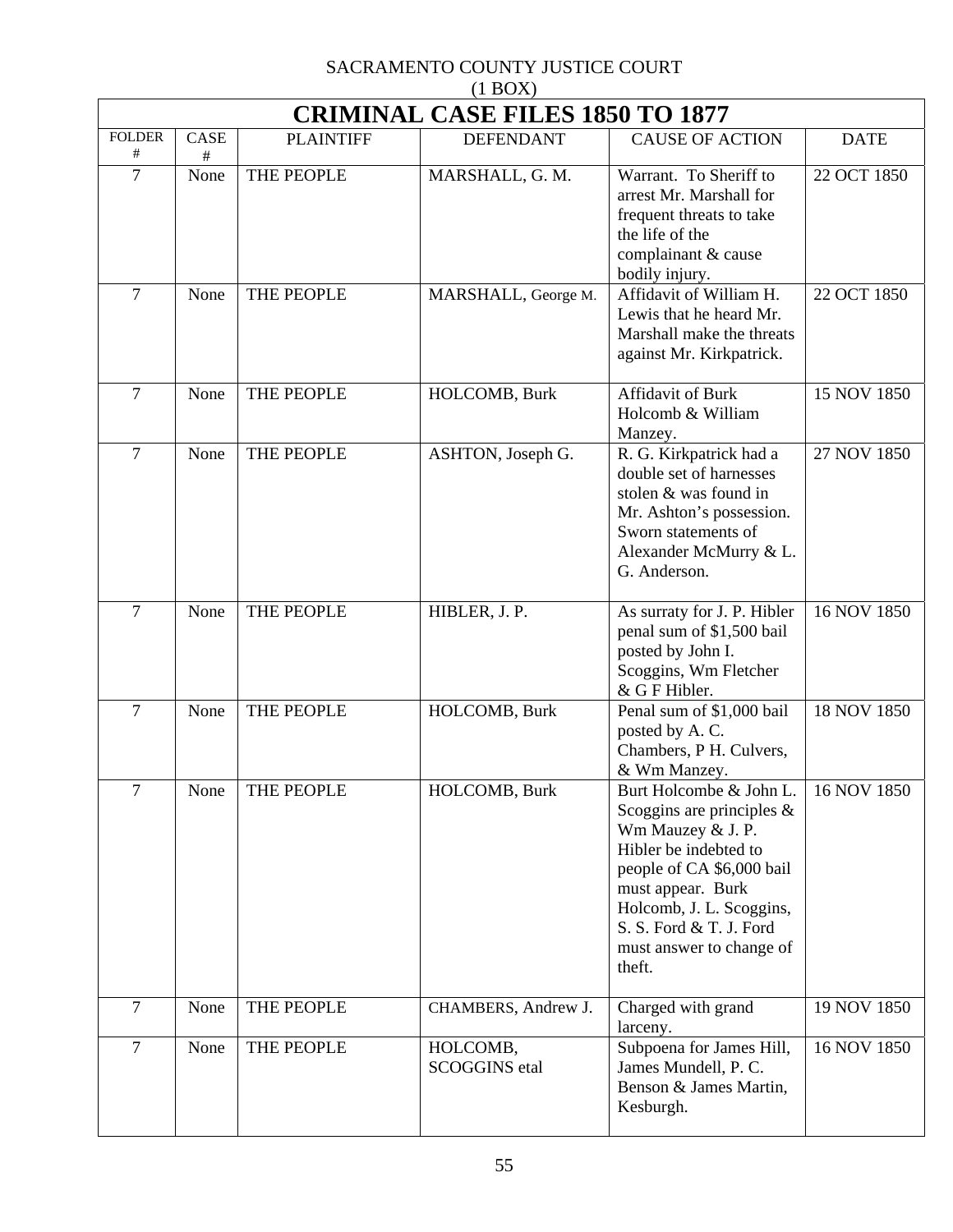|                    | <b>CRIMINAL CASE FILES 1850 TO 1877</b> |                  |                                              |                                                                                                                                                                                                                                                                                                                                            |             |  |  |
|--------------------|-----------------------------------------|------------------|----------------------------------------------|--------------------------------------------------------------------------------------------------------------------------------------------------------------------------------------------------------------------------------------------------------------------------------------------------------------------------------------------|-------------|--|--|
| <b>FOLDER</b><br># | <b>CASE</b><br>#                        | <b>PLAINTIFF</b> | <b>DEFENDANT</b>                             | <b>CAUSE OF ACTION</b>                                                                                                                                                                                                                                                                                                                     | <b>DATE</b> |  |  |
| $\overline{7}$     | None                                    | BENSON, John A.  | <b>HOLCOMB</b><br><b>INGLISBY &amp; etal</b> | Subpoena for Wm<br>Harrison, George F.<br>Hibler, Felix G. Doriss,<br>James Martin, J. Smith,<br>Wm Manzey & S. Russel.                                                                                                                                                                                                                    | 14 NOV 1850 |  |  |
| $\overline{7}$     | None                                    | THE PEOPLE       | DOE, John<br>ROE, Richard etal               | Subpoena for E Eyre, B.<br>Wood, Samuel Ormsbary,<br>R. P. Jacob, Wm Norton,<br>D. D. Bullock, Dock J.<br>Moon, Kibley Alma,<br>Dock McDonalds, Judge<br>Swift, Marshall John<br>Rogers, Ed Markham &<br>Chas Allen.                                                                                                                       | 18 NOV 1850 |  |  |
| $\overline{7}$     | None                                    | THE PEOPLE       | HERNDON, Jonathan                            | Sheriff to summons to<br>court J. Grady, John<br>Minder & Philip Heisen<br>to appear.                                                                                                                                                                                                                                                      | 23 NOV 1850 |  |  |
| $\overline{7}$     | None                                    | THE PEOPLE       | <b>HOUGHMAN</b>                              | Search warrant. To<br>Sheriff to search for<br>buckskin purse with<br>\$2,500 worth of gold<br>inside. At M. Houghman<br>resident. Purse belongs<br>to Deville Hubbard.                                                                                                                                                                    | 07 OCT 1850 |  |  |
| 8                  | None                                    | THE PEOPLE       | PRIETO, M.                                   | Warrant. To sheriff to<br>arrest M. Prieto for grand<br>larceny.                                                                                                                                                                                                                                                                           | 05 NOV 1850 |  |  |
| 8                  | None                                    | THE PEOPLE       | PUTNAM, S.L.                                 | Not sufficient cause to<br>find named person guilty<br>of alleged charged. Court<br>orders him discharged.                                                                                                                                                                                                                                 | 11 NOV 1850 |  |  |
| 8                  | None                                    | THE PEOPLE       | FLETCHER, Wm                                 | Charge of grand larceny.<br>Defendant discharged.                                                                                                                                                                                                                                                                                          | 19 NOV 1850 |  |  |
| 8                  | None                                    | THE PEOPLE       | MCDONALD, Murdock                            | J. Herrick left wagon to<br>be sold at auction. I<br>called on auctioneer for<br>settlement, but wagon<br>was not sold because<br>McDonald forbid it.<br>McDonald said he<br>purchased said wagon for<br>\$37 & being in<br>possession of said wagon.<br>Statement by Moses G.<br>Beck that the wagon was<br>sold by him & his<br>partner. | 19 NOV 1850 |  |  |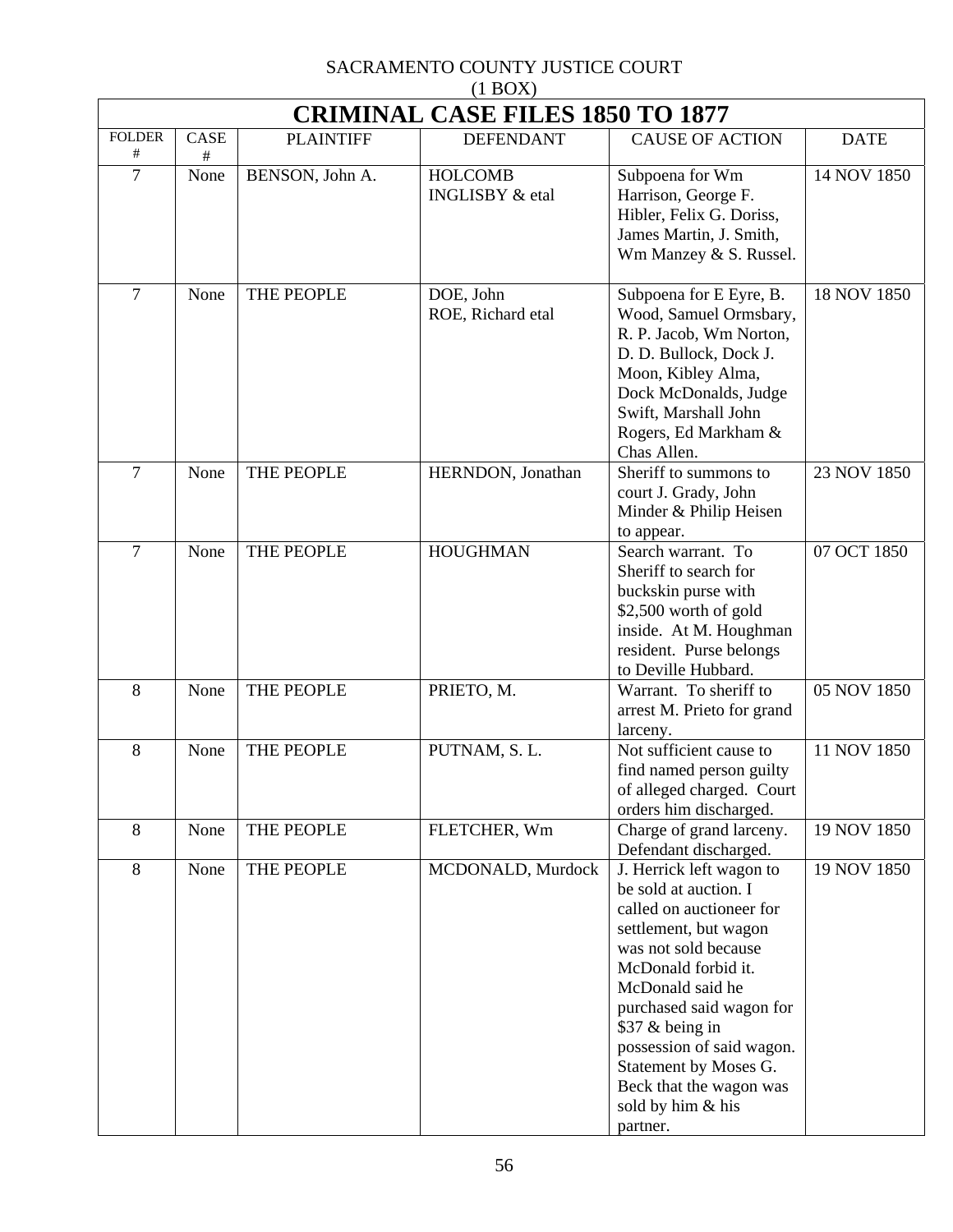| $(1 \text{D} \text{O} \Omega)$<br><b>CRIMINAL CASE FILES 1850 TO 1877</b> |           |                  |                          |                                                                                                                                                                                                                                                                                           |             |  |  |
|---------------------------------------------------------------------------|-----------|------------------|--------------------------|-------------------------------------------------------------------------------------------------------------------------------------------------------------------------------------------------------------------------------------------------------------------------------------------|-------------|--|--|
| <b>FOLDER</b>                                                             | CASE      | <b>PLAINTIFF</b> | <b>DEFENDANT</b>         | <b>CAUSE OF ACTION</b>                                                                                                                                                                                                                                                                    | <b>DATE</b> |  |  |
| #<br>8                                                                    | #<br>None | THE PEOPLE       | LUCO, Manuel etal        | Bail bond. Warrant for<br>arrest of Manuel Luco &<br>others for grand larceny.<br>Set bail for \$2,000.                                                                                                                                                                                   | 05 DEC 1850 |  |  |
| 8                                                                         | None      | THE PEOPLE       | HALL, R. F.              | Affidavits of Benjamin<br>Cripe, William Boyinton,<br>J. C. Stice, John B.<br>McCormack, Albert<br>Tibbits concerning a<br>horse belonging to Mr.<br>Rhoads being sold by Mr.<br>Hall.                                                                                                    | 09 DEC 1850 |  |  |
| 8                                                                         | None      | THE PEOPLE       | HALL, R. F.              | Subpoena for Alex<br>Moland, James Barklay,<br>Mr. Blunt, Benson &<br>Tibbits.                                                                                                                                                                                                            | 09 DEC 1850 |  |  |
| 8                                                                         | None      | THE PEOPLE       | HALL, R. F.              | To Sheriff to arrest Mr.<br>Hall for grand larceny.                                                                                                                                                                                                                                       | 09 DEC 1850 |  |  |
| 8                                                                         | None      | THE PEOPLE       | HALL, R. F.              | Affidavit of John P.<br>Rhoads. About $1st$ of<br>Nov 1850, a horse was<br>taken or stolen & believes<br>Mr. Hall took said horse.                                                                                                                                                        | 09 DEC 1850 |  |  |
| 8                                                                         | None      | THE PEOPLE       | LUCCO, J. M              | Not sufficient cause to<br>find named person guilty<br>of alleged charged. Court<br>orders him discharged.                                                                                                                                                                                | 09 DEC 1850 |  |  |
| 8                                                                         | None      | THE PEOPLE       | LUCCO, J. Manuel         | Charged with grand<br>larceny. Sworn states of<br>Meredith Meador, Perry<br>Tacks, James J. Carico,<br>Emile Faisandier, Albert<br>W. Mason, T. A. Ish $&$<br>Christopher Falsandier.<br>For defence Teofilo Baca,<br>Mateias Carrera, Manuel<br>J. Prieto & Ezekiel<br>Barros. (9 Pages) | 06 DEC 1850 |  |  |
| 8                                                                         | None      | THE PEOPLE       | LUCO, Manuel &<br>Others | <b>Affidavit of Meredith</b><br>Meador that said<br>defendant & Marcelino<br>Prieto & Martine Zepido<br>did steal 200 head of<br>cattle.                                                                                                                                                  | 30 NOV 1850 |  |  |
| $8\,$                                                                     | None      | THE PEOPLE       | <b>LUCCO</b>             | Subpoena for Mr. Ish.                                                                                                                                                                                                                                                                     | 04 DEC 1850 |  |  |
| 8                                                                         | None      | THE PEOPLE       | <b>LUCCO</b>             | Subpoena for A. W.<br>Mason, Jas R. Carico,<br>Mr. Ish, W. Myers & Mr.<br>Fasender.                                                                                                                                                                                                       | 03 DEC 1850 |  |  |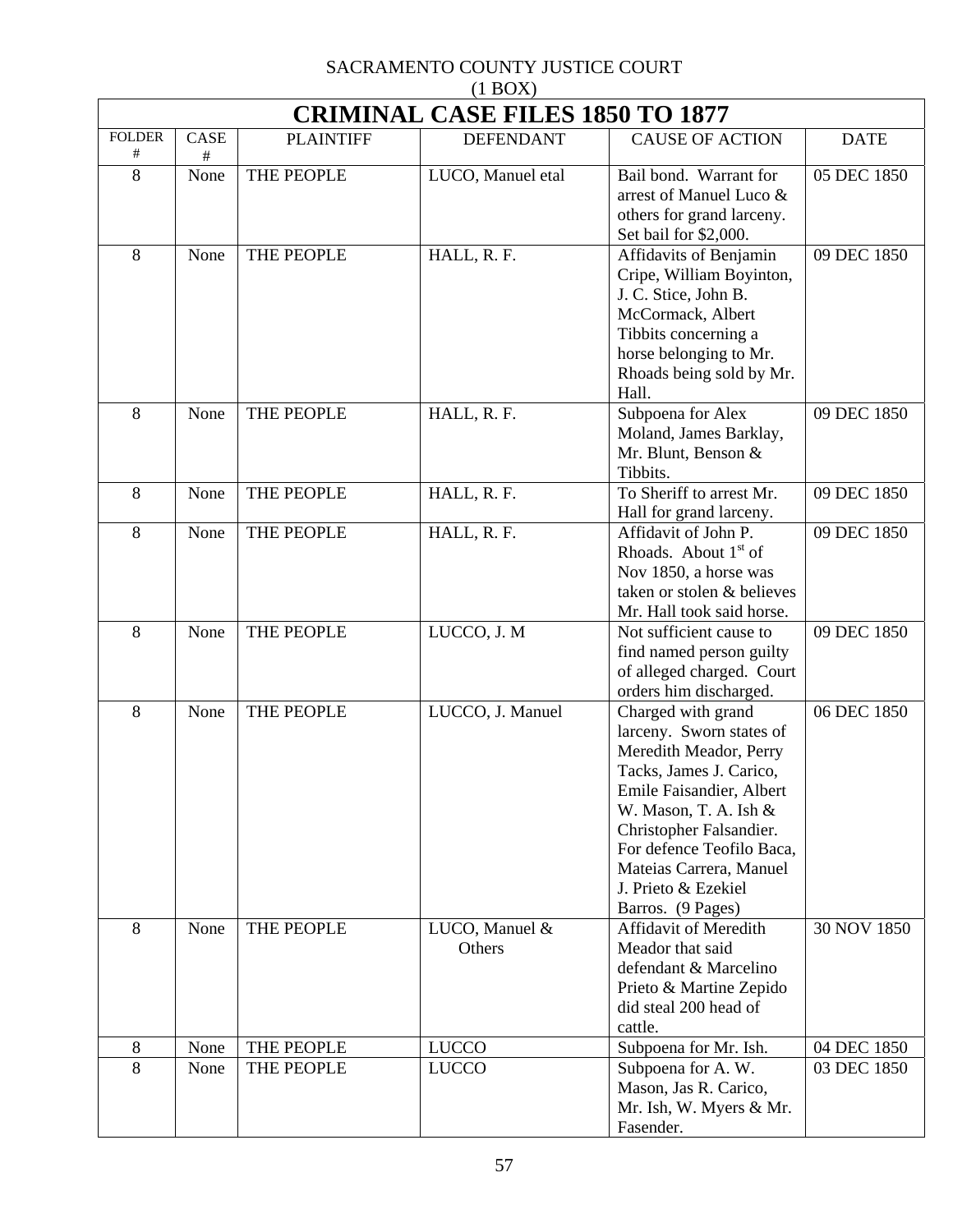| $(1 \text{D}01)$<br><b>CRIMINAL CASE FILES 1850 TO 1877</b> |             |                                      |                           |                                                                                                                                                                                                  |                |  |  |
|-------------------------------------------------------------|-------------|--------------------------------------|---------------------------|--------------------------------------------------------------------------------------------------------------------------------------------------------------------------------------------------|----------------|--|--|
| <b>FOLDER</b>                                               | <b>CASE</b> | <b>PLAINTIFF</b>                     | <b>DEFENDANT</b>          | <b>CAUSE OF ACTION</b>                                                                                                                                                                           | <b>DATE</b>    |  |  |
| #                                                           | #           |                                      |                           |                                                                                                                                                                                                  |                |  |  |
| 8                                                           | None        | THE PEOPLE                           | LUCCO, J. Maneul          | Drawings of brands.                                                                                                                                                                              | 06 DEC 1850    |  |  |
| 8                                                           | None        | THE PEOPLE                           | <b>LUCCO</b>              | Drawings of brands.                                                                                                                                                                              | 06 DEC 1850    |  |  |
| 8                                                           | None        | THE PEOPLE                           | <b>LUCCO</b>              | Drawings of brands.                                                                                                                                                                              | 06 DEC 1850    |  |  |
| 8                                                           | None        | THE PEOPLE                           | <b>LUCCO</b>              | Drawings of brands.                                                                                                                                                                              | 06 DEC 1850    |  |  |
| 8                                                           | None        | THE PEOPLE                           | LUCCO, Manuel &<br>Others | Warrant to arrest. To<br>Sheriff to arrest Manuel<br>Lucco, Marcelino Prieto<br>& Martine Zepido for<br>larceny.                                                                                 | 30 NOV 1850    |  |  |
| 8                                                           | None        | THE PEOPLE                           | MCDONALD, Murdock         | To Sheriff to arrest<br>Murdock McDonald for<br>grand larceny.                                                                                                                                   | 19 NOV 1850    |  |  |
| 8                                                           | None        | THE PEOPLE                           | MCDONALD, Murdock         | Subpoena for Smith &<br>Maris G. Buck.                                                                                                                                                           | 19 NOV 1850    |  |  |
| 8                                                           | None        | THE PEOPLE                           | MCDONALD, Murdock         | Subpoena for Oliver<br>Luddington & Mazis G.<br>Buck.                                                                                                                                            | 19 NOV 1850    |  |  |
| $8\,$                                                       | 205         | THE PEOPLE                           | JACKSON, William A.       | Deposition of Theodore<br>Rhaesa that Mr. Jackson<br>was guilty of forgery of<br>promissory note in<br>amount of \$246 & 6% per<br>month.                                                        | 11 DEC 1850    |  |  |
| 8                                                           | None        | THE PEOPLE                           | JACKSON, Wm A.            | Subpoena for T. Rhaesa,<br>T. A. Davie, Garry & H<br>Hesbop.                                                                                                                                     | <b>NO DATE</b> |  |  |
| 8                                                           | None        | THE PEOPLE                           | JACKSON, William A.       | To Sheriff to arrest<br>William A. Jackson for<br>forgery.                                                                                                                                       | 18 NOV 1850    |  |  |
| 8                                                           | None        | THE PEOPLE                           | JACKSON, W. A.            | Subpoena for T. Rhaesa,<br>T. A. Davie, C. Garvey &<br>A. M. Herlet.                                                                                                                             | 09 DEC 1850    |  |  |
| 8                                                           | None        | <b>STATE OF</b><br><b>CALIFORNIA</b> | COLWELL, William G.       | Statement of Mr. Colwell<br>about how he spent his<br>evening. That evening, a<br>watch & ring was stolen.                                                                                       | 18 DEC 1850    |  |  |
| 8                                                           | None        | <b>STATE OF</b><br><b>CALIFORNIA</b> | COLWELL, William G.       | Sworn statement of John<br>N. Smith about a watch &<br>ring that was stolen $\&$<br>sworn statement of Henry<br>Wallace he knew<br>defendant for 5 months $\&$<br>knew nothing bad about<br>him. | 18 DEC 1850    |  |  |
| 8                                                           | None        | THE PEOPLE                           | DOE, John etal            | Subpoena for Carter,<br>Henry Wallace, Evans &<br>John M. Smith.                                                                                                                                 | 16 DEC 1850    |  |  |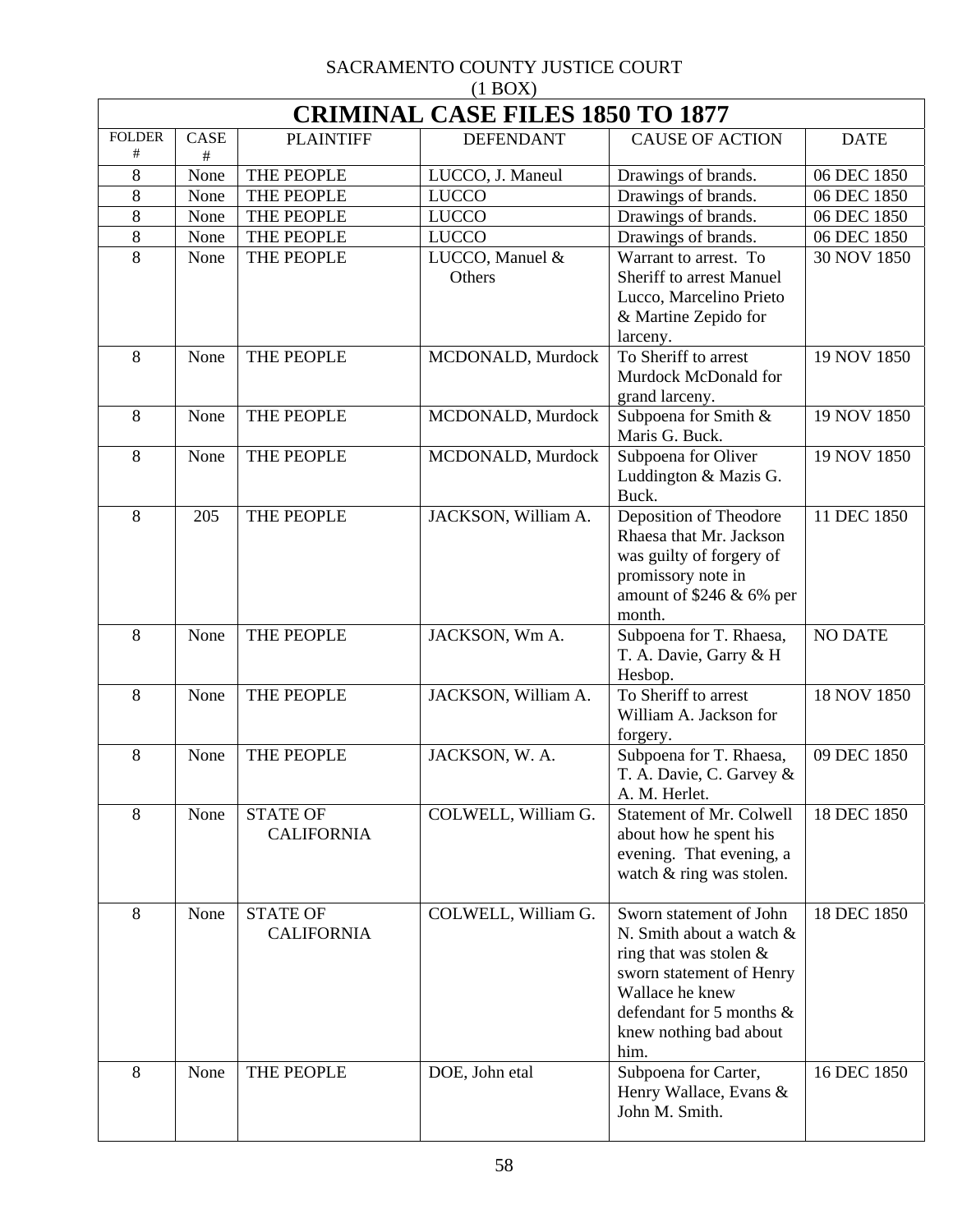| (11)<br><b>CRIMINAL CASE FILES 1850 TO 1877</b> |                     |                  |                                                                         |                                                                                                                                                                                                                                                                                                                                                                                                                                                                                        |             |  |  |
|-------------------------------------------------|---------------------|------------------|-------------------------------------------------------------------------|----------------------------------------------------------------------------------------------------------------------------------------------------------------------------------------------------------------------------------------------------------------------------------------------------------------------------------------------------------------------------------------------------------------------------------------------------------------------------------------|-------------|--|--|
| <b>FOLDER</b><br>#                              | <b>CASE</b><br>$\#$ | <b>PLAINTIFF</b> | <b>DEFENDANT</b>                                                        | <b>CAUSE OF ACTION</b>                                                                                                                                                                                                                                                                                                                                                                                                                                                                 | <b>DATE</b> |  |  |
| 8                                               | None                | THE PEOPLE       | COLWELL, W. G.                                                          | Sworn statement of<br>Spencer V. Carter & John<br>Evans.                                                                                                                                                                                                                                                                                                                                                                                                                               | 18 DEC 1850 |  |  |
| $8\,$                                           | None                | THE PEOPLE       | COLWELL, W. G.                                                          | Sworn statement of<br>Wheeler Wilburn.                                                                                                                                                                                                                                                                                                                                                                                                                                                 | 18 DEC 1850 |  |  |
| 8                                               | None                | THE PEOPLE       | MOORE, John<br>DOE, John (alias)<br>(SINCLAIR)<br>ROE, R (alias) (MACK) | Sworn statement of<br><b>Edward Payne that</b><br>defendants took gold<br>coins worth \$195. Sworn<br>statement of Catherine<br>Moore wife of John<br>Moore & John Butts boy<br>over 14. Warrant. To<br>Sheriff to arrest John<br>Moore, John Doe (alias)<br>Sinclair & R. Roe (alias)<br>Mack. Complaint of<br>Edward Payne that John<br>Moore, John Doe (alias)<br>& Richard Roe (alias)<br>with force & violence<br>feloniously took the sum<br>of $$200$ in coins. $(10$<br>Pages) | 02 OCT 1850 |  |  |
| 8                                               | None                | THE PEOPLE       | MOORE, John<br>MACK, James<br>SINCLAIR, J.                              | Subpoena for John White,<br>Nesbitt & Catherine<br>Moore.                                                                                                                                                                                                                                                                                                                                                                                                                              | 02 OCT 1850 |  |  |
| 8                                               | None                | THE PEOPLE       | MOORE, A.                                                               | Complaint. Mr. Moore<br>stole a purse of gold dust<br>containing $$17 \&$ another<br>purse containing \$30.<br>Defendant said he took<br>money because he had no<br>other way to buy food &<br>medicine. Sworn<br>statement of H. Emmons.<br>Judge finds Mr. Moore<br>guilty of pettit larceny.<br>(4 Pages)                                                                                                                                                                           | 02 DEC 1850 |  |  |
| 8                                               | 55                  | THE PEOPLE       | POTTER, Wm H.                                                           | Sworn statement of Sarah<br>Carroll that money of<br>\$700 was taken from her<br>trunk. She never gave<br>Mr. Potter permission to<br>use her money.                                                                                                                                                                                                                                                                                                                                   | 12 DEC 1850 |  |  |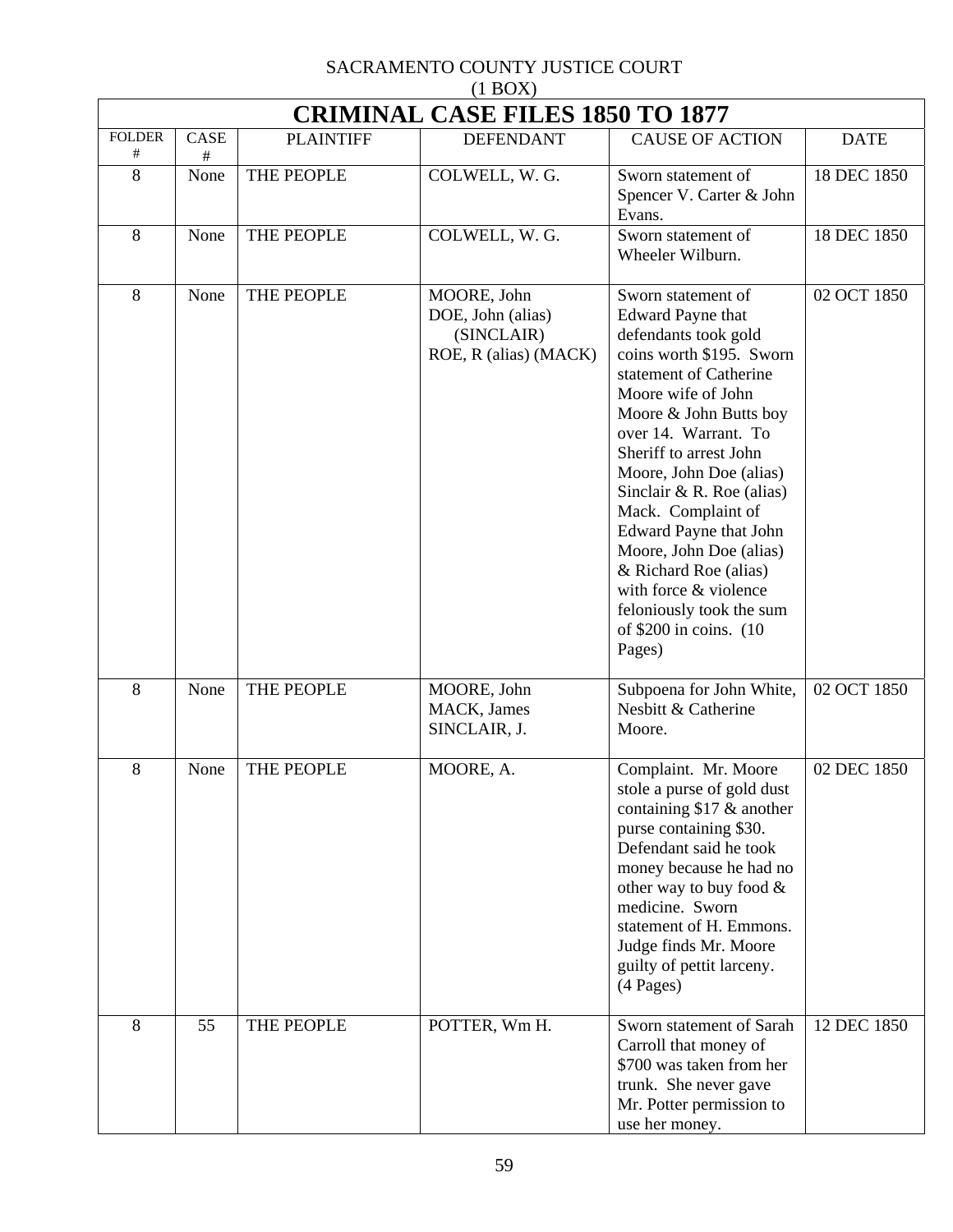| $(1 + 1)$<br><b>CRIMINAL CASE FILES 1850 TO 1877</b> |           |                  |                               |                                                                                                                                                                                                                                                                                                                                                                   |             |  |
|------------------------------------------------------|-----------|------------------|-------------------------------|-------------------------------------------------------------------------------------------------------------------------------------------------------------------------------------------------------------------------------------------------------------------------------------------------------------------------------------------------------------------|-------------|--|
| <b>FOLDER</b><br>#                                   | CASE      | <b>PLAINTIFF</b> | <b>DEFENDANT</b>              | <b>CAUSE OF ACTION</b>                                                                                                                                                                                                                                                                                                                                            | <b>DATE</b> |  |
| 8                                                    | #<br>None | THE PEOPLE       | POTTER, Wm H.                 | Sworn statement of Sarah<br>Carroll. Gold coin<br>between \$600 to \$700<br>was taken & clothes<br>worth \$200 feloniously<br>taken & carried off<br>premises.                                                                                                                                                                                                    | 12 DEC 1850 |  |
| 8                                                    | None      | THE PEOPLE       | POTTER, William H.            | To Sheriff to arrest<br>William H. Potter for<br>grand larceny & search<br>his person & baggage for<br>stolen items.                                                                                                                                                                                                                                              | 12 DEC 1850 |  |
| 8                                                    | 54        | THE PEOPLE       | PIKE, David                   | Subpoena for Walt<br>Dickson, Peter Miller &<br>F. Seymour, Chas Marvin<br>& J. N. B. Barclay.<br>Sworn statement of N.O.<br>Hinman about horse that<br>was his & Mr. Pike has<br>horse. Sworn statements<br>of Matthew M. Reid,<br>David Pike, Murdock<br>McDonald, Charles J.<br>Marvin, Jas Robinson<br>(alias Yankee Jim), $&$<br>Wm P. Heasy.<br>$(4$ Pages) | 11 DEC 1850 |  |
| 8                                                    | None      | THE PEOPLE       | OLISO, A.                     | Subpoena for D. Brigher<br>& M. Myers.                                                                                                                                                                                                                                                                                                                            | 07 DEC 1850 |  |
| 8                                                    | None      | THE PEOPLE       | OLISO, Alois                  | <b>Statement of Jesse Busan</b><br>policeman. Defendant<br>with partner Christian<br>Ochig was arrested being<br>implicated in the larceny<br>that was committed by<br>Christian Ochig &<br>statement of J. B. Myer.                                                                                                                                              | 07 DEC 1850 |  |
| 8                                                    | None      | THE PEOPLE       | WOOD, William                 | Sworn statement of<br>Charles W. Tuneman that<br>Mr. Wood is a fugitive<br>from justice for the crime<br>of grand larceny.                                                                                                                                                                                                                                        | 23 DEC 1850 |  |
| 9                                                    | None      | THE PEOPLE       | COOPER, Archibald H.<br>(Dr.) | Order of Judge to be held<br>to answer to the charge of<br>assault to commit a rape.<br>Bail set at \$1,000.                                                                                                                                                                                                                                                      | 09 JAN 1851 |  |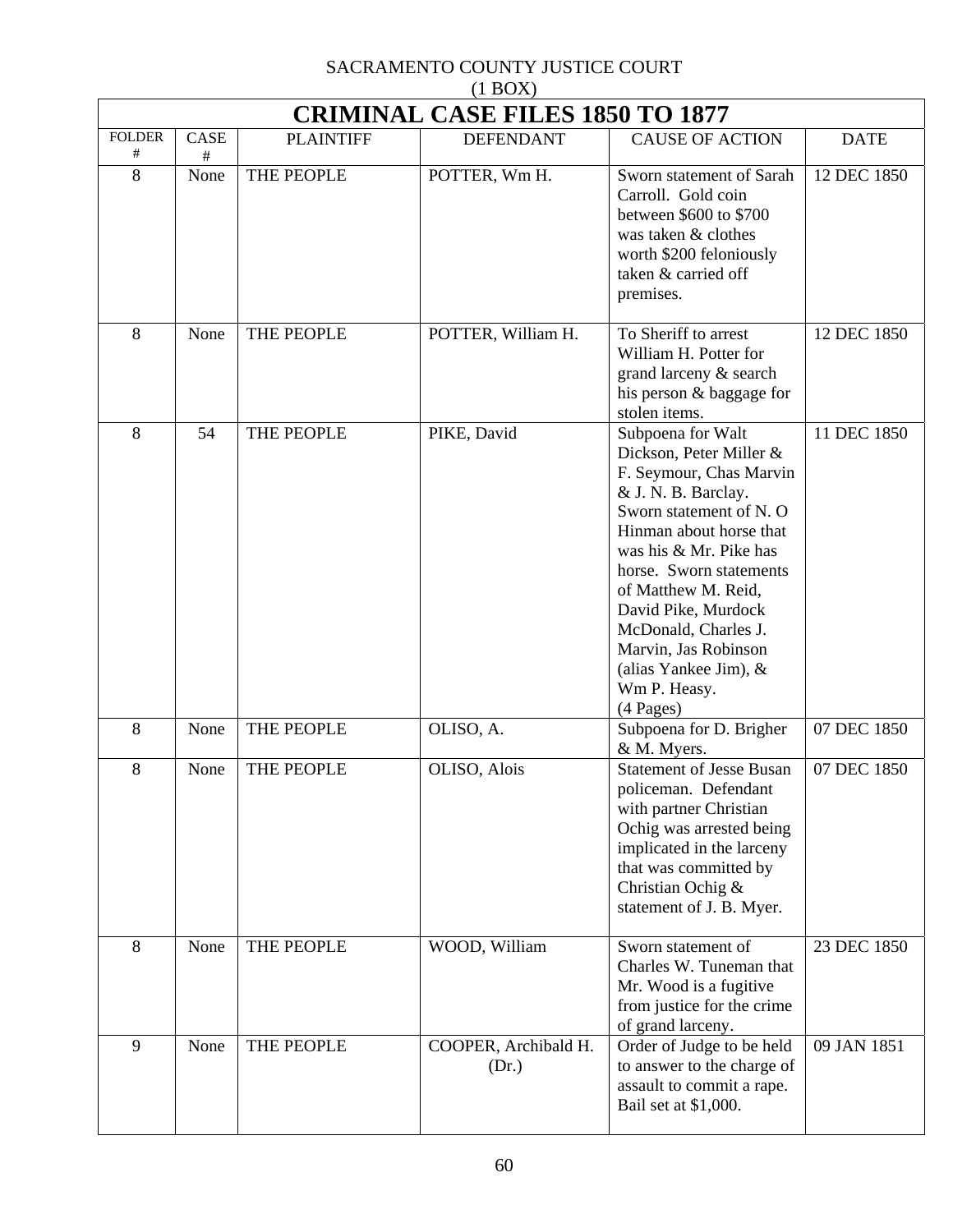| $(1 \text{D}V)$<br><b>CRIMINAL CASE FILES 1850 TO 1877</b> |                  |                  |                                  |                                                                                                                                                                                                                                                                                                                                                      |             |  |  |
|------------------------------------------------------------|------------------|------------------|----------------------------------|------------------------------------------------------------------------------------------------------------------------------------------------------------------------------------------------------------------------------------------------------------------------------------------------------------------------------------------------------|-------------|--|--|
| <b>FOLDER</b><br>#                                         | <b>CASE</b><br># | <b>PLAINTIFF</b> | <b>DEFENDANT</b>                 | <b>CAUSE OF ACTION</b>                                                                                                                                                                                                                                                                                                                               | <b>DATE</b> |  |  |
| 9                                                          | None             | THE PEOPLE       | COOPER, Doctor                   | Warrant. To Sheriff to<br>arrest Dr. Cooper for<br>grand larceny.                                                                                                                                                                                                                                                                                    | 09 JAN 1851 |  |  |
| 9                                                          | None             | THE PEOPLE       | COOPER, Doctor                   | Affidavit John Sears left<br>in hands of Dr. Cooper<br>for safe keeping quantity<br>of gold worth \$6,000 at<br>\$16 an ounce properly<br>been feloniously taken off<br>by said Dr. Cooper.                                                                                                                                                          | 09 JAN 1851 |  |  |
| 9                                                          | None             | THE PEOPLE       | COOPER, Doctor                   | Sworn statement of<br>Elisabeth Jane Sears. Dr.<br>Cooper forcible enters<br>house in which Dorcas<br>Sears (her mom's house)<br>resides & forcible took<br>her from bed. He wanted<br>her to come with him, but<br>she refused. He by force<br>kissed & used violence,<br>very much frightening<br>Dorcus. She believed he<br>intended to rape her. | 26 NOV 1850 |  |  |
| 9                                                          | None             | THE PEOPLE       | COOPER, Doctor                   | Sworn statement by<br>Doras Sears. John<br>Cooper did forcibly enter<br>house & committed<br>assault upon Dorcas &<br>He acted in a very violent<br>way.                                                                                                                                                                                             | 09 JAN 1851 |  |  |
| 9                                                          | None             | THE PEOPLE       | COOPER, Archibald H.             | Sworn statement of Doras<br>Sears about assault to<br>commit rape. Sworn<br>statement of Elizabeth<br>Jane Sears. (3 Pages)                                                                                                                                                                                                                          | 07 JAN 1851 |  |  |
| 9                                                          | None             | THE PEOPLE       | <b>MULDON &amp; MCKEE</b>        | For killing cattle that<br>were unbranded & Sutter<br>Brand. Mr. Norris<br>Testefus said they had<br>killed 2 cattle with his<br>brand on them.                                                                                                                                                                                                      | 19 JAN 1851 |  |  |
| 9                                                          | None             | THE PEOPLE       | MULDON, Wm<br>MCKEE, J.          | Subpoena for Dr. J. S.<br>Taylor, J Grigsby &<br>Shannon Evans & Thos<br>Lear.                                                                                                                                                                                                                                                                       | 13 JAN 1851 |  |  |
| 9                                                          | None             | THE PEOPLE       | HALL, Milton S.<br>TAYLOR, J. S. | Defendant to be held for<br>grand larceny. Bail<br>\$1,000.                                                                                                                                                                                                                                                                                          | 15 JAN 1851 |  |  |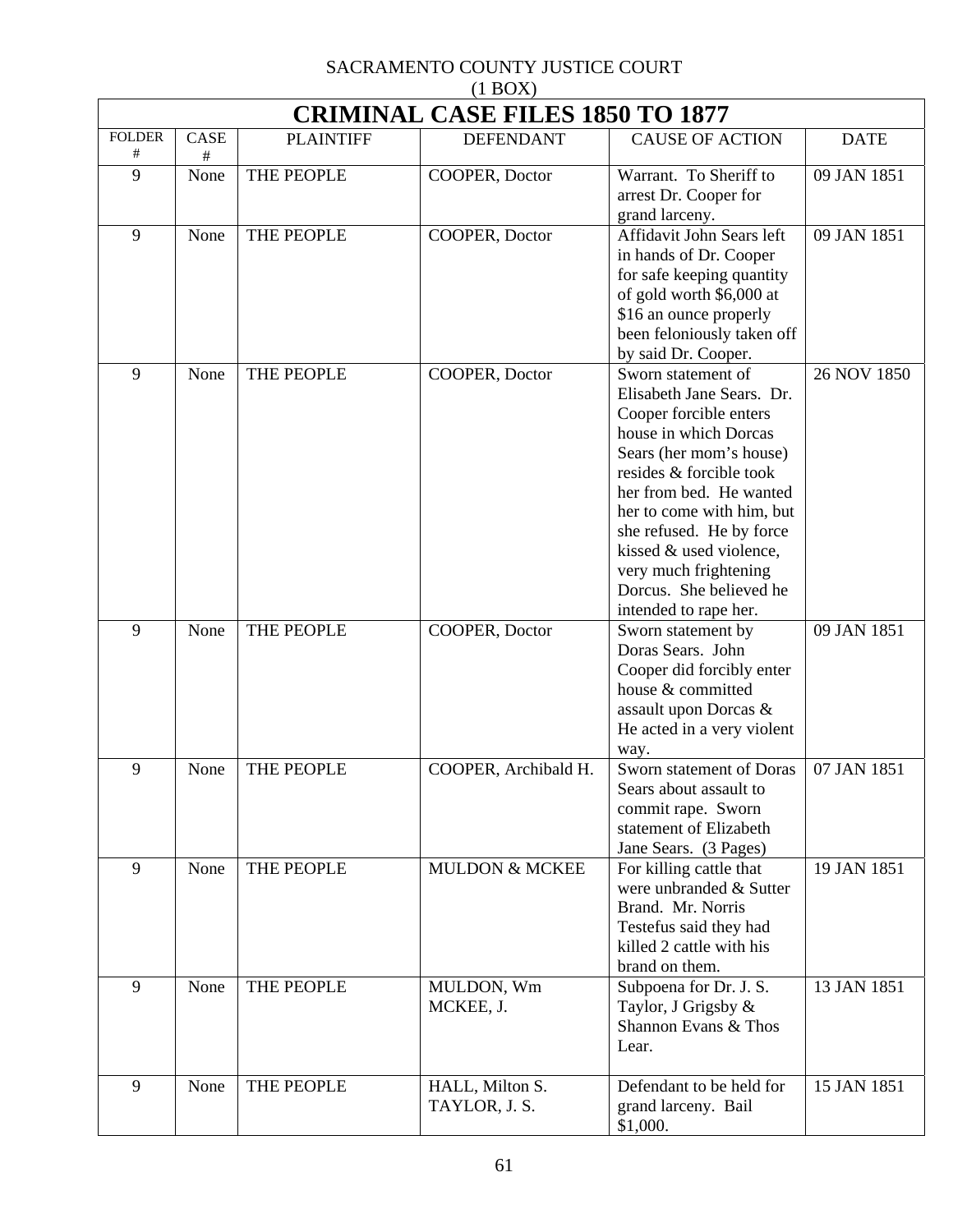|                    | (11001)<br><b>CRIMINAL CASE FILES 1850 TO 1877</b> |                  |                                       |                                                                                                                                                                                            |                |  |  |
|--------------------|----------------------------------------------------|------------------|---------------------------------------|--------------------------------------------------------------------------------------------------------------------------------------------------------------------------------------------|----------------|--|--|
| <b>FOLDER</b><br># | CASE<br>#                                          | <b>PLAINTIFF</b> | <b>DEFENDANT</b>                      | <b>CAUSE OF ACTION</b>                                                                                                                                                                     | <b>DATE</b>    |  |  |
| 9                  | None                                               | THE PEOPLE       | <b>MULDON &amp; MCKEE</b>             | Thos Rucker told Dr.<br>Taylor, Gatewood Clark<br>& others to notify<br>Muldon & McKee to<br>leave premises or they<br>would be moved by force.<br>The men were afraid for<br>their lives. | <b>NO DATE</b> |  |  |
| 9                  | None                                               | THE PEOPLE       | MULDON, Wm<br>MCKEE, John             | Warrant. To Sheriff to<br>arrest Wm Muldon, John<br>McKee, Doctor P.<br>Conduit & Milton S. Hall<br>for grand larceny.                                                                     | 11 JAN 1851    |  |  |
| 9                  | None                                               | THE PEOPLE       | <b>MULDON &amp; MCKEE</b>             | Sworn statement of Sam'l<br>Norris, J. W. Hoyt & W.<br>S. Canty about slaughter<br>of cattle.                                                                                              | <b>NO DATE</b> |  |  |
| 9                  | None                                               | THE PEOPLE       | MULDON, Wm etal                       | Affidavit of Samuel<br>Norris about cattle that<br>was feloniously stolen by<br>Wm Muldon, John<br>McKee & Doctor<br>Conduit.                                                              | 11 JAN 1851    |  |  |
| 9                  | None                                               | THE PEOPLE       | <b>MULDON &amp; MCKEE</b>             | By foreman of jury finds<br>that a true bill be found<br>against Muldon &<br>McKee.                                                                                                        | <b>NO DATE</b> |  |  |
| 9                  | None                                               | THE PEOPLE       | <b>MULDON &amp; MCKEE</b>             | Ordered by grand jury<br>that a true bill be found<br>against P. Conduit,<br>Taylor, Terrill & Salmes,<br>signed by foreman.                                                               | 15 JAN 1851    |  |  |
| 9                  | None                                               | THE PEOPLE       | BALDWIN, Joseph                       | Sworn statement by<br>Jerome Dutton that Mr.<br>Baldwin did feloniously<br>take some mules & a gray<br>horse valued at \$4,000.                                                            | 23 JAN 1851    |  |  |
| 9                  | None                                               | THE PEOPLE       | BALDWIN, Joseph                       | Warrant. To Sheriff to<br>arrest Mr. Baldwin for<br>grand larceny.                                                                                                                         | 23 JAN 1851    |  |  |
| 9                  | None                                               | THE PEOPLE       | <b>CHERRY &amp;</b><br><b>HUBBARD</b> | For selling less quantity<br>than is sold in other<br>places.                                                                                                                              | 20 JAN 1851    |  |  |
| 9                  | None                                               | THE PEOPLE       | BALDWIN, J.                           | Subpoena for Arthur<br>Diets, Wm Needham &<br>Henry Bozer.                                                                                                                                 | 24 JAN 1851    |  |  |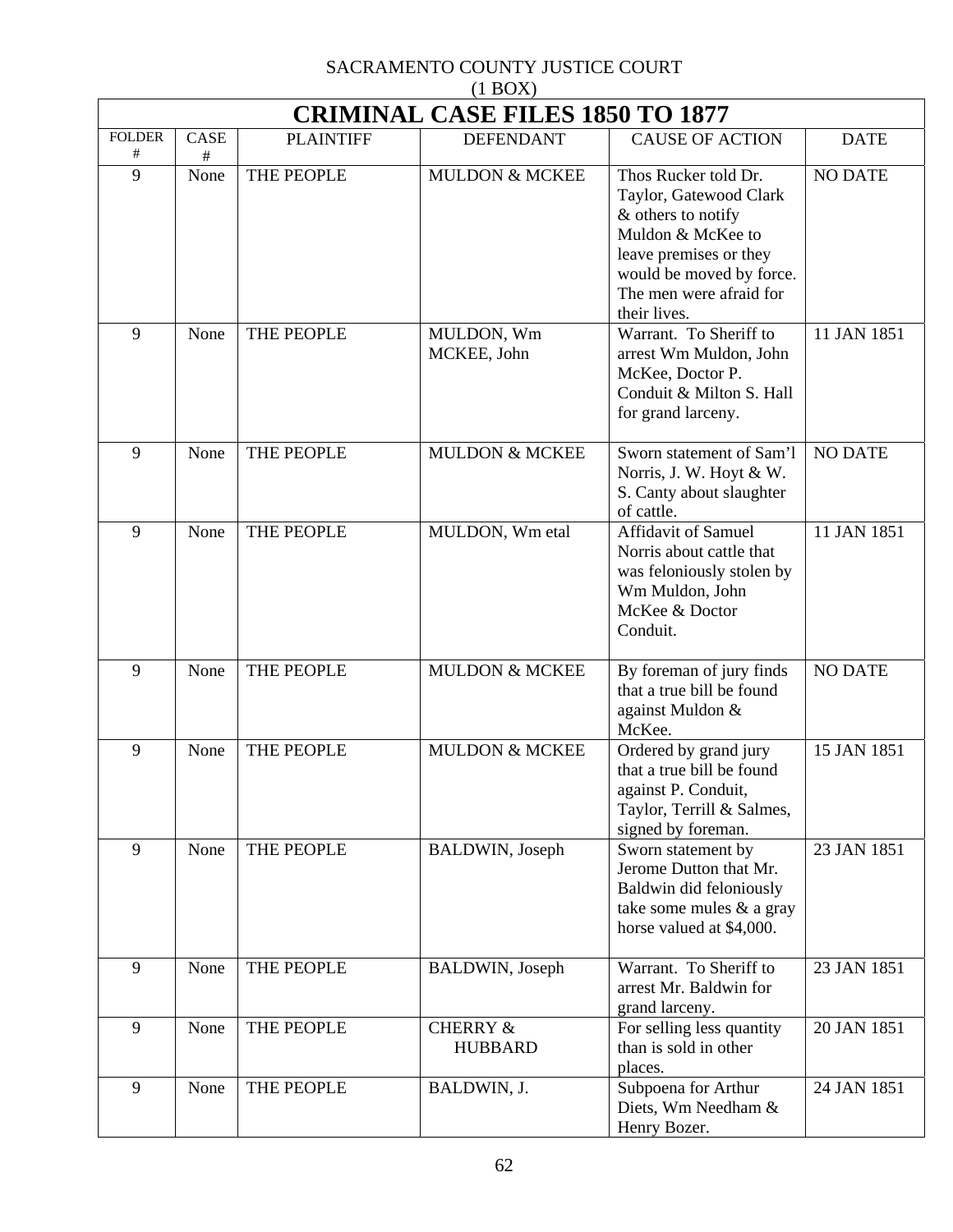| $(1 + 1)$<br><b>CRIMINAL CASE FILES 1850 TO 1877</b> |             |                  |                                                                 |                                                                                                                      |             |  |
|------------------------------------------------------|-------------|------------------|-----------------------------------------------------------------|----------------------------------------------------------------------------------------------------------------------|-------------|--|
| <b>FOLDER</b>                                        | <b>CASE</b> | <b>PLAINTIFF</b> | <b>DEFENDANT</b>                                                | <b>CAUSE OF ACTION</b>                                                                                               | <b>DATE</b> |  |
| #<br>9                                               | #<br>None   | THE PEOPLE       | BALDWIN, J.                                                     | Sworn statements by Geo<br>Pope, Jerome Dutton<br>Gardoz & John Martin.<br>$(2$ Pages)                               | 20 JAN 1851 |  |
| 9                                                    | None        | THE PEOPLE       | LAMBERT, John<br>SMITH, Jas                                     | Trial for grand larceny.                                                                                             | 31 JAN 1851 |  |
| 9                                                    | None        | THE PEOPLE       | DOE, John<br>ROWE, Rich'd etal<br>SMITH, James<br>LAMBERT, John | Warrant. Wm P. Tyree<br>sworn statement that the<br>defendants stole 80 to<br>100 horses & mules form<br>him.        | 06 JAN 1851 |  |
| 9                                                    | None        | THE PEOPLE       | LAMBERT, John                                                   | Bond for appearance for<br>John Lambert on bail.                                                                     | 06 JAN 1851 |  |
| 9                                                    | None        | THE PEOPLE       | DOE, John<br>ROWE, Rich'd etal<br>SMITH, James<br>LAMBERT, John | Sworn statement of Wm<br>P. Tyree about stolen<br>mules & horses.                                                    | 07 JAN 1851 |  |
| 9                                                    | None        | THE PEOPLE       | DOE, John<br>ROWE, Rich'd etal                                  | Warrant. To Sheriff to<br>arrest defendants on<br>grand larceny.                                                     | 06 JAN 1851 |  |
| 9                                                    | None        | THE PEOPLE       | JONES, Wm                                                       | Affidavit of Jacob D.<br>VanAllen stated Mr.<br>Jones without<br>provocation did beat &<br>assault Noah VanAllen.    | 23 APR 1851 |  |
| 9                                                    | None        | THE PEOPLE       | RYAN, Edward                                                    | N. O. Heinman paid a<br>bond for Edward Ryan.<br>(Bail) \$500.                                                       | 20 JAN 1851 |  |
| 9                                                    | None        | THE PEOPLE       | RYAN, Edward                                                    | James L. Folwell paid<br>bond for Edward Ryan.<br>(Bail) \$500.                                                      | 20 JAN 1851 |  |
| 9                                                    | None        | THE PEOPLE       | MANAZ, Z                                                        | Deposition. Sworn<br>statement of Samuel<br>Davis about faulty scales<br>being used to weigh gold<br>dust. (2 Pages) | 29 JAN 1851 |  |
| 10                                                   | None        | THE PEOPLE       | DOE, John etal                                                  | Sworn statement of Wm<br>P. Barnes, Wm B.<br>Whitesides & John<br>Lambert about stolen<br>mules.                     | 25 FEB 1851 |  |
| 10                                                   | None        | THE PEOPLE       | DOE, John etal                                                  | Sworn statement of<br>Edward Griffin about<br>stolen mules.                                                          | 25 FEB 1851 |  |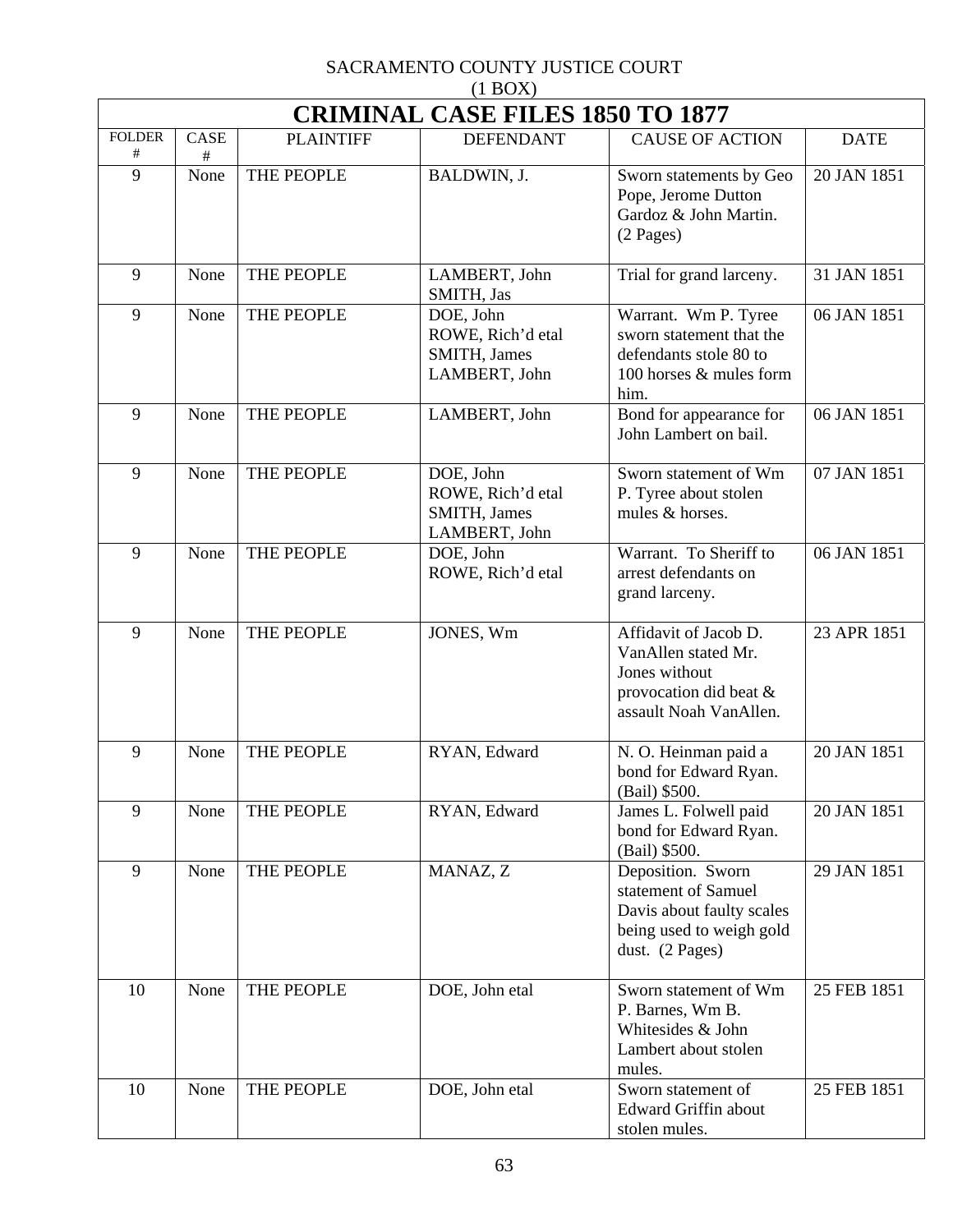|               | <b>CRIMINAL CASE FILES 1850 TO 1877</b> |                  |                                   |                                                                                                                                                                                                                                                            |             |  |
|---------------|-----------------------------------------|------------------|-----------------------------------|------------------------------------------------------------------------------------------------------------------------------------------------------------------------------------------------------------------------------------------------------------|-------------|--|
| <b>FOLDER</b> | <b>CASE</b>                             | <b>PLAINTIFF</b> | <b>DEFENDANT</b>                  | <b>CAUSE OF ACTION</b>                                                                                                                                                                                                                                     | <b>DATE</b> |  |
| #<br>10       | $\#$<br>None                            | THE PEOPLE       | DOE, John etal                    | Sworn statements of O.<br>C. Howard, James E.<br>Arlington & Wm Matters<br>about stolen bag of gold<br>dust. Warrant. To<br>Sheriff to search<br>defendant's house &<br>person, for said bag of<br>gold dust & bring him<br>before the judge.<br>(2 Pages) | 18 FEB 1851 |  |
| 10            | None                                    | THE PEOPLE       | DOE, John etal                    | Sworn statement of Jacob<br>Ray & Andrew C. Davis<br>that defendant was not<br>there at the time the<br>betting was going on $&$<br>defendant had no gold<br>dust with him that they<br>saw.                                                               | 18 FEB 1851 |  |
| 10            | None                                    | THE PEOPLE       | DOE, John (alias)<br>DAVIS, N. H. | Sworn statement by J. S.<br>Harrison about horse<br>being taken by threat of<br>violence. Sworn<br>statement of Thomas D.<br>Champion that defendant<br>would have shot Mr.<br>Harrison. (7 Pages)                                                         | 08 FEB 1851 |  |
| 10            | None                                    | THE PEOPLE       | DOE, John (alias)<br>DAVIS, N. H. | Affidavit for a warrant of<br>J. S Harrison that John<br>Doe (alias) assaulted $\&$<br>threatened to shoot.<br>(Assault with intent to<br>kill).                                                                                                           | 07 FEB 1851 |  |
| 10            | None                                    | THE PEOPLE       | DOE, John (alias)<br>DAVIS, N. H. | Warrant. To Sheriff to<br>arrest defendants for<br>assault with intent to kill.                                                                                                                                                                            | 07 FEB 1851 |  |
| 10            | None                                    | THE PEOPLE       | DOE, John (alias)<br>DAVIS, N. H. | Subpoena for Wm W. Z.<br>Head, Jerome B. Gossage<br>& Joseph B. Little to<br>appear before the judge.                                                                                                                                                      | 08 FEB 1851 |  |
| 10            | None                                    | THE PEOPLE       | DOE, John (alias)<br>DAVIS, N. H. | Ruling by justice of the<br>peace that N. H. Davis be<br>held to answer for the<br>charge of assault with<br>intent to kill. Has been<br>held to bail.                                                                                                     | 08 FEB 1851 |  |
| 10            | 71                                      | THE PEOPLE       | DOE, Jno (alias)                  | Warrant. To Sheriff to<br>arrest Zaruel Manas for<br>cheating $&$ swindling.                                                                                                                                                                               | 29 JAN 1851 |  |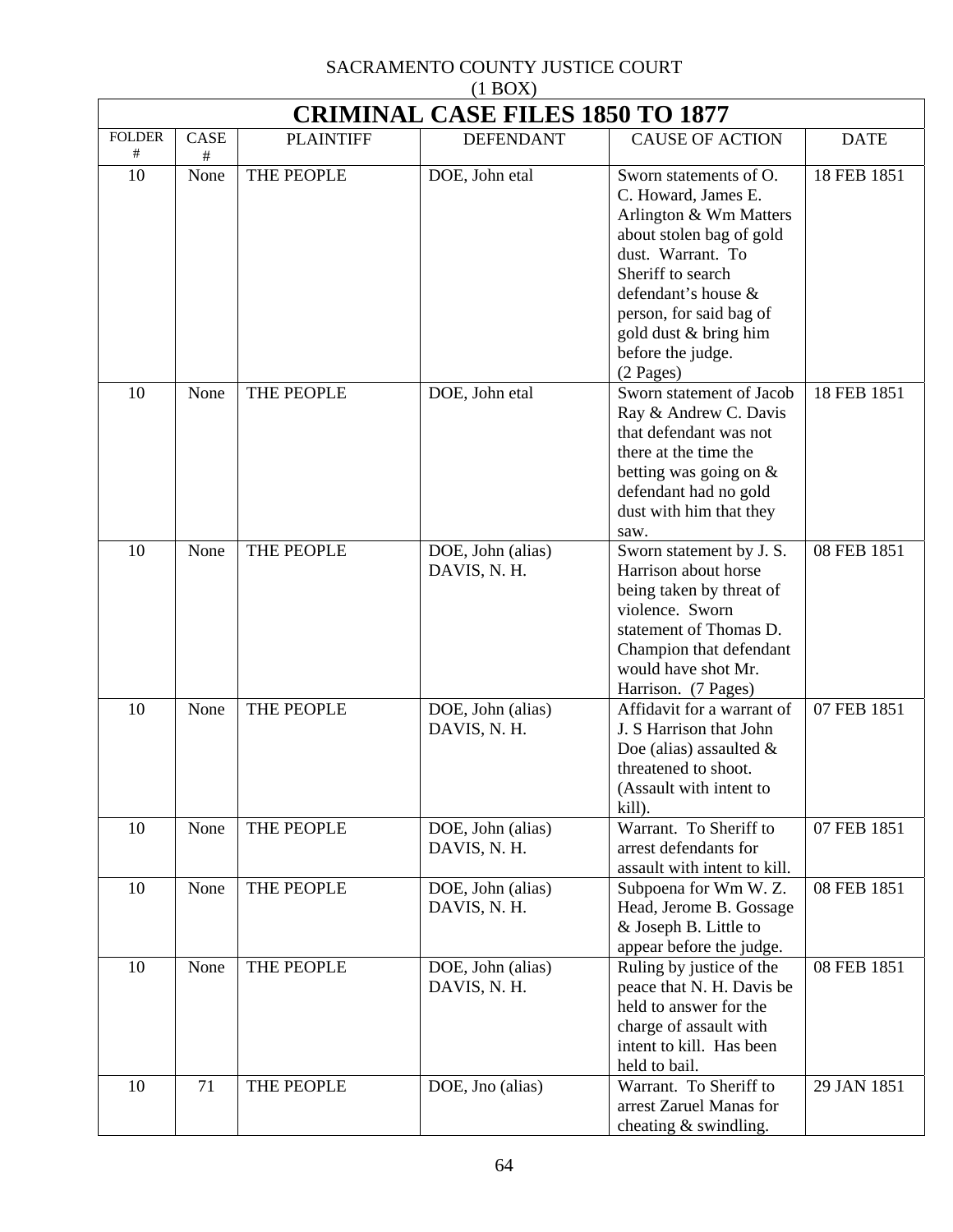| $(1 + 1)$<br><b>CRIMINAL CASE FILES 1850 TO 1877</b> |         |                  |                         |                                                                                                                                                                                                                            |             |  |  |
|------------------------------------------------------|---------|------------------|-------------------------|----------------------------------------------------------------------------------------------------------------------------------------------------------------------------------------------------------------------------|-------------|--|--|
| <b>FOLDER</b><br>#                                   | CASE    | <b>PLAINTIFF</b> | <b>DEFENDANT</b>        | <b>CAUSE OF ACTION</b>                                                                                                                                                                                                     | <b>DATE</b> |  |  |
| 10                                                   | #<br>71 | THE PEOPLE       | MANAS, Z                | Sworn statement of<br>Samuel Davis that Z.<br>Manas is guilty of<br>swindling, cheating &<br>fraud.                                                                                                                        | 29 JAN 1851 |  |  |
| 10                                                   | None    | THE PEOPLE       | ROSS, Cap               | Warrant. Affidavit of<br>John Allen that defendant<br>is guilty of crime of<br>assault & battery.                                                                                                                          | 27 FEB 1851 |  |  |
| 10                                                   | None    | THE PEOPLE       | ROSS, Cap               | John Allen was deposed<br>& said Cap Ross without<br>provocation violently<br>assaulted & struck him<br>several times.                                                                                                     | 27 FEB 1851 |  |  |
| 10                                                   | None    | THE PEOPLE       | ROSS, J. R.             | Subpoena for W. B.<br>Woods, Wm High & D.<br>Munoz.                                                                                                                                                                        | 27 FEB 1851 |  |  |
| 10                                                   | None    | THE PEOPLE       | ROSS, J.R.              | Sworn statements of John<br>Allen, James A. Powell,<br>D. Munoz & J. Grove<br>about horse being sold &<br>words was exchanged.<br>$(2$ Pages)                                                                              | 27 FEB 1851 |  |  |
| 11                                                   | None    | THE PEOPLE       | <b>BARDON</b> , Chas    | Warrant. To Sheriff to<br>arrest M. Bardon for<br>grand larceny.                                                                                                                                                           | 09 MAY 1851 |  |  |
| 11                                                   | 40      | THE PEOPLE       | <b>BARDON</b> , Chas    | Sworn statement of<br>Joseph DePommuis about<br>stolen 48ozs of gold dust.                                                                                                                                                 | 20 APR 1851 |  |  |
| 11                                                   | None    | THE PEOPLE       | ALLENDER, Edward        | Judge granted a writ of<br>habias corpus.                                                                                                                                                                                  | 10 MAY 1850 |  |  |
| 11                                                   | None    | THE PEOPLE       | <b>BARDON</b> , Charles | Sworn statements of<br>Joseph Depommius that<br>Nicholas Zenffaux had<br>stolen 48ozs of gold dust<br>from tent & accused Mr.<br>Bardon of the same (they<br>were partners). Martin<br>Emil was there sick in the<br>tent. | 09 MAY 1851 |  |  |
| 11                                                   | None    | THE PEOPLE       | JONES, Wm               | Affidavit of Wm Jones.                                                                                                                                                                                                     | 09 MAY 1851 |  |  |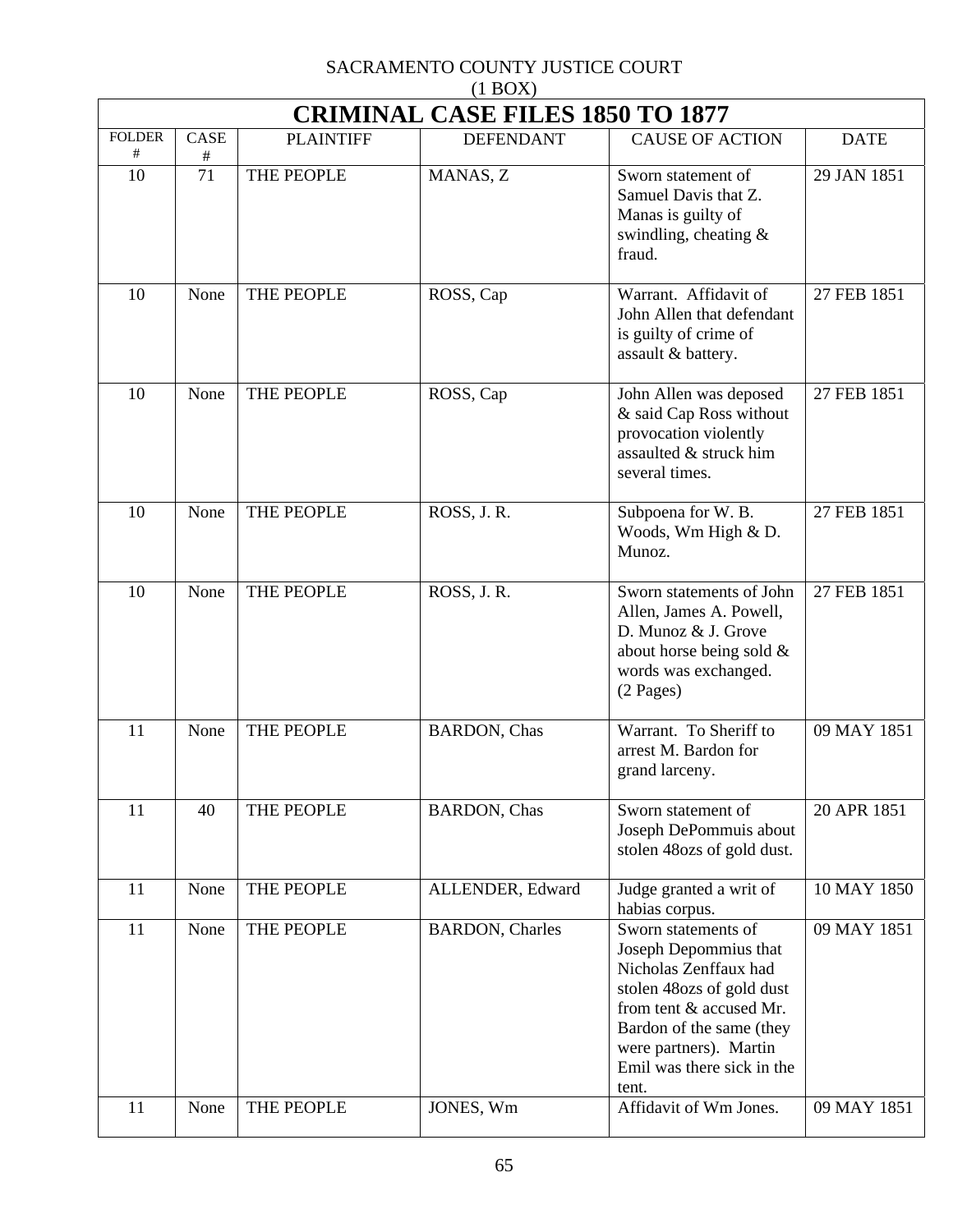| $(1 + 1)$<br><b>CRIMINAL CASE FILES 1850 TO 1877</b> |            |                                      |                  |                                                                                                                                                                                                                                                                                                                                                    |             |  |  |
|------------------------------------------------------|------------|--------------------------------------|------------------|----------------------------------------------------------------------------------------------------------------------------------------------------------------------------------------------------------------------------------------------------------------------------------------------------------------------------------------------------|-------------|--|--|
| <b>FOLDER</b>                                        | CASE       | <b>PLAINTIFF</b>                     | <b>DEFENDANT</b> | <b>CAUSE OF ACTION</b>                                                                                                                                                                                                                                                                                                                             | <b>DATE</b> |  |  |
| #<br>11                                              | $\#$<br>42 | THE PEOPLE                           | JONES, Wm        | Sworn statements of<br>Jacob D. VanAllen &<br>Noah VanAllen about<br>assault on Noah<br>VanAllen being pushed<br>down & stomped on.<br>Sworn statements for the<br>defense Wm G. Brown &<br>John C. Ninnus about<br>words over building a<br>fence. Mr. VanAllen<br>called Mr. Jones a half-<br>breed & then Mr.<br>VanAllen drew his pistol.      | 09 MAY 1851 |  |  |
| 11                                                   | 42         | THE PEOPLE                           | JONES, Wm        | Warrant. To Sheriff to<br>arrest W. Jones for<br>assault & battery.                                                                                                                                                                                                                                                                                | 09 MAY 1851 |  |  |
| 11                                                   | 42         | THE PEOPLE                           | JONES, William   | Bond was posted for<br>defendant (Bail) \$400.                                                                                                                                                                                                                                                                                                     | 09 MAY 1851 |  |  |
| 11                                                   | None       | THE PEOPLE                           | GREEN, Jno G.    | Sworn statements of T.<br>Gilbert, Thomas Gilbert,<br>Andrew Chapman & Geo<br>Waterman about<br>defendant took property<br>valued at \$15.                                                                                                                                                                                                         | 12 MAY 1851 |  |  |
| 11                                                   | None       | <b>STATE OF</b><br><b>CALIFORNIA</b> | <b>GREEN</b>     | Statement of H. Gilbert<br>that Green feloniously<br>took & carried away<br>property valued at \$15.<br>To Sheriff to arrest Mr.<br>Green for pettit larceny.                                                                                                                                                                                      | 03 MAY 1851 |  |  |
| 11                                                   | None       | THE PEOPLE                           | <b>GREEN</b>     | Subpoena for H. Gilbert,<br>T. Gilbert, A. Chappman<br>& G. Waterman.                                                                                                                                                                                                                                                                              | 03 MAY 1851 |  |  |
| 11                                                   | None       | THE PEOPLE                           | WARD, John H.    | Statement of Mr. Ward &<br>District Attorney M. L.<br>Latham, that robbery was<br>going to happen & a<br>murder was going to be<br>committed. Mr. Ward<br>was going to protect the<br>property & persons that<br>might be in danger. Mr.<br>Ward killed 1 robber &<br>wounded the other robber<br>& would give himself up<br>to Sheriff. (3 Pages) | 12 MAY 1851 |  |  |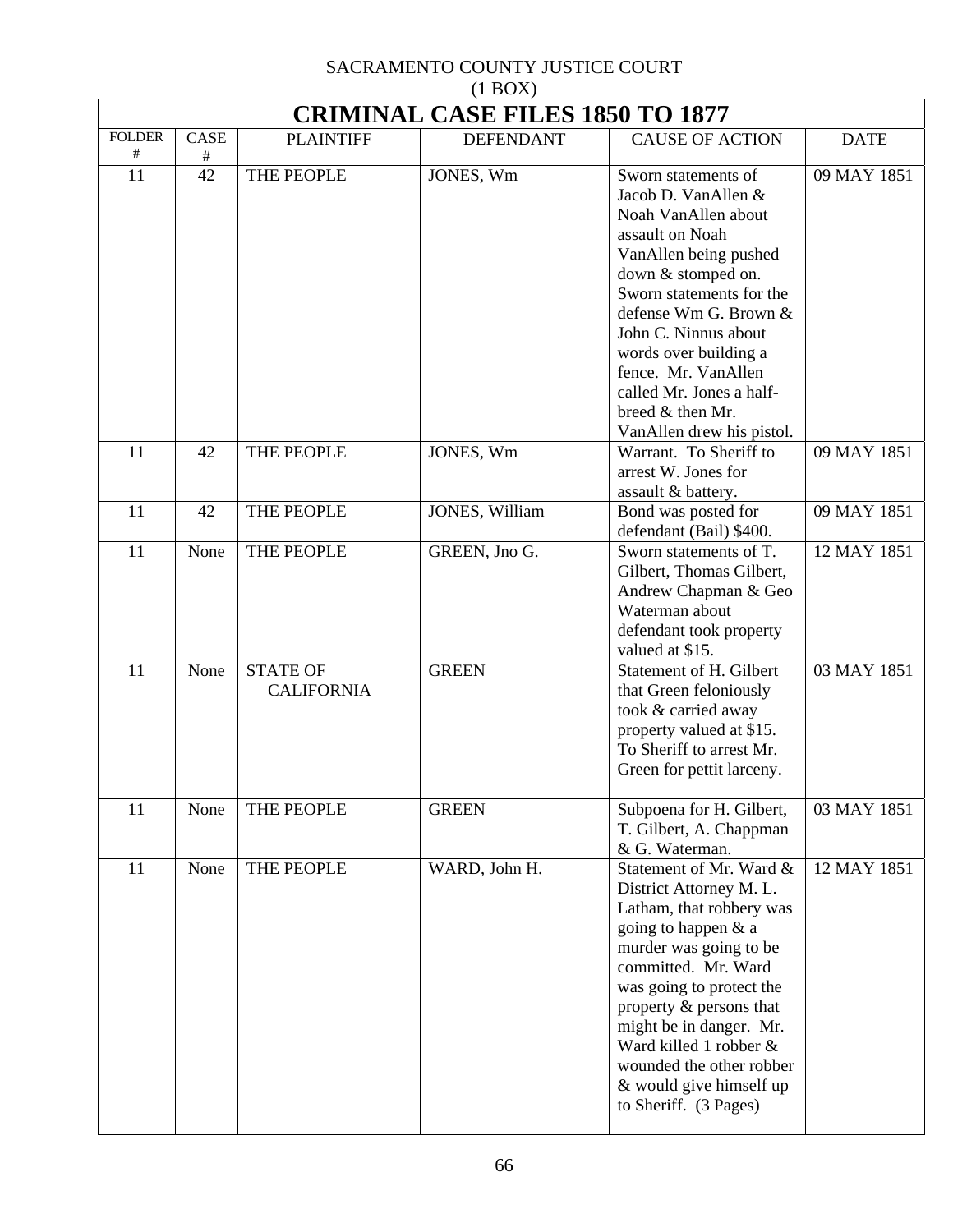| $(1 \text{D} \text{O} \Omega)$<br><b>CRIMINAL CASE FILES 1850 TO 1877</b> |      |                  |                  |                                                |             |  |  |
|---------------------------------------------------------------------------|------|------------------|------------------|------------------------------------------------|-------------|--|--|
| <b>FOLDER</b>                                                             | CASE | <b>PLAINTIFF</b> | <b>DEFENDANT</b> | <b>CAUSE OF ACTION</b>                         | <b>DATE</b> |  |  |
| $^{\#}$                                                                   | #    |                  |                  |                                                |             |  |  |
| 11                                                                        | None | THE PEOPLE       | FOTTER, Alonzo   | Sworn statement of Juan                        | 12 MAY 1851 |  |  |
|                                                                           |      |                  |                  | Foster & D. K. Brannan                         |             |  |  |
|                                                                           |      |                  |                  | about a horse being                            |             |  |  |
| 11                                                                        | None | THE PEOPLE       | FOTTER, Alonzo   | stolen.<br>Subpoena for Mr.                    | 07 MAY 1851 |  |  |
|                                                                           |      |                  |                  | Andrews & Charles                              |             |  |  |
| 11                                                                        | None | THE PEOPLE       | <b>FOTTER</b>    | Subpoena for Juan Foster                       | 07 MAY 1851 |  |  |
|                                                                           |      |                  |                  | & D. K. Brannan.                               |             |  |  |
| 11                                                                        | None | THE PEOPLE       | CHANDLER, Wm H.  | Judgment satisfied in full.                    | 12 MAY 1851 |  |  |
| 11                                                                        | None | THE PEOPLE       | CHANDLER, Wm H.  | Sworn statement of J. G                        | 07 MAY 1851 |  |  |
|                                                                           |      |                  |                  | Anderson that Mr.                              |             |  |  |
|                                                                           |      |                  |                  | Chandler obtained money                        |             |  |  |
|                                                                           |      |                  |                  | under false pretense. To                       |             |  |  |
|                                                                           |      |                  |                  | Sheriff to arrest Mr.                          |             |  |  |
|                                                                           |      |                  |                  | Chandler for charge of                         |             |  |  |
|                                                                           |      |                  |                  | obtaining money under<br>false pretense.       |             |  |  |
| 11                                                                        | None | THE PEOPLE       | CHANDLER, Wm H.  | Sworn statements of Dr.                        | 10 MAY 1851 |  |  |
|                                                                           |      |                  |                  | J. S. Ormsby, Dr. Presley                      |             |  |  |
|                                                                           |      |                  |                  | Welch, J. C. Hahn & J. G.                      |             |  |  |
|                                                                           |      |                  |                  | Anderson about Mr.                             |             |  |  |
|                                                                           |      |                  |                  | Chandler obtaining                             |             |  |  |
|                                                                           |      |                  |                  | money under false                              |             |  |  |
|                                                                           |      |                  |                  | pretense. (3 Pages)                            |             |  |  |
| 11                                                                        | None | THE PEOPLE       | CHANDLER, Wm H.  | Subpoena for Dr.                               | 10 MAY 1851 |  |  |
|                                                                           |      |                  |                  | Ormsby, C. D. Smith &                          |             |  |  |
|                                                                           |      |                  |                  | Lynch.                                         |             |  |  |
| 11                                                                        | 120  | THE PEOPLE       | OLIVER, John     | Sworn statement of                             | 26 MAY 1851 |  |  |
|                                                                           |      |                  |                  | George Nutter that Mr.                         |             |  |  |
|                                                                           |      |                  |                  | Oliver feloniously took<br>engraved gold watch |             |  |  |
|                                                                           |      |                  |                  | valued at \$75. To Sheriff                     |             |  |  |
|                                                                           |      |                  |                  | to arrest Mr. Oliver for                       |             |  |  |
|                                                                           |      |                  |                  | grand larceny. Sworn                           |             |  |  |
|                                                                           |      |                  |                  | statements by Mr. H.                           |             |  |  |
|                                                                           |      |                  |                  | Anderson & Mr. Hatch                           |             |  |  |
|                                                                           |      |                  |                  | (Jeweler). (3 Pages)                           |             |  |  |
| 12                                                                        | 126  | THE PEOPLE       | KARNEY, Wm       | Charge of assault & bail                       | 12 MAY 1851 |  |  |
|                                                                           |      |                  |                  | is set at \$1,000.                             |             |  |  |
| 12                                                                        | None | THE PEOPLE       | KARNEY, William  | Charge of assault.                             | 04 MAY 1851 |  |  |
|                                                                           |      |                  |                  | <b>Statement of Dorcus</b>                     |             |  |  |
|                                                                           |      |                  |                  | Sears, Elizabeth Jane<br>Sears & J. S. Smith.  |             |  |  |
| 12                                                                        | None | THE PEOPLE       | KARNEY, Wm       | To Sheriff to arrest Mr.                       | 05 MAY 1851 |  |  |
|                                                                           |      |                  |                  | Karney for assault.                            |             |  |  |
|                                                                           |      |                  |                  | Sworn statements by                            |             |  |  |
|                                                                           |      |                  |                  | James Dennison &                               |             |  |  |
|                                                                           |      |                  |                  | Stephen Welsy. Bail was                        |             |  |  |
|                                                                           |      |                  |                  | set.                                           |             |  |  |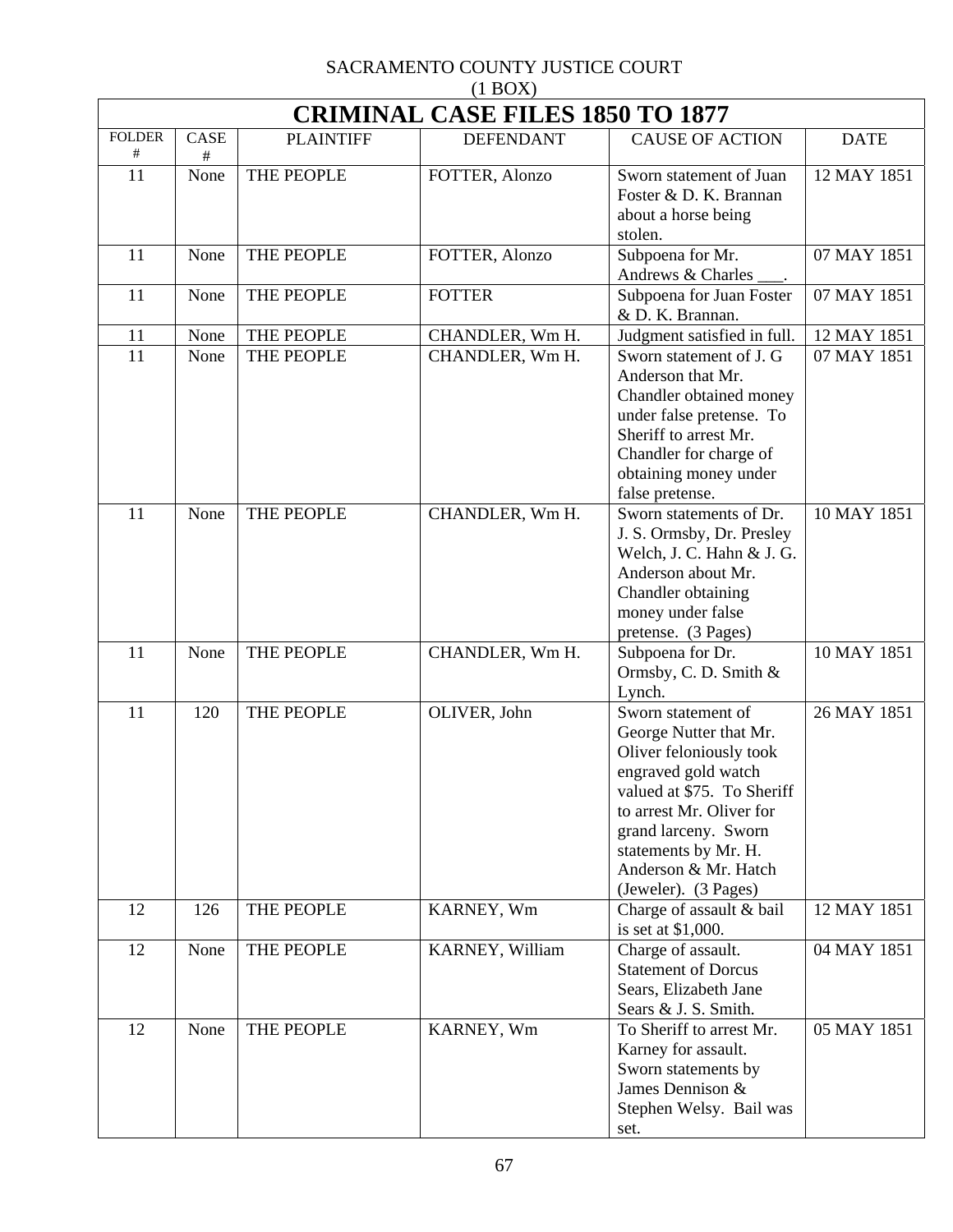| <b>CRIMINAL CASE FILES 1850 TO 1877</b> |              |                  |                                                                                                                     |                                                                                                                                                                                                                                                                                                                                                                          |             |  |
|-----------------------------------------|--------------|------------------|---------------------------------------------------------------------------------------------------------------------|--------------------------------------------------------------------------------------------------------------------------------------------------------------------------------------------------------------------------------------------------------------------------------------------------------------------------------------------------------------------------|-------------|--|
| <b>FOLDER</b>                           | <b>CASE</b>  | <b>PLAINTIFF</b> | <b>DEFENDANT</b>                                                                                                    | <b>CAUSE OF ACTION</b>                                                                                                                                                                                                                                                                                                                                                   | <b>DATE</b> |  |
| #<br>12                                 | $\#$<br>None | THE PEOPLE       | BEBO, Peter<br>MATHEWS, J. W.<br>BLAIR, H.<br>WILDER, B.<br>WILDER, A.<br>RANJOT, N.<br>FITZSGIVING, M.<br>KIRK, J. | To Sheriff to arrest Mr.<br>Bebo, J. W. Mathews &<br>H. Blair for threatening to<br>violate the peace by<br>destroying Jared D.<br>Sheldon's property.<br>Statement by Mr.<br>Sheldon. (2 Pages)                                                                                                                                                                         | 22 MAY 1851 |  |
| 12                                      | None         | THE PEOPLE       | CHAPMAN, Jerad<br>CRIPE, Jane                                                                                       | Sworn statement of<br>Rinehart Cripe stated that<br>Jerard Chapman & Jane<br>Cripe committed a crime<br>of murder. To Sheriff<br>you are to arrest Mr.<br>Chapman & Ms Cripe for<br>the crime of murder.                                                                                                                                                                 | 07 JUN 1851 |  |
| 12                                      | None         | THE PEOPLE       | CHAPMAN, Jerad<br>CRIPE, Jane                                                                                       | Sworn statement of<br>Rinehart Cripe, on the<br>death of his son Benjamin<br>Cripe. Sworn Statements<br>of James M. Conduit,<br>Mary Zumalt, Dr. La<br>Birdsall, Dr. James Blake<br>& Nancy Ann Bailey on<br>examining Benjamin<br>Cripe, on condition of<br>body & what was found<br>& statements made by<br>Mr. Chapman that<br>Benjamin died of<br>Cholera. (4 Pages) | 09 MAY 1851 |  |
| 12                                      | None         | THE PEOPLE       | CHAPMAN, Jerad                                                                                                      | Statement by Dr. James<br>Blake that he needed<br>more time to analysis<br>stomach content of<br>Benjamin Cripe &<br>statement by G. N.<br>McConoha counsel for<br>the state that needed the<br>analysis of stomach<br>content as evidence.                                                                                                                              | 09 MAY 1851 |  |
| 12                                      | None         | THE PEOPLE       | CHAPMAN, Jerad                                                                                                      | Bail of \$5,000 was set.                                                                                                                                                                                                                                                                                                                                                 | 07 JUN 1851 |  |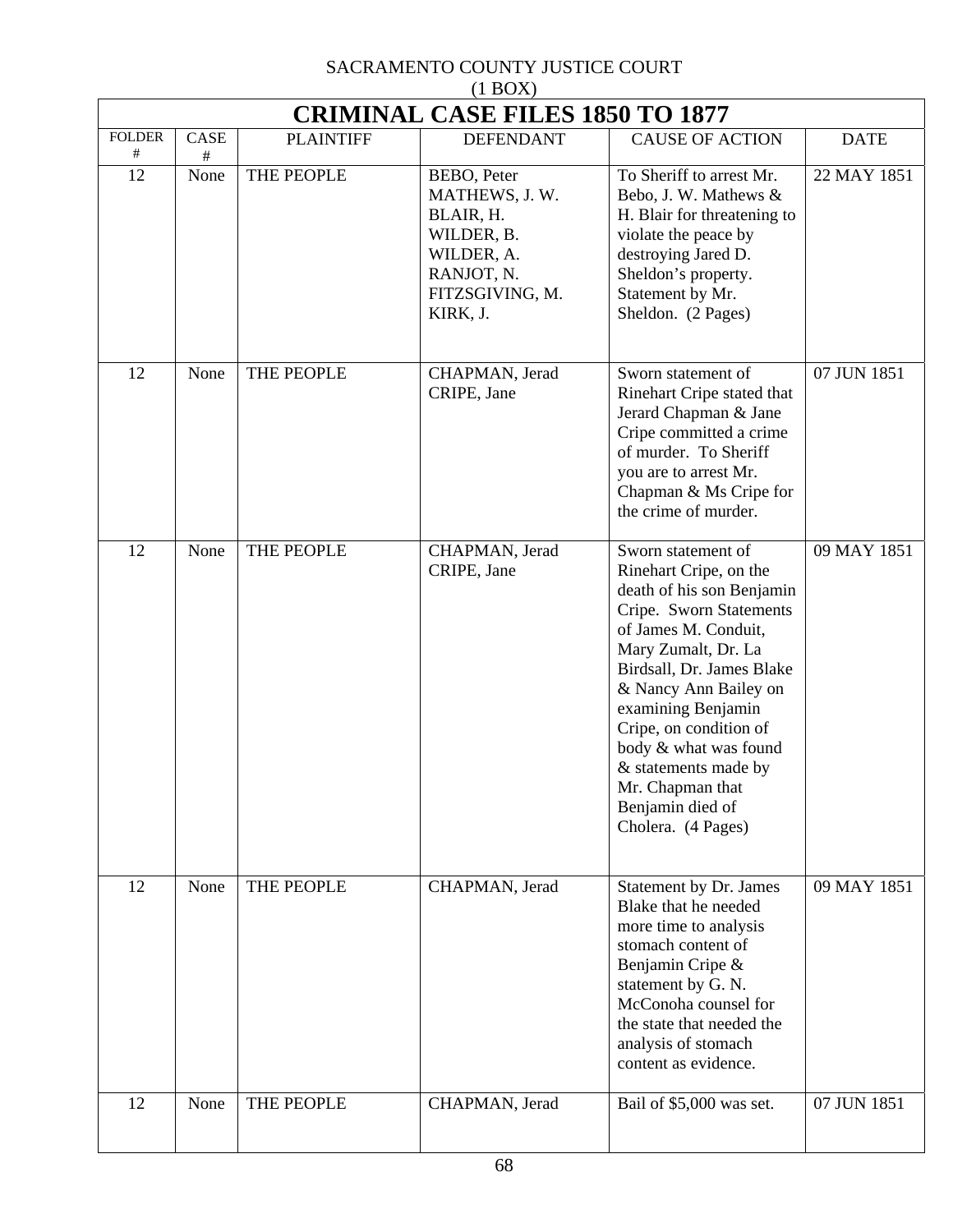|               | <b>CRIMINAL CASE FILES 1850 TO 1877</b> |                  |                                        |                                                                                                                                                                                                                                                                                                                                                                                                                                        |             |  |
|---------------|-----------------------------------------|------------------|----------------------------------------|----------------------------------------------------------------------------------------------------------------------------------------------------------------------------------------------------------------------------------------------------------------------------------------------------------------------------------------------------------------------------------------------------------------------------------------|-------------|--|
| <b>FOLDER</b> | CASE                                    | <b>PLAINTIFF</b> | <b>DEFENDANT</b>                       | <b>CAUSE OF ACTION</b>                                                                                                                                                                                                                                                                                                                                                                                                                 | <b>DATE</b> |  |
| #<br>12       | $\#$<br>None                            | THE PEOPLE       |                                        | Information from                                                                                                                                                                                                                                                                                                                                                                                                                       | 07 JUN 1851 |  |
|               |                                         |                  | CHAPMAN, Jerad<br>CRIPE, Jane          | Rinehart Cripe about son<br>Benjamin Cripes death.<br>He died suddenly $&$<br>under circumstances,<br>which induced a belief he<br>had been murdered.<br>There is reason to believe<br>that Jared Chapman & the<br>wife of the deceased are<br>guilty of murder. Jane<br>Cripe has left the city<br>clandestinely $\&$ appears<br>Mr. Chapman about to<br>leave the country with<br>said Jane Cripe.                                   |             |  |
| 12            | None                                    | THE PEOPLE       | BROWN, Richard<br><b>BROWN, Louisa</b> | Charged with larceny.<br><b>Statement by Richard</b><br>Brown took number of<br>articles from house of<br>Judge Brown & took<br>them to San Francisco.<br>Had them in possession<br>when arrested and was<br>put on steamer<br>"Confidence" &<br>delivered to Judge<br>Brown. Statement by<br>Louisa Brown that she<br>didn't take anything of<br>Judge Brown.                                                                         | 07 JUN 1851 |  |
| 12            | None                                    | THE PEOPLE       | BROWN, Richard                         | Bail set at \$200 & must<br>answer to the charge of<br>larceny.                                                                                                                                                                                                                                                                                                                                                                        | 09 JUL 1851 |  |
| 12            | 122                                     | THE PEOPLE       | KETHERLY, Lewis                        | Charged of perjury.<br><b>Statement of James</b><br>Brown Judge that they<br>could buy there freedom<br>for \$1,800 (Dick & Lucy).<br>Statement of Geo S. Fake<br>Justice of the Peace that<br>held Richard for bail &<br>acquitted Louisa. Judge<br>Brown said they had<br>taken things that did not<br>belong to them. Richard<br>Charged with larceny.<br>Bail \$200. Statements of<br>L. W. Hastings & C. J.<br>Smither. (9 Pages) | 17 JUL 1851 |  |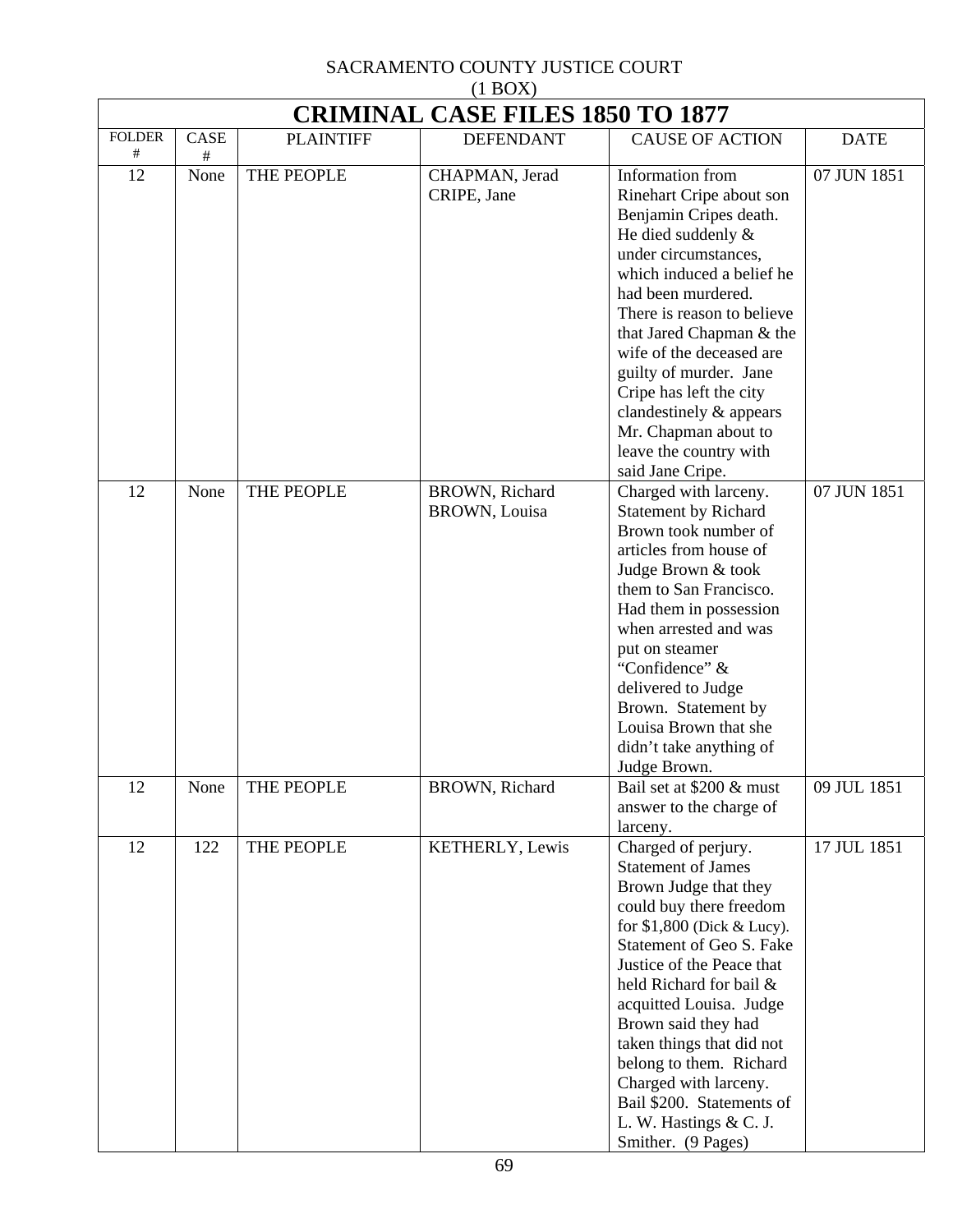|                       | $(1 \text{D} \text{O} \Omega)$          |                  |                                      |                                                                                                                                                                                                                                                                                                                     |                |  |  |  |
|-----------------------|-----------------------------------------|------------------|--------------------------------------|---------------------------------------------------------------------------------------------------------------------------------------------------------------------------------------------------------------------------------------------------------------------------------------------------------------------|----------------|--|--|--|
|                       | <b>CRIMINAL CASE FILES 1850 TO 1877</b> |                  |                                      |                                                                                                                                                                                                                                                                                                                     |                |  |  |  |
| <b>FOLDER</b><br>$\#$ | CASE<br>#                               | <b>PLAINTIFF</b> | <b>DEFENDANT</b>                     | <b>CAUSE OF ACTION</b>                                                                                                                                                                                                                                                                                              | <b>DATE</b>    |  |  |  |
| 12                    | 122                                     | THE PEOPLE       | KETHERLY, Lewis                      | Charged of perjury. To<br>Sheriff to arrest Mr.<br>Ketherly for perjury.<br>Statement by Lewis<br>Ketherly. (4 Pages)                                                                                                                                                                                               | 18 JUN 1851    |  |  |  |
| 12                    | None                                    | THE PEOPLE       | BROWN, Richard<br><b>BROWN, Lucy</b> | To Sheriff to arrest<br>Richard & Lucy Brown<br>for grand larceny. Took<br>goods & chattel worth<br>\$100 per James Brown.<br>$(2$ Pages)                                                                                                                                                                           | 09 JUN 1851    |  |  |  |
| 12                    | None                                    | THE PEOPLE       | <b>KEATHLEY</b>                      | Subpoena for Richard<br>Brown.                                                                                                                                                                                                                                                                                      | 20 JUL 1851    |  |  |  |
| 12                    | None                                    | THE PEOPLE       | KEATHLEY, Lewis                      | Motion to dismiss.                                                                                                                                                                                                                                                                                                  | <b>NO DATE</b> |  |  |  |
| 12                    | None                                    | THE PEOPLE       | KETHLEY, Lewis                       | Subpoena for L. W.<br>Hastings, Lyman<br>Hastings & Geo S. Fake.                                                                                                                                                                                                                                                    | 18 JUN 1851    |  |  |  |
| 12                    | None                                    | THE PEOPLE       | KETHLEY, Lewis                       | To Sheriff to arrest Lewis<br>Kethley for perjury.                                                                                                                                                                                                                                                                  | 18 JUN 1851    |  |  |  |
| 12                    | 128                                     | THE PEOPLE       | SANFORD, Franklin                    | Bail granted. Was<br>arrested for grand<br>larceny.                                                                                                                                                                                                                                                                 | 30 JUN 1851    |  |  |  |
| 12                    | None                                    | THE PEOPLE       | SANFORD, Franklin                    | Mr. Sanford dealer in<br>wild cattle & horses. Mr.<br>Sheldon calimed Mr.<br>Sanford stole & drove off<br>some of his cattle &<br>butchered them. Sworn<br>statement by Chas<br>Scofield, Timothy<br>Barton, T. F. Price, John<br>H Carroll & R. G. Meade.<br>$(5$ Pages)                                           | 30 JUN 1851    |  |  |  |
| 12                    | None                                    | THE PEOPLE       | SANFORD, Franklin                    | Warrant. To Sheriff to<br>arrest Mr. Sanford for<br>grand larceny.                                                                                                                                                                                                                                                  | 03 JUN 1851    |  |  |  |
| 13                    | None                                    | THE PEOPLE       | BEBO, Peter & Others                 | Sworn depositions of<br>Jared D. Sheldon,<br>Stephen R. Gilson,<br>William Garratt &<br><b>Emanuel Pratto.</b><br>Defendant was going to<br>destroy dam on Mr.<br>Sheldon's property. As<br>defendant stated toward<br>rope to cut it, Mr.<br>Sheldon throw a stone $\&$<br>defendant drew his pistol.<br>(3 Pages) | 17 JUL 1851    |  |  |  |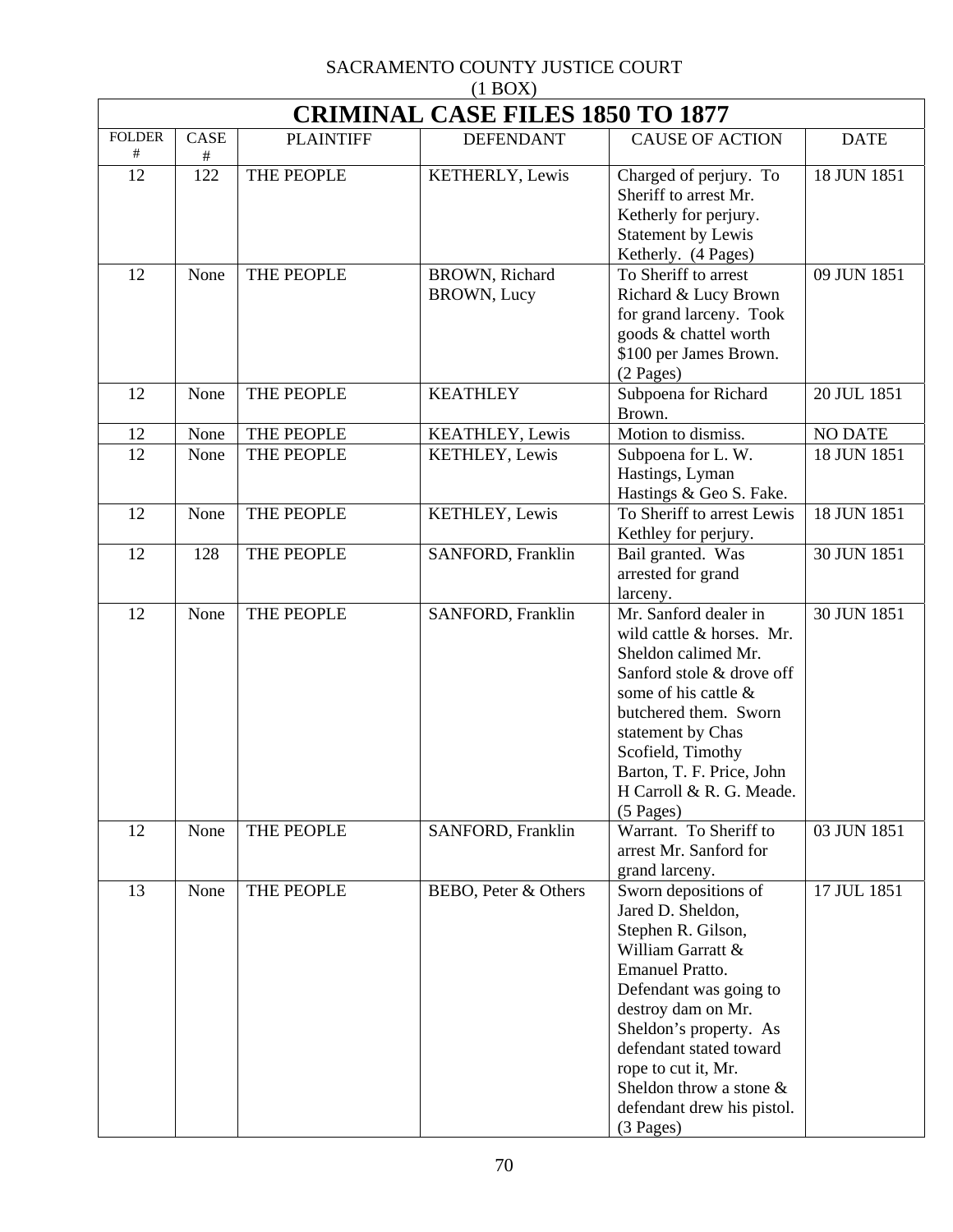| $(1 - 1)$<br><b>CRIMINAL CASE FILES 1850 TO 1877</b> |            |                  |                         |                                                                                                                                                                                                                                                                                                                                                                                                                                                             |             |  |
|------------------------------------------------------|------------|------------------|-------------------------|-------------------------------------------------------------------------------------------------------------------------------------------------------------------------------------------------------------------------------------------------------------------------------------------------------------------------------------------------------------------------------------------------------------------------------------------------------------|-------------|--|
| <b>FOLDER</b>                                        | CASE       | <b>PLAINTIFF</b> | <b>DEFENDANT</b>        | <b>CAUSE OF ACTION</b>                                                                                                                                                                                                                                                                                                                                                                                                                                      | <b>DATE</b> |  |
| #<br>13                                              | $\#$<br>98 | THE PEOPLE       | <b>SCHNEIDER, Lewis</b> | Sworn statement of James<br>L. Battles that buckskin<br>bag was stolen with gold<br>dust valued at \$55.<br><b>Statement of Lewis</b><br>Schneider that he did not<br>take money. Statement of<br>Frederick Hollman<br>barkeeper that he knew<br>defendant & he is trust<br>worthy & character is<br>good.                                                                                                                                                  | 17 JUL 1851 |  |
| 13                                                   | None       | THE PEOPLE       | CAYWOOD, A.             | <b>Affidavit of Milton</b><br>Patterson that cattle was<br>feloniously taken &<br>driven away from T. S.<br>White valued at \$200.                                                                                                                                                                                                                                                                                                                          | 28 AUG 1851 |  |
| 13                                                   | None       | THE PEOPLE       | CAYWOOD, Alzuma         | Sworn statement of Mr.<br>Caywood could not go to<br>trial because his material<br>witnesses & all live in<br>Yolo County & they are<br>also witness for the<br>prosecution said J. Coe<br>also charged stealing<br>same cattle. Not asking<br>for delay, but justice.<br>Wants a continuance.                                                                                                                                                              | 28 AUG 1851 |  |
| 13                                                   | 132        | THE PEOPLE       | BROWN, Wm W.            | Not sufficient cause to<br>find named person guilty<br>of alleged charged. Court<br>orders him discharged.                                                                                                                                                                                                                                                                                                                                                  | 02 MAY 1851 |  |
| 13                                                   | None       | THE PEOPLE       | BROWN, Wm W.            | Complaint of Sam'l<br>Norris had Mr. Brown as<br>agent to purchase<br>American Stock & gave<br>him \$15,300. Gave Mr.<br>Brown no authority to<br>sell cattle. Advanced Mr.<br>Brown \$17,000. Not to<br>care & fatten cattle &<br>sell them $&$ I was to get<br>advance back. Testimony<br>& cross of Sam'l Norris<br>Sworn statements of<br>Charles E. Lockwood,<br>Patrick O'Brien,<br>Chamber Wheeler, John<br>Perschbaker & Wm W.<br>Brown. (11 Pages) | 02 AUG 1851 |  |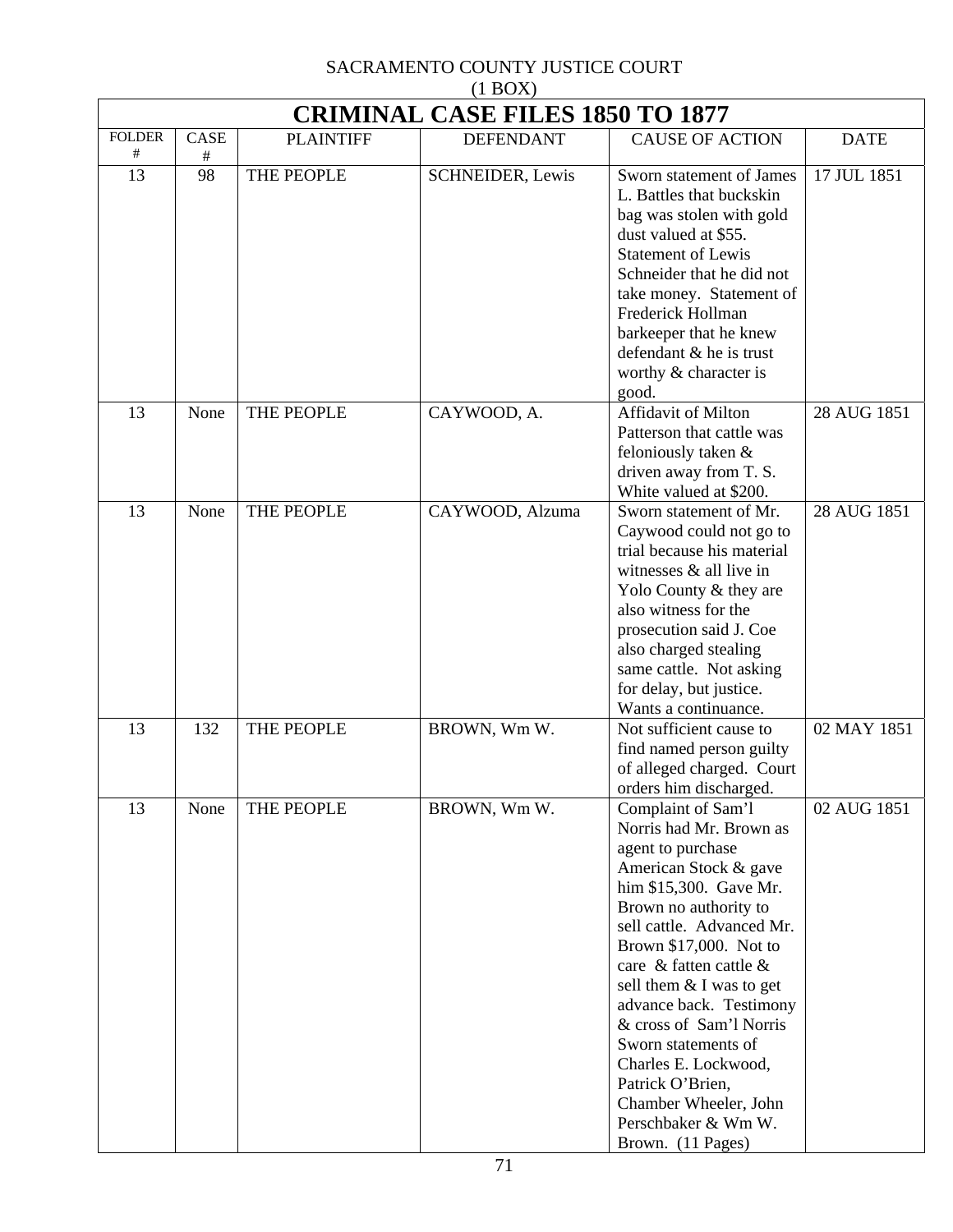| (11001)<br><b>CRIMINAL CASE FILES 1850 TO 1877</b> |          |                  |                              |                                                                                                                                                                                                                                                      |                          |  |  |
|----------------------------------------------------|----------|------------------|------------------------------|------------------------------------------------------------------------------------------------------------------------------------------------------------------------------------------------------------------------------------------------------|--------------------------|--|--|
| <b>FOLDER</b><br>$\#$                              | CASE     | <b>PLAINTIFF</b> | <b>DEFENDANT</b>             | <b>CAUSE OF ACTION</b>                                                                                                                                                                                                                               | <b>DATE</b>              |  |  |
| 13                                                 | #<br>132 | THE PEOPLE       | BROWN, William W.            | Bail set & paid. Was<br>charged with embezzling<br>money with intent to<br>steal.                                                                                                                                                                    | 25 JUL 1851              |  |  |
| 13                                                 | None     | THE PEOPLE       | BROWN, William W             | Warrant. To Sheriff to<br>arrest Mr. Brown for<br>obtaining large amounts<br>of money from Mr.<br>Norris under false<br>pretenses.                                                                                                                   | 25 JUL 1851              |  |  |
| 13                                                 | 132      | THE PEOPLE       | BROWN, William W             | Sworn statement of<br>Samuel Norris that Mr.<br>Brown obtained large<br>sum of money about<br>\$15,000 to purchase<br>cattle as a purchasing<br>agent, but he applied<br>money for his own use $\&$<br>applied for larger &<br>larger sums of money. | 25 JUL 1851              |  |  |
| 13                                                 | 136      | THE PEOPLE       | KING, Wm                     | Subpoena of C. H. Smith,<br>R. Raynes & J. Viena.                                                                                                                                                                                                    | $\overline{01}$ AUG 1851 |  |  |
| 14                                                 | None     | THE PEOPLE       | CAYWOOD, Azuman<br>(KAYWOOD) | Warrant. To Sheriff to<br>arrest Azuman Caywood<br>for the crime of grand<br>larceny.                                                                                                                                                                | 28 AUG 1851              |  |  |
| 14                                                 | None     | THE PEOPLE       | CAYWOOD, Azuman<br>(KAYWOOD) | Subpoena for Milton<br>Patterson, S. J. Coe, Ina<br>Dillon, Peter Donnace,<br>____ King, T. S White,<br>Wm Patterson $\&$<br>Hulbert.                                                                                                                | 28 AUG 1851              |  |  |
| 14                                                 | None     | THE PEOPLE       | <b>CAYWOOD</b><br>(KAYWOOD)  | Subpoena for J. R. Clark<br>$&$ King.                                                                                                                                                                                                                | 04 SEP 1851              |  |  |
| 14                                                 | None     | THE PEOPLE       | <b>CAYWOOD</b><br>(KAYWOOD)  | Sworn statement of Eliza<br>Caywood (Kaywood) &<br>Kate Smithe.                                                                                                                                                                                      | <b>NO DATE</b>           |  |  |
| 14                                                 | None     | THE PEOPLE       | SIMS, Emanuel                | Sworn statement of S. B.<br>McKen about stolen<br>money.                                                                                                                                                                                             | 07 OCT 1851              |  |  |
| 14                                                 | None     | THE PEOPLE       | SIMS, Emanuel                | Examination & cross-<br>examination of several<br>people who saw<br>defendant go upstairs &<br>in the room where the<br>money was stolen.                                                                                                            | <b>NO DATE</b>           |  |  |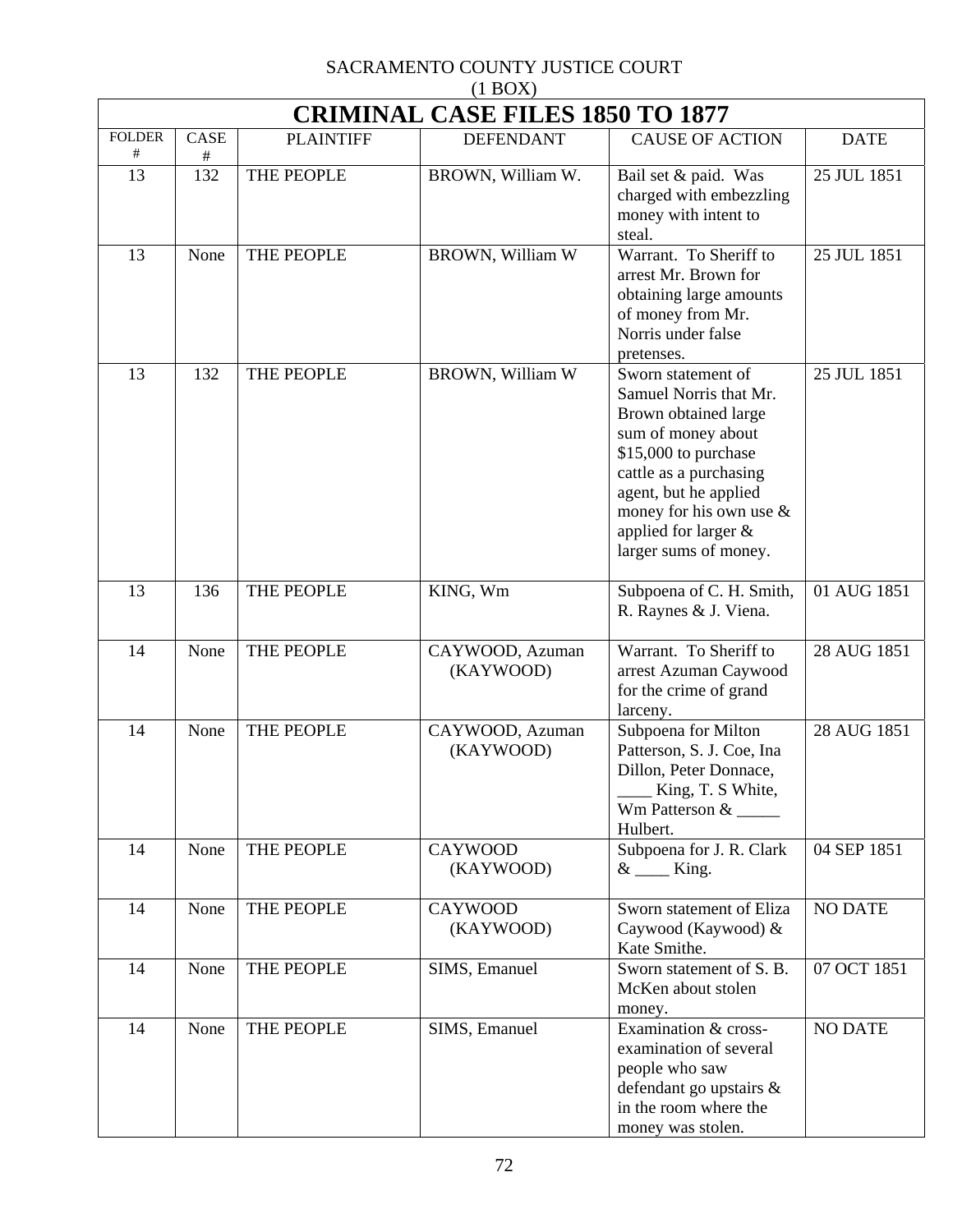|               | $(1 + 1)$<br><b>CRIMINAL CASE FILES 1850 TO 1877</b> |                                      |                             |                                                      |             |  |  |
|---------------|------------------------------------------------------|--------------------------------------|-----------------------------|------------------------------------------------------|-------------|--|--|
| <b>FOLDER</b> | CASE                                                 | <b>PLAINTIFF</b>                     | <b>DEFENDANT</b>            | <b>CAUSE OF ACTION</b>                               | <b>DATE</b> |  |  |
| #             | $\#$                                                 |                                      |                             |                                                      |             |  |  |
| 14            | None                                                 | THE PEOPLE                           | <b>CAYWOOD</b>              | Sworn statements of                                  | 04 SEP 1851 |  |  |
|               |                                                      |                                      |                             | Elizabeth King, Samuel J.<br>Coe, William Patterson, |             |  |  |
|               |                                                      |                                      |                             | Peter Donnace, Milton                                |             |  |  |
|               |                                                      |                                      |                             | Patterson, E. N. Hulbert,                            |             |  |  |
|               |                                                      |                                      |                             | R. J. Clark, Mathew                                  |             |  |  |
|               |                                                      |                                      |                             | Mason, John Greenburg,                               |             |  |  |
|               |                                                      |                                      |                             | I. H. Hall, Elizah King, J.                          |             |  |  |
|               |                                                      |                                      |                             | P. Peckham, P. M.                                    |             |  |  |
|               |                                                      |                                      |                             | Randall, John C. Lidlie &                            |             |  |  |
|               |                                                      |                                      |                             | E. N. Hulbert about the                              |             |  |  |
|               |                                                      |                                      |                             | rustling of cattle.                                  |             |  |  |
|               |                                                      |                                      |                             | $(26$ Pages)                                         |             |  |  |
| 14            | None                                                 | THE PEOPLE                           | MOORE, J. M.                | Charged with grand<br>larceny. Statement of          | 20 SEP 1851 |  |  |
|               |                                                      |                                      |                             | Col. J. C. Potter &                                  |             |  |  |
|               |                                                      |                                      |                             | Anshio Wing. (3 Pages)                               |             |  |  |
| 14            | None                                                 | THE PEOPLE                           | <b>MOORE</b>                | Warrant. To Sheriff to                               | 27 SEP 1851 |  |  |
|               |                                                      |                                      |                             | arrest Mr. Moore for                                 |             |  |  |
|               |                                                      |                                      |                             | willful perjury.                                     |             |  |  |
| 14            | None                                                 | THE PEOPLE                           | <b>MOORE</b>                | Sworn statement of                                   | 27 SEP 1851 |  |  |
|               |                                                      |                                      |                             | Joseph C. Potter.                                    |             |  |  |
| 14            | None                                                 | THE PEOPLE                           | POTTER, Calmel              | Sworn statement of John<br>M. Moore.                 | 22 SEP 1851 |  |  |
| 15            | None                                                 | <b>STATE OF</b>                      | <b>BEACH WELLS &amp; CO</b> | Case dismissed.                                      | 03 OCT 1851 |  |  |
|               |                                                      | <b>CALIFORNIA</b>                    |                             |                                                      |             |  |  |
| 15            | 177                                                  | <b>STATE OF</b>                      | <b>BEACH WELLS &amp; CO</b> | Complaint filed for                                  | 03 OCT 1851 |  |  |
|               |                                                      | <b>CALIFORNIA</b>                    | ROE, R.                     | sum due for a broker's                               |             |  |  |
|               |                                                      |                                      | Wells, Beach (alias)        | license.                                             |             |  |  |
| 15            | 177                                                  | <b>STATE OF</b>                      | <b>BEACH WELLS &amp; CO</b> | Statement. Grounds of                                | 15 OCT 1851 |  |  |
|               |                                                      | <b>CALIFORNIA</b>                    |                             | defense embraced in                                  |             |  |  |
|               |                                                      |                                      |                             | accompanying demurer                                 |             |  |  |
|               |                                                      |                                      |                             | argued & overruled.                                  |             |  |  |
| 15            | 177                                                  | <b>STATE OF</b><br><b>CALIFORNIA</b> | <b>BEACH WELLS &amp; CO</b> | Appeal of decision.                                  | 20 OCT 1851 |  |  |
| 15            | None                                                 | THE PEOPLE                           | MCCARDLE, James             | Sworn statement of H. M.                             | 03 OCT 1851 |  |  |
|               |                                                      |                                      |                             | Goodman. Warrant. To                                 |             |  |  |
|               |                                                      |                                      |                             | Sheriff to arrest James                              |             |  |  |
|               |                                                      |                                      |                             | McCardle for threat of                               |             |  |  |
|               |                                                      |                                      |                             | violence that was going                              |             |  |  |
|               |                                                      |                                      |                             | to be committed on Mr.                               |             |  |  |
|               |                                                      |                                      |                             | Goodman.                                             |             |  |  |
| 15            | None                                                 | THE PEOPLE                           | MCCARDLE, James             | Subpoena for Jno Doe                                 | 08 OCT 1851 |  |  |
|               |                                                      |                                      |                             | (alias) barkeeper at Sutter                          |             |  |  |
|               |                                                      |                                      |                             | Hotel, Robert A. Blake,<br>Jno Doe, Wm F.            |             |  |  |
|               |                                                      |                                      |                             | McMasters &<br>Lake.                                 |             |  |  |
| 15            | None                                                 | <b>STATE OF</b>                      | KEEFER, A.                  | Bond for surety of the                               | 08 NOV 1851 |  |  |
|               |                                                      | <b>CALIFORNIA</b>                    |                             | peace of \$1.000.                                    |             |  |  |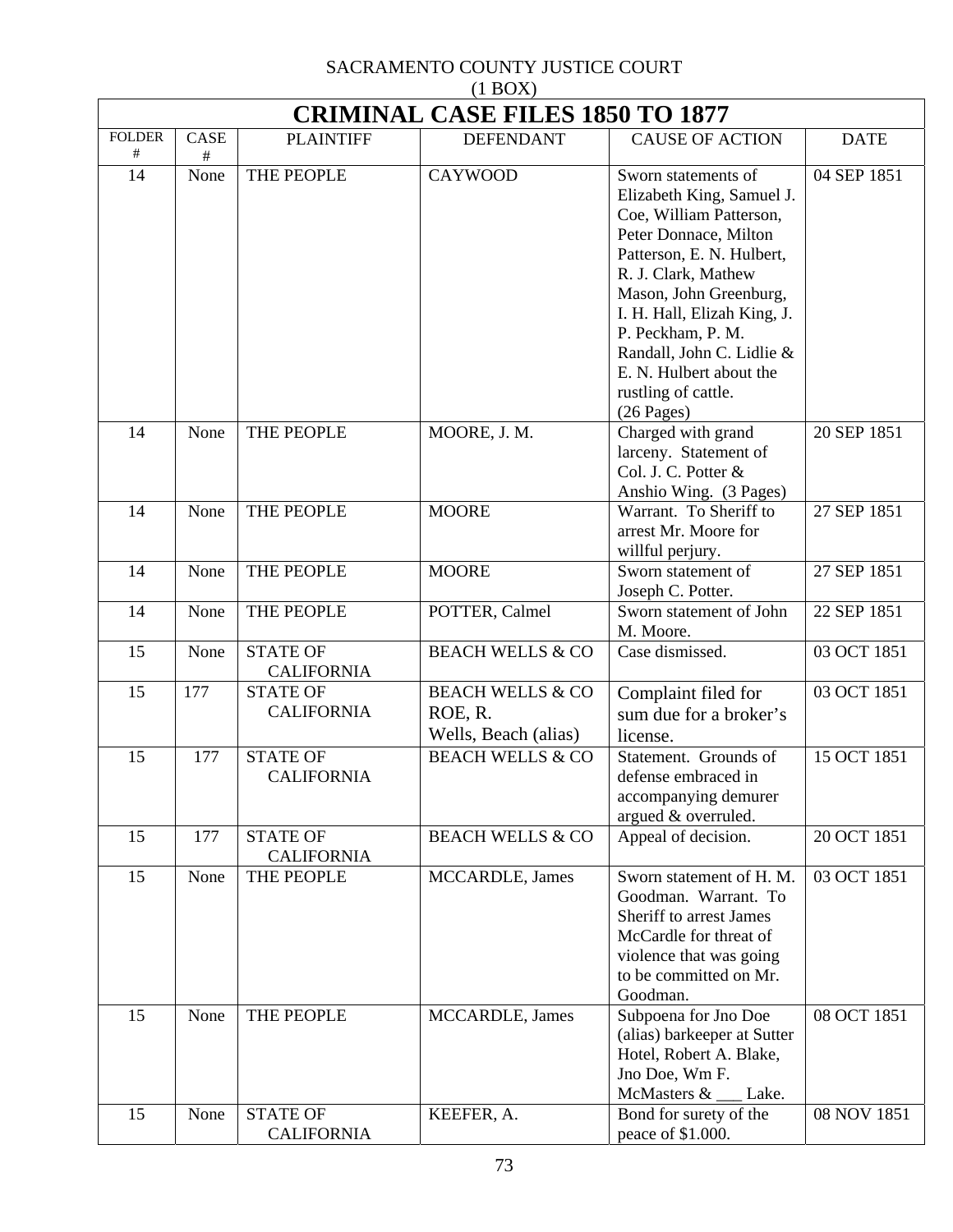|                    | $(1 + 1)$<br><b>CRIMINAL CASE FILES 1850 TO 1877</b> |                  |                             |                                                                                                                                                                                                                                                                 |             |  |  |
|--------------------|------------------------------------------------------|------------------|-----------------------------|-----------------------------------------------------------------------------------------------------------------------------------------------------------------------------------------------------------------------------------------------------------------|-------------|--|--|
| <b>FOLDER</b><br># | CASE<br>$\#$                                         | <b>PLAINTIFF</b> | <b>DEFENDANT</b>            | <b>CAUSE OF ACTION</b>                                                                                                                                                                                                                                          | <b>DATE</b> |  |  |
| 15                 | None                                                 | THE PEOPLE       | KEEFER, Abram               | Complaint of Henry<br>Dienendorff he had<br>reason to believe that Mr.<br>Keefer would commit<br>violence on his person.<br>He made threat going lick<br>him or thrash him within<br>an inch of his life. Sworn<br>statement of James S.<br>Garoutte. (2 Pages) | 05 NOV 1851 |  |  |
| 15                 | None                                                 | THE PEOPLE       | KEEFER, Abram               | Complaint for surety of<br>the peace. Affidavit of<br>James S. Garuotte.<br>Warrant. To Constable to<br>arrest Abram Keefer.<br>(2 Pages)                                                                                                                       | 15 NOV 1851 |  |  |
| 15                 | None                                                 | THE PEOPLE       | MURRAY, John<br>& ELIAS     | Sworn statement of E. L.<br>Brown that a crime of<br>grand larceny was<br>committed.                                                                                                                                                                            | 19 NOV 1851 |  |  |
| 15                 | None                                                 | THE PEOPLE       | MURRAY, John<br>& ELIAS     | Sworn Statement of<br>Dimas Nagalas.                                                                                                                                                                                                                            | 19 NOV 1850 |  |  |
| 15                 | None                                                 | THE PEOPLE       | MURRAY, John<br>& ELIAS     | Sworn statement of John<br>Murray.                                                                                                                                                                                                                              | 19 NOV 1850 |  |  |
| 15                 | None                                                 | THE PEOPLE       | MURRAY, John<br>ROJAS, John | Subpoena for Wm Scott<br>& E. C. Lelveslen.                                                                                                                                                                                                                     | 19 NOV 1850 |  |  |
| 16                 | None                                                 | THE PEOPLE       | WOODBURY, R. R.             | Bone \$300. Must keep<br>peace for 6 months.                                                                                                                                                                                                                    | 21 DEC 1852 |  |  |
| 16                 | None                                                 | THE PEOPLE       | HENDRY, George F.           | Affidavit of George G.<br>Snyder that Mr. Hendry<br>did kill Jessie Snyder<br>with a large butcher<br>knife. He was stab twice<br>in chest. He deliberately<br>& with maliciously<br>intended to kill & murder<br>Jessie Snyder.                                | 23 MAY 1853 |  |  |
| 16                 | None                                                 | THE PEOPLE       | HENDRY, George F.           | Warrant. To Sheriff to<br>arrest Mr. Hendry for<br>murder.                                                                                                                                                                                                      | 23 MAY 1853 |  |  |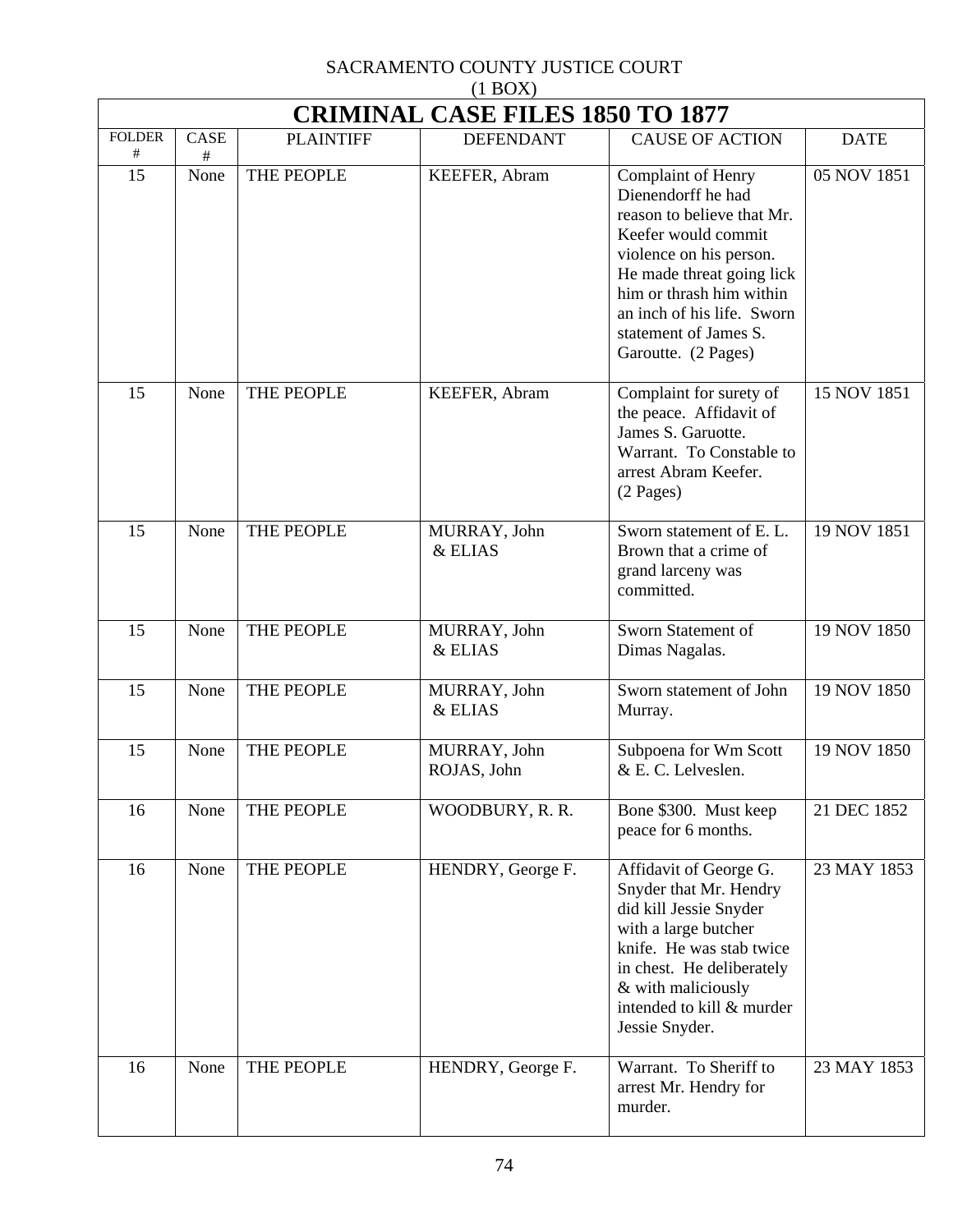|                    | <b>CRIMINAL CASE FILES 1850 TO 1877</b> |                  |                                         |                                                                                                                                                                                                                                                                                                                    |             |  |  |
|--------------------|-----------------------------------------|------------------|-----------------------------------------|--------------------------------------------------------------------------------------------------------------------------------------------------------------------------------------------------------------------------------------------------------------------------------------------------------------------|-------------|--|--|
| <b>FOLDER</b><br># | CASE<br>$\#$                            | <b>PLAINTIFF</b> | <b>DEFENDANT</b>                        | <b>CAUSE OF ACTION</b>                                                                                                                                                                                                                                                                                             | <b>DATE</b> |  |  |
| 16                 | $\overline{7}$                          | THE PEOPLE       | HENDRY, George F.                       | Sworn statements &<br>cross-examination of<br>Mrs. Sarah Snyder (wife<br>of George G. Snyder),<br>George G. Snyder,<br>Doctor J. N. Hollowbush,<br>Lorenzo Harris, Jeremiah<br>Huey, Archibald Brown<br>& Nathaniel Hanshut.<br>Defendants statement<br>concerning the murder of<br>Jessie Snyder.<br>$(17$ Pages) | 26 MAY 1853 |  |  |
| 16                 | None                                    | THE PEOPLE       | HENDRY, George F.                       | Inquest held on the body<br>of Jessie Snyder & list of<br>names of the jurors.<br>$(2$ Pages)                                                                                                                                                                                                                      | 26 MAY 1853 |  |  |
| 16                 | None                                    | THE PEOPLE       | HENDRY, George F.                       | Subpoena for Doctor<br>Hollowbush.                                                                                                                                                                                                                                                                                 | 20 MAY 1853 |  |  |
| 16                 | None                                    | THE PEOPLE       | HENDRY, George F.                       | Verdict of the jury that<br>Jesse Snyder came to his<br>death by injuries received<br>by the hand of Geo F.<br>Hendry.                                                                                                                                                                                             | 20 MAY 1853 |  |  |
| 16                 | None                                    | THE PEOPLE       | HENDRY, George F.                       | Witness: Geo G. Snyder,<br>Jerry Huey, Augustouies<br>Moore, & Mrs. Sarah<br>Snyder. (4 Pages)                                                                                                                                                                                                                     | 20 MAY 1853 |  |  |
| 16                 | None                                    | THE PEOPLE       | GRAY, John O.<br><b>BAILEY, Noah</b>    | Bond of \$1,000 bail.                                                                                                                                                                                                                                                                                              | 11 SEP 1853 |  |  |
| 16                 | None                                    | THE PEOPLE       | RICHARDSON,<br><b>BENDLEY (BENTLEY)</b> | Affidavit of T. G.<br>Salsbury that defendant's<br>had attacked him with a<br>deadly weapon (dirk<br>knife) & did assault with<br>fist & feet doing bodily<br>injury.                                                                                                                                              | 01 AUG 1853 |  |  |
| 16                 | None                                    | THE PEOPLE       | RICHARDSON,<br><b>BENDLEY (BENTLEY)</b> | Warrant. To Sheriff to<br>arrest Richardson &<br>Bendley & bring to court.<br>Richardson to sick to<br>appear. Bendley pled not<br>guilty. Several witnesses<br>were sworn & gave<br>evidence. Case<br>dismissed.                                                                                                  | 01 AUG 1853 |  |  |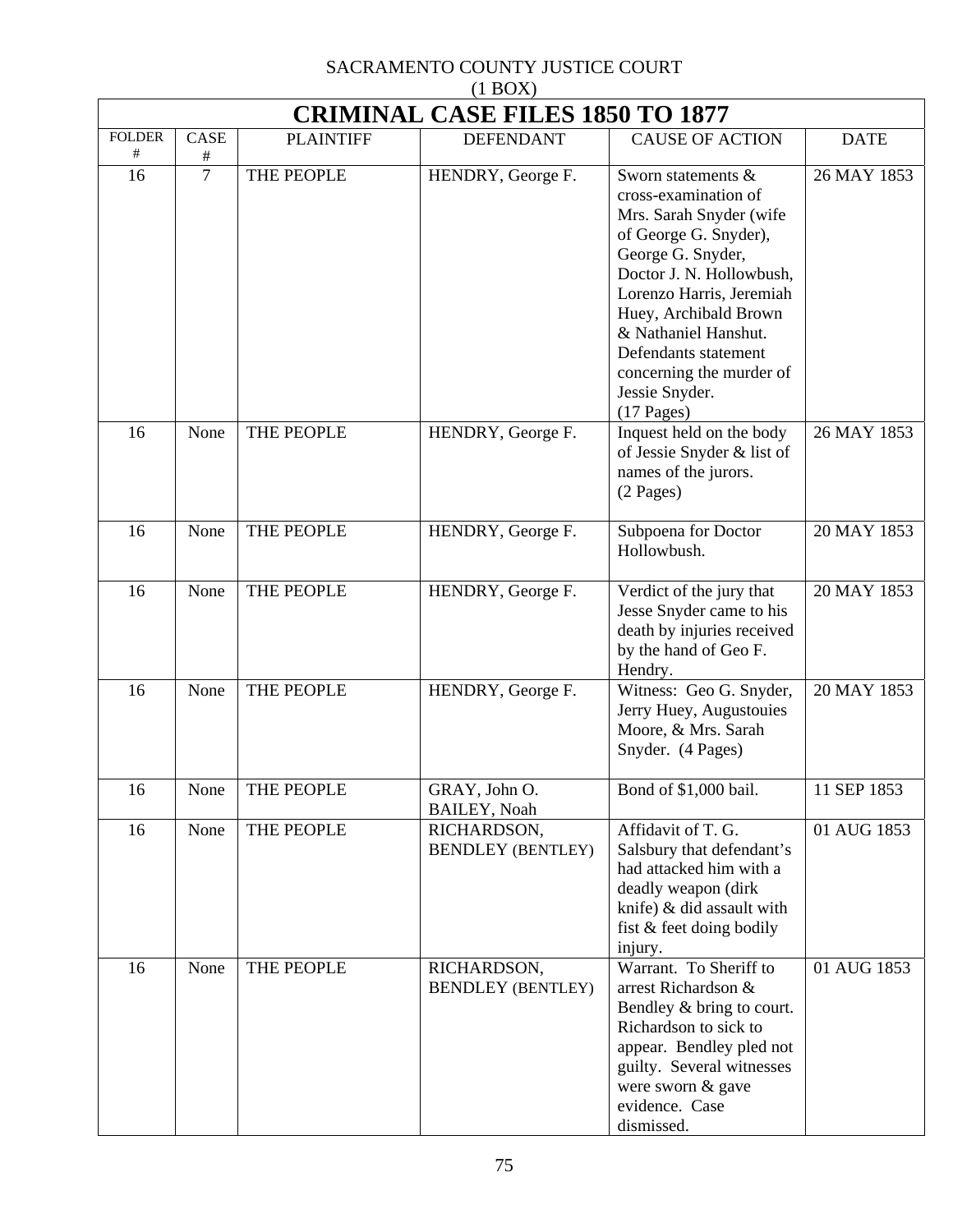|                    | <b>CRIMINAL CASE FILES 1850 TO 1877</b> |                  |                  |                                                                                                                                                                                                                                                                                                                                                                        |                |
|--------------------|-----------------------------------------|------------------|------------------|------------------------------------------------------------------------------------------------------------------------------------------------------------------------------------------------------------------------------------------------------------------------------------------------------------------------------------------------------------------------|----------------|
| <b>FOLDER</b><br># | CASE<br>#                               | <b>PLAINTIFF</b> | <b>DEFENDANT</b> | <b>CAUSE OF ACTION</b>                                                                                                                                                                                                                                                                                                                                                 | <b>DATE</b>    |
| 16                 | None                                    | THE PEOPLE       | JOHNSON, Martin  | Charged with grand<br>larceny. Sworn statement<br>of John Wild, Ellen Wild,<br>& Henry C. Wadhouse<br>that he broke into house<br>through bedroom window<br>stole gold dust &<br>specimens. Witness for<br>defense sworn statement<br>of L. W. Waltemath.<br>That sufficient cause to<br>find defendant guilty $&$ to<br>be held to answer. Bail<br>\$1,000. (5 Pages) | 11 SEP 1854    |
| 16                 | None                                    | THE PEOPLE       | JOHNSON, Martin  | John & Ellen Wild said<br>that a sum of \$500 will be<br>paid State of California if<br>they default on their<br>testimony of the People.                                                                                                                                                                                                                              | 11 SEP 1854    |
| 16                 | None                                    | THE PEOPLE       | BROWN, James C.  | Bond. Charged with<br>maliciously shooting &<br>wounding cattle. Bail set<br>at \$500. Must appear to<br>answer to charge.<br>(2 Pages)                                                                                                                                                                                                                                | 07 SEP 1854    |
| 16                 | None                                    | THE PEOPLE       | BROWN, James C.  | To Sheriff to arrest Mr.<br>Brown for shooting<br>cattle. He failed to<br>deliver himself to court.                                                                                                                                                                                                                                                                    | 09 SEP 1854    |
| 16                 | None                                    | THE PEOPLE       | BROWN, James C.  | Marshall B. Lane, G.<br>Glafscock, Pume<br>Pandessus & Rene<br>Pandessus are bound to<br>pay \$500 to State of<br>California if they do not<br>appear to testify.<br>Conditions of bail.                                                                                                                                                                               | 07 SEP 1854    |
| 16                 | None                                    | THE PEOPLE       | BROWN, James C.  | Sworn statement of<br>Marshall B. Lane owner<br>of the cattle that was shot.<br>Sworn statement of G.<br>Glafscock, R. Pardessus,<br>Renne Pardessus & John<br>C. Brown. (3 Pages)                                                                                                                                                                                     | <b>NO DATE</b> |
| 16                 | None                                    | THE PEOPLE       | BROWN, James C.  | Bond. Held to answer for<br>shooting $&$ wounding<br>cattle. Bail \$500. Must<br>meet condition of bail or<br>pay.                                                                                                                                                                                                                                                     | 05 SEP 1854    |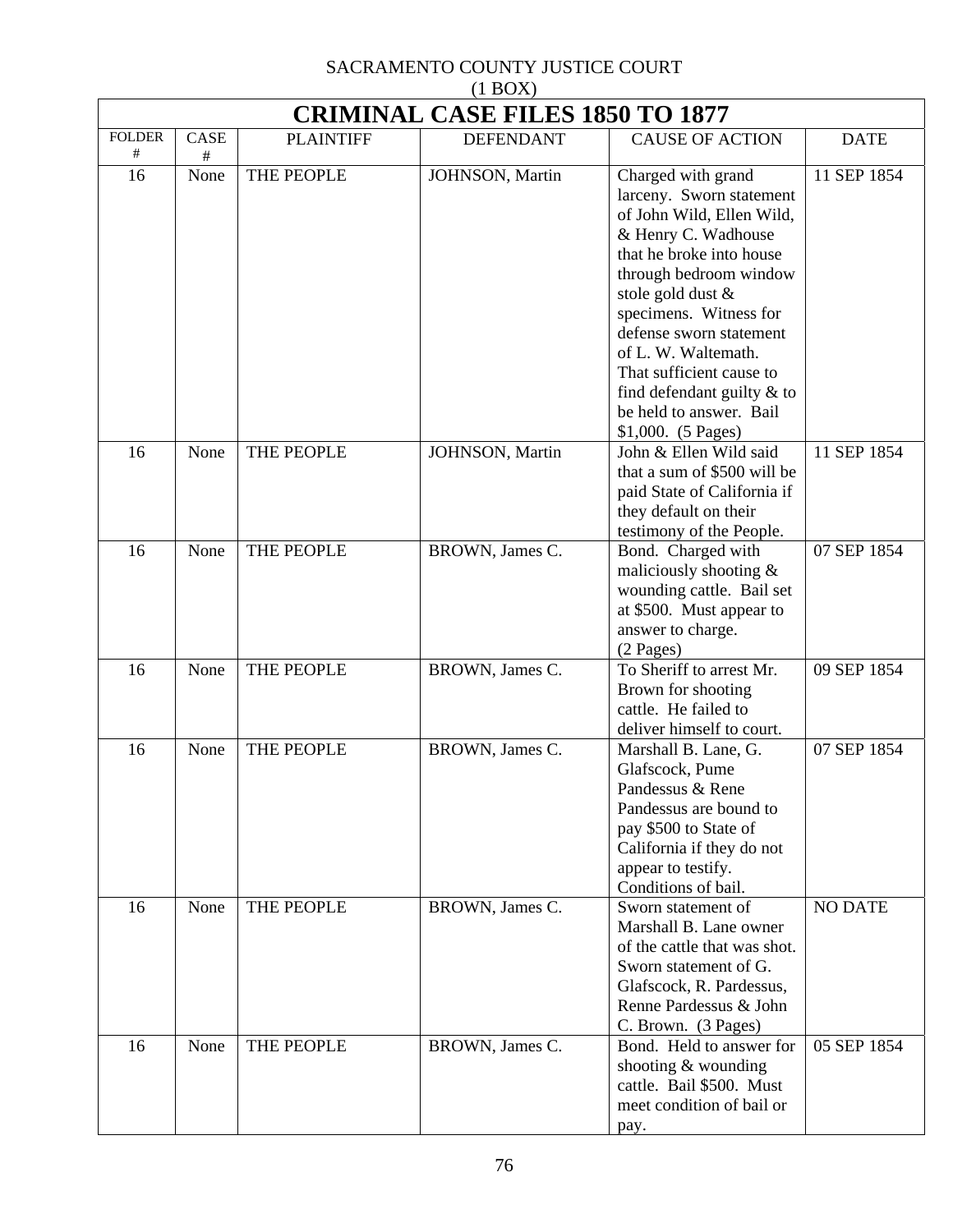| $(1$ BOX $)$             |                                         |                  |                    |                                                                                                                                                                                                                     |             |  |  |  |  |
|--------------------------|-----------------------------------------|------------------|--------------------|---------------------------------------------------------------------------------------------------------------------------------------------------------------------------------------------------------------------|-------------|--|--|--|--|
|                          | <b>CRIMINAL CASE FILES 1850 TO 1877</b> |                  |                    |                                                                                                                                                                                                                     |             |  |  |  |  |
| <b>FOLDER</b><br>$^{\#}$ | CASE<br>#                               | <b>PLAINTIFF</b> | <b>DEFENDANT</b>   | <b>CAUSE OF ACTION</b>                                                                                                                                                                                              | <b>DATE</b> |  |  |  |  |
| 16                       | None                                    | THE PEOPLE       | FORSYTHE, Phillip  | To Sheriff to arrest Mr.<br>Forsythe for obstructing a<br>public road & highway.                                                                                                                                    | 25 NOV 1854 |  |  |  |  |
| 16                       | None                                    | THE PEOPLE       | FORSYTHE, Philip   | Bail \$1,000 & must obey<br>conditions of bail &<br>appear on date stated<br>charged with obstruction<br>of public road $&$<br>highway.                                                                             | 24 NOV 1854 |  |  |  |  |
| 16                       | None                                    | THE PEOPLE       | FORSYTHE, Phillip  | Bond on John Lapsley of<br>\$500. Must appear to<br>testify or pay \$500 to<br>State of California.                                                                                                                 | 28 NOV 1854 |  |  |  |  |
| 16                       | None                                    | THE PEOPLE       | FORSYTHE, Phillip  | Sworn statement of John<br>Lapsley that Mr. Forsythe<br>obstructed public road &<br>highway by digging ditch<br>& building a fence across<br>the road.                                                              | 25 NOV 1854 |  |  |  |  |
| 16                       | None                                    | THE PEOPLE       | FORSYTHE, Phillip  | Sworn statement & cross-<br>examination of John<br>Lapsley, E. J. Sanders &<br>John A. Fowler.<br>$(3$ Pages)                                                                                                       | 28 NOV 1854 |  |  |  |  |
| 16                       | None                                    | THE PEOPLE       | FORSYTHE, Phillip  | Ruled Mr. Forsythe be<br>held to answer. Charged<br>with obstruction of public<br>road & highway. Bail of<br>\$1,000. Must appear in<br>court to answer to charge,<br>if he doesn't he will have<br>to pay \$1,000. | 28 NOV 1854 |  |  |  |  |
| 16                       | None                                    | THE PEOPLE       | FORSYTHE, Phillip  | Just an envelope that<br>says, transcript for<br>obstructing highway.<br>Filed Dec 1854. To the<br>Clerk of Sacramento.                                                                                             | 00 DEC 1854 |  |  |  |  |
| 17                       | None                                    | THE PEOPLE       | JONES, Christopher | Bond to keep the peace<br>taken & approved.<br>Complaint was for<br>shooting & wounding<br>hogs of C.D. Young.                                                                                                      | 01 MAY 1855 |  |  |  |  |
| 17                       | None                                    | THE PEOPLE       | FINDS, Thomas I.   | Charged with grand<br>larceny. Defendant was<br>discharged.                                                                                                                                                         | 20 NOV 1856 |  |  |  |  |
| 17                       | None                                    | THE PEOPLE       | ADAMS, Garland     | Bond to keep peace \$400<br>for 6 months.                                                                                                                                                                           | 29 DEC 1858 |  |  |  |  |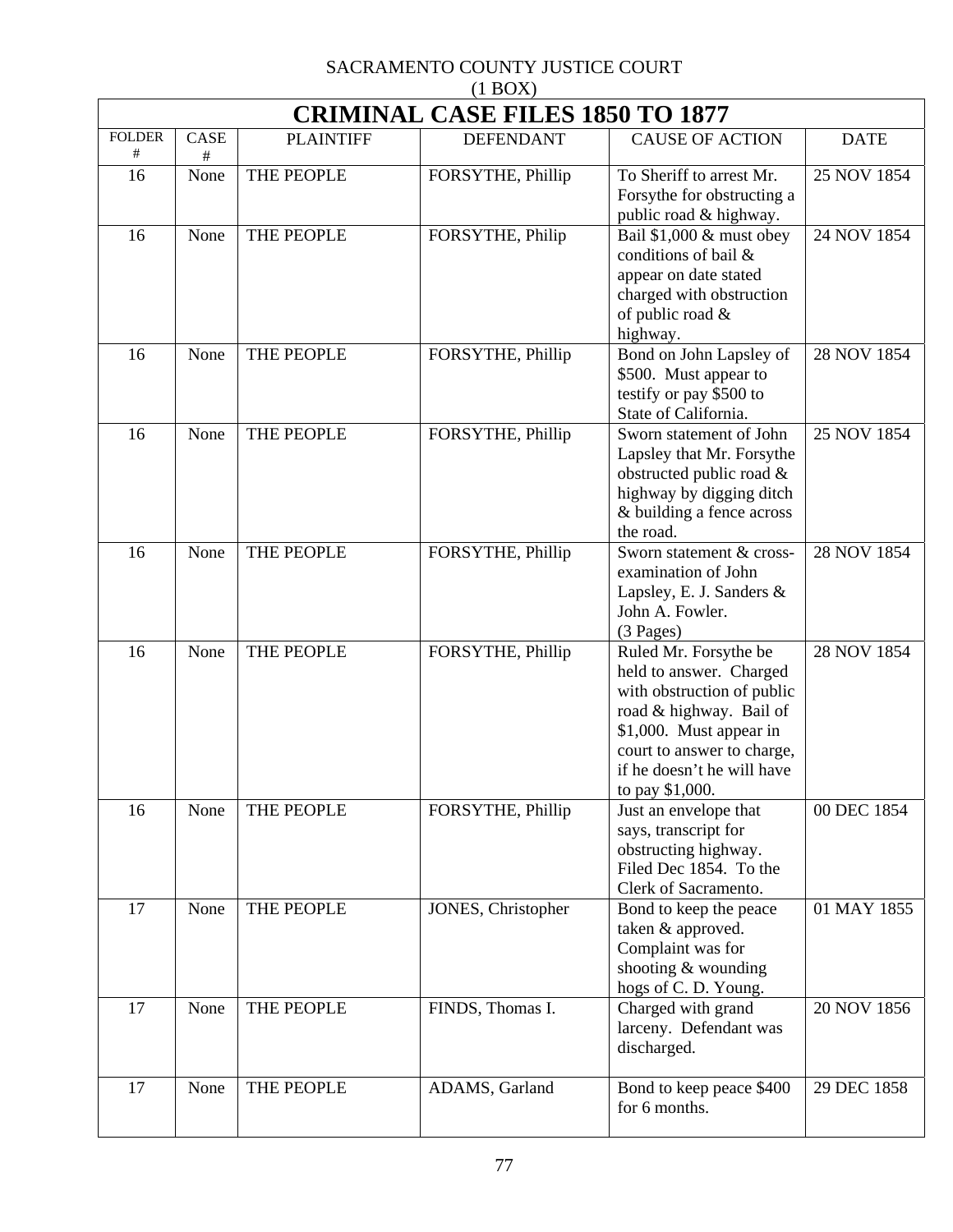|                    | $(1 + 1)$<br><b>CRIMINAL CASE FILES 1850 TO 1877</b> |                  |                          |                                                                                                                                                                                                                                                                                                                                                                                                                                                                     |                |  |  |
|--------------------|------------------------------------------------------|------------------|--------------------------|---------------------------------------------------------------------------------------------------------------------------------------------------------------------------------------------------------------------------------------------------------------------------------------------------------------------------------------------------------------------------------------------------------------------------------------------------------------------|----------------|--|--|
| <b>FOLDER</b><br># | CASE<br>$\#$                                         | <b>PLAINTIFF</b> | <b>DEFENDANT</b>         | <b>CAUSE OF ACTION</b>                                                                                                                                                                                                                                                                                                                                                                                                                                              | <b>DATE</b>    |  |  |
| 17                 | None                                                 | THE PEOPLE       | HARRINGTON, William      | Mr. Harrington had been<br>arrested for grand larceny<br>& pleaded guilty to the<br>charge. Court had<br>ordered that P. M. Potter<br>prosecuting witness be<br>admitted to bail \$500 for<br>appearance before the<br>court in this case.                                                                                                                                                                                                                          | 03 DEC 1859    |  |  |
| 17                 | None                                                 | THE PEOPLE       | BROWN, Ann               | Crime of malicious<br>mischief, tearing down<br>fence & destroyed<br>vegetables in garden.<br>Found guilty. Fined \$50<br>& default if fine not paid<br>will be imprisoned 1 day<br>for every \$2 until fine<br>satisfied. Said<br>imprisonment to be for<br>the term of 20 days.                                                                                                                                                                                   | 31 MAY 1865    |  |  |
| 17                 | None                                                 | THE PEOPLE       | <b>BARNSTEIN, Martin</b> | Bond for \$1,000. Mr.<br>Barnstein was arrested for<br>having in his possession,<br>stolen property.                                                                                                                                                                                                                                                                                                                                                                | 06 AUG 1850    |  |  |
| 17                 | None                                                 | THE PEOPLE       | EWING, etal              | He had taken specimens<br>& did not pay for them $\&$<br>took off.                                                                                                                                                                                                                                                                                                                                                                                                  | <b>NO DATE</b> |  |  |
| 17                 | None                                                 | THE PEOPLE       | HARRINGTON, Buck<br>etal | Sworn statement of Dairo<br>Tayler that he was<br>present when furniture<br>was broken, but did not<br>know name of person<br>who did it. Harrington<br>threatened to whip a<br>woman & everybody<br>else. Priscilla Criswell's<br>sworn statement that<br>Tho's Edwards, ?Lilly &<br><b>Buck Harrington etal</b><br>went up stairs $\&$<br>destroyed almost<br>everything. Injured<br>witness Martinez, he was<br>afraid to talk. All<br>happened while at dinner. | <b>NO DATE</b> |  |  |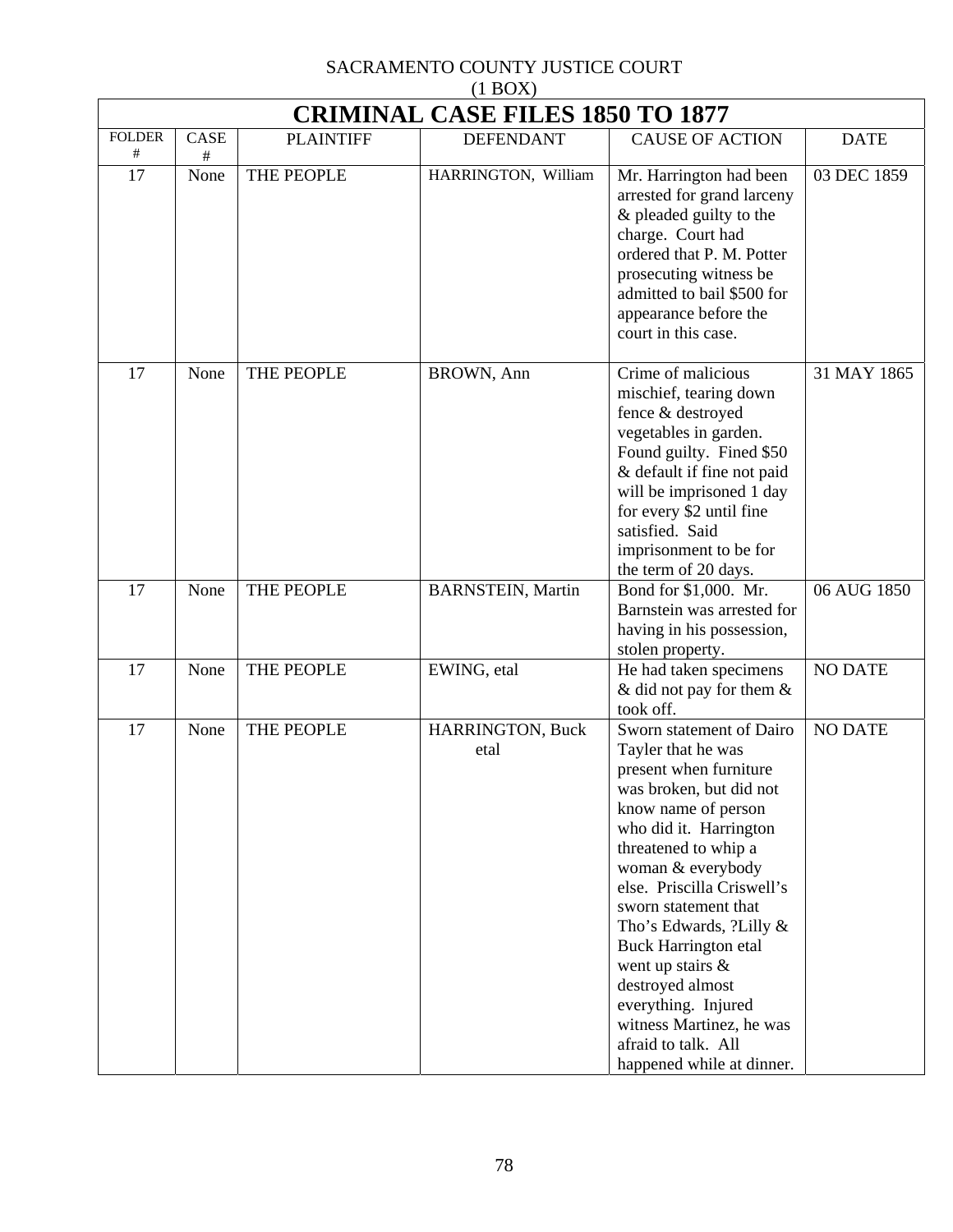| <b>ESTRAYS</b>     |              |                  |                           |                                                                                                                                                                                                                                                                                                                                                                                                                                                                           |             |  |  |
|--------------------|--------------|------------------|---------------------------|---------------------------------------------------------------------------------------------------------------------------------------------------------------------------------------------------------------------------------------------------------------------------------------------------------------------------------------------------------------------------------------------------------------------------------------------------------------------------|-------------|--|--|
| 1863 TO 1868       |              |                  |                           |                                                                                                                                                                                                                                                                                                                                                                                                                                                                           |             |  |  |
| <b>FOLDER</b><br># | CASE<br>$\#$ | <b>PLAINTIFF</b> | <b>DEFENDANT</b>          | <b>CAUSE OF ACTION</b>                                                                                                                                                                                                                                                                                                                                                                                                                                                    | <b>DATE</b> |  |  |
| $\mathbf{1}$       | None         | THE PEOPLE       | GREEN, Joseph             | Estray. Affidavit of<br>Joseph Green taken up 2<br>work oxen 1 large brindle<br>ox about 7 years old $&$<br>has brand & the other 1<br>light red, no brand.<br>Advertised cattle in 3<br>public places in Franklin<br>Township, Georgetown &<br>Richland & made diligent<br>inquiry in the as to the<br>ownership of cattle. The<br>brand has not been<br>altered since in his<br>possession by him or<br>anyone else.                                                    | 03 JAN 1863 |  |  |
| 1                  | None         | THE PEOPLE       | GOSLINE, Joseph           | Estray. Affidavit of<br>Joseph Gosling he had<br>taken up 1 sorrel horse<br>colt about 2 years old.<br>Branded on left shoulder,<br>but not distinct.<br>Advertised colt in 3<br>public places & made<br>diligent inquiry in the as<br>to the ownership of colt.<br>He or anyone else has not<br>altered the brand since in<br>his possession. Colt<br>appraised at \$35.                                                                                                 | 28 JAN 1864 |  |  |
| 1                  | None         | THE PEOPLE       | <b>SCHREINER, Charles</b> | Estray affidavit of<br>Charles Schreiner. He<br>has taken up 2 horses, 1<br>brown with brand on left<br>hip 14 $\frac{1}{2}$ hands high &<br>the other 1 is sorrel about<br>14 1/2 hands high & brand<br>on right hip the letter T.<br>He has posted notices in 2<br>most public places in his<br>township with description<br>of horses & made diligent<br>inquiry as to the<br>ownership. He or anyone<br>else has not altered the<br>brand since in his<br>possession. | 23 JUN 1864 |  |  |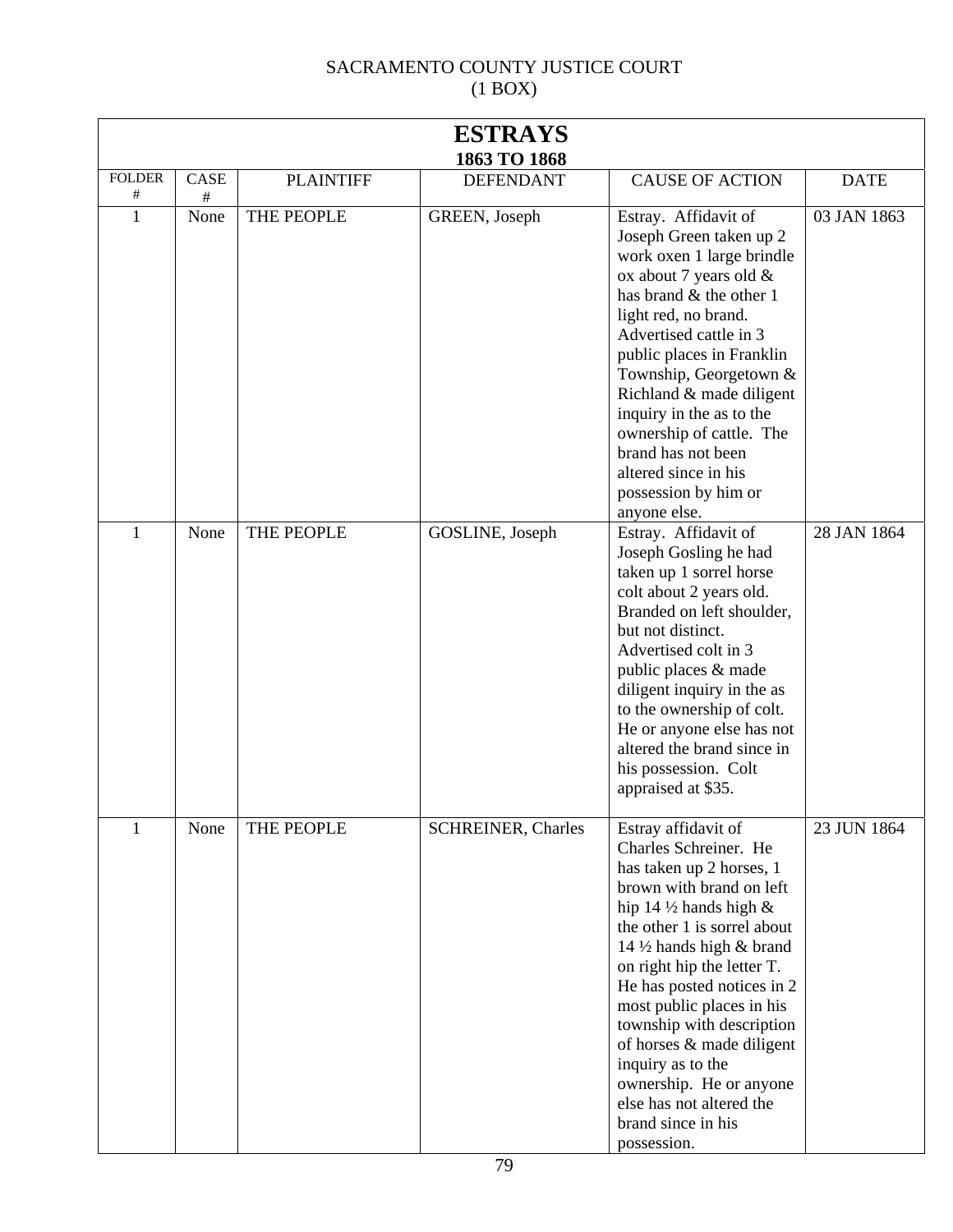| $(1$ BOX $)$       |              |                  |                  |                                                                                                                                                                                                                                                                                                                                                                                               |             |  |  |  |  |
|--------------------|--------------|------------------|------------------|-----------------------------------------------------------------------------------------------------------------------------------------------------------------------------------------------------------------------------------------------------------------------------------------------------------------------------------------------------------------------------------------------|-------------|--|--|--|--|
| <b>ESTRAYS</b>     |              |                  |                  |                                                                                                                                                                                                                                                                                                                                                                                               |             |  |  |  |  |
|                    | 1863 TO 1868 |                  |                  |                                                                                                                                                                                                                                                                                                                                                                                               |             |  |  |  |  |
| <b>FOLDER</b><br># | CASE<br>#    | <b>PLAINTIFF</b> | <b>DEFENDANT</b> | <b>CAUSE OF ACTION</b>                                                                                                                                                                                                                                                                                                                                                                        | <b>DATE</b> |  |  |  |  |
| $\mathbf{1}$       | None         | THE PEOPLE       | SCHREINER, C.    | Appraisers affidavit by B.<br>B. Stein & Henry Finch.<br>They appraised the 2<br>horses in Mr. Schreiner's<br>possession at \$30 each.                                                                                                                                                                                                                                                        | 23 JUN 1864 |  |  |  |  |
| 1                  | None         | THE PEOPLE       | FOUNTAIN, Joshua | Estray affidavits of<br>Joshua Fountain. He had<br>taken up 1 yellow & dun<br>horse about 10 years old.<br>Put up notices according<br>to requirements of law $\&$<br>made diligent inquiry as<br>to the ownership. He or<br>anyone else has not<br>altered the brand since in<br>his possession.                                                                                             | 11 JAN 1864 |  |  |  |  |
| 1                  | None         | THE PEOPLE       | FOUNTAIN, Joshua | Estray affidavits of<br>Joshua Fountain. He had<br>taken up 1 dun horse with<br>black mane & tail &<br>about 10 years old with<br>old brand on left hip NA<br>$&$ another brand $&$<br>unreadable on left<br>shoulder. Put in 3 public<br>places & made diligent<br>inquiry in the as to the<br>ownership. Himself or<br>anyone else since in his<br>possession has not altered<br>the brand. | 15 JAN 1864 |  |  |  |  |
| 1                  | None         | THE PEOPLE       | RILEY, John      | Affidavit of John H.<br>Hesters owner of a<br>certain bay mare about 4<br>years old. On 05 Sep<br>1864 he loaned to Mr.<br>Riley to ride 1 & $\frac{1}{2}$ miles.<br>Also furnished him with a<br>Spanish Saddle & Bridle.<br>Mr. Riley rode mare to<br>Freeport & left her at E<br>Green's Stable, since<br>which time nothing has<br>been heard from Mr.<br>Riley.                          | 14 SEP 1864 |  |  |  |  |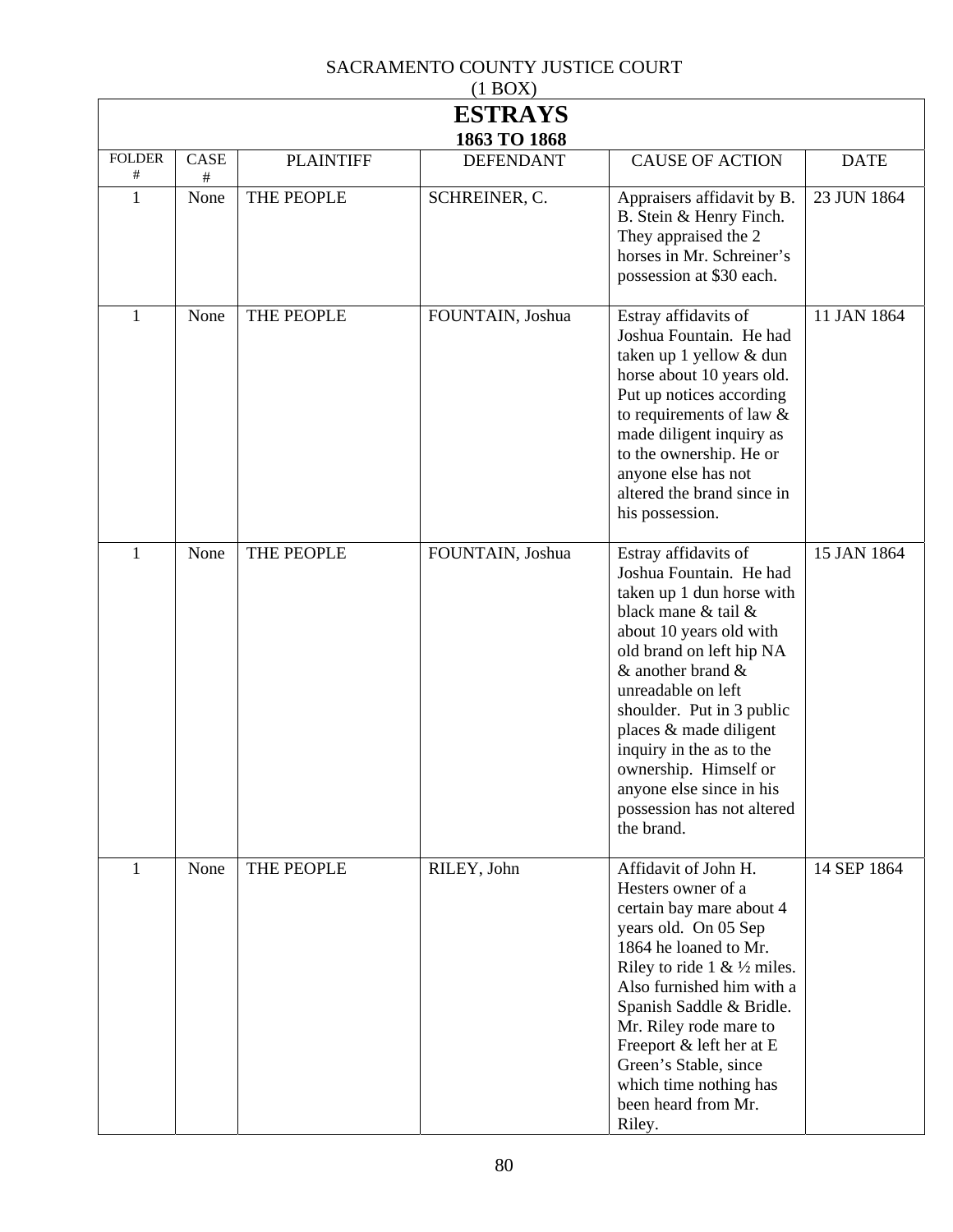#### SACRAMENTO COUNTY JUSTICE COURT  $(1 \text{ DQV})$

| (1 B <sub>U</sub> <sub>A</sub> ) |              |                      |                     |                                                                                                                                                                                                                                                                                                                                                                                                                                             |                |  |  |  |
|----------------------------------|--------------|----------------------|---------------------|---------------------------------------------------------------------------------------------------------------------------------------------------------------------------------------------------------------------------------------------------------------------------------------------------------------------------------------------------------------------------------------------------------------------------------------------|----------------|--|--|--|
| <b>ESTRAYS</b><br>1863 TO 1868   |              |                      |                     |                                                                                                                                                                                                                                                                                                                                                                                                                                             |                |  |  |  |
| <b>FOLDER</b><br>#               | CASE<br>$\#$ | <b>PLAINTIFF</b>     | <b>DEFENDANT</b>    | <b>CAUSE OF ACTION</b>                                                                                                                                                                                                                                                                                                                                                                                                                      | <b>DATE</b>    |  |  |  |
| $\mathbf{1}$                     | None         | <b>SUTTON, Lewis</b> | ROE, Richard        | Estray affidavits of Lewis<br>Sutton. Came into his<br>enclosure 1 red cow with<br>branded WR on left hip.<br>Said cow did damage of<br>\$6.50 for trespassing. Put<br>in 2 public places & made<br>diligent inquiry as to the<br>ownership. No one<br>showed up & I believe<br>defendant owns cow &<br>damages of \$6.50 be<br>recovered for trespassing.                                                                                  | <b>NO DATE</b> |  |  |  |
| 1                                | None         | THE PEOPLE           | MCCRACKEN, William  | Estray affidavits of<br>William McCracken<br>taken up 1 dun ox 4 or 5<br>years old & shod all<br>around & smooth crop off<br>left ear & no other marks<br>or brands. . Put in 3<br>public places & made<br>diligent inquiry as to the<br>ownership of ox.<br>Appraised at \$25.                                                                                                                                                             | 28 JAN 1864    |  |  |  |
| $\mathbf{I}$                     | None         | THE PEOPLE           | SCHWONDEMAN, Joseph | Notice of Joseph<br>Schwondeman 1 mile<br>above Freeport on road<br>leading to Sacramento<br>City found 1 red heifer<br>about 1 year old & 1 red<br>& white heifer about<br>same age. Has piece cut<br>from left ear & a hole in<br>the right ear. The owner<br>or owners of said heifers<br>are hereby requested to<br>prove the same, pay<br>charges & take them<br>away or I shall proceed to<br>dispose of them as the<br>law provides. | 08 AUG 1865    |  |  |  |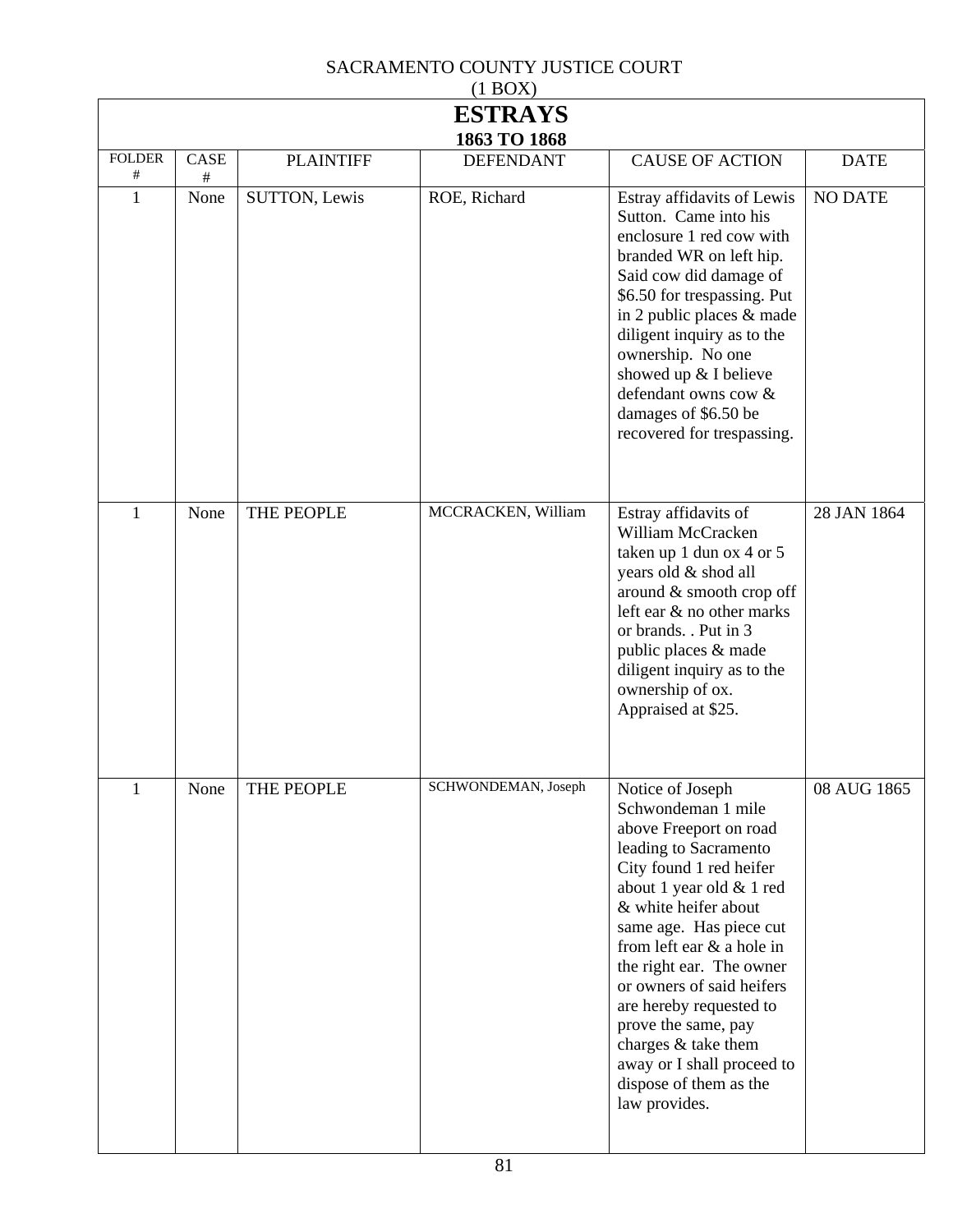| $(1$ BOX)      |      |                     |                  |                                                                                                                                                                                                                                                                                                                                                                                                                             |             |  |  |  |
|----------------|------|---------------------|------------------|-----------------------------------------------------------------------------------------------------------------------------------------------------------------------------------------------------------------------------------------------------------------------------------------------------------------------------------------------------------------------------------------------------------------------------|-------------|--|--|--|
| <b>ESTRAYS</b> |      |                     |                  |                                                                                                                                                                                                                                                                                                                                                                                                                             |             |  |  |  |
| 1863 TO 1868   |      |                     |                  |                                                                                                                                                                                                                                                                                                                                                                                                                             |             |  |  |  |
| <b>FOLDER</b>  | CASE | <b>PLAINTIFF</b>    | <b>DEFENDANT</b> | <b>CAUSE OF ACTION</b>                                                                                                                                                                                                                                                                                                                                                                                                      | <b>DATE</b> |  |  |  |
| #              | #    |                     |                  |                                                                                                                                                                                                                                                                                                                                                                                                                             |             |  |  |  |
| 1              | None | THE PEOPLE          | GREEN, A.        | Notice of A. Green about<br>the $15th$ there came upon<br>premises about $1\frac{1}{2}$ mile<br>north of Freeport doing<br>damage 1 black & white<br>Spanish cow & 1 dark red<br>calf. Cow has black head<br>& top of 1 ear off. No<br>brand on either. Owner<br>or owners of said cow $\&$<br>calf are hereby requested<br>to pay charges & take<br>them away or I shall<br>proceed to dispose of<br>according to the law. | 30 MAR 1865 |  |  |  |
| 1              | None | SCHWENDEMAN, Joseph | DOE, John        | Affidavit of Joseph<br>Schwendeman. On 1 <sup>st</sup><br>day of January there<br>came upon his premises a<br>red & white cow branded<br>with indistinct brand on<br>left hip suppose to be<br>letter R. Also crop off of<br>the left ear $\&$ a slit in the<br>under part of ear. Cow<br>did damage in the amount<br>of \$10. He has advertised<br>cow according to the law<br>to recover amount of<br>damages.            | 31 JAN 1868 |  |  |  |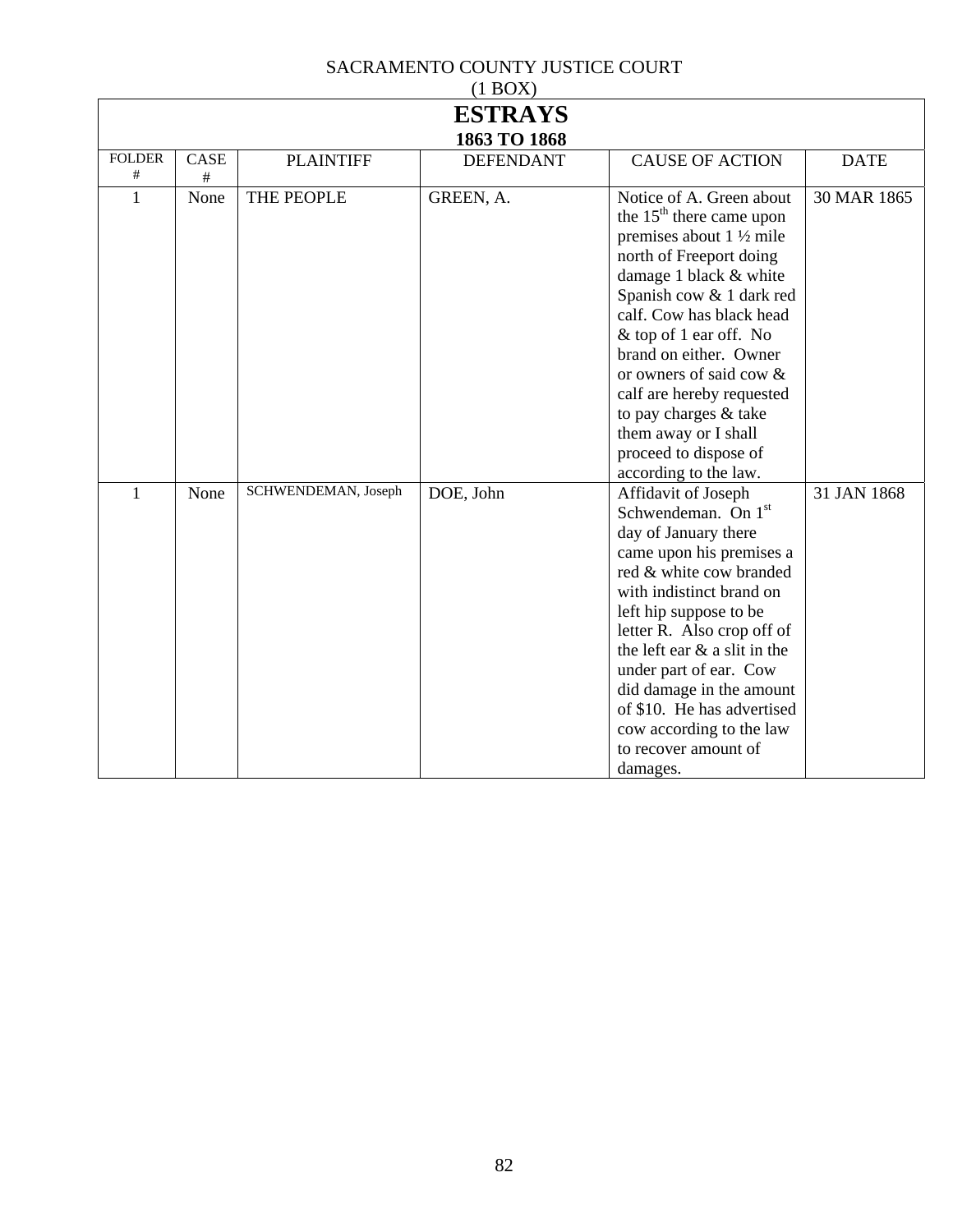| <b>CIVIL FILES OF FRANKLIN TOWNSHIP</b> |              |                   |                                        |                                                                                                                                                                                                                                                                                                                                                                                                                                                                                                                   |             |  |  |
|-----------------------------------------|--------------|-------------------|----------------------------------------|-------------------------------------------------------------------------------------------------------------------------------------------------------------------------------------------------------------------------------------------------------------------------------------------------------------------------------------------------------------------------------------------------------------------------------------------------------------------------------------------------------------------|-------------|--|--|
|                                         |              |                   | 1852 TO 1867                           |                                                                                                                                                                                                                                                                                                                                                                                                                                                                                                                   |             |  |  |
| <b>FOLDER</b><br>#                      | CASE<br>$\#$ | <b>PLAINTIFF</b>  | <b>DEFENDANT</b>                       | <b>CAUSE OF ACTION</b>                                                                                                                                                                                                                                                                                                                                                                                                                                                                                            | <b>DATE</b> |  |  |
| $\mathbf{1}$                            | None         | MILLARD, N        | <b>CROMWELL, Oliver</b><br>BEERS, John | Bond \$500. Defendant<br>bound in the sum of<br>\$580.46 to George Deller<br>& must pay to him this<br>day \$300.20 & by $2^{nd}$ day<br>of Feb next or deliver the<br>following property to N.<br>Millard, 450 lb. four, 30<br>lb. beans, 70 lb. potatoes,<br>15 lb. apples, 4lbs tea, 1<br>keg of powder, 1 gal oil,<br>$\frac{1}{2}$ lb. of pork, 3 drills, 4<br>crowbars, 1 wagon &<br>gear, 1 sorrel mule, 1 bay<br>mule, 2 bay mare mules,<br>1manse colored mule, 1<br>brown mule & 2 sorrel<br>mare mule. | 19 JAN 1852 |  |  |
| $\mathbf{1}$                            | None         | DOE, Sallie       | ROE, Jennie                            | Notice of Attachment.<br>To Constable that<br>Richard Roe owed the<br>defendant $&$ is hereby<br>required to attach the sum<br>of the entitlement amount<br>according to law.                                                                                                                                                                                                                                                                                                                                     | 30 OCT 1857 |  |  |
| $\mathbf{1}$                            | None         | PIKE, Ben F.      | CHAMBERS, W. G.                        | Promissory note \$75.<br>Said 6 months after date I<br>promise to pay B. F. Pike<br>or order the sum of \$75<br>for value received with<br>interest at the rate of 2%<br>per month. Signed by W.<br>G. Chambers.                                                                                                                                                                                                                                                                                                  | 12 JUN 1861 |  |  |
| $\mathbf{1}$                            | None         | TYLER, Stephen C. | Davis, William H. H.                   | Defendant indebted to<br>Mr. Tyler for \$125.43.<br>Action to recover<br>\$125.43 on promissory<br>note from Mr. Davis.                                                                                                                                                                                                                                                                                                                                                                                           | 12 NOV 1861 |  |  |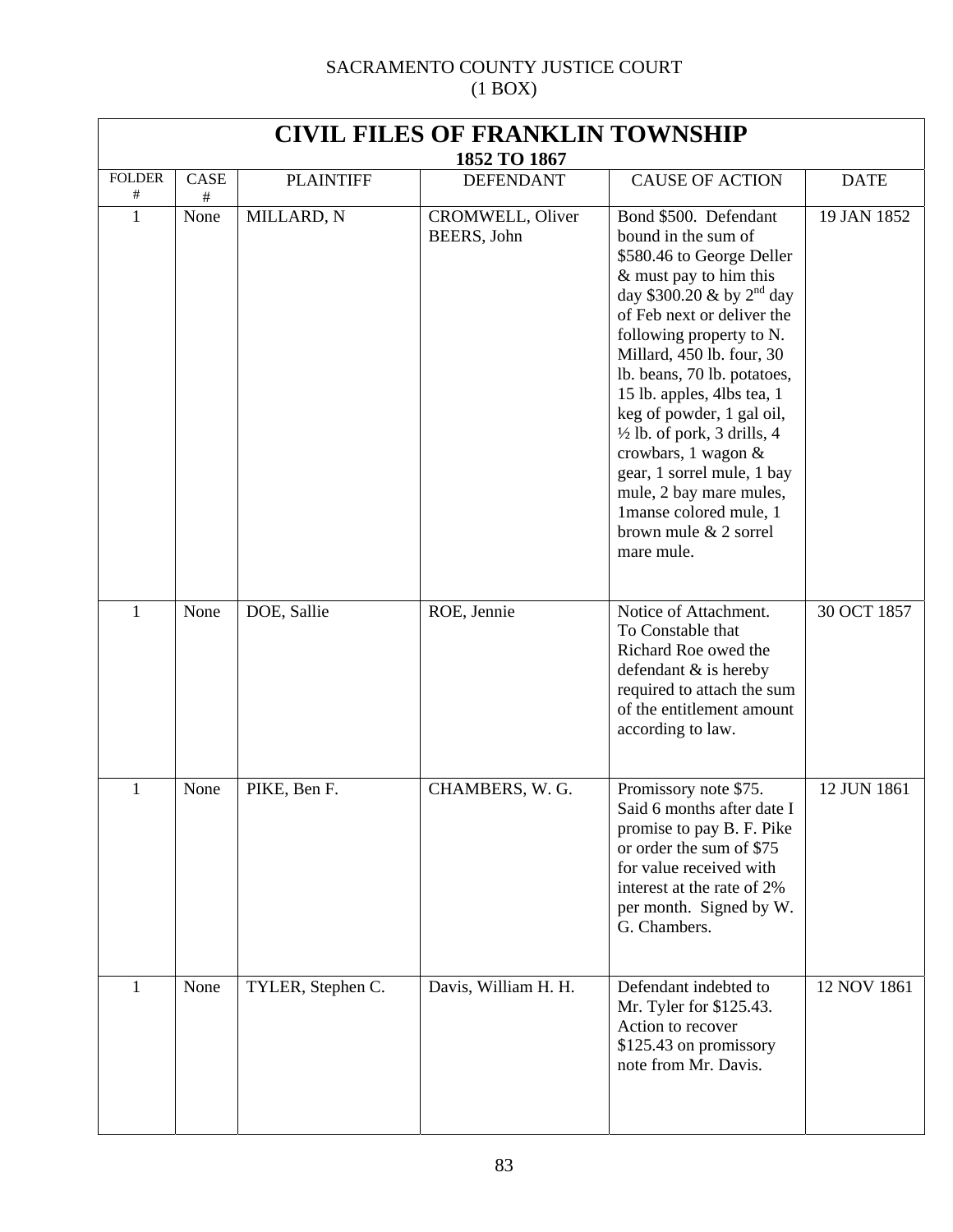| $(1$ BOX $)$             |                                         |                  |                      |                                                                                                                                                                                                                                                                                     |             |  |  |  |
|--------------------------|-----------------------------------------|------------------|----------------------|-------------------------------------------------------------------------------------------------------------------------------------------------------------------------------------------------------------------------------------------------------------------------------------|-------------|--|--|--|
|                          | <b>CIVIL FILES OF FRANKLIN TOWNSHIP</b> |                  |                      |                                                                                                                                                                                                                                                                                     |             |  |  |  |
| 1852 TO 1867             |                                         |                  |                      |                                                                                                                                                                                                                                                                                     |             |  |  |  |
| <b>FOLDER</b><br>$^{\#}$ | CASE<br>#                               | <b>PLAINTIFF</b> | <b>DEFENDANT</b>     | <b>CAUSE OF ACTION</b>                                                                                                                                                                                                                                                              | <b>DATE</b> |  |  |  |
| $\mathbf{1}$             | None                                    | THE PEOPLE       | BLOOM, William H.    | Estray. Affidavit of<br>William H. Bloom that he<br>has taken up a certain<br>mare. Made diligent<br>inquiry as to the<br>ownership. Put up 3<br>written notices. He or<br>anyone else has not<br>altered the brand since in<br>his possession.                                     | 25 NOV 1861 |  |  |  |
| $\mathbf{1}$             | None                                    | THE PEOPLE       | BLOOM, William H.    | Appraise of a certain<br>mare posted by Mr.<br>Bloom by Joseph Hanlon<br>& Henry Derr. That the<br>mare is a Strawberry<br>Roan, stands about 13<br>hands, age about 4 years<br>& branded NH on left hip<br>& worth \$12.50.                                                        | 27 NOV 1861 |  |  |  |
| $\mathbf{1}$             | None                                    | DEAN, John J.    | GROSS, Frank         | Complaint of John J.<br>Dean that Mr. Gross<br>committed a violent<br>assault with a deadly<br>weapon (shovel) to knock<br>him off horse. He backed<br>off from defendant. Later<br>in the day Mr. Gross<br>assaulted him with a gun.                                               | 04 JAN 1862 |  |  |  |
| 1                        | None                                    | BLUNT, Levi      | CHAMBERS, Wm G.      | Undertaking on<br>attachment. Attachment<br>against the property of<br>the defendant.                                                                                                                                                                                               | 04 FEB 1862 |  |  |  |
| 1                        | None                                    | BLUNT, Levi      | CHAMBERS, William G. | Affidavit for attachment.<br>Mr. Chambers is indebted<br>to him in the amount of<br>\$86.50.                                                                                                                                                                                        | 04 FEB 1862 |  |  |  |
| 1                        | None                                    | BLUNT, Levi      | CACKLEY, James       | 2 Promissory notes.<br>19 Jul 1861 Mr. Cackley<br>promised to pay Mr.<br>Blunt \$128.75 & 3%<br>interest per month until<br>paid.<br>19 JUL 1861 Mr. Cackley<br>promised to pay Mr.<br>Blunt $$100 \& 3\%$ interest<br>per month until paid.<br>James Cackley signed<br>both notes. | 04 MAR 1862 |  |  |  |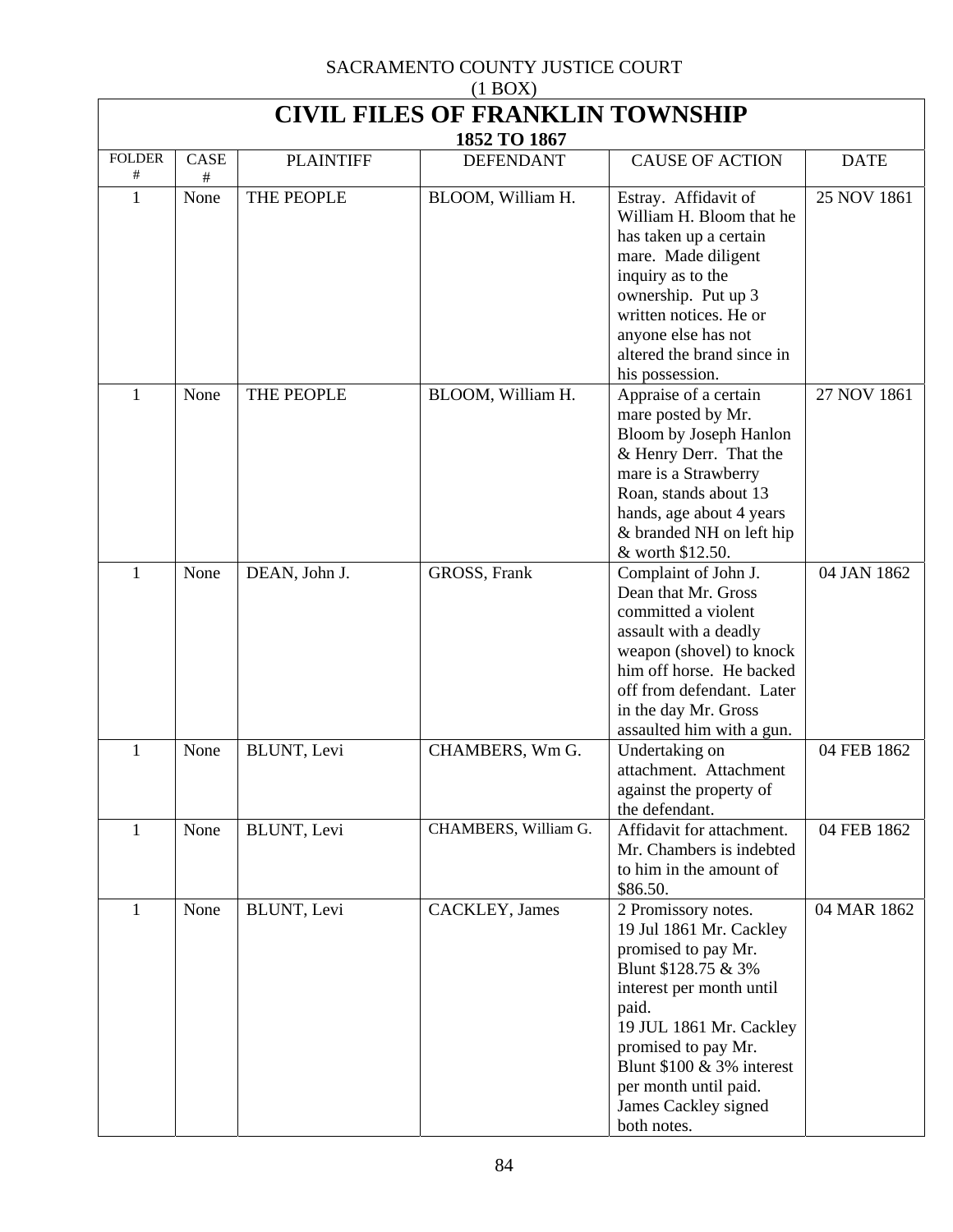| $(1 \text{D} \text{O} \Omega)$<br><b>CIVIL FILES OF FRANKLIN TOWNSHIP</b> |      |                        |                                  |                                                                                                                                                                                                                                                                                           |             |  |  |
|---------------------------------------------------------------------------|------|------------------------|----------------------------------|-------------------------------------------------------------------------------------------------------------------------------------------------------------------------------------------------------------------------------------------------------------------------------------------|-------------|--|--|
| <b>FOLDER</b>                                                             | CASE | <b>PLAINTIFF</b>       | 1852 TO 1867<br><b>DEFENDANT</b> | <b>CAUSE OF ACTION</b>                                                                                                                                                                                                                                                                    | <b>DATE</b> |  |  |
| #                                                                         | #    |                        |                                  |                                                                                                                                                                                                                                                                                           |             |  |  |
| 1                                                                         | None | <b>BLUNT</b> , Levi    | CACKLEY, James                   | Undertaking on<br>attachment. Attachment<br>against the property of<br>defendant.                                                                                                                                                                                                         | 04 MAR 1862 |  |  |
| $\mathbf{1}$                                                              | None | BLUNT, Levi            | CACKLEY, James                   | Summons to Mr. Cackley<br>to appear & answer to<br>Mr. Blunt who sues to<br>recover \$184.52 plus<br>interest on 2 promissory<br>notes.                                                                                                                                                   | 04 MAR 1862 |  |  |
| $\mathbf{1}$                                                              | None | BLUNT, Levi            | CACKLEY, James                   | Affidavit for attachment.<br>Mr. Cackley is indebted<br>to Mr. Blunt in amount of<br>\$184.52.                                                                                                                                                                                            | 04 MAR 1862 |  |  |
| $\mathbf{1}$                                                              | None | MORROW, Joseph J.      | TINDELL, Samuel H.               | Affidavit for attachment.<br>Mr. Tindell is indebted to<br>Mr. Morrow in the<br>amount of \$200.                                                                                                                                                                                          | 29 MAR 1862 |  |  |
| 1                                                                         | None | MORROW, Joseph         | TINDELL, Samuel H.               | Summons to Mr. Tindell<br>to appear & answer to<br>Mr. Morrow who sues to<br>recover \$200 on 2<br>promissory notes.                                                                                                                                                                      | 02 APR 1862 |  |  |
| 1                                                                         | None | BILLIPS, Charles (Dr.) | WOOLLEY, Guthrie                 | Note (IOU) on goods on<br>settlement on 25 OCT<br>1861.                                                                                                                                                                                                                                   | 12 APR 1862 |  |  |
| $\mathbf{1}$                                                              | None | <b>BISHOP, Charles</b> | WHITCOMB, James                  | Reward of arbitration.<br>Arbitrators were Wm A.<br>Smart, A. L. Smith & T.<br>S. Nevins. They awarded<br>to Mr. Bishop all the<br>lumber that has been<br>removed before 20 APR<br>1862 $&$ all that is on<br>premises $\&$ in dispute<br>both lumber & posts goes<br>to James Whitcomb. | 28 APR 1862 |  |  |
| 1                                                                         | None | WOODS, Archibald       | DEAN, John J.                    | Promissory note dated<br>19 SEP 1860. 1 day after<br>date for value received I<br>promise to pay to the<br>order of Archibald<br>Woods \$60.37 with 2 %<br>interest per month from<br>date until paid. Signed<br>by John J. Dean.                                                         | 09 DEC 1862 |  |  |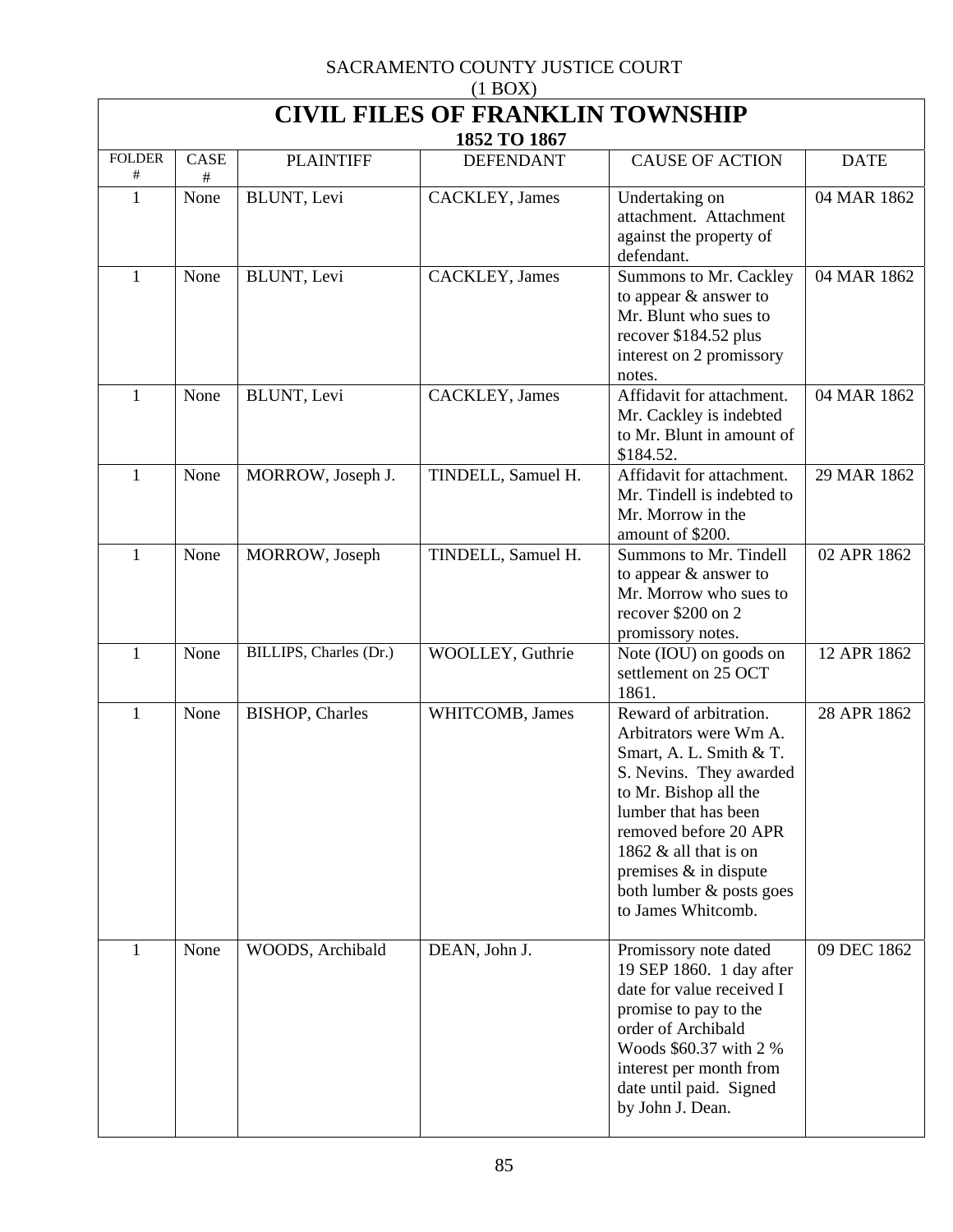| (1 U U)<br><b>CIVIL FILES OF FRANKLIN TOWNSHIP</b> |           |                    |                          |                                                                                                                                                                               |             |  |  |  |
|----------------------------------------------------|-----------|--------------------|--------------------------|-------------------------------------------------------------------------------------------------------------------------------------------------------------------------------|-------------|--|--|--|
| 1852 TO 1867                                       |           |                    |                          |                                                                                                                                                                               |             |  |  |  |
| <b>FOLDER</b><br>#                                 | CASE<br># | <b>PLAINTIFF</b>   | <b>DEFENDANT</b>         | <b>CAUSE OF ACTION</b>                                                                                                                                                        | <b>DATE</b> |  |  |  |
| $\overline{2}$                                     | None      | NORVILL, John W.   | WRIGHT, Wm L.            | Writ of attachment.<br>Defendant indebted in the<br>amount of \$55.03.                                                                                                        | 01 MAY 1862 |  |  |  |
| $\overline{2}$                                     | None      | NORVILL, John W.   | WRIGHT, Wm L             | Affidavit for attachment.                                                                                                                                                     | 26 APR 1862 |  |  |  |
| $\overline{2}$                                     | None      | NORVILL, John W.   | WRIGHT, Wm L             | Summons for Mr. Wright<br>to appear & answer to<br>Mr. Norvill who sues to<br>recover \$55.30 on<br>promissory note.                                                          | 26 APR 1862 |  |  |  |
| $\overline{2}$                                     | None      | NORVILL, John W.   | WRIGHT, Wm L             | Undertaking on<br>attachment in the sum of<br>\$200.                                                                                                                          | 26 APR 1862 |  |  |  |
| $\overline{2}$                                     | None      | WOOLLEY, John F.   | <b>BILLIPS</b> , Charles | Summons for Mr. Billips<br>to appear & answer to<br>Mr. Woolley who sues to<br>recover \$10.25 on<br>principal plus interest<br>plus costs & damages.                         | 14 APR 1862 |  |  |  |
| $\overline{2}$                                     | None      | WOOLLEY, John F.   | <b>BILLIPS</b> , George  | Summons for Mr. Billips<br>to appear & answer to<br>Mr. Woolley who sues to<br>recover \$23.10 on<br>principal & interest on<br>account & cost &<br>damages.                  | 17 APR 1862 |  |  |  |
| $\overline{2}$                                     | None      | WOOLLEY, John F.   | <b>BILLIPS</b> , George  | Just a note showing what<br>is owed.                                                                                                                                          | 12 APR 1862 |  |  |  |
| $\overline{2}$                                     | None      | NORVELL, J.W.      | WRIGHT, Wm L.            | Copy of promissory<br>note.1 day after date for<br>value promises to pay.J.<br>W. Norvell or order \$35<br>with interest at rate of 2%<br>per month. Signed by<br>Mr. Wright. | 26 MAY 1862 |  |  |  |
| $\overline{2}$                                     | None      | GRISWOLD, Edwin A. | COHN, J.C.               | Summons to appear to J.<br>C. Cohn to answer to Mr.<br>Griswold who sues to<br>recover \$199.25.                                                                              | 25 JUN 1862 |  |  |  |
| $\overline{2}$                                     | None      | GRISWOLD, Edwin A  | COHN, J.C.               | Money was owed on<br>work that was done for<br>Mr. Cohn.                                                                                                                      | 25 JUN 1862 |  |  |  |
| $\overline{2}$                                     | None      | GRISWOLD, E. A     | COHN, J.C.               | Sworn statement of J.C.<br>Cohn that he would pay<br>Mr. Griswold \$30 per<br>month for work he did.                                                                          | 25 JUN 1862 |  |  |  |
| $\overline{2}$                                     | None      | GRISWOLD, E. A     | COHN, J.C.               | Subpoena for George<br>Calloway.                                                                                                                                              | 25 JUN 1862 |  |  |  |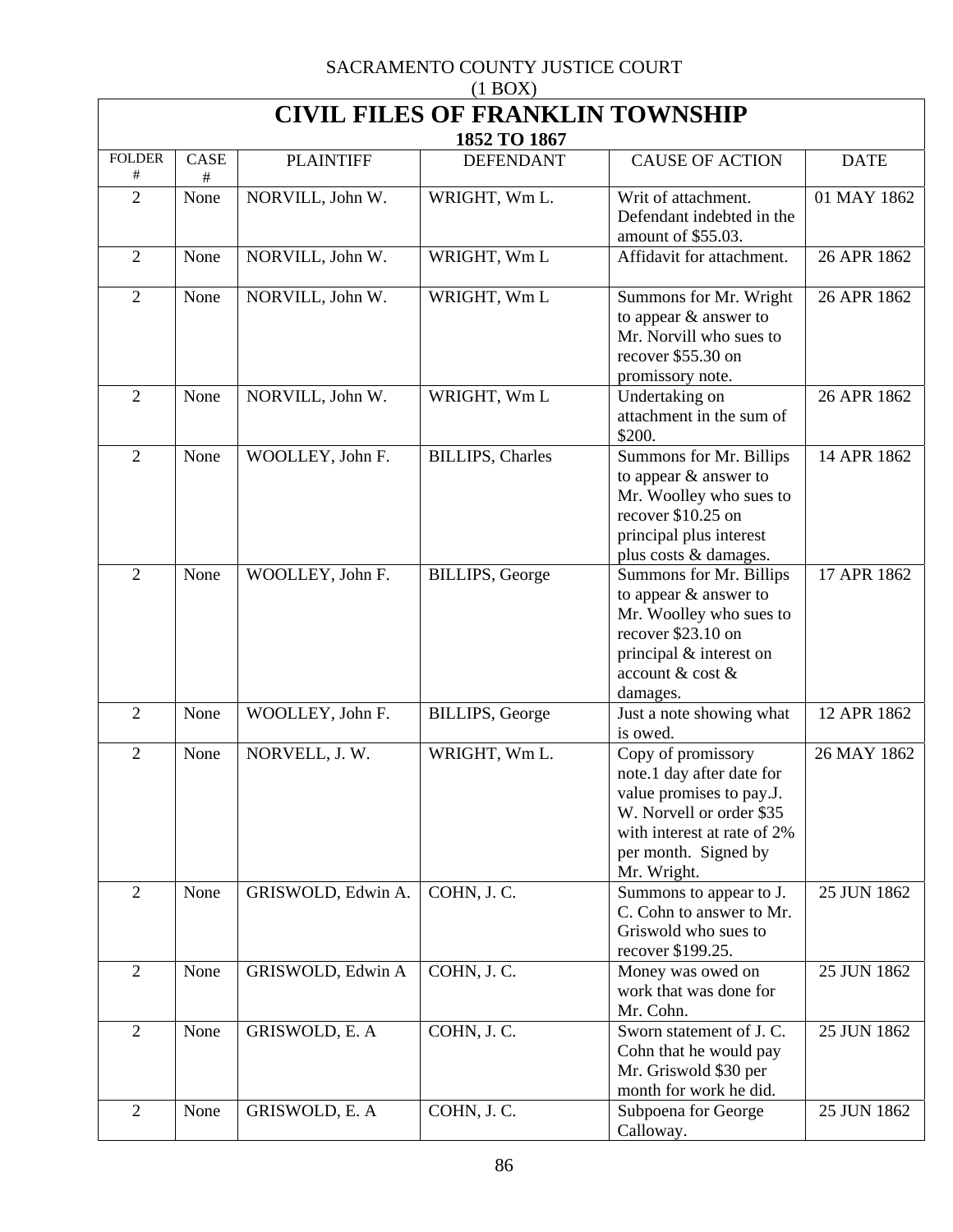| $(1$ BOX)                                               |           |                  |                          |                                                                                                                                                                                                                                                                                                                                                                                                                                                                                                                                                                                          |             |  |  |  |
|---------------------------------------------------------|-----------|------------------|--------------------------|------------------------------------------------------------------------------------------------------------------------------------------------------------------------------------------------------------------------------------------------------------------------------------------------------------------------------------------------------------------------------------------------------------------------------------------------------------------------------------------------------------------------------------------------------------------------------------------|-------------|--|--|--|
| <b>CIVIL FILES OF FRANKLIN TOWNSHIP</b><br>1852 TO 1867 |           |                  |                          |                                                                                                                                                                                                                                                                                                                                                                                                                                                                                                                                                                                          |             |  |  |  |
| <b>FOLDER</b><br>#                                      | CASE<br># | <b>PLAINTIFF</b> | <b>DEFENDANT</b>         | <b>CAUSE OF ACTION</b>                                                                                                                                                                                                                                                                                                                                                                                                                                                                                                                                                                   | <b>DATE</b> |  |  |  |
| $\overline{2}$                                          | None      | WOOLLEY, John L. | <b>BILLIPS</b> , Charles | Execution. To Sheriff to<br>recover judgment against<br>Charles Billips for \$10.25<br>plus \$5 cost of suit.                                                                                                                                                                                                                                                                                                                                                                                                                                                                            | 12 JUL 1862 |  |  |  |
| $\overline{2}$                                          | None      | PORCH, H. H.     | DEVINE, John             | Subpoena for F. M.<br>Jeffries, James Cacley &<br>A. D. Breneford.                                                                                                                                                                                                                                                                                                                                                                                                                                                                                                                       | 26 JUL 1862 |  |  |  |
| $\overline{2}$                                          | None      | PORCH, H. H.     | DEVINE, John G.          | Mr. Devine will offer<br>himself in evidence about<br># of acres of grain cut by<br>Laird Porch & payment<br>to Mr. Porch &<br>conversation he had with<br>Mr. Porch in regards to<br>cutting the same $&$ # of<br>acres of grain raised.                                                                                                                                                                                                                                                                                                                                                | 26 JUL 1862 |  |  |  |
| $\overline{2}$                                          | None      | PORCH, Henry H.  | DEVINE, John             | Complaint filed by Mr.<br>Porch had verbal contract<br>with Mr. Devine cut $&$<br>reap with machine 80 to<br>90 acres of grain, but<br>only did 20 to 25 as other<br>gains was not ripe enough<br>to harvest. He left<br>machine on ranch for few<br>days then would come<br>back $&$ cut the 60 to 65<br>acres of grain. Mr.<br>Devine objected $&$<br>refused to let Mr. Porch<br>complete the contract $\&$<br>so he sustained damages,<br>because he could not<br>complete contract plus<br>loss of time & machine<br>by leaving it on Mr.<br>Devine's Ranch. Is<br>requesting \$50. | 10 JUL 1862 |  |  |  |
| $\overline{2}$                                          | None      | PORCH, H. H.     | DEVINE, John             | Sworn statement of<br>Henry W. Neal about<br>conversation he over<br>heard.                                                                                                                                                                                                                                                                                                                                                                                                                                                                                                              | 26 JUL 1862 |  |  |  |
| $\overline{2}$                                          | None      | PORCH, Henry H.  | DEVIN, John              | Summons to John Devin<br>to answer to complaint of<br>Henry H. Porch who sues<br>to recover \$50 on a<br>contract to cut grain.                                                                                                                                                                                                                                                                                                                                                                                                                                                          | 26 JUL 1862 |  |  |  |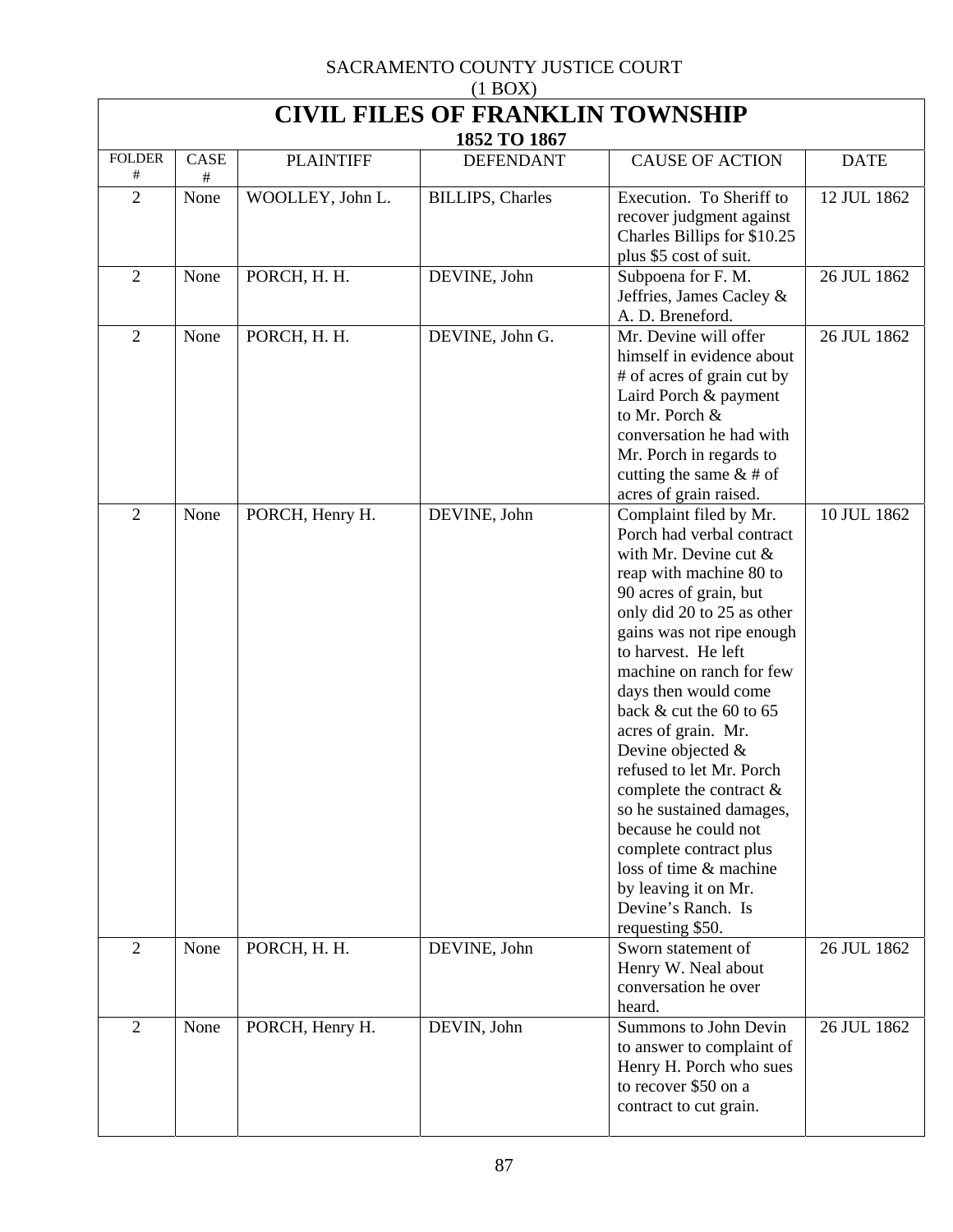| (11001)<br><b>CIVIL FILES OF FRANKLIN TOWNSHIP</b> |              |                  |                        |                                                                                                                                                                                                                                                                  |             |  |  |  |
|----------------------------------------------------|--------------|------------------|------------------------|------------------------------------------------------------------------------------------------------------------------------------------------------------------------------------------------------------------------------------------------------------------|-------------|--|--|--|
| 1852 TO 1867                                       |              |                  |                        |                                                                                                                                                                                                                                                                  |             |  |  |  |
| <b>FOLDER</b><br>#                                 | CASE<br>$\#$ | <b>PLAINTIFF</b> | <b>DEFENDANT</b>       | <b>CAUSE OF ACTION</b>                                                                                                                                                                                                                                           | <b>DATE</b> |  |  |  |
| $\overline{2}$                                     | None         | WOOLLEY, John L. | <b>SAMPLES, Marion</b> | Complaint that Mr.<br>Samples is indebted to<br>Mr. Woolley for \$23.60.                                                                                                                                                                                         | 12 JUL 1862 |  |  |  |
| $\overline{2}$                                     | None         | WOOLLEY, John L  | <b>SAMPLES, Marion</b> | Copy of note about<br>money owed.                                                                                                                                                                                                                                | 12 JUL 1862 |  |  |  |
| $\overline{2}$                                     | None         | WOOLLEY, John L  | SAMPLES, Marion        | <b>Summons to Marion</b><br>Samples to answer to<br>complaint of Mr. Wooley<br>who sues to recover<br>\$23.60 on account plus<br>cost & damages.                                                                                                                 | 12 JUL 1862 |  |  |  |
| $\overline{2}$                                     | None         | WOOLLEY, John L  | SAMPLES, Marion        | Writ of attachment. To<br>Sheriff to attach land,<br>tenements, goods,<br>chattels, moneys &<br>effects of the defendants.                                                                                                                                       | 19 JUL 1862 |  |  |  |
| $\mathbf{2}$                                       | None         | THE PEOPLE       | WHITCOMB, George       | Arrest for assault &<br>battery on one James<br>Nobles. William Eaton &<br>G. M. Morse paid bail of<br>\$200 for Mr. Whitcomb<br>& see that Mr. Whitcomb<br>will come back for trial.                                                                            | 01 AUG 1862 |  |  |  |
| $\overline{2}$                                     | None         | THE PEOPLE       | INDIAN, George         | Subpoena for William<br>Eaton, George Morse &<br>William Wahl.                                                                                                                                                                                                   | 01 AUG 1862 |  |  |  |
| $\overline{2}$                                     | None         | THE PEOPLE       | INDIAN, George         | Affidavits for warrant.<br>Complaint filed by James<br>Nobles stating that one<br>George Indian committed<br>assault & battery on him<br>with large club, beating<br>him & causing great<br>bodily injury while on<br>Whitcomb Ranch & near<br>Whitcomb's house. | 01 AUG 1862 |  |  |  |
| $\overline{2}$                                     | None         | THE PEOPLE       | INDIAN, George         | Warrant. To Sheriff to<br>arrest George Indian for<br>assault & battery.                                                                                                                                                                                         | 01 AUG 1862 |  |  |  |
| $\overline{3}$                                     | None         | BLUNT, Levi      | GROSS, Frank           | Execution. To Sheriff to<br>recover judgment against<br>defendant in the amount<br>\$192.02 plus cost.                                                                                                                                                           | 30 SEP 1862 |  |  |  |
| $\overline{3}$                                     | None         | BLUNT, Levi      | GROSS, Frank           | Copy of promissory note<br>for $$163.50$ plus interest<br>until paid. Signed by<br>Frank Gross.                                                                                                                                                                  | 29 SEP 1862 |  |  |  |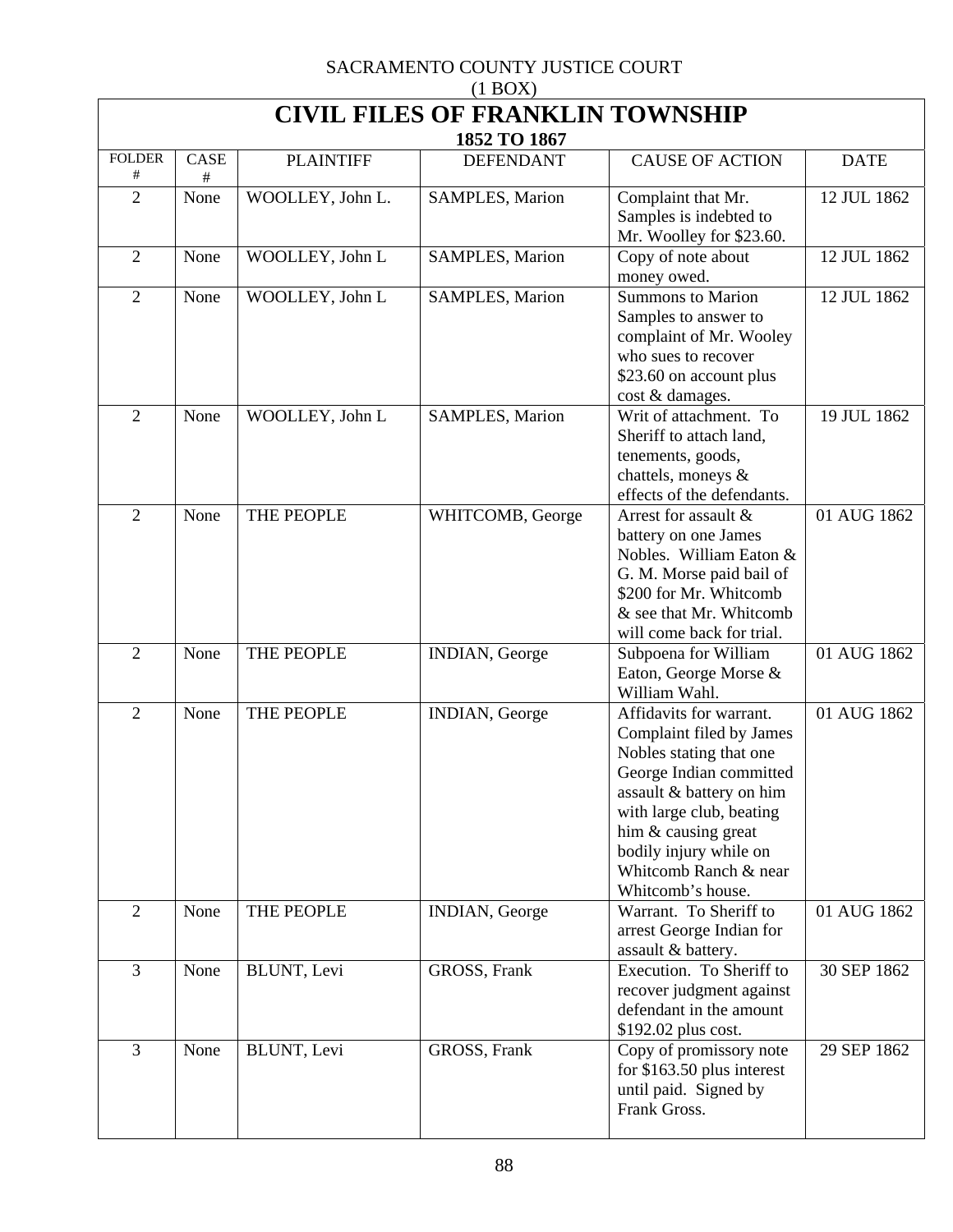| $(1$ BOX $)$                            |           |                   |                    |                                                                                                                                                                                                                                                                                                                                                         |                |  |  |  |
|-----------------------------------------|-----------|-------------------|--------------------|---------------------------------------------------------------------------------------------------------------------------------------------------------------------------------------------------------------------------------------------------------------------------------------------------------------------------------------------------------|----------------|--|--|--|
| <b>CIVIL FILES OF FRANKLIN TOWNSHIP</b> |           |                   |                    |                                                                                                                                                                                                                                                                                                                                                         |                |  |  |  |
| 1852 TO 1867                            |           |                   |                    |                                                                                                                                                                                                                                                                                                                                                         |                |  |  |  |
| <b>FOLDER</b><br>#                      | CASE<br># | <b>PLAINTIFF</b>  | <b>DEFENDANT</b>   | <b>CAUSE OF ACTION</b>                                                                                                                                                                                                                                                                                                                                  | <b>DATE</b>    |  |  |  |
| 3                                       | None      | TYLER, Stephen C. | DAVIS, William H.  | Action of assumpsit on<br>promissory note for<br>\$125.43. Summons<br>issued 12 NOV 1861.<br>Affidavit & Undertaking<br>for attachment filed &<br>attachment issued.<br>Ordered case dismissed to<br>cost of plaintiff &<br>attachment discharged.<br>Cost \$3.75.                                                                                      | <b>NO DATE</b> |  |  |  |
| 3                                       | None      | BLUNT, Levi       | CHAMBERS, Wm G.    | Action of assumpsit on<br>promissory note \$86.50.<br>Summons issued 04 FEB<br>1862 & made returnable.<br>Affidavit & undertaking<br>for attachment filed &<br>attachment issued. On<br>motion of plaintiff<br>ordered case be dismissed<br>at plaintiff cost &<br>attachment discharged.<br>Cost \$1.50.                                               | <b>NO DATE</b> |  |  |  |
| $\overline{3}$                          | None      | BLUNT, Levi       | CACKLEY, James     | Action of assumpsit on 2<br>promissory notes for<br>\$184.52. Summons<br>issued 04 MAR 1862 $&$<br>made returnable.<br>Affidavit & undertaking<br>for attachment filed $\&$<br>attachment issued. On<br>motion of plaintiff<br>ordered that case be<br>dismissed at plaintiffs<br>cost & attachment<br>discharged.                                      | <b>NO DATE</b> |  |  |  |
| 3                                       | None      | MORROW, Joseph J. | TINDELL, Samuel H. | Action of assumpsit on 2<br>promissory notes for<br>\$214. Summons issued<br>29 MAR 1862 & made<br>returnable 10 MAR 1862.<br>Summons returned as<br>served. Defendant did<br>not appear & on demand<br>of plaintiff judgment was<br>rendered by default for<br>\$214. On application of<br>plaintiff execution issued &<br>made returnable in 60 days. | <b>NO DATE</b> |  |  |  |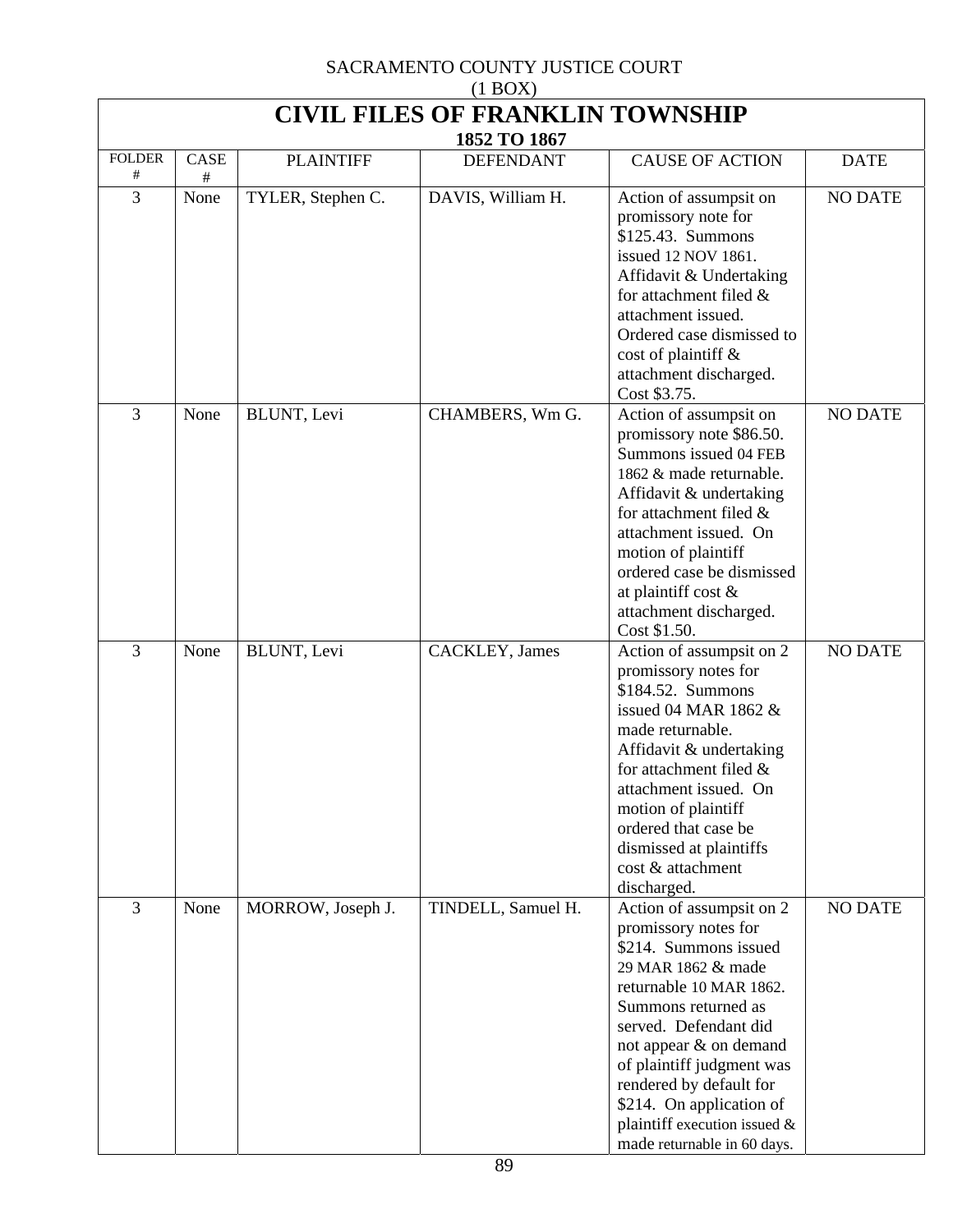| $(1 \text{D} \text{O} \Omega)$<br><b>CIVIL FILES OF FRANKLIN TOWNSHIP</b> |              |                     |                                  |                                                                                                                                                                                                                                                                                                                                        |             |  |  |  |
|---------------------------------------------------------------------------|--------------|---------------------|----------------------------------|----------------------------------------------------------------------------------------------------------------------------------------------------------------------------------------------------------------------------------------------------------------------------------------------------------------------------------------|-------------|--|--|--|
|                                                                           | 1852 TO 1867 |                     |                                  |                                                                                                                                                                                                                                                                                                                                        |             |  |  |  |
| <b>FOLDER</b><br>#                                                        | CASE<br>$\#$ | <b>PLAINTIFF</b>    | <b>DEFENDANT</b>                 | <b>CAUSE OF ACTION</b>                                                                                                                                                                                                                                                                                                                 | <b>DATE</b> |  |  |  |
| 3                                                                         | None         | <b>BLUNT</b> , Levi | GROSS, Frank                     | Received from Lysander<br>Walker \$14 as cost on the<br>case of Levi Blunt<br>Vs Frank Gross.                                                                                                                                                                                                                                          | 21 OCT 1862 |  |  |  |
| 3                                                                         | None         | BLUNT, Levi         | GROSS, Frank                     | Execution. To Sheriff to<br>collect judgment against<br>Mr. Gross of \$192.02<br>plus cost.                                                                                                                                                                                                                                            | 30 SEP 1862 |  |  |  |
| 3                                                                         | None         | C NEIL & CO         | SPICER, Henry<br>GREEN, Peter B. | Summons to appear $\&$<br>answer complaint of C.<br>Neil & Co. who sues to<br>recover \$40.90 principal<br>& interest on promissory<br>note plus costs &<br>damages.                                                                                                                                                                   | 18 SEP 1862 |  |  |  |
| 3                                                                         | None         | C NEIL & CO         | SPICER, Henry<br>GREEN, Peter B. | Writ of attachment.<br>Defendants are indebted<br>to C Neil & Co. for<br>\$40.90.                                                                                                                                                                                                                                                      | 24 SEP 1862 |  |  |  |
| 3                                                                         | None         | C NEIL & CO         | SPICER, Henry<br>GREEN, Peter B. | Affidavit for attachment<br>against defendants.                                                                                                                                                                                                                                                                                        | 18 SEP 1862 |  |  |  |
| 3                                                                         | None         | C NEIL & CO         | SPICER, Henry<br>GREEN, Peter B. | Undertaking on<br>attachment.                                                                                                                                                                                                                                                                                                          | 18 SEP 1862 |  |  |  |
| 3                                                                         | None         | BUMP, A. J.         | SULLIVAN, John R.                | An account of what was<br>bought & what was paid.<br>Still owed \$25.63.                                                                                                                                                                                                                                                               | 17 APR 1865 |  |  |  |
| 3                                                                         | None         | C NEIL & CO         | SPICER, Henry<br>GREEN, Peter B. | Writ of attachment.<br>Defendants owe \$40.90.<br>To Sheriff to attach<br>property, tenements,<br>goods, chattels, moneys<br>& effects of defendants to<br>settle debt plus costs &<br>damages.                                                                                                                                        | 24 SEP 1862 |  |  |  |
| 3                                                                         | None         | THE PEOPLE          | WOOLLEY, John T6.                | Affidavit on Estray. Mr.<br>Woolley taken up 2<br>mares with blazed faces.<br>For 10 days have<br>provided for to present<br>date, has posted notices in<br>town of Richland with all<br>description of horses with<br>marks & brands. That<br>mark or brand have not<br>been altered or changed<br>by him or anyone in his<br>employ. | 25 JUN 1862 |  |  |  |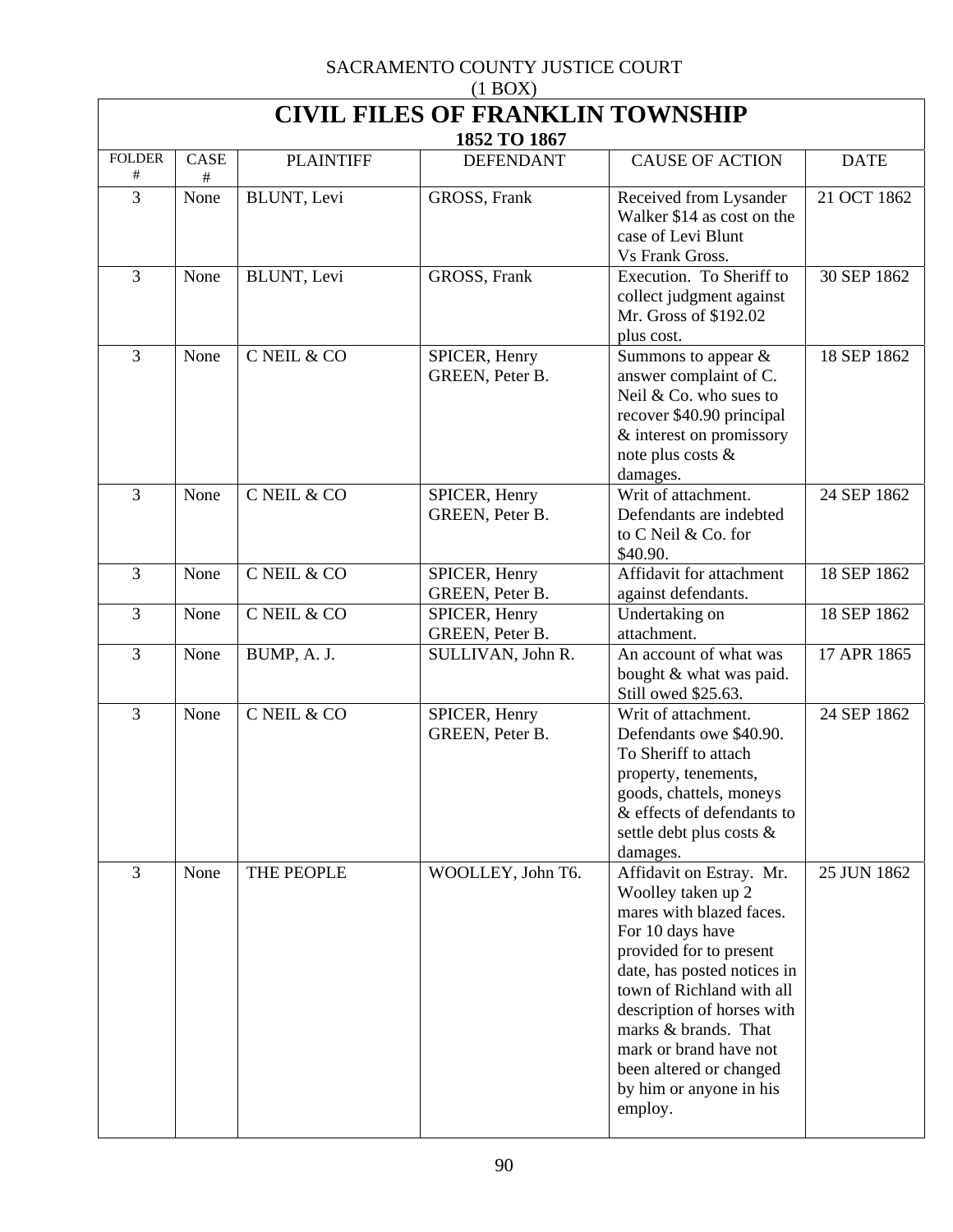| $(1$ BOX)          |                                         |                  |                                |                                                                                                                                                                                                               |             |  |  |  |
|--------------------|-----------------------------------------|------------------|--------------------------------|---------------------------------------------------------------------------------------------------------------------------------------------------------------------------------------------------------------|-------------|--|--|--|
|                    | <b>CIVIL FILES OF FRANKLIN TOWNSHIP</b> |                  |                                |                                                                                                                                                                                                               |             |  |  |  |
|                    |                                         |                  | 1852 TO 1867                   |                                                                                                                                                                                                               |             |  |  |  |
| <b>FOLDER</b><br># | CASE<br>#                               | <b>PLAINTIFF</b> | <b>DEFENDANT</b>               | <b>CAUSE OF ACTION</b>                                                                                                                                                                                        | <b>DATE</b> |  |  |  |
| 3                  | None                                    | THE PEOPLE       | WOOLLEY, John T.               | Appraisers affidavit of J.<br>T. Brooks & Henry<br>Dalrymple for horses that<br>were described by Mr.<br>Woolley & they are<br>worth \$85.                                                                    | 02 JUL 1862 |  |  |  |
| 3                  | None                                    | THE PEOPLE       | WOOLLEY, John T.               | Complaint of Mr.<br>Woolley that John<br>Wilcox feloniously enters<br>enclosure & stole 1<br>brown bay horse worth<br>\$125.                                                                                  | 02 JUL 1862 |  |  |  |
| 3                  | None                                    | MOORE, J.W.      | FRY, Wm H.                     | Defendant denies<br>allegation set forth in<br>complaint & further<br>claims that plaintiff is<br>indebted to him for \$7 &<br>he has paid to Mr. Moore<br>\$75. As ordered.                                  | 23 SEP 1862 |  |  |  |
| $\overline{3}$     | None                                    | FRY, Wm H.       | JEFFRIES, F. M.                | Plaintiff ask court to<br>instruct jury if the<br>evidence show a contract<br>for 2 months that he is<br>entitled to recover pay for<br>2 months & that fact must<br>be shown in the verdict.                 | 23 SEP 1862 |  |  |  |
| 3                  | None                                    | LYONS, W. H.     | OSBORN, David<br>BROWN, Edmund | Summons for defendants<br>to appear to answer<br>complaint of being sued<br>to recover \$147.84 on<br>principal & interest on a<br>promissory note, cost &<br>damages.                                        | 12 SEP 1862 |  |  |  |
| $\overline{3}$     | None                                    | LYONS, W. H.     | OSBORN, David<br>BROWN, Edmund | Writ of attachment.<br>Defendant indebted in the<br>amount of \$147.84. To<br>Sheriff to seize land,<br>tenements, goods,<br>chattels, moneys &<br>effects to recover amount<br>owed plus costs &<br>damages. | 12 SEP 1862 |  |  |  |
| 3                  | None                                    | FRANCIS, Nancy   | <b>JOSE</b>                    | Complaint. Assault with<br>deadly weapon a knife.                                                                                                                                                             | 12 SEP 1862 |  |  |  |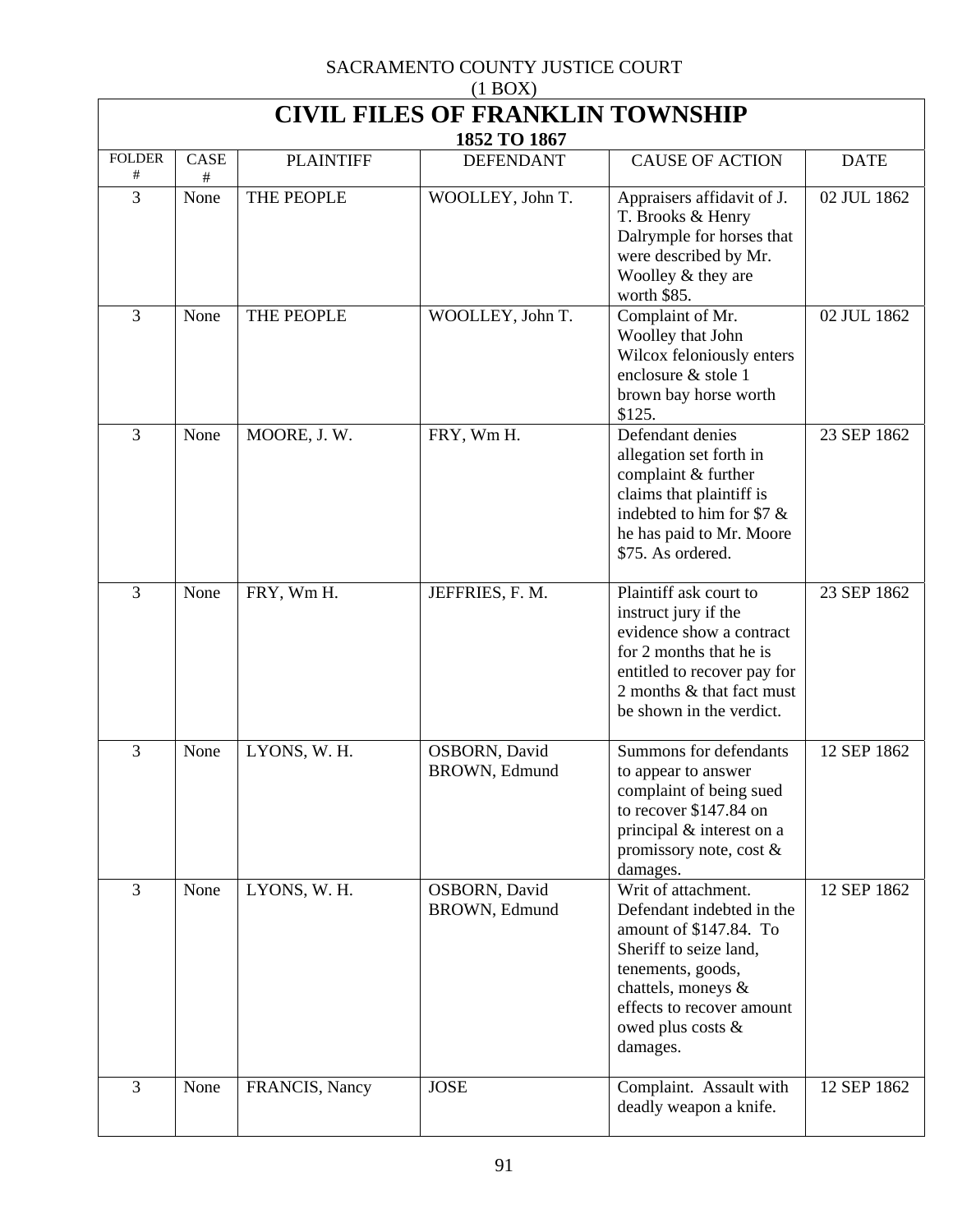| (1 U/T)<br><b>CIVIL FILES OF FRANKLIN TOWNSHIP</b> |           |                                       |                                    |                                                                                                                                                                                                                          |             |  |  |
|----------------------------------------------------|-----------|---------------------------------------|------------------------------------|--------------------------------------------------------------------------------------------------------------------------------------------------------------------------------------------------------------------------|-------------|--|--|
| 1852 TO 1867                                       |           |                                       |                                    |                                                                                                                                                                                                                          |             |  |  |
| <b>FOLDER</b><br>#                                 | CASE<br># | <b>PLAINTIFF</b>                      | <b>DEFENDANT</b>                   | <b>CAUSE OF ACTION</b>                                                                                                                                                                                                   | <b>DATE</b> |  |  |
| 3                                                  | None      | LYONS, W. H.                          | OSBORN, David<br>BROWN, Edmund     | The promissory note. 3<br>months after stated we<br>promise to pay \$150 plus<br>interest at a rate of 2%<br>per month from date until<br>paid. Note dated 15 OCT<br>1860. Signed by David<br>Osborn & Edmund<br>Brown.  | 03 SEP 1862 |  |  |
| 3                                                  | None      | LYONS, W. H.                          | OSBORN, David<br>BROWN, Edmund     | Affidavit for attachment.<br>Defendants indebted for<br>$$147.84$ over & above all<br>legal set offers & counter<br>claims for contract for<br>direct payment of money<br>& that such contract was<br>made & is payable. | 03 SEP 1862 |  |  |
| 3                                                  | None      | LYONS, W. H.                          | OSBORN, David<br>BROWN, Edmund     | Undertaking of<br>attachment. Writ to<br>attach against the<br>property of defendants for<br>\$147.84 & cost &<br>damages.                                                                                               | 03 SEP 1862 |  |  |
| 3                                                  | None      | BARRETT, John S.<br>McCRENY, Jno C.   | HOLTUM, William<br>NININGER, A. J. | Affidavit & undertaking.<br>Defendants owe \$102.50.                                                                                                                                                                     | 21 OCT 1862 |  |  |
| 3                                                  | None      | BARRETT, John S.<br>McCREANY, John C. | HOLTUM, William<br>NININGER, A. J. | Complaint filed that<br>defendants owe \$102.50<br>on promissory note plus<br>interests.                                                                                                                                 | 21 OCT 1862 |  |  |
| 3                                                  | None      | RUNYON, Jared                         | PAINTER, Levi                      | Heath claims for mileage<br>& witness fees for a total<br>\$87.77.                                                                                                                                                       | 21 OCT 1862 |  |  |
| 3                                                  | None      | RUNYON, Jared                         | PAINTER, Levi                      | Subpoena for Dwight<br>Hollister, Benj Bates,<br>Solomon Runyon &<br>Charles Heath.                                                                                                                                      | 18 DEC 1862 |  |  |
| 3                                                  | None      | PAINTER, Levi                         | RUNYON, Armistad                   | Subpoena for John Sims.                                                                                                                                                                                                  | 21 OCT 1862 |  |  |
| 3                                                  | None      | RUNYON, Jared                         | PAINTER, Levi                      | Subpoena for Nety Ann<br>Runyon, L. Morse, Wm<br>Foster, Baker, A. J. Peck,<br>E. Griswell & Levi Blunt.                                                                                                                 | 18 DEC 1862 |  |  |
| 3                                                  | None      | RUNYON, Jared                         | PAINTER, Levi                      | Judge to let Mr. Runyon<br>know the fees due for<br>witnesses.                                                                                                                                                           | 18 DEC 1862 |  |  |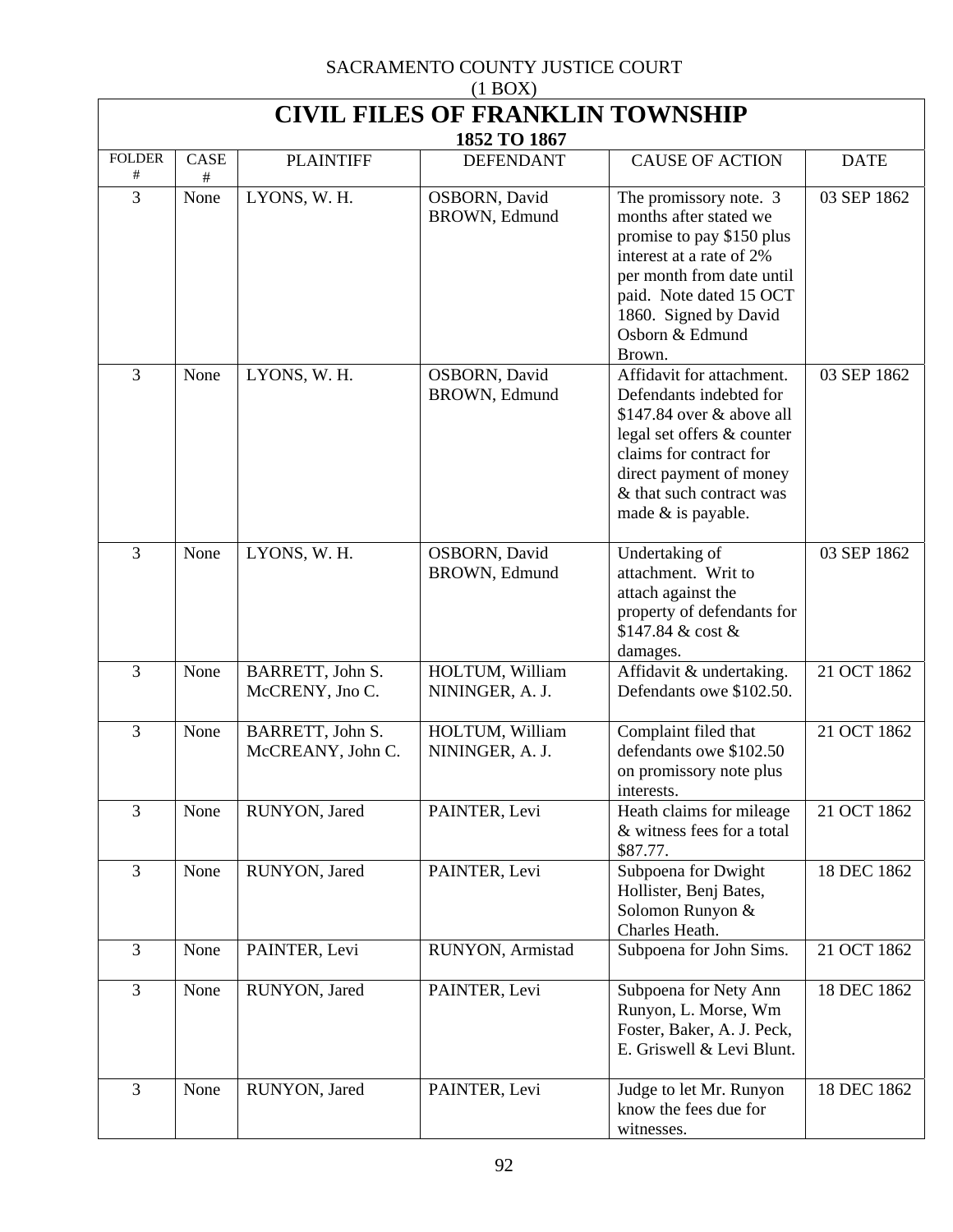| $(1 \text{D} \text{O} \Omega)$<br><b>CIVIL FILES OF FRANKLIN TOWNSHIP</b> |           |                  |                  |                                                                                                                                                                                                                                                                                                                                          |             |  |  |
|---------------------------------------------------------------------------|-----------|------------------|------------------|------------------------------------------------------------------------------------------------------------------------------------------------------------------------------------------------------------------------------------------------------------------------------------------------------------------------------------------|-------------|--|--|
| 1852 TO 1867                                                              |           |                  |                  |                                                                                                                                                                                                                                                                                                                                          |             |  |  |
| <b>FOLDER</b><br>#                                                        | CASE<br># | <b>PLAINTIFF</b> | <b>DEFENDANT</b> | <b>CAUSE OF ACTION</b>                                                                                                                                                                                                                                                                                                                   | <b>DATE</b> |  |  |
| 3                                                                         | None      | RUNYON, Jared    | PAINTER, Levi    | Summons to Mr. Painter<br>to appear to answer to<br>complaint of Mr. Runyon<br>who sues to recover \$200<br>for board. Keeping stock<br>& services to family of<br>Painter after flood.                                                                                                                                                  | 08 DEC 1862 |  |  |
| 3                                                                         | None      | RUNYON, Jared    | PAINTER, Levi    | To Sheriff to summons 6<br>good citizens to serve as<br>jurors.                                                                                                                                                                                                                                                                          | 18 DEC 1862 |  |  |
| 3                                                                         | None      | PAINTER, Levi    | RUNYON, Armistad | <b>Summons of Armistad</b><br>Runyon to answer<br>complaint of Mr. Painter<br>who is suing to recover<br>sum of \$50 for trespass of<br>hogs.                                                                                                                                                                                            | 16 OCT 1862 |  |  |
| 3                                                                         | None      | PAINTER, Levi    | RUNYON, Armistad | Complain that large<br>number of hogs (20 to 25)<br>belonging to Mr. Runyon<br>enter upon the land &<br>premises of Mr. Painter &<br>being there several days<br>tramping & eating large<br>amount of beans, sweet<br>potatoes, cabbages &<br>squash. Loss of time he<br>took to try & drive hogs<br>off. Requesting damages<br>of \$50. | 11 OCT 1862 |  |  |
| 3                                                                         | None      | PAINTER, Levi    | RUNYON, Jared    | Summons to Mr. Runyon<br>to answer complaint of<br>Mr. Painter who sues to<br>recover possession of a<br>mule of the value of<br>\$200.                                                                                                                                                                                                  | 06 DEC 1862 |  |  |
| 3                                                                         | None      | PAINTER, Levi    | RUNYON, Jared    | Execution. To Sheriff<br>judgment was rendered<br>against Mr. Runyon in the<br>amount of \$72.90 & takes<br>out of personal property<br>amount owed. If personal<br>property not found use<br>real property.                                                                                                                             | 29 DEC 1862 |  |  |
| 3                                                                         | None      | EPPESON, Wm      | BLOOM, Wm H.     | Promissory note for \$15<br>at 2% interest per month<br>until paid. Signed by<br>Wm H. Bloom.                                                                                                                                                                                                                                            | 25 NOV 1862 |  |  |
| 3                                                                         | None      | RUNYON, Jared    | PAINTER, Levi    | Notice of appeal.                                                                                                                                                                                                                                                                                                                        | 29 DEC 1862 |  |  |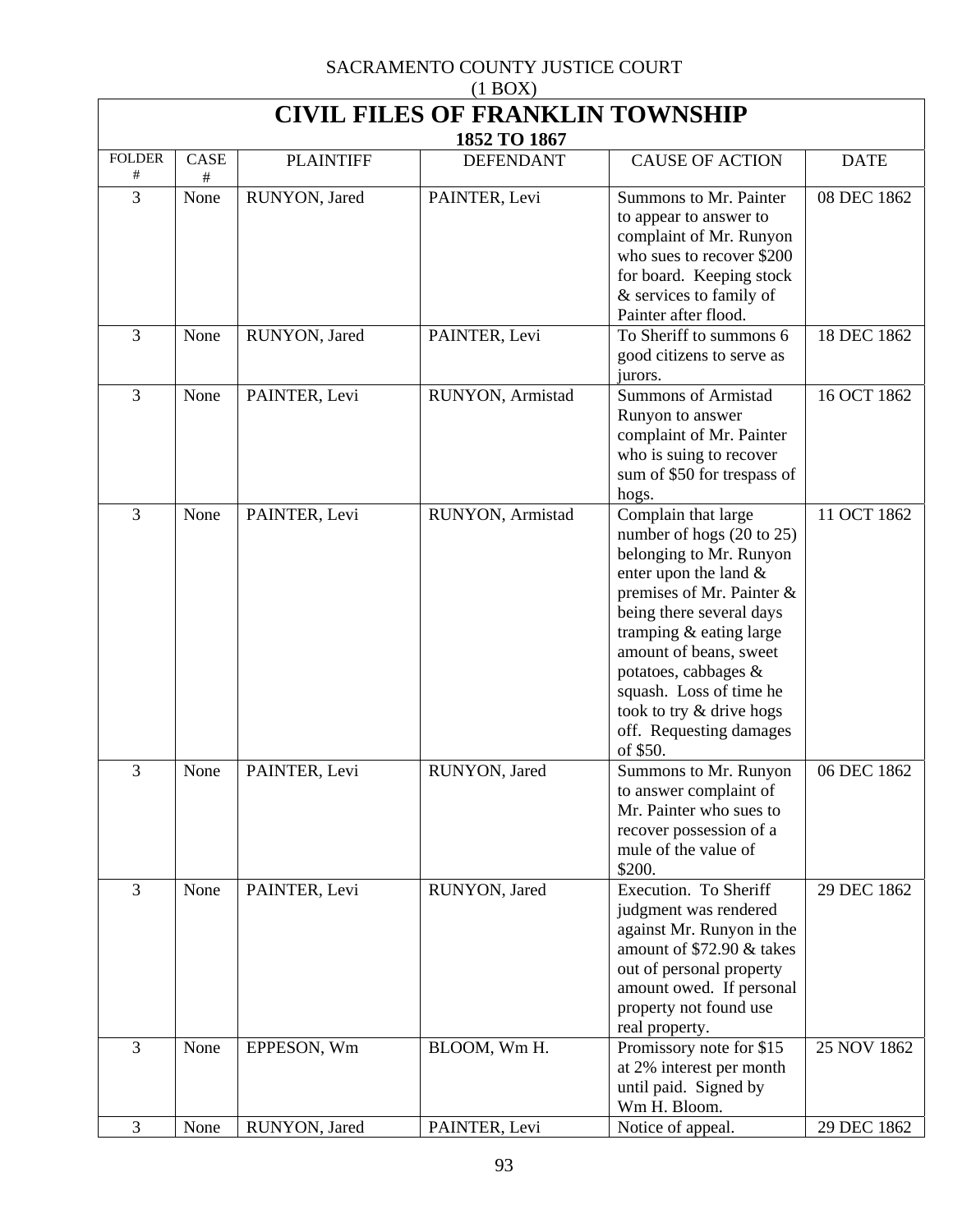| $(1 \text{D} \text{O} \Omega)$<br><b>CIVIL FILES OF FRANKLIN TOWNSHIP</b> |      |                  |                                  |                                                                                                                                                                                                                                                        |             |  |  |
|---------------------------------------------------------------------------|------|------------------|----------------------------------|--------------------------------------------------------------------------------------------------------------------------------------------------------------------------------------------------------------------------------------------------------|-------------|--|--|
| <b>FOLDER</b>                                                             | CASE | <b>PLAINTIFF</b> | 1852 TO 1867<br><b>DEFENDANT</b> | <b>CAUSE OF ACTION</b>                                                                                                                                                                                                                                 | <b>DATE</b> |  |  |
| #                                                                         | #    |                  |                                  |                                                                                                                                                                                                                                                        |             |  |  |
| 3                                                                         | None | WISE, William    | ADAMS, G.                        | Sworn statement of Mr.<br>Wise he was unlawfully<br>& feloniously $\&$ of<br>malice assaulted with<br>deadly weapon, a piece of<br>iron & a knife. He was<br>hit over the head &<br>stabbed, inflicting several<br>dangerous wounds on<br>head & body. | 16 NOV 1862 |  |  |
| $\overline{3}$                                                            | None | <b>NO NAME</b>   | <b>NO NAME</b>                   | An executed to by<br>plaintiffs councils. If<br>plaintiff has failed to<br>prove the particular<br>amount of services in<br>feeding & keeping stock,<br>he is not entitled to<br>recover for such services.                                            | 18 DEC 1862 |  |  |
| 3                                                                         | None | OATMAN, Ira E.   | BLOOM, Wm H.                     | Promissory note for \$50<br>for value received.<br>Signed by Wm H. Bloom.                                                                                                                                                                              | 06 JUL 1862 |  |  |
| 3                                                                         | None | RUNYON, Jared    | PAINTER, Levi                    | Jury finds verdict for<br>defendant for the sum of<br>\$14.87. Signed by<br>foreman of jury.                                                                                                                                                           | 18 DEC 1862 |  |  |
| 3                                                                         | None | SMITH. A. F.     | BLOOM, Wm H.                     | Summons to Mr. Bloom<br>to answer complaint of<br>Mr. Smith who sues to<br>recover \$50 on<br>promissory note due $\&$<br>payable 25 DEC 1862 to<br>Ira E. Oatman & now<br>property of Mr. Smith.                                                      | 21 DEC 1862 |  |  |
| $\overline{4}$                                                            | None | PRIMROSE, Thomas | GUMMON, Walter                   | Venire. To Sheriff to<br>summons 6 good $\&$<br>lawful men & citizens &<br>not from bystanders to act<br>as jurors.                                                                                                                                    | 06 DEC 1862 |  |  |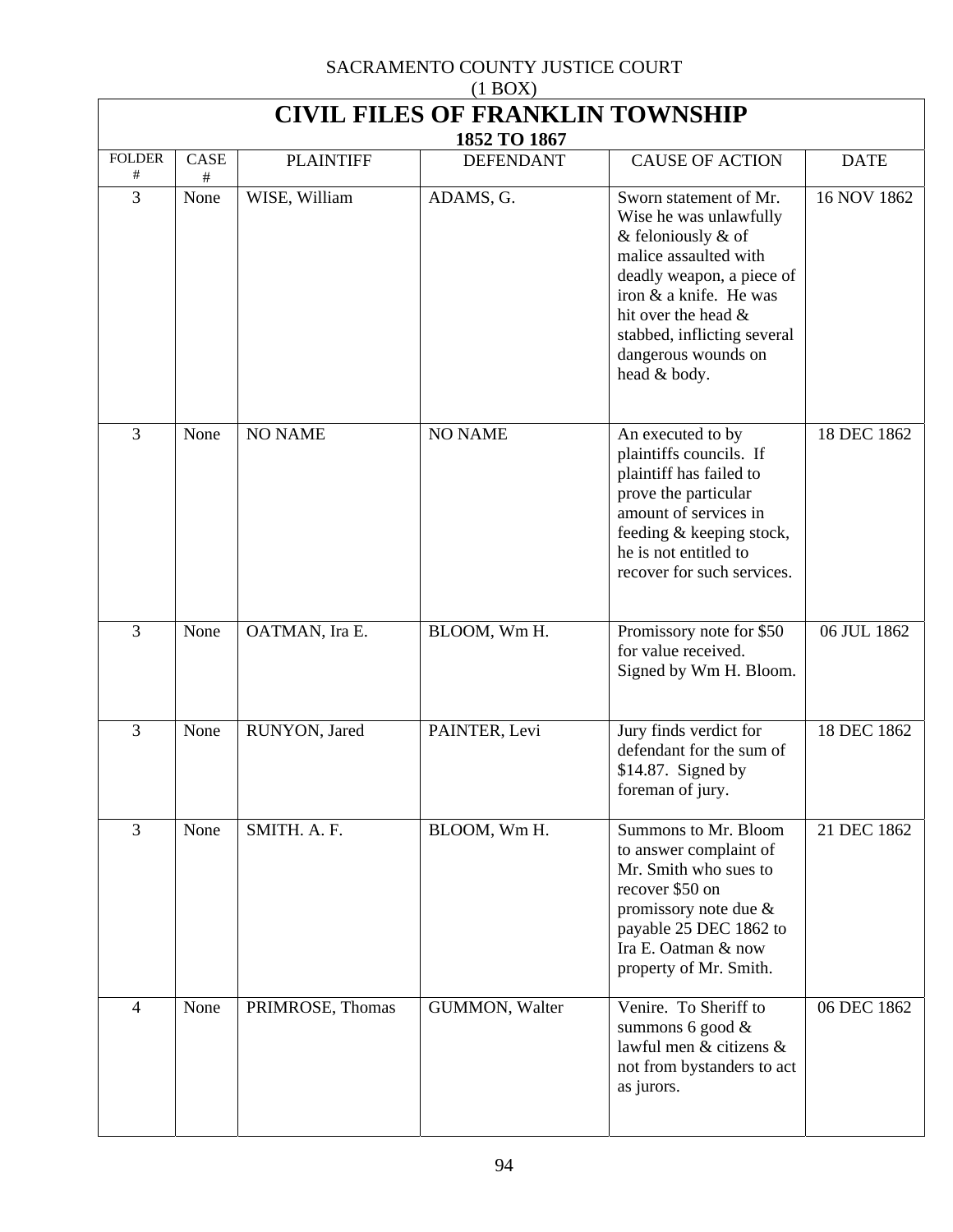| (11001)<br><b>CIVIL FILES OF FRANKLIN TOWNSHIP</b> |              |                  |                             |                                                                                                                                                                                                                                                                                                          |             |  |  |
|----------------------------------------------------|--------------|------------------|-----------------------------|----------------------------------------------------------------------------------------------------------------------------------------------------------------------------------------------------------------------------------------------------------------------------------------------------------|-------------|--|--|
| 1852 TO 1867                                       |              |                  |                             |                                                                                                                                                                                                                                                                                                          |             |  |  |
| <b>FOLDER</b><br>#                                 | CASE<br>$\#$ | <b>PLAINTIFF</b> | <b>DEFENDANT</b>            | <b>CAUSE OF ACTION</b>                                                                                                                                                                                                                                                                                   | <b>DATE</b> |  |  |
| 4                                                  | None         | DEAN, J. J.      | BLOOM, W.H.                 | W. A. Bloom on oath that<br>he could proceed with<br>trial today because a<br>material witness expected<br>to be in town in 10 days<br>was. Stated that J. J.<br>Dean with time & money<br>obtained a favorable<br>description from land<br>office in the contested<br>land case of Primrose Vs<br>Dean. | 09 DEC 1862 |  |  |
| 4                                                  | None         | DEAN, John J.    | BLOOM, Wm H.                | To Mr. Bloom take notice<br>that Mr. Dean will offer<br>himself as witness to<br>prove service for said<br>Bloom in a certain land<br>case in Stockton & value<br>there of. Promises from<br>defendant to said plaintiff<br>the sum of \$18 for that<br>service.                                         | 09 DEC 1862 |  |  |
| $\overline{\mathcal{A}}$                           | None         | DEAN, J. J.      | BLOOM, Wm H.                | Mr. Bloom denies that he<br>is indebted to Mr. Dean<br>for services or expenses,<br>but Mr. Dean is indebted<br>to Mr. Bloom for the sum<br>of \$45.58 principal $&$<br>interest on a certain note.                                                                                                      | 09 DEC 1862 |  |  |
| $\overline{4}$                                     | None         | BLUNT, Levi      | <b>MILLER BROS</b>          | Constable's costs &<br>witnesses cost.                                                                                                                                                                                                                                                                   | 15 DEC 1862 |  |  |
| $\overline{4}$                                     | None         | BLUNT, Levi      | MILLER, J. M.<br>MILLER, O. | Judgment was rendered<br>against J. M Miller & O.<br>Miller for \$200 plus cost.                                                                                                                                                                                                                         | 15 DEC 1862 |  |  |
| $\overline{4}$                                     | None         | BLUNT, Levi      | MILLER, J. M.<br>MILLER, O. | Copy of Promissory note.<br>Signed by J. M. Miller &<br>O. Miller.                                                                                                                                                                                                                                       | 15 DEC 1862 |  |  |
| 4                                                  | None         | BLUNT, Levi      | MILLER, J. M.<br>MILLER, O. | Copy of note. Promise to<br>pay Levi Blunt \$200 on<br>demand at 3% per month<br>from date until paid.<br>Signed by J. M. Miller $&$<br>O. Miller.                                                                                                                                                       | 15 DEC 1862 |  |  |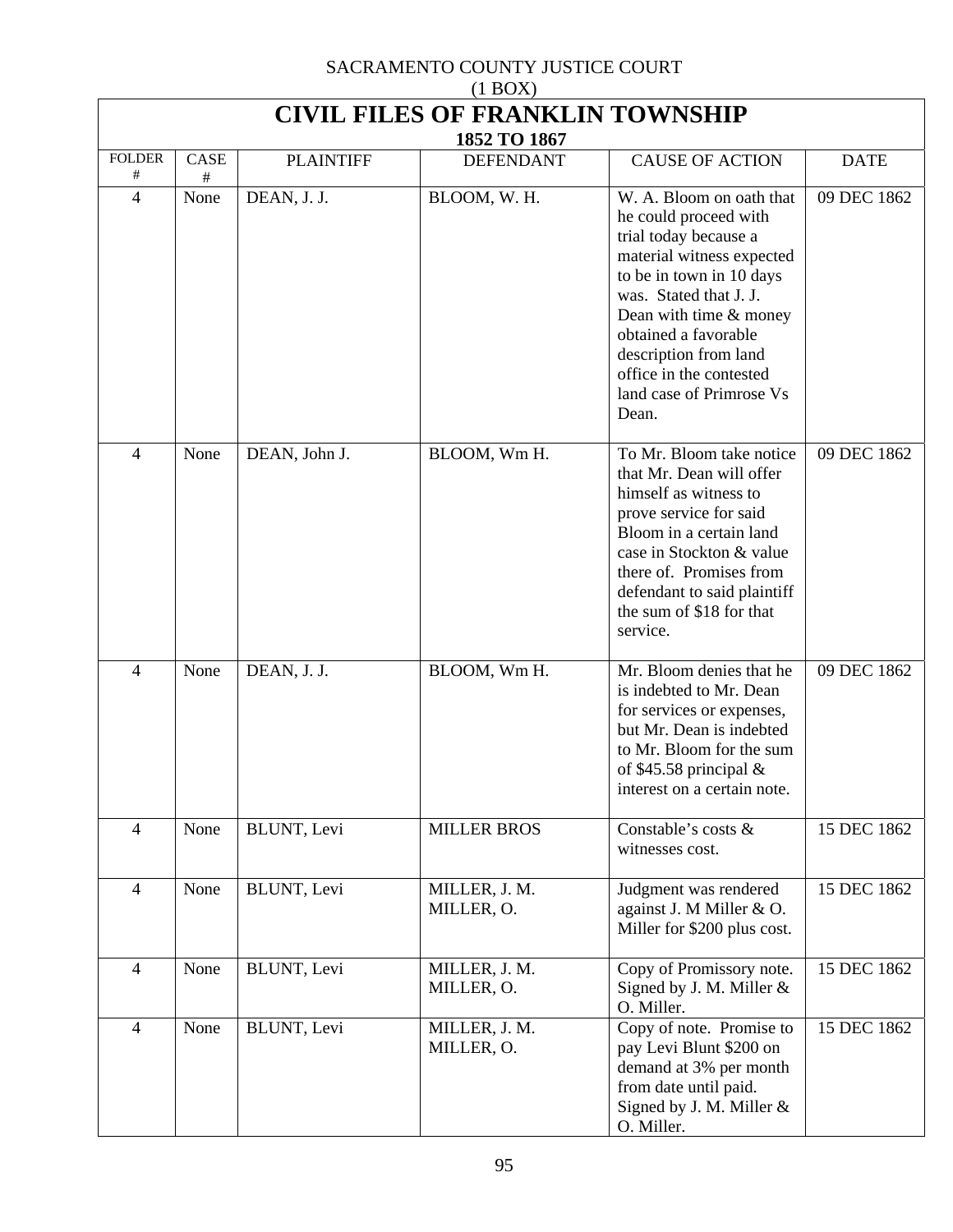| $(1 \text{DOL})$<br><b>CIVIL FILES OF FRANKLIN TOWNSHIP</b><br>1852 TO 1867 |           |                  |                             |                                                                                                                                                                                                                                                                                                                                                                                                                                                                                                                                                                |                |  |  |
|-----------------------------------------------------------------------------|-----------|------------------|-----------------------------|----------------------------------------------------------------------------------------------------------------------------------------------------------------------------------------------------------------------------------------------------------------------------------------------------------------------------------------------------------------------------------------------------------------------------------------------------------------------------------------------------------------------------------------------------------------|----------------|--|--|
| <b>FOLDER</b><br>#                                                          | CASE<br># | <b>PLAINTIFF</b> | <b>DEFENDANT</b>            | <b>CAUSE OF ACTION</b>                                                                                                                                                                                                                                                                                                                                                                                                                                                                                                                                         | <b>DATE</b>    |  |  |
| 4                                                                           | None      | BLUNT, Levi      | MILLER, J. M.<br>MILLER, O. | Execution. Judgment<br>rendered against J. M.<br>Miller & O. Miller for<br>\$200 at 3% plus costs.<br>To Sheriff to collect what<br>is owed.                                                                                                                                                                                                                                                                                                                                                                                                                   | 15 DEC 1862    |  |  |
| $\overline{4}$                                                              | None      | PAINTER, Levi    | RUNYON, Jared               | Mr. Runyon is<br>wrongfully detaining a<br>certain mare mule after<br>being demanded by Mr.<br>Painter. Mr. Runyon<br>wanted to hire a mule to<br>work & Mr. Painter let<br>him have mule to do<br>work. When Mr. Painter<br>wanted mule back Mr.<br>Runyon refused & said<br>Mr. Painter owed him for<br>board of mule of \$175.<br>Until paid would not give<br>up mule. To Sheriff to<br>pick up mule from<br>defendant & deliver to<br>plaintiff. If plaintiff does<br>not pay to get mule then<br>return to defendant. Mule<br>is worth $$200. (2 Pages)$ | 18 DEC 1862    |  |  |
| 4                                                                           | None      | PAINTER, Levi    | RUNYON, Jared               | Cost owed Mr. Ruyon.<br>Copy of bill.                                                                                                                                                                                                                                                                                                                                                                                                                                                                                                                          | 18 DEC 1862    |  |  |
| 4                                                                           | None      | DEAN, John J.    | BLOOM, Wm H.                | To Mr. Bloom that Mr.<br>Dean will offer himself as<br>witness on a certain land<br>deal for services. Mr.<br>Bloom owed him \$18 for<br>said services.                                                                                                                                                                                                                                                                                                                                                                                                        | 19 DEC 1862    |  |  |
| $\overline{4}$                                                              | None      | BLUNT, Levi      | MILLER, J. M.<br>MILLER, O. | Blank Paper.                                                                                                                                                                                                                                                                                                                                                                                                                                                                                                                                                   | <b>NO DATE</b> |  |  |
| $\overline{4}$                                                              | None      | DEAN, John J.    | BLOOM, Wm H.                | Subpoena for Archibald<br>Woods.                                                                                                                                                                                                                                                                                                                                                                                                                                                                                                                               | 19 DEC 1862    |  |  |
| $\overline{4}$                                                              | None      | PRIMROSE, Thomas | GAMMON, Walter              | Subpoena for Cheney,<br>Samuel H. Tindell,<br>George Ramsay & Joseph<br>Morrow.                                                                                                                                                                                                                                                                                                                                                                                                                                                                                | 06 DEC 1862    |  |  |
| $\overline{4}$                                                              | None      | PRIMROSE,        | GAMMON, Walter              | Defendant says he is not<br>indebted to Primrose for<br>\$30 or any other sum.                                                                                                                                                                                                                                                                                                                                                                                                                                                                                 | 06 DEC 1862    |  |  |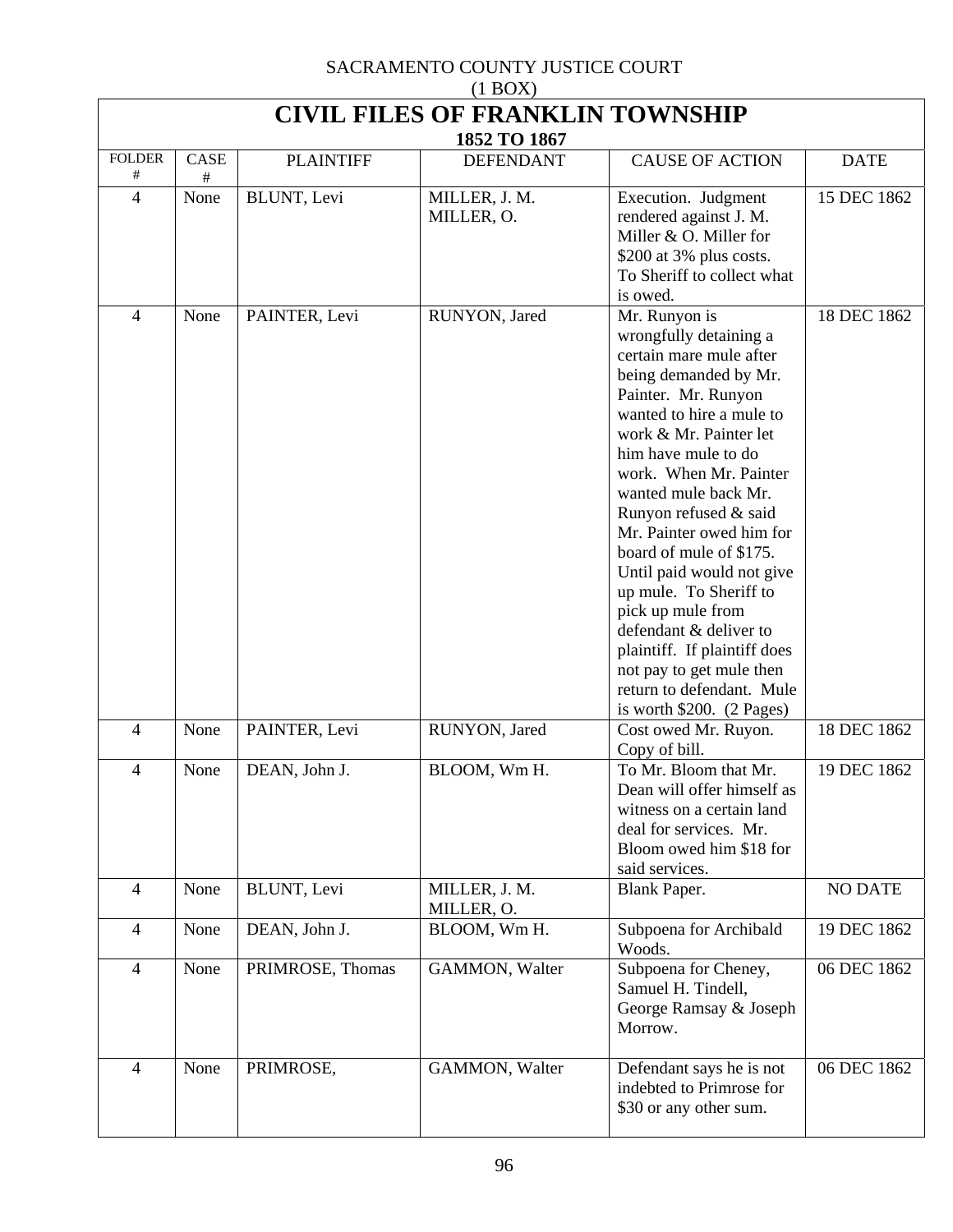| $(1 + 1)$<br><b>CIVIL FILES OF FRANKLIN TOWNSHIP</b><br>1852 TO 1867 |           |                  |                  |                                                                                                                                                                                                                                                                                                                                                                                                                                                                                                                                                                                                                                                                                                                                                                       |             |  |  |
|----------------------------------------------------------------------|-----------|------------------|------------------|-----------------------------------------------------------------------------------------------------------------------------------------------------------------------------------------------------------------------------------------------------------------------------------------------------------------------------------------------------------------------------------------------------------------------------------------------------------------------------------------------------------------------------------------------------------------------------------------------------------------------------------------------------------------------------------------------------------------------------------------------------------------------|-------------|--|--|
| <b>FOLDER</b><br>#                                                   | CASE      | <b>PLAINTIFF</b> | <b>DEFENDANT</b> | <b>CAUSE OF ACTION</b>                                                                                                                                                                                                                                                                                                                                                                                                                                                                                                                                                                                                                                                                                                                                                | <b>DATE</b> |  |  |
| $\overline{4}$                                                       | #<br>None | PAINTER, Levi    | RUNYON, Jared    | Sworn statement Levi<br>Painter he is the owner of<br>a certain mule & that Mr.<br>Runyon wrongfully<br>detained said mule after<br>asking for it back. Mr.<br>Runyon hired mule for<br>work & was given mule<br>for work. Owner<br>requested back & Mr.<br>Runyon refused to give<br>back. Mr. Runyon<br>claimed Mr. Painter owed<br>him \$175 for board $\&$<br>until paid he would not<br>return mule. Mr. Painter<br>said he did not owe Mr.<br>Runyon anything, but<br>will pay what is justly<br>owed, but Mr. Runyon<br>still refused give back<br>mule. Mule worth \$200.<br>To Sheriff to seize mule<br>& deliver to Mr. Painter.<br>If Mr. Painter does not<br>pay what is owed within<br>5 days then seize mule $\&$<br>return to Mr. Runyon.<br>(2 Pages) | 06 DEC 1862 |  |  |
| 4                                                                    | None      | RUNYON, Jared    | PAINTER, Levi    | Mr. Painter is denying all<br>charges filed in<br>complaint. His wife was<br>at Mr. Runyon's house<br>during flood, but she<br>worked for him &<br>provisions used during<br>flood was furnished by<br>"Howard Benevolent<br>Society", free to all who<br>received it & Mr. Runyon<br>is not entitled to recover<br>pay for board of those<br>who ate of these<br>provision. Mr. Painter<br>submitted accompanying<br>bill of items as a counter<br>claim. (2 Pages)                                                                                                                                                                                                                                                                                                  | 18 DEC 1862 |  |  |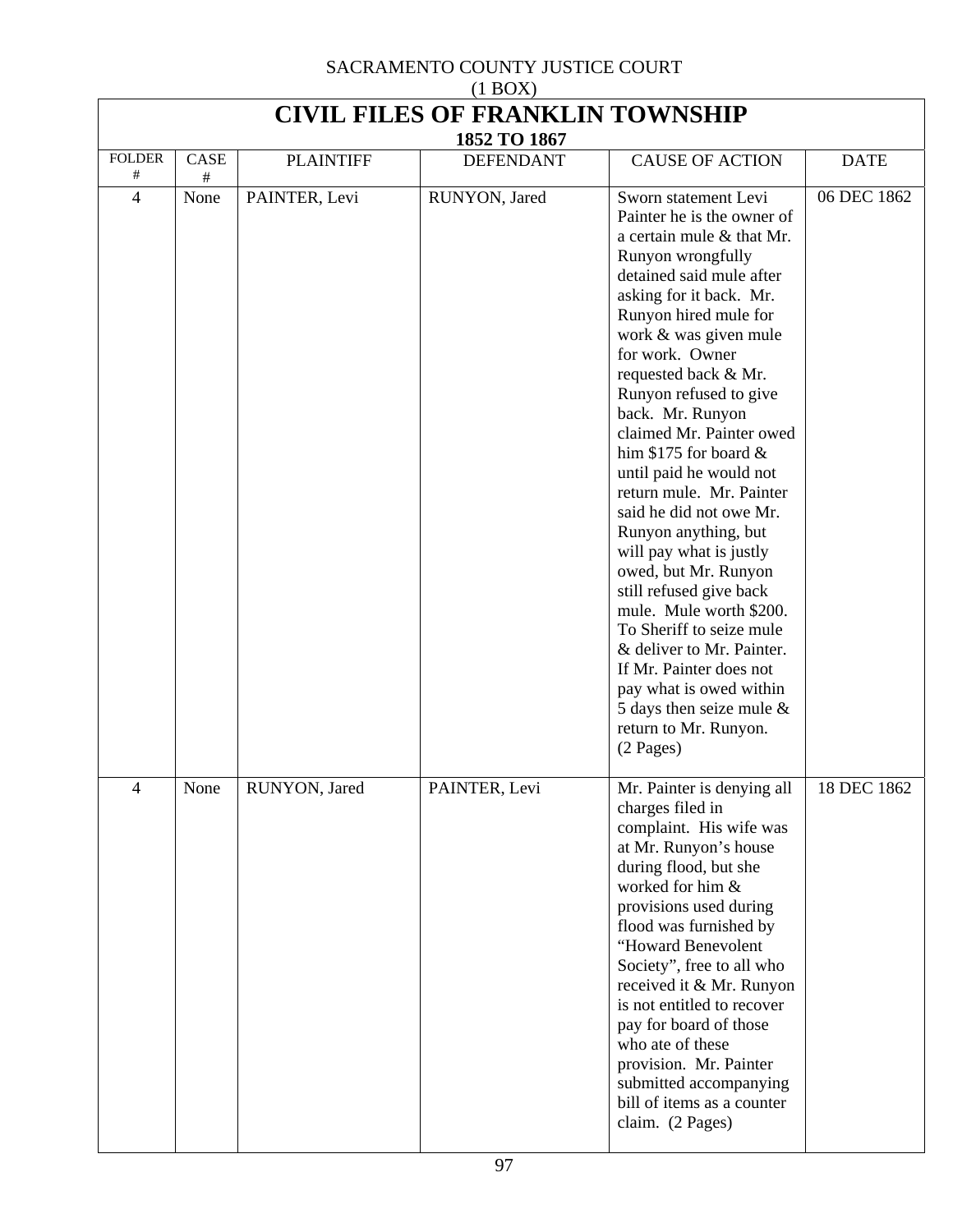| $(1 \text{DOL})$<br><b>CIVIL FILES OF FRANKLIN TOWNSHIP</b> |      |                  |                                  |                                                                                                                                                                                                                                                                                                                                                                                                                                                                                                                                                                                            |             |  |
|-------------------------------------------------------------|------|------------------|----------------------------------|--------------------------------------------------------------------------------------------------------------------------------------------------------------------------------------------------------------------------------------------------------------------------------------------------------------------------------------------------------------------------------------------------------------------------------------------------------------------------------------------------------------------------------------------------------------------------------------------|-------------|--|
| <b>FOLDER</b>                                               | CASE | <b>PLAINTIFF</b> | 1852 TO 1867<br><b>DEFENDANT</b> | <b>CAUSE OF ACTION</b>                                                                                                                                                                                                                                                                                                                                                                                                                                                                                                                                                                     | <b>DATE</b> |  |
| #                                                           | #    |                  |                                  |                                                                                                                                                                                                                                                                                                                                                                                                                                                                                                                                                                                            |             |  |
| 4                                                           | None | DEAN, John J.    | BLOOM, Wm H.                     | Summons to Wm H.<br>Bloom to appear in court<br>& to answer to complaint<br>of Mr. Dean who sues to<br>recover \$35 on an<br>account.                                                                                                                                                                                                                                                                                                                                                                                                                                                      | 04 DEC 1862 |  |
| 4                                                           | None | DEAN, John J.    | BLOOM, Wm H.                     | Bill showing Wm H.<br>Bloom to John J Dean on<br>how much he owes, what<br>he paid & how must he<br>still owed. Sworn<br>statement of John J. Dean.                                                                                                                                                                                                                                                                                                                                                                                                                                        | 04 DEC 1862 |  |
| $\overline{4}$                                              | None | PRIMROSE, Thomas | GAMMON, Walter                   | <b>Summons to Walter</b><br>Gammon to answer to<br>complaint of Thomas<br>Primrose who sues to<br>recover \$30 damages to<br>Berkshire sow killed by<br>Mr. Gammon.                                                                                                                                                                                                                                                                                                                                                                                                                        | 02 DEC 1862 |  |
| 4                                                           | None | FOSTER, A. F.    | REED, M. M.                      | Summons to M. M. Reed<br>to answer to complaint of<br>A. F. Foster who sues to<br>recover possession of<br>2500 pounds of Carolina<br>sweet potatoes & sum of<br>\$50 damages.                                                                                                                                                                                                                                                                                                                                                                                                             | 10 JAN 1863 |  |
| $\overline{4}$                                              | None | FOSTER, A. F.    | REED, M. M.                      | Sworn statement of A. F.<br>Foster, that he is the<br>rightful owner of 2,500<br>pounds of Carolina sweet<br>potatoes & being held by<br>M. M. Reed wrongfully<br>& that property has not<br>been taken by any tax<br>assessment or seize under<br>any execution or<br>attachment against<br>property. Carolina sweet<br>potatoes worth \$112.50.<br>To Sheriff to take<br>described property $\&$<br>return to Mr. Foster. If<br>M. M. Reed production<br>of action to recover $\&$<br>received judgment the<br>sum paid by Mr. Foster<br>will double the value of<br>property. (2 Pages) | 09 JAN 1863 |  |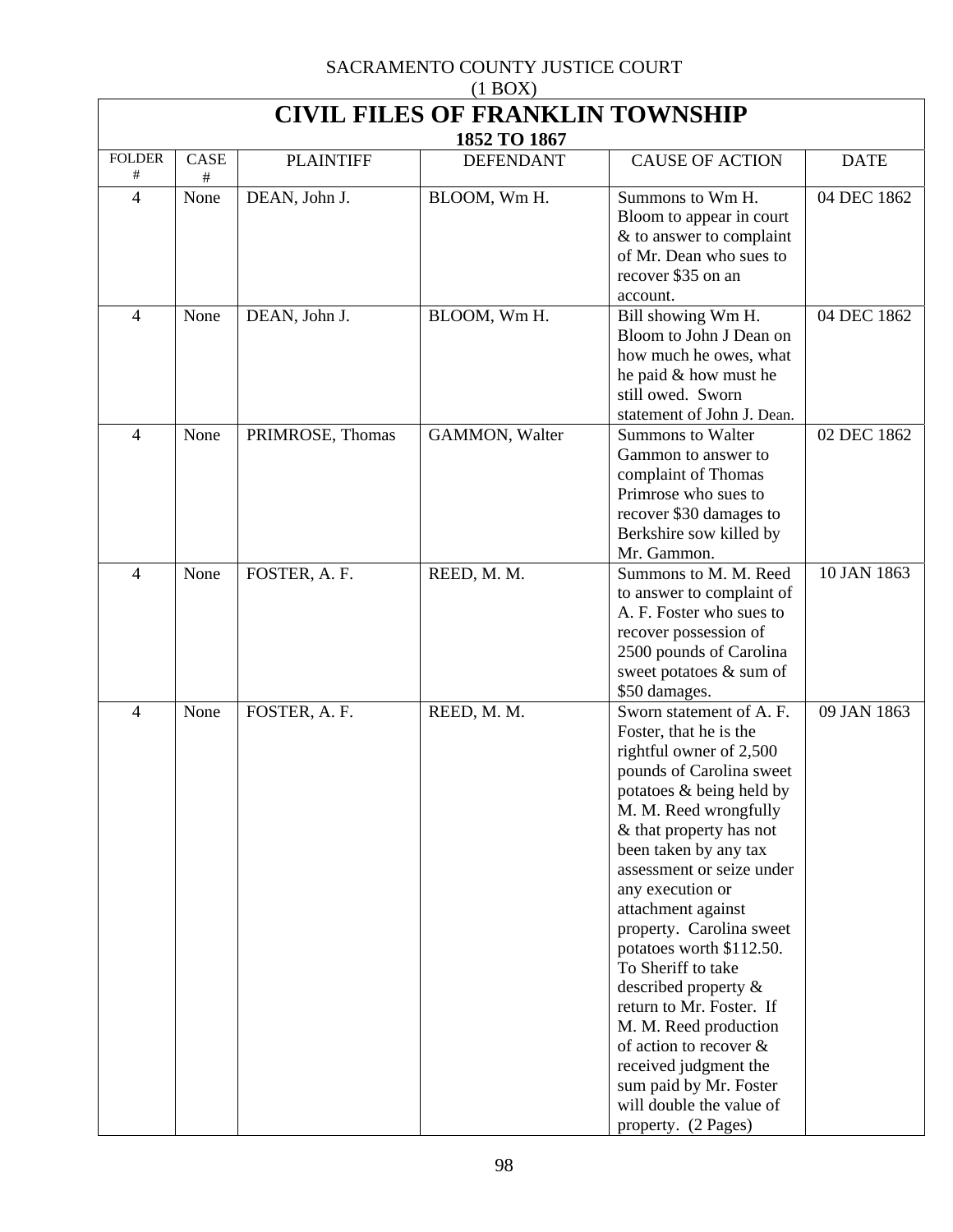| $(1 \text{DOL})$<br><b>CIVIL FILES OF FRANKLIN TOWNSHIP</b><br>1852 TO 1867 |           |                         |                                                        |                                                                                                                                                                                                                                          |                |  |  |
|-----------------------------------------------------------------------------|-----------|-------------------------|--------------------------------------------------------|------------------------------------------------------------------------------------------------------------------------------------------------------------------------------------------------------------------------------------------|----------------|--|--|
| <b>FOLDER</b><br>#                                                          | CASE<br># | <b>PLAINTIFF</b>        | <b>DEFENDANT</b>                                       | <b>CAUSE OF ACTION</b>                                                                                                                                                                                                                   | <b>DATE</b>    |  |  |
| 4                                                                           | None      | FOSTER, A. F.           | REED, M. M.                                            | Affidavit of M. M. Reed.                                                                                                                                                                                                                 | 19 JAN 1863    |  |  |
| 4                                                                           | None      | FOSTER, A. F.           | REED, M. M.                                            | Motion of dismissal.<br>Because suit improperly<br>brought in Franklin<br>Township & because the<br>returnable of goods<br>should have been for 2<br>days instead of 5.                                                                  | 19 JAN 1863    |  |  |
| 4                                                                           | None      | <b>LANGDON &amp; CO</b> | SILVA, Antonio                                         | Summons to Mr. Silva to<br>answer to complaint filed<br>by Langdon & Co. who<br>sues to recover \$25 on a<br>contract. Judgment will<br>be against you for amount<br>due plus cost & damages<br>if he fails to appear.                   | 29 JAN 1863    |  |  |
| 4                                                                           | None      | COSTA, Manuel G.        | KUSKER, William                                        | Note promise to pay<br>\$2.50 with interest 2%<br>per month until paid.<br>Signed by Manuel G.<br>Costa.                                                                                                                                 | 31 JAN 1863    |  |  |
| $\overline{\mathcal{A}}$                                                    | None      | BARBARA, Jermiah        | BURTON, Thomas W.                                      | The jury finds that said<br>parties are entitled to<br>damages \$5 & each are<br>entitled to damages for<br>building fence \$208. In<br>all total damages \$218.<br>To be paid in gold or<br>silver or other funds.<br>Signed by jurors. | 18 MAR 1863    |  |  |
| 4                                                                           | None      | REDAR, Wm H.            | WOOLLEY, John F.<br>GAMMON, Walter<br>WOODS, Archibald | Promise to pay \$280 with<br>2% interest per month<br>until paid. All defendants<br>signed.                                                                                                                                              | 14 NOV 1863    |  |  |
| 5                                                                           | None      | SMITH, William          | JETER, Thomas H.                                       | Summons #2 to Mr. Jeter<br>to answer to complaint of<br>Mr. Smith who is trying<br>to recover \$214.54<br>amount due on a certain<br>note.                                                                                               | 09 FEB 1864    |  |  |
| 5                                                                           | None      | SMITH, William          | JETER, Thomas H.                                       | Copy of note to Wm<br>Phelps of \$43.20 signed<br>by Mr. Jeter. Note dated<br>Nov 13, 1862 on back<br>shown note was assigned<br>to Mr. Smith from Mr.<br>Phelps.                                                                        | <b>NO DATE</b> |  |  |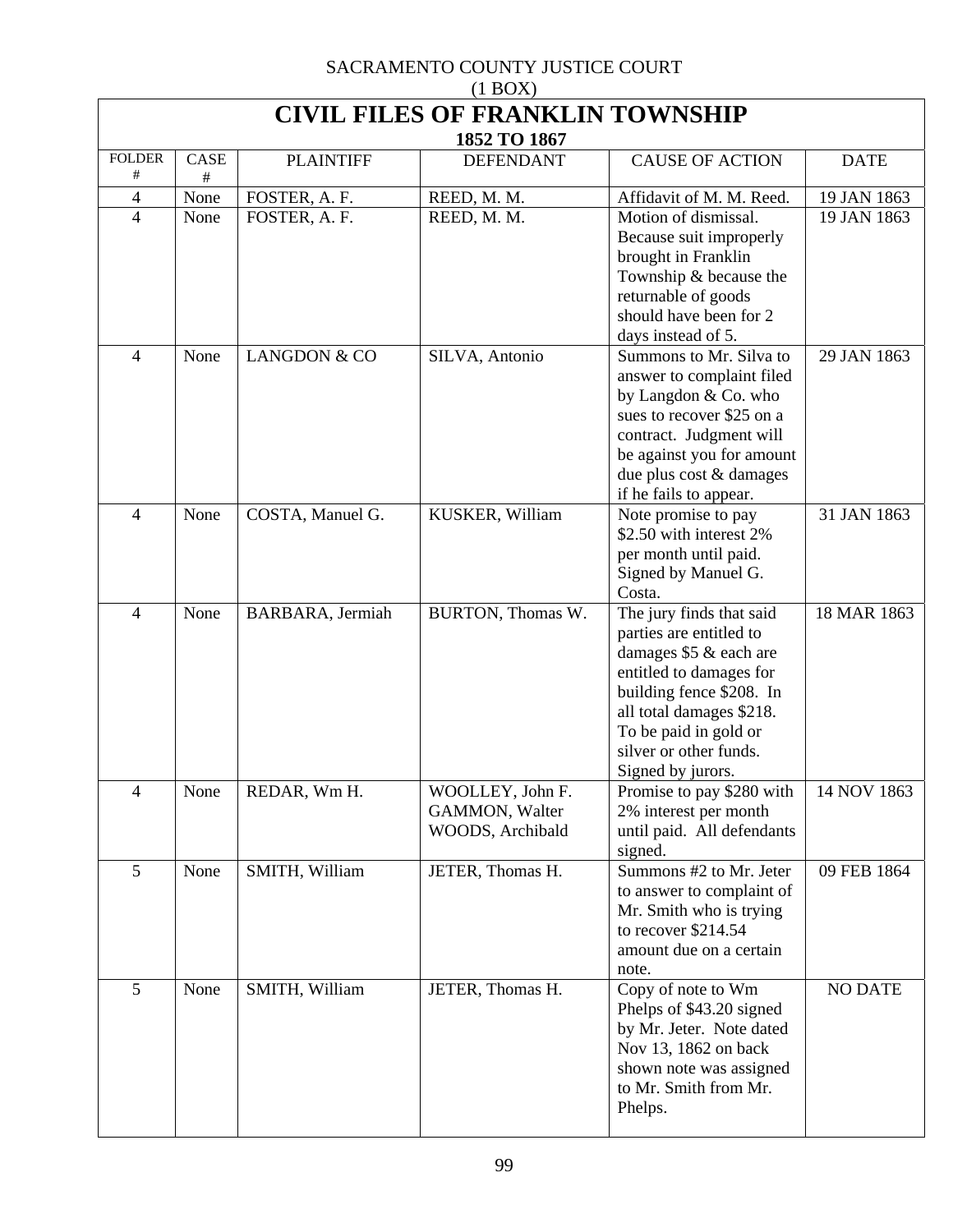| $(1 \text{D} \text{O} \Omega)$<br><b>CIVIL FILES OF FRANKLIN TOWNSHIP</b> |           |                   |                                  |                                                                                                                                                                                                                                                                                                                                                                        |             |  |  |
|---------------------------------------------------------------------------|-----------|-------------------|----------------------------------|------------------------------------------------------------------------------------------------------------------------------------------------------------------------------------------------------------------------------------------------------------------------------------------------------------------------------------------------------------------------|-------------|--|--|
| <b>FOLDER</b>                                                             | CASE      | <b>PLAINTIFF</b>  | 1852 TO 1867<br><b>DEFENDANT</b> | <b>CAUSE OF ACTION</b>                                                                                                                                                                                                                                                                                                                                                 | <b>DATE</b> |  |  |
| #<br>5                                                                    | #<br>None | SMITH, William    | JETER, Thomas H.                 | Note shown # of days<br>worked of 23 days for<br>total for Mr. Smith. One<br>day worked bill Mr.<br>Phelps for total \$214.54.                                                                                                                                                                                                                                         | 04 FEB 1864 |  |  |
| 5                                                                         | None      | SMITH, William E. | JETER, Thomas H.                 | Writ of attachment. To<br>Sheriff to collect \$214.54<br>from Mr. Jeter's money,<br>land, tenements & goods<br>or chattels.                                                                                                                                                                                                                                            | 15 FEB 1864 |  |  |
| 5                                                                         | None      | SMITH, William E. | JETER, Thomas H.                 | Undertaking on<br>attachment.                                                                                                                                                                                                                                                                                                                                          | 09 FEB 1864 |  |  |
| 5                                                                         | None      | SMITH, William E. | JETER, Thomas H.                 | To Sheriff to attach land,<br>tenements, goods,<br>chattels, moneys &<br>effects of Mr. Jeter to<br>satisfy judgment against<br>him for \$214.54.                                                                                                                                                                                                                      | 10 FEB 1864 |  |  |
| 5                                                                         | None      | SMITH, William E. | JETER, Thomas H.                 | Execution. To Sheriff to<br>Mr. Smith received<br>judgment from Mr. Jeter<br>for \$153.14 & \$12.80<br>cost of suit. You are to<br>sell personal property of<br>Mr. Jeter to satisfy the<br>rest of the money owed of<br>\$214.54 $\&$ if personal<br>property mot found then<br>sell real property plus<br>accounting costs. You<br>make & return writ in 20<br>days. | 15 FEB 1864 |  |  |
| 5                                                                         | None      | SMYTH, William E. | JETER, Thomas H.                 | Summons #2. To<br>Thomas H. Jeter to<br>answer to Mr. Smyth<br>complaint that \$214.54 is<br>due on a note.                                                                                                                                                                                                                                                            | 09 FEB 1864 |  |  |
| 5                                                                         | None      | SMITH, William E. | JETER, Thomas H.                 | Summons to Mr. Jeter to<br>appear & answer to Mr.<br>Smith who sues to<br>recover \$214.54 due on a<br>note.                                                                                                                                                                                                                                                           | 12 FEB 1864 |  |  |
| 5                                                                         | None      | SMITH, William E. | JETER, Thomas H.                 | W. E. Smith accounts.<br>Accounting of what is<br>owed & what Thomas H.<br>Jeter has paid.                                                                                                                                                                                                                                                                             | 08 FEB 1864 |  |  |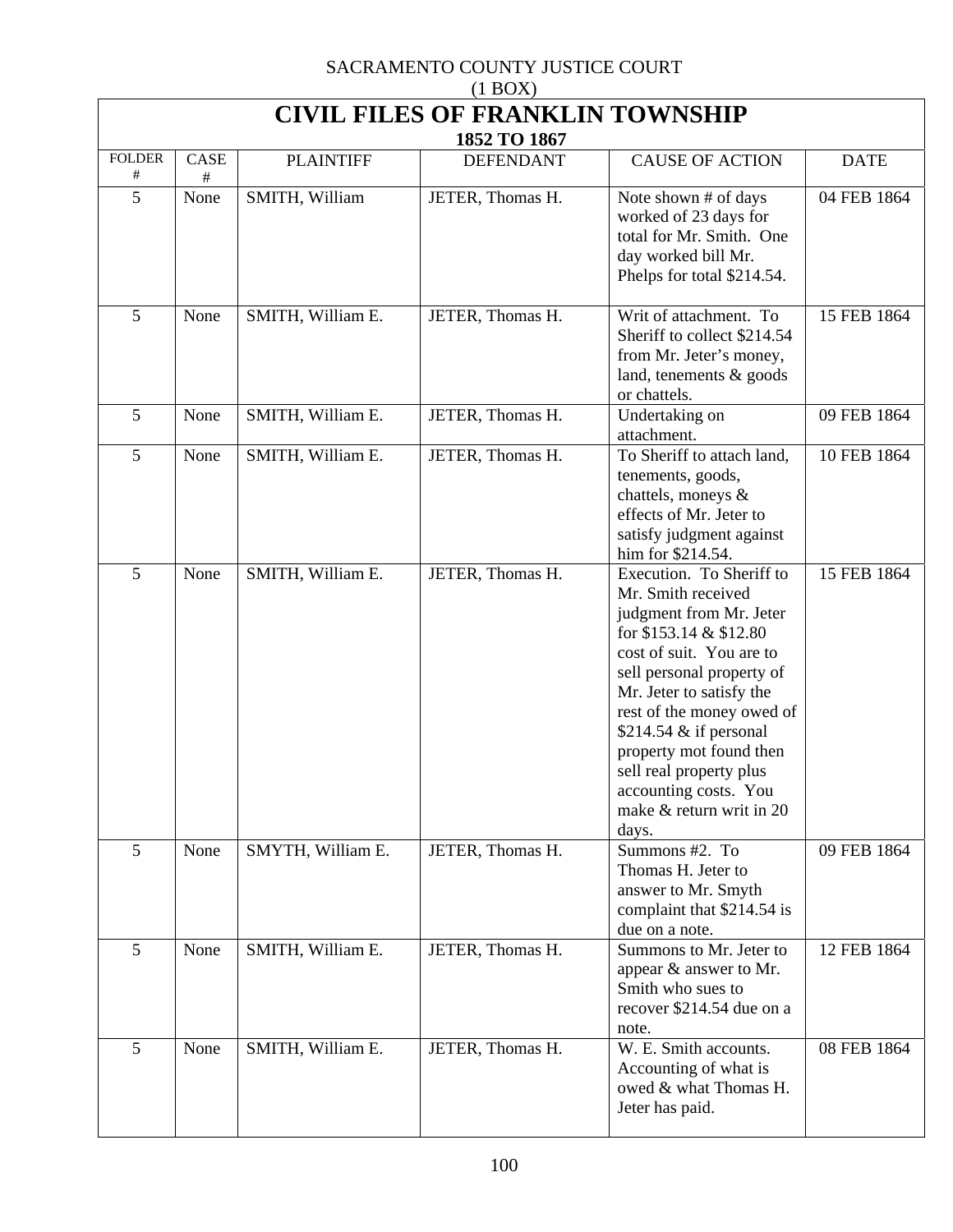| $(1$ BOX)                                               |           |                         |                                                          |                                                                                                                                                                                                                        |             |  |  |
|---------------------------------------------------------|-----------|-------------------------|----------------------------------------------------------|------------------------------------------------------------------------------------------------------------------------------------------------------------------------------------------------------------------------|-------------|--|--|
| <b>CIVIL FILES OF FRANKLIN TOWNSHIP</b><br>1852 TO 1867 |           |                         |                                                          |                                                                                                                                                                                                                        |             |  |  |
| <b>FOLDER</b>                                           | CASE      | <b>PLAINTIFF</b>        | <b>DEFENDANT</b>                                         | <b>CAUSE OF ACTION</b>                                                                                                                                                                                                 | <b>DATE</b> |  |  |
| #<br>5                                                  | #<br>None | THE PEOPLE              | GREEN, Erskin                                            | Notice. That some stray<br>animals did damage & if<br>said animas are not<br>claimed & removed from<br>his premises & damages<br>paid said animals will be<br>disposed of. Full<br>description of animas was<br>given. | 15 MAR 1864 |  |  |
| 5                                                       | None      | <b>HASKELL &amp; CO</b> | <b>LUFKIN &amp; HORNED</b>                               | Note for \$50 & interest at<br>5% per month. Signed by<br>Lufkin & Horned.                                                                                                                                             | 29 MAR 1864 |  |  |
| 5                                                       | None      | GREEN, Erskin           | DOE, John                                                | To Richard Roe to appear<br>& answer to Mr. Green<br>who is suing to recover<br>\$27 for damaged done by<br>1 cow & 2 calves who's<br>trespassed upon his<br>premises.                                                 | 22 APR 1864 |  |  |
| 5                                                       | None      | WIGGINS, Thomas         | SCHWINDERMAN,<br>Joseph<br>SCHWINDERMAN,<br>Mrs.<br>Jack | Mr. Wiggins filed<br>complaint that defendants<br>are guilty of assault $\&$<br>battery by knocking him<br>down & beating him &<br>seriously bruising his<br>head, face & other parts<br>of his body.                  | 24 APR 1864 |  |  |
| 5                                                       | None      | SAMPLES, E. M.          | GREEN, Joseph                                            | Summons to Joseph<br>Green to appear $\&$<br>answer to complaint filed<br>by E. M. Samples who<br>sues to recover<br>possession of a certain<br>gray mare, branded on<br>left shoulder & worth<br>\$75.                | 13 MAY 1864 |  |  |
| 5                                                       | None      | SAMPLES, E. M.          | GREEN, Joseph                                            | To Sheriff you are to<br>summons men citizens &<br>not from bystanders to act<br>as jurors in above case.                                                                                                              | 17 MAY 1864 |  |  |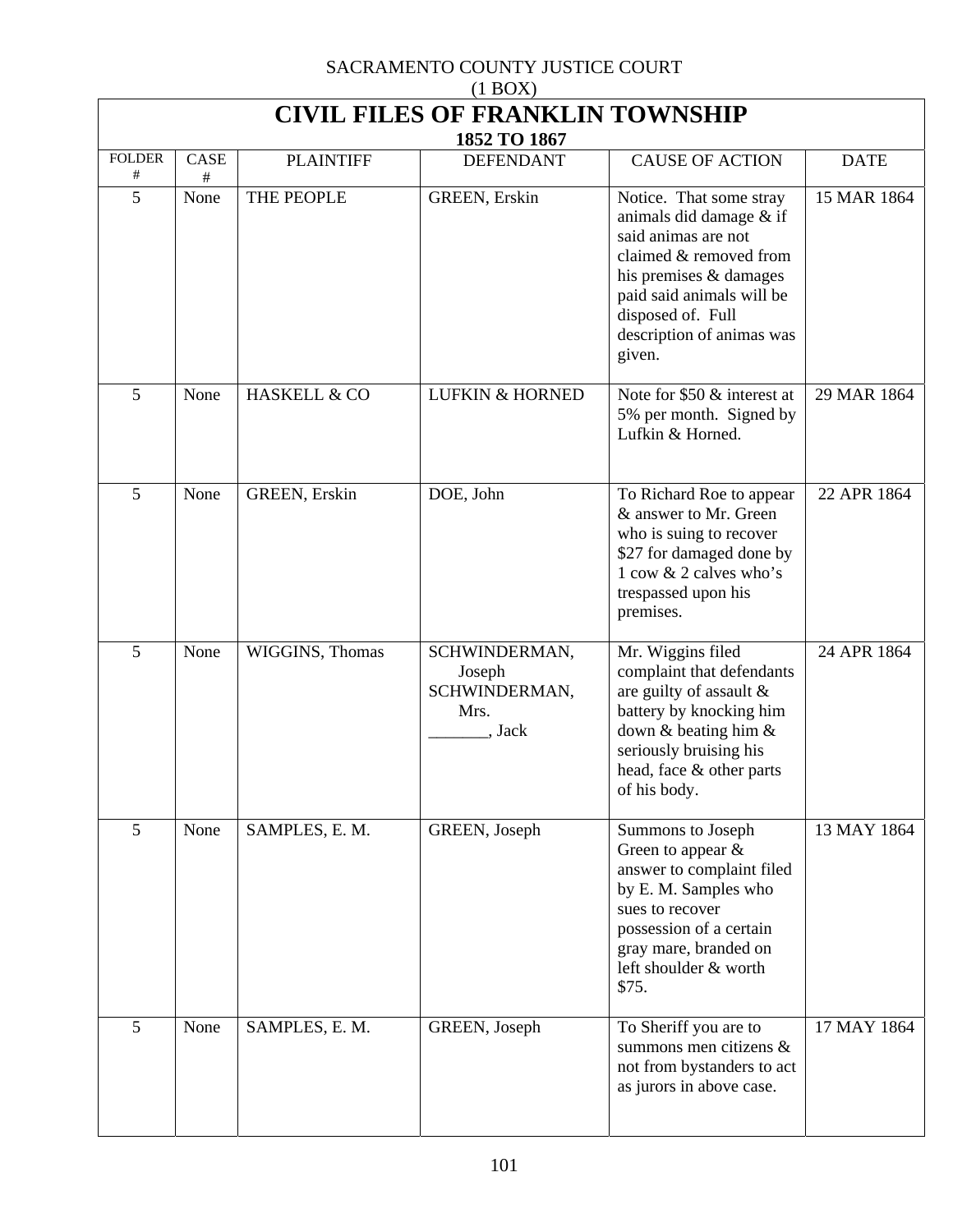| $(1 \text{D}0/\Lambda)$<br><b>CIVIL FILES OF FRANKLIN TOWNSHIP</b> |           |                  |                                  |                                                                                                                                                                                                                                                                                                                                                                                                                                 |             |  |  |
|--------------------------------------------------------------------|-----------|------------------|----------------------------------|---------------------------------------------------------------------------------------------------------------------------------------------------------------------------------------------------------------------------------------------------------------------------------------------------------------------------------------------------------------------------------------------------------------------------------|-------------|--|--|
| <b>FOLDER</b>                                                      | CASE      | <b>PLAINTIFF</b> | 1852 TO 1867<br><b>DEFENDANT</b> | <b>CAUSE OF ACTION</b>                                                                                                                                                                                                                                                                                                                                                                                                          | <b>DATE</b> |  |  |
| #<br>5                                                             | #<br>None | SAMPLES, E. M.   | GREEN, Joseph                    | Sworn statement of E. M.                                                                                                                                                                                                                                                                                                                                                                                                        | 11 MAY 1864 |  |  |
|                                                                    |           |                  |                                  | Samples that he is the<br>lawful owner by purchase<br>of a certain gray mare<br>with brand on left<br>shoulder WS & now<br>being on the Ranch of<br>Mr. Green & he refuses<br>to give the mare back<br>until he pays for feeding.<br>The mare has not been<br>taken for any tax<br>assessment or fine. To<br>Sheriff to take said gray<br>mare the property from<br>Mr. Green & retain until<br>further notice of the<br>court. |             |  |  |
| 5                                                                  | None      | SAMPLES, E. M.   | GREEN, Joseph                    | Subpoena for Shermin H.<br>Bagwell, George Foulks,<br>Henry Kinney & Clark<br>Freeman.                                                                                                                                                                                                                                                                                                                                          | 12 MAY 1864 |  |  |
| 5                                                                  | None      | SAMPLES, E. M.   | GREEN, Joseph                    | Order of affidavit. To<br>Sheriff you are to take<br>described property the<br>gray mare from Mr.<br>Green & deliver him to E.<br>M. Samples. Upon<br>receiving written<br>undertaking executed by<br>2 or more sureties to be<br>approved by yourself to<br>the effect that they are<br>bound in double the<br>amount of value of the<br>property the gray mare.                                                               | 12 MAY 1864 |  |  |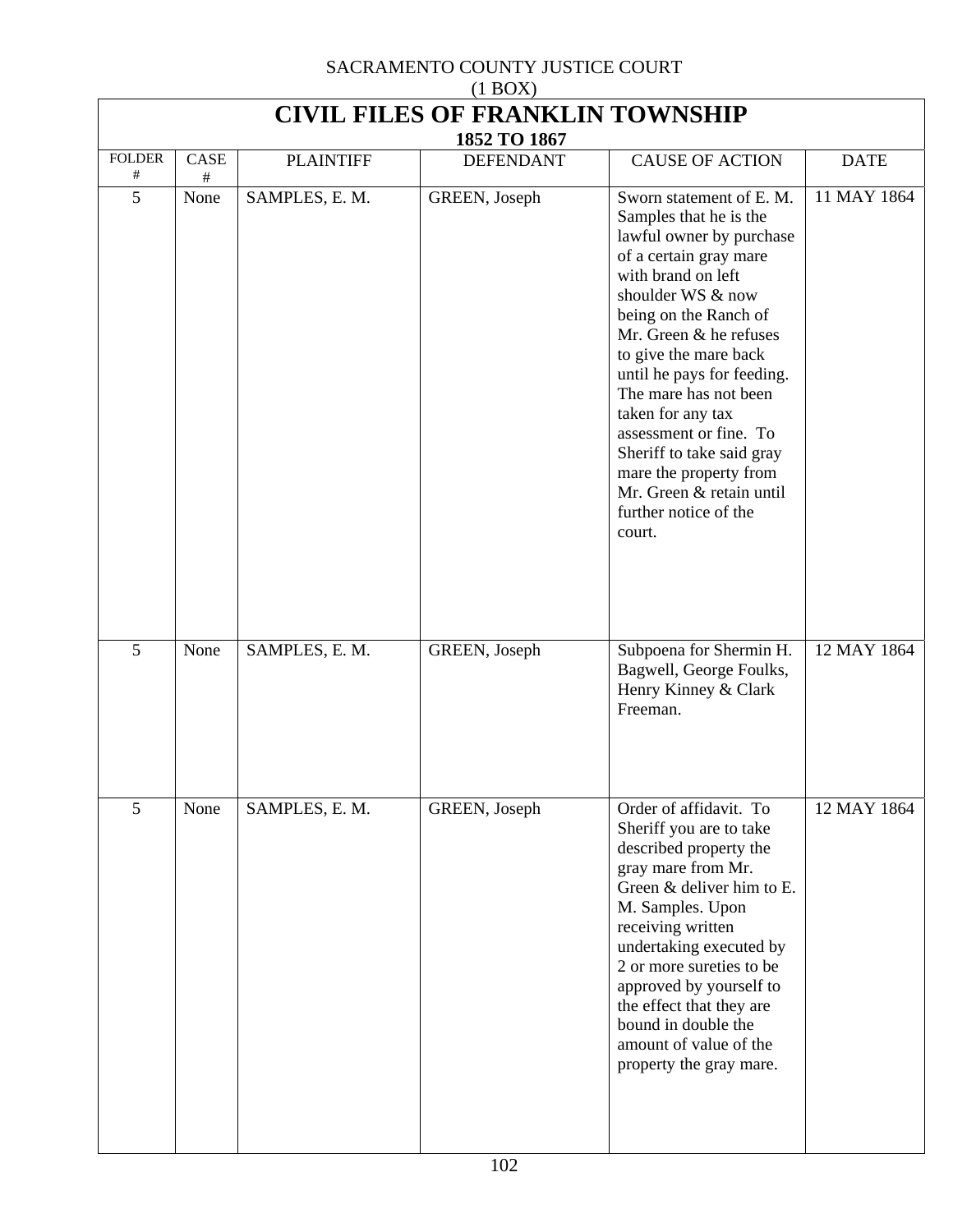| (110011)<br><b>CIVIL FILES OF FRANKLIN TOWNSHIP</b> |           |                         |                                  |                                                                                                                                                                                                                                                                                                                                                                                                                                                                                                                                                                               |                |  |  |
|-----------------------------------------------------|-----------|-------------------------|----------------------------------|-------------------------------------------------------------------------------------------------------------------------------------------------------------------------------------------------------------------------------------------------------------------------------------------------------------------------------------------------------------------------------------------------------------------------------------------------------------------------------------------------------------------------------------------------------------------------------|----------------|--|--|
| <b>FOLDER</b>                                       | CASE      | <b>PLAINTIFF</b>        | 1852 TO 1867<br><b>DEFENDANT</b> | <b>CAUSE OF ACTION</b>                                                                                                                                                                                                                                                                                                                                                                                                                                                                                                                                                        | <b>DATE</b>    |  |  |
| #<br>5                                              | #<br>None | SAMPLES, E. M.          | GREEN, Joseph                    | Walter Gammon & G.<br>Merrell are held & firmly<br>bound to Mr. Green in the<br>sum of \$150 which sum<br>will be paid we bind<br>ourselves & our legal<br>representative.<br>Obligation of Mr. Green<br>to return gray mare to Mr.<br>Samples & if said Mr.<br>Sample shall prosecute<br>said action & return said<br>mare to Mr. Green, then<br>Mr. Sample must pay Mr.<br>Green such sum as may<br>for any cause be<br>recovered against Mr.<br>Sample. Then in that<br>case the above obligation<br>will be null & void<br>otherwise to remain in<br>full force & effect. | 13 MAY 1864    |  |  |
| 5                                                   | None      | SAMPLES, E. M.          | GREEN, Joseph                    | To Sheriff you are<br>commanded. (Nothing<br>else on paper).                                                                                                                                                                                                                                                                                                                                                                                                                                                                                                                  | <b>NO DATE</b> |  |  |
| 5                                                   | None      | SAMPLES, E. M.          | GREEN, Joseph                    | Bond of plaintiff for \$150<br>to insure the return of<br>said mare to defendant if<br>return be adjudged.                                                                                                                                                                                                                                                                                                                                                                                                                                                                    | 11 MAY 1864    |  |  |
| 5                                                   | None      | LANGDON & CO            | SILVA, Antonia                   | Writ of attachment. To<br>Sheriff to collect \$25<br>from Antonia Silva.                                                                                                                                                                                                                                                                                                                                                                                                                                                                                                      | 09 JUN 1864    |  |  |
| 5                                                   | None      | <b>LANGDON &amp; CO</b> | SILVA, Antonia                   | Undertaking on<br>attachment in the sum of<br>\$200.                                                                                                                                                                                                                                                                                                                                                                                                                                                                                                                          | 09 JUN 1864    |  |  |
| 5                                                   | None      | MAYBERRY, G. N.         | FRICK, Henry                     | Summons to Henry Frick<br>to answer to complaint of<br>G. N. Mayberry who sues<br>to recover \$7 for damages<br>done by sorrel horse colt<br>who trespassed on<br>property plus cost &<br>damages.                                                                                                                                                                                                                                                                                                                                                                            | 31 MAY 1864    |  |  |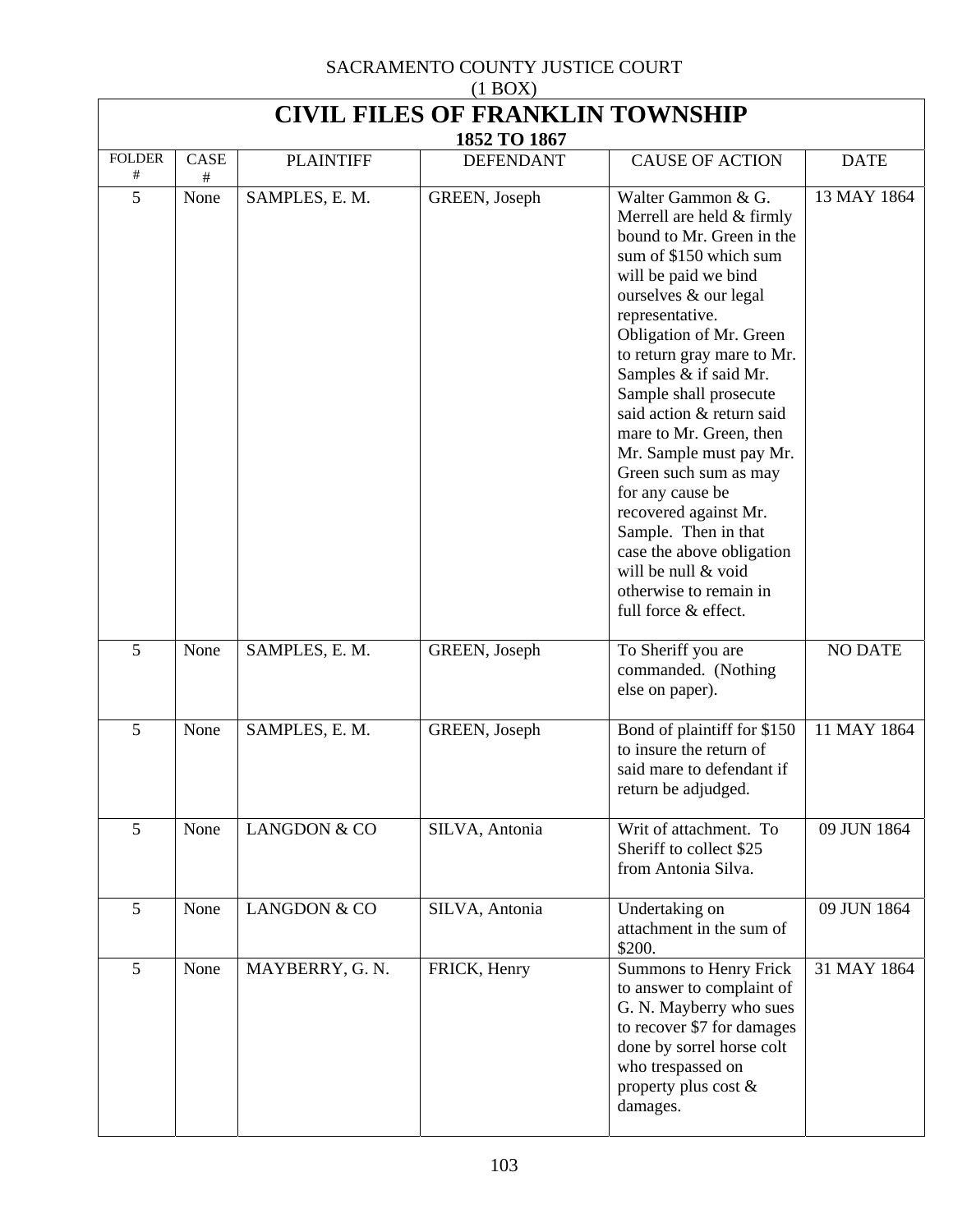| $(1$ BOX)                               |           |                                       |                  |                                                                                                                                                                                |             |  |  |  |
|-----------------------------------------|-----------|---------------------------------------|------------------|--------------------------------------------------------------------------------------------------------------------------------------------------------------------------------|-------------|--|--|--|
| <b>CIVIL FILES OF FRANKLIN TOWNSHIP</b> |           |                                       |                  |                                                                                                                                                                                |             |  |  |  |
| 1852 TO 1867                            |           |                                       |                  |                                                                                                                                                                                |             |  |  |  |
| <b>FOLDER</b><br>#                      | CASE<br># | <b>PLAINTIFF</b>                      | <b>DEFENDANT</b> | <b>CAUSE OF ACTION</b>                                                                                                                                                         | <b>DATE</b> |  |  |  |
| 5                                       | None      | GREEN, E.<br>GREEN, L.                | JEWET, Edwin     | Affidavit for attachment.<br>Sworn statement of E.<br>Green that Mr. Jewet<br>owes \$97.89 on an<br>account or a contract for<br>direct payment.                               | 23 JUN 1864 |  |  |  |
| 5                                       | None      | GREEN, E.<br>GREEN, L.                | JEWET, Edwin     | Undertaking on<br>attachment in the sum of<br>\$200. Attachment<br>against the property of<br>defendant has been<br>demanded.                                                  | 23 JUN 1864 |  |  |  |
| 5                                       | None      | <b>FULLER &amp;</b><br><b>HEATHER</b> | BEEBEE, C.H.     | Accounting of what C. H.<br>Beebee purchased & how<br>much the price was $\&$<br>how much is still owed<br>\$124.87.                                                           | 06 AUG 1864 |  |  |  |
| 5                                       | None      | <b>FULLER &amp;</b><br><b>HEATHER</b> | BEEBEE, C.H.     | Affidavit for attachment.<br>Sworn statement of Fuller<br>& Heather that defendant<br>owed \$124.87 & that<br>mortgage was pledged on<br>real or personal property.            | 06 AUG 1864 |  |  |  |
| 5                                       | None      | <b>FULLER &amp;</b><br><b>HEATHER</b> | BEEBEE, C.H.     | C. H. Beebee is<br>summoned to answer to<br>complaint of Fuller &<br>Heather who sues to<br>recover \$124.87 on open<br>account on furnishes at<br>your request.               | 09 AUG 1864 |  |  |  |
| 5                                       | None      | <b>FULLER &amp;</b><br><b>HEATHER</b> | BEEBEE, C.H.     | Undertaking on<br>attachment in the sum of<br>\$100. Attachment<br>against property has been<br>demanded.                                                                      | 06 AUG 1864 |  |  |  |
| 5                                       | None      | <b>BAILEY</b> , Alice                 | FRYE, William A. | Summons to William H.<br>Frye to answer to<br>complaint of Alice Bailey<br>who sues to recover<br>\$185.33 on certain<br>promissory note.                                      | 05 SEP 1864 |  |  |  |
| 5                                       | None      | <b>BAILEY, Alice</b>                  | FRYE, William A. | Summons of William H.<br>Frye to appear to answer<br>to complaint of Alice<br>Bailey who sues to<br>recover \$185.83 on a<br>promissory note plus<br>interest at 2% per month. | 10 SEP 1864 |  |  |  |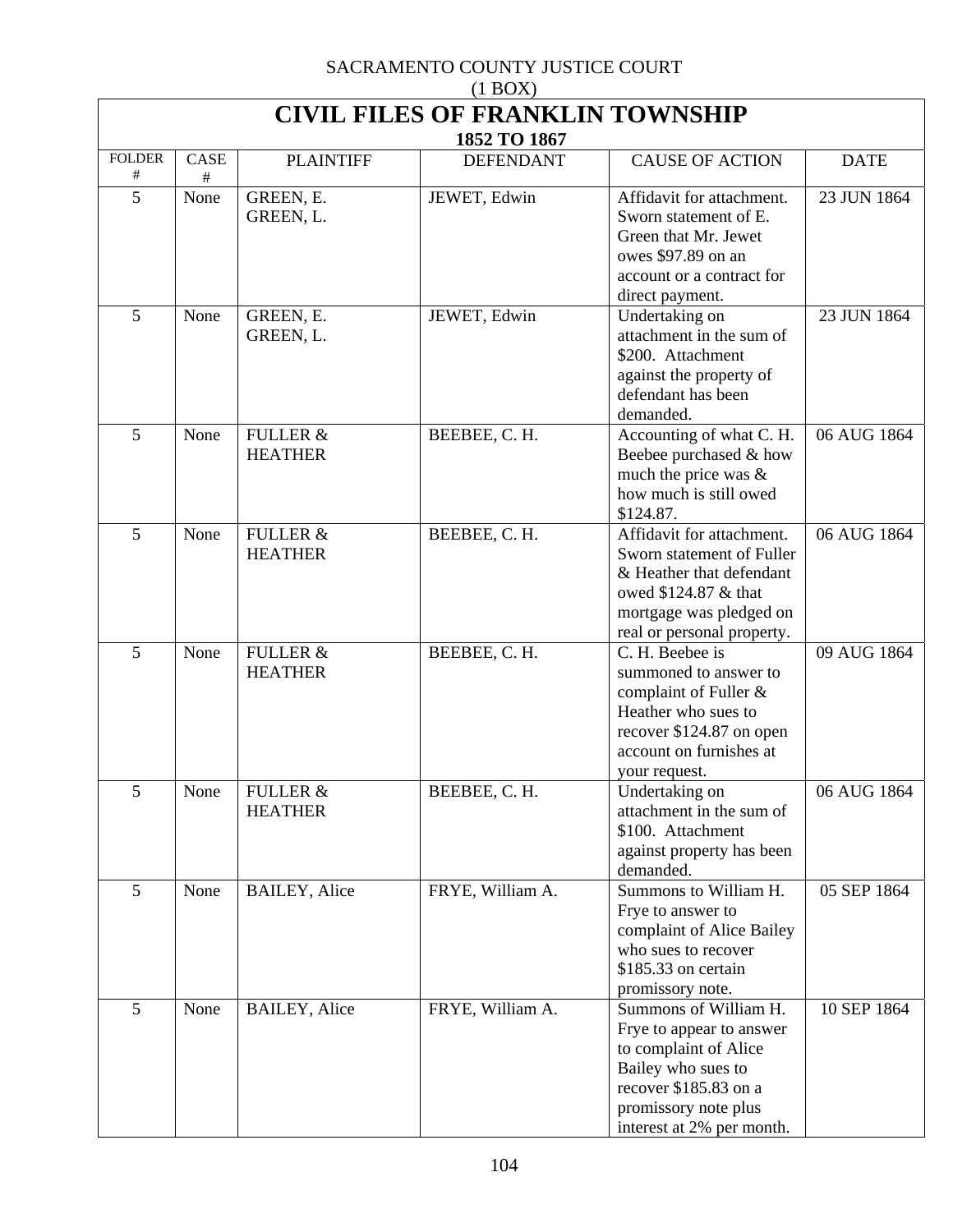| (110011)<br><b>CIVIL FILES OF FRANKLIN TOWNSHIP</b> |           |                  |                  |                                                                                                                                                                                                                                               |             |  |  |  |
|-----------------------------------------------------|-----------|------------------|------------------|-----------------------------------------------------------------------------------------------------------------------------------------------------------------------------------------------------------------------------------------------|-------------|--|--|--|
| 1852 TO 1867                                        |           |                  |                  |                                                                                                                                                                                                                                               |             |  |  |  |
| <b>FOLDER</b><br>#                                  | CASE<br># | <b>PLAINTIFF</b> | <b>DEFENDANT</b> | <b>CAUSE OF ACTION</b>                                                                                                                                                                                                                        | <b>DATE</b> |  |  |  |
| 5                                                   | None      | BOYE, J. E.      | MAGILL, Samuel   | Subpoena for Albert<br>Lindon, W. H. Howard $&$<br>Samuel Magill.                                                                                                                                                                             | 04 OCT 1864 |  |  |  |
| 5                                                   | None      | BOYE, J. E.      | MAGILL, Samuel   | Replevin. J. E. Boye is<br>lawfully entitled to<br>possession of 2 horses (1)<br>brown $& 1$ bay) $& $ small<br>chain & being wrongfully<br>detained by defendant.<br>Horses worth \$250. To<br>Sheriff to take possession<br>of said horses. | 04 OCT 1864 |  |  |  |
| 5                                                   | None      | BOYE, J. E.      | MAGILL, Samuel   | Complaint filed by J. E.<br>Boye that Mr. Magill has<br>2 horses (1 brown $& 1$<br>bay) $\&$ small chain that is<br>rightfully his.                                                                                                           | 04 OCT 1864 |  |  |  |
| 5                                                   | None      | BOYE, J. E.      | MAGILL, Samuel   | Summons to Mr. Magill<br>to appear & answer to<br>complaint of J. E. Boye<br>who sues to recover<br>possession of 2 horses (1<br>brown $\&$ 1 bay) $\&$ small<br>chain.                                                                       | 04 OCT 1864 |  |  |  |
| 5                                                   | None      | JOSEPH, Emanuel  | LUFKIN, D. T.    | Summons to D.T.<br>Lufkins to appear to<br>answer to complaint of<br>Emanuel Joseph to<br>recover \$125 on certain<br>note that is due.                                                                                                       | 07 OCT 1864 |  |  |  |
| 5                                                   | None      | JOSEPH, Emanuel  | LUFKIN, D. T.    | Summons to D. T. Lufins<br>to appear to answer to<br>complaint of Emaneul<br>Joseph to recover \$125<br>on promissory note that is<br>due.                                                                                                    | 30 SEP 1864 |  |  |  |
| 5                                                   | None      | JOSEPH, Emanuel  | LUFKIN, D. T.    | Writ of attachment. To<br>Sheriff to attach real &<br>personal property of D.T.<br>Lufkin to recover \$125.                                                                                                                                   | 07 OCT 1864 |  |  |  |
| 5                                                   | None      | JOSEPH, Emanuel  | LUFKIN, D. T.    | Summons to D.T.<br>Lufkins to appear $\&$<br>answer to Emanual<br>Joseph who brings action<br>to recover \$125 on a<br>promissory note.                                                                                                       | 22 SEP 1864 |  |  |  |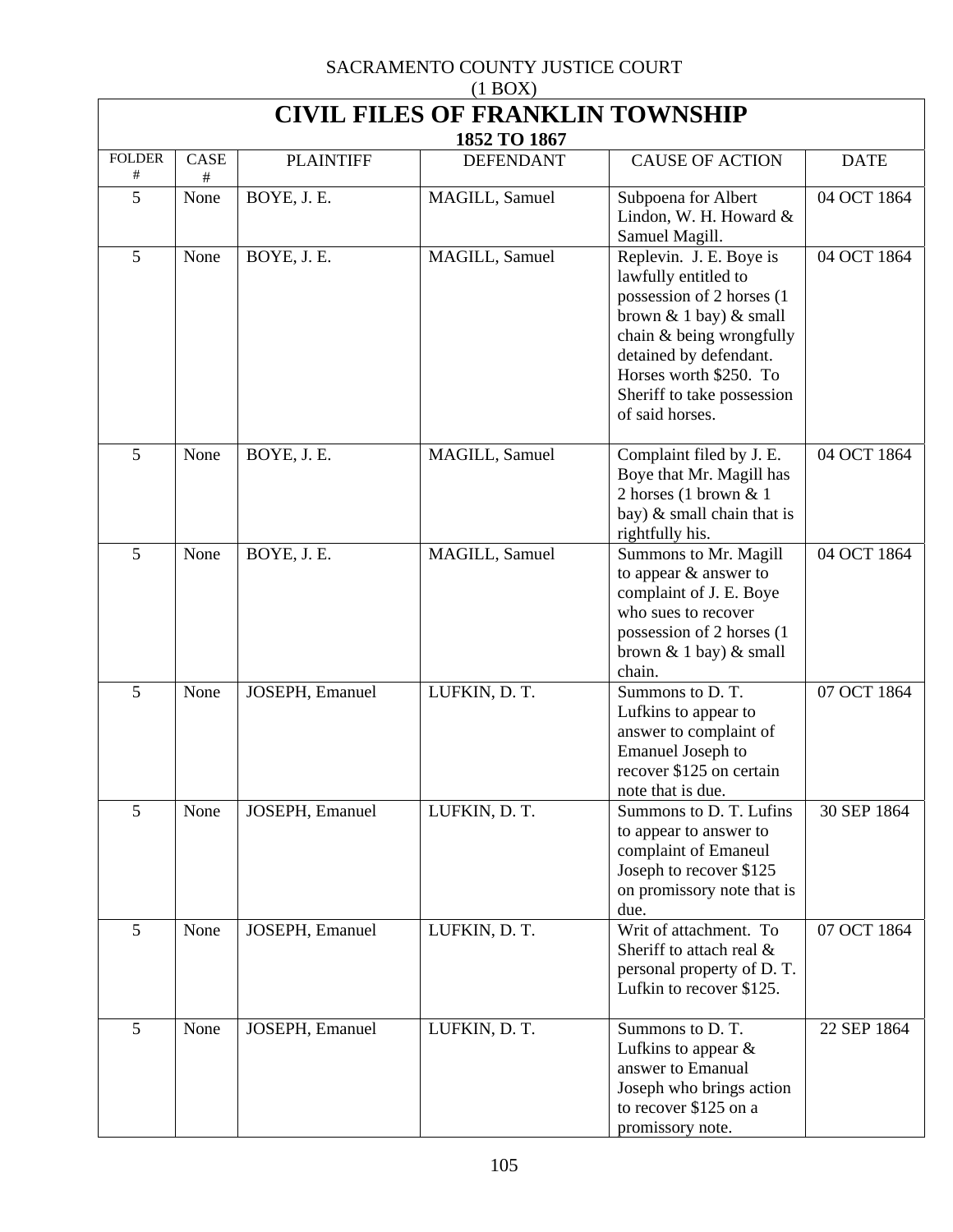| $(1$ BOX)                               |           |                         |                  |                                                                                                                                                                                                              |                |  |  |  |
|-----------------------------------------|-----------|-------------------------|------------------|--------------------------------------------------------------------------------------------------------------------------------------------------------------------------------------------------------------|----------------|--|--|--|
| <b>CIVIL FILES OF FRANKLIN TOWNSHIP</b> |           |                         |                  |                                                                                                                                                                                                              |                |  |  |  |
| 1852 TO 1867                            |           |                         |                  |                                                                                                                                                                                                              |                |  |  |  |
| <b>FOLDER</b><br>#                      | CASE<br># | <b>PLAINTIFF</b>        | <b>DEFENDANT</b> | <b>CAUSE OF ACTION</b>                                                                                                                                                                                       | <b>DATE</b>    |  |  |  |
| 5                                       | None      | JOSEPH, Emanuel         | LUFKIN, D. T.    | Affidavit & undertaking.<br>That defendant is<br>indebted to him for \$125<br>on promissory note.                                                                                                            | 13 SEP 1864    |  |  |  |
| 5                                       | None      | JOSEPH, Emanuel         | LUFKIN, D. T.    | Complaint by Mr. Joseph<br>that D. T. Lufkin owes<br>him \$125 on a<br>promissory note.                                                                                                                      | <b>NO DATE</b> |  |  |  |
| 5                                       | None      | <b>LANGDON &amp; CO</b> | SILVA, Antonia   | Affidavit for attachment.<br>Sworn statement of<br>Langdon & Co. that<br>defendant is indebted to<br>them for \$25.                                                                                          | 09 JUN 1864    |  |  |  |
| 5                                       | None      | JOSEPH, Emanuel         | LUFKIN, D. T.    | Writ of attachment. To<br>Sheriff to attach real &<br>personal property to<br>recover \$125.                                                                                                                 | 22 SEP 1864    |  |  |  |
| $\overline{5}$                          | None      | JOSEPH, Emanuel         | LUFKIN, D. T.    | Summons to D. L. Lufkin<br>to appear & answer to<br>complaint of Mr. Joseph<br>who sues to recover \$125<br>on promissory note.                                                                              | 07 OCT 1864    |  |  |  |
| 5                                       | None      | THE PEOPLE              | SMITH, Patsie    | Complaint of R. Sullivan<br>that William Ward is an<br>important witness $\&$ is<br>absent & said to prove<br>amount of money that<br>was stolen by defendant.<br>They're asking for<br>continuance of case. | 14 OCT 1864    |  |  |  |
| 5                                       | None      | THE PEOPLE              | SMITH, Patsie    | Subpoena for J. Johnston,<br>James McDonough,<br>Michael Feney, Michael<br>Frill, Joseph Calahan,<br>Henry Filch, H.<br>Underwood, J.<br>Waterman, C. R. Miller,<br>Mrs. Finch $&$ T. B.<br>Julian.          | 15 OCT 1864    |  |  |  |
| 5                                       | None      | THE PEOPLE              | SMITH, Patsie    | To Sheriff to arrest<br>Patrice Smith for pettit<br>larceny.                                                                                                                                                 | 13 OCT 1864    |  |  |  |
| 5                                       | None      | THE PEOPLE              | SMITH, Patsie    | Complaint filed by J. R.<br>Sullivan that Patsie Smith<br>committed pettit larceny<br>by unlawfully &<br>feloniously taking from<br>Willaim Ward \$45.                                                       | 13 OCT 1864    |  |  |  |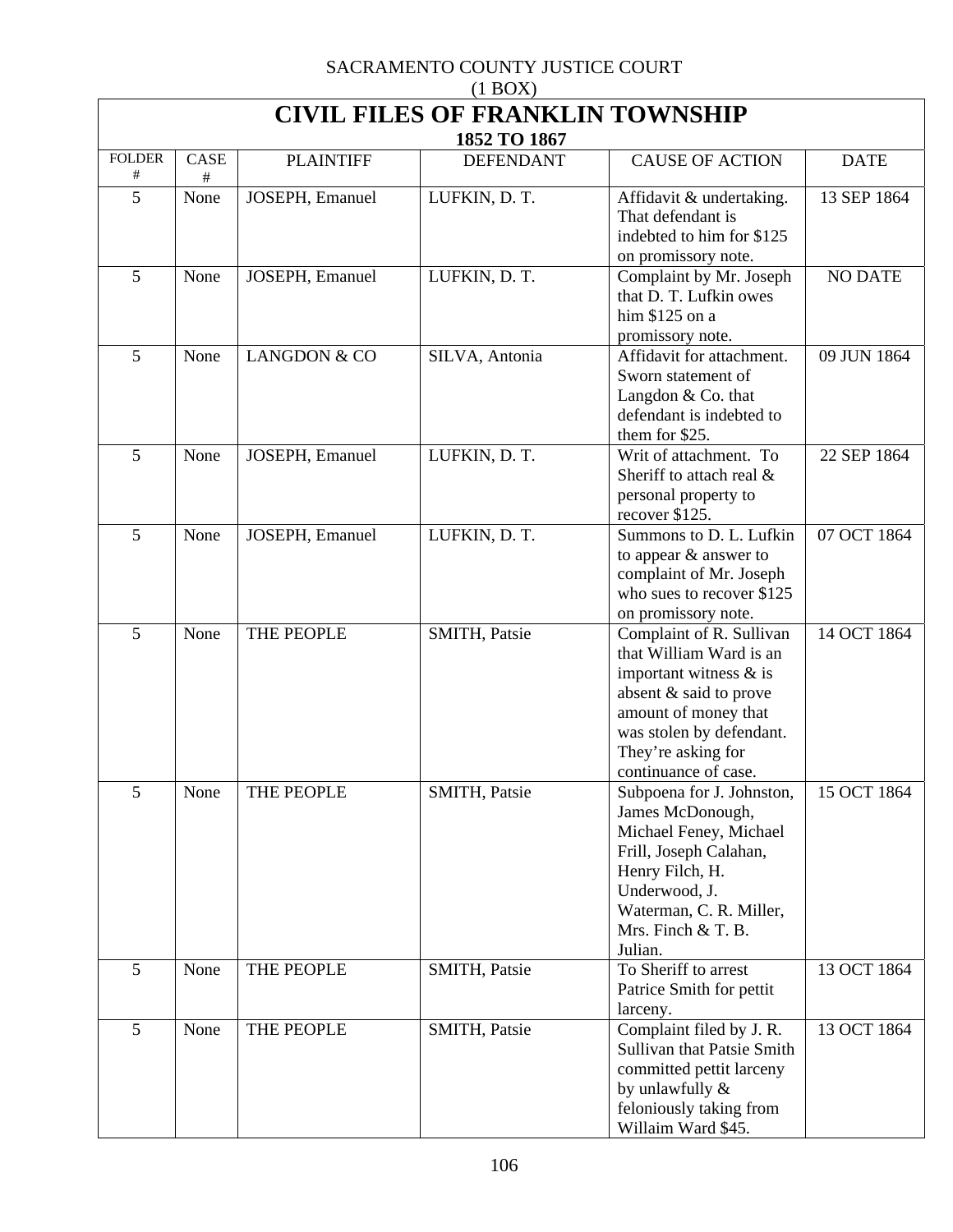| $(1 \text{D} \cup 1)$<br><b>CIVIL FILES OF FRANKLIN TOWNSHIP</b><br>1852 TO 1867 |              |                         |                                  |                                                                                                                                                                                                                                                                                                                                                                         |             |  |  |
|----------------------------------------------------------------------------------|--------------|-------------------------|----------------------------------|-------------------------------------------------------------------------------------------------------------------------------------------------------------------------------------------------------------------------------------------------------------------------------------------------------------------------------------------------------------------------|-------------|--|--|
| <b>FOLDER</b><br>#                                                               | CASE<br>$\#$ | <b>PLAINTIFF</b>        | <b>DEFENDANT</b>                 | <b>CAUSE OF ACTION</b>                                                                                                                                                                                                                                                                                                                                                  | <b>DATE</b> |  |  |
| 5                                                                                | None         | LAMOUNTAIN,<br>Lawrence | FLINN, Robert                    | Subpoena for David<br>Crump.                                                                                                                                                                                                                                                                                                                                            | 01 NOV 1864 |  |  |
| 5                                                                                | None         | LAMOUNTAIN,<br>Lawrence | FLINN, Robert                    | <b>Summons to Robert Flinn</b><br>to answer to complaint of<br>Mr. Lamountain to<br>recover \$12 damage<br>sustained by the<br>trespassing of defendant's<br>cattle upon his premises.                                                                                                                                                                                  | 01 NOV 1864 |  |  |
| 5                                                                                | None         | THE PEOPLE              | MEYER, Rosa                      | Complain that grand<br>larceny was committed<br>by Rosa Meyer for<br>stealing different articles<br>of clothing & pieces of<br>materials valued at \$300.                                                                                                                                                                                                               | 01 NOV 1864 |  |  |
| 5                                                                                | None         | THE PEOPLE              | ROBB, Wm                         | Subpoena for Henry<br>Crist.                                                                                                                                                                                                                                                                                                                                            | 22 DEC 1864 |  |  |
| 5                                                                                | None         | BURBANK, P.D.           | <b>BENTY</b> , James<br>ROBB, W. | To Sheriff to summons<br>12 good & lawful men &<br>citizens of Sacramento<br>County & not from<br>bystanders to act as<br>jurors.                                                                                                                                                                                                                                       | 26 DEC 1864 |  |  |
| 5                                                                                | None         | THE PEOPLE              | ROBB, Wm                         | Affidavit of P. D.<br>Burbank that Wm Robb<br>is guilty of the crime of<br>assault with intent to do<br>great bodily injury by<br>beating & bruising him<br>with the handle of a<br>pitchfork.                                                                                                                                                                          | 22 DEC 1864 |  |  |
| 5                                                                                | None         | THE PEOPLE              | CALAHAN, Hugh                    | To Sheriff, you are<br>hereby commanded to<br>summon the following<br>named persons K.<br>Wantland, A. Scales, G.<br>Merrill, George Hack,<br>Julius Beach, G. N.<br>Maberry, G. A. King, H<br>Underwood, H. Colman,<br>John Julian, George<br>Green & A. J. Bump to<br>appear in office & act as<br>jurors in the criminal<br>action of The People Vs<br>Hugh Calahan. | 31 DEC 1864 |  |  |
| 5                                                                                | None         | THE PEOPLE              | CALAHAN, Hugh                    | Subpoena for E. Green.                                                                                                                                                                                                                                                                                                                                                  | 31 DEC 1864 |  |  |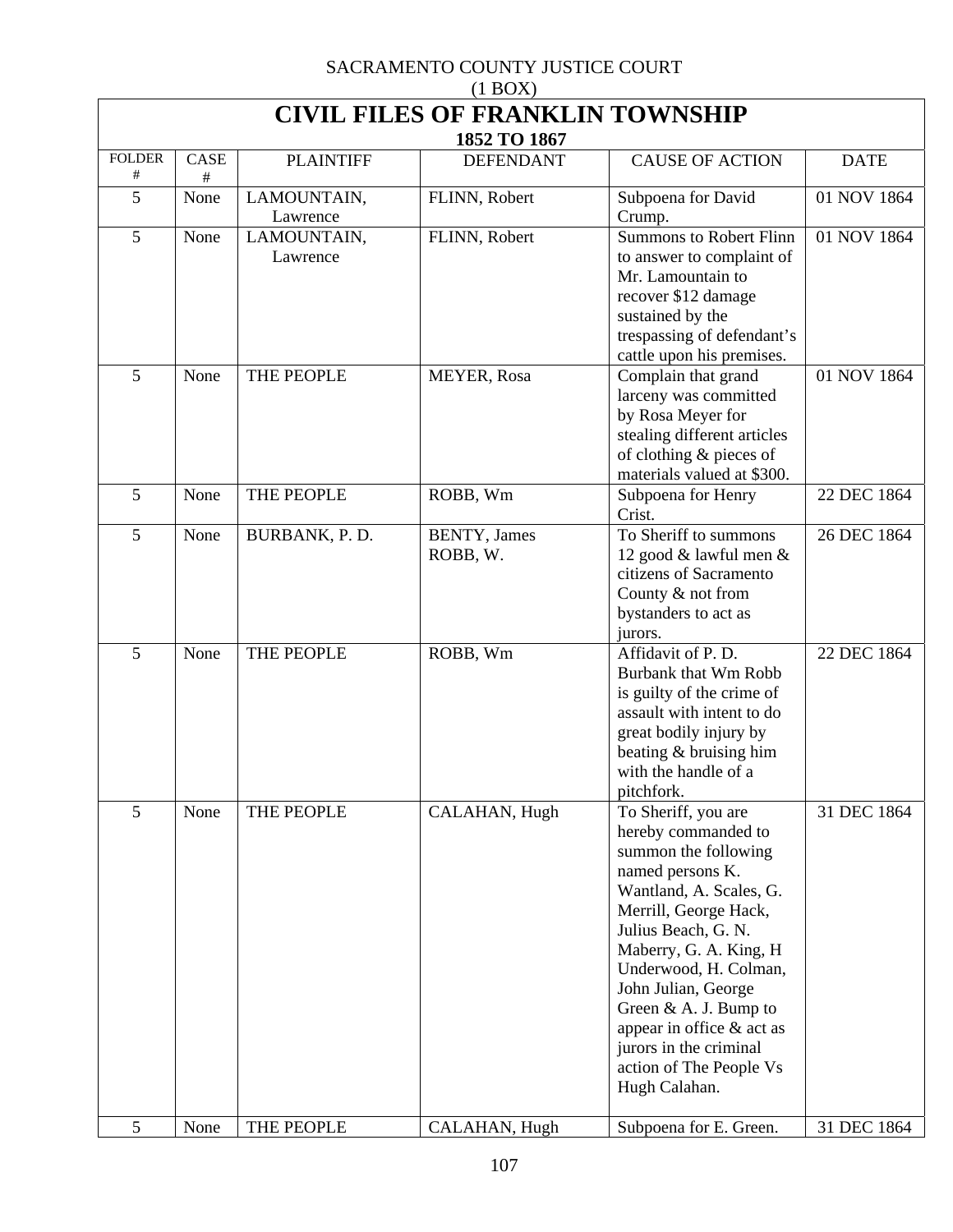| $(1 \text{D} \text{O} \Lambda)$<br><b>CIVIL FILES OF FRANKLIN TOWNSHIP</b> |      |                         |                                  |                                                                                                                                                                                                                                                                                                                 |                |  |  |
|----------------------------------------------------------------------------|------|-------------------------|----------------------------------|-----------------------------------------------------------------------------------------------------------------------------------------------------------------------------------------------------------------------------------------------------------------------------------------------------------------|----------------|--|--|
| <b>FOLDER</b>                                                              | CASE | <b>PLAINTIFF</b>        | 1852 TO 1867<br><b>DEFENDANT</b> | <b>CAUSE OF ACTION</b>                                                                                                                                                                                                                                                                                          | <b>DATE</b>    |  |  |
| #                                                                          | #    |                         |                                  |                                                                                                                                                                                                                                                                                                                 |                |  |  |
| 5                                                                          | None | THE PEOPLE              | CALAHAN, Hugh                    | Summons to Hugh<br>Calahan to appear $\&$<br>answer to drawing $\&$<br>exhibiting a deadly<br>weapon in an angry $\&$<br>threatening manner in the<br>Green Hotel.                                                                                                                                              | 31 DEC 1864    |  |  |
| 5                                                                          | None | THE PEOPLE              | CALAHAN, Hugh                    | Warrant for arrest. To<br>Sheriff to arrest Hugh<br>Calahan for the crime of<br>drawing & exhibiting a<br>deadly weapon in an<br>angry & threatening<br>manner in the Green<br>Hotel.                                                                                                                           | 31 DEC 1864    |  |  |
| 6                                                                          | None | THE PEOPLE              | HAMILTON, H. M.                  | Subpoena for Walter<br>Gammon, James<br>Patterson, William<br>Hawkins & Henry Hale.                                                                                                                                                                                                                             | 27 DEC 1865    |  |  |
| 6                                                                          | None | WATCH, Christian        | DOE, John                        | Summons to John Doe to<br>appear & answer to<br>action to recover the sum<br>of \$15 damages sustained<br>by Mr. Watch when<br>certain Brown mule<br>breaking into premises $\&$<br>destroying property.                                                                                                        | 04 JAN 1865    |  |  |
| 6                                                                          | None | LAMOUNTAIN,<br>Lawrence | FLINN, Robert                    | <b>Complaint of Lawrence</b><br>Lamountain filed against<br>Robert Flinn that 4 head<br>of cattle of Mr. Flinn<br>come on premises & did<br>damaged of $$12 \&$ he has<br>put said cattle in his<br>corral & has notified Mr.<br>Flinn of the taking up $\&$<br>amount of damages. Mr.<br>Flinn refused to pay. | <b>NO DATE</b> |  |  |
| 6                                                                          | None | WATCH, Christian        | DOE, John                        | Execution. To Sheriff<br>judgment was rendered<br>against John Doe & must<br>pay Mr. Watch \$15<br>damage plus \$12 cost of<br>suit from personal<br>property. If not sufficient<br>then collect form real<br>property.                                                                                         | 14 JAN 1865    |  |  |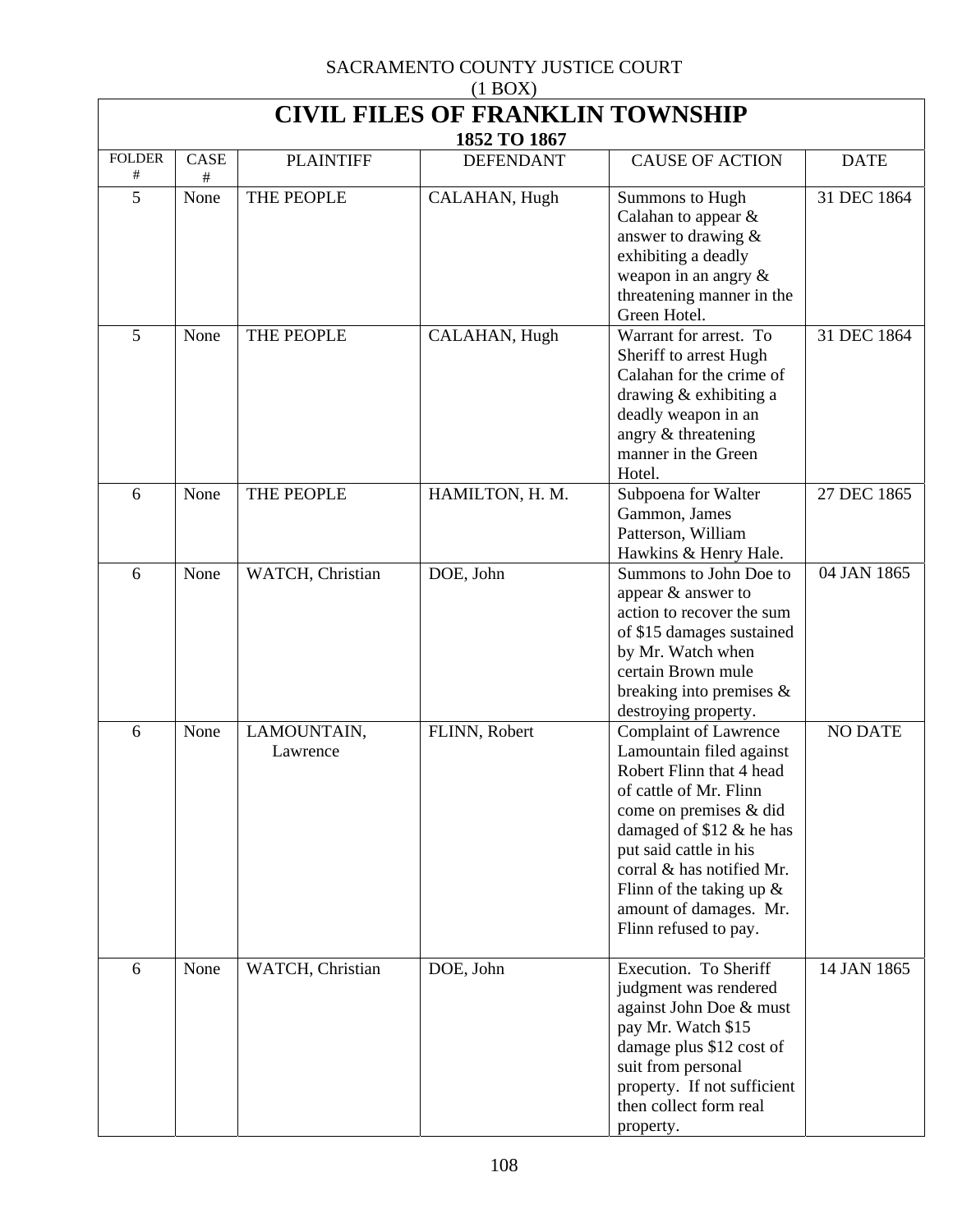| $(1 \text{D} \text{O} \Omega)$<br><b>CIVIL FILES OF FRANKLIN TOWNSHIP</b> |           |                      |                                  |                                                                                                                                                                                                                                                                                                                |                |  |  |
|---------------------------------------------------------------------------|-----------|----------------------|----------------------------------|----------------------------------------------------------------------------------------------------------------------------------------------------------------------------------------------------------------------------------------------------------------------------------------------------------------|----------------|--|--|
| <b>FOLDER</b>                                                             | CASE      | <b>PLAINTIFF</b>     | 1852 TO 1867<br><b>DEFENDANT</b> | <b>CAUSE OF ACTION</b>                                                                                                                                                                                                                                                                                         | <b>DATE</b>    |  |  |
| #<br>6                                                                    | #<br>None | HUTCHINSON, A. E.    | HUMPHREYVILLE,<br>Wm             | Transcript of a judgment.<br>Action brought for<br>payment of promissory<br>note for \$99.53.<br>Judgment for plaintiff for<br>\$99.53 & cost of suit of<br>\$4.50 for total of<br>\$104.03.                                                                                                                   | 09 FEB 1865    |  |  |
| 6                                                                         | None      | KORN, Jesse          | HYRONYMUS, Jesse                 | Action to recover on<br>account of \$44.46 due.                                                                                                                                                                                                                                                                | 08 APR 1865    |  |  |
| 6                                                                         | None      | <b>BEACH, Julius</b> | MABERRY, G. N.                   | Affidavit for attachment<br>against residents.<br>Defendant is indebted to<br>plaintiff for \$163 on a<br>certain note.                                                                                                                                                                                        | 22 AUG 1865    |  |  |
| 6                                                                         | None      | GREEN, A             | DOE, John                        | Execution. To Sheriff<br>judgment was rendered<br>against John Doe in favor<br>of A. Green for \$5<br>damage & \$12 cost of<br>suit. You are<br>commanded to collect out<br>of personal property, if<br>not sufficient then take<br>out of real property.                                                      | 21 APR 1865    |  |  |
| 6                                                                         | None      | GREEN, J.B.          | RAMSEY, George H.                | Action to recover<br>\$217.30 owed on<br>merchandise sold &<br>delivered.                                                                                                                                                                                                                                      | 21 APR 1865    |  |  |
| 6                                                                         | None      | KORN, Jacob          | HYRONYMOUS, Jesse                | Subpoena for John Rice,<br>Henry Hale, Neil<br>Anderson, James M.<br>Stephenson & E. Droffer.                                                                                                                                                                                                                  | 25 APR 1865    |  |  |
| 6                                                                         | None      | KORN, Jacob          | HYRONIMOUS, Jesse                | Complaint. The plaintiff<br>built 140 rods of fence<br>between lands of plaintiff<br>& defendant. The<br>defendant is legally<br>indebted to plaintiff the<br>value per rod for building<br>& furnishing material of<br>\$122.50 at 1 1/2% interest<br>per month for \$12 a<br>month for total of<br>\$144.46. | <b>NO DATE</b> |  |  |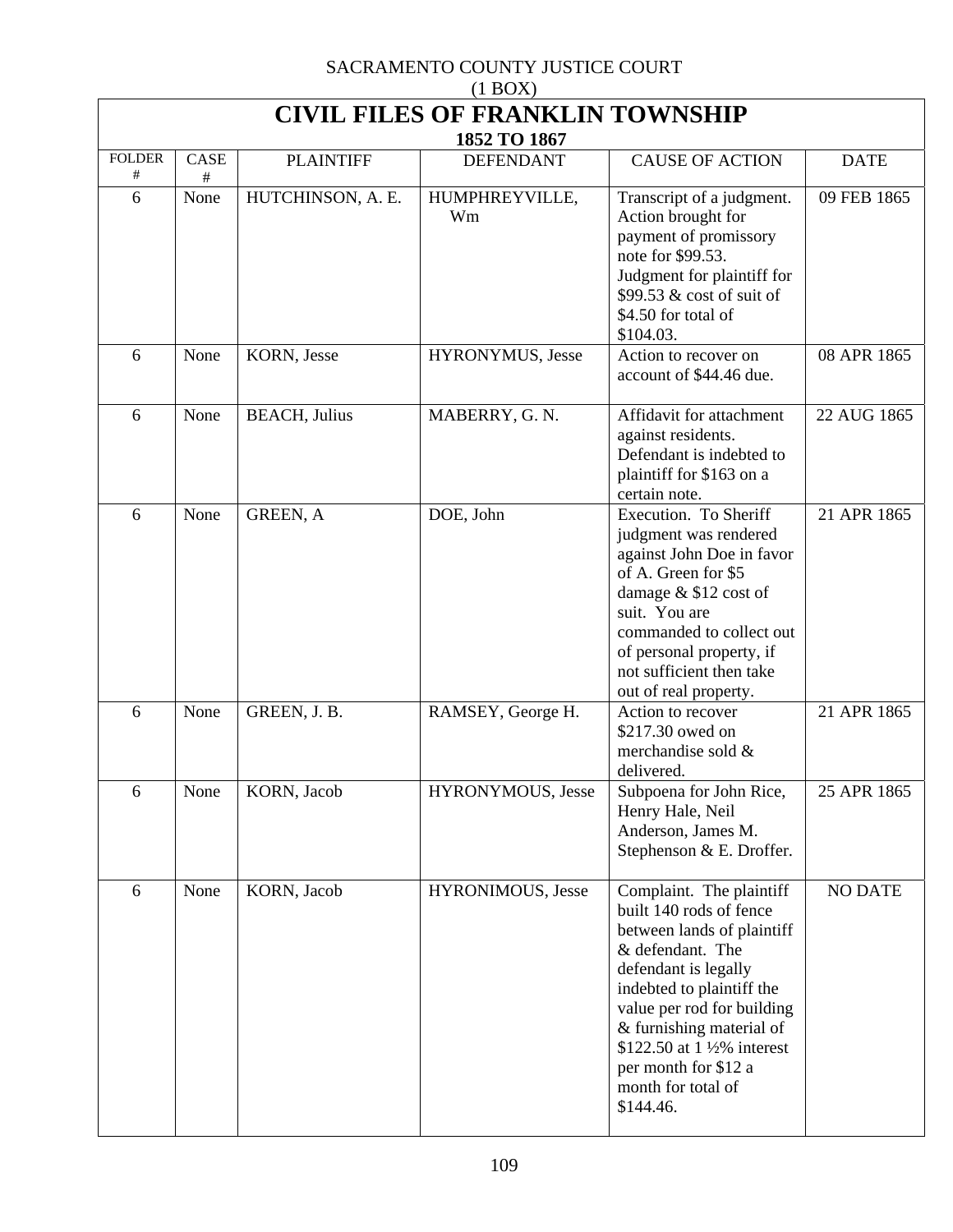| $(1 \text{D} \text{O} \Omega)$<br><b>CIVIL FILES OF FRANKLIN TOWNSHIP</b> |              |                      |                         |                                                                                                                                                                                                                                                                        |             |  |  |  |
|---------------------------------------------------------------------------|--------------|----------------------|-------------------------|------------------------------------------------------------------------------------------------------------------------------------------------------------------------------------------------------------------------------------------------------------------------|-------------|--|--|--|
|                                                                           | 1852 TO 1867 |                      |                         |                                                                                                                                                                                                                                                                        |             |  |  |  |
| <b>FOLDER</b><br>#                                                        | CASE<br>#    | <b>PLAINTIFF</b>     | <b>DEFENDANT</b>        | <b>CAUSE OF ACTION</b>                                                                                                                                                                                                                                                 | <b>DATE</b> |  |  |  |
| 6                                                                         | None         | <b>GREEN, Erskin</b> | ROE, Richard            | Execution. To Sheriff<br>that judgment was<br>rendered against Richard<br>Roe for Erskin Green in<br>the sum of \$27 damages<br>& 15 cost of suit. You<br>are commanded to collect<br>from personal property, if<br>not sufficient than collect<br>from real property. | 02 MAY 1865 |  |  |  |
| 6                                                                         | None         | KORN, Jacob          | HISONYMOUS, Jesse       | To Sheriff you are to<br>summons George Hack,<br>Julius Beach, George A.<br>King, H. Langdon, Otto<br>Grim & Joseph Gosling<br>to act as jurors in the<br>above case.                                                                                                  | 25 APR 1865 |  |  |  |
| 6                                                                         | None         | PAINTER, Levi        | DOE, John               | Summons to John Doe to<br>appear to answer to<br>complaint of Levi Painter<br>who sues to recover \$35<br>damages done by certain<br>steer & cows trespassing<br>on premises.                                                                                          | 04 MAY 1865 |  |  |  |
| 6                                                                         | None         | PAINTER, Levi        | <b>BANNON</b> , Patrick | Defendant denies each &<br>every allegation by<br>plaintiff & future states<br>Mr. Painter did not<br>sustain damages of \$35<br>on account of steer &<br>cows trespassing on<br>premises.                                                                             | 03 MAY 1865 |  |  |  |
| 6                                                                         | None         | PAINTER, Levi        | <b>BANNON</b> , Patrick | Affidavit of M.R.<br>Bannon, son of Patrick<br>Bannon that cattle<br>described in complaint do<br>not belong to Patrick<br>Bannon & there are no<br>cattle on Mr. Painter's<br>ranch that belong to<br>Patrick Bannon.                                                 | 03 MAY 1865 |  |  |  |
| 6                                                                         | None         | PAINTER, Levi        | <b>BANNON</b> , Patrick | <b>Summons to Patrick</b><br>Bannon to appear $\&$<br>answer to complaint of<br>Levi Painter who sues to<br>recover \$35 damages<br>done by a steer & cows<br>trespassing on premises.                                                                                 | 06 MAY 1865 |  |  |  |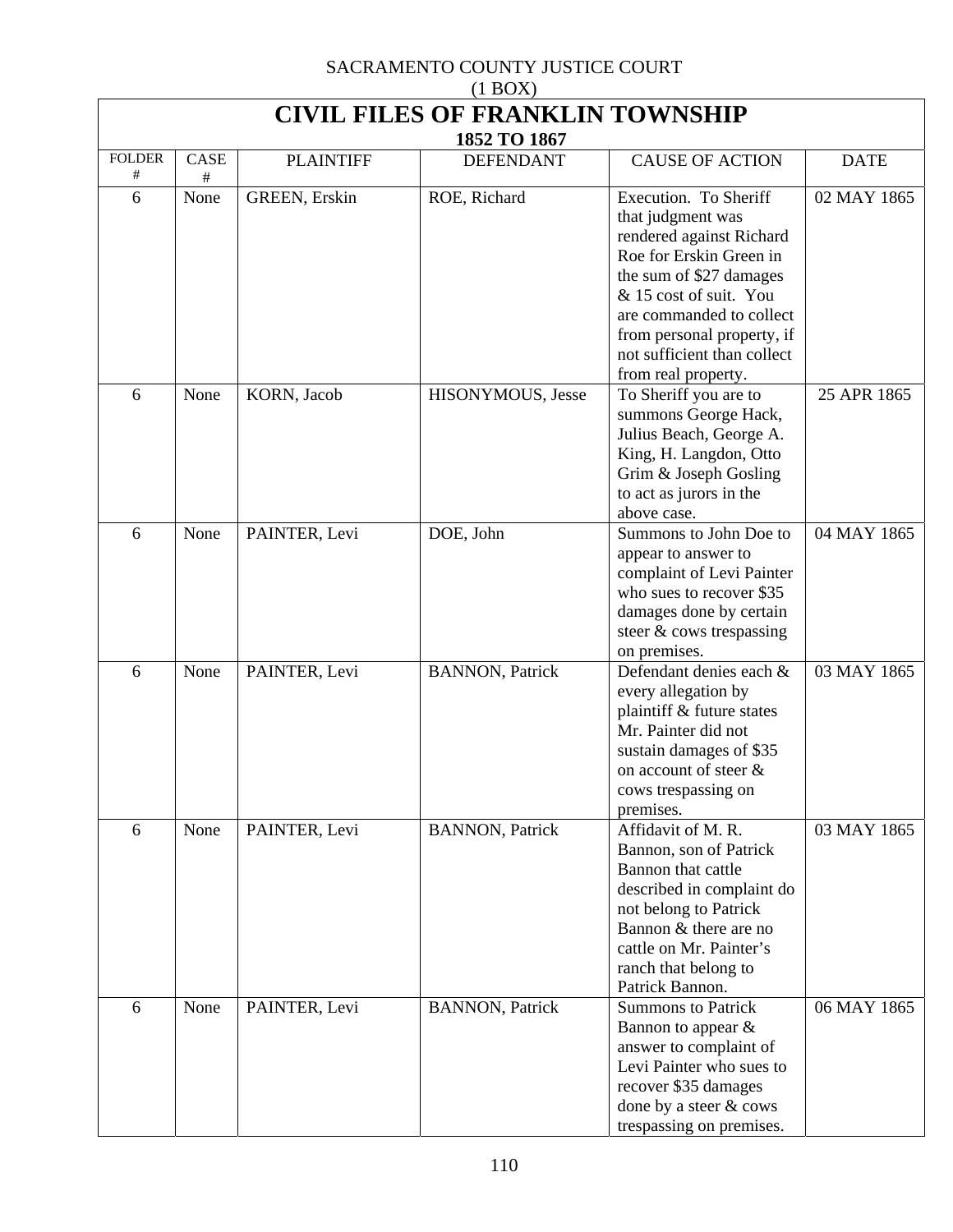| $(1$ BOX $)$                            |      |                  |                                  |                                                                                                                                                                                                                                                                                                     |             |  |  |
|-----------------------------------------|------|------------------|----------------------------------|-----------------------------------------------------------------------------------------------------------------------------------------------------------------------------------------------------------------------------------------------------------------------------------------------------|-------------|--|--|
| <b>CIVIL FILES OF FRANKLIN TOWNSHIP</b> |      |                  |                                  |                                                                                                                                                                                                                                                                                                     |             |  |  |
| <b>FOLDER</b>                           | CASE | <b>PLAINTIFF</b> | 1852 TO 1867<br><b>DEFENDANT</b> | <b>CAUSE OF ACTION</b>                                                                                                                                                                                                                                                                              | <b>DATE</b> |  |  |
| #                                       | #    |                  |                                  |                                                                                                                                                                                                                                                                                                     |             |  |  |
| 6                                       | None | PAINTER, Levi    | DOE, John                        | Execution. To Sheriff<br>judgment rendered<br>against John Doe in favor<br>of Levi Painter. You are<br>commanded to collect<br>\$35 damages $&$ \$12 cost<br>of suit in personal<br>property, & if not<br>sufficient collect form<br>real property.                                                 | 15 MAY 1865 |  |  |
| 6                                       | None | PAINTER, Levi    | DOE, John                        | Summons to John Doe to<br>answer to Levi Painter<br>who sues to recover \$35<br>damages done by a steer<br>& cow trespassing on<br>premises.                                                                                                                                                        | 15 MAY 1865 |  |  |
| 6                                       | None | PAINTER, Levi    | <b>BANNON</b> , Patrick          | Complaint sworn by Levi<br>Painter that Mr. Bannon's<br>steer & cow branded with<br>$UC &$ has a slope cut<br>under part of ears & was<br>fed hay during the past 19<br>days. He notified<br>defendant of the facts<br>requested he pay charges<br>& take said cattle back &<br>Mr. Bannon refused. | 15 MAY 1865 |  |  |
| 6                                       | None | PAINTER, Levi    | DOE, John                        | Execution. To Sheriff<br>judgment rendered<br>against John Doe in favor<br>of Mr. Painter in the sum<br>of \$35 damages $&$ \$12<br>cost of suit, you are<br>commanded to collect<br>from personal property, if<br>not sufficient collect from<br>real property.                                    | 26 MAY 1865 |  |  |
| 6                                       | None | J. B GREEN & CO  | RAMSEY, George H.                | Summons to George H.<br>Ramsey to appear $\&$<br>answer to J. B. Green &<br>Co. who sues to recover<br>\$217.30 balance due on<br>an account.                                                                                                                                                       | 27 JUN 1865 |  |  |
| 6                                       | None | GREENE, J. B.    | RAMSEY, G. H.                    | Statement of location of<br>Mr. Ramsey's house.                                                                                                                                                                                                                                                     | 22 JUN 1865 |  |  |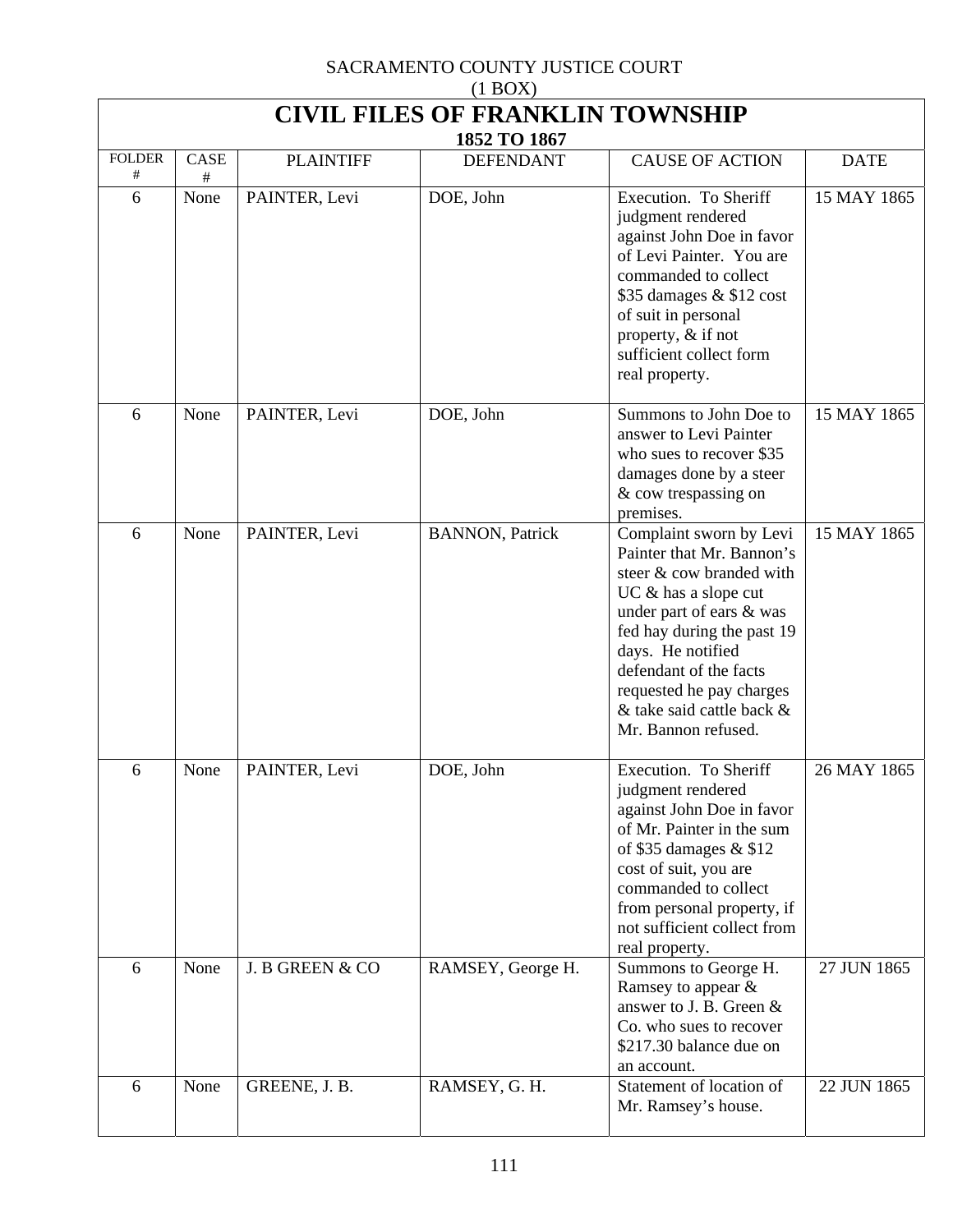| $(1 \text{DOL})$<br><b>CIVIL FILES OF FRANKLIN TOWNSHIP</b> |      |                      |                                  |                                                                                                                                                                                           |             |  |  |
|-------------------------------------------------------------|------|----------------------|----------------------------------|-------------------------------------------------------------------------------------------------------------------------------------------------------------------------------------------|-------------|--|--|
| <b>FOLDER</b>                                               | CASE | <b>PLAINTIFF</b>     | 1852 TO 1867<br><b>DEFENDANT</b> | <b>CAUSE OF ACTION</b>                                                                                                                                                                    | <b>DATE</b> |  |  |
| #                                                           | #    |                      |                                  |                                                                                                                                                                                           |             |  |  |
| 6                                                           | None | J. B GREEN & CO      | RAMSEY, George H.                | Affidavit for attachment<br>against residents. That<br>defendant is indebted to J.<br>B. Green & Co. for<br>\$217.30 balance due on<br>merchandise sold &<br>delivered.                   | 19 JUN 1865 |  |  |
| 6                                                           | None | J. B GREEN & CO      | RAMSEY, George H.                | Summons to George H.<br>Ramsey to answer to J. B.<br>Green & Co. who sues to<br>recover \$217.30 on<br>account of merchandise<br>sold & delivered. (Butter<br>& Timber).                  | 19 JUN 1865 |  |  |
| 6                                                           | None | J. B GREEN & CO      | RAMSEY, G. H.                    | Attachment demand of<br>\$217.30. To Sheriff you<br>are commanded to attach<br>& safely keep all property<br>of defendant that may be<br>sufficient to satisfy the<br>plaintiff's demand. | 19 JUN 1865 |  |  |
| 6                                                           | None | J. B GREEN & CO      | RAMSEY, George H.                | Undertaking on<br>attachment for \$150.00.                                                                                                                                                | 19 JUN 1865 |  |  |
| 6                                                           | None | J. B GREEN & CO      | RAMSEY, George H.                | Summons to George H.<br>Ramsey to appear &<br>answer to J. B. Green &<br>Co. who sues to recover<br>\$217.30 for merchandise<br>sold & delivered. (Butter<br>$&$ Timber).                 | 27 JUN 1865 |  |  |
| 6                                                           | None | KELLEY, Philip       | HUDSON, L.                       | Affidavit for attachment.<br>The defendant is indebted<br>to the plaintiff for \$36.50<br>for $22 \frac{1}{2}$ days of work.                                                              | 15 JUL 1865 |  |  |
| 6                                                           | None | KELLEY, Philip       | HUDSON, L.                       | Undertaking on<br>attachment for \$75.00.                                                                                                                                                 | 15 JUL 1865 |  |  |
| 6                                                           | None | KELLEY, Philip       | HUDSON, L.                       | Attachment demanded for<br>\$36.50. To Sheriff you<br>are commanded to attach<br>& keep safe all property<br>of defendant that may be<br>sufficient to satisfy<br>plaintiff.              | 15 JUL 1865 |  |  |
| 6                                                           | None | <b>BEACH, Julius</b> | MABERRY, G.W.                    | Undertaking on<br>attachment.                                                                                                                                                             | 22 AUG 1865 |  |  |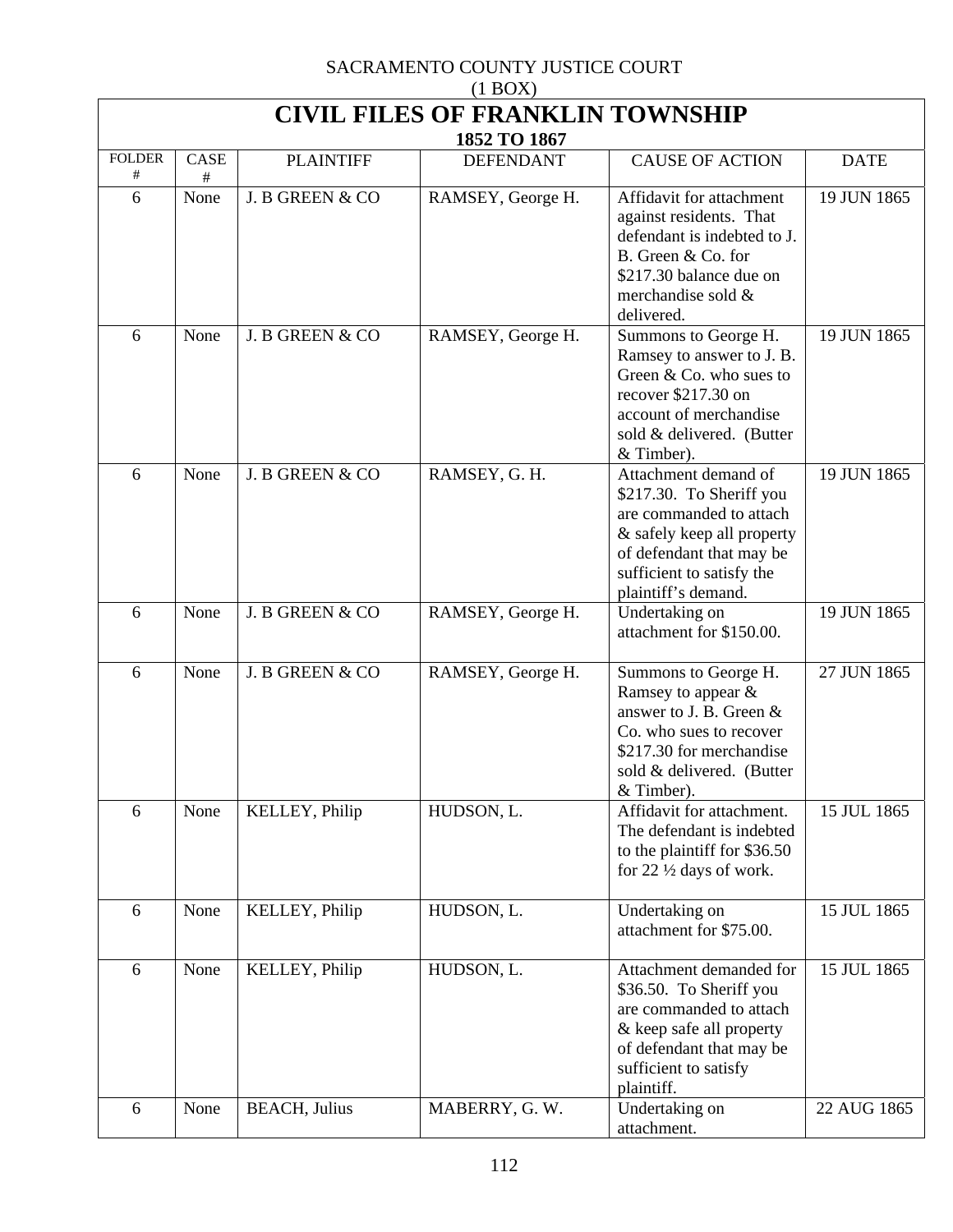| $(1$ BOX)                               |           |                       |                                             |                                                                                                                                                                                                                                                                                             |             |  |  |
|-----------------------------------------|-----------|-----------------------|---------------------------------------------|---------------------------------------------------------------------------------------------------------------------------------------------------------------------------------------------------------------------------------------------------------------------------------------------|-------------|--|--|
| <b>CIVIL FILES OF FRANKLIN TOWNSHIP</b> |           |                       |                                             |                                                                                                                                                                                                                                                                                             |             |  |  |
|                                         |           |                       | 1852 TO 1867                                |                                                                                                                                                                                                                                                                                             |             |  |  |
| <b>FOLDER</b><br>#                      | CASE<br># | <b>PLAINTIFF</b>      | <b>DEFENDANT</b>                            | <b>CAUSE OF ACTION</b>                                                                                                                                                                                                                                                                      | <b>DATE</b> |  |  |
| 6                                       | None      | <b>BEACH</b> , Julius | MABERRY, G.W.                               | Writ of attachment.<br>Attachment demanded of<br>\$163. To Sheriff you are<br>commanded to attach &<br>keep safe all property of<br>defendants that may be<br>sufficient to satisfy<br>plaintiff.                                                                                           | 22 AUG 1865 |  |  |
| 6                                       | None      | PREWIT, David         | MABERRY, G. W.<br>SULIVAN, John R.          | Undertaking on<br>attachment for \$273.39.                                                                                                                                                                                                                                                  | 23 AUG 1865 |  |  |
| 6                                       | None      | PREWIT, David         | MABERRY, G. W.<br>SULIVAN, John R.          | Affidavit for attachment.<br>The defendant is indebted<br>to plaintiff for \$273.39 on<br>3 notes.                                                                                                                                                                                          | 23 AUG 1865 |  |  |
| 6                                       | None      | PREWIT, David         | <b>GEORGE W.</b><br><b>MABERRY &amp; CO</b> | Promissory note signed<br>by George W. Maberry.<br>Promise to pay \$133.40<br>in U S gold or silver<br>coins with interest at 1<br>$\frac{1}{2}\%$ per month until paid.                                                                                                                    | 23 AUG 1865 |  |  |
| 6                                       | None      | PREWIT, David         | MABERRY, G. W.<br>SULIVAN, John R.          | Affidavit for attachment.<br>Defendants are indebted<br>to plaintiff for \$273.39<br>for 3 notes.                                                                                                                                                                                           | 28 AUG 1865 |  |  |
| 6                                       | None      | PREWIT, David         | MABERRY, G. W.<br>SULIVAN, John R.          | Writ of attachment.<br>Attachment demanded for<br>\$273.39. To Sheriff you<br>are commanded to attach<br>& keep safe all property<br>of defendants that may be<br>sufficient to satisfy<br>plaintiff's demand.                                                                              | 23 AUG 1865 |  |  |
| 6                                       | None      | PREWIT, David         | MABERRY, G. W.<br>SULIVAN, John R.          | Summons to defendants<br>to appear to answer to<br>David Prewit who sues to<br>recover \$273.39 on 3<br>notes.                                                                                                                                                                              | 28 AUG 1865 |  |  |
| 6                                       | None      | J B GREEN & CO        | RAMSEY, George H.                           | Execution. To Sheriff<br>judgment was against<br>George H. Ramsey for<br>\$217.30. You are to take<br>from personal property $\&$<br>if not sufficient to satisfy<br>judgment then take from<br>real property to cover<br>judgment. List of items<br>sold to recover judgment.<br>(2 Pages) | 19 JUL 1865 |  |  |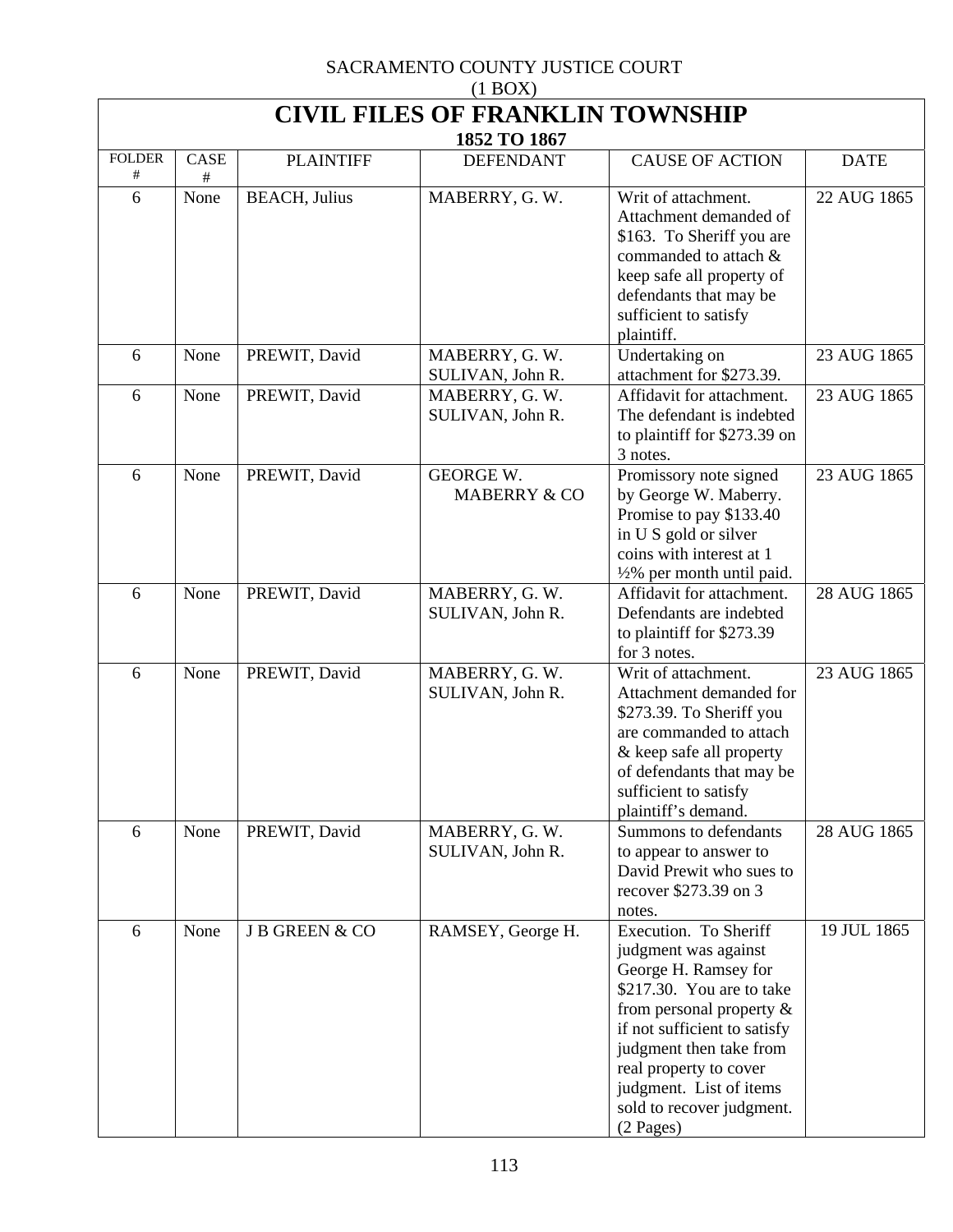| $(1$ BOX)                               |           |                  |                                     |                                                                                                                                                                                                                                        |                |  |  |  |
|-----------------------------------------|-----------|------------------|-------------------------------------|----------------------------------------------------------------------------------------------------------------------------------------------------------------------------------------------------------------------------------------|----------------|--|--|--|
| <b>CIVIL FILES OF FRANKLIN TOWNSHIP</b> |           |                  |                                     |                                                                                                                                                                                                                                        |                |  |  |  |
| 1852 TO 1867                            |           |                  |                                     |                                                                                                                                                                                                                                        |                |  |  |  |
| <b>FOLDER</b><br>#                      | CASE<br># | <b>PLAINTIFF</b> | <b>DEFENDANT</b>                    | <b>CAUSE OF ACTION</b>                                                                                                                                                                                                                 | <b>DATE</b>    |  |  |  |
| 6                                       | None      | J B GREEN & CO   | RAMSEY, G. H.                       | Amount due on wood cut<br>on Mandals Island by G.<br>H. Ramsey. Aubin & Co.<br>is owed \$11.15. Balance<br>of wood not accounted<br>for was taken from island<br>by Ramsey & other<br>partners & not accounted<br>for to J. B. Greene. | 10 DEC 1865    |  |  |  |
| 6                                       | None      | HACK, George H.  | MAYBERRY, G.W.<br>SULIVAN, John R.  | Writ of attachment.<br>Attachment demanded<br>\$44.63.                                                                                                                                                                                 | 23 AUG 1865    |  |  |  |
| 6                                       | None      | HACK, George H.  | MAYBERRY, G.W.<br>SULIVAN, John R.  | Affidavit for attachment.<br>The defendants are<br>indebted to plaintiff for<br>\$44.63 for sundries sold<br>to them.                                                                                                                  | 23 AUG 1865    |  |  |  |
| 6                                       | None      | HACK, George H.  | MAYBERRY, G.W.<br>SULIVAN, John R.  | Summons to defendants<br>to appear & answer to<br>George H. Hack who sues<br>to recover \$44.63 for<br>sundries sold to them.                                                                                                          | 23 AUG 1865    |  |  |  |
| 6                                       | None      | HUGHS, William   | CHAMBERS, E.                        | Undertaking on<br>attachment for \$100.                                                                                                                                                                                                | <b>NO DATE</b> |  |  |  |
| 6                                       | None      | HACK, George H.  | MAYBERRY, G. W.<br>SULIVAN, John R. | Undertaking on<br>attachment for \$44.63.<br>Accounting of<br>merchandise sold to<br>George Mayberry & Co.                                                                                                                             | 23 AUG 1865    |  |  |  |
| 6                                       | None      | GRIM, Otho       | ALLMOND, John G.                    | Subpoena for Thomas<br>Kettey, henry Derr & Ira<br>grim.                                                                                                                                                                               | 10 OCT 1865    |  |  |  |
| 6                                       | None      | ALLMAN, John G.  | DOE, John                           | Complaint that gray or<br>roan colt the property of<br>defendant did damage by<br>trespassing $&$ by running<br>over grain. The damage<br>was in the amount of \$12.                                                                   | 09 OCT 1865    |  |  |  |
| 6                                       | None      | GRIM, Otho       | ALLMOND, John G.                    | Answer to complaint.<br>Statement by Mr.<br>Allmond that he is not<br>indebted to Mr. Grim for<br>\$7 or another other<br>amount. As neighbors<br>they borrow farm<br>equipment & other things<br>from each other.                     | <b>NO DATE</b> |  |  |  |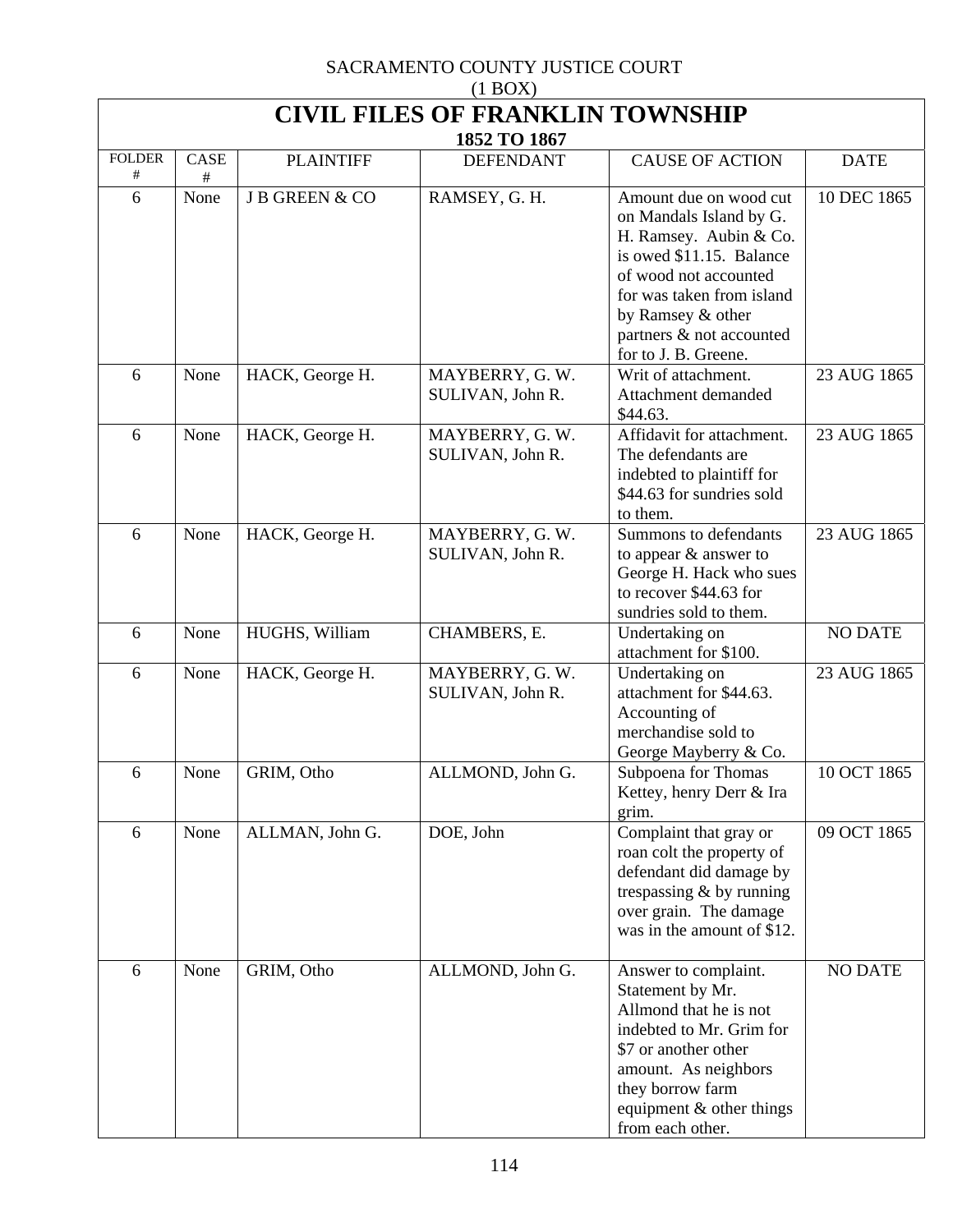| $(1 \text{D} \text{O} \Omega)$<br><b>CIVIL FILES OF FRANKLIN TOWNSHIP</b> |           |                  |                                  |                                                                                                                                                                     |             |  |  |  |
|---------------------------------------------------------------------------|-----------|------------------|----------------------------------|---------------------------------------------------------------------------------------------------------------------------------------------------------------------|-------------|--|--|--|
| 1852 TO 1867                                                              |           |                  |                                  |                                                                                                                                                                     |             |  |  |  |
| <b>FOLDER</b><br>#                                                        | CASE<br># | <b>PLAINTIFF</b> | <b>DEFENDANT</b>                 | <b>CAUSE OF ACTION</b>                                                                                                                                              | <b>DATE</b> |  |  |  |
| 6                                                                         | None      | GRIM, Otho       | ALLMOND, John G.                 | Witness list & amount<br>paid to them.                                                                                                                              | 12 OCT 1865 |  |  |  |
| 6                                                                         | None      | POLLOCK, Robert  | RALSTON, C.                      | Summons to C. Ralston<br>to appear & answer to<br>Robert Pollock who sues<br>to recover \$60 on<br>promissory note plus 10%<br>interest annum from date<br>of note. | 09 NOV 1865 |  |  |  |
| 6                                                                         | None      | POLLOCK, Robert  | RALSTON, Clark                   | Affidavit for attachment<br>for \$60. Sworn statement<br>of Mr. Pollock that Mr.<br>Ralston is indebted to<br>him for \$60 due on note<br>plus interest. (2 Pages)  | 08 NOV 1865 |  |  |  |
| 6                                                                         | None      | POLLOCK, Robert  | RALSTON, C.                      | The promissory note for<br>\$60 signed by C. Ralston<br>on 26 OCT 1863.                                                                                             | 26 OCT 1863 |  |  |  |
| 6                                                                         | None      | POLLOCK, Robert  | RALSTON, C.                      | Affidavit for attachment.<br>The defendant is in<br>indebted to plaintiff for<br>\$60 on promissory note<br>& interest for total \$71.                              | 08 NOV 1865 |  |  |  |
| 6                                                                         | None      | POLLOCK, Robert  | RALSTON, C.                      | Attachment demand. To<br>Sheriff you are<br>commanded to attach &<br>keep safe all property of<br>defendant that is<br>sufficient to satisfy<br>plaintiff.          | 08 NOV 1865 |  |  |  |
| 6                                                                         | None      | WESTERMAN, John  | LOCKHART, Mr.                    | Summons to Mr.<br>Lockhart to appear $\&$<br>answer to Mr. Westerman<br>who sues to recover \$11<br>plus interest for sweet<br>potatoes & windows.                  | 28 NOV 1865 |  |  |  |
| 6                                                                         | None      | THE PEOPLE       | HAMILTON, H. M.                  | Complaint against H. M.<br>Hamilton for the crime of<br>threat to assault & kill<br>John J. Woolley after<br>assaulting & beating him.                              | 29 NOV 1865 |  |  |  |
| 6                                                                         | None      | HINONYRAMOUS, J. | HAMILTON, H. M.<br>NORVELL, J. H | Summons to J. H. Norvell<br>& H. M. Hamilton to<br>appear to answer to<br>complaint that they he<br>owes \$133 for note $&$ \$22<br>interest.                       | 14 DEC 1865 |  |  |  |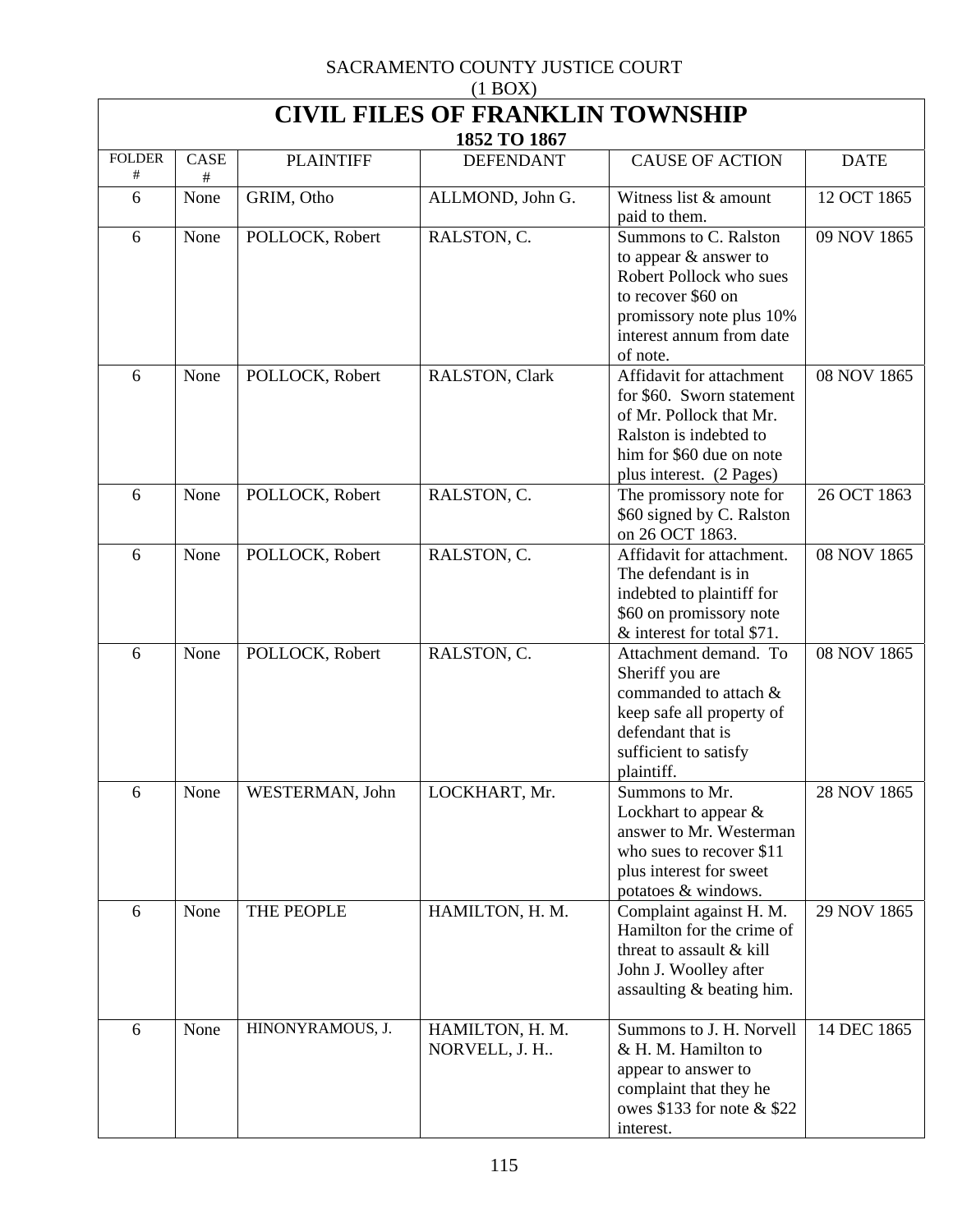| $(1 \text{D}O/\Lambda)$<br><b>CIVIL FILES OF FRANKLIN TOWNSHIP</b><br>1852 TO 1867 |           |                  |                  |                                                                                                                                                                                                                                                                                                               |                |  |  |
|------------------------------------------------------------------------------------|-----------|------------------|------------------|---------------------------------------------------------------------------------------------------------------------------------------------------------------------------------------------------------------------------------------------------------------------------------------------------------------|----------------|--|--|
| <b>FOLDER</b><br>#                                                                 | CASE<br># | <b>PLAINTIFF</b> | <b>DEFENDANT</b> | <b>CAUSE OF ACTION</b>                                                                                                                                                                                                                                                                                        | <b>DATE</b>    |  |  |
| 6                                                                                  | None      | WOOLLEY, John F. | HAMILTON, H. M.  | Summons to H. M.<br>Hamilton to appear to<br>answer to John F. Wooley<br>who sues to recover \$150<br>damage on account of<br>assault & battery.                                                                                                                                                              | 26 DEC 1865    |  |  |
| 6                                                                                  | None      | WOOLLEY, John F. | HAMILTON, H. M.  | H. M. Hamilton to be<br>held to keep peace for the<br>term of 6 months $\&$<br>sufficient bond of \$500 $\&$<br>if he fails to keep peace<br>must pay State of<br>California \$500.<br>$(2$ Pages)                                                                                                            | 28 DEC 1865    |  |  |
| 6                                                                                  | None      | WOOLLEY, John F. | HAMILTON, H. M.  | Complaint filed for threat<br>against & violence upon<br>John F. Woolley & he is<br>afraid of personal<br>violence at the hands of<br>H. M. Hamilton. H. M.<br>Hamilton to be held until<br>he executed a bond to<br>keep peace towards<br>people of the State of<br>California & towards<br>John F. Woolley. | <b>NO DATE</b> |  |  |
| 6                                                                                  | None      | WOOLLEY, John F. | HAMILTON, H. M.  | Subpoena for Joseph<br>Jackson, R. Mantland &<br>Hamilton Conner.                                                                                                                                                                                                                                             | 27 DEC 1868    |  |  |
| 6                                                                                  | None      | WOOLLEY, John F. | HAMILTON, H. M.  | To Sheriff to summon 6<br>good & lawful men &<br>citizens of Franklin<br>Township & not from<br>bystanders to act as<br>jurors.                                                                                                                                                                               | 28 DEC 1865    |  |  |
| 6                                                                                  | None      | WOOLLEY, J. F.   | HAMILTON, H. M.  | Account of bill of<br>damage against H. M.<br>Hamilton for personal<br>damages from being<br>struck & beaten.                                                                                                                                                                                                 | 23 DEC 1865    |  |  |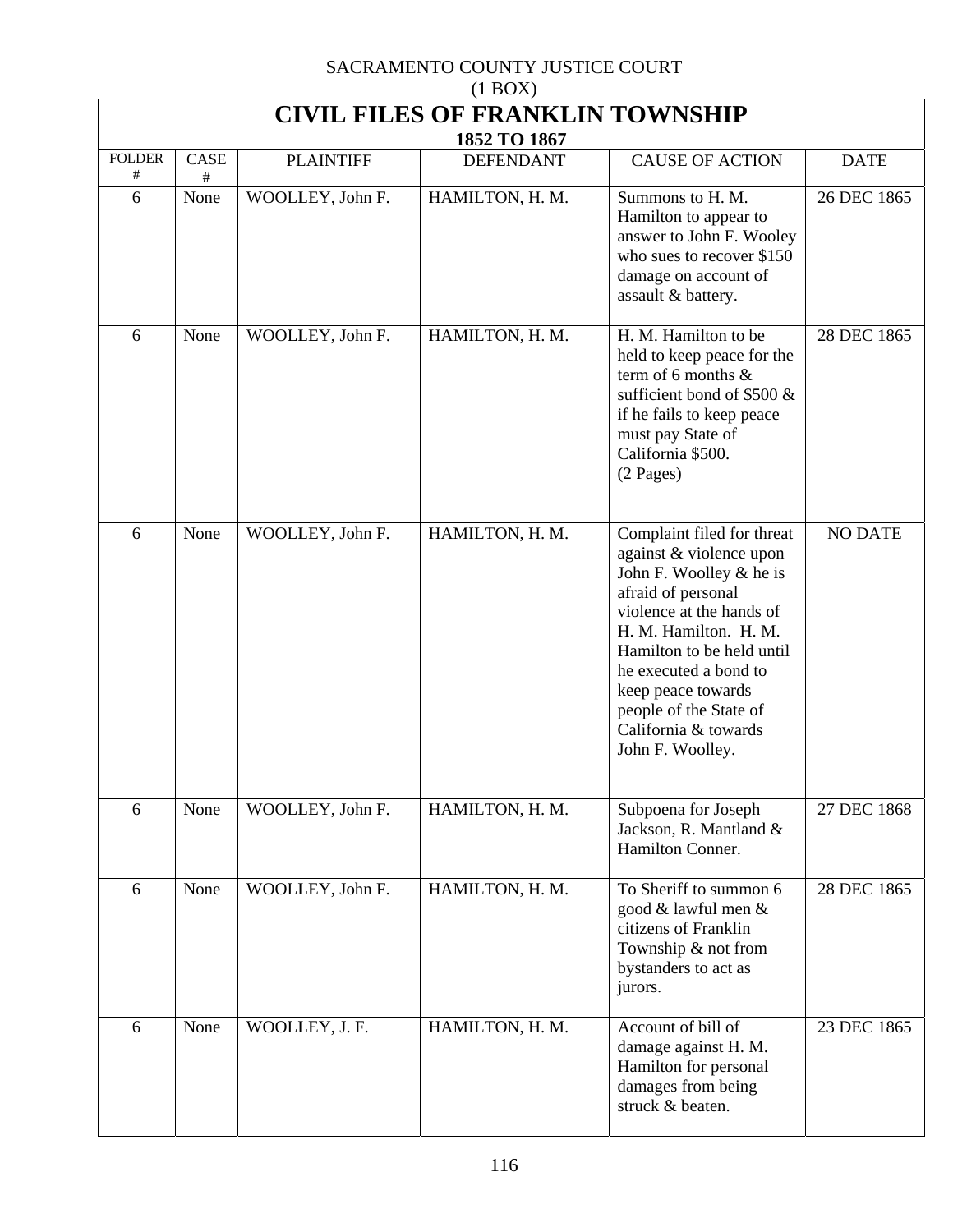| $(1 \text{D} \text{O} \Omega)$<br><b>CIVIL FILES OF FRANKLIN TOWNSHIP</b> |              |                                                                              |                   |                                                                                                                                                                                                                                                                     |             |  |  |  |
|---------------------------------------------------------------------------|--------------|------------------------------------------------------------------------------|-------------------|---------------------------------------------------------------------------------------------------------------------------------------------------------------------------------------------------------------------------------------------------------------------|-------------|--|--|--|
|                                                                           | 1852 TO 1867 |                                                                              |                   |                                                                                                                                                                                                                                                                     |             |  |  |  |
| <b>FOLDER</b><br>#                                                        | CASE<br>#    | <b>PLAINTIFF</b>                                                             | <b>DEFENDANT</b>  | <b>CAUSE OF ACTION</b>                                                                                                                                                                                                                                              | <b>DATE</b> |  |  |  |
| 6                                                                         | None         | THE PEOPLE                                                                   | HAMILTON, H. M.   | Complaint. Oath of John<br>F. Woolley against<br>defendant for crime of<br>assault & battery.<br>Defendant did unlawfully<br>& feloniously assault<br>John F. Woolley with<br>club injuring Mr.<br>Woolley in amount of<br>\$150.                                   | DEC 23 1865 |  |  |  |
| 6                                                                         | None         | WOOLLEY, John F.                                                             | HAMILTON, H. M.   | Complaint that defendant<br>without cause or<br>provocation assaulted $\&$<br>beat plaintiff with a club<br>injuring him on the<br>amount of \$150.                                                                                                                 | 23 DEC 1865 |  |  |  |
| 6                                                                         | None         | THE PEOPLE                                                                   | HAMILTON, H. M.   | Warrant. To Sheriff to<br>arrest H. M. Hamilton for<br>the crime of threat to<br>assault & kill John F.<br>Woolley.                                                                                                                                                 | 27 DEC 1865 |  |  |  |
| $\overline{7}$                                                            | None         | MILLER, John<br>(Administrator of<br><b>Estate of Thomas</b><br>Riker dec'd) | GILBERT, Benjamin | Deed. John Miller as<br>administrator releases all<br>rights & title to Benjamin<br>Gilbert the described<br>piece or parcel of land<br>that contains about 20<br>acres or less on survey<br>No. 189 Recorder Book<br>#6 of preemption claims<br>page 50. (3 Pages) | 00 JAN 1866 |  |  |  |
| $\overline{7}$                                                            | None         | KIESKER, William                                                             | COSTA, Manuel G.  | Summons to Manuel G.<br>Costa to answer to<br>William Kiesker who<br>sues to recover \$10.50<br>with legal interest on<br>promissory note.                                                                                                                          | 31 JAN 1866 |  |  |  |
| $\overline{7}$                                                            | None         | LEGROSS, C. John                                                             | LEGROSS, E. H.    | Summons to E. H.<br>Legross to answer to C.<br>John Legross who sues to<br>recover \$80 for labor<br>performed on ranch.                                                                                                                                            | 02 JUL 1866 |  |  |  |
| $\tau$                                                                    | None         | LEGROSS, C. John                                                             | LEGROSS, E. H.    | Undertaking on<br>attachment.                                                                                                                                                                                                                                       | 28 JUN 1866 |  |  |  |
| $\overline{7}$                                                            | None         | LEGROSS, C. John                                                             | LEGROSS, E.H.     | Affidavit for attachment.<br>Defendant is indebted to<br>plaintiff for \$80 for labor<br>performed.                                                                                                                                                                 | 28 JUN 1866 |  |  |  |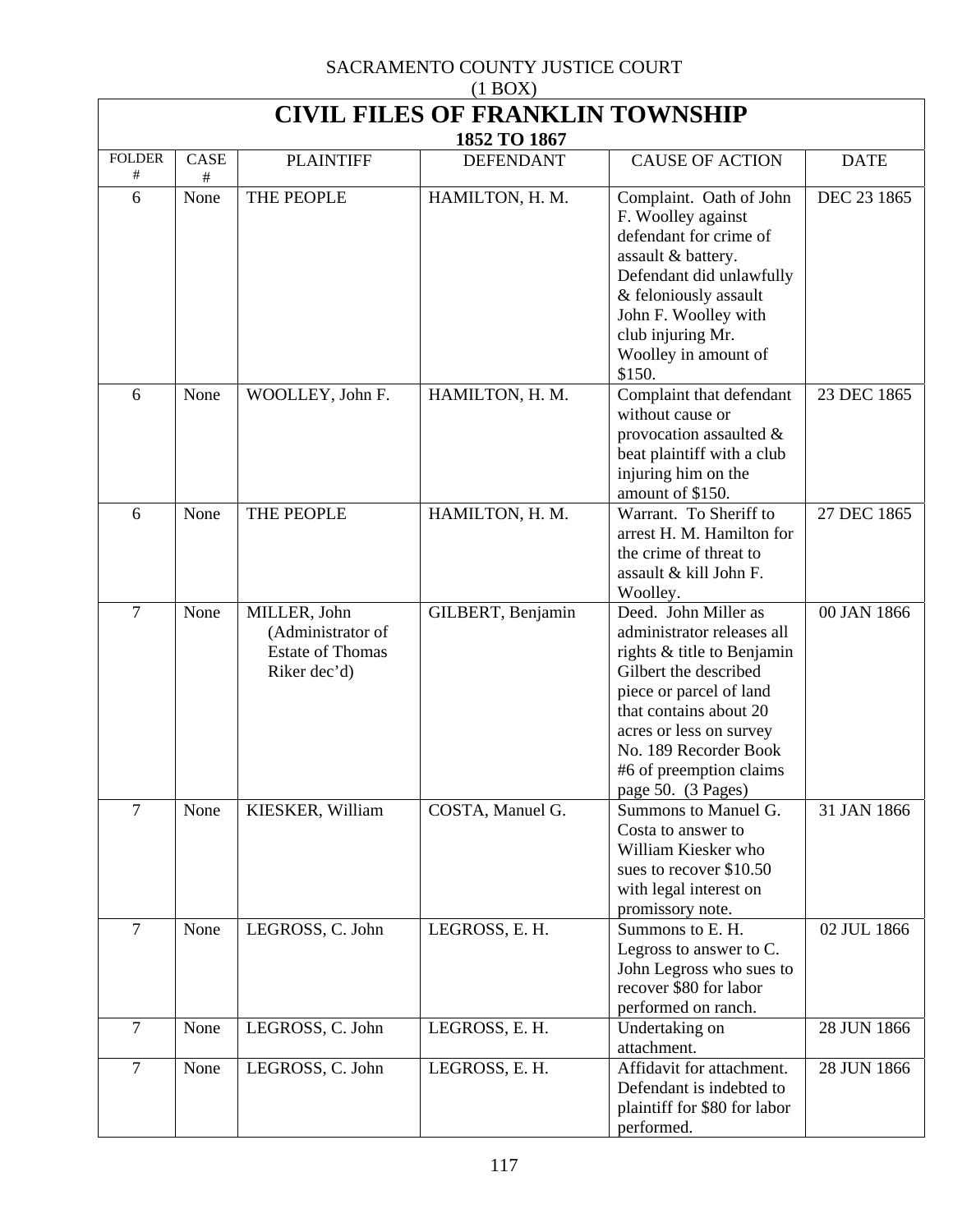| $(1 \text{DOL})$<br><b>CIVIL FILES OF FRANKLIN TOWNSHIP</b> |      |                      |                                  |                                                                                                                                                                                                                                                                                                                                                                                                                                                                                                         |             |  |  |
|-------------------------------------------------------------|------|----------------------|----------------------------------|---------------------------------------------------------------------------------------------------------------------------------------------------------------------------------------------------------------------------------------------------------------------------------------------------------------------------------------------------------------------------------------------------------------------------------------------------------------------------------------------------------|-------------|--|--|
| <b>FOLDER</b>                                               | CASE | <b>PLAINTIFF</b>     | 1852 TO 1867<br><b>DEFENDANT</b> | <b>CAUSE OF ACTION</b>                                                                                                                                                                                                                                                                                                                                                                                                                                                                                  | <b>DATE</b> |  |  |
| #                                                           | #    |                      |                                  |                                                                                                                                                                                                                                                                                                                                                                                                                                                                                                         |             |  |  |
| 7                                                           | None | PERVINES, William B. | MINES, Johnathan                 | Summons of Johanthan<br>Mines to answer to Mr.<br>Pervines who sues to<br>recover \$28 for labor<br>performed plus cost &<br>damages.                                                                                                                                                                                                                                                                                                                                                                   | 16 FEB 1866 |  |  |
| 7                                                           | None | ROCHON, Octavo       | OVERHALSER, S. A.                | Affidavit & undertaking<br>for attachment. S.A.<br>Overhasler is indebted to<br>plaintiff for \$27.08 over<br>& above all legal set off<br>or counter claims upon<br>contract for direct<br>payment of money for<br>merchandise.                                                                                                                                                                                                                                                                        | 25 MAY 1866 |  |  |
| $\overline{7}$                                              | None | MILLER, C. R.        | NEWLAND, J. B.                   | Affidavit for deputy<br>Constable. Sworn<br>statement of C. R. Miller<br>that there is no Constable<br>living in township within<br>13 miles or thereabouts<br>from office of Justice.<br>No officer to serve the<br>people to said Justice<br>Court or office. That<br>they issue $&$ request that<br>James N. Lee a disinterest<br>person & have no interest<br>in the action & not related<br>to Justice or either party<br>is authorized to serve<br>summons & write of<br>attachment in the cause. | 24 NOV 1866 |  |  |
| $\overline{7}$                                              | None | MILLER, C. R.        | NEWLAND, J. B.                   | Undertaking on<br>attachment.                                                                                                                                                                                                                                                                                                                                                                                                                                                                           | 24 NOV 1866 |  |  |
| 7                                                           | None | MILLER, C. R.        | NEWLAND, J. B.                   | Subpoena to Benjamin<br>Gilbert & S. B. Perry.                                                                                                                                                                                                                                                                                                                                                                                                                                                          | 26 NOV 1866 |  |  |
| $\overline{7}$                                              | None | MILLER, C. R.        | NEWLAND, J. B.                   | Affidavit for attachment.<br>The defendant is indebted<br>to plaintiff on promissory<br>note for \$25 plus interests<br>\$4.50.                                                                                                                                                                                                                                                                                                                                                                         | 24 NOV 1866 |  |  |
| $\overline{7}$                                              | None | MILLER, C. R.        | NEWLAND, J. B.                   | Writ of attachment. To<br>Sheriff to attach & keep<br>all property of defendant<br>that is sufficient to satisfy<br>plaintiff of \$29.30.                                                                                                                                                                                                                                                                                                                                                               | 24 NOV 1866 |  |  |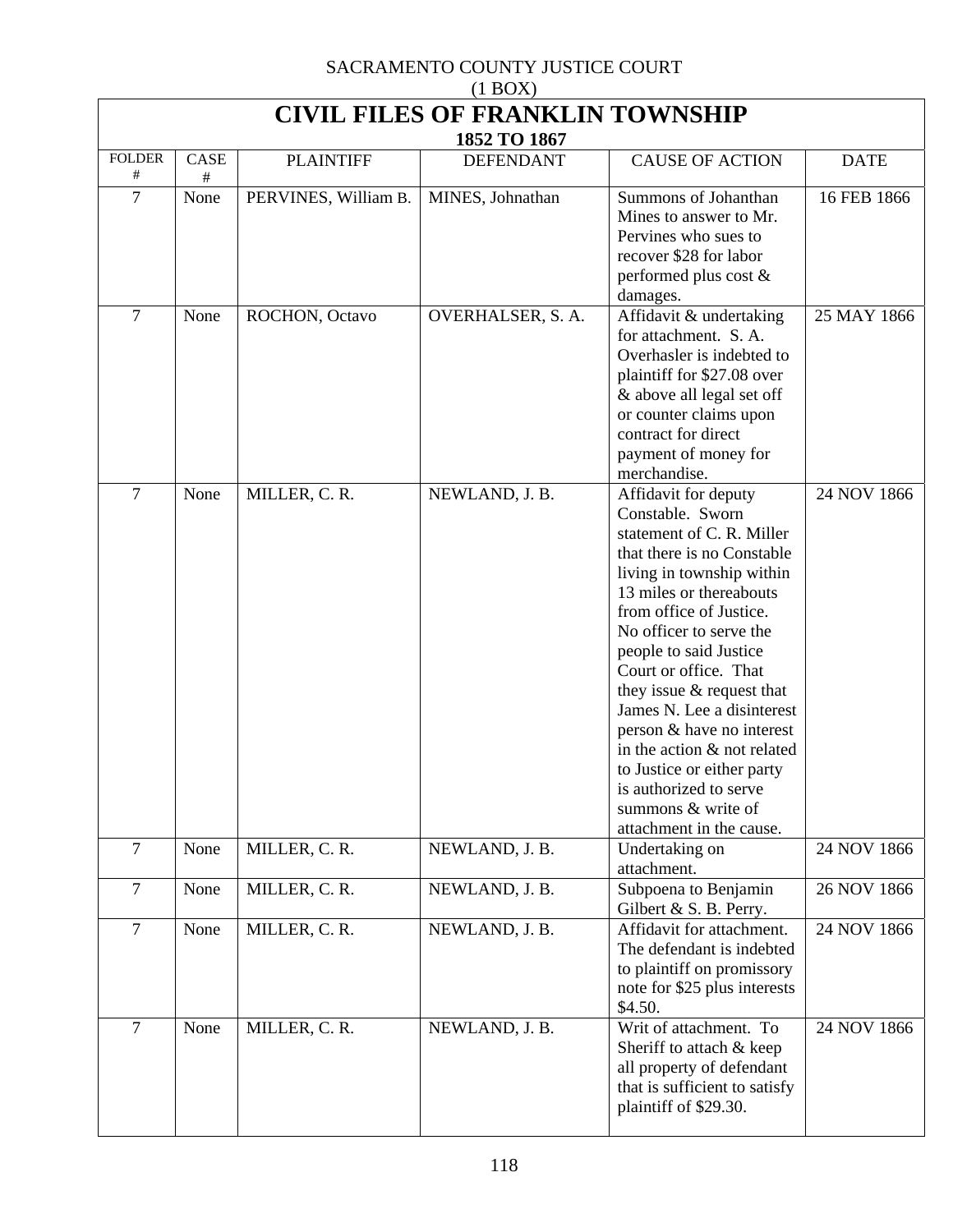| $(1$ BOX)                                               |           |                       |                  |                                                                                                                                                                                                                                                                                                                                                                                                                                                                                                                                                                                                                                                |             |  |  |
|---------------------------------------------------------|-----------|-----------------------|------------------|------------------------------------------------------------------------------------------------------------------------------------------------------------------------------------------------------------------------------------------------------------------------------------------------------------------------------------------------------------------------------------------------------------------------------------------------------------------------------------------------------------------------------------------------------------------------------------------------------------------------------------------------|-------------|--|--|
| <b>CIVIL FILES OF FRANKLIN TOWNSHIP</b><br>1852 TO 1867 |           |                       |                  |                                                                                                                                                                                                                                                                                                                                                                                                                                                                                                                                                                                                                                                |             |  |  |
| <b>FOLDER</b><br>#                                      | CASE<br># | <b>PLAINTIFF</b>      | <b>DEFENDANT</b> | <b>CAUSE OF ACTION</b>                                                                                                                                                                                                                                                                                                                                                                                                                                                                                                                                                                                                                         | <b>DATE</b> |  |  |
| 7                                                       | None      | BUMP, A. J.           | SHIDLER, E. H.   | Undertaking on<br>attachment for \$228.84.                                                                                                                                                                                                                                                                                                                                                                                                                                                                                                                                                                                                     | 16 OCT 1866 |  |  |
| $\overline{7}$                                          | None      | <b>EVEN, Augustus</b> | GRIM, Otho       | Subpoena for Wm J.<br>Johnsten, Lee Stanley &<br>A. Whelan.                                                                                                                                                                                                                                                                                                                                                                                                                                                                                                                                                                                    | 10 NOV 1866 |  |  |
| $\overline{7}$                                          | None      | WILSON, John          | SULIVAN, John    | Subpoena for Peter<br>Higginson.                                                                                                                                                                                                                                                                                                                                                                                                                                                                                                                                                                                                               | 17 NOV 1866 |  |  |
| $\overline{7}$                                          | None      | WILSON, John          | SULIVAN, John    | Summons to John<br>Sulivan to answer to John<br>Wilson who sues to<br>recover \$60 on account<br>for labor performed.                                                                                                                                                                                                                                                                                                                                                                                                                                                                                                                          | 14 NOV 1866 |  |  |
| $\tau$                                                  | None      | WILSON, John          | SULIVAN, John    | Complaint. Sworn<br>statement of Mr. Wilson<br>that he worked for<br>defendant for \$30 a<br>month. He worked from<br>12 AUG 1866 to 06 NOV<br>1866. Defendant is<br>indebted to Mr. Wilson<br>for \$60. Defendant gave<br>plaintiff a note for the<br>\$60 due in 8 months.<br>Plaintiff being unable to<br>read or write did not<br>know about the manner<br>the note was written &<br>went to Sacramento and<br>found the note was found<br>to be worthless. Had<br>proper note drawn up,<br>went back to defendant to<br>sign & defendant refused.<br>Mr. Wilson demands<br>judgment against Mr.<br>Sulivan for \$60 plus cost<br>of suit. | 14 NOV 1866 |  |  |
| $\overline{7}$                                          | None      | MILLER, C. R.         | NEWLAND, J. B.   | Execution. To Sheriff<br>judgment was rendered<br>against J. B. Newland for<br>\$29.50 & cost of suit.<br>You are commanded to<br>take out of personal<br>property if not sufficient<br>then take out of real<br>property for judgment.                                                                                                                                                                                                                                                                                                                                                                                                        | 26 NOV 1866 |  |  |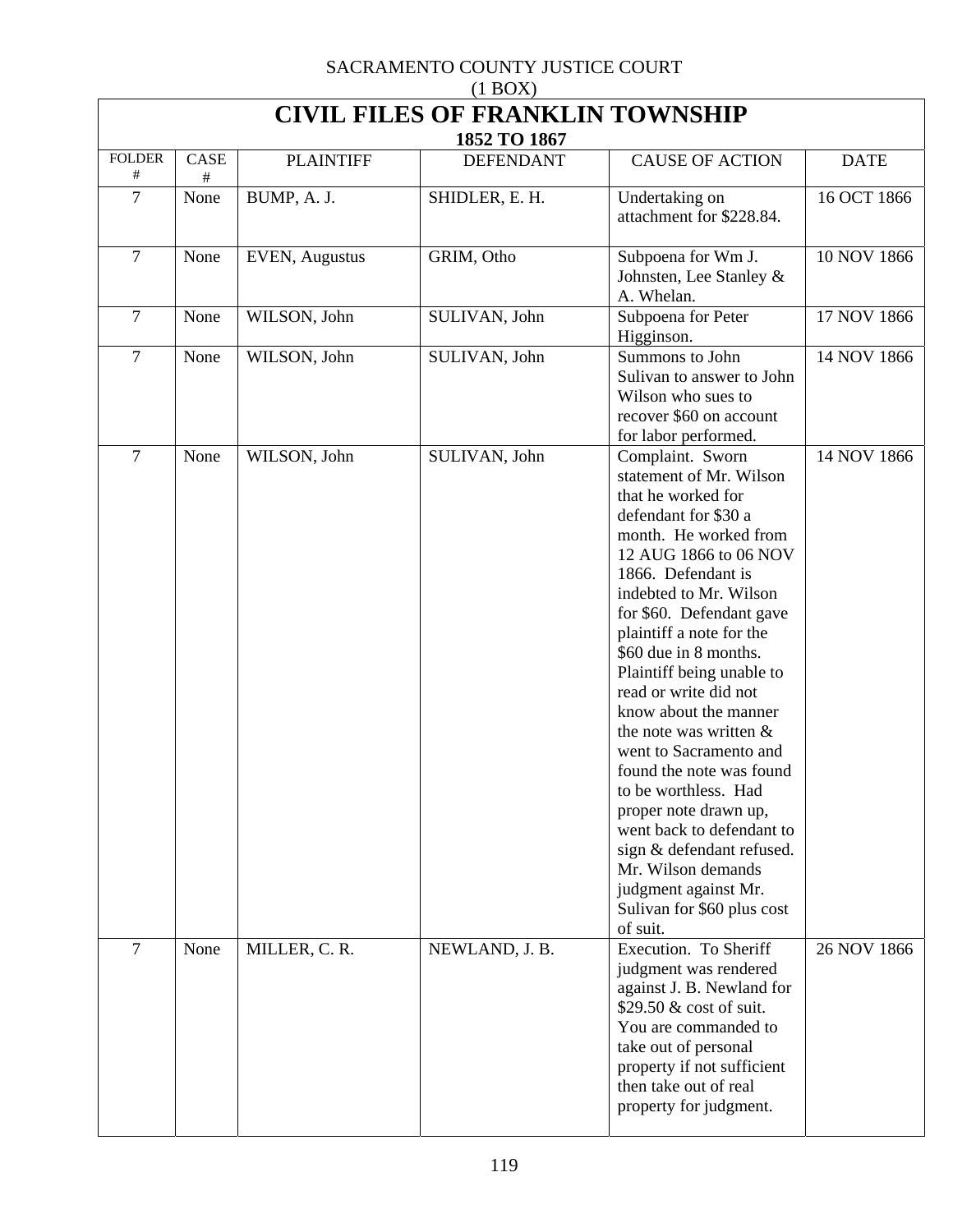| $(1$ BOX)                               |           |                  |                  |                                                                                                                                                                                                                       |             |  |  |
|-----------------------------------------|-----------|------------------|------------------|-----------------------------------------------------------------------------------------------------------------------------------------------------------------------------------------------------------------------|-------------|--|--|
| <b>CIVIL FILES OF FRANKLIN TOWNSHIP</b> |           |                  |                  |                                                                                                                                                                                                                       |             |  |  |
|                                         |           |                  | 1852 TO 1867     |                                                                                                                                                                                                                       |             |  |  |
| <b>FOLDER</b><br>#                      | CASE<br># | <b>PLAINTIFF</b> | <b>DEFENDANT</b> | <b>CAUSE OF ACTION</b>                                                                                                                                                                                                | <b>DATE</b> |  |  |
| 7                                       | None      | BURBANKS, P.D.   | SHIDLER, E. H.   | Arbitration between P. D.<br>Burbanks & E. H.<br>Shiedler they find that<br>Shidler is indebted to<br>Burbanks for the sum of<br>\$162.                                                                               | 08 SEP 1866 |  |  |
| 7                                       | None      | BUMP, A. J.      | SHIDLER, E. H.   | Affidavit for attachment.<br>Defendant is indebted to<br>plaintiff for \$228.84.                                                                                                                                      | 16 OCT 1866 |  |  |
| $\overline{7}$                          | None      | BUMP, A. J.      | SHIDLER, E. H.   | Attachment demand. To<br>Sheriff you are<br>commanded to attach &<br>keep all property of<br>defendant in the amount<br>to satisfy plaintiffs<br>demands of \$228.84 plus<br>cost.                                    | 10 OCT 1866 |  |  |
| $\overline{7}$                          | None      | BUMP, A. J.      | LEGROSS, E.H.    | Affidavit for attachment.<br>The defendant is indebted<br>to plaintiff for \$44.05 on<br>promissory note plus 2%<br>interest.                                                                                         | 28 JUN 1866 |  |  |
| $\overline{7}$                          | None      | LEGROSS, C. John | LEGROSS, E.H.    | To A/C with C. John<br>Legross Dr. for 2 months<br>labor on farm to date at<br>\$40 per month \$80.                                                                                                                   | 28 JUN 1866 |  |  |
| 7                                       | None      | BUMP, A. J.      | LEGROSS, E. H.   | Note. One day after<br>value received I promise<br>to pay to A. J. Bump or<br>bearer \$42.66 in U.S.<br>gold or silver coin with<br>interest at $1\frac{1}{2}\%$ per<br>month until paid. Signed<br>by E. H. Legross. | 19 MAY 1866 |  |  |
| $\overline{7}$                          | None      | BUMP, A. J.      | LEGROSS, E.H.    | Undertaking on<br>attachment.                                                                                                                                                                                         | 28 JUN 1866 |  |  |
| $\overline{7}$                          | None      | BUMP, A. J.      | LEGROSS, E.H.    | Summons. To E. H.<br>Legross to answer to A. J.<br>Bump who sues to<br>recover \$44.05 on<br>promissory note plus<br>interest.                                                                                        | 02 JUL 1866 |  |  |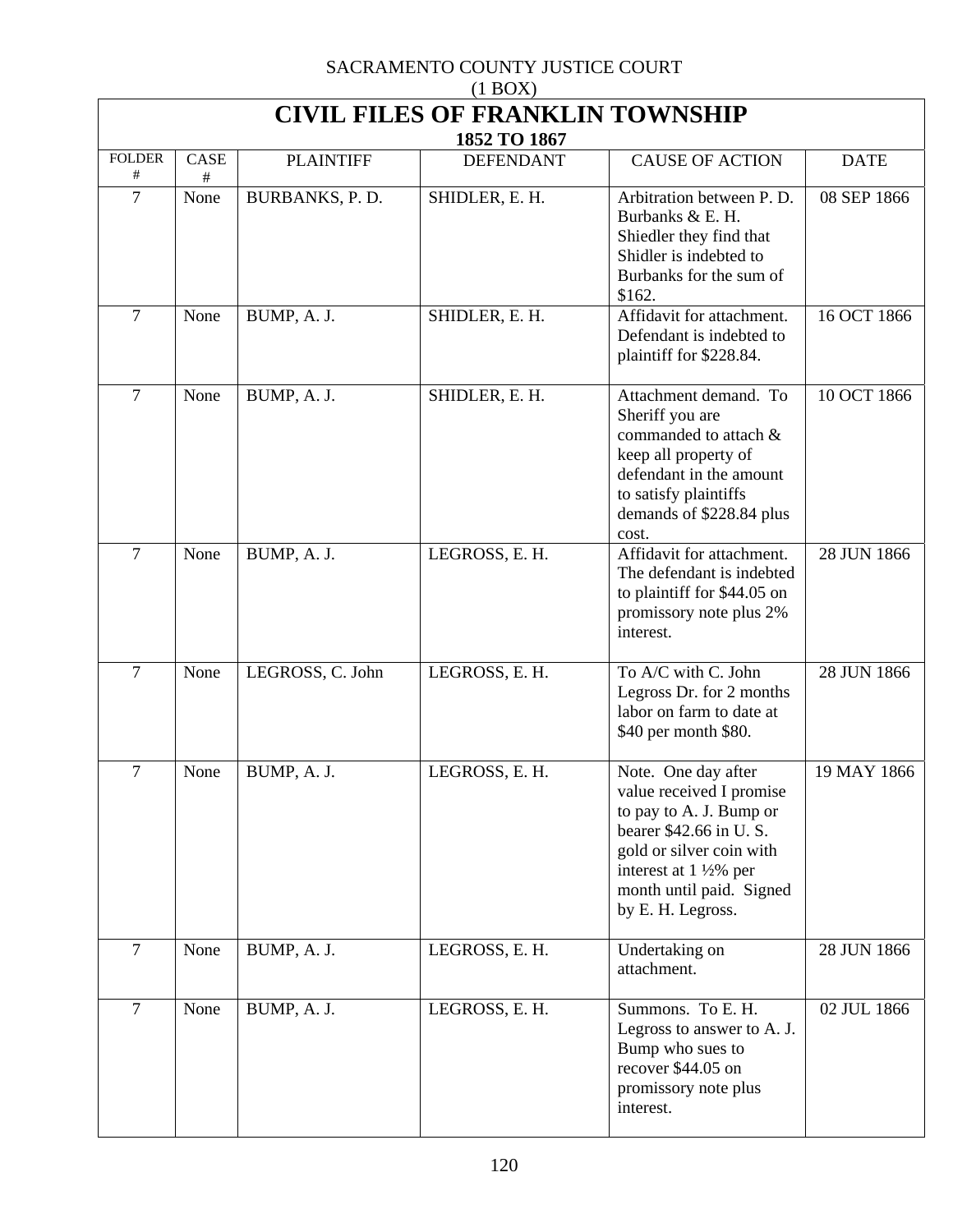| (11001)<br><b>CIVIL FILES OF FRANKLIN TOWNSHIP</b> |           |                  |                  |                                                                                                                                                                                                                                                                                    |             |  |
|----------------------------------------------------|-----------|------------------|------------------|------------------------------------------------------------------------------------------------------------------------------------------------------------------------------------------------------------------------------------------------------------------------------------|-------------|--|
| 1852 TO 1867                                       |           |                  |                  |                                                                                                                                                                                                                                                                                    |             |  |
| <b>FOLDER</b><br>#                                 | CASE<br># | <b>PLAINTIFF</b> | <b>DEFENDANT</b> | <b>CAUSE OF ACTION</b>                                                                                                                                                                                                                                                             | <b>DATE</b> |  |
| 7                                                  | None      | BUMP, A. J.      | LEGROSS, E.H.    | The plaintiff request that<br>James H. Lee a regular<br>person be appointed as<br>Constable in serving all<br>papers & performing such<br>other acts in the above<br>case. As a legally elected<br>Constable because no<br>legally elected person is<br>living close to the court. | 02 JUL 1866 |  |
| $\overline{7}$                                     | None      | BUMP, A. J.      | LEGROSS, E. H.   | Attachment demand for<br>\$44.05. To Sheriff who<br>is commanded to attach<br>& keep all property of<br>defendant as may be<br>sufficient to satisfy<br>plaintiff \$44.05.                                                                                                         | 18 JUL 1866 |  |
| $\overline{7}$                                     | None      | BUMP, A. J.      | LEGROSS, E.H.    | Execution. To Sheriff<br>judgment was rendered<br>against E. H. Legross.<br>You are commanded to<br>take out of personal<br>property if sufficient to<br>cover judgment, if not<br>sufficient takes out of real<br>property.                                                       | 02 JUL 1866 |  |
| $\overline{7}$                                     | None      | LEGROSS, C. John | LEGROSS, E. H.   | The plaintiff appears to<br>request that James H. Lee<br>be appointed by the court<br>to act as Constable in<br>serving all papers &<br>performing all such other<br>acts in the above case.                                                                                       | 02 JUL 1866 |  |
| $\tau$                                             | None      | LEGROSS, C. John | LEGROSS, E.H.    | Attachment demand for<br>\$80.                                                                                                                                                                                                                                                     | 18 JUL 1866 |  |
| $\overline{7}$                                     | None      | LEGROSS, C. John | LEGROSS, E.H.    | To Sheriff judgment was<br>rendered against E. H.<br>Legross for \$80 plus cost.<br>You are commanded to<br>take out of personal<br>property amount to<br>satisfy plaintiff. If not<br>sufficient take from real<br>property.                                                      | 02 JUL 1866 |  |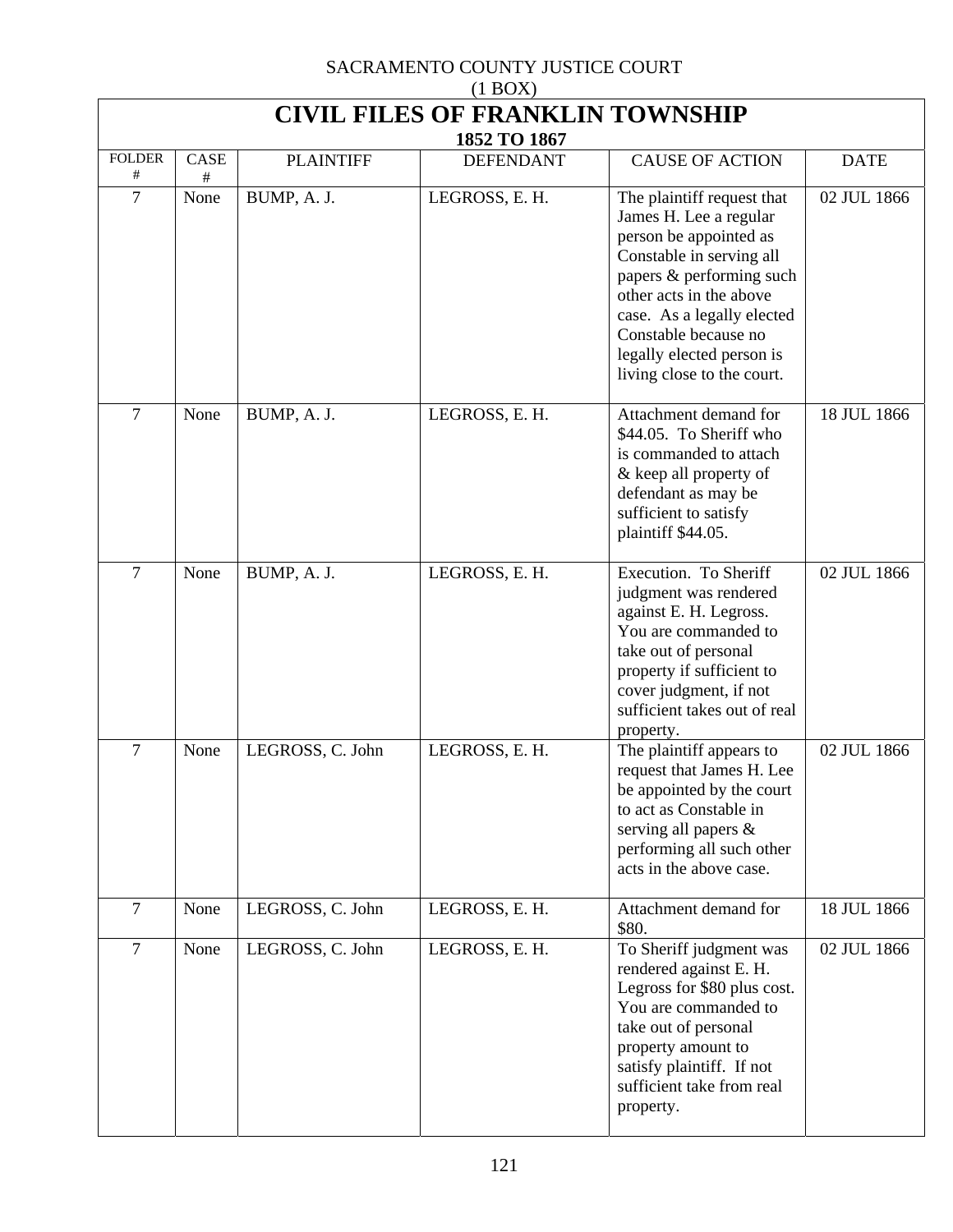| (110011)<br><b>CIVIL FILES OF FRANKLIN TOWNSHIP</b> |                  |                  |                  |                                                                                                                                                                                                                                                                                                                                                  |                |  |  |
|-----------------------------------------------------|------------------|------------------|------------------|--------------------------------------------------------------------------------------------------------------------------------------------------------------------------------------------------------------------------------------------------------------------------------------------------------------------------------------------------|----------------|--|--|
| 1852 TO 1867                                        |                  |                  |                  |                                                                                                                                                                                                                                                                                                                                                  |                |  |  |
| <b>FOLDER</b><br>#                                  | <b>CASE</b><br># | <b>PLAINTIFF</b> | <b>DEFENDANT</b> | <b>CAUSE OF ACTION</b>                                                                                                                                                                                                                                                                                                                           | <b>DATE</b>    |  |  |
| 7                                                   | None             | PECK, A. J.      | OSBORN, David    | <b>Summons to David</b><br>Osborn to answer to<br>plaintiff who sues to<br>recover \$140. The<br>account for the season for<br>3 mares in 1865 \$60 &<br>the season 4 mares in<br>1866 for \$80 being<br>served by the horse know<br>as Chancellor at \$20 each<br>\$60 of said amount being<br>due 04 JUL 1865 & \$80<br>being due 04 JUL 1866. | 20 JUL 1866    |  |  |
| $\overline{7}$                                      | None             | PECK, A. J.      | OSBORN, David    | Affidavit for attachment.<br>Defendant is indebted to<br>plaintiff for \$60.                                                                                                                                                                                                                                                                     | 20 JUL 1866    |  |  |
| $\overline{7}$                                      | None             | PECK, A. J.      | OSBORN, David    | Undertaking on<br>attachment for \$140.                                                                                                                                                                                                                                                                                                          | 20 JUL 1866    |  |  |
| $\overline{7}$                                      | None             | PECK, A. J.      | OSBORN, David    | Note. To Mr. Danripple.<br>In the matter between Mr.<br>Osborn & myself has<br>been settled please let<br>him have the mare which<br>you have in charge. He<br>has paid charges on her &<br>if necessary & you can<br>conveniently send word<br>to Justice Norville.                                                                             | <b>NO DATE</b> |  |  |
| $\overline{7}$                                      | None             | NIXON, A. B.     | FOUNTAIN, Joshua | Summons to Joshua<br>Fountain to answer to A.<br>B. Nixon who sues to<br>recover \$174.35 due on<br>promissory note plus<br>interest.                                                                                                                                                                                                            | 12 OCT 1866    |  |  |
| $\overline{7}$                                      | None             | NIXON, A. B.     | FOUNTAIN, Joshua | Affidavit & undertaking.<br>That Joshua Fountain is<br>indebted to A. B. Nixon<br>for \$171.64 on<br>promissory note.                                                                                                                                                                                                                            | 10 OCT 1866    |  |  |
| $\overline{7}$                                      | None             | NIXON, A. B.     | FOUNTAIN, Joshua | Writ of attachment.<br>Attachment demand of<br>\$174.35 & cost. To<br>Sheriff you are<br>commanded to attach &<br>keep personal property<br>that is sufficient to satisfy<br>plaintiff. If not sufficient<br>then attach real property.                                                                                                          | 10 OCT 1866    |  |  |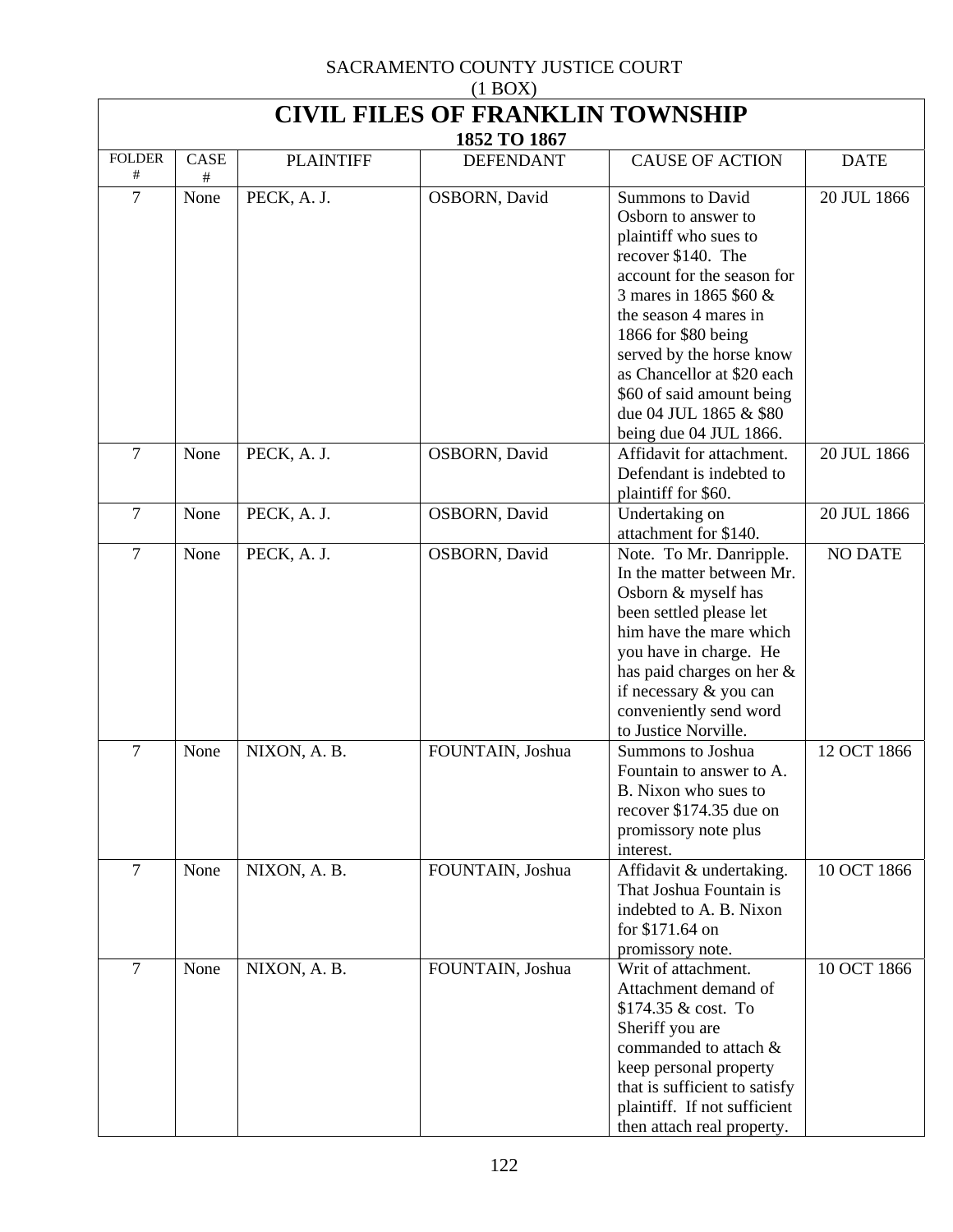| $(1 \text{D} \text{O} \Omega)$<br><b>CIVIL FILES OF FRANKLIN TOWNSHIP</b><br>1852 TO 1867 |              |                  |                   |                                                                                                                                                                                                                                                                                                                                               |             |  |  |
|-------------------------------------------------------------------------------------------|--------------|------------------|-------------------|-----------------------------------------------------------------------------------------------------------------------------------------------------------------------------------------------------------------------------------------------------------------------------------------------------------------------------------------------|-------------|--|--|
| <b>FOLDER</b><br>#                                                                        | CASE<br>$\#$ | <b>PLAINTIFF</b> | <b>DEFENDANT</b>  | <b>CAUSE OF ACTION</b>                                                                                                                                                                                                                                                                                                                        | <b>DATE</b> |  |  |
| 7                                                                                         | None         | BUMP, A. J.      | SHIDLER, E. H.    | Summons to E. H. Sidler<br>to answer to A. J. Bump<br>who sues to recover<br>\$228.84 on account of<br>\$162 in coin due P.D.<br>Burbank on settlement by<br>arbitration plus interest of<br>$1\frac{1}{2}\%$ per month until<br>paid.                                                                                                        | 16 OCT 1866 |  |  |
| $\overline{7}$                                                                            | None         | BUMP, A. J.      | SHIDLER, E. H.    | Affidavit for deputizing a<br>Constable. Sworn<br>statement of A. J. Bump<br>that no Constable lives<br>within 12 miles of court.<br>Requesting for James N.<br>Lee a discreet person who<br>has no interest in the<br>action & not related to<br>either party be authorized<br>to serve the summons $\&$<br>attachment & return the<br>same. | 16 OCT 1866 |  |  |
| $\overline{7}$                                                                            | None         | WOOLLEY, John F. | HAMILTON, H. M.   | Verdict of jury. The<br>jurors find a bill against<br>defendant in the amount<br>of \$15.                                                                                                                                                                                                                                                     | 28 DEC 1866 |  |  |
| $\overline{7}$                                                                            | None         | ROCHON, Octavo   | OVERHALSER, S. A. | Writ of attachment.<br>Attachment demand of<br>\$27.08 on account for<br>merchandise sold.                                                                                                                                                                                                                                                    | 27 MAY 1867 |  |  |
| $\overline{7}$                                                                            | None         | ROCHON, O.       | OVERHALSER, S. A. | Account of S.A.<br>Overhalser of items he<br>purchased showing how<br>much he owes less what<br>he has already paid & due<br>is \$27.08.                                                                                                                                                                                                      | 25 MAY 1867 |  |  |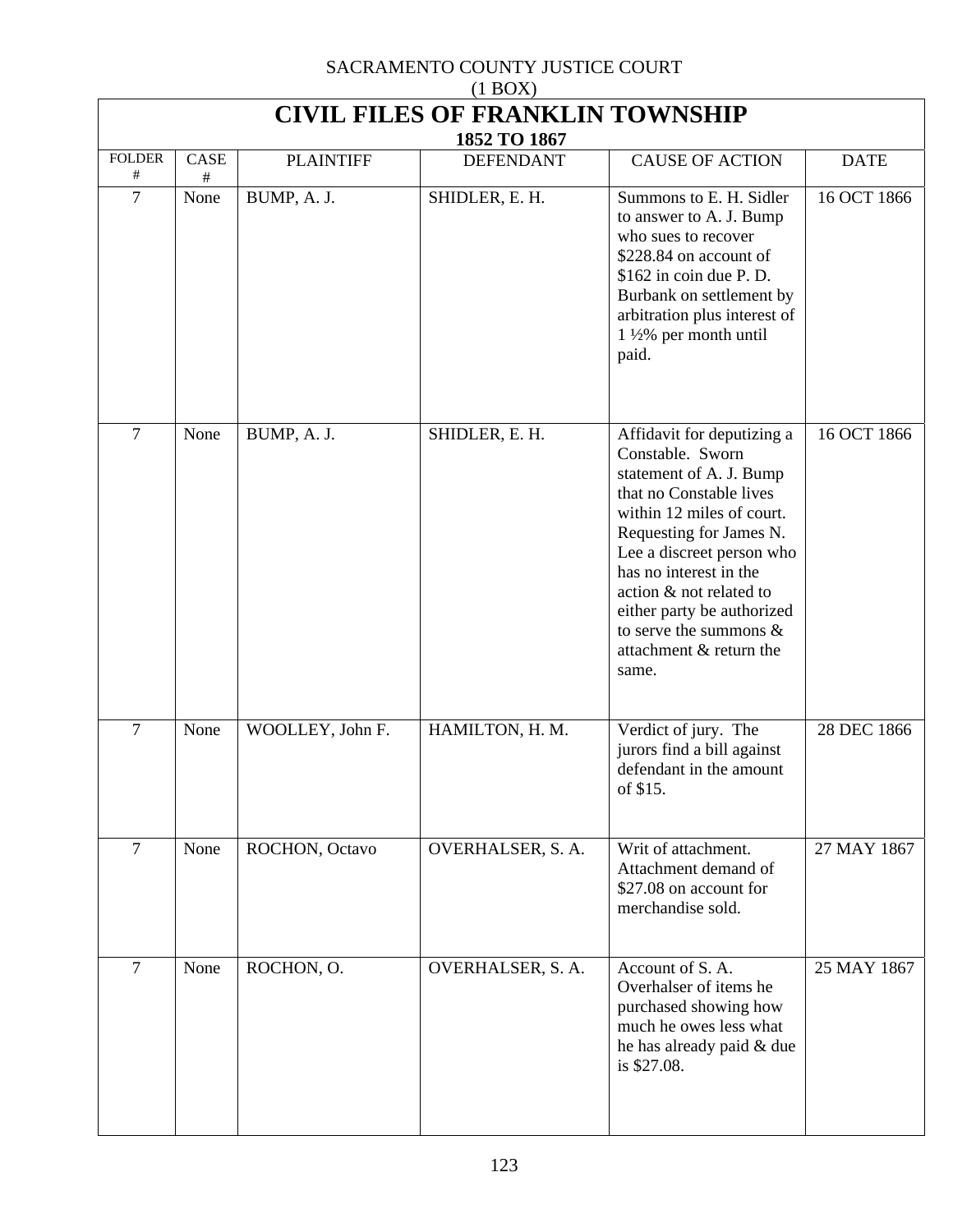| $(1 \text{D} \text{O} \Omega)$<br><b>CIVIL FILES OF FRANKLIN TOWNSHIP</b> |              |                   |                   |                                                                                                                                                                                                                                                                                                                                               |             |  |  |  |
|---------------------------------------------------------------------------|--------------|-------------------|-------------------|-----------------------------------------------------------------------------------------------------------------------------------------------------------------------------------------------------------------------------------------------------------------------------------------------------------------------------------------------|-------------|--|--|--|
| 1852 TO 1867                                                              |              |                   |                   |                                                                                                                                                                                                                                                                                                                                               |             |  |  |  |
| <b>FOLDER</b><br>#                                                        | CASE<br>$\#$ | <b>PLAINTIFF</b>  | <b>DEFENDANT</b>  | <b>CAUSE OF ACTION</b>                                                                                                                                                                                                                                                                                                                        | <b>DATE</b> |  |  |  |
| $\tau$                                                                    | None         | ROCHON, Octavo    | OVERHALSER, S. A. | Affidavit for deputizing a<br>Constable. Sworn<br>statement of plaintiff<br>there is no Constable<br>lives within 13 miles of<br>court. Requesting for J.<br>N. Lee a discreet person<br>who has no interest in the<br>action & not related to<br>either party be authorized<br>to serve & return<br>summons & writ of<br>attachment in suit. | 25 MAY 1867 |  |  |  |
| 8                                                                         | None         | PEACH, Charles H. | RUNYON, Jared     | Subpoena for Benjamin<br>Bates, Martin Ralston,<br>Robert German & J. W.<br>Lee.                                                                                                                                                                                                                                                              | 25 MAR 1867 |  |  |  |
| 8                                                                         | None         | PEACH, Charles H. | RUNYON, Jared     | Subpoena for Benjamin<br>Bates, _____ Ralston,<br>Robert German & J. W.<br>Lee.                                                                                                                                                                                                                                                               | 25 MAR 1867 |  |  |  |
| 8                                                                         | None         | PEACH, C. H.      | RUNYON, J.        | Justice of Peace J. W.<br>Norvell at request of<br>plaintiff does hereby<br>Deputized & authorized<br>A. W. Seals to serve &<br>return the subpoenas $\&$<br>all other papers for the<br>entitled cause.                                                                                                                                      | 25 MAR 1867 |  |  |  |
| 8                                                                         | None         | PEACH, Chas       | RUNYON, Jared     | For work & labor done on<br>Jared Runyon's Ranch in<br>the amount of \$156.90.                                                                                                                                                                                                                                                                | 20 MAR 1867 |  |  |  |
| 8                                                                         | None         | PEACH, Chasles H. | RUNYON, Jared     | Sworn statement by Mr.<br>Peach requesting the J. S.<br>Jackson be Deputized to<br>serve & return papers.<br>He has no interest in<br>above case & there are no<br>Constables within 13<br>miles of court.                                                                                                                                    | 20 MAR 1867 |  |  |  |
| 8                                                                         | None         | PEACH, C. H.      | RUNYON, Jared     | Sworn statement of Mr.<br>Peach there is no<br>Constable within 13 miles<br>of court & request A. W.<br>Seales be deputized to<br>serve & return paper for<br>the above case. He has<br>no interest in above case.                                                                                                                            | 28 MAR 1867 |  |  |  |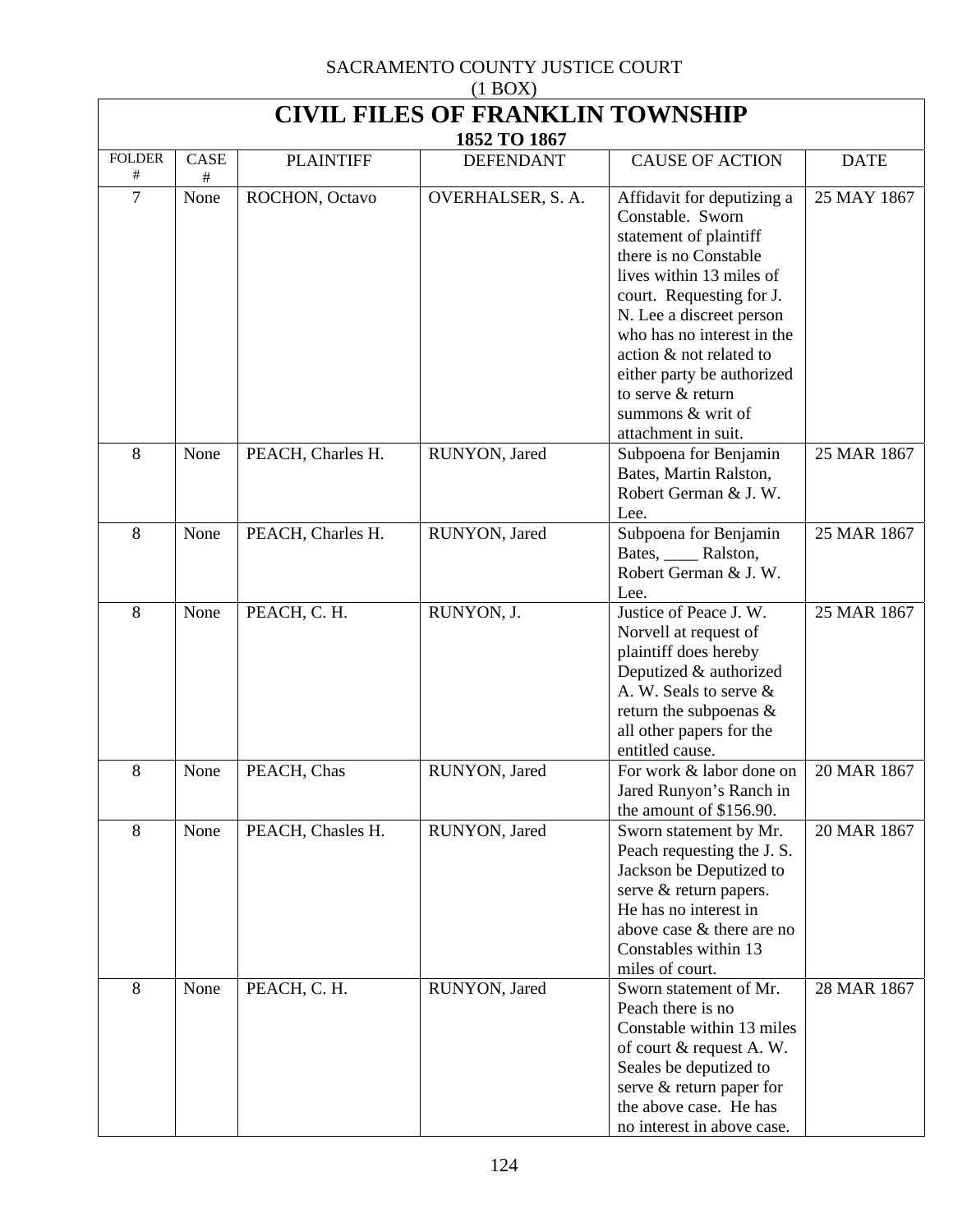| $(1$ BOX)                               |      |                                       |                                           |                                                                                                                                                                                                                                                                                  |             |  |  |
|-----------------------------------------|------|---------------------------------------|-------------------------------------------|----------------------------------------------------------------------------------------------------------------------------------------------------------------------------------------------------------------------------------------------------------------------------------|-------------|--|--|
| <b>CIVIL FILES OF FRANKLIN TOWNSHIP</b> |      |                                       |                                           |                                                                                                                                                                                                                                                                                  |             |  |  |
| <b>FOLDER</b>                           | CASE | <b>PLAINTIFF</b>                      | 1852 TO 1867<br><b>DEFENDANT</b>          | <b>CAUSE OF ACTION</b>                                                                                                                                                                                                                                                           | <b>DATE</b> |  |  |
| #                                       | #    |                                       |                                           |                                                                                                                                                                                                                                                                                  |             |  |  |
| 8                                       | None | <b>BUCKLEY</b> , Dennis               | SULLIVAN, John                            | Defendant sues to recover<br>\$100 for labor performed<br>plus damages done by<br>palintiff who broke<br>contract to work from 24<br>JAN 1867 to 01 SEP<br>1867 plus cost of suit.                                                                                               | 08 JUN 1867 |  |  |
| 8                                       | None | <b>BUCKLEY</b> , Dennis               | SULLIVAN, John                            | Notice of appeal sent to<br>plaintiff that Mr. Sullivan<br>is appealing ruling<br>against him.                                                                                                                                                                                   | 11 JUN 1867 |  |  |
| 8                                       | None | <b>BUCKLEY</b> , Dennis               | SULLIVAN, John                            | At request of plaintiff A.<br>W. Seals is being<br>deputized to serve &<br>return all papers in the<br>above case. A. W. Seals<br>has no interest in the<br>above action.                                                                                                        | 06 JUN 1867 |  |  |
| 8                                       | None | <b>BUCKLEY</b> , Dennis               | SULLIVAN, John                            | Sworn statement by Mr.<br>Buckley that no<br>Constable lives within 13<br>miles of court & request<br>A. W. Seales be<br>deputized $&$ serve $&$<br>return the summons in the<br>above case. Mr. Seales<br>has no interest in the<br>above action.                               | 06 JUN 1867 |  |  |
| 8                                       | None | <b>BUCKLEY</b> , Dennis               | SULLIVAN, John                            | Sworn statement of<br>plaintiff that there is not a<br>Constable within 13 miles<br>of the court. Plaintiff is<br>requesting that A. W.<br>Seales is deputized to<br>serve & return all papers<br>for the above case & who<br>does not have any interest<br>in the above action. | 06 JUN 1867 |  |  |
| 8                                       | None | <b>COUNTY OF</b><br><b>SACRAMENTO</b> | <b>BURTON, Thomas</b><br>BURTON, Jeremiah | Claim for damages to<br>private road. To Sheriff<br>you are to summons 12<br>good & lawful men,<br>citizens of Sacramento &<br>not bystanders to act as<br>juror for the above case.                                                                                             | 18 APR 1867 |  |  |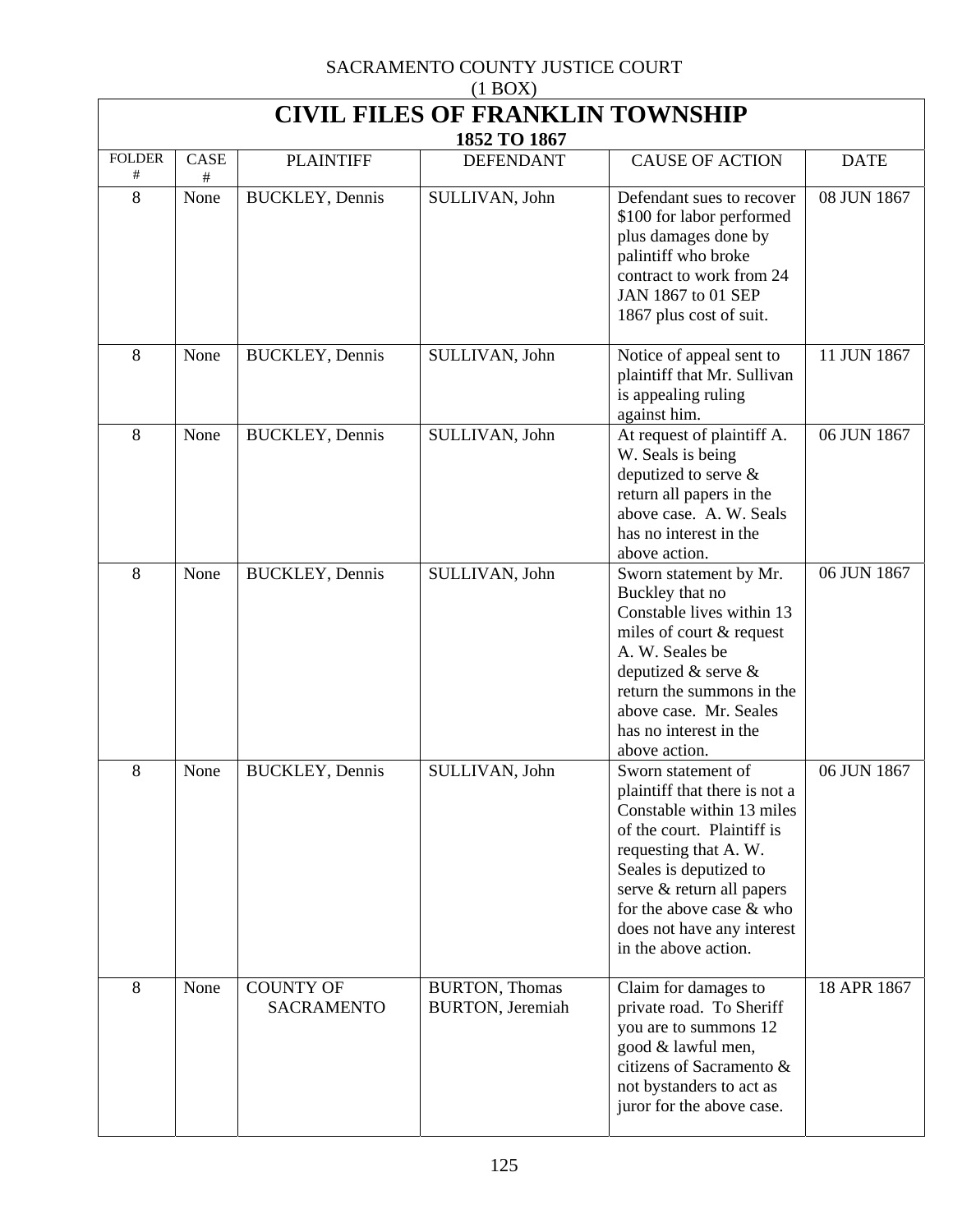| $(1 \text{D} \text{O} \Omega)$<br><b>CIVIL FILES OF FRANKLIN TOWNSHIP</b> |              |                         |                                  |                                                                                                                                                                                                                                                                                                                                                       |             |  |  |
|---------------------------------------------------------------------------|--------------|-------------------------|----------------------------------|-------------------------------------------------------------------------------------------------------------------------------------------------------------------------------------------------------------------------------------------------------------------------------------------------------------------------------------------------------|-------------|--|--|
| <b>FOLDER</b>                                                             | CASE         | <b>PLAINTIFF</b>        | 1852 TO 1867<br><b>DEFENDANT</b> | <b>CAUSE OF ACTION</b>                                                                                                                                                                                                                                                                                                                                | <b>DATE</b> |  |  |
| #<br>8                                                                    | $\#$<br>None | <b>BUCKLEY</b> , Dennis | SULLIVAN, John                   | Subpoena for S.N.<br>Rogers, Washington<br>Welch, James Welch,<br>James Gibson & Peter<br>Higison.                                                                                                                                                                                                                                                    | 08 JUN 1867 |  |  |
| 8                                                                         | None         | THE PEOPEL              | <b>BUCKLEY</b> , Dennis          | To the Sheriff you are<br>commanded to summons<br>L. Loinonutoin, L.<br>Revard, A. J. Bump,<br>James Gallagher, E.<br>Grier, Joseph Browning,<br>J. S. Jackson, G. Meade,<br>J. G. Julian, & Geor Hack<br>to act as juror in above<br>case.                                                                                                           | 10 JUN 1867 |  |  |
| 8                                                                         | None         | <b>BUCKLEY</b> , Dennis | SULLIVAN, John                   | Mr. Sullivan as principal<br>& Peter Higginson & R.<br>Sherburn as Sureties are<br>held & firmly bound unto<br>D. Buckley for \$100 &<br>damages & cost of suit.<br>With conditions as D.<br><b>Buckley</b> obtained<br>judgment against J.<br>Sullivan & as J. Sullivan<br>has appealed ruling &<br>will pay if appeal be<br>withdrawn or dismissed. | 11 JUN 1867 |  |  |
| 8                                                                         | None         | SCHWENDEMAN,<br>Joseph  | OBRYAN, James                    | Warrant. To Sheriff a<br>crime of house breaking<br>& larceny has been<br>committed & you are to<br>arrest James Obryan.                                                                                                                                                                                                                              | 19 JUN 1867 |  |  |
| 8                                                                         | None         | KENEDY, Michael         | Newry, Mat (alias)               | <b>Summons to Mat Newry</b><br>(alias) to appear $\&$<br>answer to Mr. Kenedy<br>who sues to recover<br>\$39.16. For use of 1<br>yoke of oxen at rate of<br>\$2.50 per week.                                                                                                                                                                          | 27 SEP 1867 |  |  |
| 8                                                                         | None         | THE PEOPLE              | ALBERT, Charles                  | Subpoena for Dr. M R.<br>Fowler & Antonio Des<br>Neves.                                                                                                                                                                                                                                                                                               | 29 OCT 1867 |  |  |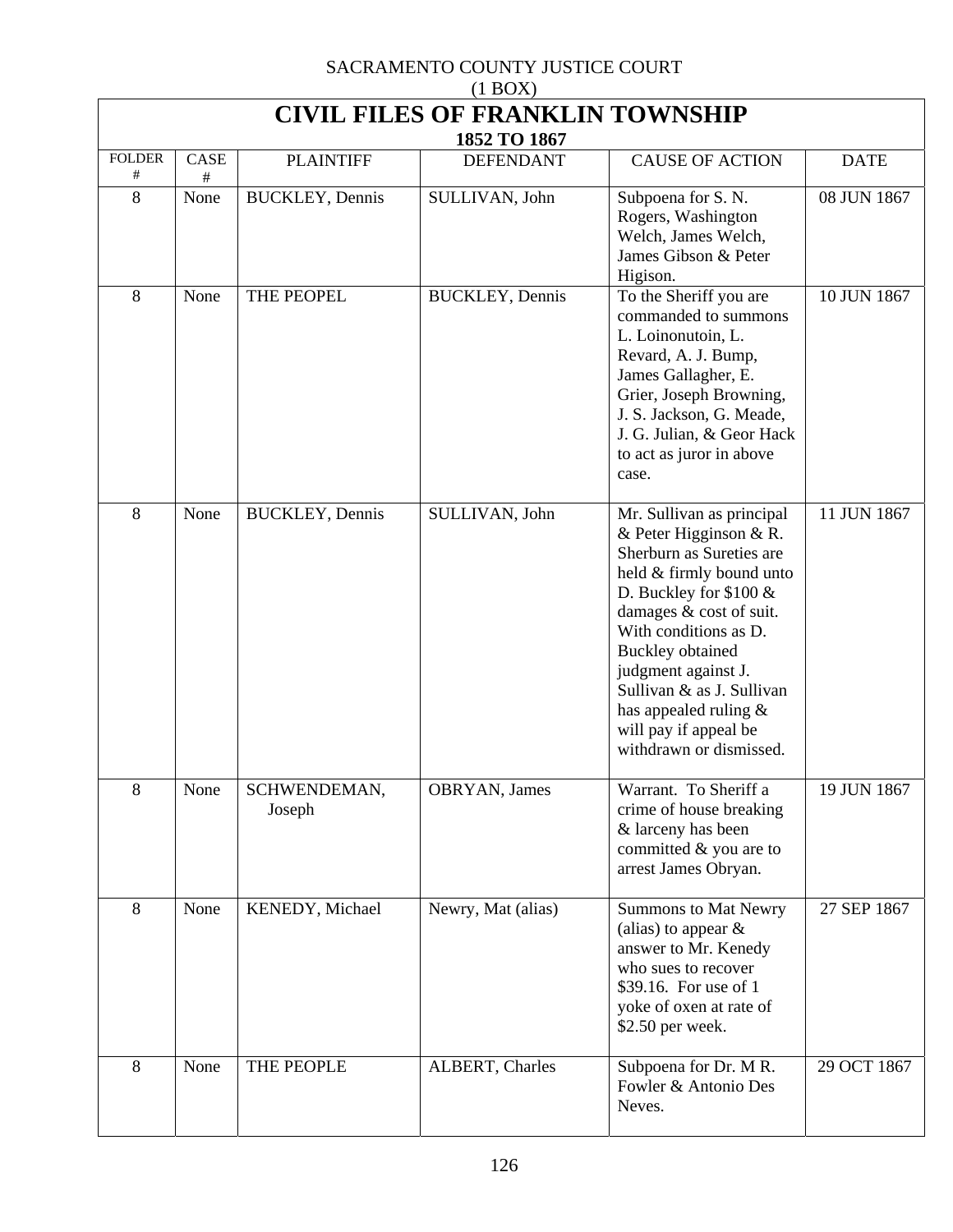| $(1 \text{DOL})$<br><b>CIVIL FILES OF FRANKLIN TOWNSHIP</b><br>1852 TO 1867 |              |                  |                        |                                                                                                                                                                                                                                                                                                                                                           |             |  |  |
|-----------------------------------------------------------------------------|--------------|------------------|------------------------|-----------------------------------------------------------------------------------------------------------------------------------------------------------------------------------------------------------------------------------------------------------------------------------------------------------------------------------------------------------|-------------|--|--|
| <b>FOLDER</b><br>#                                                          | CASE<br>$\#$ | <b>PLAINTIFF</b> | <b>DEFENDANT</b>       | <b>CAUSE OF ACTION</b>                                                                                                                                                                                                                                                                                                                                    | <b>DATE</b> |  |  |
| 8                                                                           | None         | THE PEOPLE       | ALBERT, Charles        | <b>Affidavit of Manuel</b><br>Joseph that Mr. Albert of<br>Fowler Ranch committed<br>assault by flourishing a<br>shovel in an angry &<br>threaten manner $&$ saying<br>he would kill me if I did<br>not leave. Mr. Albert<br>malicious in his threats $\&$<br>said he would take my<br>life inside of 24 hours if I<br>did not leave the Fowler<br>Ranch. | 29 OCT 1867 |  |  |
| 8                                                                           | None         | THE PEOPLE       | <b>ALBERT, Charles</b> | Warrant. To Sheriff you<br>are to arrest Mr. Albert<br>for assault & threaten of<br>life.                                                                                                                                                                                                                                                                 | 29 OCT 1867 |  |  |
| 8                                                                           | None         | MILLER, Robert   | HIGINSON, Peter        | Writ of Attachment.<br>Defendant is indebted to<br>plaintiff for \$102.50.                                                                                                                                                                                                                                                                                | 26 NOV 1867 |  |  |
| 8                                                                           | None         | MILLER, Robert   | HIGGINSON, Peter       | Sworn statement by<br>Robert Miller that no<br>Constable lives within 12<br>miles of the court &<br>requesting that A. W.<br>Buttler be deputized to<br>serve & return summons<br>& attachment. A. W.<br>Buttler has no interest in<br>the above case.                                                                                                    | 26 NOV 1867 |  |  |
| 8                                                                           | None         | MILLER, Robert   | HIGGINSON, Peter       | Affidavit & undertaking.<br>Plaintiff duly sworn states<br>defendant owes \$102.50<br>on promissory note on a<br>certain wagon purchased.                                                                                                                                                                                                                 | 26 NOV 1867 |  |  |
| 8                                                                           | None         | MILLER, Robert   | HIGGINSON, Peter       | <b>Summons to Peter</b><br>Higginson to answer to<br>plaintiff who sues to<br>recover \$102.50 on<br>promissory note due plus<br>cost & damages.                                                                                                                                                                                                          | 27 NOV 1867 |  |  |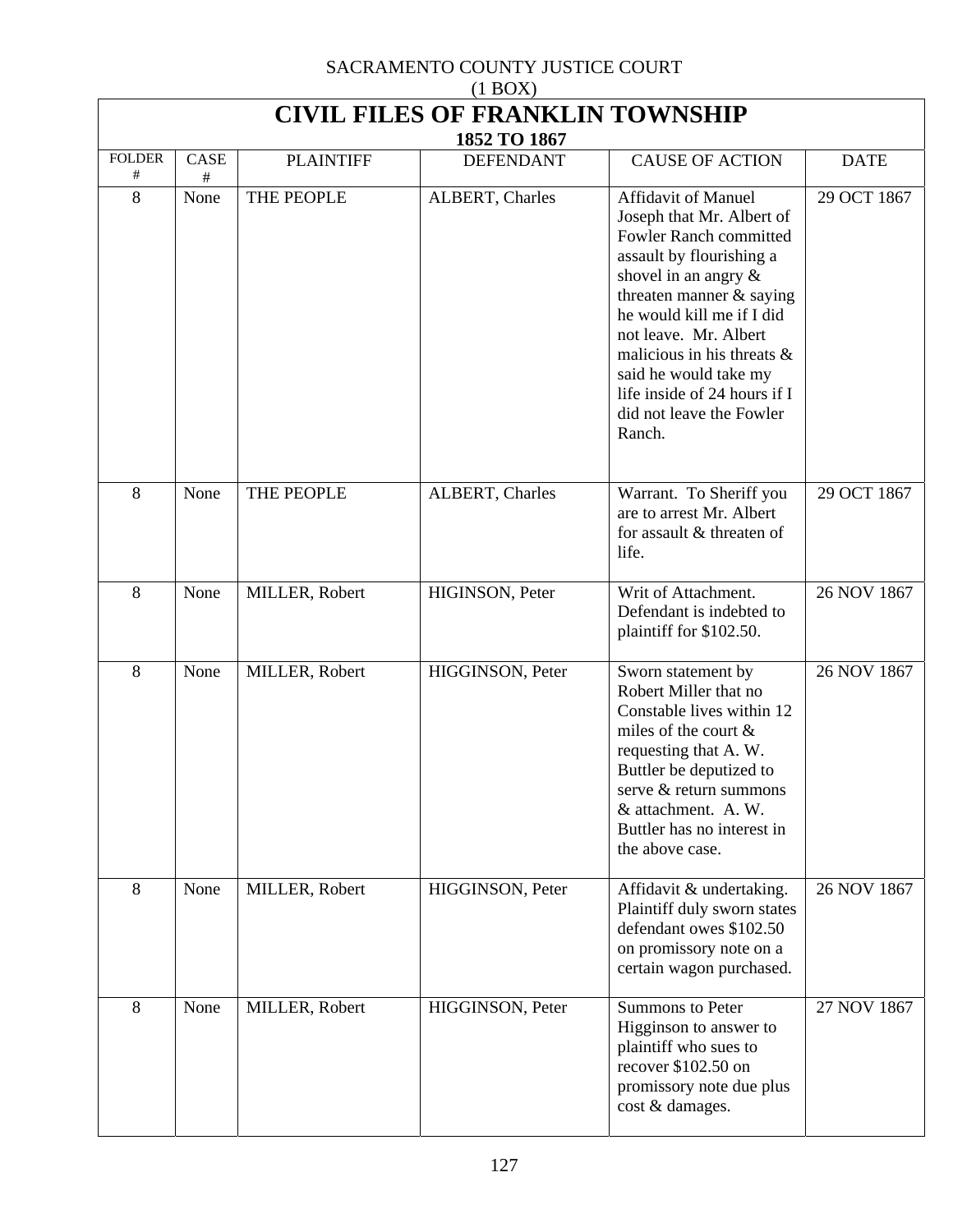| $(1$ BOX)                               |           |                    |                       |                                                                                                                                                                                                                                                                                                                                                                                                                                                           |             |  |  |  |
|-----------------------------------------|-----------|--------------------|-----------------------|-----------------------------------------------------------------------------------------------------------------------------------------------------------------------------------------------------------------------------------------------------------------------------------------------------------------------------------------------------------------------------------------------------------------------------------------------------------|-------------|--|--|--|
| <b>CIVIL FILES OF FRANKLIN TOWNSHIP</b> |           |                    |                       |                                                                                                                                                                                                                                                                                                                                                                                                                                                           |             |  |  |  |
| 1852 TO 1867                            |           |                    |                       |                                                                                                                                                                                                                                                                                                                                                                                                                                                           |             |  |  |  |
| <b>FOLDER</b><br>#                      | CASE<br># | <b>PLAINTIFF</b>   | <b>DEFENDANT</b>      | <b>CAUSE OF ACTION</b>                                                                                                                                                                                                                                                                                                                                                                                                                                    | <b>DATE</b> |  |  |  |
| 8                                       | None      | MILLER, Robert     | HIGGINSON, Peter      | Writ of attachment. To<br>Sheriff that defendant is<br>indebted to plaintiff for<br>\$102.50. You are<br>commanded to attach<br>personal property of<br>defendant that is<br>sufficient to satisfy<br>plaintiff's demands.                                                                                                                                                                                                                                | 29 NOV 1867 |  |  |  |
| 8                                       | None      | MILLER, Robert     | HIGGINSON, Peter      | Writ of attachment.<br><b>Attachment demands</b><br>\$102.50 from defendant.                                                                                                                                                                                                                                                                                                                                                                              | 26 NOV 1867 |  |  |  |
| 8                                       | None      | BECKLEY, B.D.      | TIBBITTS, Benjamin F. | Summons to B. F.<br>Tibbitts to appear to<br>answer to plaintiff who<br>sues to recover 6 head of<br>yearling calves or value<br>\$290.                                                                                                                                                                                                                                                                                                                   | 03 SEP 1868 |  |  |  |
| 8                                       | None      | BECKLEY, Benson D. | TIBBITTS, Benjamin F. | Complaint of Benson D.<br>Beckley that Mr. Tibbitts<br>was to delivery 6 cows $\&$<br>6 calves to James<br>Whitcomb & should<br>anything happen to the 6<br>calves then was to deliver<br>6 other caves as good as<br>the original 6 calves. Mr.<br>Tibbitts failed to deliver<br>calves as agreed $\&$ is<br>indebted to plaintiff for<br>\$210 & cost of suit.                                                                                          | 01 SEP 1868 |  |  |  |
| 8                                       | None      | BECKLEY, B.D.      | TIBBITTS, B. F.       | Complaint of plaintiff 6<br>cows & 6 calves were<br>leased to defendant &<br>must pay a certain<br>amount for use of cows.<br>On 01 DEC 1867 was to<br>deliver the 6 cows $& 6$<br>calves to James<br>Whitcomb & assuming<br>all risk of loss, such as<br>death. Defendant failed<br>to deliver the said 6 cows<br>& 6 calves & refused to<br>do so. The calves were<br>valued at $$49.16$ each &<br>aggregated value of \$299<br>plus damages. (2 Pages) | 00 AUG 1868 |  |  |  |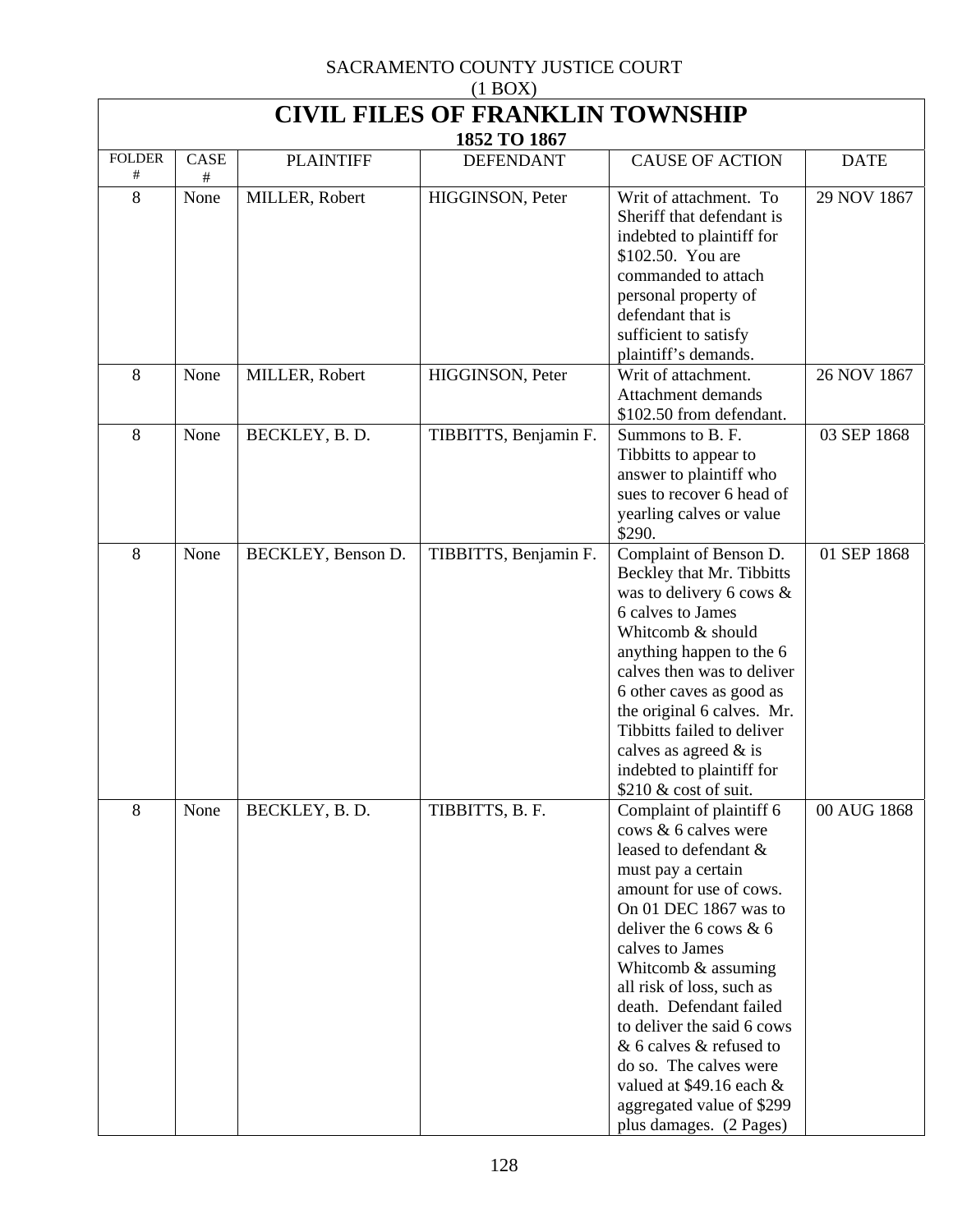| $(1 \text{D} \text{O} \Lambda)$<br><b>CIVIL FILES OF FRANKLIN TOWNSHIP</b><br>1852 TO 1867 |           |                    |                  |                                                                                                                                                                                                                                                                              |                |  |  |
|--------------------------------------------------------------------------------------------|-----------|--------------------|------------------|------------------------------------------------------------------------------------------------------------------------------------------------------------------------------------------------------------------------------------------------------------------------------|----------------|--|--|
| <b>FOLDER</b><br>#                                                                         | CASE<br># | <b>PLAINTIFF</b>   | <b>DEFENDANT</b> | <b>CAUSE OF ACTION</b>                                                                                                                                                                                                                                                       | <b>DATE</b>    |  |  |
| 8                                                                                          | None      | CHILDS, Charles    | WOODS, David     | Summons to Mr. Woods<br>to appear $\&$ answer to<br>Mr. Childs who sues to<br>recover \$90 on<br>promissory note plus<br>\$9.50 interest.                                                                                                                                    | 29 OCT 1868    |  |  |
| 8                                                                                          | None      | CHILDS, Charles    | WOODS, David     | Promissory Note. Child's<br>Ranch 21 Mar 1868 for<br>value received, I promise<br>to pay C. D. Childs or<br>barrier the sum of \$90 in<br>gold coin on or before the<br>15 of July next with<br>interest of 1 1/2% per<br>month until paid. Signed<br>by David Woods.        | <b>NO DATE</b> |  |  |
| 8                                                                                          | None      | BEASDSLEE, John W. | WOODS, David     | Execution. To Sheriff<br>judgment was rendered<br>against David Woods for<br>\$25 plus \$10 cost of suit.<br>You are commanded to<br>take personal property if<br>sufficient for judgment.<br>If not sufficient then take<br>out of real property.                           | 16 NOV 1868    |  |  |
| 8                                                                                          | None      | CHILDS, Charles    | WOODS, David     | Affidavit for deputizing<br>Constable by Charles<br>Childs. There is not a<br>Constable within 12 miles<br>of the court & requesting<br>that M. Y. Kite who has<br>no interest in the above<br>action, be deputized to<br>serve the process in the<br>above cause.           | 29 OCT 1868    |  |  |
| 8                                                                                          | None      | CHILDS, Charles    | WOODS, David     | Execution. To Sheriff<br>judgment was rendered<br>against defendant for<br>\$99.50 plus \$10 cost of<br>suit. You are<br>commanded to take out of<br>personal property, if<br>sufficient to cover<br>demand, & if not<br>sufficient you are to take<br>out of real property. | 16 NOV 1868    |  |  |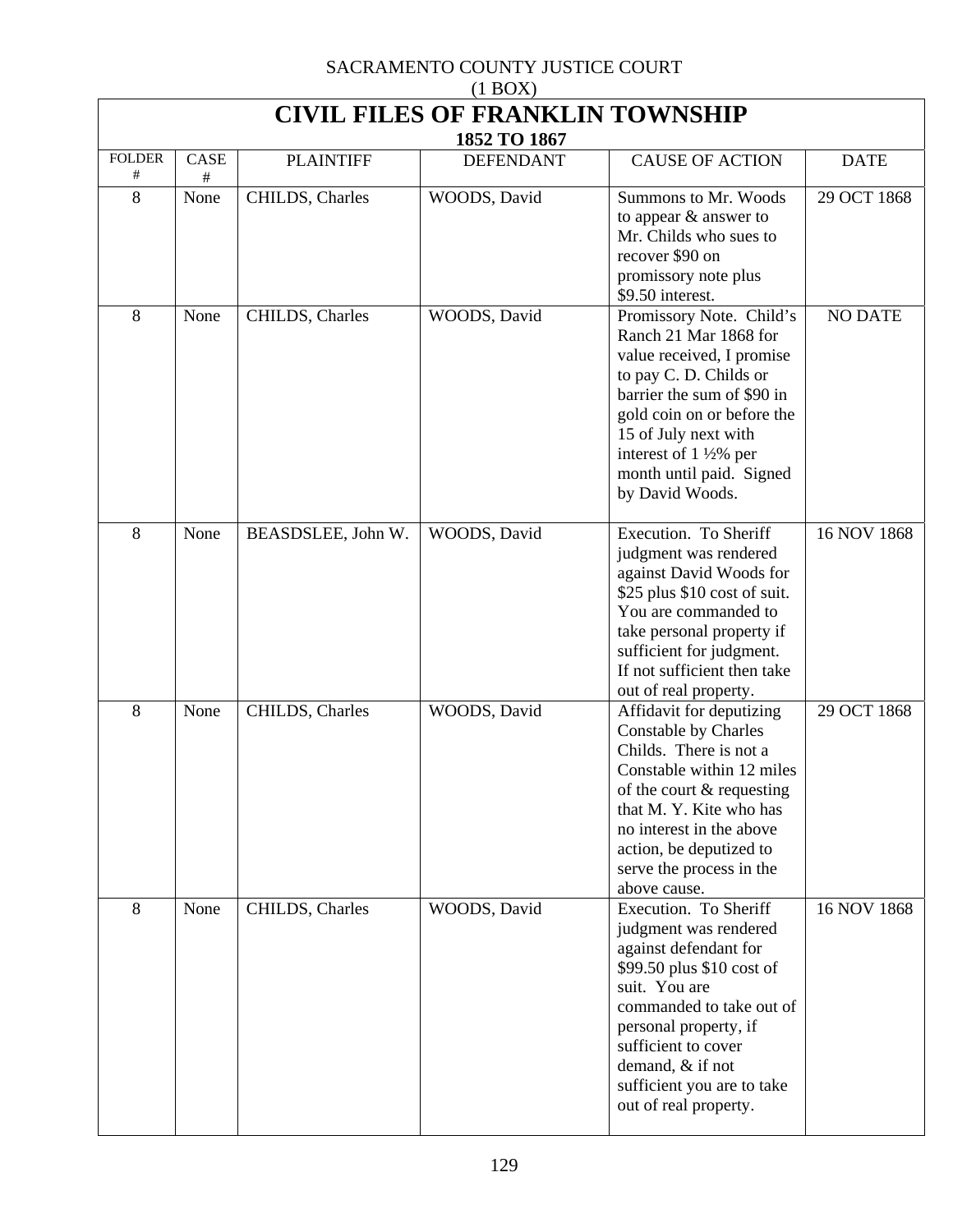| $(1$ BOX)          |                                         |                  |                  |                                                                                                                                                                                                                                                       |             |  |  |  |
|--------------------|-----------------------------------------|------------------|------------------|-------------------------------------------------------------------------------------------------------------------------------------------------------------------------------------------------------------------------------------------------------|-------------|--|--|--|
|                    | <b>CIVIL FILES OF FRANKLIN TOWNSHIP</b> |                  |                  |                                                                                                                                                                                                                                                       |             |  |  |  |
|                    |                                         |                  | 1852 TO 1867     |                                                                                                                                                                                                                                                       |             |  |  |  |
| <b>FOLDER</b><br># | CASE<br>#                               | <b>PLAINTIFF</b> | <b>DEFENDANT</b> | <b>CAUSE OF ACTION</b>                                                                                                                                                                                                                                | <b>DATE</b> |  |  |  |
| 8                  | None                                    | CHILDS, Charles  | WOODS, David     | <b>Summons to David</b><br>Woods to answer to Mr.<br>Childs who sues to<br>recover \$90 on account of<br>a promissory note plus<br>\$9.50 interest.                                                                                                   | 30 OCT 1868 |  |  |  |
| 8                  | None                                    | CHILDS, Charles  | WOODS, David     | <b>Summons to David</b><br>Woods to appear to<br>answer to complaint of<br>Mr. Childs who sues to<br>recover \$90 on certain<br>promissory note signed<br>by you plus \$9.50<br>interest. To Sheriff make<br>legal service & due<br>return.           | 29 OCT 1868 |  |  |  |
| 8                  | None                                    | CHILDS, Charles  | WOODS, David     | <b>Summons to David</b><br>Woods to answer to Mr.<br>Childs who sues to<br>recover \$90 on<br>promissory note with<br>\$9.50 interest that is due.                                                                                                    | 29 OCT 1868 |  |  |  |
| 8                  | None                                    | CHILDS, Charles  | WOODS, David     | <b>Summons to David</b><br>Woods to answer to<br>plaintiff who sues to<br>recover \$90 on<br>promissory note plus<br>\$9.50 interest. If you fail<br>to appear judgment will<br>go against you plus costs<br>& damages.                               | 29 OCT 1868 |  |  |  |
| 8                  | None                                    | WATT, Charles    | WOODS, David     | Summons to David<br>Woods to answer to<br>plaintiff who sues to<br>recover \$14 on account<br>for boarding & cigars.                                                                                                                                  | 29 OCT 1868 |  |  |  |
| 8                  | None                                    | WATT, Charles    | WOODS, David     | Affidavit for deputizing<br>Constable of plaintiff that<br>there are no Constables<br>within 12 miles of court<br>& request that M.Y.<br>Kite, who has no interest<br>in above action, be<br>deputized to serve &<br>return process of above<br>case. | 29 OCT 1868 |  |  |  |